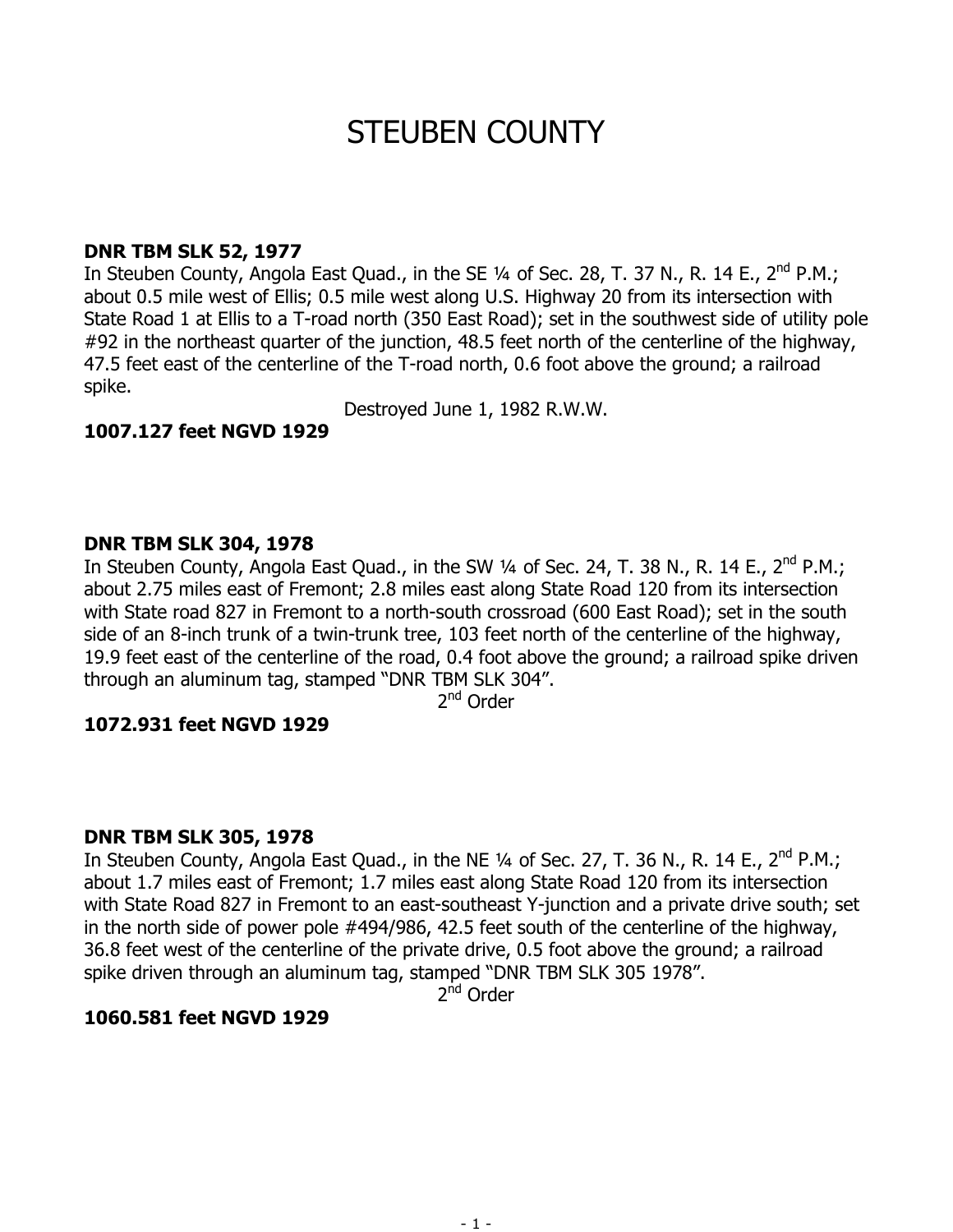# **USC&GS RM No. 2 Clear 1946**

In Steuben County, Angola East Quad., in the SW 1/4 of Sec. 22, T. 38 N., R. 14 E., 2<sup>nd</sup> P.M.: about 1.05 miles east of Fremont; 1.05 miles east along State Road 120 from its intersection with State Road 827 in Fremont to a driveway north; set in the top of a concrete post, in the northwest quarter of the junction, 262 feet west of the centerline of the drive, 53 feet north of the centerline of the highway, 48 feet northwest of power pole #481-003, 6.0 feet above the highway, 1.8 feet southeast of power pole #481-003, 1.8 feet southeast from a steel witness post, 0.1 foot above the ground; a U.S. Coast and Geodetic Survey reference mark tablet, stamped "CLEAR No. 2 1946".

2<sup>nd</sup> Order

# **1077.420 feet NGVD 1929**

# **USC&GS BM X 21, 1934**

In Steuben County, Angola East Quad., in the N  $1/2$  of Sec. 22, T. 38 N., R. 14 E., 2<sup>nd</sup> P.M.; about 1.55 miles northeast of Fremont; 0.5 mile east along State Road 120 from its intersection with State Road 827 in Fremont to a northeast-southwest railroad (New York Central Railroad), thence 1.15 miles northeast to an east-west field road; set in the top of a concrete post in the southwest quarter of the intersection, at the northeast end of a railroad cut, 90 feet north of an east-west fence line, 15.5 feet northwest of the northwest rail, 11.0 feet southwest of the centerline of the road, 1.2 feet below the tracks, 0.7 foot above the ground; a U.S. Coast and Geodetic Survey bench mark tablet, stamped "X 21 1934".

2<sup>nd</sup> Order

# **1077.174 feet NGVD 1929**

# **DNR TBM SLK 65, 1978**

In Steuben County, Angola East Quad., in the SW 1/4 of Sec. 28, T. 38 N., R. 14 E., 2<sup>nd</sup> P.M.; about 0.5 mile south of Fremont; 0.52 mile south along State Road 827 from its intersection with State Road 120 in Fremont to a T-road west (550 North Road); set in the southwest side of a 24-inch Cottonwood tree in the southwest quarter of the junction, 114 feet west of the centerline of the highway, 44.0 feet south of the centerline of the T-road, 0.8 foot above the ground; a railroad spike driven through an aluminum tag, stamped "DRN TBM SLK 65 1978".

2<sup>nd</sup> Order

#### **1060.865 feet NGVD 1929**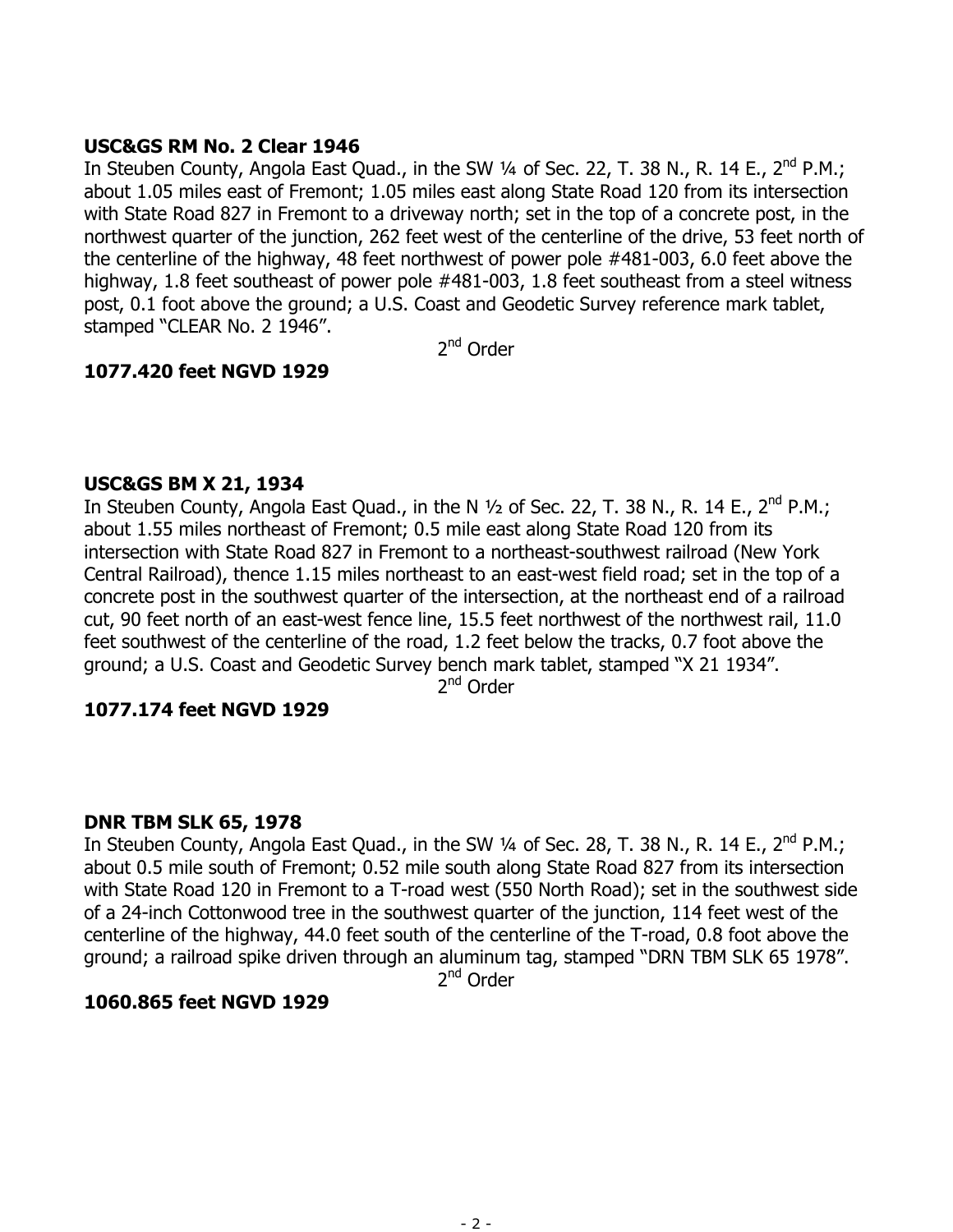# **DNR BM STE 36, 1977**

In Steuben County, Angola East Quad., in the NE 1/4 of Sec. 32, T. 38 N., R. 14 E., 2<sup>nd</sup> P.M.; about 1.27 miles south of Fremont; 1.3 mile south along State Road 827 from its intersection with State Road 120 in Fremont to a 25-foot concrete bridge over the outlet channel for Cemetery Lake; set in the top of the south end of the west headwall of the bridge, 17.1 feet west of the centerline of the highway, 0.7 foot north of the south end of the headwall, 0.7 foot above the highway; a Department of Natural Resources brass control station tablet, stamped "STE 36 1977".

2nd Order

# **1024.427 feet NGVD 1929**

# **USC&GS BM Z 21, 1934**

In Steuben County, Angola East Quad., in the NE  $\frac{1}{4}$  of Sec. 6, T. 37 N., R. 14 E., 2<sup>nd</sup> P.M.; about 2.4 miles southwest of Fremont; 2.3 miles generally south along State Road 827 from its intersection with State Road 120 in Fremont to a T-road west (400 North Road), thence 0.2 mile west to a northeast-southwest railroad (New York Central Railroad); set in the top of a concrete post in the southeast quarter of the intersection, 47.0 feet south of the centerline of the road, 45.4 feet southeast of the southeast rail, 2.0 feet northwest of a fence, 1.6 feet below the tracks, 0.6 foot above the ground; a U.S. Coast and Geodetic Survey bench mark tablet, stamped "Z 21 1934".

2<sup>nd</sup> Order

# **1050.657 feet NGVD 1929**

# **DNR TBM OL 2**

In Steuben County, Angola East Quad., in the South 1/2 of Sec. 14, T. 37 N., R. 13 E., 2<sup>nd</sup> P.M.; about 1.55 miles north of Angola; 1.55 miles north along U.S. Highway 27 from its intersection with U.S. Highway 20 in Angola to a T-road west (100 North Road); set in the top at the center of the north concrete headwall of a culvert under the road in the northeast quarter of the intersection, 45.0 feet east of the centerline of the highway, 16 feet north of the centerline of the T-road west; a chiseled triangle.

2<sup>nd</sup> Order

# **1028.186 feet NGVD 1929**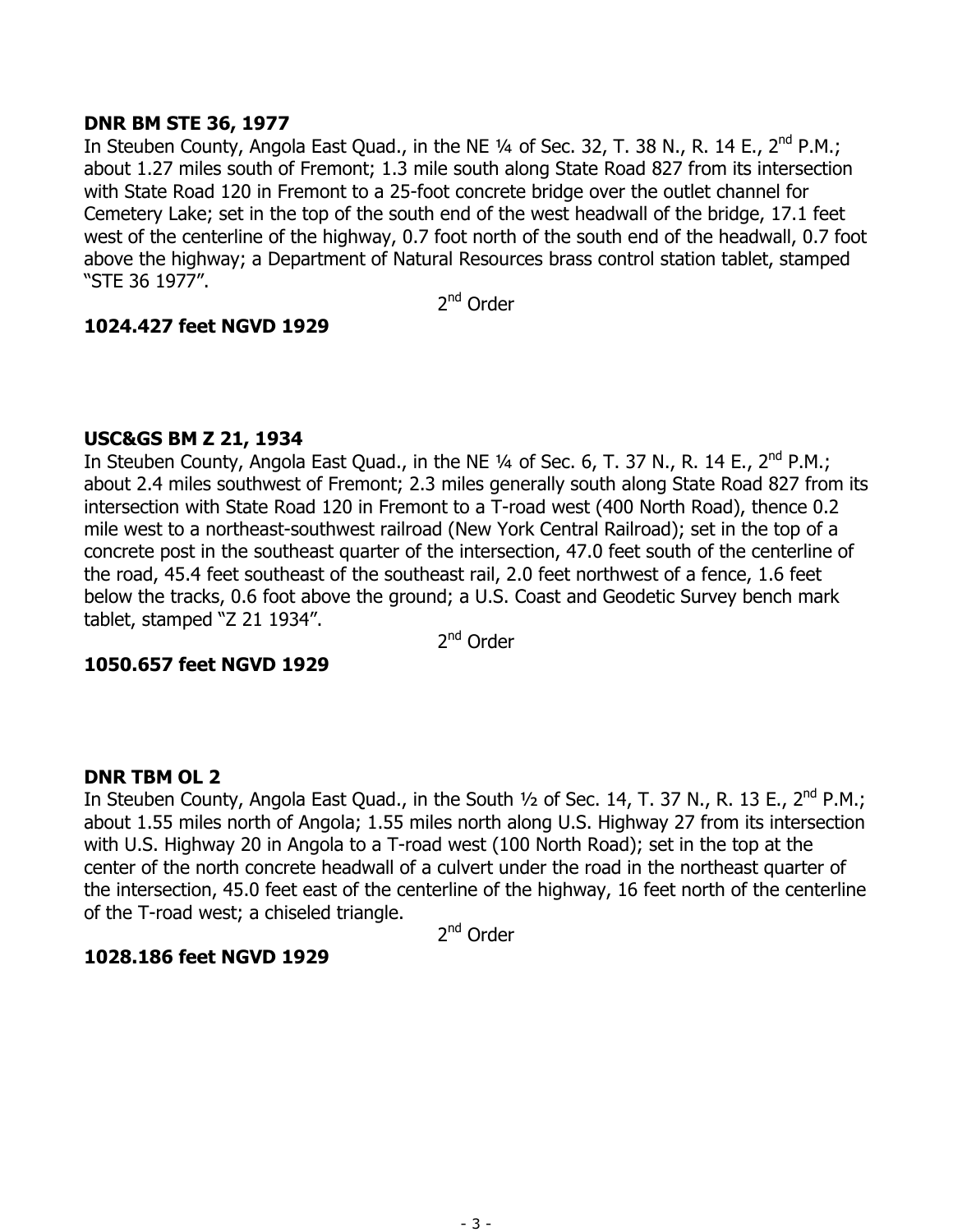# **DNR TBM SLK 703, 1977**

In Steuben County, Angola East Quad., in the NW 1/4 of Sec. 13, T. 37 N., R. 13 E., 2<sup>nd</sup> P.M.; about 2.7 miles north-northeast of Angola; 2.55 miles north along U.S. Highway 27 from its intersection with U.S. Highway 20 in Angola to an east-west crossroad (200 North Road), thence 0.9 mile east to a northeast-southwest railroad crossing (New York Central Railroad); set in the north side of a utility pole in the southwest quarter of the intersection, 67 feet northwest of the northwest rail, 21.2 feet south of the centerline of the road, 1.0 foot above the ground; a railroad spike.

2nd Order

# **1034.104 feet NGVD 1929**

# **DNR TBM OL 1**

In Steuben County, Angola East Quad., in the South  $\frac{1}{2}$  of Sec. 11, T. 37 N., R. 13 E., 2<sup>nd</sup> P.M.; about 2.55 miles north of Angola; 2.55 miles north along U.S. Highway 27 from its intersection with U.S. Highway 20 in Angola to an east-west crossroad (200 North Road); set in the south side of power pole #485/182 in the northwest quarter of the intersection, 45.0 feet north of the centerline of the road, 45.0 feet west of the centerline of the highway, 0.3 foot above the ground; a 60d nail.

2<sup>nd</sup> Order

# **1024.808 feet NGVD 1929**

# **DNR TBM SLK 64, 1978**

In Steuben County, Angola East Quad., in the SW 1/4 of Sec. 29, T. 38 N., R. 14 E., 2<sup>nd</sup> P.M.; about 1.0 mile west-southwest of Fremont; 0.52 mile south along State Road 827 from its intersection with State Road 120 in the Fremont to a T-road west (550 North Road), thence 0.8 mile west to a lone tree on the south side of the road; set in the north side of an 18-inch Hickory tree, 103 feet southeast of power pole #495/076, 18.5 feet south of the centerline of the road, 0.7 foot above the ground; a railroad spike driven through an aluminum tag, stamped "DNR TBM SLK 64 1978".

2nd Order

# **1037.441 feet NGVD 1929**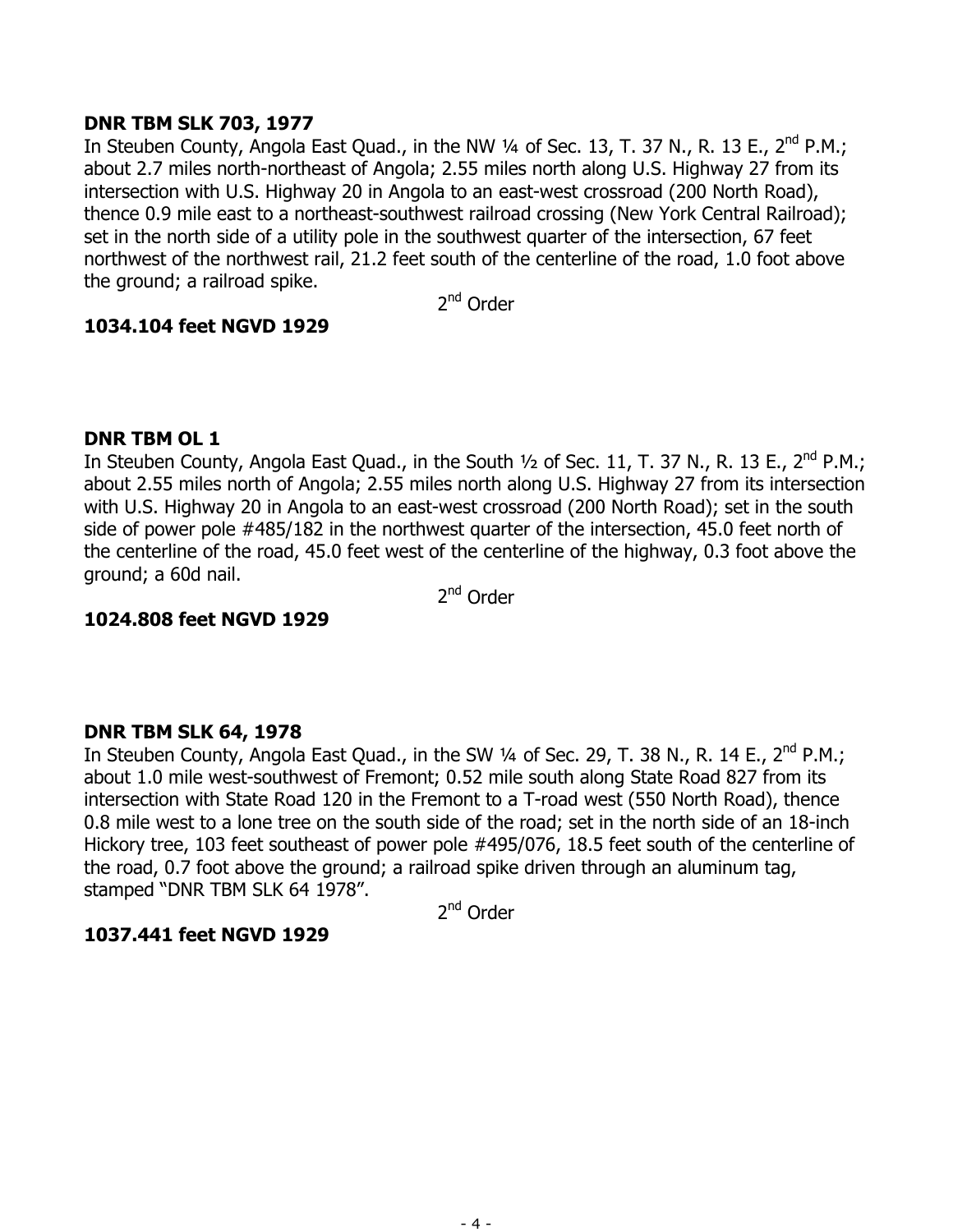# **DNR BM STE 37, 1977**

In Steuben County, Angola East Quad., in the SE 1/4 of Sec. 30, T. 38 N., R. 14 E., 2<sup>nd</sup> P.M.: about 1.44 miles west-southwest of Fremont; 0.52 mile south along State Road 827 from its intersection with State Road 120 in Fremont to a T-road west (550 North Road), thence 1.18 miles west to a turn south, thence 0.2 mile south to a culvert under the road; set in the top of a concrete post, 98 feet north of the centerline of the culvert, 15.4 feet west of the centerline of the road, 1.9 feet south of power pole #495/245, 0.1 foot above the ground; a Department of Natural Resources brass control station tablet, stamped "STE 37 1977".

2<sup>nd</sup> Order

# **1004.907 feet NGVD 1929**

#### **DNR TBM SLK 63, 1978**

In Steuben County, Angola East Quad., in the SE 1/4 of Sec. 30, T. 38 N., R. 14 E., 2<sup>nd</sup> P.M.; about 1.52 miles southwest of Fremont; 0.52 mile south along State Road 827 from its intersection with State Road 120 in Fremont to a T-road west (550 North Road), thence 1.18 miles west to a turn south, thence 0.38 mile south to an overpass bridge (Indiana Toll Road); set in the top of the north end of the west concrete guardrail base, 14.0 feet west of the centerline of the road, 2.3 feet above the road, 0.1 foot south of the north end of the guardrail, 0.1 foot west of the east face of the guardrail; a chiseled triangle.

2<sup>nd</sup> Order

# **1033.591 feet NGVD 1929**

# **DNR TBM SLK 62, 1977**

In Steuben County, Angola East Quad., in the SE  $\frac{1}{4}$  of Sec. 30, T. 38 N, R. 14 E., 2<sup>nd</sup> P.M.; about 1.73 miles southwest of Fremont; 2.0 miles west along State Road 120 from its intersection with State Road 827 in Fremont to a T-road south (100 East Road), thence 1.0 mile south to an east-west crossroad (500 North Road), thence 0.57 mile east to a 3-foot steel pipe culvert under the road; set in the south side of a 12-inch Ash tree on the north side of the road, 50.0 feet west of the centerline of the culvert, 18.7 feet north of the centerline of the road, 2.4 feet below the road, 0.7 foot above the ground; a railroad spike driven through an aluminum tag, stamped "DNR TBM SLK 62 1977".

2<sup>nd</sup> Order

# **1014.047 feet NGVD 1929**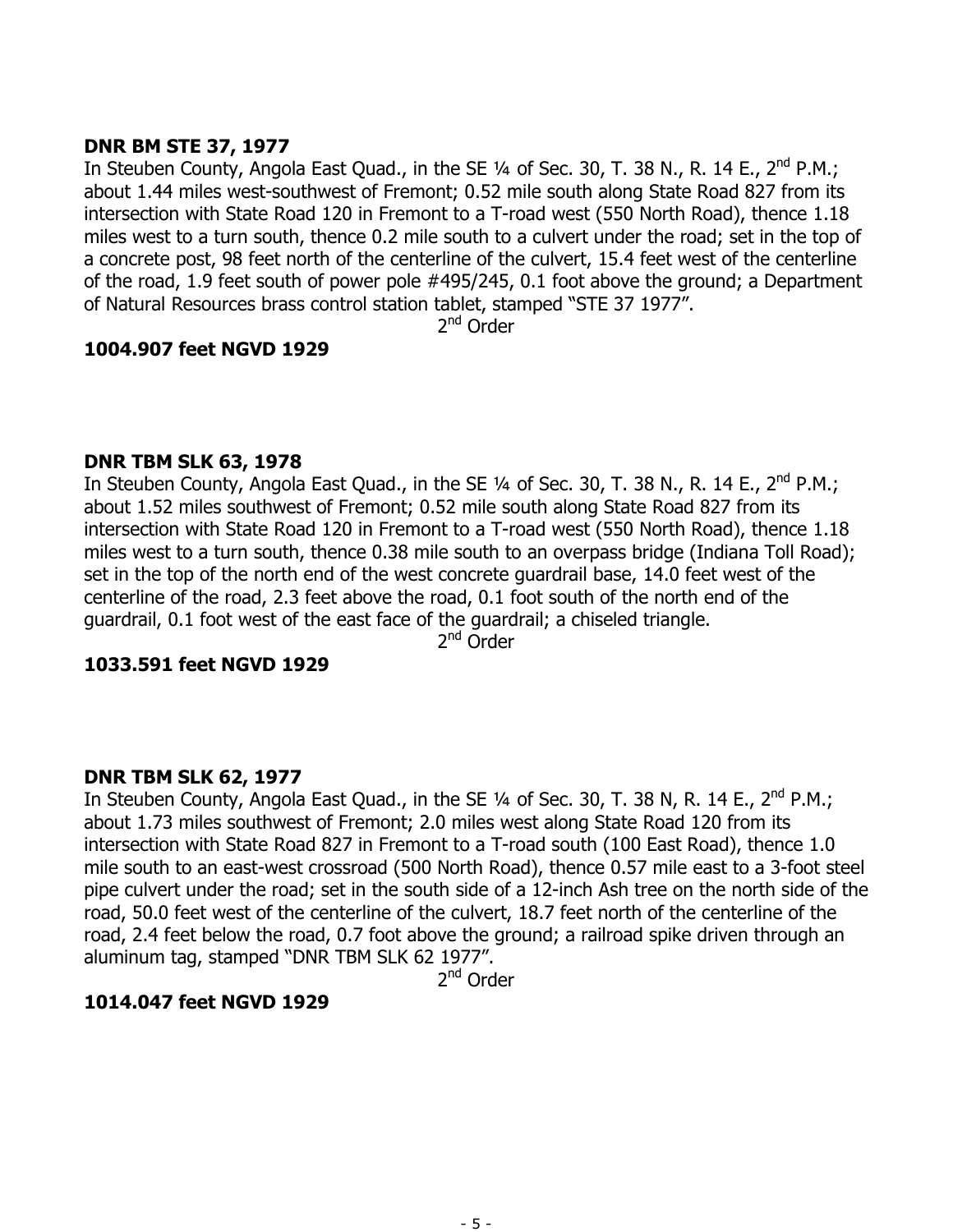# **DNR TBM SLK 701, 1977**

In Steuben County, Angola East Quad., in the NE  $\frac{1}{4}$  of Sec. 32, T. 38 N., R. 14 E., 2<sup>nd</sup> P.M.; about 1.4 miles southwest of Fremont; 1.5 miles generally south along State Road 827 from its intersection with State Road 120 in Fremont to a private farm lane northwest, thence 0.24 mile northwest to twin highway bridges over the New York Central Railroad from the Indiana East-West Toll Road; set in the south side of NIPSCO power pole #481/499, 86 feet northeast of the northeast face of the northwestern-most bridge pier, 47.4 feet northwest of the northwest rail, 7.5 feet southwest of the centerline of the farm lane, 0.3 foot above the ground; a railroad spike.

2<sup>nd</sup> Order

# **1045.264 feet NGVD 1929**

# **DNR TBM SLK 67, 1978**

In Steuben County, Angola East Quad., in the NW  $\frac{1}{4}$  of Sec. 21, T. 38 N., R. 14 E., 2<sup>nd</sup> P.M.; about 1.0 mile north of Fremont; 1.0 mile north along Wayne Street from its intersection with State Road 120 in Fremont to a T-road west (700 North Road); set in the west side of a 14 inch Walnut tree in the southwest quarter of the junction, 48.0 feet south of the centerline of the T-road west, 19.8 feet west of the centerline of the north-south road, 0.5 foot above the ground; a railroad spike driven through an aluminum tag, stamped "DNR TBM SLK 67 1978".

2<sup>nd</sup> Order

# **1051.927 feet NGVD 1929**

# **USGS RM Gaging Station Fish Lake**

In Steuben County, Angola East Quad., in the NW 1/4 of Sec. 21, T. 38 N., R. 14 E., 2<sup>nd</sup> P.M.; about 1.0 mile north of Fremont; 1.0 mile north along Wayne Street from its intersection with State Road 120 in Fremont to a T-road west, (700 North Road); set in the top of a concrete fence corner post in the southeast quarter of the junction, 23.6 feet south of the extended centerline of the T-road west, 20.5 feet east of the centerline of the north-south road, 3.5 feet above the ground; a U.S. Geological Survey gaging station tablet, not stamped.

2<sup>nd</sup> Order

# **1052.119 feet NGVD 1929**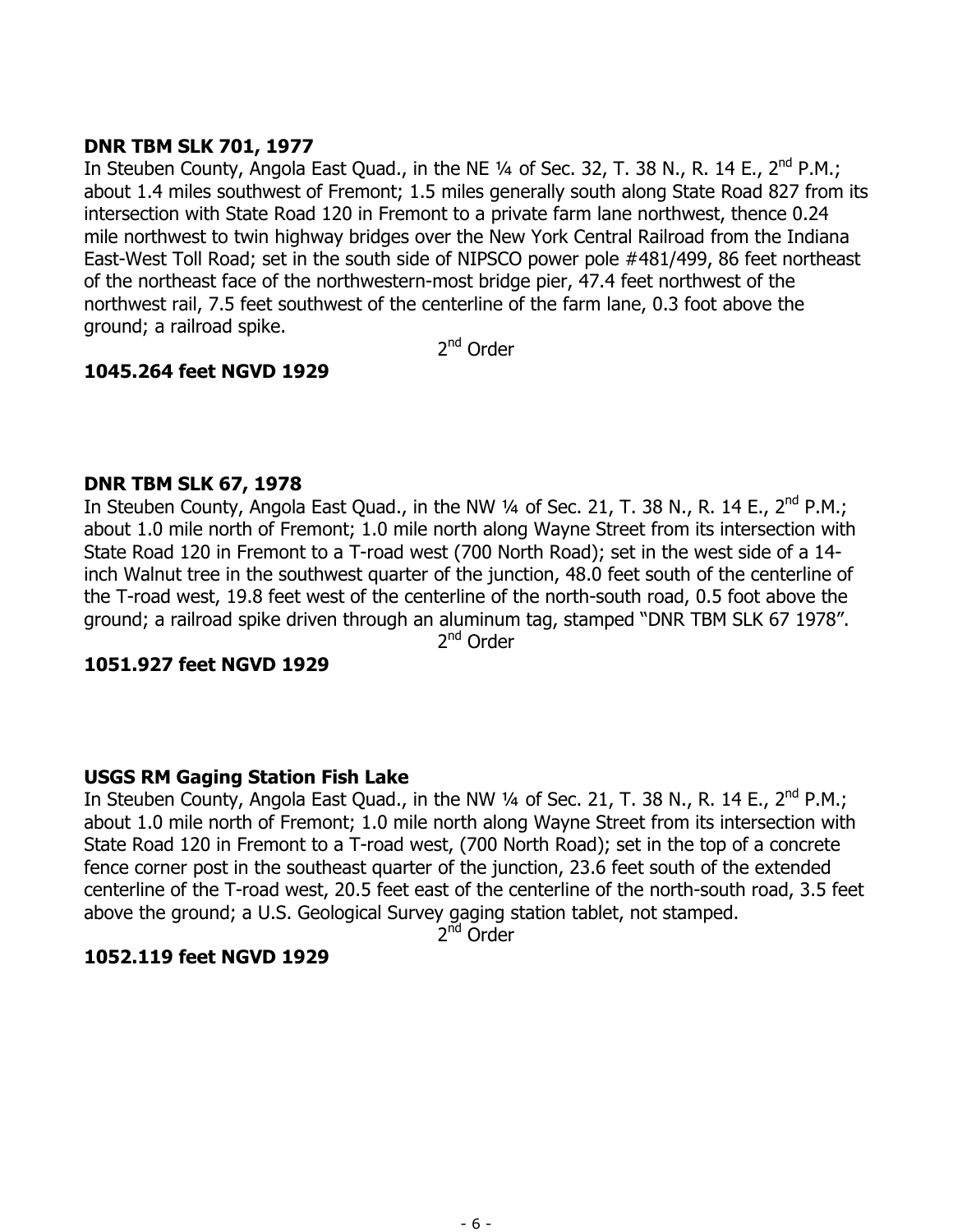### **USGS RM Gaging Station Fish Lake**

In Steuben County, Angola East Quad., in the SW 1/4 of Sec. 16, T. 38 N., R. 14 E., 2<sup>nd</sup> P.M.; about 1.01 miles north of Fremont; 1.0 mile north along Wayne Street from its intersection with State Road 120 in Fremont to a T-road west (700 North Road); set in the top of a concrete right-of-way marker in the northeast quarter of the junction, 25.0 feet north of the extended centerline 700 North Road, 20.5 feet east of the centerline of Wayne Street, 1.6 feet above the ground, 0.1 foot north of a wooden fence corner post; a U.S. Geological Survey gaging station tablet, not stamped.

2nd Order

# **1049.118 feet NGVD 1929**

#### **DNR TBM SLK 75, 1978**

In Steuben County, Angola East Quad., in the NE  $\frac{1}{4}$  of Sec. 20, T. 38 N., R. 14 E., 2<sup>nd</sup> P.M.; about 1.0 mile north-northwest of Fremont; 1.0 mile north along Wayne Street (State Road 827) from its intersection with State Road 120 in Fremont to a T-road west (700 North Road), thence 0.35 mile west to a north-south crossroad (Blackman Road); set in the north side of a 44-inch Oak tree in the southwest quarter of the intersection, 37.6 feet west of the centerline of the Blackman Road, 18.8 feet south of the centerline of 700 North Road, 0.9 foot above the ground; a railroad spike driven thru an aluminum tag, stamped "DNR TBM SLK 75 1978".

2<sup>nd</sup> Order

Found February 2002

# **1080.627 feet NGVD 1929**

# **DNR TBM SLK 66, 1978**

In Steuben County, Angola East Quad., in the SW 1/4 of Sec. 21, T. 38 N., R. 14 E., 2<sup>nd</sup> P.M.; in Fremont; 0.2 mile north along Wayne Street from its intersection with State Road 120 in Fremont to a T-road west (Michael Street); set in the east side of a power pole in the northeast quarter of the junction, 130 feet north of the extended centerline of Michael Street, 16.5 feet east of the centerline of Wayne Street, 1.0 foot above the ground; a railroad spike driven through an aluminum tag, stamped "DNR TBM SLK 66 1978".

2<sup>nd</sup> Order

# **1046.723 feet NGVD 1929**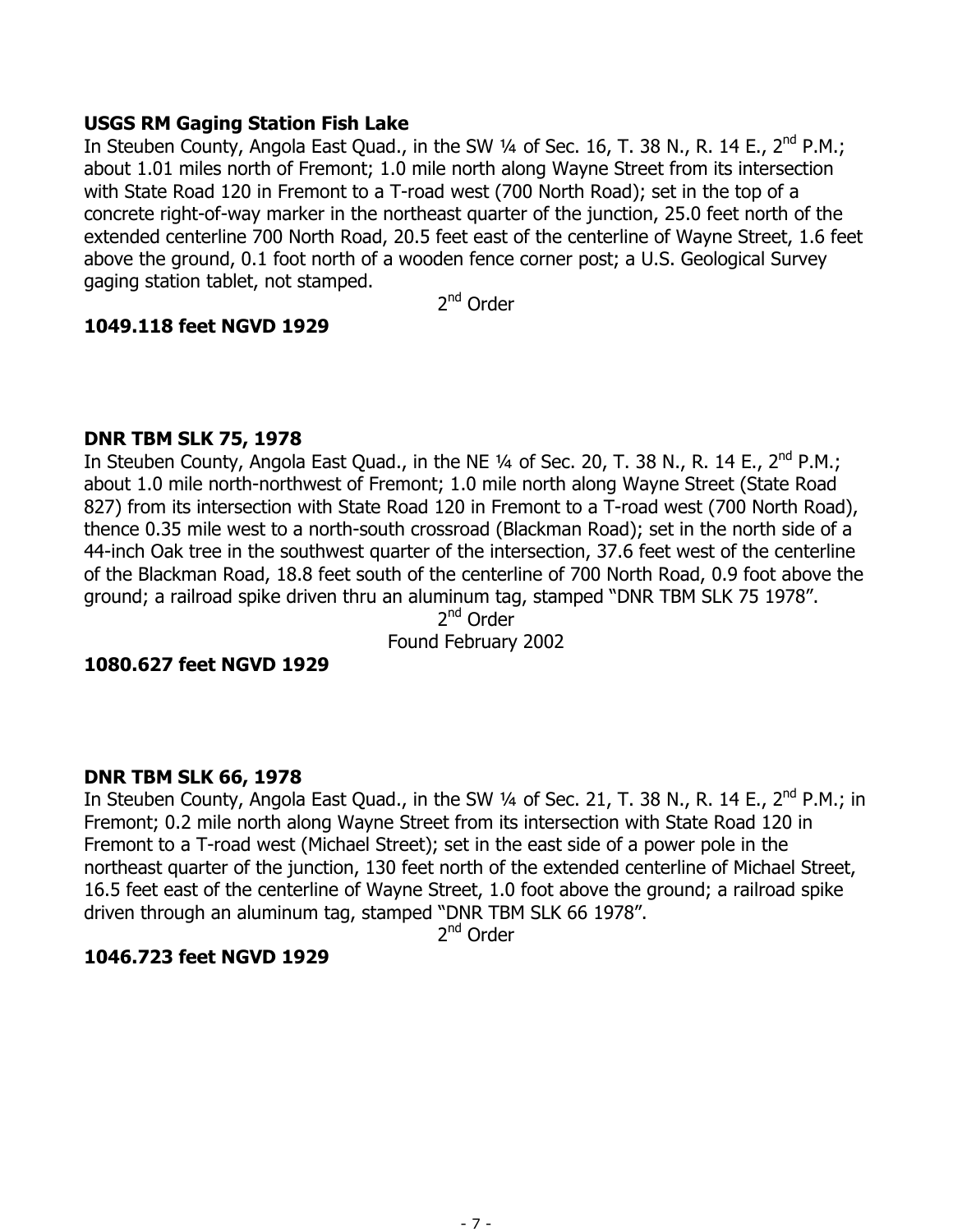# **DNR BM STE 80, 1978**

In Steuben County, Angola East Quad., in the NW 1/4 of Sec. 26, T. 38 N., R. 13 E., 2<sup>nd</sup> P.M.: about 1.8 miles southeast of Jamestown; 1.0 mile east along Lake George Road from its junction with 150 West Road at Jamestown to a north-south crossroad (old U.S. Highway 27), thence 1.5 miles south to an 18-inch steel pipe culvert under the highway in the outlet for Green Lake; set in the top of the north end of the east concrete guardrail of the north bound Interstate 69 bridge over Green Lake on the east side of the highway, 21.3 feet east of the centerline of the north bound bridge, 1.9 feet above the bridge surface, 0.5 feet south of the north end of the guardrail; a Department of Natural Resources brass control station tablet, stamped "STE 80 1978".

2nd Order

# **978.896 feet NGVD 1929**

# **DNR TBM SLK 702, 1977**

In Steuben County, Angola East Quad., in the NW  $\frac{1}{4}$  of Sec. 7, T. 37 N., R. 14 E., 2<sup>nd</sup> P.M.; about 3.9 miles north-northeast of Angola; 3.5 miles north along U.S. Highway 27 from its intersection with U.S. Highway 20 in Angola to a T-road east (300 North Road), thence 1.52 miles east to a northeast-southwest railroad crossing (New York Central Railroad); set in the northeast side of NIPSCO power pole #490/661 in the southwest quarter of the intersection, 81 feet west of the northwest rail, 15.1 feet south of the centerline of 300 North Road, 0.7 foot above the ground; a railroad spike.

2<sup>nd</sup> Order

# **1090.856 feet NGVD 1929**

# **DNR TBM SLK 57, 1977**

In Steuben County, Angola East Quad., in the SW 1/4 of Sec. 24, T. 37 N., R. 13 E., 2<sup>nd</sup> P.M.; about 1.0 mile northeast of Angola; 1.5 miles east along U.S. Highway 20 from its intersection with U.S. Highway 27 in Angola to a north-south crossroad (100 East Road), thence 0.7 mile north to an east-west crossroad (20 North Road), thence 0.77 mile west to a T-road (Eastland Drive); set in the north side of a utility pole, 162 feet east of a utility pole, 19.8 feet north of the centerline of the east-west road, 0.8 foot above the ground; a railroad spike.

2<sup>nd</sup> Order

# **1042.877 feet NGVD 1929**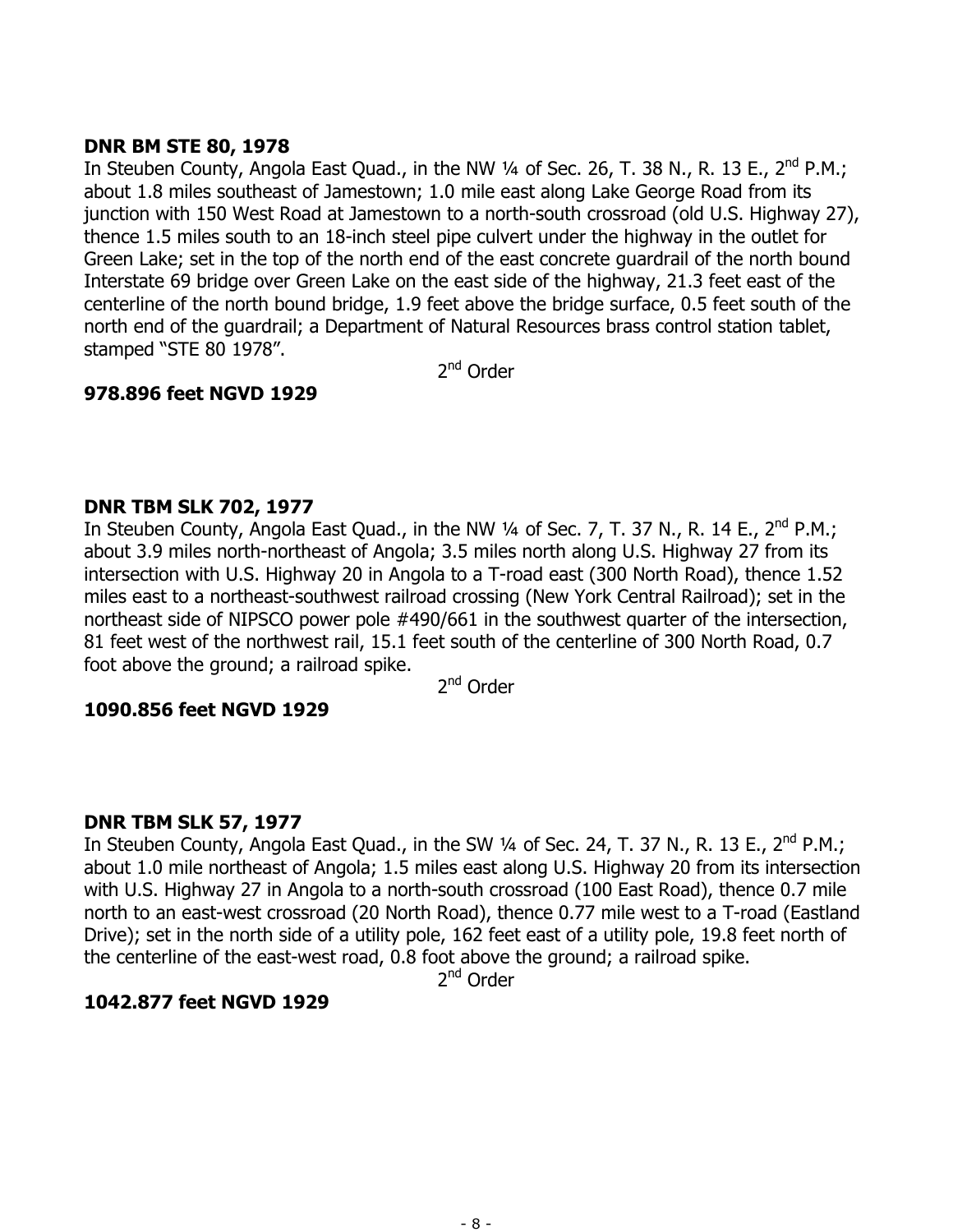### **DNR TBM SLK 704, 1977**

In Steuben County, Angola East Quad., in the NW 1/4 of Sec. 36, T. 37 N., R. 13 E., 2<sup>nd</sup> P.M.; in Angola; 0.75 mile north along U.S. Highway 27 from its intersection with U.S. Highway 20 in Angola to a northeast-southwest railroad crossing (New York Central Railroad); set in the east side of a utility pole, 346 feet southwest of the intersecting centerlines of the road and railroad, 49.5 feet northwest of the northwest rail, 0.8 foot above the ground; a railroad spike.

2<sup>nd</sup> Order

#### **1048.885 feet NGVD 1929**

#### **DNR BM STE 41 A 1977**

In Steuben County, Angola East Quad., in the SE 1/4 of Sec. 25, T. 38 N., R. 13 E., 2<sup>nd</sup> P.M.; about 2.3 miles west-southwest of Fremont; 2.0 miles west along State Road 120 from its intersection with State Road 827 in Fremont to a T-road south (100 East Road), thence 1.0 mile south to an east-west crossroad (500 North Road); set in the top of a concrete post in the northwest quarter of the intersection, 405 feet west of the centerline of the north-south road, 21.0 feet north of the centerline of the east-west road, 2.0 feet above the road, 1.3 feet east of a power pole, 0.1 foot above the ground; a Department of Natural Resources brass control station tablet, stamped "STE 41 A 1977".

2<sup>nd</sup> Order

# **1015.028 feet NGVD 1929**

# **DNR TBM SLK 61, 1977**

In Steuben County, Angola East Quad., in the NE 1/4 of Sec. 36, T. 38 N., R. 13 E., 2<sup>nd</sup> P.M.; about 2.4 miles west-southwest of Fremont; 2.0 miles west along State Road 120 from its intersection with State Road 827 in Fremont to a T-road south (100 East Road), thence 1.0 mile south to an east-west road (500 North Road), thence 0.22 mile generally west to a T-road south; set in the north side of a 16-inch Walnut tree in the northwest quarter of the junction, 29.6 feet north of the centerline of the road, 28.5 feet west of the extended centerline of the T-road, 2.5 feet below the road, 0.6 foot above the ground; a railroad spike driven through an aluminum tag, stamped "DNR TBM SLK 61 1977".

2<sup>nd</sup> Order

# **994.317 feet NGVD 1929**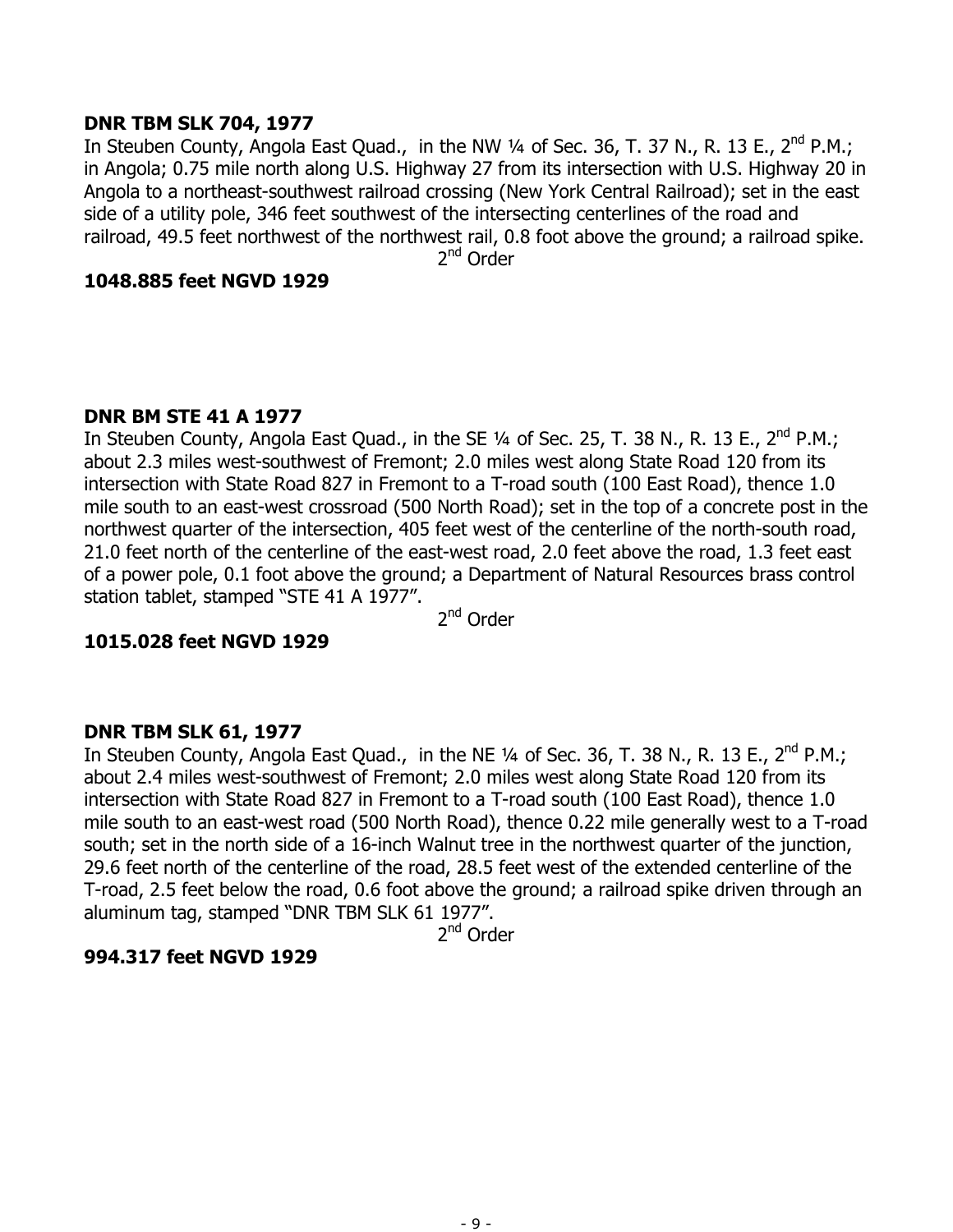# **DNR TBM SLK 59, 1977**

In Steuben County, Angola East Quad., in the SE  $\frac{1}{4}$  of Sec. 26, T. 38 N., R. 13 E., 2<sup>nd</sup> P.M.; about 3.3 miles southwest of Fremont; 2.0 miles west along State Road 120 from its intersection with State Road 827 in Fremont to a T-road south (100 East Road), thence 1.0 mile south to an east-west crossroad (500 North Road), thence 1.4 miles generally west to a dirt T-road northeast leading to Wetlands Conservation Area; set in the south side of a 15-inch twin trunk Oak tree in the northwest quarter of the junction, 72 feet northwest of the centerline of the T-road northeast, 22.7 feet northeast of the centerline of the road, 2.3 feet above the road, 0.6 foot above the ground; a railroad spike driven through an aluminum tag, stamped "DNR TBM SLK 59 1977".

2<sup>nd</sup> Order

# **988.555 feet NGVD 1929**

# **DNR TBM SLK 51, 1977**

In Steuben County, Angola East Quad., in the NE 1/4 of Sec. 33, T. 37 N., R. 14 E., 2<sup>nd</sup> P.M.; about 0.25 mile south of Ellis; 0.25 mile south along State Road 1 from its intersection with U.S. Highway 20 at Ellis to a steel pipe culvert under the road in a field drainage ditch; set in the top of the southwest end of the culvert, 34.2 feet west of the centerline of the highway, 7.0 feet northeast of the southwest end of the culvert, 0.3 foot below the road; the center of two filed notches.

2<sup>nd</sup> Order

# **996.798 feet NGVD 1929**

# **DNR TBM SLK 53, 1977**

In Steuben County, Angola East Quad., in the SE 1/4 of Sec. 29, T. 37 N., R. 14 E., 2<sup>nd</sup> P.M.; about 3.2 miles east of Angola; at the U.S. Highway 20 concrete bridge over Pigeon Creek; set in the top of the northeast wingwall of the bridge, 22.3 feet north of the centerline of the highway, 0.5 foot above the road, 0.4 foot southeast of the stream ward side of the wingwall; a chiseled star of David.

2nd Order

# **998.889 feet NGVD 1929**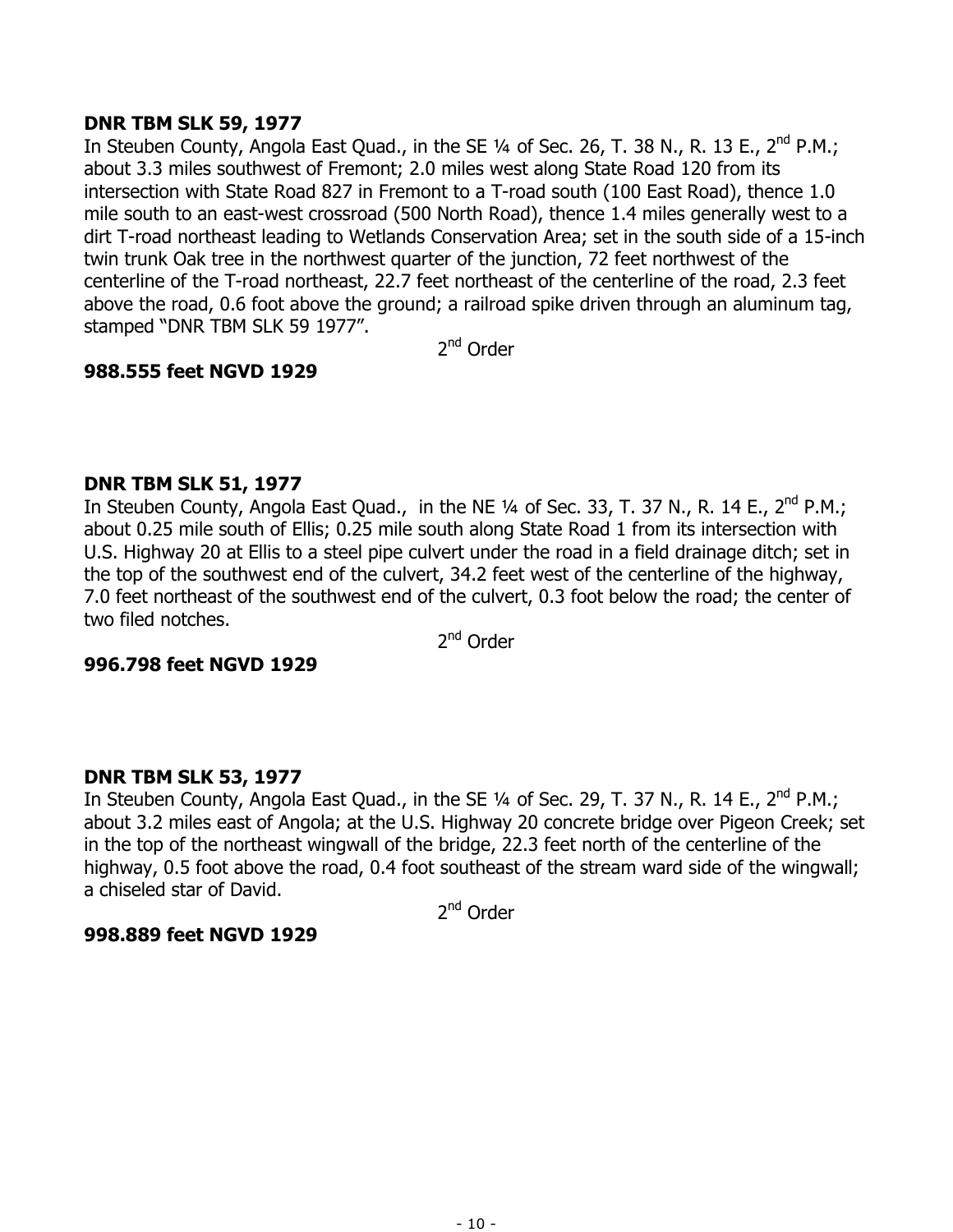#### **ISHC BM F 8 STUBN**

In Steuben County, Angola East Quad., in the SE 1/4 of Sec. 29, T. 37 N., R. 14 E., 2<sup>nd</sup> P.M.; about 1.15 miles west of Ellis; at the U.S. Highway 20 concrete bridge over Pigeon Creek; set in the top of the north end of the west bridge abutment, 21.9 feet north of the centerline of the highway, 0.7 foot west of the east face of the abutment, 0.6 foot above the highway; a Indiana State Highway Commission bench mark tablet, stamped "F 8 STUBN".

2<sup>nd</sup> Order

#### **999.599 feet NGVD 1929**

# **DNR TBM SLK 54, 1977**

In Steuben County, Angola East Quad., in the SW 1/4 of Sec. 29, T. 37 N., R. 14 E., 2<sup>nd</sup> P.M.; about 2.3 miles east of Angola; 2.3 miles east along U.S. Highway 20 from its intersection with U.S. Highway 27 to a north-south crossroad (200 East Road); set in the top of a steel pipe culvert headwall in the northeast quarter of the intersection, 20.5 feet north of the centerline of the highway, 17.5 feet east of the centerline of the road, 0.5 foot south of the north edge of the headwall, 0.4 foot west of the east edge of the headwall, 0.1 foot below the road; a chiseled diamond.

2<sup>nd</sup> Order

# **1025.496 feet NGVD 1929**

# **DNR BM STE 39, 1977**

In Steuben County, Angola East Quad., in the NW 1/4 of Sec. 29, T. 37 N., R. 14 E., 2<sup>nd</sup> P.M.; about 2.3 miles east of Angola; 2.3 miles east along U.S. Highway 20 from its intersection with U.S. Highway 27 in Angola to a north-south crossroad (200 East Road), thence 0.6 mile north to a T-road east leading to a public fishing site for Pigeon Lake; set in the top of a concrete post in the northeast quarter of the junction, 43.6 feet north of a wooden property corner post, 19.1 feet north of the centerline of the T-road east, 18.7 feet east of the centerline of the north-south road, 0.2 foot above the ground; a Department of Natural Resources brass central station tablet, stamped "STE 39 1977."

2<sup>nd</sup> Order

# **999.467 feet NGVD 1929**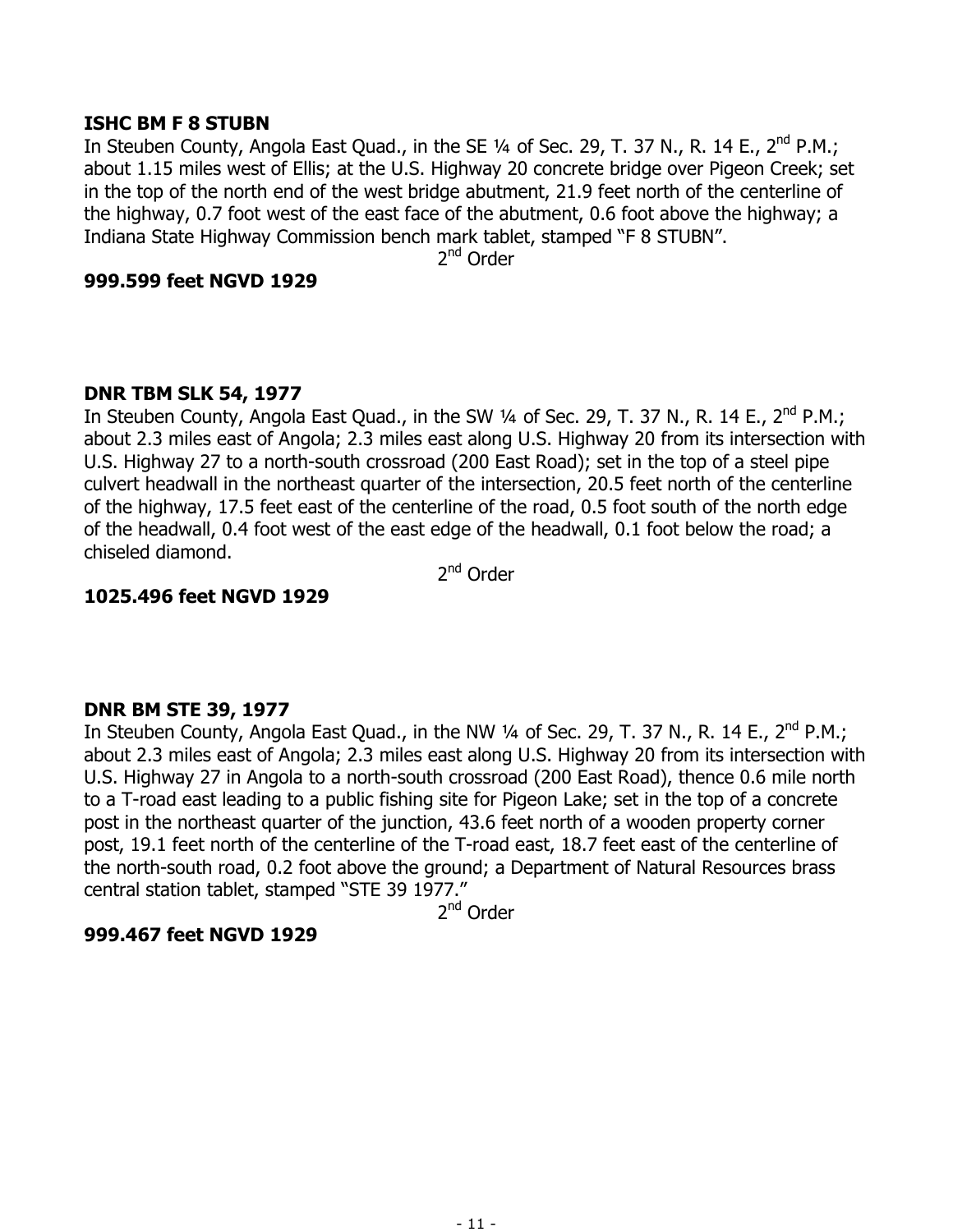# **USGS RM No. 4 Gaging Station Pigeon Lake**

In Steuben County, Angola East Quad., in the SE  $\frac{1}{4}$  of Sec. 29, T. 37 N., R. 14 E., 2<sup>nd</sup> P.M.; about 1.9 miles west-northwest of Ellis; 2.0 miles west along U.S. Highway 20 from its intersection with State Road 1 at Ellis to a north-south crossroad (200 East Road), thence 0.5 mile north to a T-road east leading to a Public Fishing Site for Pigeon Creek, thence 0.15 mile east to a concrete boat ramp; set in the top of a concrete lake level monument in the northwest quarter of the site, 104 feet west of the west end of the boat ramp, 37.6 feet south of the centerline of the road, 5.0 feet east of a hedge row, 1.1 feet above the ground; a U.S. Geological gaging station tablet, stamped not stamped.

2<sup>nd</sup> Order

# **994.049 feet NGVD 1929**

# **DNR TBM SLK 55, 1977**

In Steuben County, Angola East Quad., in the SE 1/4 of Sec. 19, T. 37 N., R. 14 E., 2<sup>nd</sup> P.M.; about 2.4 miles east-northeast of Angola; 2.3 miles east along U.S. Highway 20 from its intersection with U.S. Highway 27 in Angola to a north-south crossroad (200 East Road), thence 0.85 mile north to an east-west crossroad (20 North Road), thence 0.1 mile west to a 15-inch Elm tree on the north side of the road; set in the south side of the tree, 16.3 feet north of the centerline of the road, 0.6 foot above the ground; a railroad spike.

2nd Order

# **1006.104 feet NGVD 1929**

# **DNR TBM SLK 56, 1977**

In Steuben County, Angola East Quad., in the SE 1/4 of Sec. 24, T. 37 N., R. 13 E., 2<sup>nd</sup> P.M.; about 1.6 miles northeast of Angola; 1.5 miles east along U.S. Highway 20 from its intersection with U.S. Highway 27 in Angola to a north-south crossroad (100 East Road), thence 0.7 mile north to an east-west crossroad (20 North Road); set in the north side of a Co-op power pole in the northwest quarter of the intersection, 34.3 feet north of the centerline of the east-west road, 21.5 feet west of the centerline of the north-south road, 0.7 foot above the ground; a railroad spike.

2<sup>nd</sup> Order

# **1051.161 feet NGVD 1929**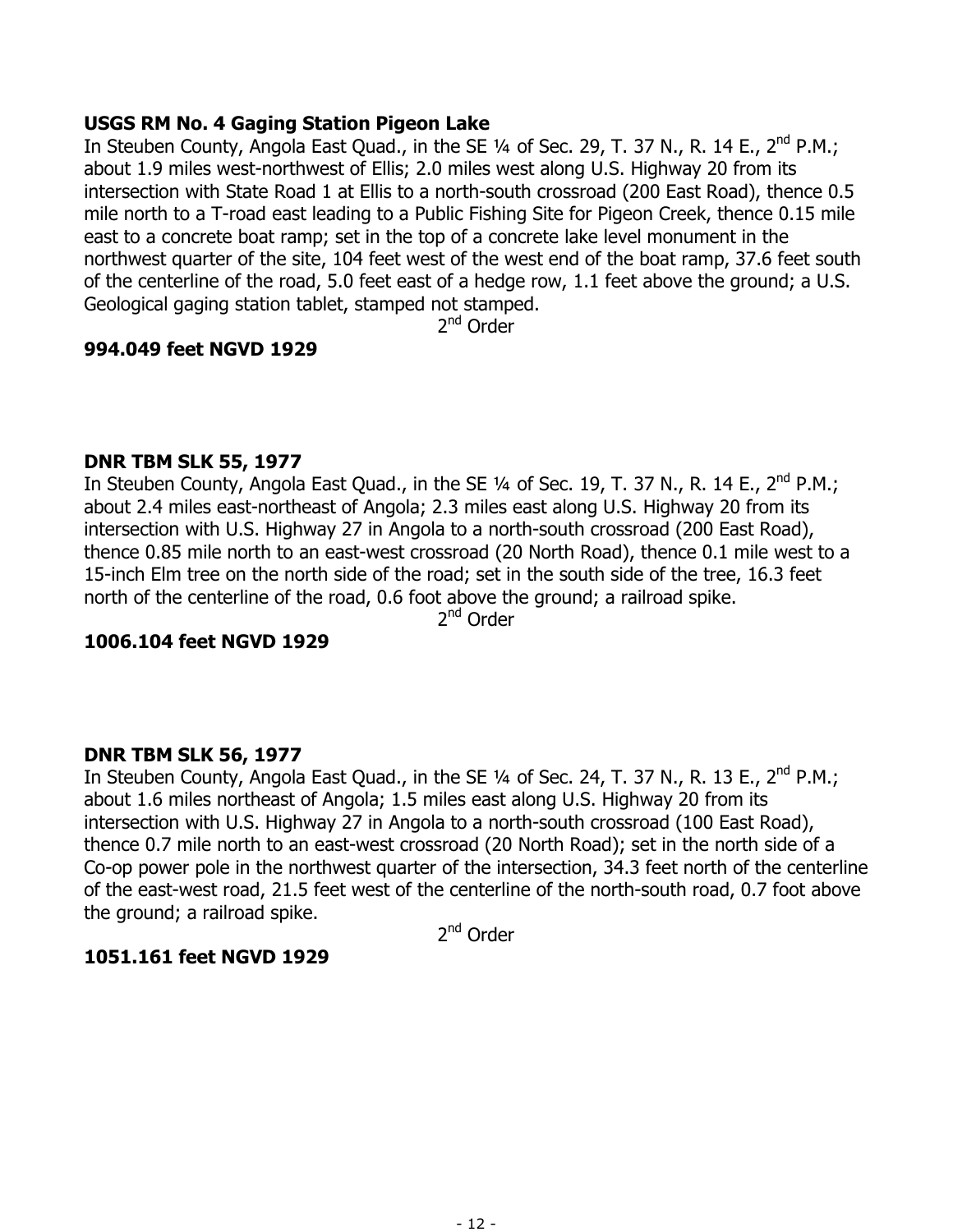### **DNR BM STE 38, 1977**

In Steuben County, Angola East Quad., in the NW 1/4 of Sec. 36, T. 38 N., R. 13 E., 2<sup>nd</sup> P.M.; about 2.9 miles west-southwest of Fremont; 2.0 miles west along State Road 120 from its intersection with State Road 827 in Fremont to a T-road south (100 East Road), thence 0.9 mile generally west to a curve in the road; set in the top of a concrete post on the north side of the road, 19.7 feet north of the centerline of the road, 1.6 feet east of a power pole, 0.1 foot above the ground; a Department of Natural Resources brass control station tablet, stamped "STE 38 1977".

2nd Order

#### **977.808 feet NGVD 1929**

#### **DNR TBM SLK 60, 1977**

In Steuben County, Angola East Quad., in the NE  $\frac{1}{4}$  of Sec. 35, T. 38 N., R. 13 E., 2<sup>nd</sup> P.M.; about 3.2 miles west-southwest of Fremont, 2.0 miles west along State Road 120 from its intersection with State Road 827 in Fremont to a T-road south (500 North Road), thence 1.1 miles generally west to a private drive southwest; set in the top of a concrete base of a fence post in the southwest quarter of the junction, 20.6 feet west of the centerline of the drive, 16.8 feet south of the centerline of the road, 0.4 foot northeast of the northeast corner of the concrete fence corner post; a chiseled triangle.

 $2^{nd}$  Order

# **976.406 feet NGVD 1929**

#### **DNR TBM SLK 76, 1978**

In Steuben County, Angola East Quad., in the SE 1/4 of Sec. 18, T. 38 N., R. 14 E., 2<sup>nd</sup> P.M.; about 1.6 miles northwest of Fremont; 1.0 mile north along Wayne Street (State Road 827) from its intersection with State Road 120 in Fremont to a T-road west (700 North Road), thence 1.35 mile west to a north-south crossroad (200 East Road, Walters Road); set in the north side of a 14-inch Hickory tree in the northwest quarter of the junction, 44.1 feet north of the extended centerline of the east-west road, 19.7 feet west of the centerline of the northsouth road, 0.4 foot above the ground; a railroad spike driven through an aluminum tag, stamped "DNR TBM SLK 76 1978."

2<sup>nd</sup> Order Found February 2002

#### **1070.099 feet NGVD 1929**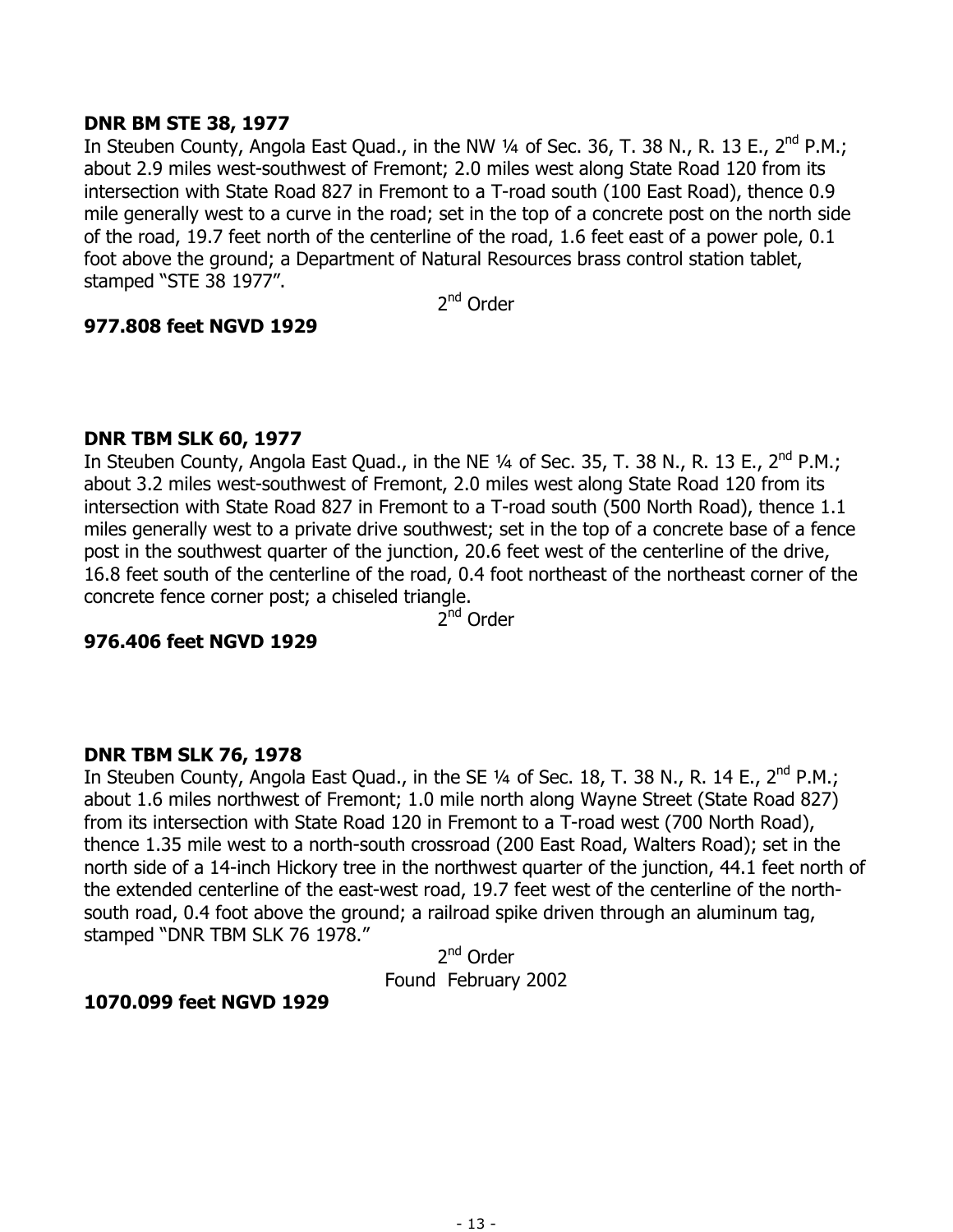# **DNR TBM SLK 78, 1978**

In Steuben County, Angola East Quad., in the NE 1/4 of Sec. 19, T. 38 N., R. 14 E., 2<sup>nd</sup> P.M.; about 1.4 miles west-northwest of Fremont; 1.4 miles west along State Road 120 from its intersection with State Road 827 in Fremont to a T-road north (Walters Road, 200 East Road), thence 0.61 mile north to a T-road west, (660 North Road); set in the south side of a power pole in the northwest quarter of the junction, 103 feet west of the centerline of the road, 26.4 feet north of the centerline of the T-road west, 0.8 foot above the ground; a railroad spike driven through an aluminum tag, stamped "DNR SLK 78 1978".

2nd Order

Reported Destroyed February 2002

# **1046.259 feet NGVD 1929**

# **DNR TBM SLK 79, 1978**

In Steuben County, Angola East Quad., in the NE 1/4 of Sec. 24, T. 38 N., R. 13 E., 2<sup>nd</sup> P.M.; about 2.4 miles west-northwest of Fremont; 2.2 miles west along State Road 120 from its intersection with State Road 827 in Fremont to a T-road northwest (Van Guilder Road), thence 0.75 mile northwest and north to an east-west crossroad (660 North Road), thence 0.15 mile east to a 16-inch Walnut tree on the west bank of a small drain on the north side of the road; set in the south side of the tree, 21.4 feet north of the centerline of the road, 0.4 foot above the ground; a railroad spike driven through an aluminum tag, stamped "DNR TBM SLK 79 1978".

2nd Order Reported Destroyed February, 2002

# **1016.688 feet NGVD 1929**

# **DNR TBM SLK 80, 1978**

In Steuben County, Angola East Quad., in the NE 1/4 of Sec. 24, T. 38 N., R. 13 E., 2nd P.M.; about 2.6 miles west-northwest of Fremont; 2.2 miles west along State Road 120 from its intersection with State Road 827 in Fremont to a T-road northwest (Van Guilder Road), thence 0.87 mile northwest and north to a culvert under the road in the outlet channel for Walters Lake; set in the southwest side of a 52-inch Cottonwood tree, 32.3 feet east of the centerline of the road, 14.5 feet south of the centerline of the culvert, 3.0 feet below the road, 1.2 feet above the ground; a railroad spike driven through an aluminum tag, stamped "DNR TBM SLK 80 1978".

2nd Order Reported Destroyed February 2002

# **1003.356 feet NGVD 1929**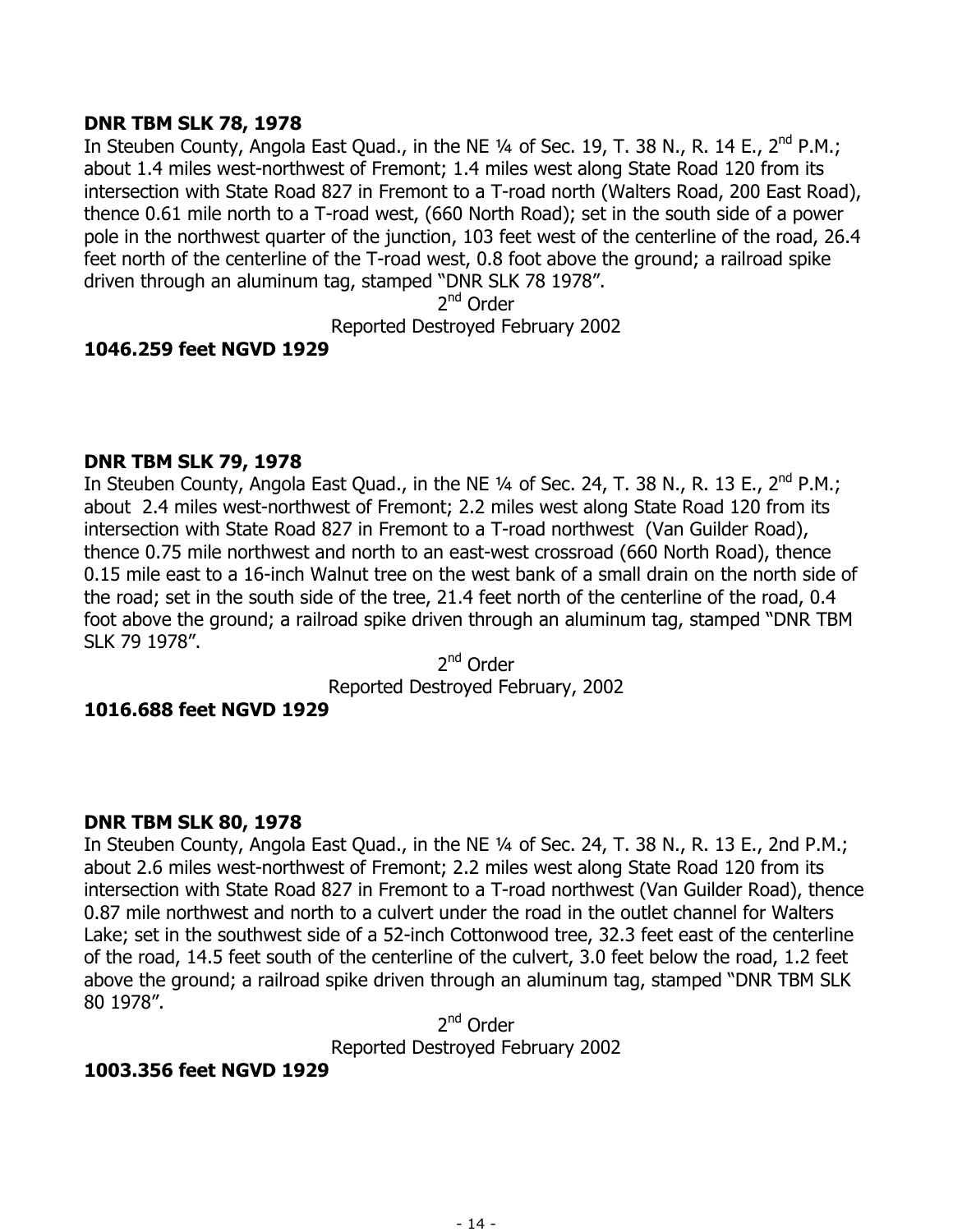# **DNR TBM SLK 81, 1978**

In Steuben County, Angola East Quad., in the NW  $\frac{1}{4}$  of Sec. 24, T. 38 N., R. 13 E., 2<sup>nd</sup> P.M.; about 2.9 miles west-northwest of Fremont; 2.2 miles west along State Road 120 from its intersection with State Road 827 in Fremont to a T-road northwest (Van Guilder Road), thence 0.77 mile northwest and north to an east-west crossroad (660 North Road), thence 0.4 mile east to a concrete culvert under the road; set in the top of the east end of the south concrete guardrail of the culvert, 11.0 feet south of the centerline of the road, 2.2 feet above the road, 1.0 foot west from the east end of the guardrail; a hollowed out chiseled triangle.

2<sup>nd</sup> Order

Reported Destroyed February, 2002

# **995.391 feet NGVD 1929**

# **USC&GS Azimuth Station CLEAR 1946**

In Steuben County, Angola East Quad., in the NW 1/4 of Sec. 27, T. 38 N., R. 14 E., 2<sup>nd</sup> P.M.; 0.75 mile east of Fremont; 0.75 mile east along State Road 120 from its intersection with State Road 827 in Fremont to a driveway north; set in the top of a concrete post in the southwest quarter of the junction, 73 feet west of the extended centerline of the drive, 51 feet south of the centerline of the highway, 4.6 feet east of a power pole, 4.0 feet east of a fence corner post, 1.0 foot north of a fence line, flush with the ground; a U.S. Coast and Geodetic Survey azimuth mark tablet, stamped "CLEAR 1946".

2nd Order

# **1072.964 feet NGVD 1929**

# **DNR TBM SLK 700, 1977**

In Steuben County, Angola East Quad., in the SE  $\frac{1}{4}$  of Sec. 21, T. 38 N., R. 14 E., 2<sup>nd</sup> P.M.; in Fremont; 0.5 mile east along State Road 120 from its intersection with State Road 827 in Fremont to a northeast-southwest railroad crossing (New York Central Railroad); set in the southwest side of NIPSCO power pole #480/503, 53 feet southeast of the southeast rail, 29.2 feet north of the center line of the highway, 3.5 feet below the road; a railroad spike.

 $2<sup>nd</sup>$  Order

# **1056.811 feet NGVD 1929**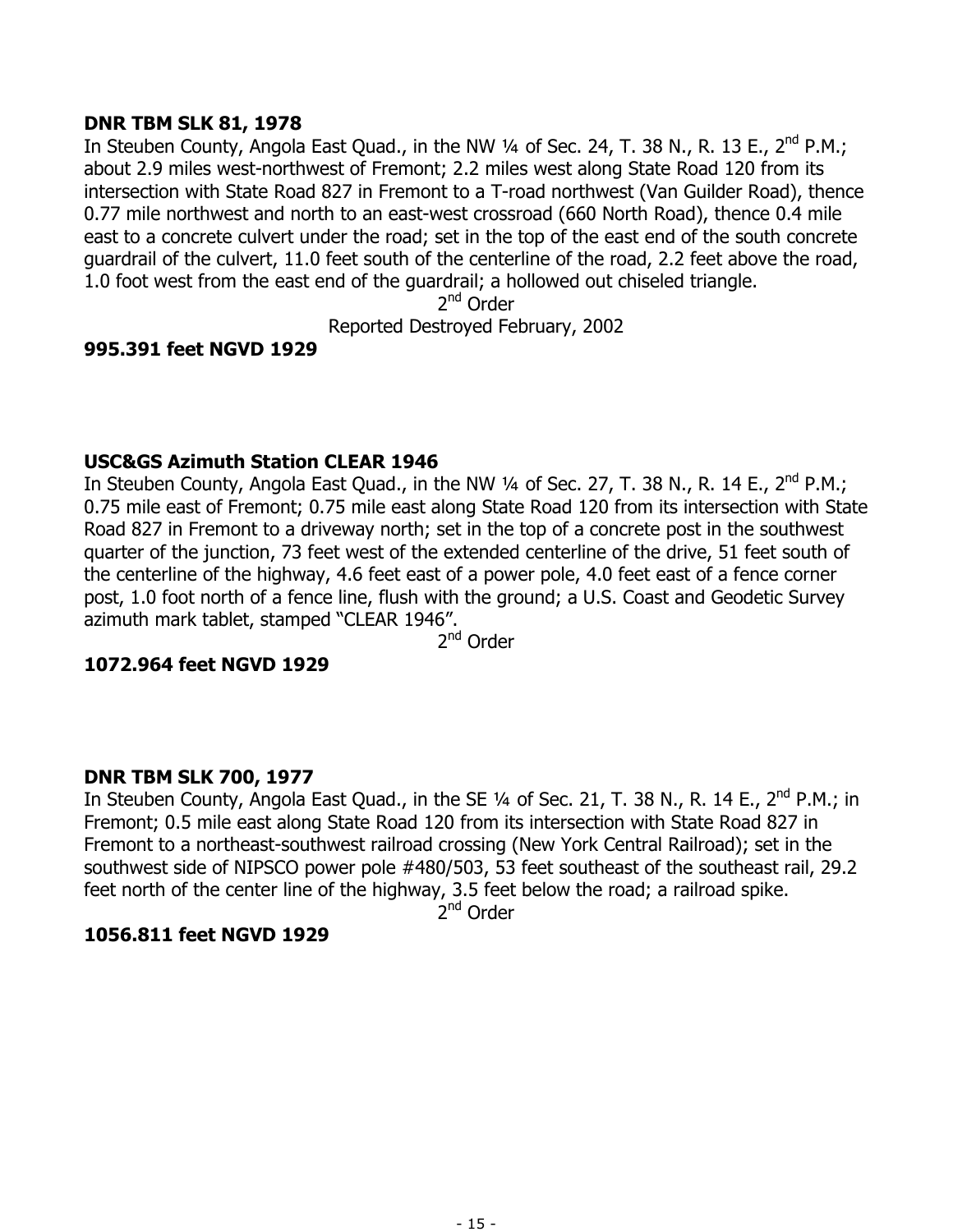### **USGS RM No. 11 Gaging Station Bass Lake**

In Steuben County, Angola West Quad., in the NW 1/4 of Sec. 25, T. 37 N., R. 12 E., 2<sup>nd</sup> P.M.; about 4.9 miles west of Angola; 4.9 miles west along U.S. Highway 20 from its intersection with U.S. Highway 27 in Angola to a group of three house trailers on the north side of the road and south shore of Bass Lake; set in the top of a concrete lake level monument in the back yard of the trailer court, 158 feet north of the centerline of the highway, 110 feet north of power pole #481/102, 21.0 feet northeast of a 42-inch Willow tree, 9.3 feet south of the south edge of the lake, 0.9 foot above the ground; a U.S. Geological Survey gaging station tablet, stamped not stamped.

2<sup>nd</sup> Order Found Good Condition J.C.S. 1/15/87

#### **982.647 feet NGVD 1929**

#### **DNR TBM SLK 109, 1978**

In Steuben County, Angola West Quad., in the W  $\frac{1}{2}$  of Sec. 25, T. 37 N., R. 12 E., 2<sup>nd</sup> P.M.; about 5.3 miles west of Angola; 5.45 miles west along U.S. Highway 20 from its intersection with U.S. Highway 27 in Angola to a north-south crossroad (600 West Road); set in the north side of guy wire pole #469/644 in the northeast quarter of the intersection, 49.2 feet north of the centerline of the highway, 47.5 feet east of the centerline of the road, 0.8 foot above the ground; a railroad spike drive through an aluminum tag, stamped "DNR TBM SLK 109 1978".

2<sup>nd</sup> Order Destroyed 5-82 R.W.W.

#### **990.965 feet NGVD 1929**

#### **DNR TBM SLK 110, 1978**

In Steuben County, Angola West Quad., in the NE  $\frac{1}{4}$  of Sec. 26, T. 37 N., R. 12 E., 2<sup>nd</sup> P.M.; 5.3 miles west of Angola; 5.3 miles west along U.S. Highway 20 from its intersection with U.S. Highway 27 in Angola to a north-south crossroad (600 West Road), thence 0.5 mile north to a driveway east; set in the east side of power pole #469/654 in the northwest quarter of the junction, 78 feet north of the extended centerline of the drive, 20.0 feet west of the centerline of the road, 1.0 foot below the road, 0.5 foot above the ground; a railroad spike driven through an aluminum tag, stamped "DNR TBM SLK 110 1978".

2<sup>nd</sup> Order Could not locate J.C.S. 1/15/87

# **1014.583 feet NGVD 1929**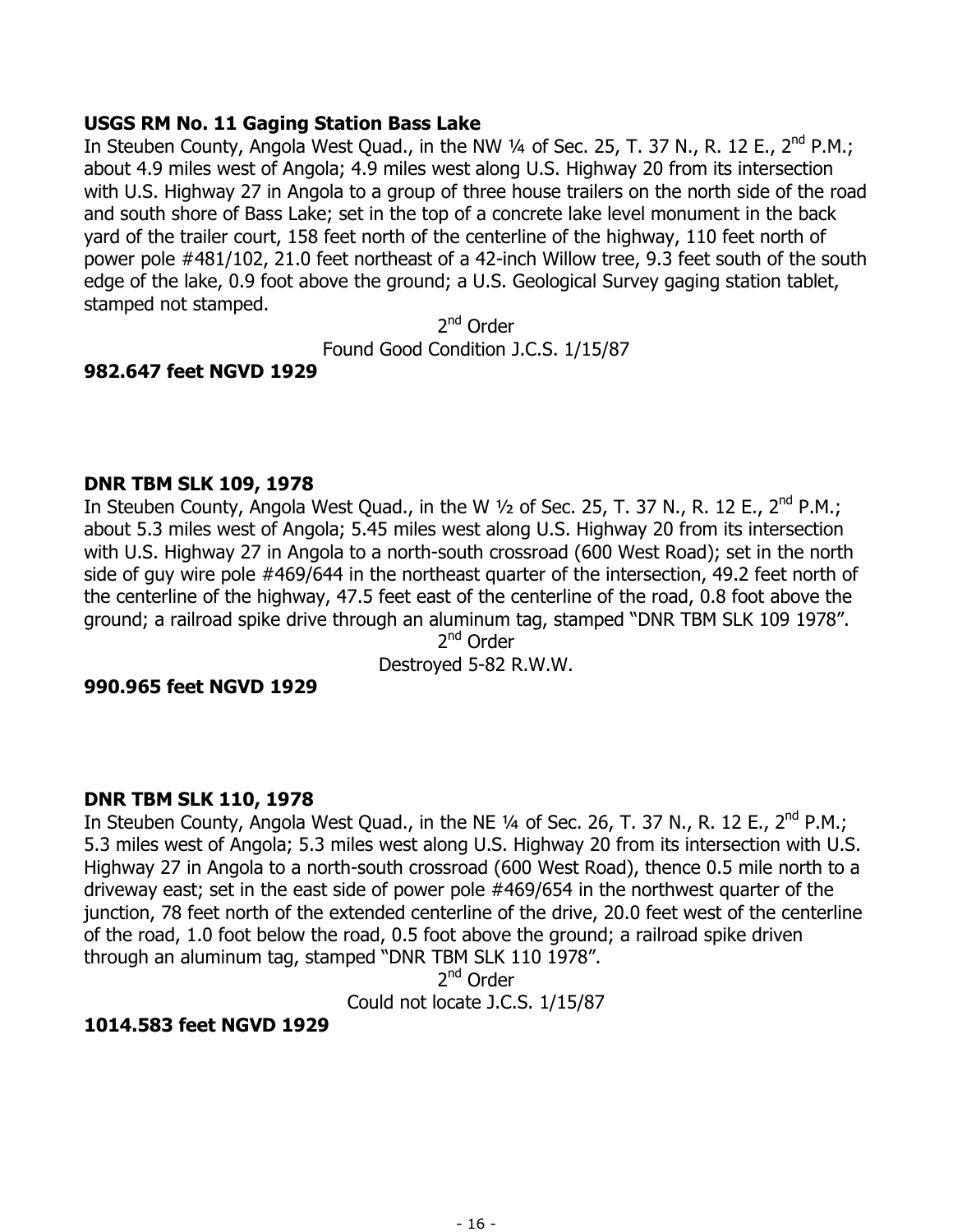# **DNR TBM SLK 111, 1978**

In Steuben County, Angola West Quad., in the SW 1/4 of Sec. 24, T. 37 N., R. 12 E., 2<sup>nd</sup> P.M.; about 5.4 miles west of Angola; 5.3 miles west along U.S. Highway 20 from its intersection with U.S. Highway 27 in Angola to a north-south crossroad (600 West Road), thence 0.85 mile north to a T-road east (30 North Road); set in the west side of a 30-inch cottonwood tree in the northeast quarter of the junction, 74 feet north from the center line of T-road, 14.7 feet east from the center line of the road, 0.4 foot above the ground; a railroad spike driven through an aluminum tag, stamped "DNR TBM SLK 111 1978."

2nd Order

Found Tree But no mark J.C.S. 1/15/87

# **1037.756 feet NGVD 1929**

# **DNR TBM JL 6, 1972**

In Steuben County, Angola West Quad., in the NE  $\frac{1}{4}$  of Sec. 36, T. 38 N., R. 12 E., 2<sup>nd</sup> P.M.; about 1.1 miles south-southwest of Nevada Mills; 0.10 mile south along a paved road from its junction with Nevada Mills Road at Nevada Mills to an east-west crossroad (Bachelor Road), thence 0.28 mile generally east to a turn south (450 West Road), thence 0.77 mile south to a T-road west-southwest (Binkley Road), thence 0.6 mile generally west to a turn south (525 West Road); set in the north side of a 23-inch Maple tree in the southeast quarter of the turn, 75 feet east of the north-south centerline tangent, 18.5 feet south of the east-west centerline tangent, 0.7 foot above the ground; a boat spike driven through an aluminum tag, stamped "DNR TBM JL 6 1972."

2<sup>nd</sup> Order Found J.C.S. 1/15/87

# **997.823 feet NGVD 1929**

# **DNR TBM JL 7, 1972**

In Steuben County, Angola West Quad., in the NW 1/4 of Sec. 31, T. 38 N., R. 12 E., 2<sup>nd</sup> P.M.; about 1.0 mile south-southeast of Nevada Mills; 0.1 mile south along a paved road from its junction with Nevada Mills Road at Nevada Mills to an east-west crossroad (Bachelor Road), thence 0.3 mile generally east to a turn south (450 West Road), thence 0.8 mile south to a Troad west-southwest (Binkley Road); set in the north side of a 10-inch Walnut tree in the northwest quarter of the junction, 104 feet west-southwest of the centerline of the road, 23.5 feet north-northwest of the centerline of the road, 23.5 feet north-northwest of the centerline of the T-road, 6.0 feet below the road, 0.5 foot above the ground; a boat spike driven through an aluminum tag, stamped "DNR TBM JL 7 1972".

2nd Order

# **968.944 feet NGVD 1929**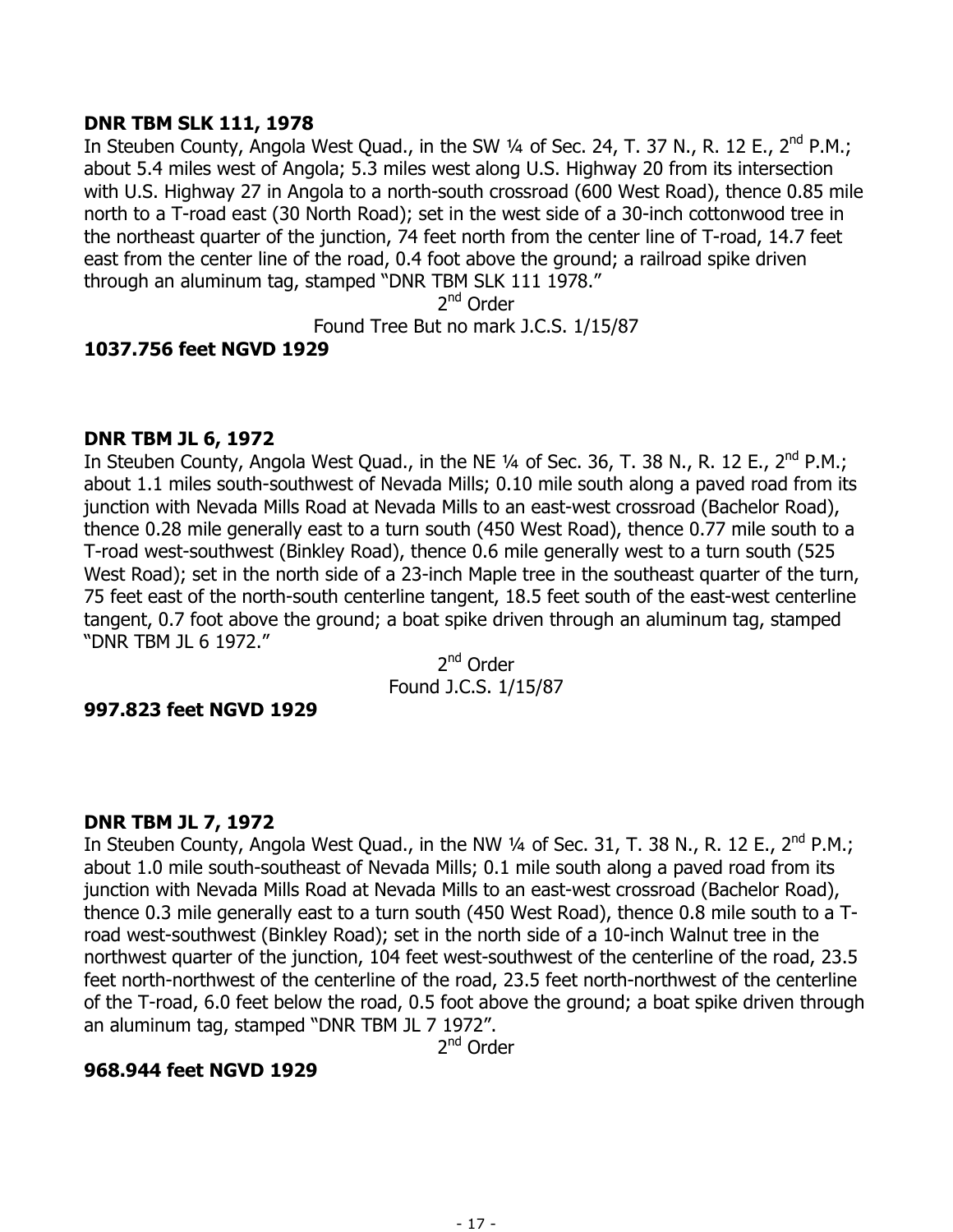# **DNR TBM SLK 100, 1977**

In Steuben County, Angola West Quad., in the NW 1/4 of Sec. 25, T. 38 N., R 12 E., 2<sup>nd</sup> P.M.; about 1.1 miles west of Nevada Mills; 0.1 mile south along a paved road from its junction with Nevada Mills Road at Nevada Mills to an east-west crossroad (Bachelor Road), thence 1.15 miles west to a T-road north (600 West Road); set in the southwest side of a power pole in the northeast quarter of the junction, 48.0 feet east of the centerline of the east-west road; a railroad spike driven through an aluminum tag, stamped "DNR TBM SLK 100 1977".

2<sup>nd</sup> Order

Destroyed J.C.S. 1/15/87 see SLK 100 RESET 1987

#### **DNR TBM SLK 100 RESET 1987**

In Steuben County, Angola West Quad., in the NW  $\frac{1}{4}$  of Sec. 25, T. 38 N., R 12 E., 2<sup>nd</sup> P.M.; about 1.1 miles west of Nevada Mills; 0.1 mile south along a paved road from its junction with Nevada Mills Road at Nevada Mills to an east-west crossroad (Bachelor Road), thence 1.15 miles west to a T-road north (600 West Road); set in the southwest side of a power pole in the northeast quarter of the junction, 48.0 feet east of the centerline of the east-west road; a railroad spike driven through an aluminum tag, stamped "DNR TBM SLK 100 RESET 1987". **975.438 feet NGVD 1929** 

# **DNR TBM SLK 101, 1977**

In Steuben County, Angola West Quad., in the East 1/2 of Sec. 26, T. 38 N., R. 13 E., 2<sup>nd</sup> P.M.; about 1.75 mile west of Nevada Mills; 0.1 mile south along a paved road from its junction with Nevada Mills Road at Nevada Mills to an east-west crossroad (Bachelor Road), thence 1.85 miles west to a north-south crossroad (675 West Road); set in the top of a eastern most 2.5 foot square concrete gate post in the southeast quarter of the intersection, 50 feet east of the centerline of the north-south road, 20.0 feet south of the centerline of the east-west road, 5.0 feet above the ground; a chiseled triangle.

2nd Order Found J.C.S. 1/15/87

#### **976.913 feet NGVD 1929**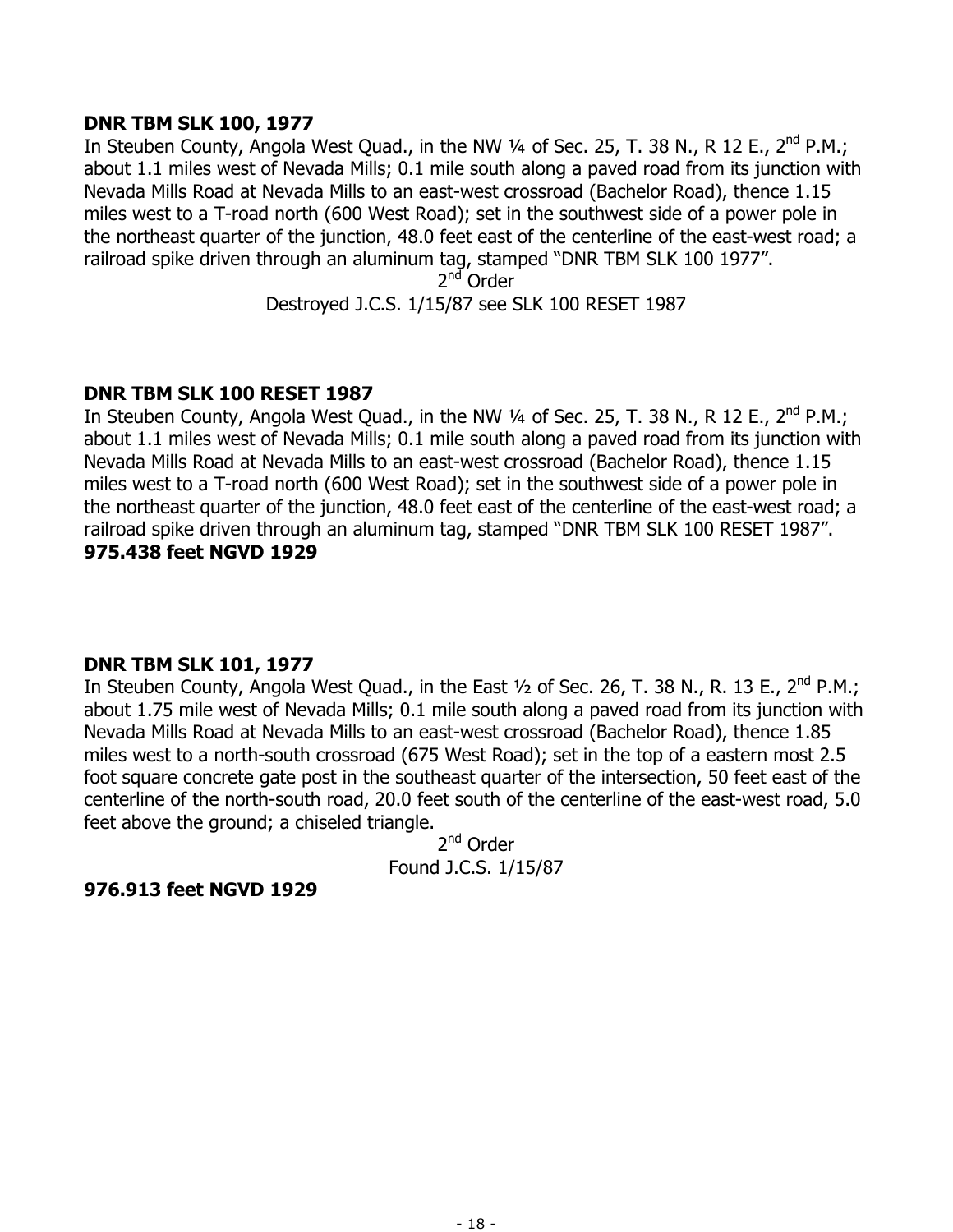# **DNR TBM SLK 15, 1976**

In Steuben County, Angola West Quad., in the NW  $\frac{1}{4}$  of Sec. 26, T. 38 N., R. 13 E., 2<sup>nd</sup> P.M.; about 1.6 miles south-southeast of Jamestown; 1.0 mile east along Lake George Road from its junction with 150 West Road at Jamestown to a north-south crossroad (Old U.S. Highway 27), thence 1.25 miles south to an east-west crossroad (State Road 120), thence 0.15 mile west to a 4-foot steel pipe culvert under a paralleling dirt road on the south side of the highway; set in the top of the north end of the culvert, 53 feet south of the centerline of the highway, 21.6 feet north of the centerline of the dirt road, 5.5 feet below the highway; the center of two filed notches.

2<sup>nd</sup> Order

Could Not Locate Assumed Destroyed J.C.S. 1/15/87

# **968.126 feet NGVD 1929**

# **DNR TBM SLK 16, 1976**

In Steuben County, Angola West Quad., in the North 1/2 of Sec. 27, T. 38 N., R. 13 E., 2<sup>nd</sup> P.M.; about 1.4 miles south of Jamestown; 0.4 mile south along 150 West Road from its junction with Lake George at Jamestown to an east-west crossroad (700 North Road), thence 0.6 mile west to a northwest-southeast crossroad (State Road 120), thence 1.36 miles southeast and east to a 2-foot steel pipe culvert under the highway; set in the top of the south end of the culvert, 23.2 feet south of the centerline of the highway, 2.0 feet below the highway; the center of two filed notches.

2<sup>nd</sup> Order

# **972.374 feet NGVD 1929**

# **DNR BM STE 48, 1977**

In Steuben County, Angola West Quad., in the NW 1/4 of Sec. 27, T. 37 N., R. 13 E., 2<sup>nd</sup> P.M.; about 1.2 miles west of Angola; 1.3 miles west along U.S. Highway 27 in Angola to a northsouth crossroad; set in the top of a concrete post, in the northwest 1/4 of the intersection, 48.2 feet north of the centerline of the highway, 14.0 feet west of the centerline of the road, 9.8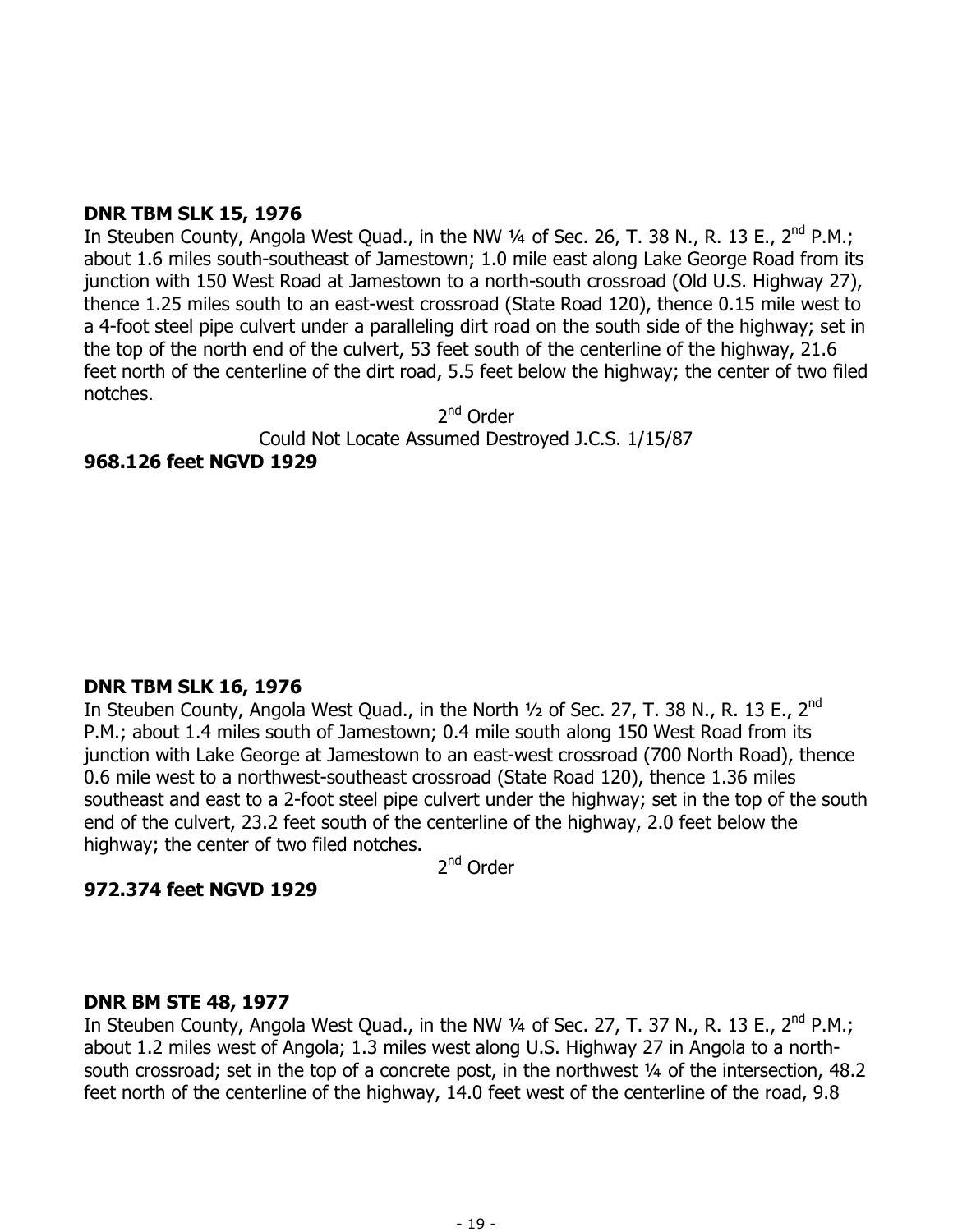feet east of power pole #496/668, 1.1 feet south of the south post of an Angola Conservation Sign, 0.1 foot above the ground; a Department of Natural Resources brass control station tablet, stamped "STE 48 1977".

2<sup>nd</sup> Order Found J.C.S. 1/15/87

### **1077.440 feet NGVD 1929**

#### **DNR TBM SLK 83, 1978**

In Steuben County, Angola West Quad., in the NW 1/4 of Sec. 27, T. 37 N., R. 13 E., 2<sup>nd</sup> P.M.; about 1.2 miles west of Angola; 1.3 miles west along U.S. Highway 20 from its intersection with U.S. Highway 27 in Angola to a north-south crossroad; set in the south side of a power pole in the northwest quarter of the intersection, 50.4 feet north of the centerline of the highway, 23.3 feet west of the centerline of the highway, 0.5 foot above the ground; a railroad spike driven through an aluminum tag, stamped "DNR TBM SLK 83 1978".

 $2<sup>nd</sup>$  Order

Destroyed J.C.S. 1/15/87

#### **1076.300 feet NGVD 1929**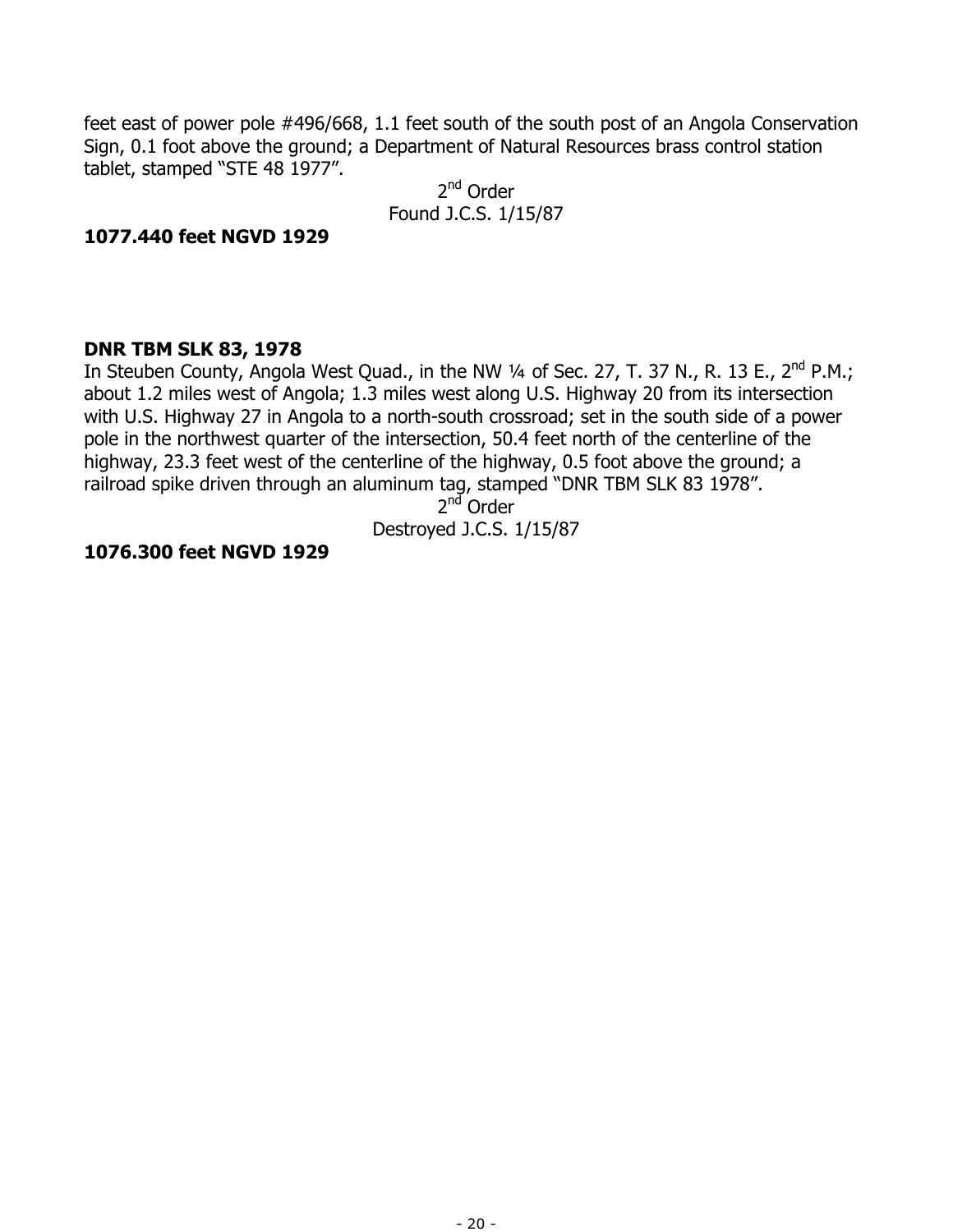### **DNR TBM SLK 104, 1978**

In Steuben County, Angola West Quad., in the SW 1/4 of Sec. 21, T. 37 N., R. 13 E., 2<sup>nd</sup> P.M.; about 2.5 miles west-northwest of Angola; 2.5 miles west along U.S. Highway 20 from its intersection with U.S. Highway 27 in Angola to a north-south crossroad (Interstate 69), thence 0.75 mile north to a "55 mile-per-hour" speed limit sign post on the east side of the north bound lane of the Interstate; set in the top of the concrete base of the east leg of the sign, 28.4 feet east of the centerline of the north bound lane, 2.0 feet below the interstate, 0.3 foot east of the east leg of the sign; a chiseled triangle.

2nd Order

Could not Locate Assumed Destroyed J.C.S. 1/15/87 **1018.327 feet NGVD 1929** 

#### **DNR TBM SLK 116, 1978**

In Steuben County, Angola West Quad., in the NE 1/4 of Sec. 22, T. 37 N., R. 13 E., 2<sup>nd</sup> P.M.; about 1.5 miles north-northwest of Angola; 1.5 miles north along State Road 127 from its intersection with U.S. Highway 20 in Angola to an east-west crossroad (100 North Road), thence 0.75 mile west to a dirt T-road south leading to Center Lake, thence 0.25 mile south to the north edge of the lake; set in the west side of power pole #498/490, 325 feet north of the north edge of the lake, 16.0 feet east of the centerline of the road, 0.2 foot above the ground; a railroad spike driven through an aluminum tag, stamped "DNR TBM SLK 116 1978".

2<sup>nd</sup> Order

# **1026.525 feet NGVD 1929**

# **DNR TBM SLK 117, 1978**

In Steuben County, Angola West Quad., in the NE 1/4 of Sec. 22, T. 37 N., R. 13 E., 2<sup>nd</sup> P.M.; about 1.5 miles north-northwest of Angola; 1.55 miles north along State Road 127 from its intersection with U.S. Highway 20 in Angola to an east-west crossroad (100 North Road), thence 0.75 mile west to a dirt T-road north leading to Center Lake, thence 0.25 mile south to the north edge of the lake; set in the north side of a 42-inch Willow tree, 58 feet east of the extended centerline of the road, 18 feet north of the north edge of the lake, 0.3 foot above the ground; a railroad spike driven through an aluminum tag, stamped "DNR TBM SLK 117 1978".

2<sup>nd</sup> Order

# **1025.154 feet NGVD 1929**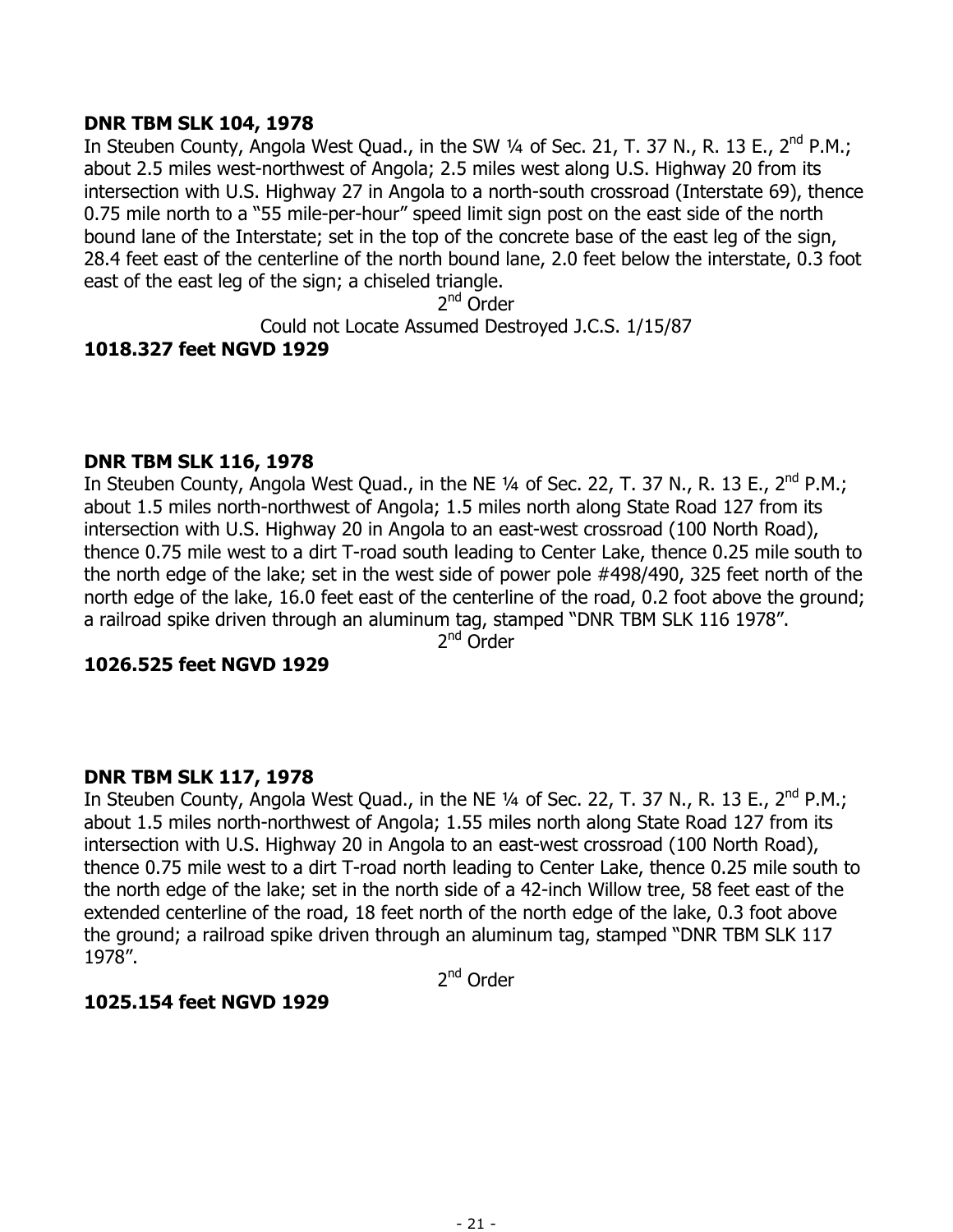# **STEUBEN COUNTY SURVEY DEPARTMENT RP 19+69**

In Steuben County, Angola West Quad., in the NW  $\frac{1}{4}$  of Sec. 22, T. 37 N., R. 13 E., 2<sup>nd</sup> P.M.; about 2.1 miles northwest of Angola; 1.5 miles north along U.S. Highway 27 from its intersection with U.S. Highway 20 in Angola to a T-road west (100 North Road), thence 1.5 miles west to a north-south crossroad (200 West Road); set in the top of a concrete post in the southeast quarter of the intersection, 60 feet south of the centerline of the east-west road, 18.0 feet east of the centerline of the north-south road; a Steuben County Survey Department reference point tablet, stamped "STEUBEN CO. SURV. DEPT. 16+69 REFERENCE POINT".

2<sup>nd</sup> Order

# **1041.790 feet NGVD 1929**

# **STEUBEN COUNTY SURVEY DEPARTMENT SEC. COR. 19+69**

In Steuben County, Angola West Quad., in the NW  $\frac{1}{4}$  of Sec. 22, T. 37 N., R. 13 E., 2<sup>nd</sup> P.M.; about 2.1 miles northwest of Angola; 1.5 miles north along U.S. Highway 27 from its intersection with U.S. Highway 20 in Angola to a T-road west (100 North Road), 1.5 miles west to a north-south crossroad (200 West Road); set in the top of the road, 3.3 feet west of the centerline of the north-south road, 2.3 feet north of the centerline of the east-west road, level with the road; a brass plate, stamped STEUBEN CO SURV DEPT SECTION CORNER 19+69".

2nd Order

# **1043.394 feet NGVD 1929**

# **DNR BM STE 77, 1978**

In Steuben County, Angola West Quad., in the SW 1/4 of Sec. 19, T. 37 N., R. 13 E., 2<sup>nd</sup> P.M.; about 4.3 miles west of Angola; 3.6 miles west along U.S. Highway 20 from its intersection with U.S. Highway 27 in Angola to a T-road north to a T-road north (425 West Road), thence 0.95 mile north to an east-west crossroad (30 North Road), thence 0.25 mile west to a northsouth crossroad (450 West Road), thence 0.33 mile south and southwest to a private farm drive southeast; set in the top of a concrete post in the southeast quarter of the junction, 181 feet northeast of the centerline of the road, 9.0 feet southwest of power pole #469/685, 1.0 foot above the road, 0.1 foot above the ground; a Department of Natural Resources brass control station tablet, stamped "STE 77 1977".

2<sup>nd</sup> Order

# **1026.477 feet NGVD 1929**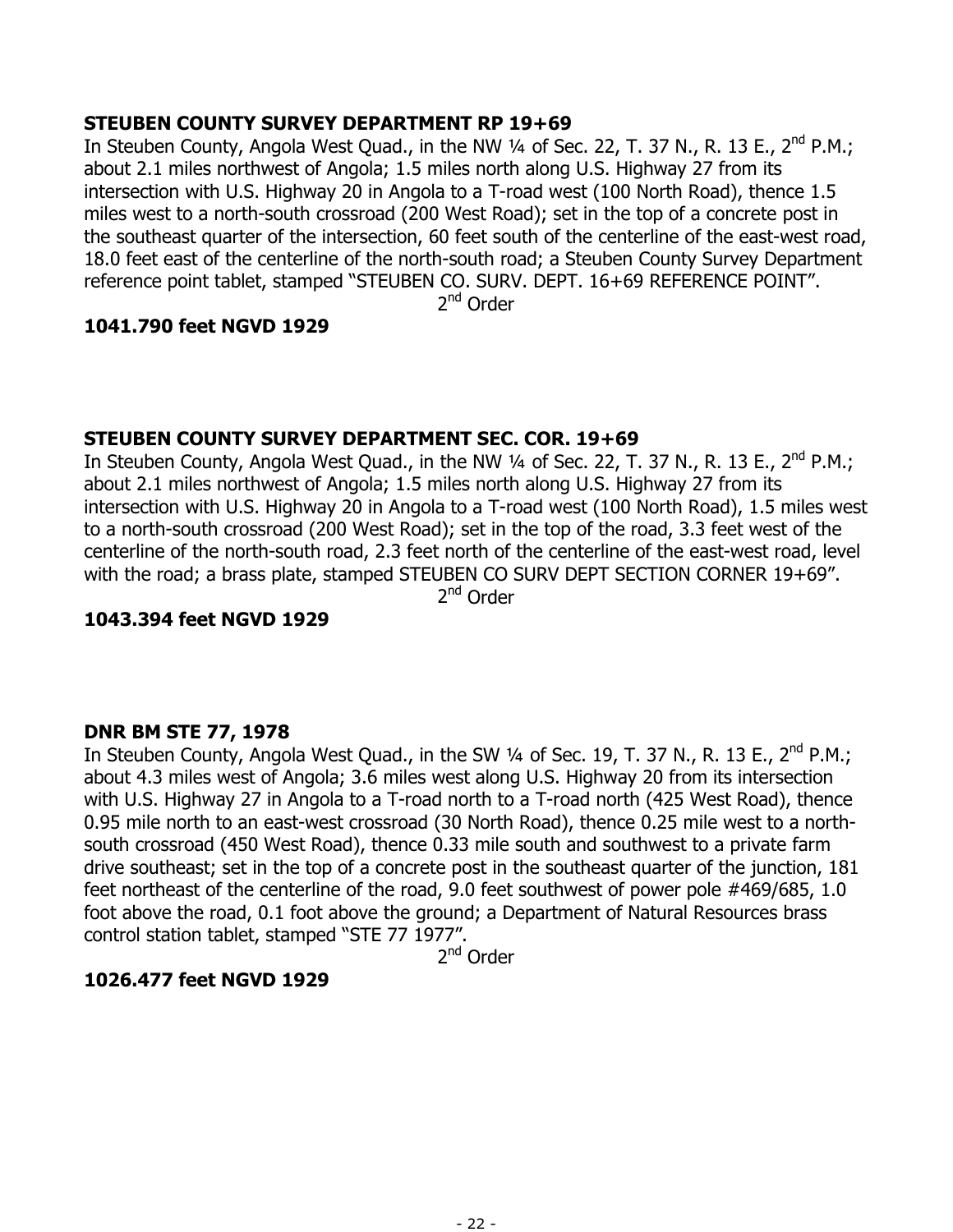# **DNR TBM SLK 113, 1978**

In Steuben County, Angola West Quad., in the SW  $\frac{1}{4}$  of Sec. 19, T. 37 N., R. 13 E., 2<sup>nd</sup> P.M.; about 4.3 miles west of Angola; 3.6 miles west along U.S. Highway 20 from its intersection with U.S. Highway 27 in Angola to a T-road north (425 West Road), thence 0.95 mile north to an east-west crossroad (30 North Road), thence 0.25 mile west to a north-south crossroad (450 West Road), thence 0.3 mile south and southwest to a field entrance gate: set in the south side of a 14-inch trunk of a twin trunk Maple tree, 97 feet southwest of the centerline of the field entrance gate, 19.5 feet northwest of the centerline of the road, 0.5 foot above the ground; a railroad spike driven through an aluminum tag, stamped "DNR TBM SLK 113 1978".

2<sup>nd</sup> Order

# **1012.947 feet NGVD 1929**

# **DNR TBM OL 5, 1969**

In Steuben County, Angola West Quad., in the North 1/2 of Sec. 19, T. 37 N., R. 13 E., 2<sup>nd</sup> P.M.; about 4.25 miles west-northwest of Angola; 1.5 miles north along U.S. Highway 27 from its intersection with U.S. Highway 20 in Angola to a T-road west (100 North Road); thence 4.0 miles west to a north-south crossroad (450 West Road); set in the north side of a power pole in the southeast quarter of the intersection, 27.0 feet east of the centerline of the north-south road, 24.0 feet south of the centerline of the east-west road; a 60 d nail.

2<sup>nd</sup> Order

# **1026.264 feet NGVD 1929**

# **DNR TBM SLK 84, 1978**

In Steuben County, Angola West Quad., in the SE 1/4 of Sec. 28, T. 37 N., R. 13 E., 2<sup>nd</sup> P.M.; about 1.8 miles west of Angola, 1.8 miles west along U.S. Highway 20 from its intersection with U.S. Highway 27 in Angola to an 18-inch steel pipe culvert under the highway in the inlet channel for Crockett Lake; set in the top of the south end of the culvert, 115 feet southeast of and across the highway from power pole #469/654, 33.8 feet south of the centerline of the highway, 2.8 feet below the highway; the center of two filed notches.

2<sup>nd</sup> Order

# **1031.212 feet NGVD 1929**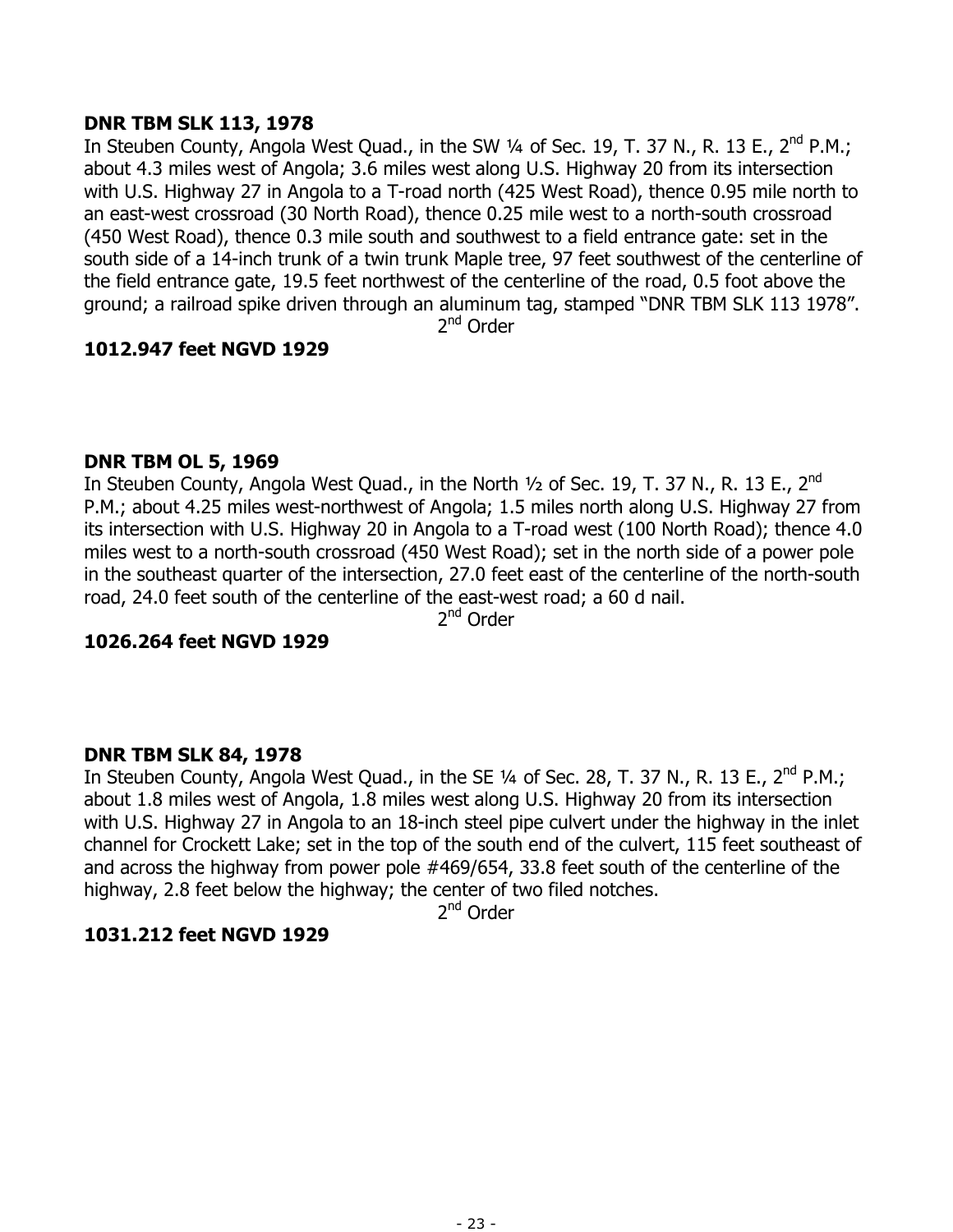# **DNR TBM SLK 85, 1978**

In Steuben County, Angola West Quad., in the SW 1/4 of Sec. 38, T. 37 N., R. 13 E., 2<sup>nd</sup> P.M.; about 2.1 miles west of Angola; 2.1 miles west along U.S. Highway 20 from its intersection with U.S. Highway 27 in Angola to a driveway north; set in the north side of a 54-inch tripletrunk Boxelder tree in the southwest quarter of the junction, 625 feet west of the extended centerline of the driveway north, 75 feet south of and across the highway from power pole #496/647, 37.8 feet south of the centerline of the highway, 3.0 feet below the highway; a railroad spike driven through an aluminum tag, stamped "DNR TBM SLK 85 1978".

2<sup>nd</sup> Order

# **1032.502 feet NGVD 1929**

# **DNR TBM SLK 207, 1977**

In Steuben County, Angola West Quad., in the SW  $\frac{1}{4}$  of Sec. 23, T. 38 N., R. 13 E., 2<sup>nd</sup> P.M.; about 2.8 miles east of Orland; 2.9 miles generally east along State Road 120 from its intersection with State Road 327 in Orland to a T-road south (675 West Road), thence 0.45 mile south to a bridge over Crooked Creek; set in the top of the south end of the west concrete curb of the bridge, 15.1 feet west of the centerline of the road, 0.7 foot above the road, 0.1 foot north of the south end of the curb; a chiseled square.

2nd Order

# **960.452 feet NGVD 1929**

# **DNR BM STE 60, 1977**

In Steuben County, Angola West Quad., in the SW 1/4 of Sec. 23, T. 38 N., 13 E., 2<sup>nd</sup> P.M.; about 2.8 miles east of Orland; 2.9 miles generally east along State Road 120 from its intersection with State Road 327 in Orland to a T-road south (675 West Road), thence 0.45 mile south to a bridge over Crooked Creek; set in the top of the north end of the east concrete curb of the bridge, 14.4 feet east of the centerline of the road, 0.7 foot above the road, 0.5 foot south of the north end of the curb; a Department of Natural Resources brass control station tablet, stamped "STE 60 1977".

2<sup>nd</sup> Order

# **961.338 feet NGVD 1929**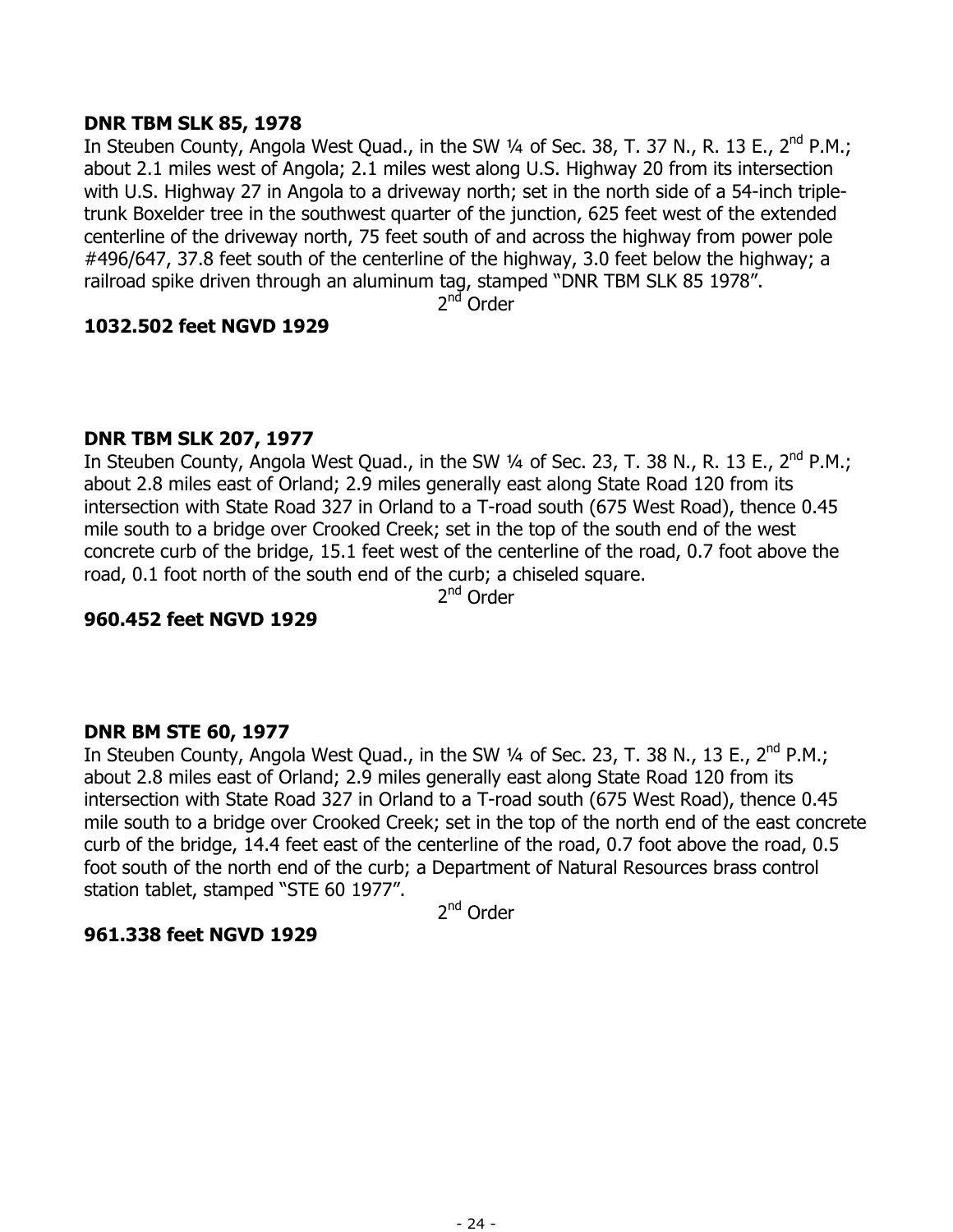# **DNR BM STE 40, 1977**

In Steuben County, Angola West Quad., in the NW 1/4 of Sec. 24, T. 38 N., R. 13 E., 2<sup>nd</sup> P.M.; about 3.6 miles east of Orland, 3.7 miles generally east along State Road 120 from its intersection with State Road 327 in Orland to a T-road south (600 West Road), thence 0.2 mile south to a triple 8-foot pipe culverts in Crooked Creek; set in the top of a concrete post on the east side of the road, 40.5 feet north of the centerline of the middle culvert, 17.6 feet east of the centerline of the road, 2.4 feet south of a power pole, 0.2 foot above the road; a Department of Natural Resources brass control station tablet, stamped "STE 40 1977".

2nd Order

Recovered 1/29/87 J.C.S.

# **953.455 feet NGVD 1929**

#### **DNR BM STE 62, 1977**

In Steuben County, Angola West Quad., in the SW 1/4 of Sec. 22, T. 38 N., R. 13 E., 2<sup>nd</sup> P.M, about 4.9 miles west of Fremont; 5.2 miles west and north along State Road 120 from its intersection with State Road 827 in Fremont to an 18-foot concrete bridge over Crooked Creek; set in the top of the northeast wingwall of the bridge, 23.5 feet east of the centerline of the road, 1.0 foot southeast of the northeast corner of the east concrete guardrail, 0.8 foot northwest of the southeast face of the wingwall, 0.8 foot below the road; a Department of Natural Resources brass control station tablet, stamped "STE 62 1977".

2<sup>nd</sup> Order Found 9-8-99 BL

#### **971.222 feet NGVD 1929**

# **DNR TBM SLK 207 A 1977**

In Steuben County, Angola West Quad., in the SW 1/4 of Sec. 22, T. 38 N., R. 13 E., 2<sup>nd</sup> P.M.; about 4.9 miles west of Fremont; 5.2 miles west and north along State Road 120 from its intersection with State Road 827 in Fremont to an 18-foot concrete bridge over Crooked Creek; set in the top of the southeast wingwall of the bridge, 24.4 feet east of the centerline of the road, 1.2 feet northeast of the southeast corner of the east concrete guardrail, 0.9 foot southwest of the northeast face of the wingwall, 0.8 foot below the road; a chiseled-out square.

2<sup>nd</sup> Order

# **971.179 feet NGVD 1929**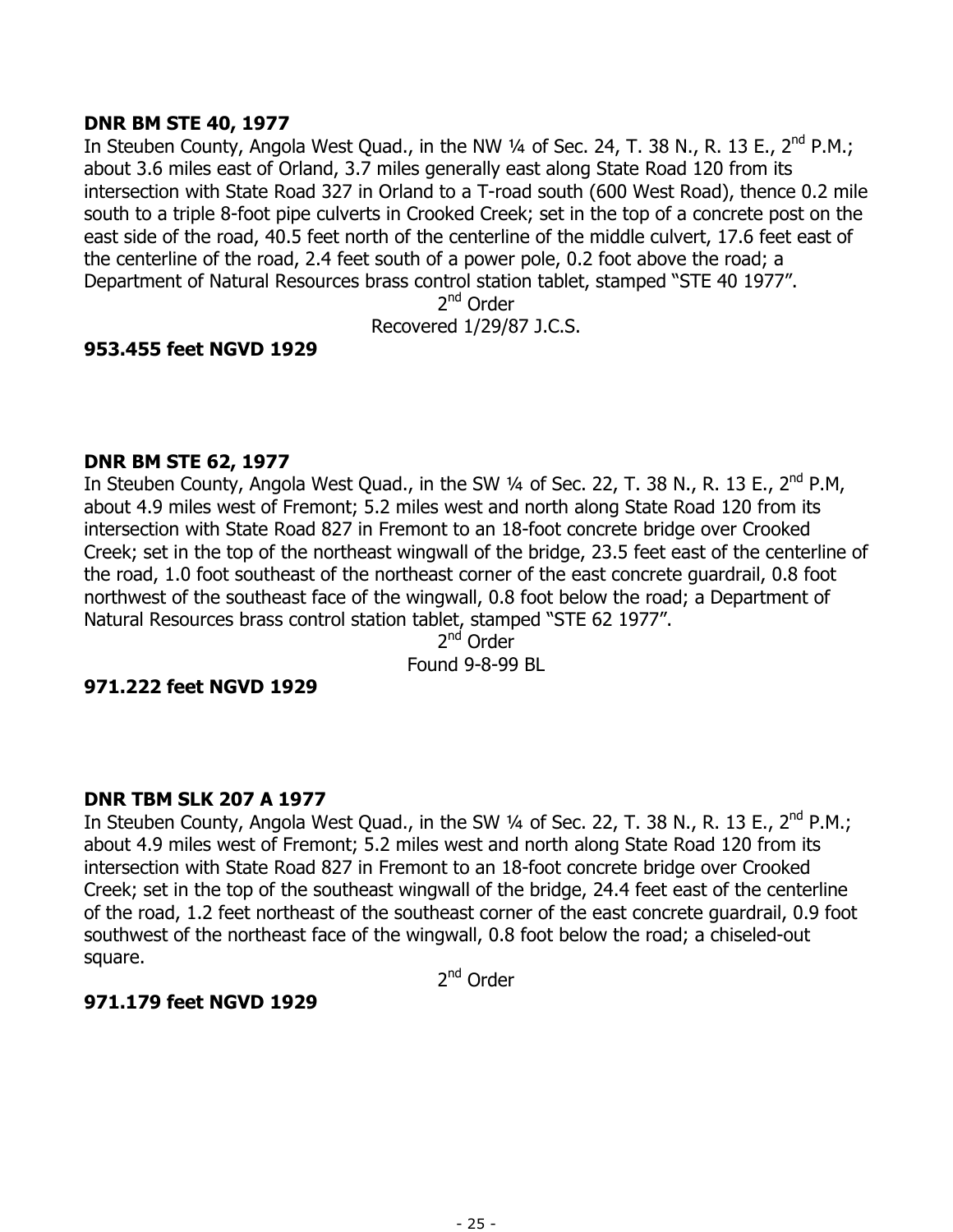# **DNR BM STE 63, 1977**

In Steuben County, Angola West Quad., in the NW 1/4 of Sec. 22, T. 38 N., R. 13 E., 2<sup>nd</sup> P.M, about 4.8 miles west of Fremont; 4.8 miles west along State Road 120 from its intersection with State Road 827 in Fremont to a T-road north (175 West Road), thence 0.55 mile north to a 15-foot concrete bridge over Crooked Creek; set in the top of the southwest bridge wingwall, 14.1 feet west of the centerline of the road, 0.5 foot north of the south end of the wingwall, level with the road; a Department of Natural Resources brass control station tablet, stamped "STE 63 1977".

2nd Order

# **973.615 feet NGVD 1929**

# **DNR TBM SLK 208 A 1977**

In Steuben County, Angola West Quad., in the NW 1/4 of Sec. 22, T. 38 N., R. 13 E., 2<sup>nd</sup> P.M.; about 0.4 mile south-southwest of Jamestown; 0.4 mile south along 150 West Road from its junction with Lake George Road at Jamestown to an east-west crossroad (700 North Road), thence 0.15 mile west to a 10-foot steel pipe culvert in Crooked Creek; set in the top of the south end of the culvert, 114 feet west of the centerline of a private drive south, 29.0 feet south of the centerline of the road, 2.3 feet below the road; the center of two filled notches. 2nd Order

# **974.053 feet NGVD 1929**

# **DNR BM STE 64, 1977**

In Steuben County, Angola West Quad., in the NW 1/4 of Sec. 22, T. 38 N., R. 13 E., 2<sup>nd</sup> P.M.; about 0.4 mile south-southwest of Jamestown; 0.4 mile south along 150 West Road from its junction with Lake George Road at Jamestown to an east-west crossroad (700 North Road), thence 0.1 mile west to a private drive south; set in the north end of the west headwall of a 2 foot pipe culvert under the driveway, 51 feet south of the centerline of the road, 21.0 feet west of the centerline of the drive south, 2.0 feet below the driveway, 1.2 feet south of the north end of the headwall; a Department of Natural Resources brass control station tablet, stamped "STE 64 1977".

2<sup>nd</sup> Order

# **976.126 feet NGVD 1929**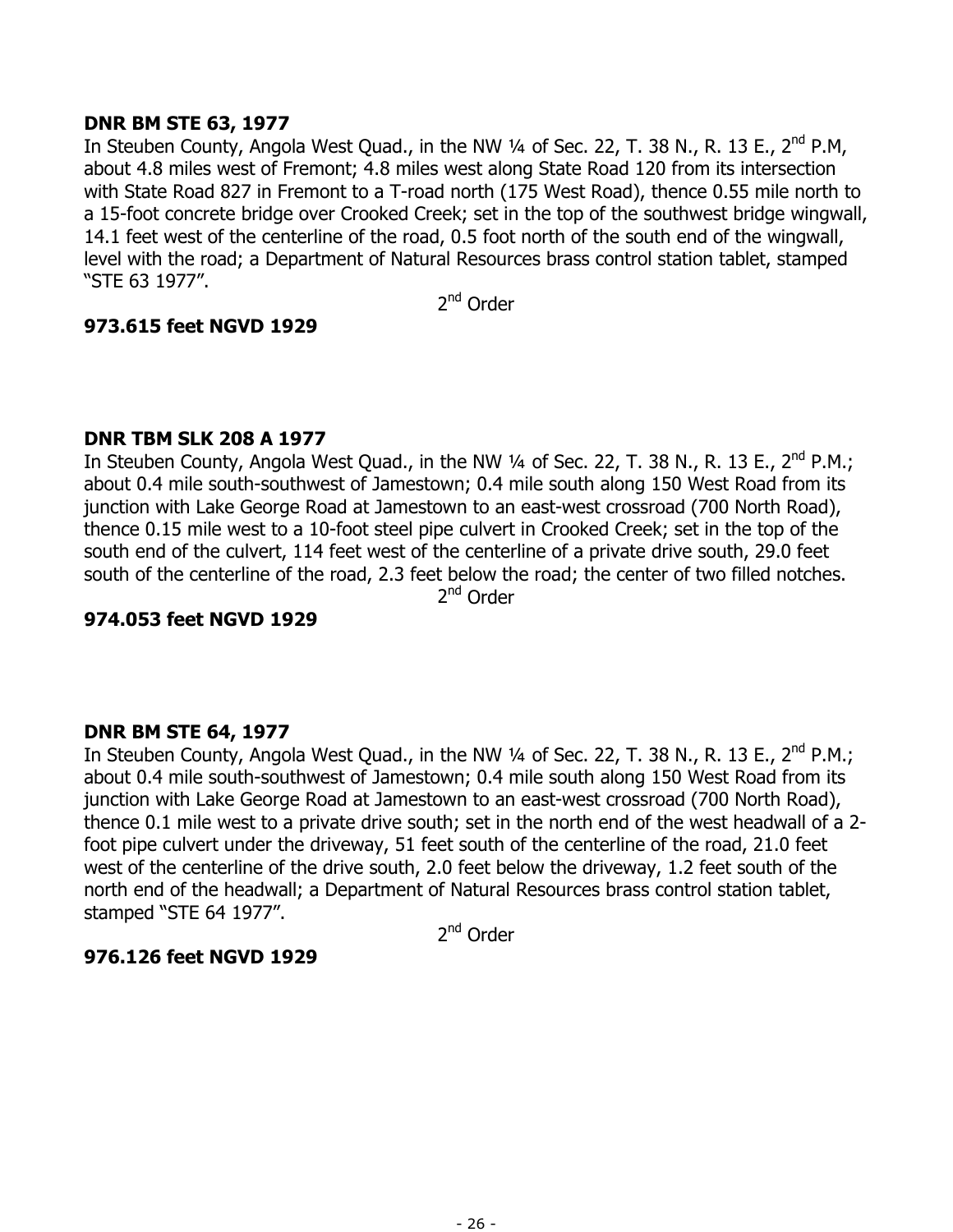#### **DNR TBM SLK 209, 1977**

In Steuben County, Angola West Ouad., in the SE  $\frac{1}{4}$  of Sec. 15, T. 38 N., R. 13 E., 2<sup>nd</sup> P.M.; about 0.27 mile south of Jamestown; 0.27 mile south along 150 West Road from its junction with Lake George Road at Jamestown to a 10-foot steel pipe culvert in Crooked Creek; set in the top of the east end of the culvert, 25.0 feet east of the centerline of the road, 1.6 feet below the road; the center of two filed notches.

2<sup>nd</sup> Order

#### **976.209 feet NGVD 1929**

#### **DNR TBM JL 4, 1972**

In Steuben County, Angola West Quad., in the NW  $\frac{1}{4}$  of Sec. 1, T. 37 N., R. 12 E., 2<sup>nd</sup> P.M.; about 6.5 miles northwest of Angola; 5.4 miles west along U.S. Highway 20 from its intersection with U.S. Highway 27 in Angola to a north-south crossroad (600 West Road), thence 3.5 miles north to an east-west crossroad (300 North Road), thence 0.5 mile east to a T-road north (550 West Road), thence 0.75 mile north to an east-west crossroad (350 North Road); set in the west side of a 12-inch Walnut tree in the northwest quarter of the intersection, 161 feet north of the centerline of the east-west road, 19.5 fee west of the centerline of the north-south road, 0.3 foot above the ground; a boat spike driven through an aluminum tag, stamped "DNR TBM JL 4 1972".

2<sup>nd</sup> Order

# **1009.478 feet NGVD 1929**

# **DNR TBM JL 5, 1972**

In Steuben County, Angola West Quad., in the SE 1/4 of Sec. 36, T. 38 N., R. 12 E., 2<sup>nd</sup> P.M.; about 1.75 miles south of Nevada Mills; 0.10 mile south along a paved road from its junction with Nevada Mills Roads at Nevada Mills to an east-west crossroad (Bachelor Road), thence 0.28 mile generally east to a turn south (450 West Road), thence 0.77 mile south to a T-road west-southwest (Binkley Road), thence 0.6 mile generally west to a turn south (525 West Road), thence 0.65 mile south to an east-west crossroad (400 North Road); set in the north side of a 15-inch Walnut tree in the northwest quarter of the junction, 61 feet north of the centerline of the east-west road, 23 feet west of the centerline of the north-south road, 0.6 foot above the ground; a boat spike driven through an aluminum tag, stamped "DNR TBM JL 5 1972".

> DESTROYED see JL 5 RESET 1991 2<sup>nd</sup> Order

# **1006.170 feet NGVD 1929**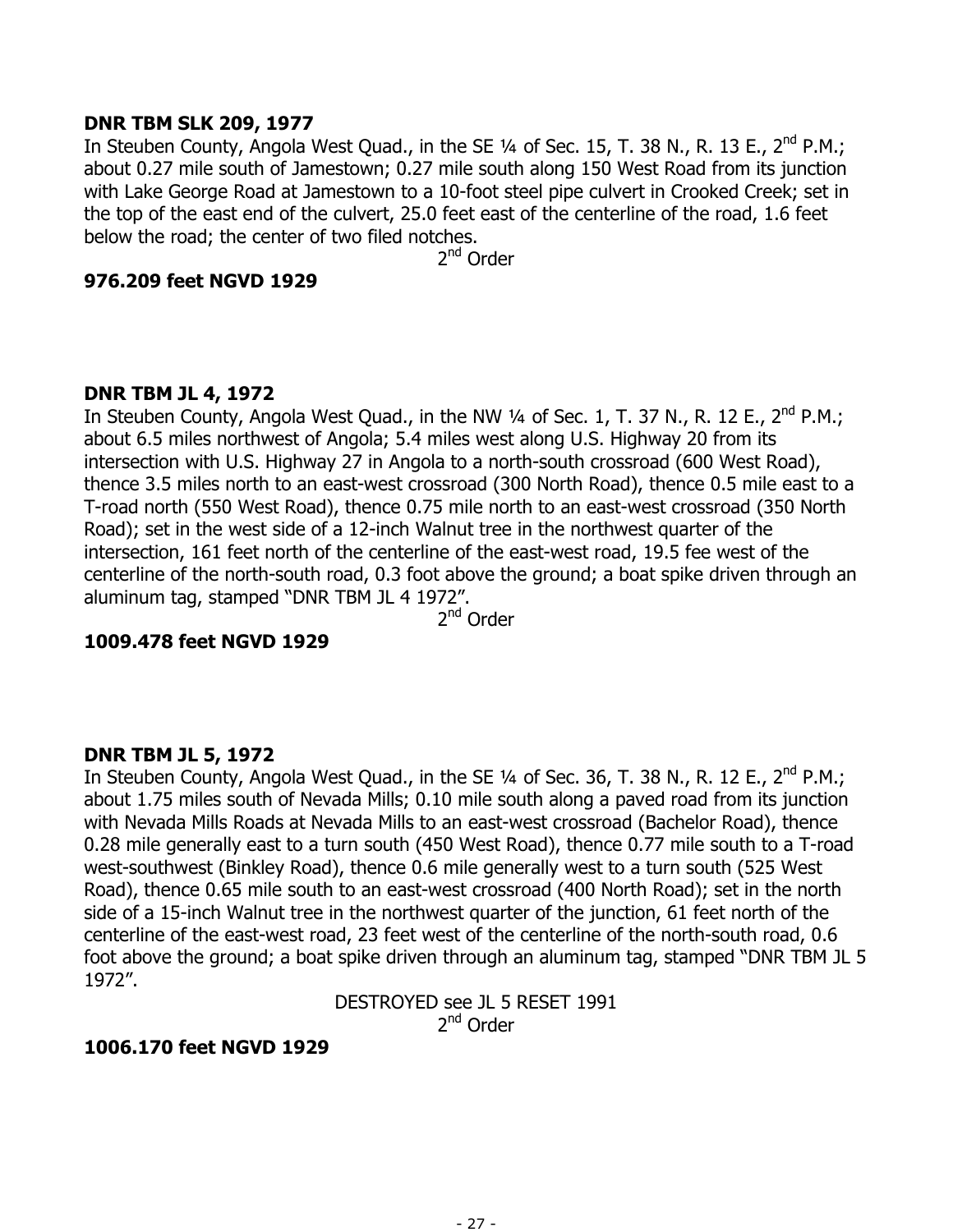# **USGS RM No. 15 Gaging Station Crooked Lake (Third Basin)**

In Steuben County, Angola West Quad., in the NE 1/4 of Sec. 1, T. 37 N., R. 12 E., 2<sup>nd</sup> P.M.; about 2.1 miles west-southwest of Lake James; 0.95 mile south along 300 West Road from the bridge over the channel between Lake James and Jimmerson Lake at Lake James to an eastwest crossroad (Orland Road), thence 2.2 miles west and northwest to a Y-junction (Kimball Road), thence 0.12 mile west to a dam in the outlet channel for Crooked Lake (Third Basin) in a farm pasture on the south side of the road; set in the top of the north abutment of the dam, 3.0 feet northwest of the north edge of an adjustable gate; a U.S. Geological Survey gaging station tablet, not stamped.

2<sup>nd</sup> Order Recovered 3/2005

# **991.218 feet NGVD 1929**

# **USGS RM No. 16 Crooked Lake (Third Basin)**

In Steuben County, Angola West Quad., in the NE 1/4 of Sec. 1, T. 37 N., R. 12 E., 2<sup>nd</sup> P.M.; about 2.1 miles west-southwest of Lake James; 0.95 mile south along 300 West Road from the bridge over the channel between Lake James and Jimmerson Lake at Lake James to an eastwest crossroad (Orland Road), thence 2.2 miles west and northwest to a Y-junction (Kimball Road), thence 0.12 mile west to a dam in the outlet channel of Crooked Lake (Third Basin) in a farm pasture on the south side of the road; set in the top of the frame for the adjustable control gate on the north abutment; a chiseled square.

2<sup>nd</sup> Order Destroyed 3/2005

# **993.732 feet NGVD 1929**

# **USGS BM W 45 TT 1937**

In Steuben County, Angola West Quad., in the NW  $\frac{1}{4}$  of Sec. 8, T. 37 N., R. 13 E., 2<sup>nd</sup> P.M.; about 1.4 miles southwest of Lake James; 0.95 mile south along 300 West Road from the bridge over the channel between Lake James and Jimmerson Lake at Lake James to an eastwest crossroad (Orland Road), thence 0.99 mile west to a T-road south (400 West Road); set in the top of a concrete post in the southeast quarter of the junction, 36.0 feet south of the centerline of the road, 27.0 feet east of the centerline of 400 West Road; a U.S. Geological Survey bench mark tablet, stamped "W 45 TT 1937".

2<sup>nd</sup> Order Not found 3/2005

# **1051.960 feet NGVD 1929**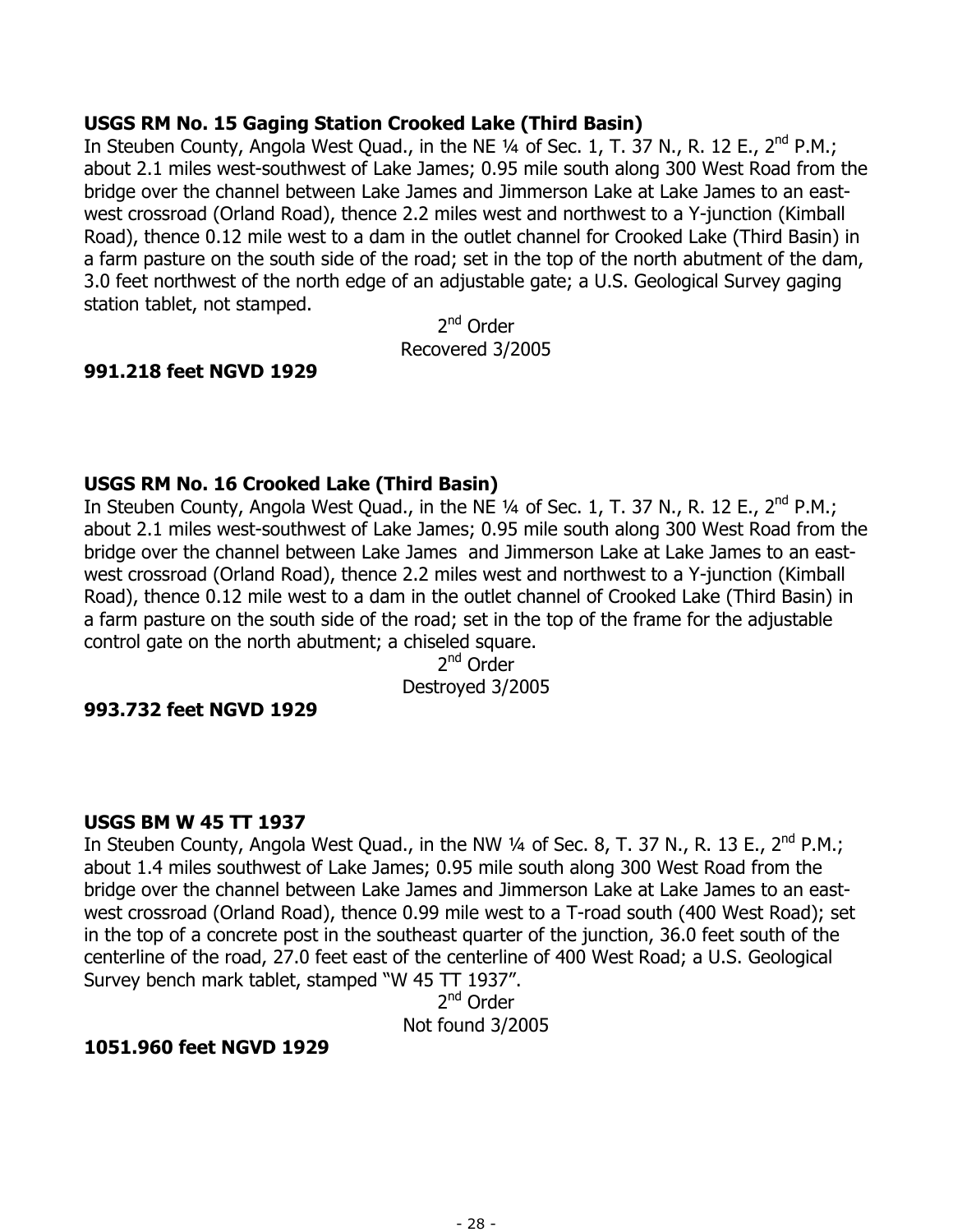# **USGS RM No. 17 Gaging Station (Third Basin) (Second Basin)**

In Steuben County, Angola West Quad., in the SW  $\frac{1}{4}$  of Sec. 8, T. 37 N., R. 13 E., 2<sup>nd</sup> P.M.; about 1.9 miles southwest of Lake James; 0.95 mile south along 300 West Road from the bridge over the channel between Lake James and Jimmerson Lake at Lake James to an eastwest crossroad (Orland Road), thence 0.99 mile west to a T-road south (400 West Road), thence 0.7 mile south to a T-road east (Sycamore Beach Road); set in the west side of a 36 inch Pin Oak tree in the northeast quarter of the junction, 168 feet north of the centerline of the T-road east; a 3/8-inch carriage bolt.

2nd Order Destroyed 8-14-90 RN

# **1008.985 feet NGVD 1929**

# **USGS RM No. 20 Gaging Station Crooked Lake (Third Basin) (Second Basin)**

In Steuben County, Angola West Quad., in the SW  $\frac{1}{4}$  of Sec. 8, T. 37 N., R. 13 E., 2<sup>nd</sup> P.M.; about 1.9 miles southwest of Lake James; 0.95 mile south along 300 West Road from the bridge over the channel between Lake James and Jimmerson Lake at Lake James to an eastwest crossroad (Orland Road), thence 0.99 mile west to a T-road south (400 West Road), thence 0.7 mile south to a T-road east (Sycamore Beach Road); set in the top of a concrete post in the northeast quarter of the junction, 3.5 feet east of a utility pole, flush with the ground; a U.S. Geological Survey gaging station tablet, not stamped.

2<sup>nd</sup> Order Destroyed 3/2005

# **1000.313 feet NGVD 1929**

# **USGS RP No. 8 Gaging Station Crooked Lake (Second Basin) (Third Basin)**

In Steuben County, Angola West Quad., in the SW  $\frac{1}{4}$  of Sec. 8, T. 37 N., R. 13 E., 2<sup>nd</sup> P.M.; about 2.0 miles southwest of Lake James; 0.95 mile south along 300 West Road from the bridge over the channel between Lake James and Jimmerson Lake at Lake James to an eastwest crossroad (Orland Road), thence 0.99 mile west to a T-road south (400 West Road), thence 0.85 mile south to a metal pipe culvert under the road in the channel between Crooked Lake (Second and Third Basins); set in the top of the east end of the culvert; a filed notch.

2<sup>nd</sup> Order DESTROYED 8-14090 RH

#### **990.152 feet NGVD 1929**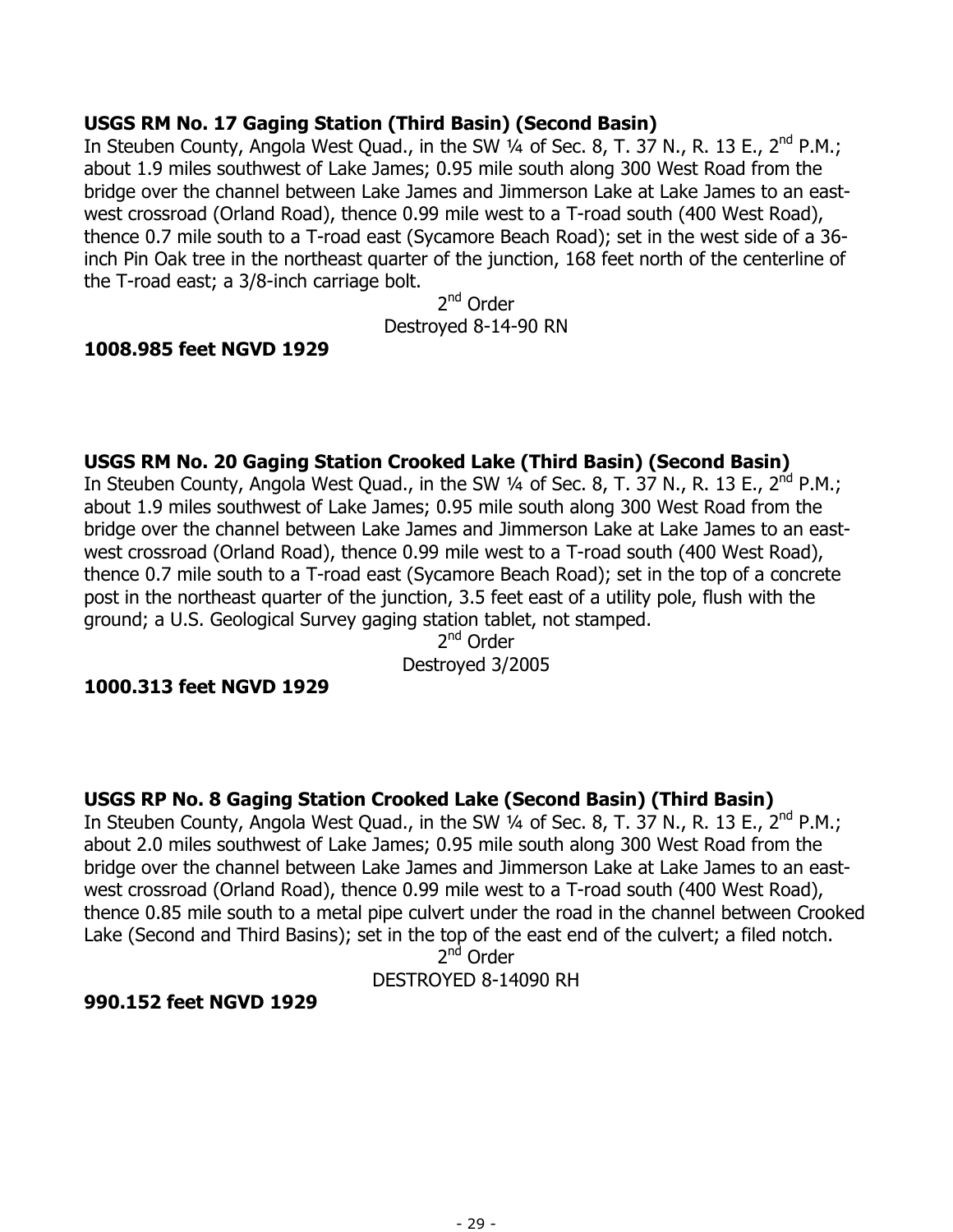# **USGS RM 18 Gaging Station Crooked Lake (Second Basin) (Third Basin)**

In Steuben County, Angola West Quad., in the SW 1/4 of Sec. 8, T. 37 N., R. 13 E., 2<sup>nd</sup> P.M.; about 2.0 miles southwest of Lake James; 0.95 mile south along 300 West Road from the bridge over the channel between Lake James and Jimmerson Lake at Lake James to an eastwest crossroad (Orland Road), thence 0.99 mile west to a T-road south (400 West Road), thence 0.85 mile south to a metal pipe culvert under the road in the channel between Crooked Lake (Second and Third Basins); set in the top of the eighth from the left large hex-nut on the east end of the culvert; a filed "A".

2nd Order Destroyed 8-14-90 RTJ

# **991.668 feet NGVD 1929**

# **USGS RM No. 19 Gaging Station Crooked Lake (Third Basin) (Second Basin)**

In Steuben County, Angola West Quad., in the SE  $\frac{1}{4}$  of Sec. 7, T. 37 N., R. 13 E., 2<sup>nd</sup> P.M.; about 2.0 miles southwest of Lake James; 0.95 mile south along 300 West Road from the bridge over the channel between Lake James and Jimmerson Lake at Lake James to an eastwest crossroad (Orland Road), thence 0.99 mile west to a T-road south (400 West Road), thence 0.85 mile south to a metal pipe culvert under the road in the channel between Crooked Lake (Second and Third Basins); set in the top of the tenth from the right large hex-nut on the west end of the culvert; a filed triangle.

2nd Order Destroyed 8-14-90 RTJ

#### **992.474 feet NGVD 1929**

#### **DNR TBM JL 15, 1972**

In Steuben County, Angola West Quad., in the NE  $\frac{1}{4}$  of Sec. 8, T. 37 N., R. 13 E., 2<sup>nd</sup> P.M.; about 0.95 mile south of Lake James; 0.95 mile south along 300 West Road of a bridge over the channel between Lake James and Jimmerson Lake at Lake James to an east-west crossroad (Orland Road); set in the west side of a 32-inch Cottonwood tree in the southwest quarter of the intersection, 103 feet south of the centerline of Orland Road, 16.0 feet west of the centerline of 300 West Road, 0.8 foot above the ground; a railroad spike driven through an aluminum tag, stamped "TBM JL 15 1972".

2<sup>nd</sup> Order Recovered 3/2005

# **1038.648 feet NGVD 1929**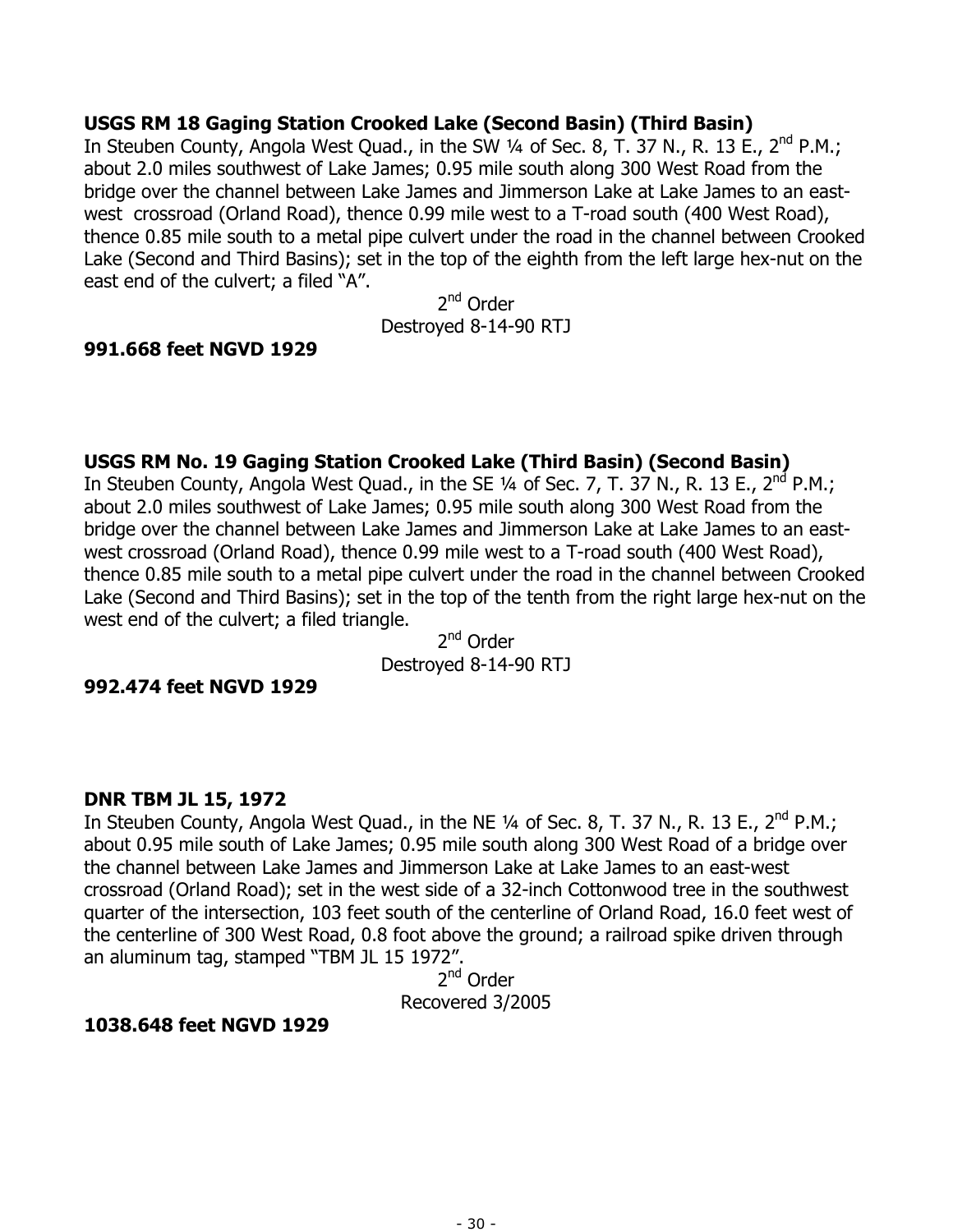### **DNR TBM JL 16, 1972**

In Steuben County, Angola West Ouad., in the NE 1/4 of Sec. 8, T. 37 N., R. 13 E., 2<sup>nd</sup> P.M.; about 1.3 miles south of Lake James; 1.3 miles south along 300 West Road from a bride over the channel between Jimmerson Lake and Lake James at Lake James to a turn east; set in the south side of a 23-inch Oak tree in the northwest quarter of the turn, 370 feet north of the east-west centerline tangent of the turn, 24.5 feet west of the north-south centerline tangent of the turn, 0.7 foot above the ground; a railroad spike driven through an aluminum tag, stamped "TBM JL 16 1972".

2nd Order Not found 3/2005

# **1019.679 feet NGVD 1929**

#### **DNR TBM JL 17, 1972**

In Steuben County, Angola West Quad., in the SE 1/4 of Sec. 9, T. 37 N., R. 13 E., 2<sup>nd</sup> P.M.; about 3.4 miles north-northwest of Angola; 1.5 miles west along U.S. Highway 20 from its intersection with U.S. Highway 27 in Angola to a north-south crossroad (200 West Road), thence 3.0 miles north to a T-road west (275 North Road); set in the top of a headwall of a 12-inch culvert under the T-road in the southwest quarter of the junction, 42.0 feet south of the centerline of 275 North Road, 36.5 feet west of the centerline of the south bound lane of the 200 West Road, 5.0 feet below the road; a chiseled triangle.

2<sup>nd</sup> Order Recovered 3/2005

#### **1000.424 feet NGVD 1929**

#### **DNR TBM JL 18, 1972**

In Steuben County, Angola West Quad., in the NE 1/4 of Sec. 16, T. 37 N., R. 13 E., 2<sup>nd</sup> P.M.; about 2.9 miles northwest of Angola; 1.5 miles west along U.S. Highway 20 from its intersection with U.S. Highway 27 in Angola to a north-south crossroad (200 West Road), thence 2.5 miles north to an east-west crossroad (200 North Road); set in the top of the center of the south headwall of a 1-foot pipe culvert under 200 North Road, in the southwest quarter of the intersection, 60.5 feet west of the centerline of the median of 200 West Road, 41.5 feet south of the centerline of 200 North Road, 5.0 feet below the road; a chiseled triangle.

2<sup>nd</sup> Order

# **995.378 feet NGVD 1929**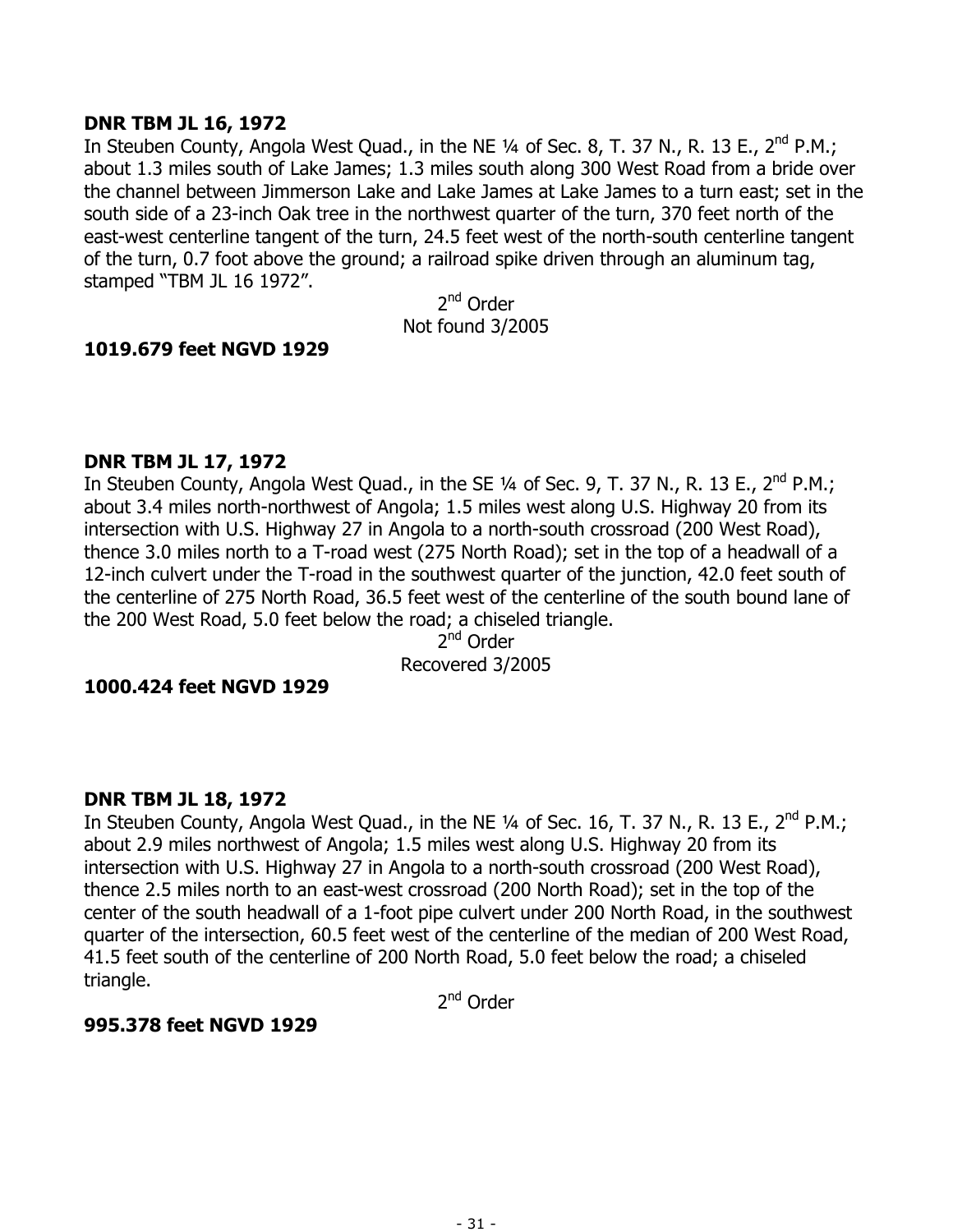### **DNR TBM SLK 308, 2005**

In Steuben County, Angola West Quad., in the NE 1/4 of Sec. 16, T. 37 N., R. 13 E., 2<sup>nd</sup> P.M.; about 2.9 miles northwest of Angola; about 0.3 mile west and south along 200 North Road from its intersection with 200 West Road to a concrete bridge over a inlet to Cooked Lake First Basin; set in the top of the northwest concrete abutment of the bridge, 15.0 feet west of the centerline of the road, 7.5 feet north of the south end of the abutment, 0.55 foot west of the east face of the abutment, 0.45 foot south of the north end of the abutment, 0.4 foot east of the west face of the abutment, about level with the road; a chiseled square.

3rd Order

#### **995.623 feet NGVD 1929**

#### **DNR TBM SLK 8, 1976**

In Steuben County, Angola West Quad., in the NE  $\frac{1}{4}$  of Sec. 15, T. 37 N., R. 13 E., 2<sup>nd</sup> P.M.; about 2.6 miles north-northwest of Angola; 2.6 miles north along U.S. Highway 27 from its intersection with U.S. Highway 20 in Angola to an east-west crossroad (200 North Road), thence 0.75 mile west to a yard entrance south; set in the top of the east end of a 12-inch steel pipe culvert under the yard entrance, 22.4 feet northeast of an end wooden fence corner post, 17.1 feet south of the centerline of the road, 0.5 foot below the road; the center of two filed notches.

2<sup>nd</sup> Order

# **1018.691 feet NGVD 1929**

# **DNR TBM JL 19, 1972**

In Steuben County, Angola West Quad., in the SE 1/4 of Sec. 16, T. 37 N., R. 13 E., 2<sup>nd</sup> P.M.; about 2.3 miles northwest of Angola; 1.5 miles west along U.S. Highway 20 from its intersection with U.S. Highway 27 in Angola to a north-south crossroad (200 West Road), thence 1.75 miles north to a 50-inch Catalpa on the west side of the road; set in the south side of the tree, about 0.2 mile south of an Interstate 69 overpass, 65 feet northwest of power pole #491/089, 22.0 feet west of the centerline of the road, 1.0 foot above the ground; a railroad spike driven through an aluminum tag, stamped "DNR TBM JL 19 1972".

 $2<sup>nd</sup>$  Order

# **1017.381 feet NGVD 1929**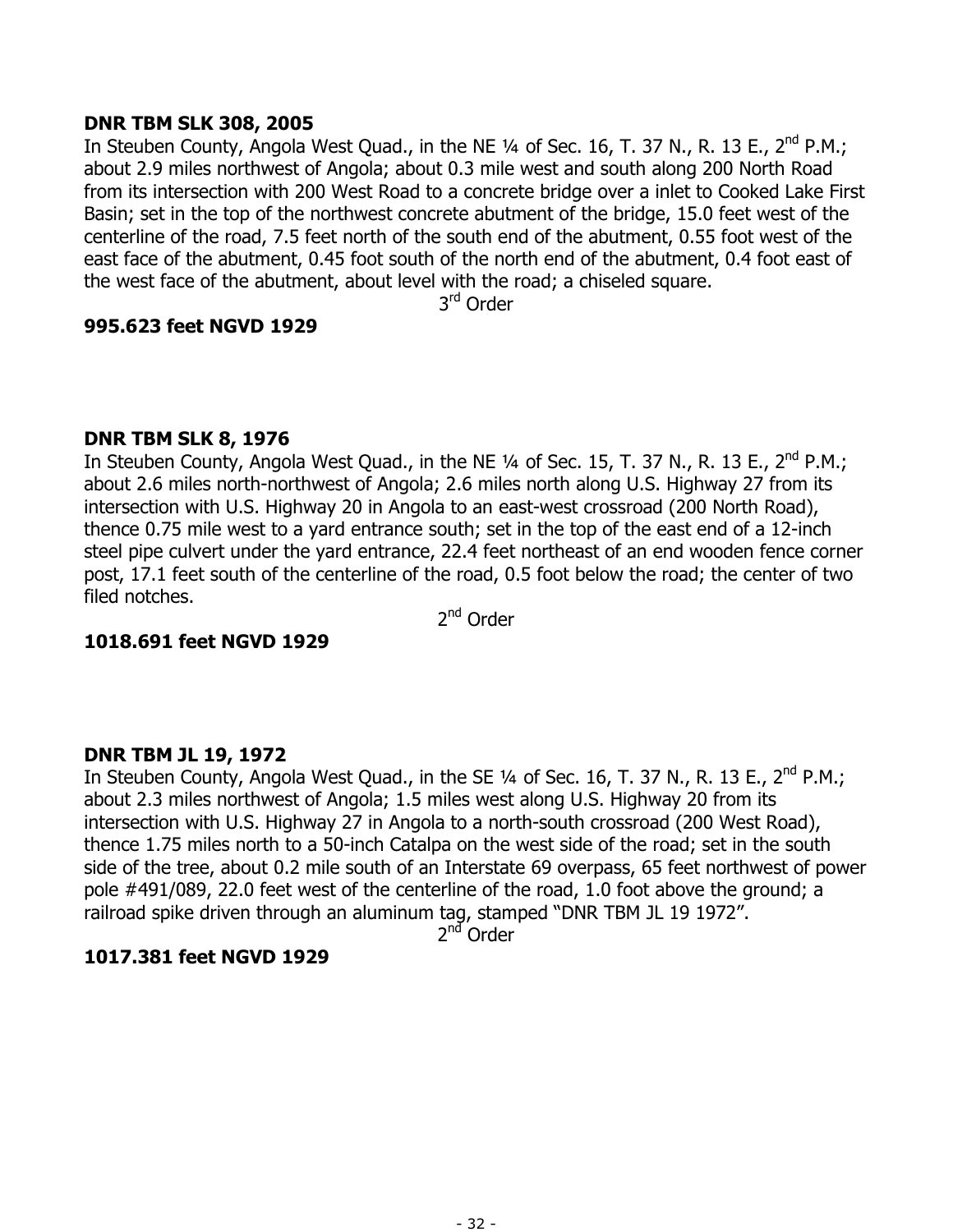# **ISHC BM F 24 STEU**

In Steuben County, Angola West Quad., in the SW 1/4 of Sec. 35, T. 38 N., R. 13 E., 2<sup>nd</sup> P.M.; about 4.6 miles north of Angola; 2.5 miles west along U.S. Highway 20 from its intersection with U.S. Highway 27 in Angola to a north-south crossroad (Interstate 69), thence 6.15 miles north to twin bridges over State Road 127; set in the top of the southwest wingwall of the south bound bridge, 24.7 feet west of the centerline of the south bound lane, 1.0 foot above the interstate, 0.6 foot north of the south end of the wingwall; an Indiana State Highway Commission bench mark tablet, stamped "F 24 STEU".

2nd Order

# **1025.635 feet NGVD 1929**

# **DNR BM STE 66, 1977**

In Steuben County, Angola West Quad., in the NW 1/4 of Sec. 27, T. 38 N., R. 13 E., 2<sup>nd</sup> P.M.; about 4.7 miles west of Fremont; 4.6 miles west along State Road 120 from its intersection with State Road 827 in Fremont to a T-road south (150 West Road), thence 0.32 mile south to a 50-foot bridge over Follette Creek; set in the top of the northwest bridge wingwall, 15.0 feet northwest of the centerline of the road, 8.5 feet southwest of the northeast end of the wingwall, level with the road; a Department of Natural Resources brass control station tablet, stamped "STE 66 1977".

2<sup>nd</sup> Order

# **972.562 feet NGVD 1929**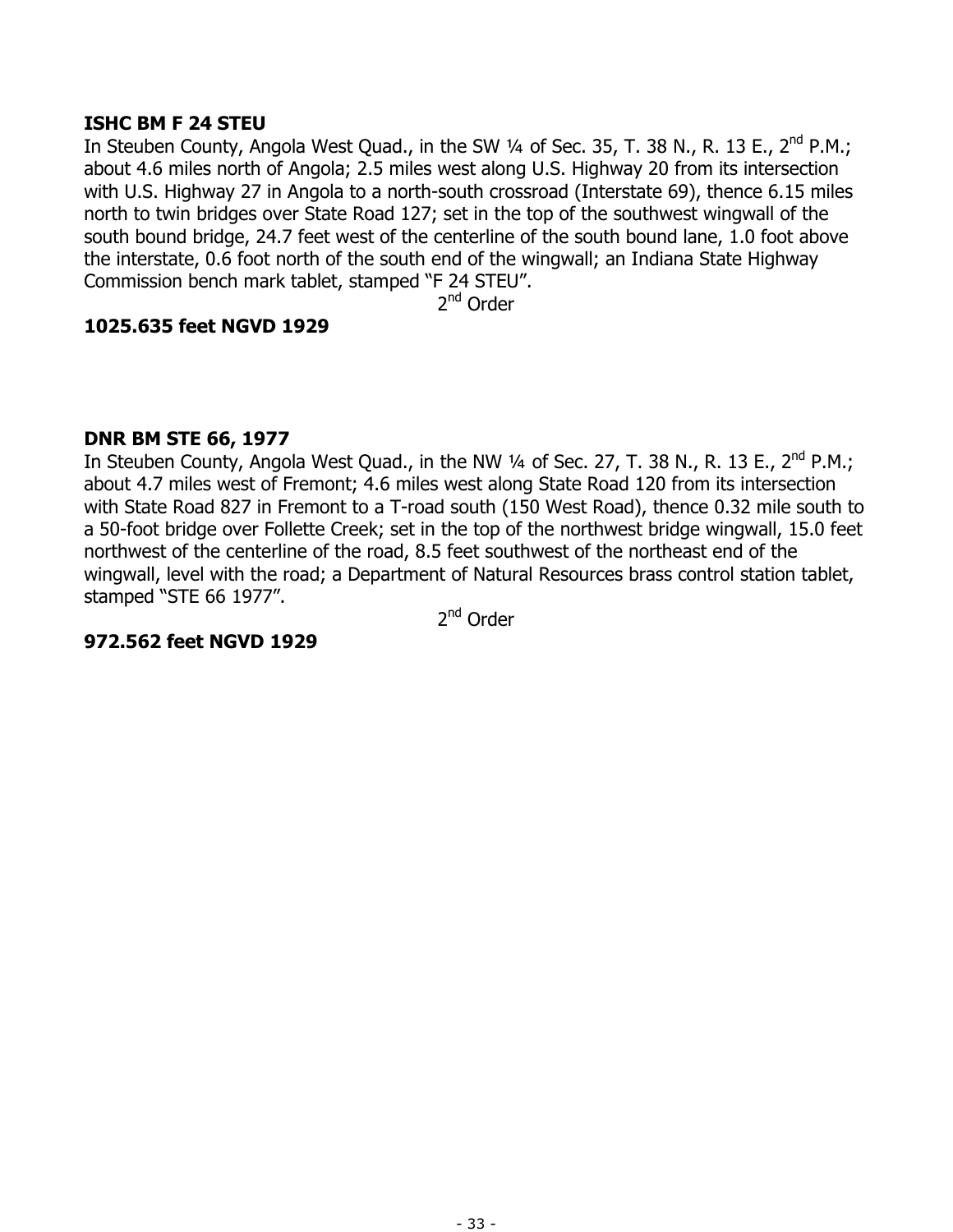# **DNR TBM SLK 17, 1976**

In Steuben County, Angola West Quad., in the NW 1/4 Sec. 27, T. 38 N., R. 13 E., 2<sup>nd</sup> P.M.; about 4.7 miles west of Fremont; 4.6 miles west along State Road 120 from its intersection with State Road 827 in Fremont to a T-road south (150 West Road), thence 0.32 mile south to a 50-foot bridge over Follette Creek; set in the top of the southwest end of the northeast bridge wingwall, 15.2 feet southeast of the centerline of the road, 0.3 foot northeast of the southwest face of the wingwall, level with the road; a chiseled triangle.

2<sup>nd</sup> Order

#### **972.514 feet NGVD 1929**

#### **DNR TBM SLK 114, 1978**

In Steuben County, Angola West Quad., in the SE 1/4 of Sec. 13, T. 37 N., R. 12 E., 2<sup>nd</sup> P.M.; about 4.95 miles west-northwest of Angola; 1.6 miles north along U.S. Highway 27 from its intersection with U.S. Highway 20 in Angola to an east-west crossroad (100 North Road), thence 4.65 miles west to a private entrance road north leading to a gravel pit; set in the south side of an 18-inch Cottonwood tree in the northeast quarter of the junction, 564 feet east of the centerline of the road, 17.5 feet north of the centerline of the road, 0.8 foot above the ground; a railroad spike driven through an aluminum tag, stamped "DNR TBM SLK 114 1978".

2<sup>nd</sup> Order

#### **983.043 feet NGVD 1929**

#### **DNR BM STE 78, 1977**

In Steuben County, Angola West Quad., in the NE 1/4 Sec. 24, T. 37 N., R. 12 E., 2<sup>nd</sup> P.M.; about 4.9 miles west-northwest of Angola; 1.5 miles north along U.S. Highway 27 from its intersection with U.S. Highway 20 in Angola to a T-road west (100 North Road), thence 4.7 miles west to a private drive north leading to a gravel pit; set in the top of a concrete post in the southwest quarter of the junction, 66 feet west of the extended centerline of the drive north, 16.2 feet northeast of a 28-inch Oak tree, 15.1 feet south of the centerline of the roads, 0.1 foot above the ground, level with the road; a Department of Natural Resources brass control station tablet, stamped "STE 78 1978".

2nd Order

# **988.325 feet NGVD 1929**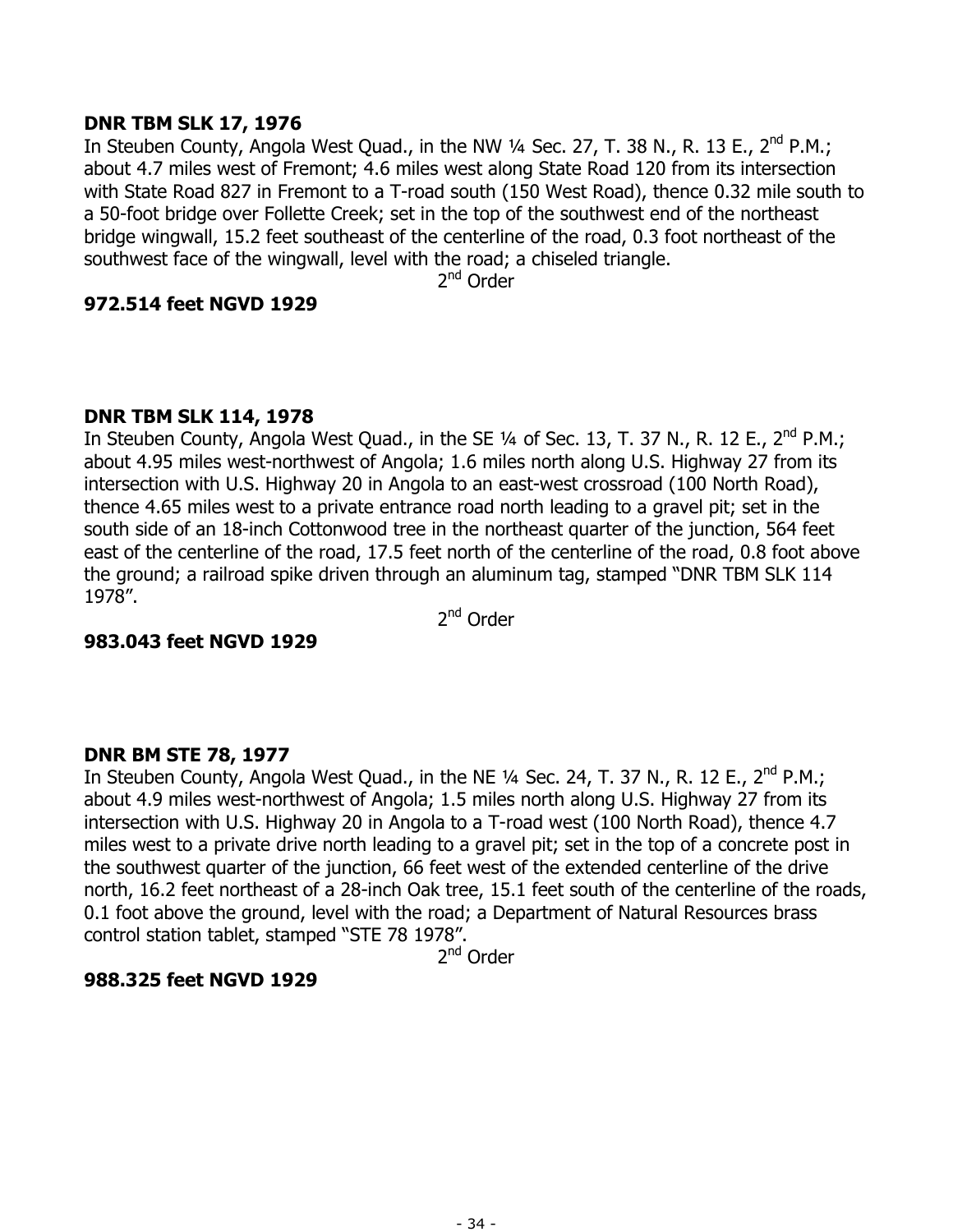# **DNR TBM OL 6**

In Steuben County, Angola West Quad., in the NE 1/4 of Sec. 23, T. 37 N., R. 12 E., 2<sup>nd</sup> P.M.; about 5.5 miles west-northwest of Angola; 1.5 miles north along U.S. Highway 27 from its intersection with U.S. Highway 20 in Angola to a T-road west (100 North Road), thence 5.3 miles west to a north-south crossroad (600 West Road); set in the east side of a power pole in the southwest quarter of the intersection, 75 feet south of the centerline of the east-west road, 20 feet west of the centerline of the north-south road, 0.5 foot above the ground; a 60 d nail.

2nd Order

# **1057.430 feet NGVD 1929**

# **DNR TBM SLK 14, 1976**

In Steuben County, Angola West Quad., in the NW 1/4 of Sec. 26, T. 38 N., R. 13 E., 2<sup>nd</sup> P.M.; about 1.8 miles southeast of Jamestown; 1.0 mile east along Lake George Road from its junction with 150 West Road at Jamestown to a north-south crossroad (Old U.S. Highway 27), thence 1.5 miles south to an 18-inch steel pipe culvert under the highway; set in the top of the east end of the culvert, 200 feet west of the center of the median of Interstate 69, 41.1 feet east of the centerline of the highway, 2.5 feet below the highway; the center of two filed notches.

2<sup>nd</sup> Order

# **972.986 feet NGVD 1929**

# **DNR TBM SLK 20, 1977**

In Steuben County, Angola West Quad., in the East  $\frac{1}{2}$  of Sec. 25, T. 37 N., R. 12 E., 2<sup>nd</sup> P.M.; about 4.4 miles west of Angola; 4.4 miles west along U.S. Highway 20 from its intersection with U.S. Highway 27 in Angola to a T-road south (500 West Road); set in the north side of power pole #468/099 in the southwest quarter of the junction, 78 feet south of the centerline of the highway, 27.3 feet west of the centerline of the T-road south, 0.4 foot above the ground; a boat spike.

2<sup>nd</sup> Order

# **988.102 feet NGVD 1929**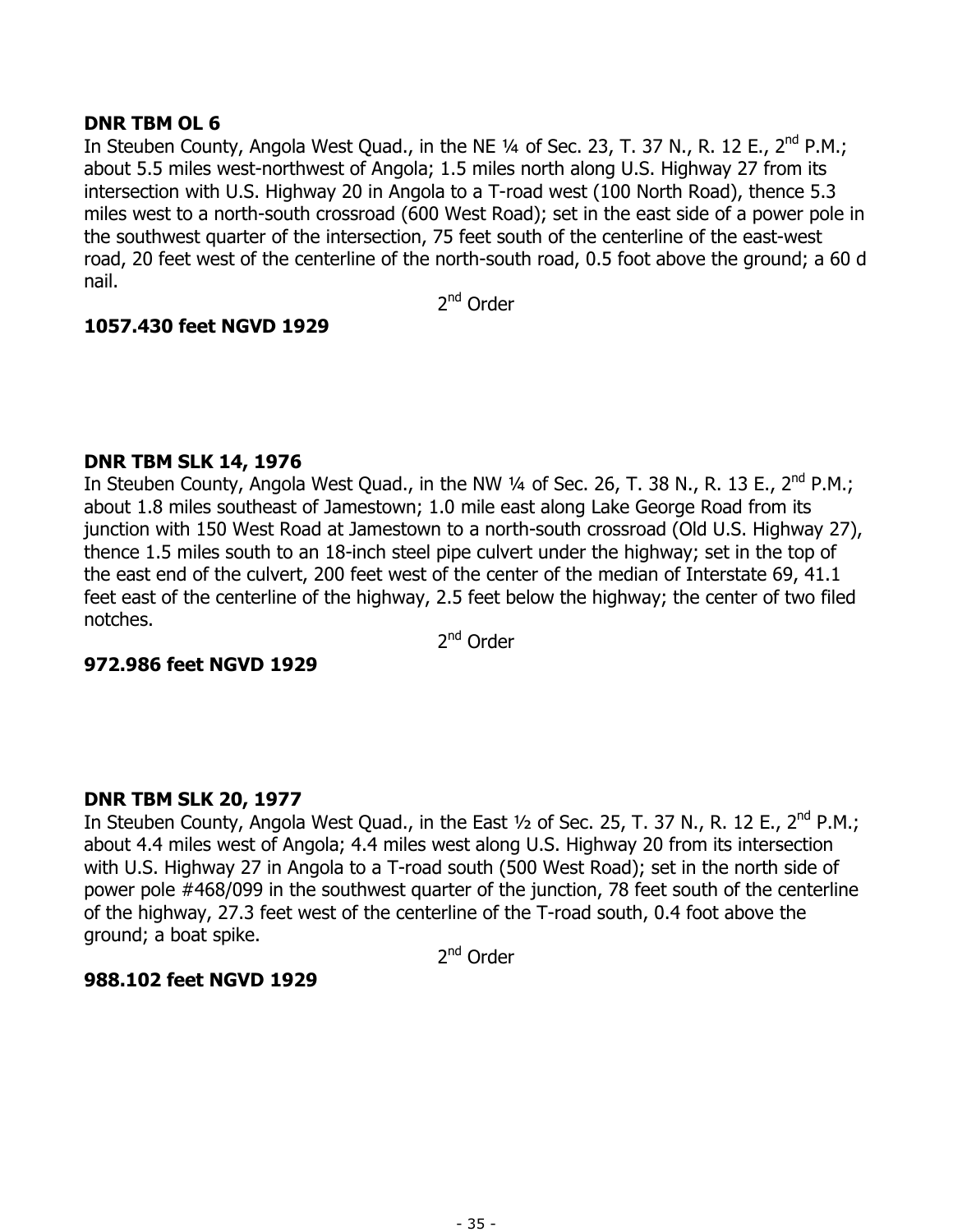# **DNR TBM SLK 21, 1977**

In Steuben County, Angola West Quad., in the NE 1/4 of Sec. 36, T. 36 N., R. 12 E., 2<sup>nd</sup> P.M.; about 4.6 miles west of Angola; 4.4 miles west along U.S. Highway 20 from its intersection with U.S. Highway 27 in Angola to a T-road south (500 West Road), thence 0.4 mile south to a T-road east; set in the top of the west end of a 1-foot steel pipe culvert under the road in the southwest quarter of the junction, 118 feet south of the extended centerline of the T-road east, 15.8 feet west of the centerline of the north-south road, 2.5 feet below the road; the center of two filed notches.

2nd Order

# **958.624 feet NGVD 1929**

# **USGS RM No. 2 Gaging Station Howard Lake**

In Steuben County, Angola West Quad., in the NE 1/4 of Sec. 25, T. 37 N., R. 12 E., 2<sup>nd</sup> P.M.; about 4.6 miles west of Angola; 4.85 miles west along U.S. Highway 20 from its intersection with U.S. Highway 27 in Angola to a T-road north (550 West Road), thence 0.1 mile north to a dirt T-road east, thence 0.1 mile east to a turn north, thence 0.3 mile generally north to the south end of Howard Lake; set in the top of the west bolt of a trash gate for an 18-inch steel outlet pipe, 45.0 feet north of the centerline of the dirt road, 18.0 feet west of a four-foot vertical steel post, 1.5 feet below the road; a chiseled cross.

2<sup>nd</sup> Order

# **978.668 feet NGVD 1929**

# **USGS RM No. 5 Gaging Station Howard Lake**

In Steuben County, Angola West Quad., in the NE 1/4 of Sec. 25, T. 37 N., R. 12 E., 2<sup>nd</sup> P.M.; about 4.6 miles west of Angola; 4.85 miles west along U.S. Highway 20 from its intersection with U.S. Highway 27 in Angola to a T-road north (550 West Road), thence 0.1 mile north to a dirt T-road east, thence 0.1 mile east to a turn north, thence 0.3 mile generally north to the south end of Howard Lake; set in the top of a concrete lake level monument, 150 feet northwest of the east steel airport aerial tower, 42.0 feet north of the center line of the dirt road, 8.0 feet south of a four-foot vertical steel pipe, 2.0 feet above the ground, 0.5 foot south of the south edge of the lake; a U.S. Geological Survey gaging station tablet, not stamped.

2<sup>nd</sup> Order

# **981.731 feet NGVD 1929**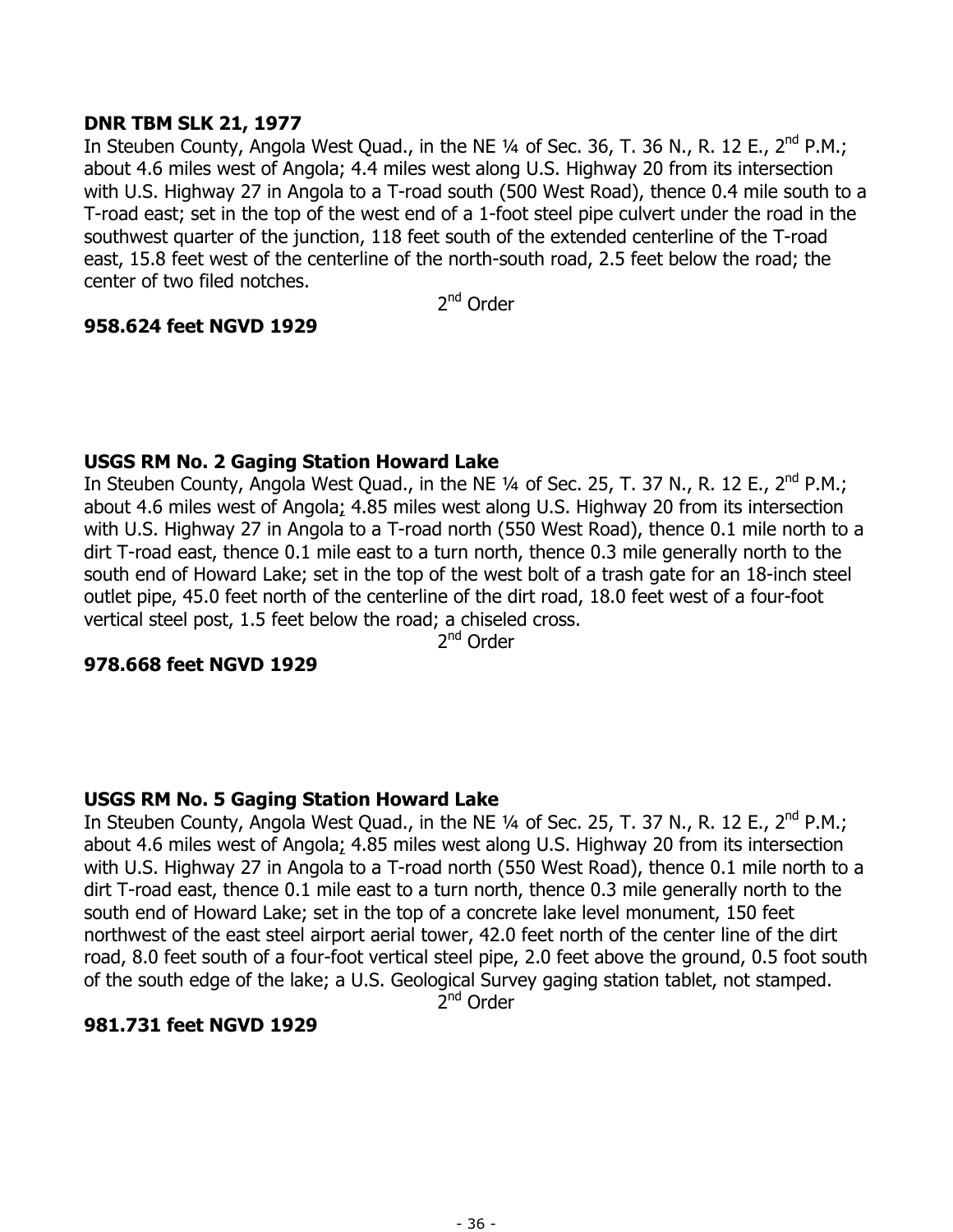### **DNR TBM SLK 112, 1978**

In Steuben County, Angola West Quad., in the SE 1/4 of Sec. 24, T. 37 N., R. 12 E., 2<sup>nd</sup> P.M.; about 4.6 miles west of Angola; 3.6 miles west along U.S. Highway 20 from its intersection with U.S. Highway 27 in Angola to a T-road north, thence 1.0 mile north to an east-west crossroad (50 North Road), thence 0.25 mile west to a north-south crossroad (450 West Road), thence 0.7 mile south and west to a driveway south; set in the north side of a 26-inch Cottonwood tree in the southeast quarter of the junction, 100 feet southeast of the centerline of the driveway, 14.5 feet southwest of the centerline of the road, 1.0 foot above the ground; a railroad spike driven through an aluminum tag, stamped "DNR TBM SLK 112 1978".

2<sup>nd</sup> Order

# **996.270 feet NGVD 1929**

### **USGS RM No. 4 Gaging Station Jimmerson Lake**

In Steuben County, Angola West Quad., in the NW 1/4 of Sec. 30, T. 38 N., R. 13 E., 2<sup>nd</sup> P.M.; at Nevada Mills; at the bridge over the outlet structure for Jimmerson Lake at Nevada Mills; set in the top of the south foundation wall of an old mill and power plant on the north bank of Crooked Creek west of the bridge, 20.0 feet west of the centerline of the road, 5.0 feet below the road; a U.S. Geological Survey gaging station tablet, not stamped.

2<sup>nd</sup> Order

### **964.929 feet NGVD 1929 - UNSTABLE 964.887 feet NGVD 1929 – Elevation revised March 1990**

### **USGS RM No. 7 Gaging Station Jimmerson Lake**

In Steuben County, Angola West Quad., in the NW 1/4 of Sec. 30 T. 38 N., R. 13 E., 2<sup>nd</sup> P.M.; at Nevada Mills; at the bridge over the outlet structure for Jimmerson Lake at Nevada Mills; set in the top of a lake level monument on the top of the east foundation wall of an old mill and power plant on the north bank of Crooked Creek west of the bridge, 20.0 feet south of the north end of the bridge, 15.0 feet west of the centerline of the road, 3.0 feet above the road; a U.S. Geological Survey gaging station tablet, not stamped.

2<sup>nd</sup> Order

#### **968.031 feet NGVD 1929**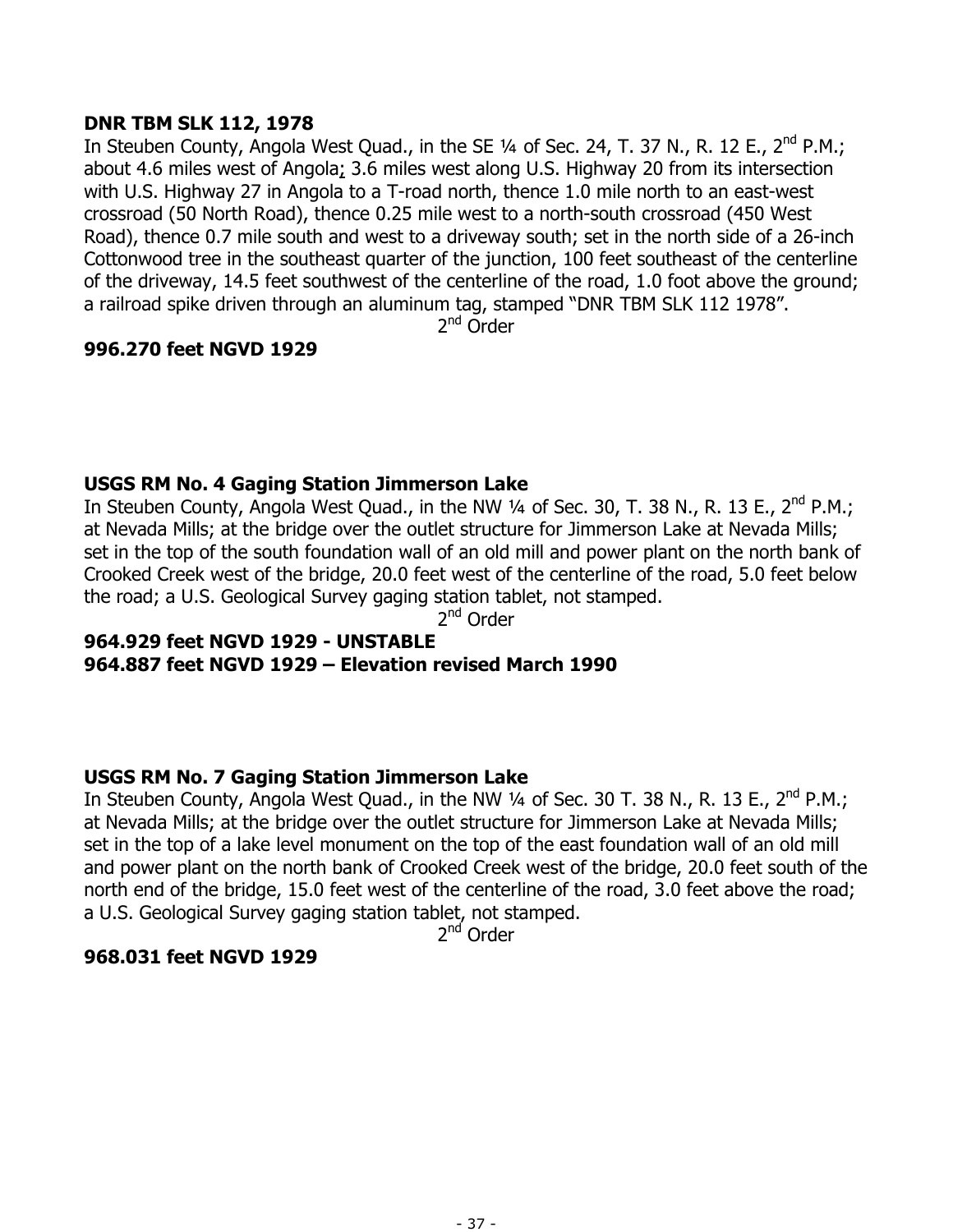### **DNR TBM JL 8, 1972**

In Steuben County, Angola West Quad., in the NE 1/4 of Sec. 30, T. 38 N., R. 13 E., 2<sup>nd</sup> P.M.; about 0.5 mile east of Nevada Mills; 0.5 mile east along Nevada Mills road from its junction with a north-south paved road at Nevada Mills to a T-road north (425 West Road); set in the north side of a 24-inch Catalpa tree in the southwest quarter of the junction, 122 feet west of the centerline of the T-road, 16.0 feet south of the centerline of the road, 1.0 foot above the ground; a railroad spike driven through an aluminum tag, stamped "DNR TBM JL 8 1972".

2<sup>nd</sup> Order

### **974.158 feet NGVD 1929**

#### **DNR TBM JL 9, 1972**

In Steuben County, Angola West Quad., in the SW  $\frac{1}{4}$  of Sec. 29, T. 38 N., R. 13 E., 2<sup>nd</sup> P.M.; about 1.0 mile east-southeast of Nevada Mills; 1.15 miles east of and south along Nevada Mills Road from its junction with a north-south paved road at Nevada Mills to a T-road west leading to the Collinswood Trailer Court; set in the north side of a 6-inch Ash tree in the northwest quarter of the junction, 60 feet west of the centerline of the road, 20.5 feet north of the centerline of the T-road, 1.1 feet above the ground, a railroad spike driven through an aluminum tag, stamped "DNR TBM JL 9 1972".

2<sup>nd</sup> Order

### **974.259 feet NGVD 1929**

### **DNR TBM JL 10, 1972**

In Steuben County, Angola West Quad., in the North  $1/2$  of Sec. 32, T. 38 N., R. 13 E., 2<sup>nd</sup> P.M.; about 1.45 miles southeast of Nevada Mills; 1.85 miles east and south along Nevada Mills Road from its junction with a north-south paved road at Nevada Mills to a turn east and a field entrance road west; set in the west side of a 24-inch Oak tree, 62 feet south of the centerline of the field road, 2.5 feet above the ground, on the extended centerline of the field road, 2.5 feet above the ground, on the extended north-south centerline tangent of the turn; a railroad spike driven through an aluminum tag, stamped "DNR TBM JL 10 1972".

> $2<sup>nd</sup>$  Order DESTOYED

### **1009.948 feet NGVD 1929**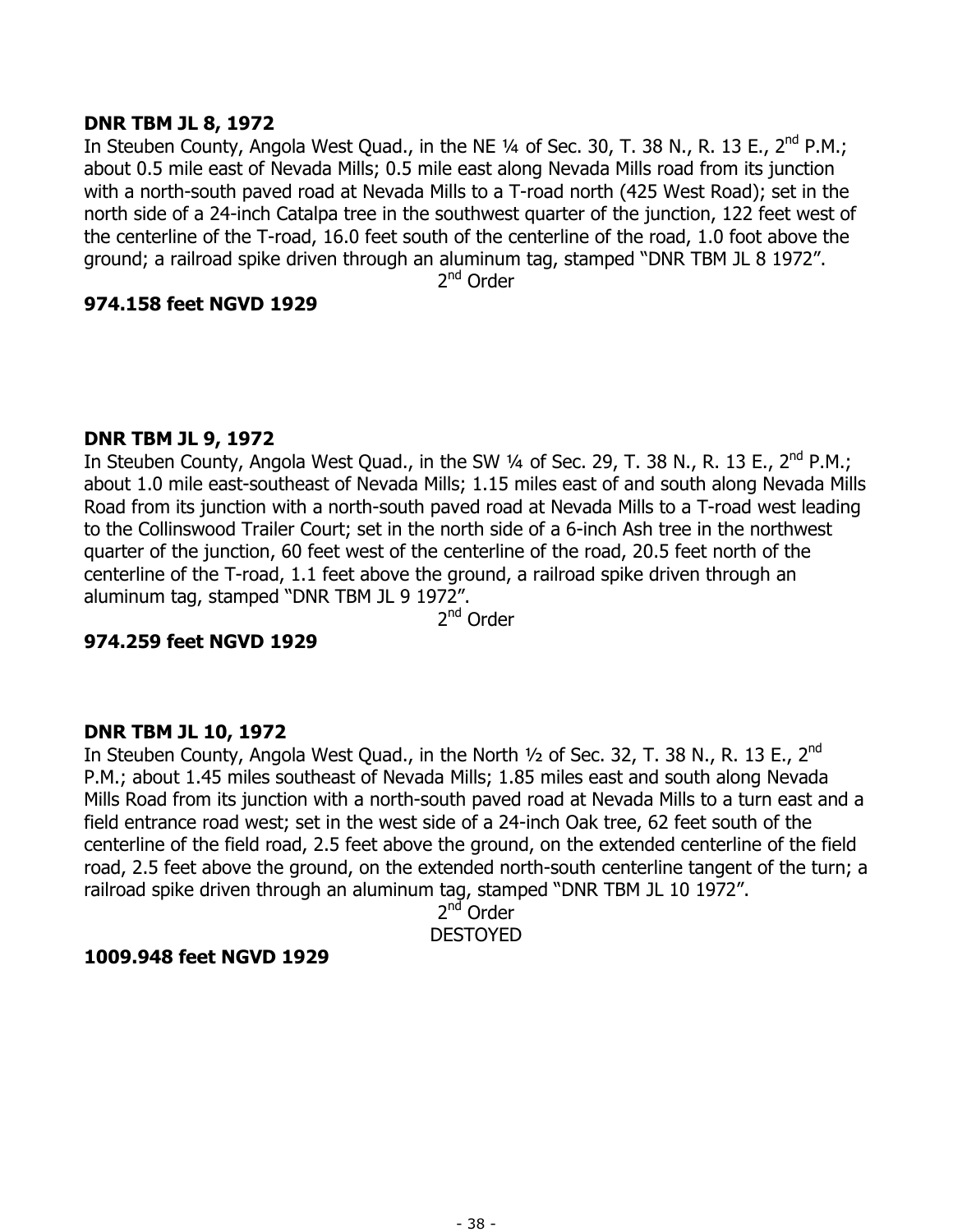### **DNR TBM JL 11, 1972**

In Steuben County, Angola West Quad., in the NW 1/4 of Sec. 32, T. 38 N., R. 13 E., 2<sup>nd</sup> P.M.; about 1.7 miles southeast of Nevada Mills; 1.8 miles east and south along Nevada Mills Road from its junction with a north-south paved road at Nevada Mills to a turn east and a field entrance road west, thence 0.55 mile west and south along the dirt field road to a corrugated tin barn; set in the north side of a 20-inch Oak tree, 250 feet northwest of the tin barn, 200 feet north of the left edge of Jimmerson Lake, 0.9 foot above the ground; a railroad spike driven through an aluminum tag, stamped "DNR TBM JL 11 1972".

2<sup>nd</sup> Order

### **969.195 feet NGVD 1929**

#### **DNR TBM JL 12, 1972**

In Steuben County, Angola West Quad., in the NW 1/4 of Sec. 32, T. 38 N., R. 13 E., 2<sup>nd</sup> P.M.; about 1.7 miles southeast of Nevada Mills; 1.8 miles east and south along Nevada Mills Road from its junction with a north-south paved road at Nevada Mills to a turn east and a field entrance road west, thence 0.55 mile west and south along the dirt field road to a corrugated tin barn; set in the east side of a 39-inch twin-trunk Oak tree, 225 feet northwest of the tin barn, 180 feet north of the left edge of Jimmerson Lake, 1.2 feet above the ground; a railroad spike driven through an aluminum tag, stamped "DNR TBM JL 12 1972".

2<sup>nd</sup> Order

#### **968.699 feet NGVD 1929**

#### **DNR TBM SLK 10 A 1976**

In Steuben County, Angola West Quad., in the SW  $\frac{1}{4}$  of Sec. 33, T. 38 N., R. 13 E., 2<sup>nd</sup> P.M.; at Lake James; 0.4 mile north along 300 West Road from the bridge over the channel between Lake James and Jimmerson Lake to a T-road east; set in the north side of an 18-inch Willow tree, 81 feet south of the centerline of the T-road east, 46.2 feet east of the centerline of the road, 0.6 foot above the ground; a boat spike.

2<sup>nd</sup> Order

Grown Over Destroyed 9-8-99 BC

#### **968.645 feet NGVD 1929**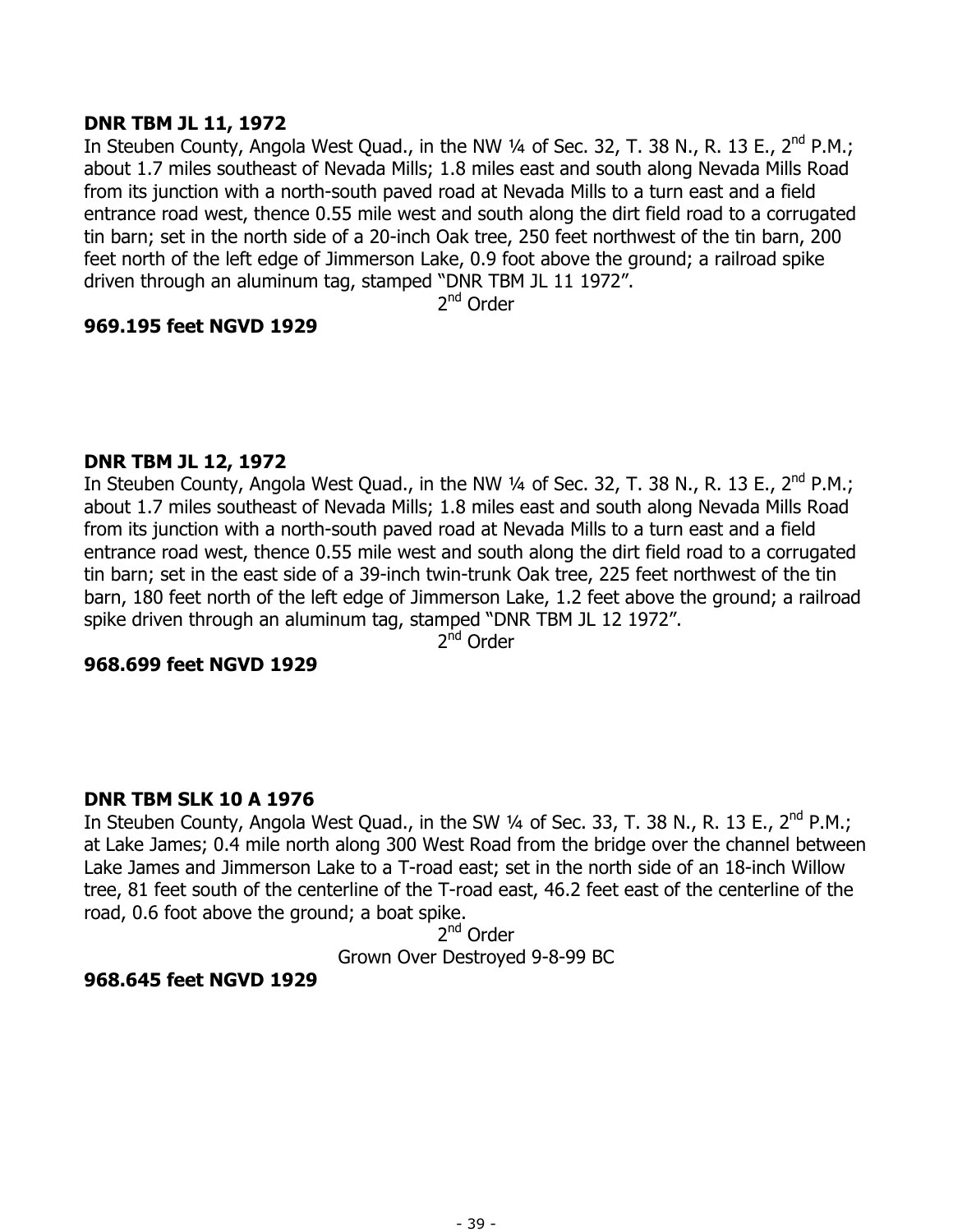### **DNR TBM SLK 10, 1976**

In Steuben County, Angola West Quad., in the SW 1/4 of Sec. 33, T. 38 N., R. 13 E., 2<sup>nd</sup> P.M.; at Lake James; 0.55 mile north along 300 West Road from the bridge over the channel between Lake James and Jimmerson Lake to an east-west crossroad; set in the west side of a 24-inch Walnut tree, 23.3 feet south of the centerline of the east-west road, 17.3 feet east of the centerline of the north-south road, 1.0 foot above the ground; a boat spike.

2<sup>nd</sup> Order Destroyed 9-8-99 BC

### **996.793 feet NGVD 1929**

#### **DNR TBM JL 14, 1972**

In Steuben County, Angola West Quad., in the SW  $\frac{1}{4}$  of Sec. 33, T. 38 N., R. 13 E., 2<sup>nd</sup> P.M.; at Lake James; 0.4 mile north along 300 West Road from the bridge over the channel between Lake James and Jimmerson Lake to a T-road east; set in the north side of a 15-inch Cottonwood tree in the northeast quarter of the junction, 68 feet east of the centerline of the road, 17.0 feet north of the centerline of the T-road east, 2.0 feet above the ground; a railroad spike driven through an aluminum tag, stamped "DNR TBM JL 14 1972".

 $2<sup>nd</sup>$  Order

Grown Over Destroyed 9-8-99 BC

### **968.422 feet NGVD 1929**

### **DNR TBM SLK 11 A 1976**

In Steuben County, Angola West Quad., in the NW 1/4 of Sec. 2, T. 37 N., R. 13 E., 2<sup>nd</sup> P.M.; about 4.4 miles north of Angola; 2.5 miles west along U.S. Highway 20 from its intersection with U.S. Highway 27 in Angola to a north-south crossroad (Interstate 69), thence 5.6 miles north to twin bridges over Lake Charles; set in the top of the south end of the east concrete guardrail of the south-bound bridge, 21.8 feet east of the centerline of the south bound highway, 0.8 foot above the highway, 0.2 foot north of the south end of the guardrail; a chiseled triangle.

2<sup>nd</sup> Order

### **1037.472 feet NGVD 1929**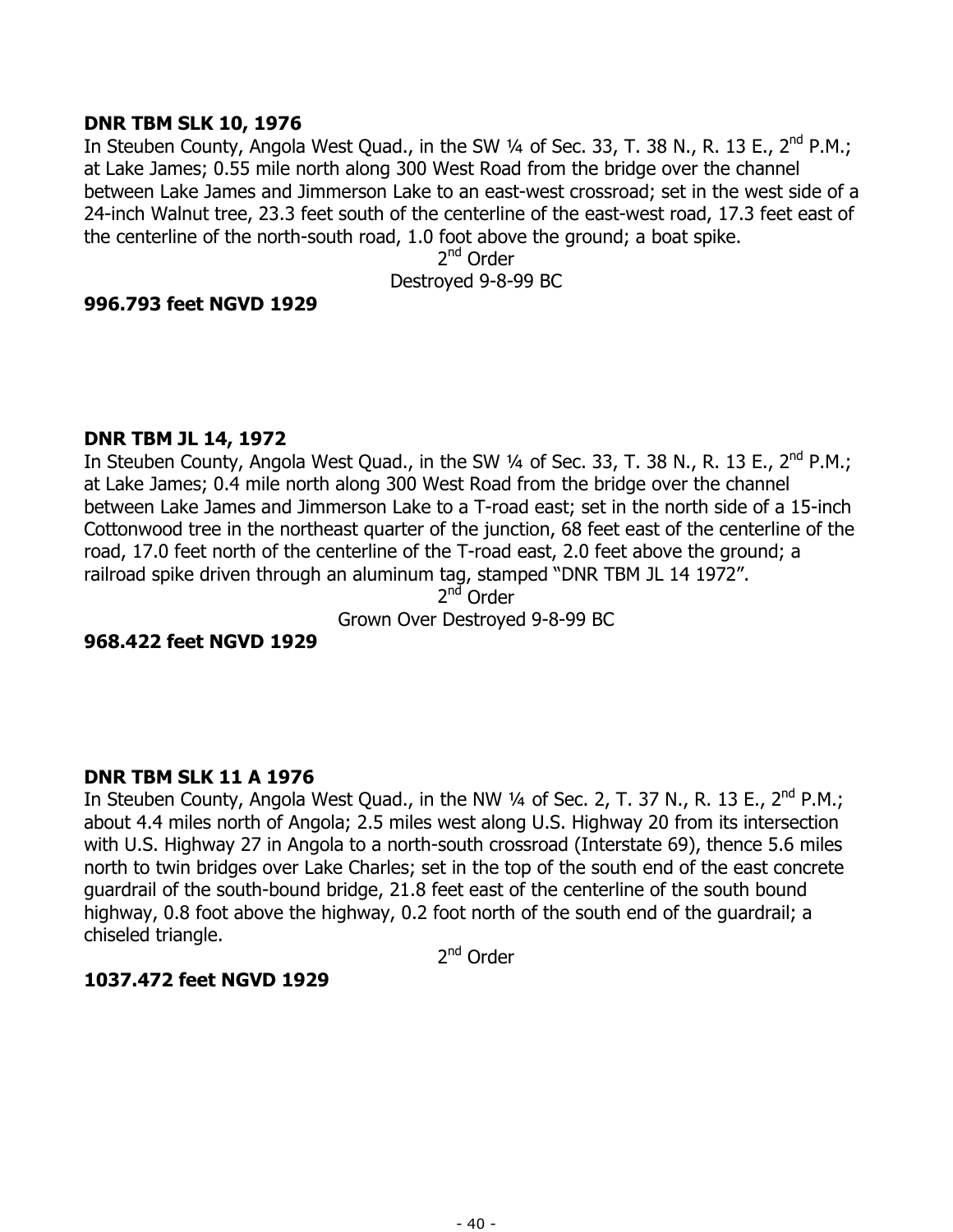## **DNR TBM SLK 12 A 1976**

In Steuben County, Angola West Quad., in the NE 1/4 of Sec. 2, T. 37 N., R. 13 E., 2<sup>nd</sup> P.M.; about 4.5 miles north of Angola; 2.5 miles west along U.S. Highway 20 from its intersection with U.S. Highway 27 in Angola to a north-south crossroad (Interstate 69), thence 5.6 miles north to a twin bridge over Lake Charles; set in the top of the north end of the west concrete guardrail of the north-bound bridge, 21.1 feet west of the centerline of the north-bound lane, 0.7 foot above the interstate, 0.2 foot south of the north end of the guardrail; a chiseled triangle.

2nd Order

# **1025.683 feet NGVD 1929**

# **DNR BM STE 61, 1977**

In Steuben County, Angola West Quad., in the NW 1/4 of Sec. 35, T. 38 N., R. 12 E., 2<sup>nd</sup> P.M.; about 2.0 miles southwest of Nevada Mills; 0.1 mile south along a paved road from its junction with Nevada Mills Road at Nevada Mills to an east-west crossroad (Bachelor Road), thence 1.8 miles generally west to a north-south crossroad (675 West Road), thence 0.7 mile south to a northwest-southeast crossroad (Orland Road), thence 0.3 mile southeast to a T-road southsouthwest, thence 0.1 mile south-southwest to a bridge over the outlet channel for Lake Gage; set in the top of the northeast corner of the bridge floor, 11.8 feet east of the centerline of the road, 1.2 feet southwest of the northwest corner of the east stone guardrail, 0.8 foot south of the north end of the bridge, a Department of Natural Resources brass control station tablet, stamped "STE 61 1977".

2<sup>nd</sup> Order

### **960.015 feet NGVD 1929**

### **USGS RM No. 1 Gaging Station Lake Gage**

In Steuben County, Angola West Quad., in the NW 1/4 of Sec. 25, T. 38 N., R. 12 E., 2<sup>nd</sup> P.M.; about 2.0 miles southwest of Nevada Mills; 0.1 mile south along a paved road from its junction with Nevada Mills Road at Nevada Mills to an east-west crossroad (Bachelor Road), thence 1.8 miles generally west to a north-south crossroad (675 West Road), thence 0.7 mile south to a northwest-southeast crossroad (Orland Road), thence 0.3 mile southeast to a T-road southsouthwest, thence 0.1 mile south-southwest to a bridge over the outlet channel for Lake Gage; set in the top of the south end of the east stone guardrail, 11.7 feet west of the centerline of the road, 3.2 feet above the road, 0.7 foot south of the north end of the guardrail; a chiseled cross.

2<sup>nd</sup> Order

# **963.335 feet NGVD 1929**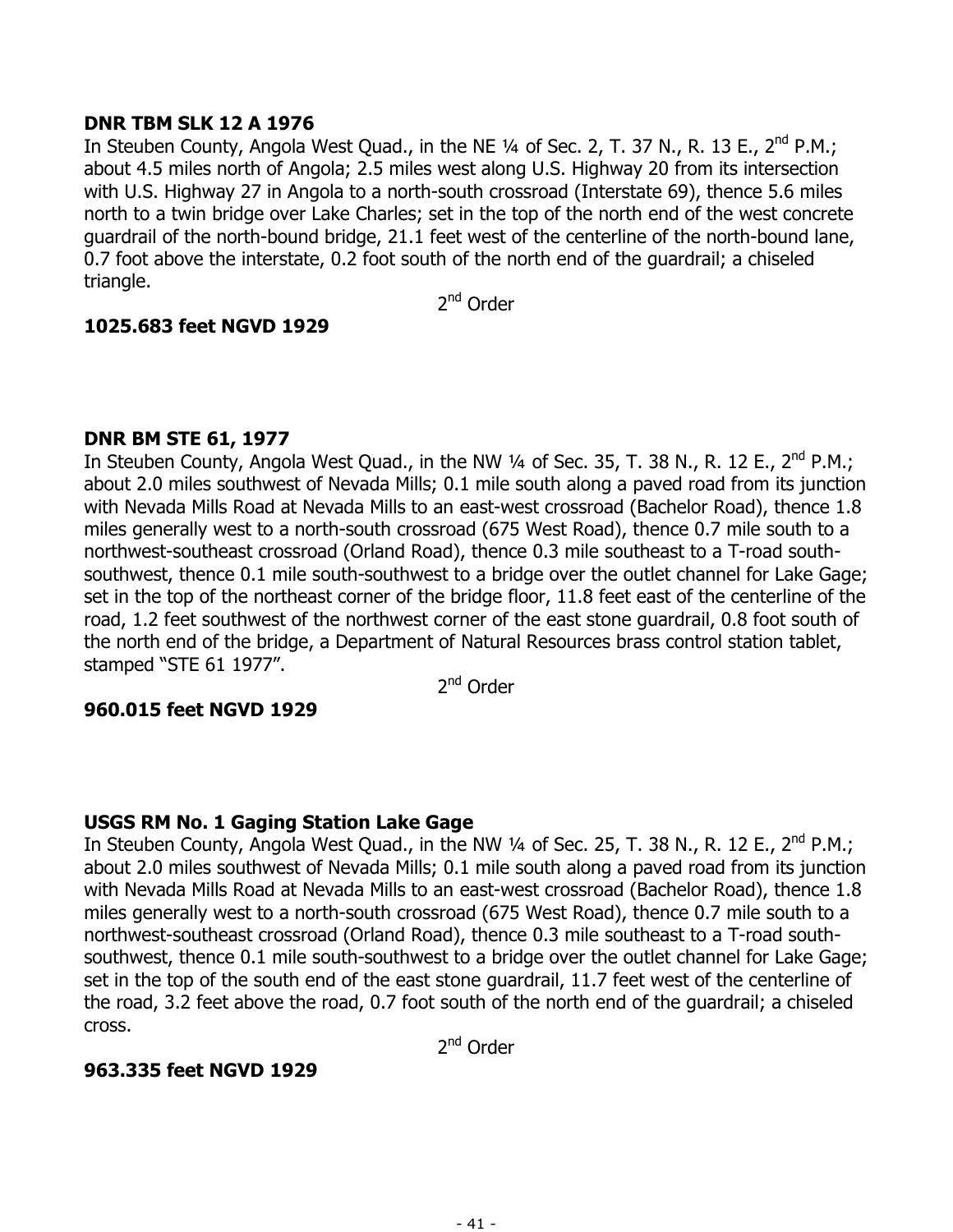### **USGS RM No. 2 Gaging Station Lake Gage**

In Steuben County, Angola West Quad., in the NW 1/4 of Sec. 25, T. 38 N., R. 12 E., 2<sup>nd</sup> P.M.; about 2.0 miles southwest of Nevada Mills; 0.1 mile south along a paved road from its junction with Nevada Mills Road at Nevada Mills to an east-west crossroad (Bachelor Road), thence 1.8 miles generally west to a north-south crossroad (675 West Road), thence 0.7 mile south to a northwest-southeast crossroad (Orland Road), thence 0.3 mile southeast to a T-road southsouthwest, thence 0.1 mile south-southwest to a bridge over the outlet channel for Lake Gage; set in the top of the south end of the east stone guardrail, 13.0 feet east of the centerline of the road, 3.3 feet above the road, 0.8 foot north of the south end of the guardrail; a chiseled cross.

2<sup>nd</sup> Order

# **963.469 feet NGVD 1929**

# **USGS RM No. 4 Gaging Station Lake Gage**

In Steuben County, Angola West Quad., in the NW 1/4 of Sec. 35, T. 38 N., R. 12 E., 2<sup>nd</sup> P.M.; about 2.0 miles southwest of Nevada Mills; 0.1 mile south along a paved road from its junction with Nevada Mills Road at Nevada Mills to an east-west crossroad (Bachelor Road), thence 1.8 miles generally west to a north-south crossroad (675 West Road), thence 0.7 mile south to a northwest-southeast crossroad (Orland Road), thence 0.3 mile southeast to a T-road southsouthwest, thence 0.1 mile south-southwest to a bridge over the outlet channel for Lake Gage; set in the top of a concrete lake level monument on the west side of the road, 13.7 feet north of the north end of the bridge, 13.0 feet west of the centerline of the road, 1.7 feet above the ground; a U.S. Geological Survey gaging station tablet, not stamped.

2<sup>nd</sup> Order

### **961.265 feet NGVD 1929**

### **USGS RM No. 3 Gaging Station Lake George**

In Steuben County, Angola West Quad., in the SE 1/4 of Sec. 15, T. 38 N., R. 13 E., 2<sup>nd</sup> P.M.; at Jamestown; at the Lake George Road bridge over Crooked Creek at Jamestown; set in the top of a concrete lake level monument, 11.7 feet east of the northeast corner of the bridge, 7.8 feet northeast of the centerline of the road, 1.2 feet above the ground; a U.S. Geological Survey gaging station tablet, not stamped.

2<sup>nd</sup> Order

### **988.969 feet NGVD 1929**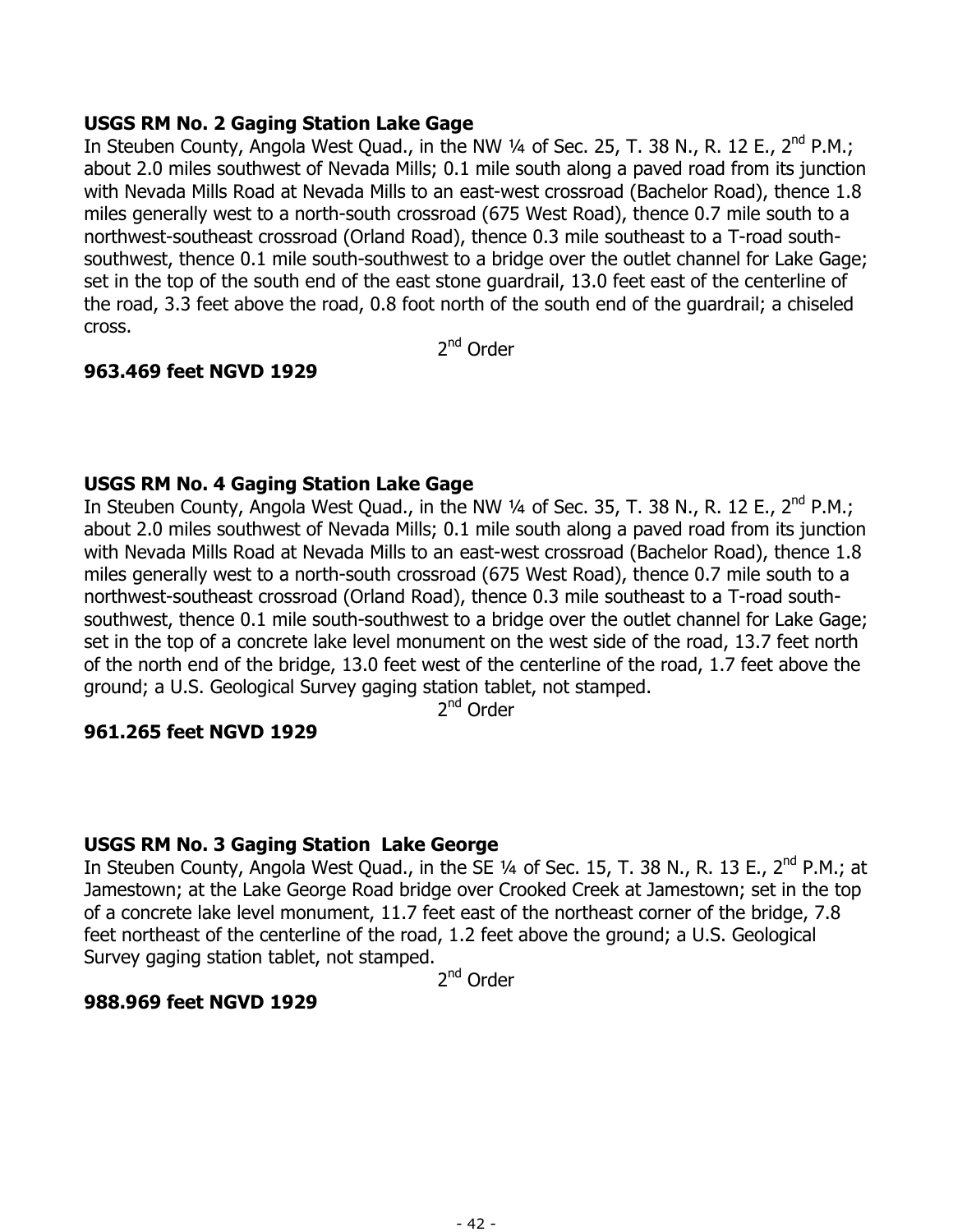## **USGS RM No. 4 Gaging Station Lake George**

In Steuben County, Angola West Quad., in the SE 1/4 of Sec. 15, T. 38 N., R. 13 E., 2<sup>nd</sup> P.M.; at Jamestown; at the Lake George Road bridge over Crooked Creek; set in the top of the southeast end of the northeast concrete guardrail base of the bridge, 7.6 feet northeast of the centerline of the road, 0.1 foot northwest of the southeast end of the guardrail base, 0.1 foot southwest of the northeast face of the guardrail base; a chiseled square.

2<sup>nd</sup> Order

## **988.249 feet NGVD 1929**

# **USGS RM No. 7 Gaging Station Lake George**

In Steuben County, Angola West Quad., in the SE 1/4 of Sec. 15, T. 38 N., R. 13 E., 2<sup>nd</sup> P.M.; at Jamestown; at the Lake George Road bridge over Crooked Creek; set in the top of the northeast concrete retaining wall of a dam northeast of the bridge, 19.3 feet northeast of the centerline of the road, 6.5 feet northwest of the southeast end of the retaining wall, 0.5 foot below the road; a chiseled cross.

2nd Order

# **987.055 feet NGVD 1929**

## **DNR BM STE 65, 1977**

In Steuben County, Angola West Quad., in the SE 1/4 of Sec. 15, T. 38 N., R. 13 E., 2<sup>nd</sup> P.M.; at Jamestown; at the Lake George Road bridge over Crooked Creek; set in the top of the northeast concrete wingwall of the bridge, 17.7 feet northeast of the centerline of the road, 10.5 feet northwest of the southeast end of the wingwall, 0.5 foot below the road; a Department of Natural Resources brass control station tablet, stamped "STE 65 1977".

2<sup>nd</sup> Order

# **987.095 feet NGVD 1929**

### **DNR TBM SLK 210, 1977**

In Steuben County, Angola West Quad., in the SW  $\frac{1}{4}$  of Sec. 14, T. 38 N., R. 13 E., 2<sup>nd</sup> P.M.; about 0.5 mile east of Jamestown; 0.5 mile east along Lake George Road from its junction with 150 West Road at Jamestown to an abandoned drive south; set in the top of a rivet head in the east end of a 1-foot steel pipe culvert under the driveway, 150 feet west of the centerline of a T-road north (South Shore Road), 15.0 feet south of the centerline of the road, 10.7 feet east of the centerline of the drive, 0.05 foot west of the east end of the culvert; a filed cross.

2nd Order

# **992.216 feet NGVD 1929**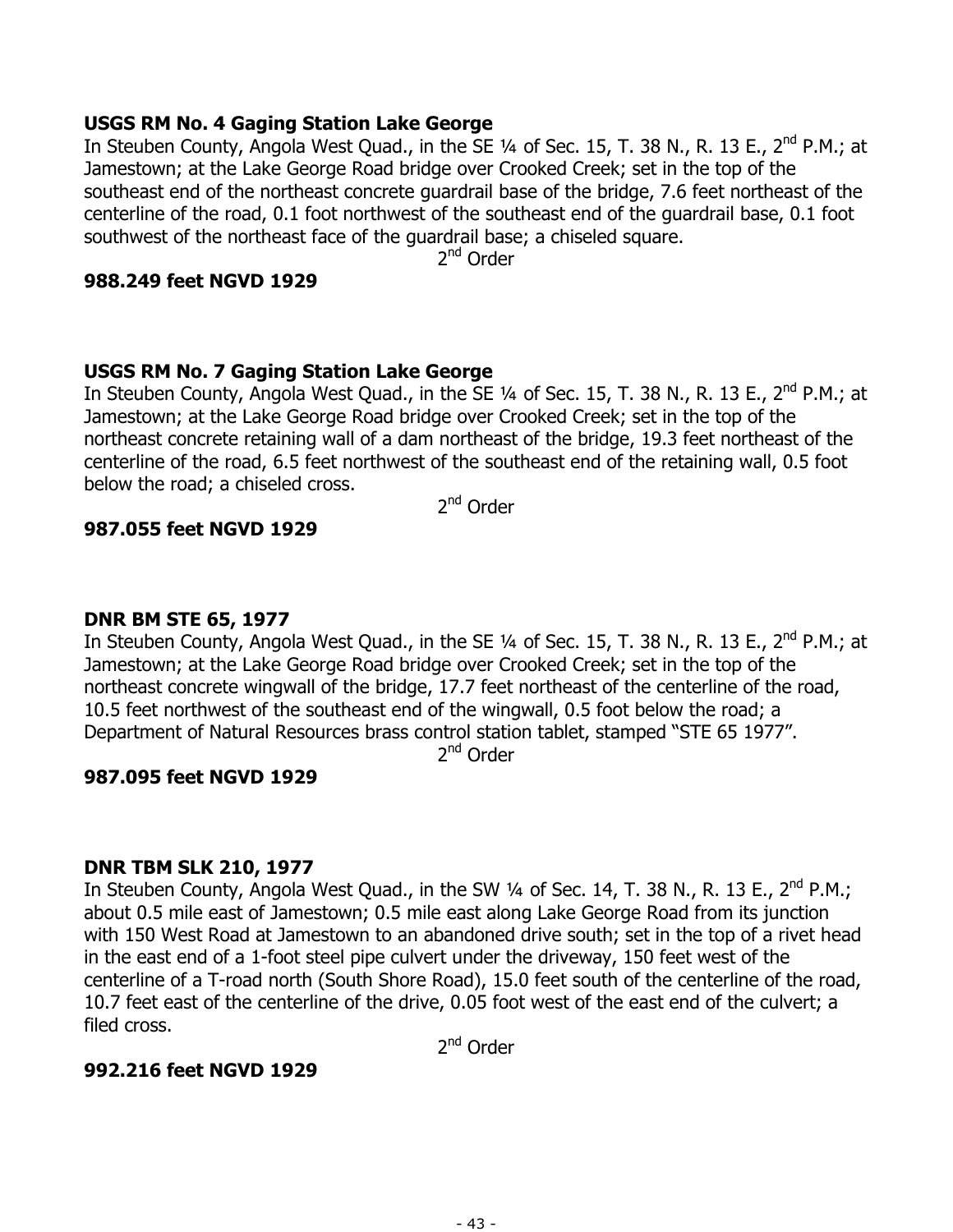# **USC&GS Triangulation Station GEORGE 1946**

In Steuben County, Angola West Quad., in the South  $1/2$  of Sec. 14, T. 38 N., R. 13 E., 2<sup>nd</sup> P.M.; about 1.0 mile east of Jamestown; 1.0 mile east along Lake George Road from its junction with 150 West Road at Jamestown to a north-south crossroad (Old U.S. Highway 27) thence 0.18 mile south to an abandoned T-road east; set in the top of a concrete post in the northeast quarter of the junction, 72 feet east of the centerline of the north-south road, 48.0 feet north of the centerline of the T-road east, 21.6 feet northeast of a power pole, 8.0 feet above the road, 2.8 feet southeast of a steel reference mark sign, flush with the ground; a U.S. Coast and Geodetic Survey triangulation tablet, stamped "GEORGE 1946".

2<sup>nd</sup> Order

# **1026.732 feet NGVD 1929**

# **USC&GS Azimuth Station George 1946**

In Steuben County, Angola West Quad., in the North 1/2 of Sec. 23, T. 38 N., R. 13 E., 2<sup>nd</sup> P.M.; about 1.1 miles southeast of Jamestown; 1.0 mile east along Lake George Road from its junction with 150 West Road at Jamestown to a north-south crossroad (Old U.S. Highway 27), thence 0.9 mile south to a T-fence line west; set in the top of a concrete post in the southwest quarter of the junction, 400 feet northeast of the northeast corner of the Redwood Motel building, 40.8 feet south of the T-fence corner, 38.0 feet west of the centerline of the road, 7.0 feet above the road, 2.1 feet south of a metal witness post sign, 1.7 feet east of a fence line, 0.2 foot above the ground; a U.S. Coast and Geodetic Survey azimuth mark tablet, stamped "GEORGE 1946".

2<sup>nd</sup> Order

# **1020.286 feet NGVD 1929**

### **USGS RM. No. 4 Gaging Station Lake James (Middle Basin)**

In Steuben County, Angola West Quad., in the NW  $\frac{1}{4}$  of Sec. 4, T. 37 N., R. 13 E., 2<sup>nd</sup> P.M.; at Lake James; at the 300 West Road bridge over the channel between James Lake and Jimmerson Lake; set in the top of the west end of the south bridge abutment, 14.6 feet west of the centerline of the road, 0.1 foot south of the north face of the abutment, level with the road; a chiseled square.

2nd Order

### **970.601 feet NGVD 1929**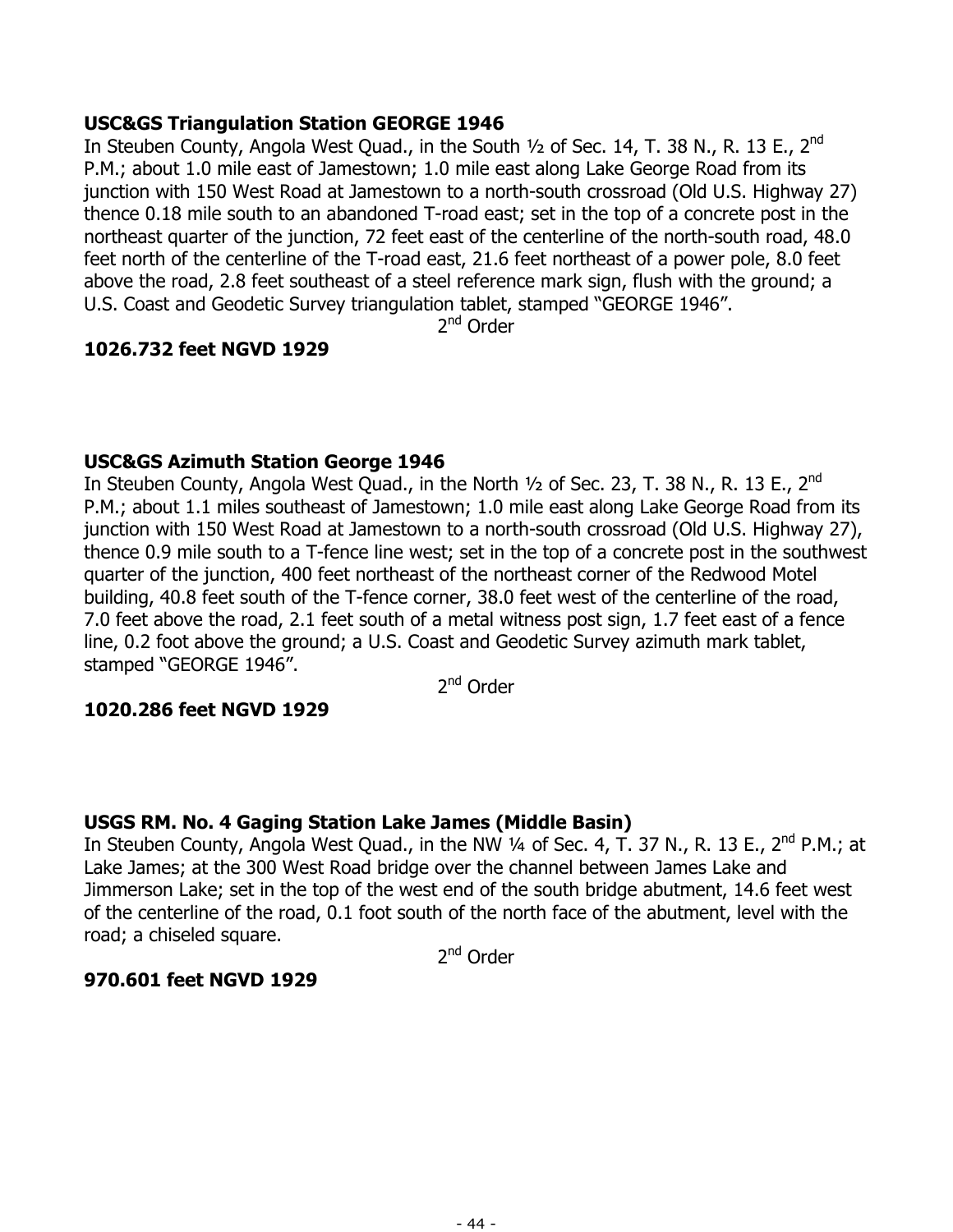# **USGS RM No. 5 Gaging Station Lake James (Middle Basin)**

In Steuben County, Angola West Quad., in the NW  $\frac{1}{4}$  of Sec. 4, T. 37 N., R. 13 E., 2<sup>nd</sup> P.M.; at Lake James; at the 300 West Road bridge over the channel between James Lake and Jimmerson Lake; set in the top of the east end of the north bridge abutment, 14.4 feet east of the centerline of the road, 0.5 foot north of the south face of the abutment, level with the road; a U.S. Geological Survey gaging station tablet, not stamped.

2<sup>nd</sup> Order

### **970.620 feet NGVD 1929**

# **USGS RM No. 7 Gaging Station Lake James (Middle Basin)**

In Steuben County, Angola West Quad., in the NW 1/4 of Sec. 4, T. 37 N., R. 13 E., 2<sup>nd</sup> P.M.; at Lake James; at the 300 West Road bridge over the channel between James Lake and Jimmerson Lake; set in the top of a concrete lake level monument on the southeast wingwall of the bridge, 14.5 feet east of the centerline of the road, 5.4 feet northwest of the southeast end of the wingwall, 1.2 feet above the wingwall; a U.S. Geological gaging station tablet, not stamped.

2<sup>nd</sup> Order Reported DESTROYED by Local Surveyor 2-24-98 RWW

# **971.792 feet NGVD 1929**

### **DNR TBM SLK 11, 1976**

In Steuben County, Angola West Quad., in the SW 1/4 of Sec. 33, T. 38 N., R. 13 E., 2<sup>nd</sup> P.M, at Lake James; 0.5 mile north along 300 West Road from the bridge over the channel between Lake James and Jimmerson Lake at a five-way junction; set in the south side of a 20-inch Oak tree, 110 feet east of the intersection centerlines of the junction, 66 feet southwest of power pole # 475/785, 11.0 feet north of the intersecting centerlines of the junction, 0.6 foot above the ground; a railroad spike driven through an aluminum tag, stamped "DNR TBM SLK 11 1976".

2<sup>nd</sup> Order

### **973.048 feet NGVD 1929**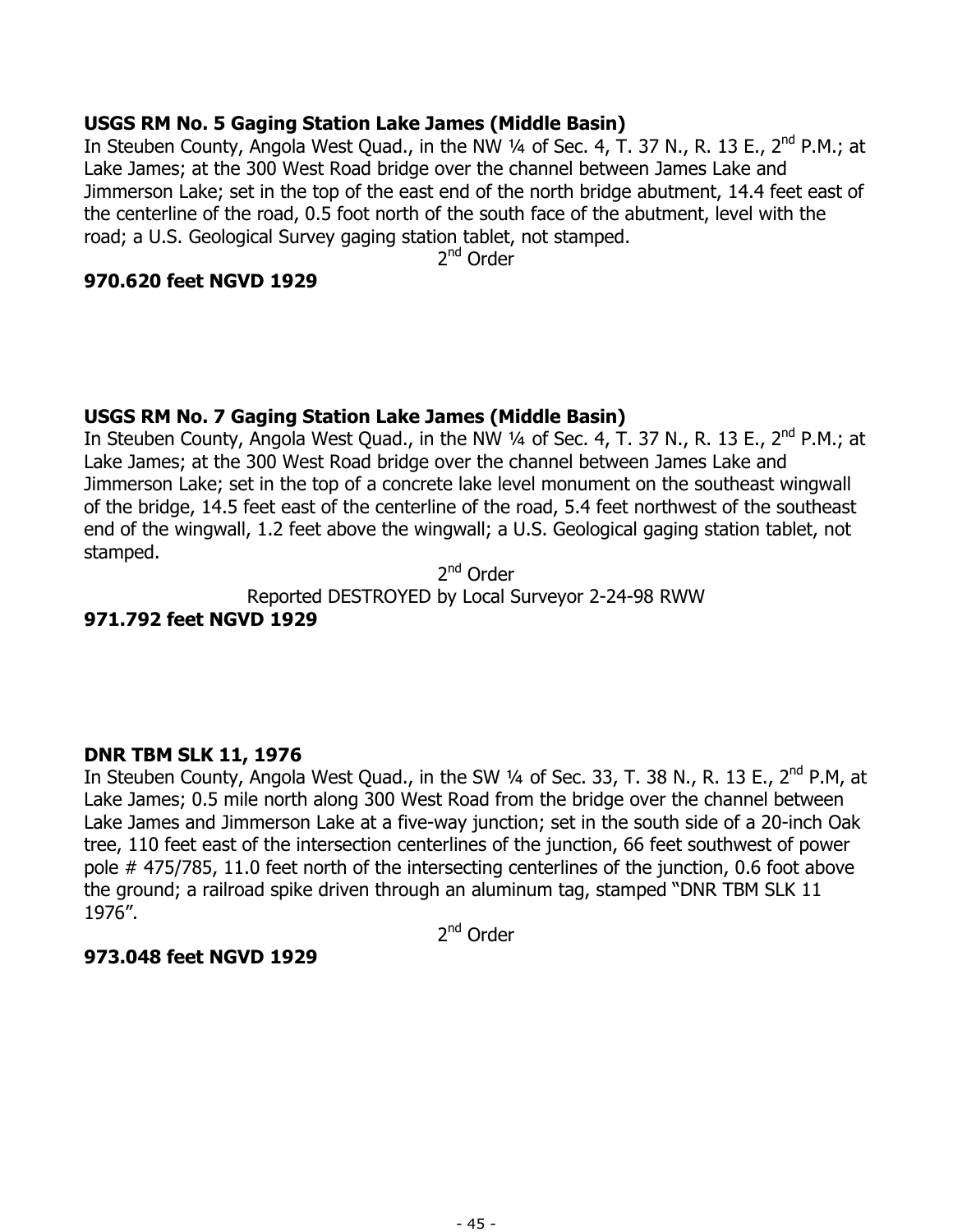### **DNR TBM SLK 12, 1976**

In Steuben County, Angola West Quad., in the North 1/2 of Sec. 33, T. 38 N., R. 13 E., 2<sup>nd</sup> P.M.; at Lake James; 0.5 mile north along 300 West Road from the bridge over the channel between Lake James and Jimmerson Lake to an east-west crossroad, thence 0.35 mile east to a five-way junction, thence 0.12 mile northeast to a large house; set in the north side of a 24 inch Oak tree, 102 feet west of the edge of Lake James, 28.5 feet east of the east corner of the house, 8.8 feet south of the centerline of a small channel, 1.4 feet above the ground; a railroad spike driven through an aluminum tag, stamped "DNR TBM SLK 12 1976".

2<sup>nd</sup> Order

### **969.832 feet NGVD 1929**

#### **DNR TBM JL 13, 1972**

In Steuben County, Angola West Quad., in the NE 1/4 of Sec. 32, T. 38 N., R. 13 E., 2<sup>nd</sup> P.M.; about 0.9 mile north of Lake James; 0.9 mile north along 300 West Road from the bridge over the channel between Jimmerson Lake and Lake James to a gravel T-road west; set in the top of a 2.25-inch pipe in the northwest quarter of the junction, 29.5 feet west of the centerline of the road, 20.0 feet north of the centerline of the T-road west, 1.3 feet above the ground; the center of two filed notches.

2<sup>nd</sup> Order Destroyed

#### **1012.607 feet NGVD 1929**

#### **DNR TBM SLK 9, 1976**

In Steuben County, Angola West Quad., in the NW 1/4 of Sec. 11, T. 37 N., R. 13 E., 2<sup>nd</sup> P.M.; about 3.3 miles north of Angola; 2.5 miles west along U.S. Highway 20 from its intersection with U.S. Highway 27 in Angola to a north-south crossroad (Intersection 69), thence 4.45 miles north to an east-west crossroad bridge over the intersection (275 North Road); set in the top of the south headwall of an 18-inch pipe culvert, 65 feet south of the centerline of eastwest road, 30.5 feet east of the centerline of the north-bound lane of the interstate, 1.3 feet east of the west face of the headwall, 1.0 foot below the interstate; a chiseled triangle.

2<sup>nd</sup> Order

### **1104.459 feet NGVD 1929**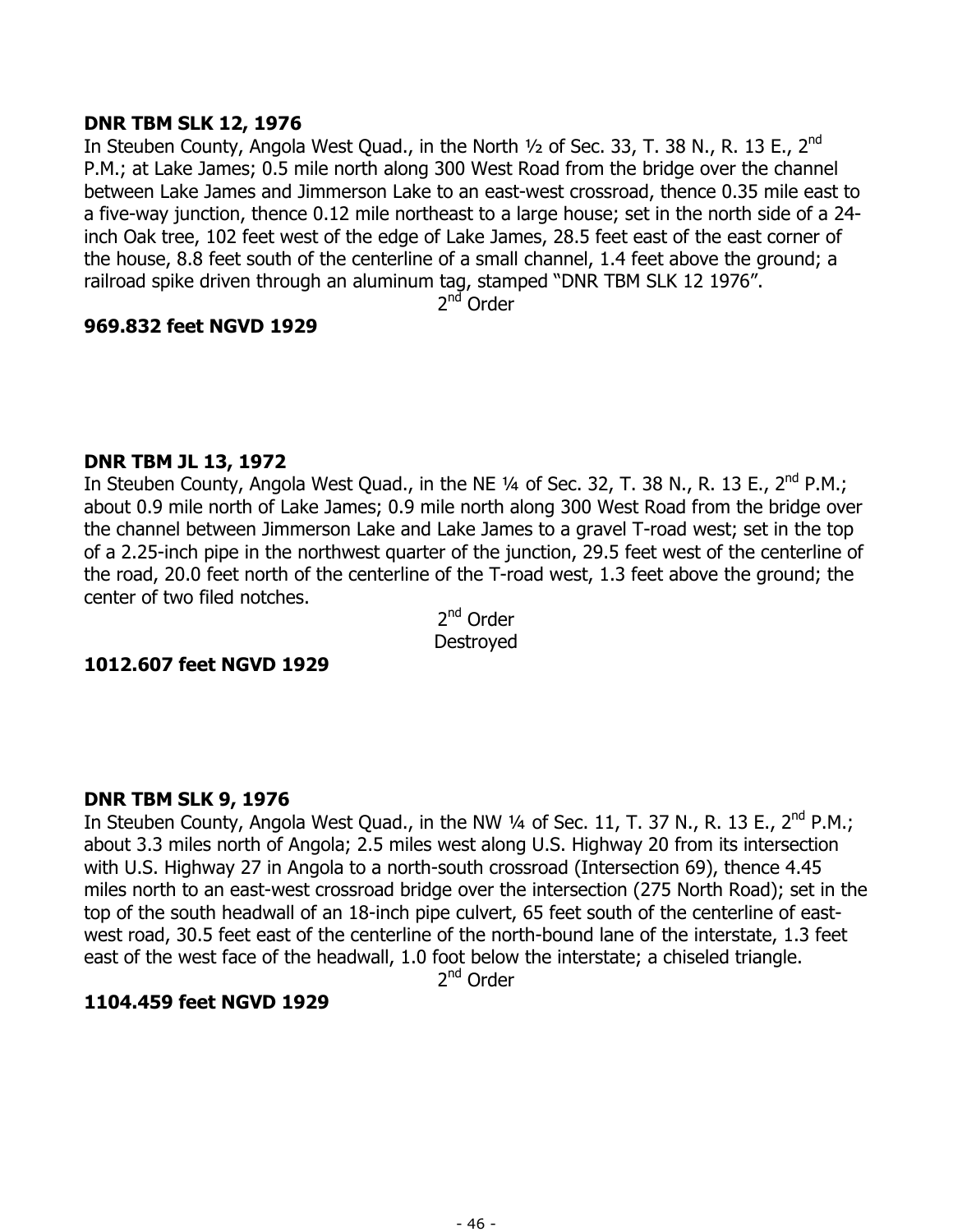## **DNR TBM SLK 10 B 1976**

In Steuben County, Angola West Quad., in the SW 1/4 of Sec. 2, T. 37 N., R. 13 E., 2<sup>nd</sup> P.M.; about 3.8 miles north of Angola; 2.5 miles west along U.S. Highway 20 from its intersection with U.S. Highway 27 in Angola to a north-south crossroad (Interstate 69), thence 5.05 miles north to a Pokagon State Park Next Right sign on the east side of the road; set in the top of the east concrete foundation post for the sign post, 34.0 feet east of the centerline of the north-bound lane of the interstate, 3.0 feet below the interstate, 0.6 foot west of the east foundation post; a chiseled triangle.

2nd Order

# **1106.579 feet NGVD 1929**

# **DNR TBM SLK 206, 1977**

In Steuben County, Angola West Quad., in the NE  $\frac{1}{4}$  of Sec. 23, T. 38 N., R. 12 E., 2<sup>nd</sup> P.M.; about 3.1 miles east-northeast of Orland; 3.1 miles generally east along State Road 120 from its intersection with State Road 327 in Orland to a T-road north (650 West Road); set in the top at the center of the north headwall of a 1.5 foot culvert under the highway, 58 feet east of the centerline of the T-road, 24.0 feet north of the centerline of the highway, 1.9 feet below the highway; a chiseled triangle.

2nd Order

# **971.075 feet NGVD 1929**

# **USGS RM Gaging Station Lime Lake**

In Steuben County, Angola West Quad., in the NW 1/4 of Sec. 35, T. 38 N., R. 12 E., 2<sup>nd</sup> P.M.; about 2.1 miles southwest of Nevada Mills; 0.1 mile south along a paved road from its junction with Nevada Mills Road at Nevada Mills to an east-west crossroad (Bachelor Road), thence 1.8 miles west to a north-south crossroad (675 West Road), thence 0.7 mile west to a northwestsouthwest crossroad (Orland Road), thence 0.1 mile northwest to an outlet channel for Lime Lake; set in the top of the northeast wingwall of a dam on the south side of the road in the outlet channel, 48.5 feet southwest of the centerline of the roads, 17.0 feet east of the centerline of a 6-foot metal pipe culvert, 0.7 foot above the ground, 0.4 foot south of the northeast face of the wingwall; a U.S. Geological Survey gaging station tablet, not stamped.

2<sup>nd</sup> Order

# **957.471 feet NGVD 1929**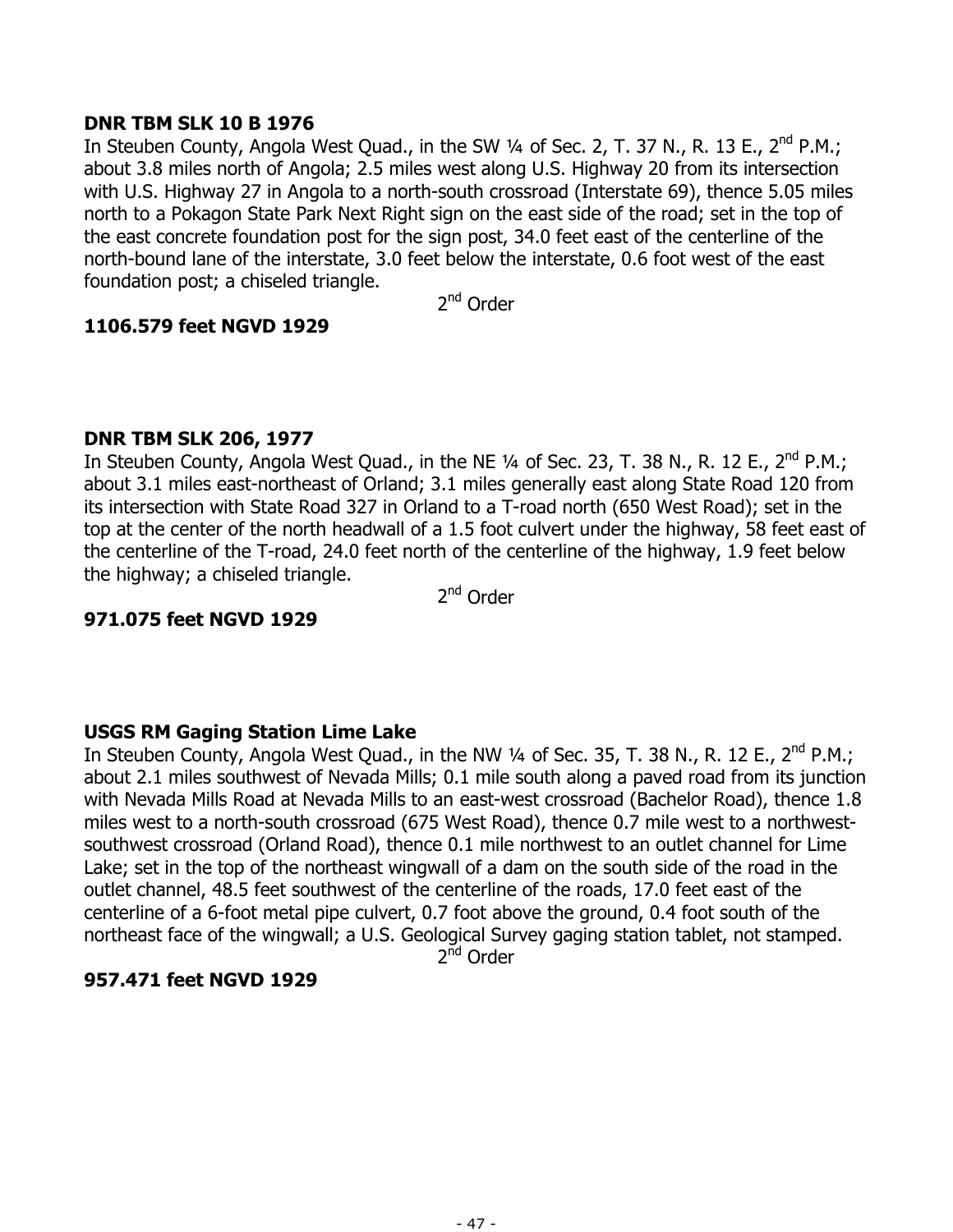## **DNR TBM SLK 208, 1977**

In Steuben County, Angola West Quad., in the NW 1/4 of Sec. 35, T. 38 N., R. 12 E., 2<sup>nd</sup> P.M.; about 2.1 miles southwest of Nevada Mills; 0.1 mile south along a paved road from its junction with Nevada Mills Road at Nevada Mills to an east-west crossroad (Bachelor Road), thence 1.8 miles west to a north-south crossroad (675 West Road), thence 0.7 mile south to a northwestsoutheast crossroad (Orland Road), thence 0.1 mile northwest to a 6-foot steel pipe culvert under the road in the outlet channel for Lime Lake; set in the top of the south end of the culvert, 25.8 feet south of the centerline of the road, 0.6 foot below the road; the center of two filed notches.

2<sup>nd</sup> Order

# **956.757 feet NGVD 1929**

### **DNR TBM SLK 103, 1978**

In Steuben County, Angola West Quad., in the NW 1/4 of Sec. 26, T. 37 N., R. 13 E., 2<sup>nd</sup> P.M.; at Angola; 0.25 mile north along State Road 127 from its intersection with U.S. Highway 20 in Angola to an east-west crossroad (Mill Street), thence 0.35 mile west to a T-road north (Wohlert Street), thence 0.15 mile north to an entrance T-road east leading to a City Park landfill; set in the top of the north end of a 3.5-foot steel pipe culvert under the entrance road, 41.3 feet east of the centerline of the street, 9.8 feet north of the centerline of the entrance road, 2.0 feet below the road; the center of two filed notches.

2<sup>nd</sup> Order

### **1027.839 feet NGVD 1929**

# **DNR BM STE 76, 1978**

In Steuben County, Angola West Quad., in the NW 1/4 of Sec. 26, T. 37 N., R. 13 E., 2<sup>nd</sup> P.M.; at Angola; 0.25 mile north along State Road 127 from its intersection with U.S. Highway 20 in Angola to an east-west crossroad (Mill Street), thence 0.35 mile west to a T-road north (Wohlert Street), thence 0.15 mile north to a entrance T-road leading to a City Park landfill; set in the top of a concrete post in the southeast quarter of the junction, 30.0 feet east of the centerline of the road, 17.0 feet south of the centerline of the T-road east, 2.2 fee west of a fence line, 0.1 foot above the ground; a Department of Natural Resources brass control station tablet, stamped "STE 76 1978".

2<sup>nd</sup> Order

# **1029.320 feet NGVD 1929**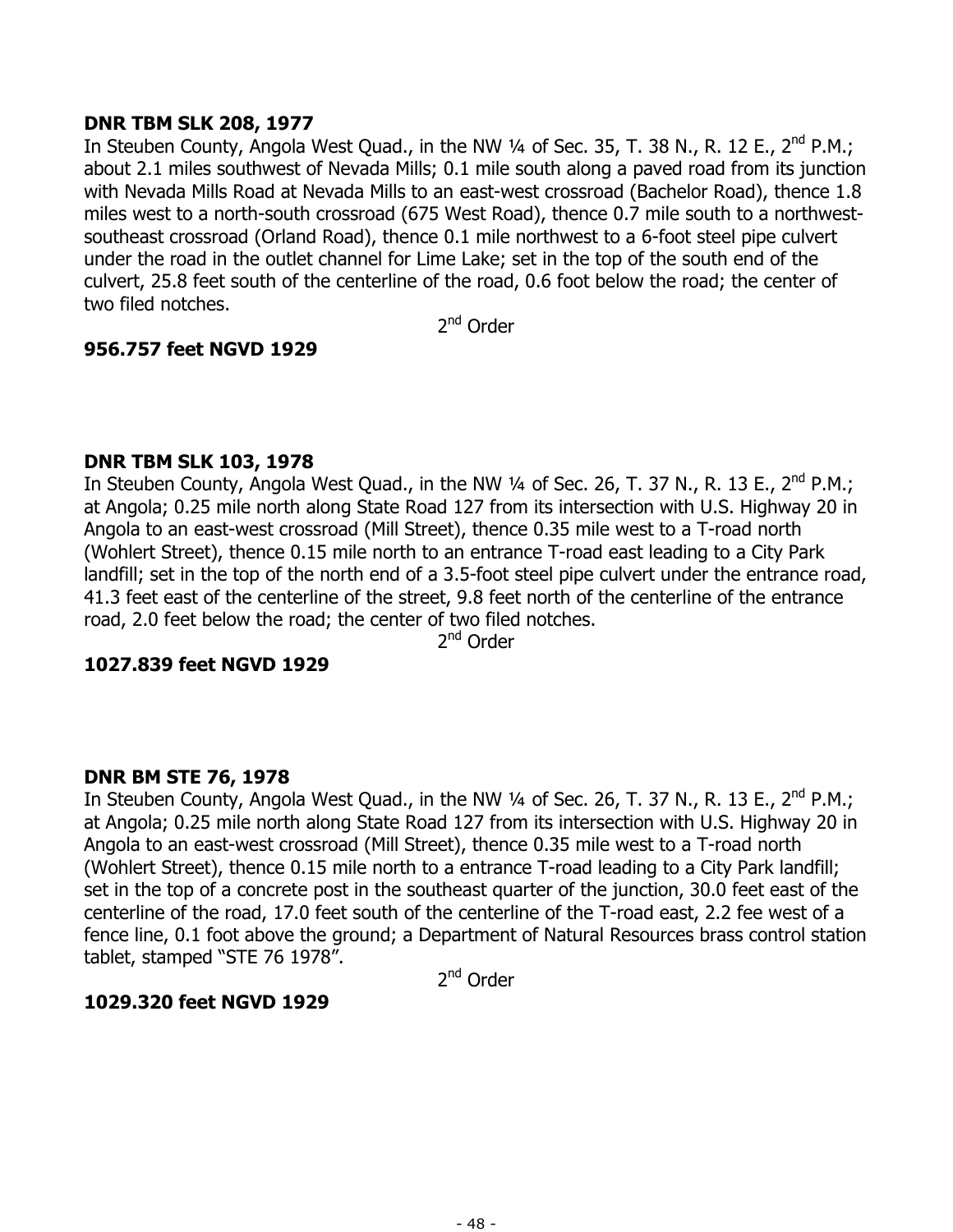### **USGS BM TT 27 T 1937**

In Steuben County, Angola West Quad., in the SW 1/4 of Sec. 26, T. 37 N., R. 13 E., 2<sup>nd</sup> P.M.; at Angola; at the intersection of main line track of the New York Central Railroad and West Maumee Street in Angola; set in the top of a concrete post on railroad property in the southwest quarter of the intersection, 300 feet north of the north end of a freight depot, 43 feet south of the centerline of the road, 31.0 feet west of the centerline of the main line tracks, 15.0 feet west of the west rail; a U.S. Geological Survey bench mark tablet, stamped "TT 27 T 1937 105."

2nd Order

### **1055.661 feet NGVD 1929**

#### **DNR TBM SLK 13, 1979**

In Steuben County, Angola West Quad., in the SW 1/4 of Sec. 26, T. 38 N., R. 13 2<sup>nd</sup> P.M.; about 2.3 miles south-southeast of Jamestown; 1.0 mile east along Lake George Road from its junction with 150 West Road at Jamestown to a north-south crossroad (Old U.S. Highway 27), thence 2.0 miles south to a 15-foot concrete box culvert over Follette Creek; set in the top of the south end of the west headwall, 26.0 feet west of the centerline of the highway, 0.5 foot north of the south end of the headwall, 0.3 foot below the highway; a chiseled triangle.

2nd Order

### **975.580 feet NGVD 1929**

### **USGS RM Gaging Station Little Otter Lake**

In Steuben County, Angola West Quad., in the SW 1/4 of Sec. 26, T. 38 N., R. 13 E., 2<sup>nd</sup> P.M.; about 2.1 miles south-southeast of Jamestown; 1.0 mile east along Lake George Road from its junction with 150 West Road at Jamestown to a north-south crossroad (Old U.S. Highway 27), thence 2.0 miles south to a T-road west leading to Little Otter Lake, thence 0.3 mile west to a Boat Rental Shed; set in the top of a concrete lake level monument, 80.5 feet south of the south-east corner of the shed, 71.2 feet southwest of power pole #489/199 with transformer, 59 feet northeast of the southwest edge of the lake, 2.4 feet above the ground; a U.S. Geological Survey gaging station tablet, not stamped.

2<sup>nd</sup> Order

### **971.592 feet NGVD 1929**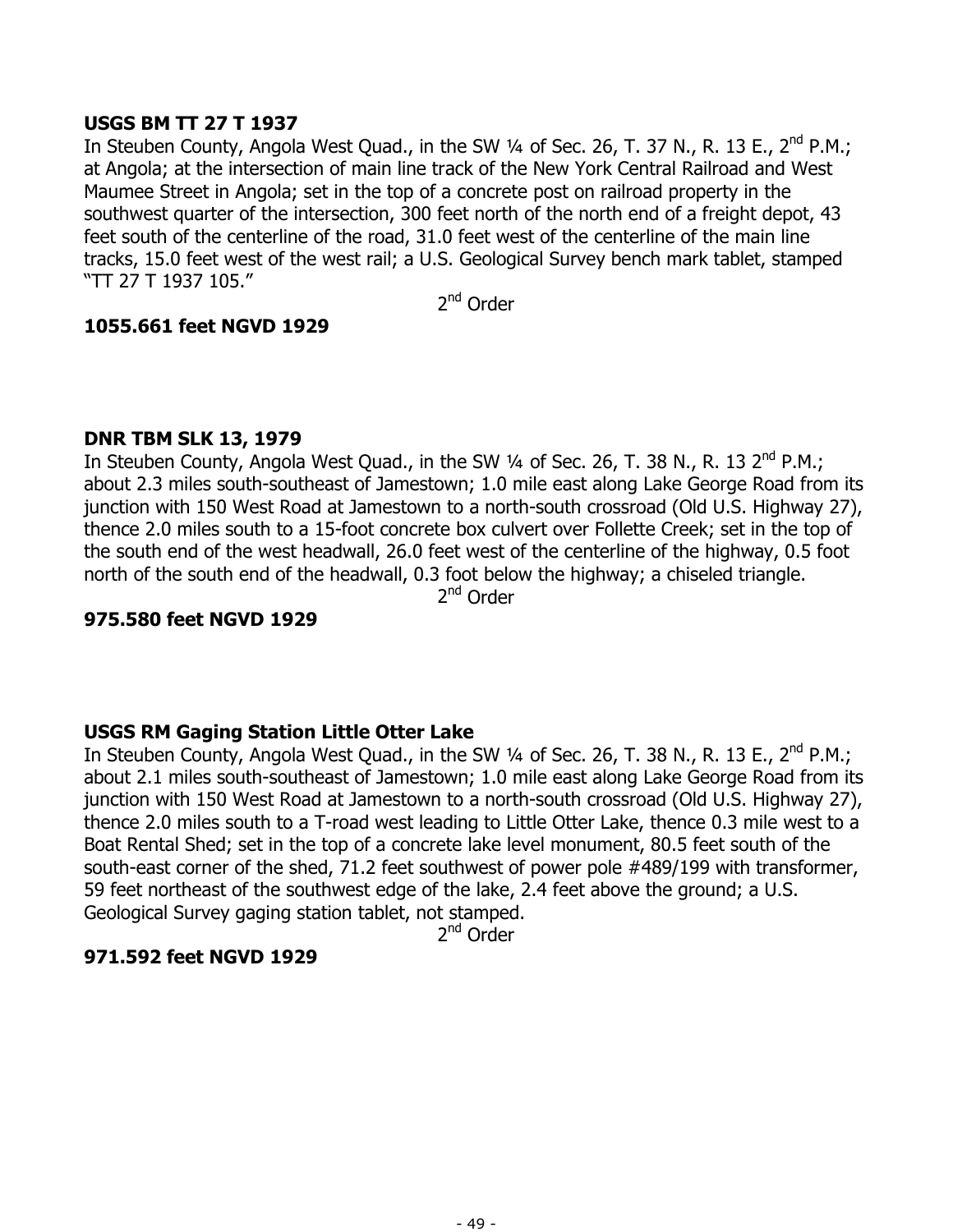### **USGS RM No. 1 Gaging Station Little Otter Lake**

In Steuben County, Angola West Quad., in the SW 1/4 of Sec. 26, T. 38 N., R. 13 E., 2<sup>nd</sup> P.M.; about 2.1 miles south-southeast of Jamestown; 1.0 mile east along Lake George Road from its junction with 150 West Road at Jamestown to a north-south crossroad (Old U.S. Highway 27), thence 2.0 miles south to a T-road west leading to Little Otter Lake, thence 0.3 mile west to a Boat Rental Shed; set in the top of the southeast corner of the bottom step leading to a white house trailer, 124 feet southwest of power pole # 489/199 with a transformer, 108 feet southwest of the southeast corner of the shed, 20.0 feet northeast of the southwest edge of the lake; a chiseled square.

2<sup>nd</sup> Order

# **967.620 feet NGVD 1929**

#### **ISHC BM F 22 STEU**

In Steuben County, Angola West Quad., in the SW 1/4 of Sec. 16, T. 37 N., R. 13 E., 2<sup>nd</sup> P.M.; about 2.6 miles northwest of Angola; 1.5 miles north along U.S. Highway 27 from its intersection with U.S. Highway 20 in Angola to a T-road west (100 North Road), thence 2.1 miles west to an Intersection with U.S. Highway 20 in Angola to a T-road west (100 North Road), thence 2.1 miles west to an Interstate 69 overpass bridge; set in the top of the west end of the north concrete bridge sidewalk; an Indiana State Highway Commission bench mark tablet, stamped "F 22 STEU".

2<sup>nd</sup> Order

### **1082.515 feet NGVD 1929**

### **DNR TBM LL 4, 1969**

In Steuben County, Angola West Quad., in the NE  $\frac{1}{4}$  of Sec. 20, T. 37 N., R. 13 E., 2<sup>nd</sup> P.M.; about 2.9 miles northwest of Angola; 1.1 miles north along U.S. Highway 27 from its intersection with U.S. Highway 20 in Angola to a T-road west (100 North Road), thence 2.5 miles west to a T-road south leading to Loon Lake Public Fishing Site; set in the top of a rightof-way marker in the southeast quarter of the junction, 21.0 feet south of the centerline of the road, 18.0 feet east of the centerline of the T-road south, 1.5 feet above the ground; a chiseled triangle.

2<sup>nd</sup> Order

### **1028.606 feet NGVD 1929**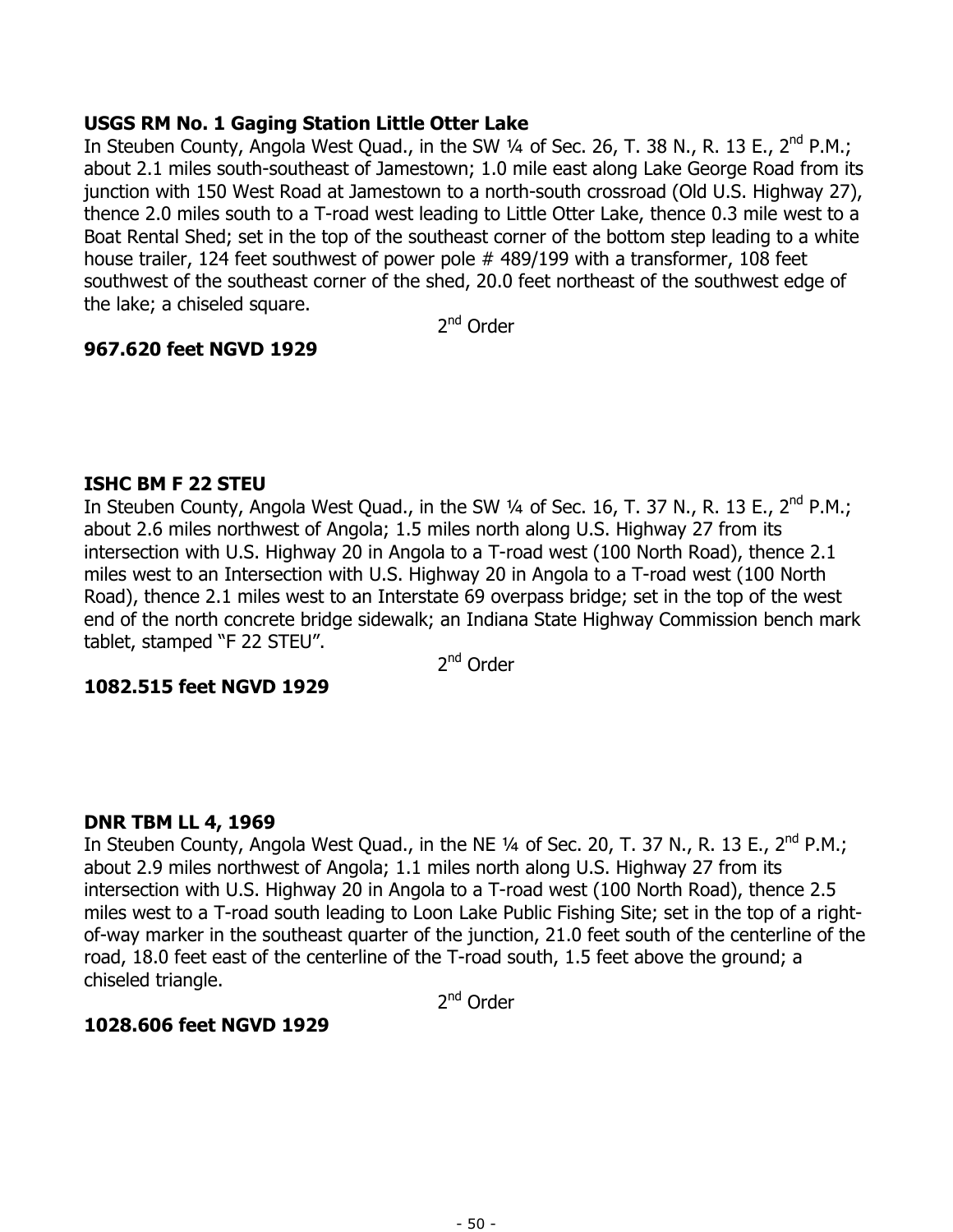### **USGS RM No. 3 Gaging Station Loon Lake**

In Steuben County, Angola West Quad., in the NE 1/4 of Sec. 20, T. 37 N., R. 13 E., 2<sup>nd</sup> P.M.; about 2.9 miles west-northwest of Angola; 1.5 miles north along U.S. Highway 27 from its intersection with U.S. Highway 20 in Angola to a T-road west (100 North Road), thence 2.5 miles west to a T-road south leading to Loon Lake Public Fishing Site, thence 0.05 mile south to Loon Lake; set in the top of a concrete post, 143 feet north of the north edge of the lake, 50.2 feet west of the centerline of the road, 18.6 feet southwest of a fence corner post, 1.8 feet south of a fence line, flush with the ground; a U.S. Geological Survey gaging station tablet, not stamped.

2<sup>nd</sup> Order

# **1017.991 feet NGVD 1929**

# **USGS RM NO. 4 Gaging Station Loon Lake**

In Steuben County, Angola West Quad., in the NE 1/4 of Sec. 20, T. 37 N., R. 13 E., 2<sup>nd</sup> P.M.; about 2.9 miles west-northwest of Angola; 1.5 miles north along U.S. Highway 27 from its intersection with U.S. Highway 20 in Angola to a T-road west (100 North Road), thence 2.5 miles west to a T-road south leading to Loon Lake Public Fishing Site, thence 0.05 mile south to Loon Lake; set in the top of a concrete post, 143 feet north of the north edge of the lake, 30.5 feet west of the centerline of the road, 2.0 feet southwest of a fence post, flush with the ground; a U.S. Geological Survey gaging station tablet, not stamped.

2<sup>nd</sup> Order

#### **1019.089 feet NGVD 1929**

### **USGS RM No. 6 Gaging Station Loon Lake**

In Steuben County, Angola West Quad., in the NE 1/4 of Sec. 20, T. 37 N., R. 13 E., 2<sup>nd</sup> P.M.; about 2.9 miles west-northwest of Angola; 1.5 miles north along U.S. Highway 27 from its intersection with U.S. Highway 20 in Angola to a T-road west (100 North Road), thence 2.5 miles west to a T-road south leading to Loon Lake Public Fishing Site, thence 0.05 mile south to Loon Lake; set in the top of a concrete lake level monument, 82 feet southwest of a fence corner post, 75 feet west of the centerline of the road, 46.0 feet north of the north edge of the lake, 1.2 feet above the ground; a U.S. Geological Survey gaging station tablet, not stamped. 2<sup>nd</sup> Order

(Superceded see new description USGS RM NO. 6 Gaging Station Loon Lake Reset 2002) **1016.504 feet NGVD 1929**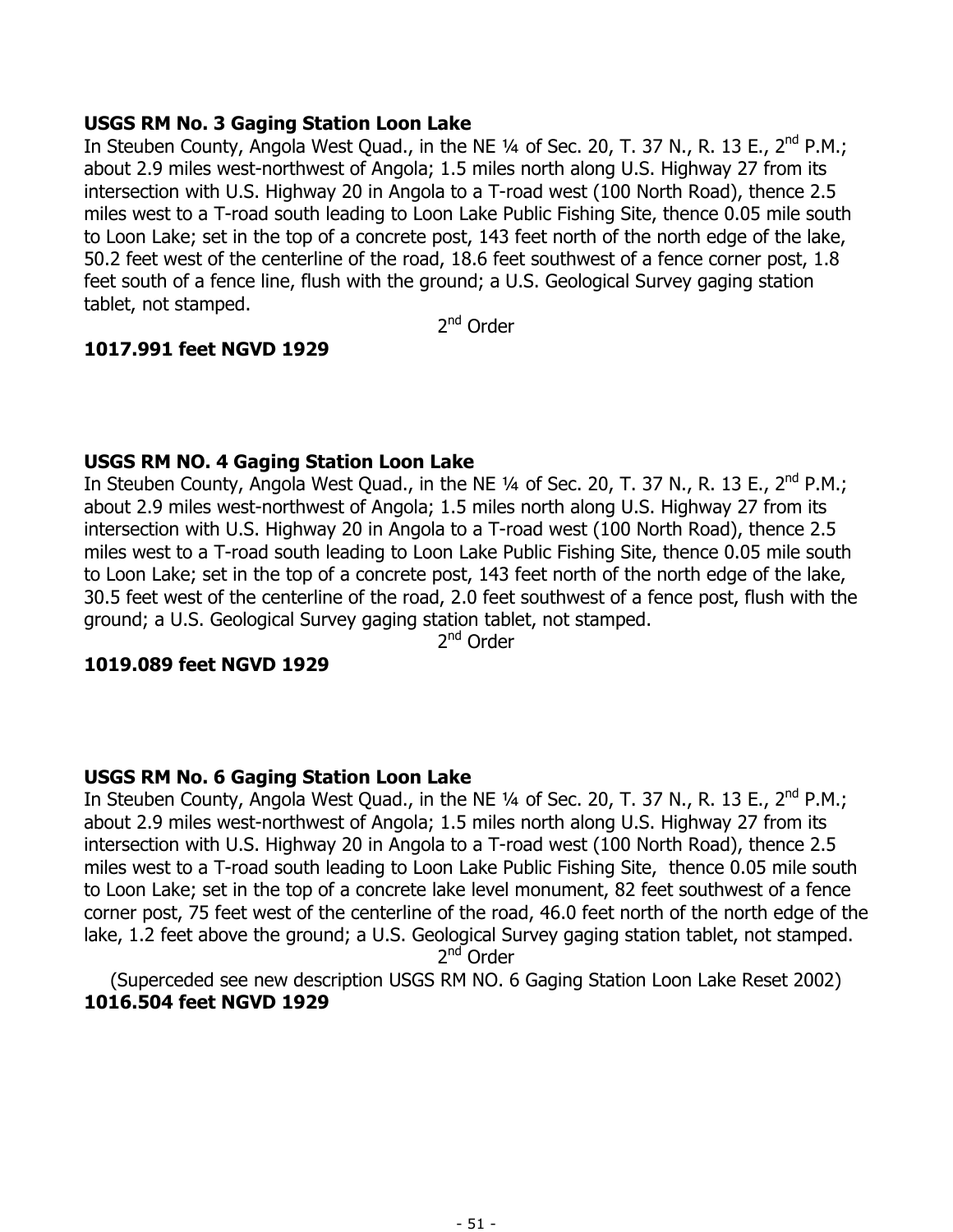### **USGS RM NO. 6 Gaging Station Loon Lake Reset 2002**

In Steuben County, Angola West Ouad., in the NE  $\frac{1}{4}$  of Sec. 20, T. 37 N., R. 13 E., 2<sup>nd</sup> P.M.; about 2.9 miles west-northwest of Angola; at the Loon Lake Public Access Boat Ramp; set in top of a concrete Lake Level Monument that is leaning, at the west edge of gravel parking lot, 93.8 feet northwest of the southwest corner of the concrete handicapped wheelchair access ramp, 112.5 feet southwest of a wood corner fence post and a concrete right-of-way marker, 34 feet south of a metal gate post, 39.5 feet north of the north edge of the lake and a concrete right-of-way marker, 0.6 foot east of a wire fence, about 1.2 feet above the ground.. a U.S. Geological Survey Gaging Station Tablet, not stamped.

2nd Order

### **1016.342 feet NGVD 1929**

#### **DNR BM STE 83, 1978**

In Steuben County, Angola West Quad., in the SE 1/4 of Sec. 21, T. 37 N., R. 13 E., 2<sup>nd</sup> P.M.; about 2.5 miles west-northwest of Angola; 2.5 miles west along U.S. Highway 20 from its intersection with State Road 127 in Angola to a north-south crossroad (Interstate 69), thence 0.95 mile generally north to a 3-foot pipe culvert under the interstate; set in the top of the south end of the west headwall of the culvert, 275 feet south of mile marker #149, 58 feet west of the centerline of the south-bound lane, 14.0 feet east of a fence line, 10 feet below the road, 0.6 foot north of the south end of the headwall; a Department of Natural Resources brass control station tablet, stamped "STE 83 1978".

2nd Order

### **1020.659 feet NGVD 1929**

#### **ISHC BM STEU F 14**

In Steuben County, Angola West Quad., in the West  $\frac{1}{2}$  of Sec. 28, T. 37 N., R. 13 E., 2<sup>nd</sup> P.M.; about 2.5 miles west of Angola; 2.5 miles west along U.S. Highway 20 from its intersection with U.S. Highway 27 in Angola to the U.S. Highway 20 bridge over Interstate 69; set in the top of the west end of the north concrete sidewalk of the bridge, 40.6 feet north of the centerline of the highway, 0.8 foot above the highway, 0.7 foot east of the west end of the sidewalk; a Indiana State Highway Commission bench mark tablet, stamped "STEU F 14".

2nd Order

#### **1061.898 feet NGVD 1929**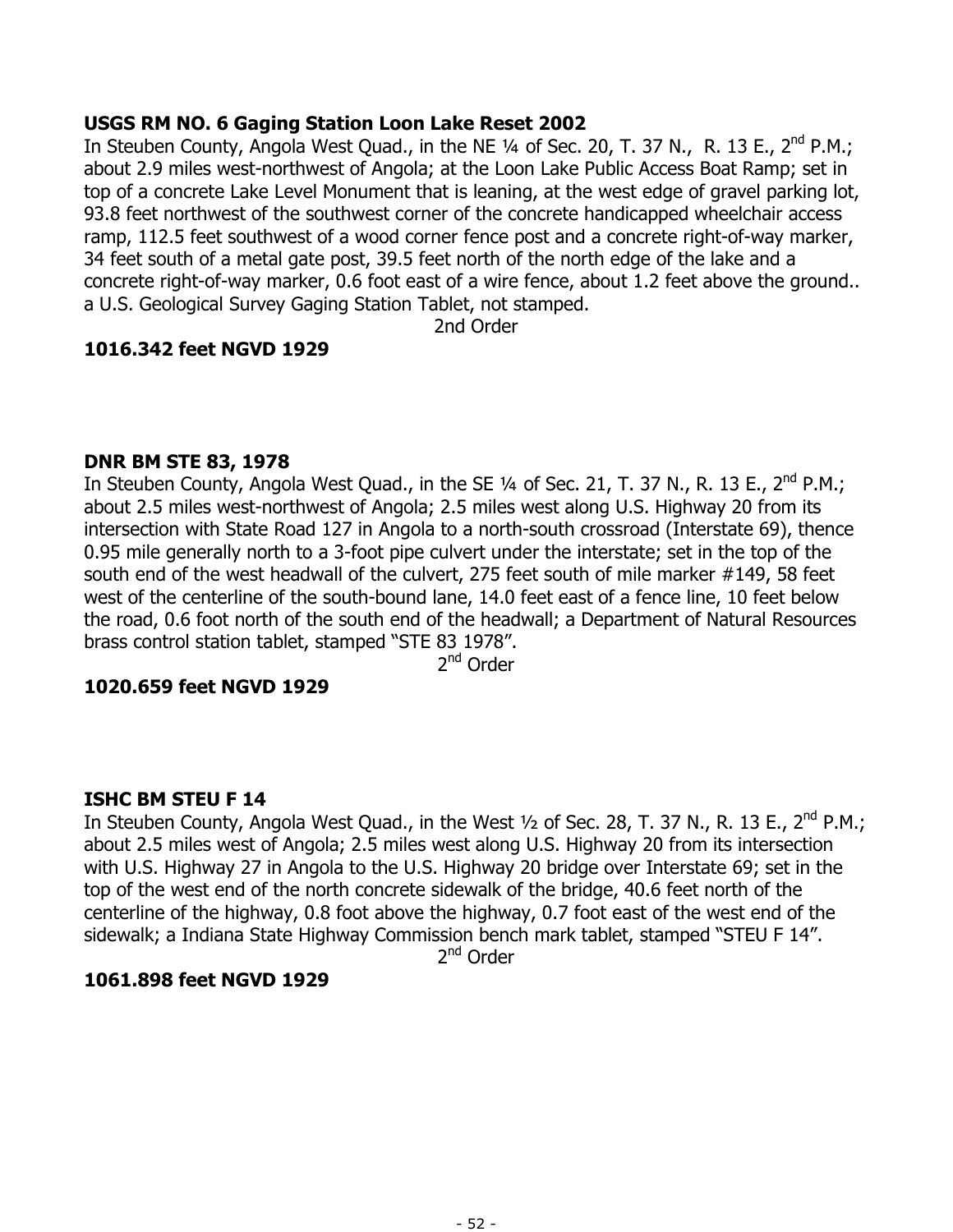## **DNR TBM SLK 86, 1978**

In Steuben County, Angola West Quad., in the NW  $\frac{1}{4}$  of Sec. 29, T. 37 N., R. 13 E., 2<sup>nd</sup> P.M.; about 3.2 miles west of Angola; 3.2 miles west along U.S. Highway 20 from its intersection with U.S. Highway 27 in Angola to a T-road south (375 West Road); set in the north side of a 20-inch Elm tree in the northwest quarter of the junction, 118 feet west of the centerline of the T-road south, 23.6 feet north of the centerline of the highway, 4.0 feet below the highway, 0.5 foot above the ground; a railroad spike driven through an aluminum tag, stamped "DNR TBM SLK 86 1978".

2nd Order

### **971.027 feet NGVD 1929**

# **USGS UE**

In Steuben County, Angola West Quad., in the SE  $\frac{1}{4}$  of Sec. 15, T. 37 N., R. 12 E., 2<sup>nd</sup> P.M.; about 0.6 mile north-northeast of Flint; 0.5 mile generally north along Flint Road from its intersection with 50 North Road at Flint to a T-road east (100 North Road), thence 0.25 mile east to T-road north (700 West Road); set in the top of a concrete headwall of a culvert in the northwest quarter of the junction, 260 feet west of the centerline of the T-road north; a chiseled square.

2<sup>nd</sup> Order

## **979.098 feet NGVD 1929**

# **DNR TBM SLK 28, 1977**

In Steuben County, Angola West Quad., in the West  $\frac{1}{2}$  of Sec. 23, T. 37 N., R. 12 E., 2<sup>nd</sup> P.M.; about 0.3 mile east of Flint; 0.5 mile generally east along Creek Bank Road from its junction with Flint Road at Flint to a turn south; set in the east side of a 50-inch Cottonwood tree, 144 feet south of the bend in the road, 13.5 feet east of the centerline of the road, 1.1 feet above the ground; a railroad spike driven through an aluminum tag, stamped "DNR TBM SLK 28 1977".

2<sup>nd</sup> Order

### **954.345 feet NGVD 1929**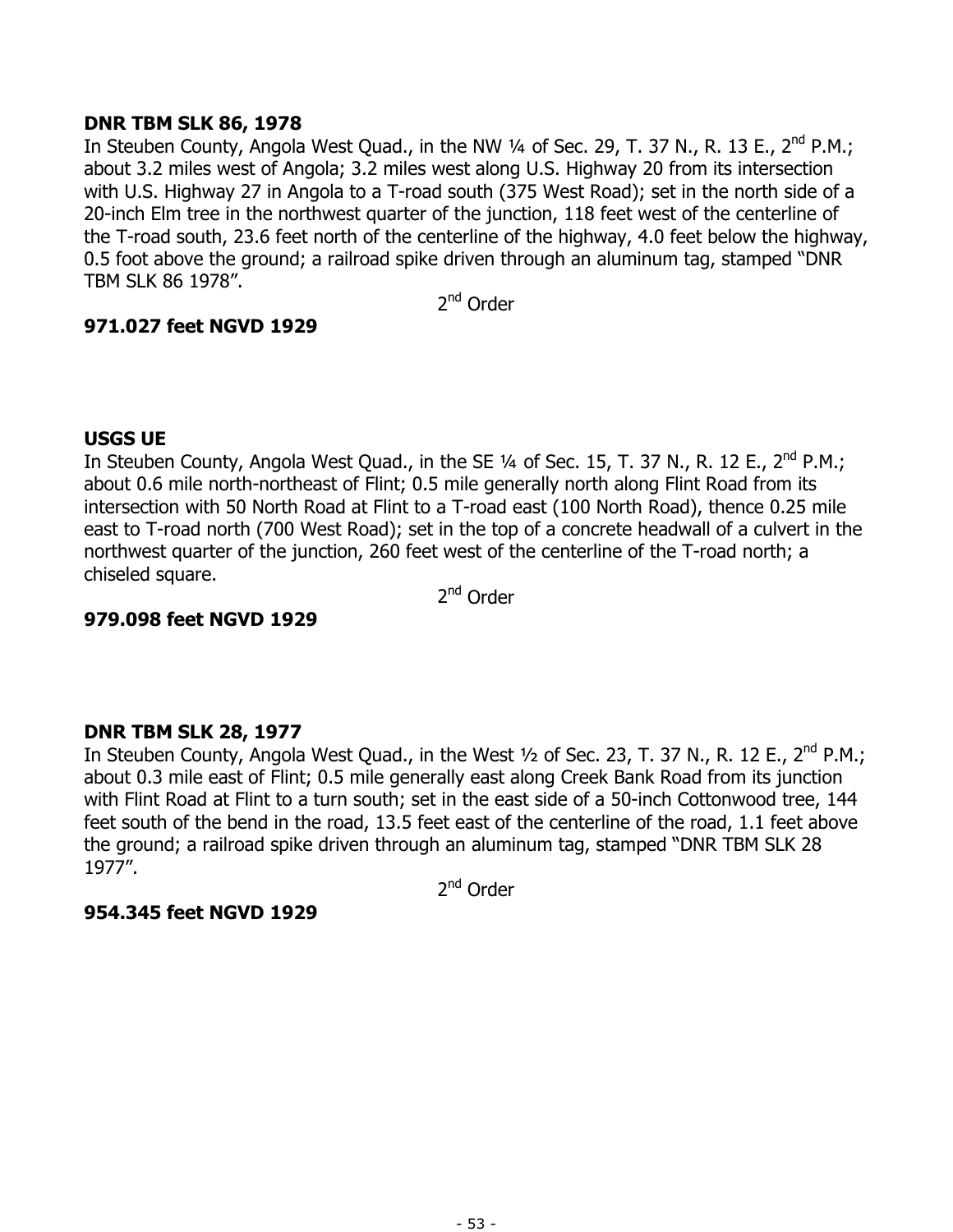### **DNR BM STE 25, 1977**

In Steuben County, Angola West Quad., in the NE 1/4 of Sec. 26, T. 37 N., R. 12 E., 2<sup>nd</sup> P.M.; about 1.1 miles southeast of Flint; 1.25 miles east and southeast along Creek Bank Road from its junction with Flint Road in Flint to an east-west crossroad on a 65-foot concrete bridge over Pigeon Creek; set in the top of the northeast wingwall of the bridge, 106 feet east of the centerline of the north-south road, 14.0 feet north of the centerline of the east-west road, 3.3 feet west of the east end of the wingwall, level with the road; a Department of Natural Resources brass control station tablet, stamped "STE 25 1977".

 $2^{nd}$  Order

#### **958.148 feet NGVD 1929**

#### **USGS RM No. 1 Gaging Station Pigeon River**

In Steuben County, Angola West Quad., in the NE 1/4 of Sec. 26, T. 37 N., R. 12 E., 2<sup>nd</sup> P.M.; about 5.9 miles west of Angola; 5.9 miles west along U.S. Highway 20 from its intersection with U.S. Highway 27 in Angola to a single span concrete bridge over Pigeon Creek; set in the top of the south end of the west bridge abutment, 23.0 feet south of the centerline of the highway, 0.7 foot above the highway, 0.6 foot west of the east face of the abutment; a U.S. Geological Survey gaging station tablet, not stamped.

2nd Order

### **961.066 feet NGVD 1929**

#### **USGS RM No. 2 Pigeon Creek**

In Steuben County, Angola West Quad., in the SE 1/4 of Sec. 26, T. 37 N., R. 12 E., 2<sup>nd</sup> P.M, about 5.9 miles west of Angola; 5.9 miles west along U.S. Highway 20 from its intersection with U.S. 27 in Angola to a single span concrete bridge over Pigeon Creek; set in the top of the south end of the east bridge abutment, 23.0 feet south of the centerline of the highway, 0.7 foot above the highway, 0.6 foot east of the west face of the abutment; a U.S. Geological Survey gaging station tablet, not stamped.

2nd Order

### **961.222 feet NGVD 1929**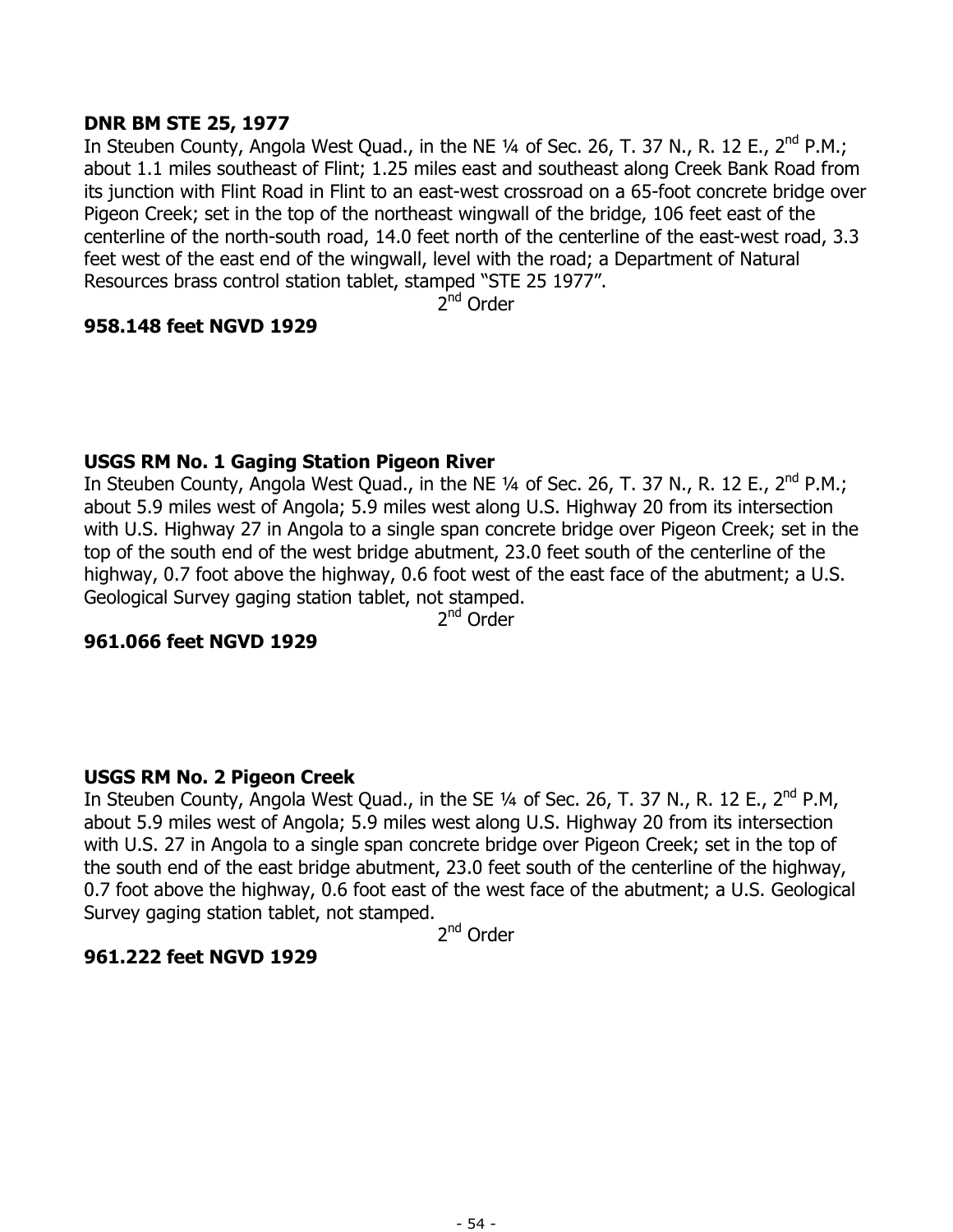## **SHCOI BM F 6 STB**

In Steuben County, Angola West Ouad., in the NE  $\frac{1}{4}$  of Sec. 26, T. 37 N., R. 12 E., 2<sup>nd</sup> P.M.; about 5.9 miles west of Angola; 5.9 miles west along U.S. Highway 20 from its intersection with U.S. Highway 27 in Angola to a single span concrete bridge over Pigeon Creek; set in the top of the north end of the west bridge abutment, 23.0 feet north of the centerline of the highway, 0.7 foot above the highway, 0.6 foot west of the east face of the abutment; a State Highway Commission of Indiana bench mark tablet, stamped "F 6 STB".

2<sup>nd</sup> Order

### **961.060 feet NGVD 1929**

### **DNR BM STE 8, 1975**

In Steuben County, Angola West Quad., in the SW 1/4 of Sec. 25, T. 37 N., R. 12 E., 2<sup>nd</sup> P.M.; about 5.6 miles west of Angola; 5.5 miles west along U.S. Highway 20 from its intersection with U.S. Highway 27 in Angola to a north-south crossroad (600 West Road), thence 0.5 mile south to a triple ten-foot corrugated metal pipe culvert under the road and over Pigeon Creek; set in the top of a concrete post, 52 feet north of the centerline of the culverts, 17.2 feet east of the centerline of the road, 10.1 feet south of the centerline of a private drive east, 2.0 feet south of a telephone pole, 0.1 foot above the ground; a Department of Natural Resources brass control station tablet, stamped "STE 8 1975".

2<sup>nd</sup> Order May be unstable 5-82 R.W.W.

### **961.237 feet NGVD 1929**

### **DNR BM STE 84, 1978**

In Steuben County, Angola West Quad., in the North 1/2 of Sec. 12, T. 37 N., R. 12 E., 2<sup>nd</sup> P.M.; about 6.0 miles northwest of Angola; 5.3 miles west along U.S. Highway 20 from its intersection with State Road 127 in Angola to a north-south crossroad (600 West Road), thence 3.5 miles north to an east-west crossroad (300 North Road), thence 0.5 mile east to a T-road north (550 West Road), thence 0.5 mile east to a T-road north (550 West Road); set in the top of a concrete post, in the southwest quarter of the junction, 16.5 feet west of the extended centerline of the T-road, 14.8 feet south of the centerline of the east-west road, 1.6 feet east of a guy-wired power pole, 1.3 feet north of a fence line, 0.1 foot above the ground; a Department of Natural Resources bench mark tablet, stamped "STE 84 1978".

2<sup>nd</sup> Order

### **1025.010 feet NGVD 1929**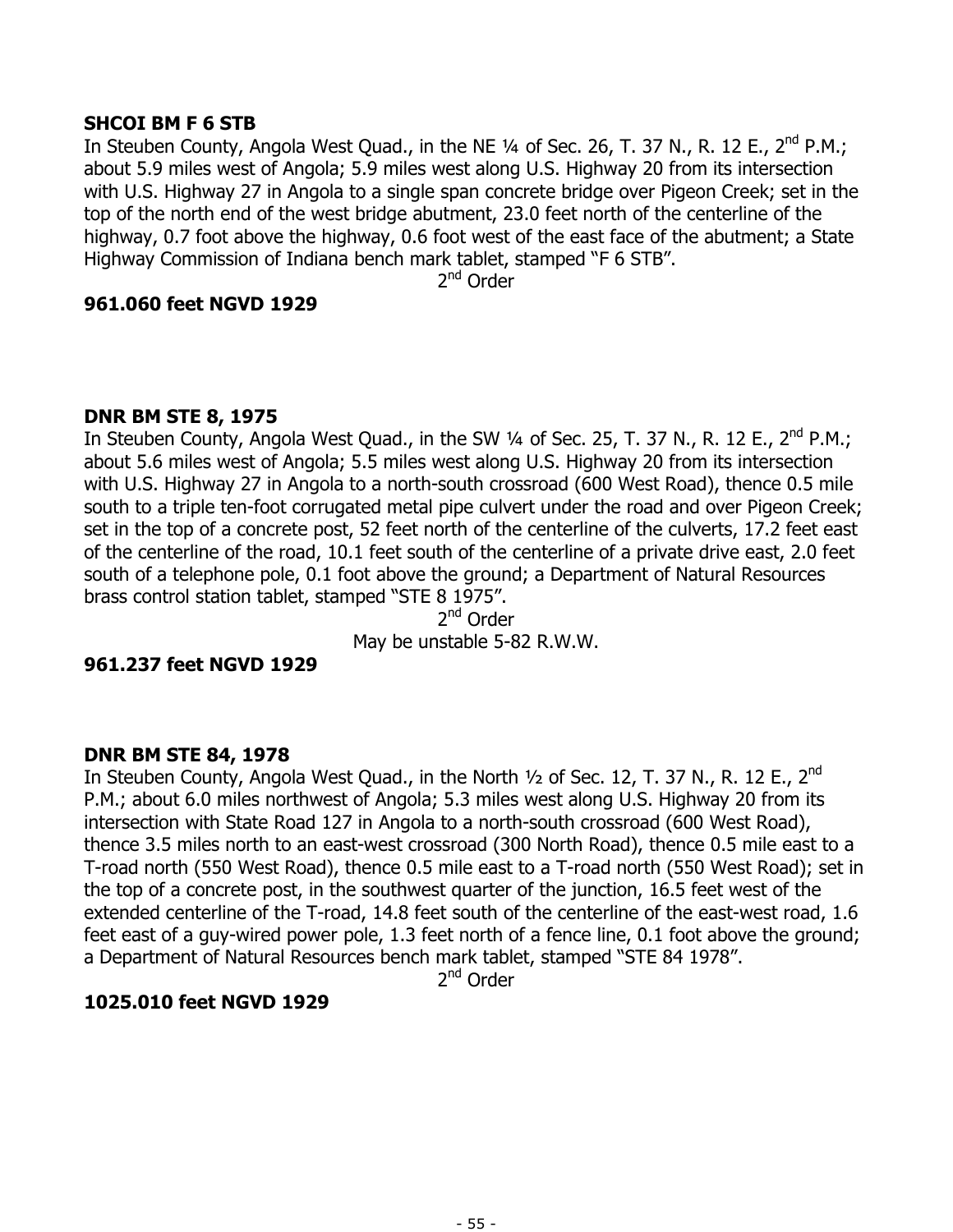## **DNR TBM JL 3, 1972**

In Steuben County, Angola West Ouad., in the South  $\frac{1}{2}$  of Sec. 1, T. 37 N., R. 12 E., 2<sup>nd</sup> P.M.; about 6.0 miles northwest of Angola; 1.5 miles north along U.S. Highway 27 from its intersection with U.S. Highway 20 in Angola to a T-road west (100 North Road), thence 5.3 miles west to a north-south crossroad (600 West Road), thence 2.0 miles north to an eastwest crossroad (300 North Road), thence 0.5 mile east to a T-road north (550 West Road); set in the northwest side of a 30-inch Maple tree in the northwest quarter of the junction, 27 feet north of the centerline of the east-west road, 22.5 feet west of the centerline of the northsouth road, 0.5 foot above the ground; a railroad spike driven through an aluminum tag, stamped "DNR TBM JL 3 1972".

2<sup>nd</sup> Order

# **1026.407 feet NGVD 1929**

# **USGS RM No. 6 Gaging Station Silver Lake**

In Steuben County, Angola West Quad., in the East 1/2 of Sec. 30, T. 37 N., R. 13 E., 2<sup>nd</sup> P.M.; about 3.5 miles west of Angola; 3.6 miles west along U.S. Highway 20 from its intersection with U.S. Highway 27 in Angola to a private road south leading to Silver Lake Court, thence 0.05 mile south to an east-west crossroad; set in the top of a concrete lake level monument in the southeast quarter of the junction, 175 feet south of the centerline of the east-west road, 94 feet north of the north edge of Silver Lake, 54 feet east of the extended centerline of the north-south road, 22.0 feet below the road, 1.5 feet above the ground; a U.S. Geological Survey gaging station tablet, not stamped.

2nd Order

### **963.695 feet NGVD 1929**

### **DNR BM STE 54, 1977**

In Steuben County, Angola West Quad., in the NW 1/4 of Sec. 31, T. 37 N., R. 13 E., 2<sup>nd</sup> P.M.; about 4.3 miles west-southwest of Angola; 4.4 miles west along U.S. Highway 20 from its intersection with U.S. Highway 27 in Angola to a T-road south (500 West Road), thence 0.5 mile south to a turn east, thence 0.3 mile east to a turn south and a private drive east; set in the top of a concrete post in the northeast quarter of the junction, 9.4 feet north of the centerline of the private drive, 3.4 feet west of a telephone pole gate post, 0.1 foot above the ground; a Department of Natural Resources brass control station tablet, stamped "STE 54 1977".

2<sup>nd</sup> Order

### **961.612 feet NGVD 1929**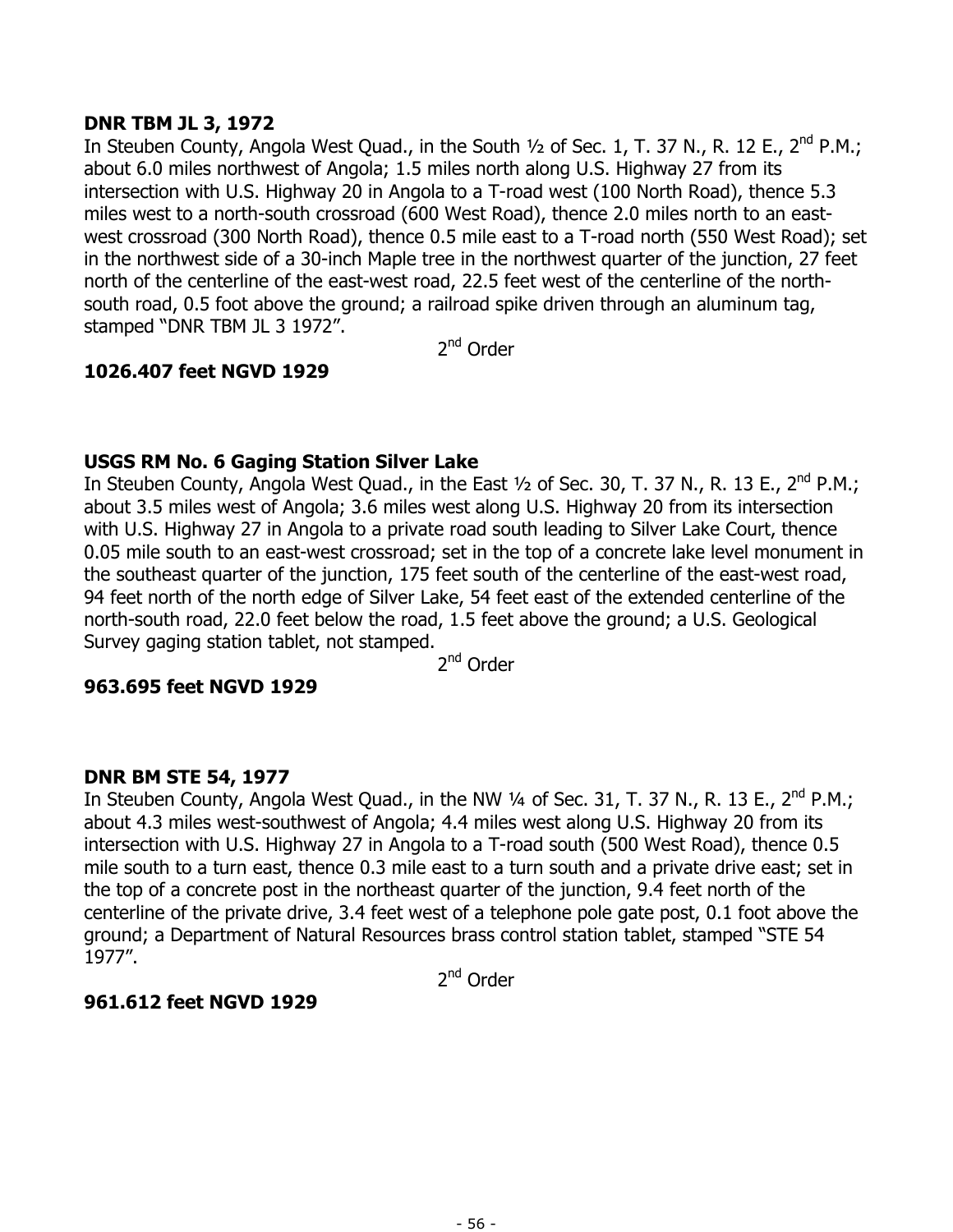## **DNR TBM SLK 22, 1977**

In Steuben County, Angola West Quad., in the NW 1/4 of Sec. 31, T. 37 N., R. 13 E., 2<sup>nd</sup> P.M.; about 4.3 miles west-southwest of Angola; 4.4 miles west along U.S. Highway 20 from its intersection with U.S. Highway 27 in Angola to a T-road south (500 West Road), thence 0.5 mile south to a turn east, thence 0.3 mile east to a turn south and a private drive east; set in the top of the south end of a four-foot steel pipe culvert under the drive in the southeast quarter of the junction, 136 feet east of the extended centerline of the north-south tangent of the road, 14.5 feet south of the centerline of the private drive, 0.5 foot below the road; the center of two filed notches.

2<sup>nd</sup> Order

# **961.772 feet NGVD 1929**

### **DNR TBM SLK 23, 1977**

In Steuben County, Angola West Quad., in the NW 1/4 of Sec. 31, T. 37 N., R. 13 E., 2<sup>nd</sup> P.M.; about 4.3 miles west-southwest of Angola; 4.4 miles west along U.S. Highway 20 from its intersection with U.S. Highway 27 in Angola to a T-road south (500 West Road), thence 0.5 mile south to a turn east, thence 0.3 mile east to a turn south and a private drive east; set in the top of the north end of a four-foot steel pipe culvert under the drive, 14.5 feet north of the centerline of the private drive, 0.5 foot below the driveway; the center of two filed notches. 2nd Order

### **961.736 feet NGVD 1929**

### **DNR TBM SLK 24, 1977**

In Steuben County, Angola West Quad., in the NW 1/4 of Sec. 31, T. 37 N., R. 13 E., 2<sup>nd</sup> P.M.; about 4 miles west-southwest of Angola; 4.4 miles west along U.S. Highway 20 from its intersection with U.S. Highway 27 in Angola to a T-road south (500 West Road), thence 0.5 mile south to a turn east, thence 0.3 mile east to a turn south and a private drive east; set in the east side of a power pole in the northeast quarter of the junction, 186 feet east of the centerline of the north-south road tangent, 300 feet north of the centerline of the private drive, 0.5 foot above the ground; a railroad spike driven through an aluminum tag, stamped "DNR TBM SLK 24 1977".

2nd Order

### **964.062 feet NGVD 1929**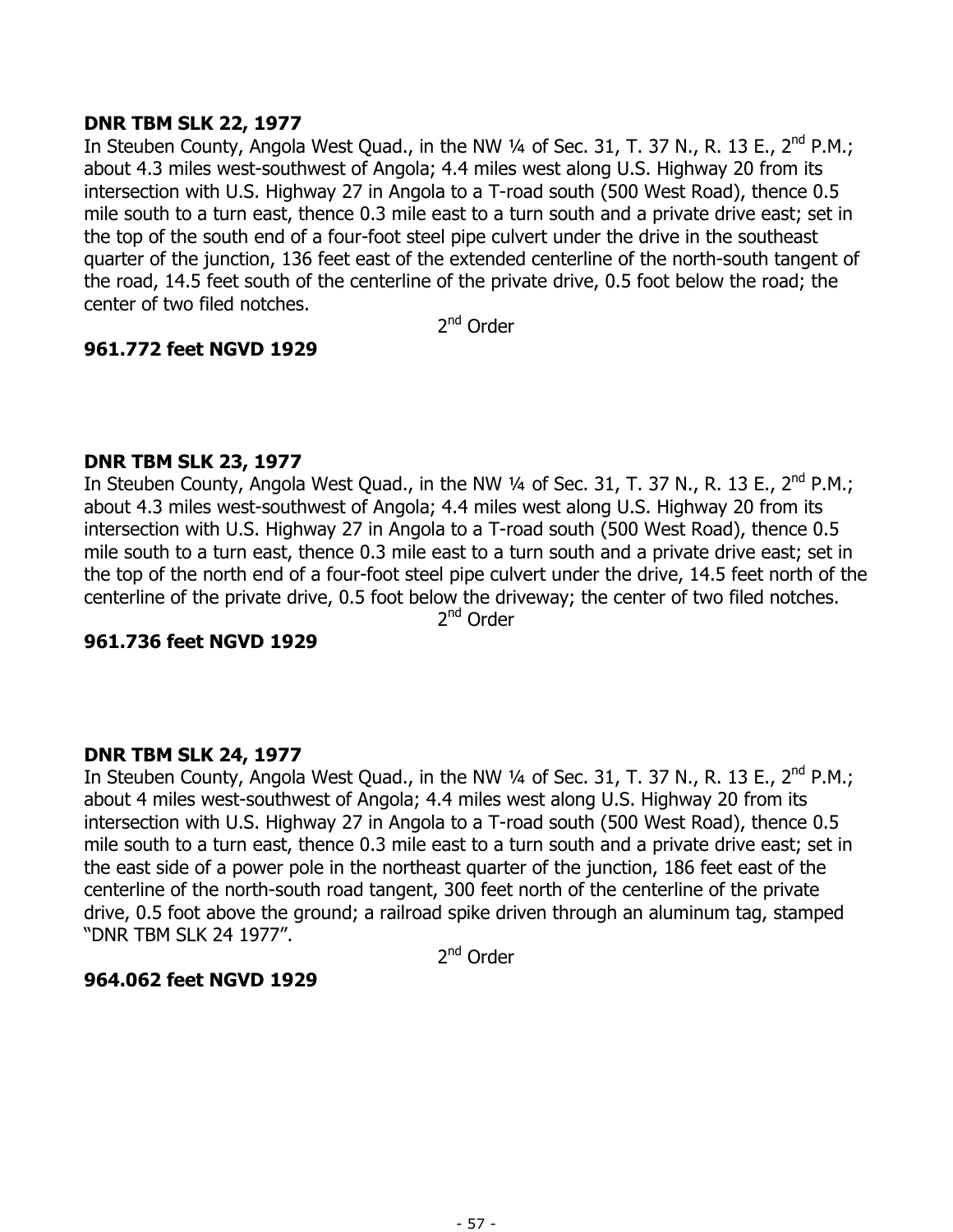## **DNR BM STE 44, 1977**

In Steuben County, Angola West Quad., in the East 1/2 of Sec. 27, T. 38 N., R. 12 E., 2<sup>nd</sup> P.M.; about 2.1 miles southeast of Orland; 1.7 miles generally east along State Road 120 from its intersection with State Road 327 in Orland to a north-south crossroad (800 West Road), thence 1.4 miles south to a T-road east (525 North Road), thence 1.0 mile east to a four-foot steel pipe culvert under the road; set in the top of a concrete post on the south side of the road; 186 feet west of the centerline of the culvert, 22.0 feet south of the centerline of the road, 1.5 feet west of power pole # 483/991, 1.5 feet north of an east-west fence; a Department of Natural Resources brass control station tablet, stamped "STE 44 1977".

2<sup>nd</sup> Order

# **959.942 feet NGVD 1929**

# **DNR TBM JL 1, 1972**

In Steuben County, Angola West Quad., in the NW  $\frac{1}{4}$  of Sec. 13, T. 37 N., R. 12 E., 2<sup>nd</sup> P.M.; about 5.9 miles northwest of Angola; 1.5 miles north along U.S. Highway 27 from its intersection with U.S. Highway 20 in Angola to a T-road west (100 North Road), thence 5.3 miles west to a north-south crossroad (600 West Road), thence 1.0 mile north to an east-west crossroad (200 North Road); set in the northwest side of a 15-inch Walnut tree in the southeast quarter of the intersection, 232 feet south of the centerline of the east-west road, 17 feet east of the centerline of the north-south road, 3.2 feet west of a fence line, 0.3 foot above the ground; a railroad spike driven through an aluminum tag, stamped "DNR TBM JL 1 1972".

2<sup>nd</sup> Order

# **1036.333 feet NGVD 1929**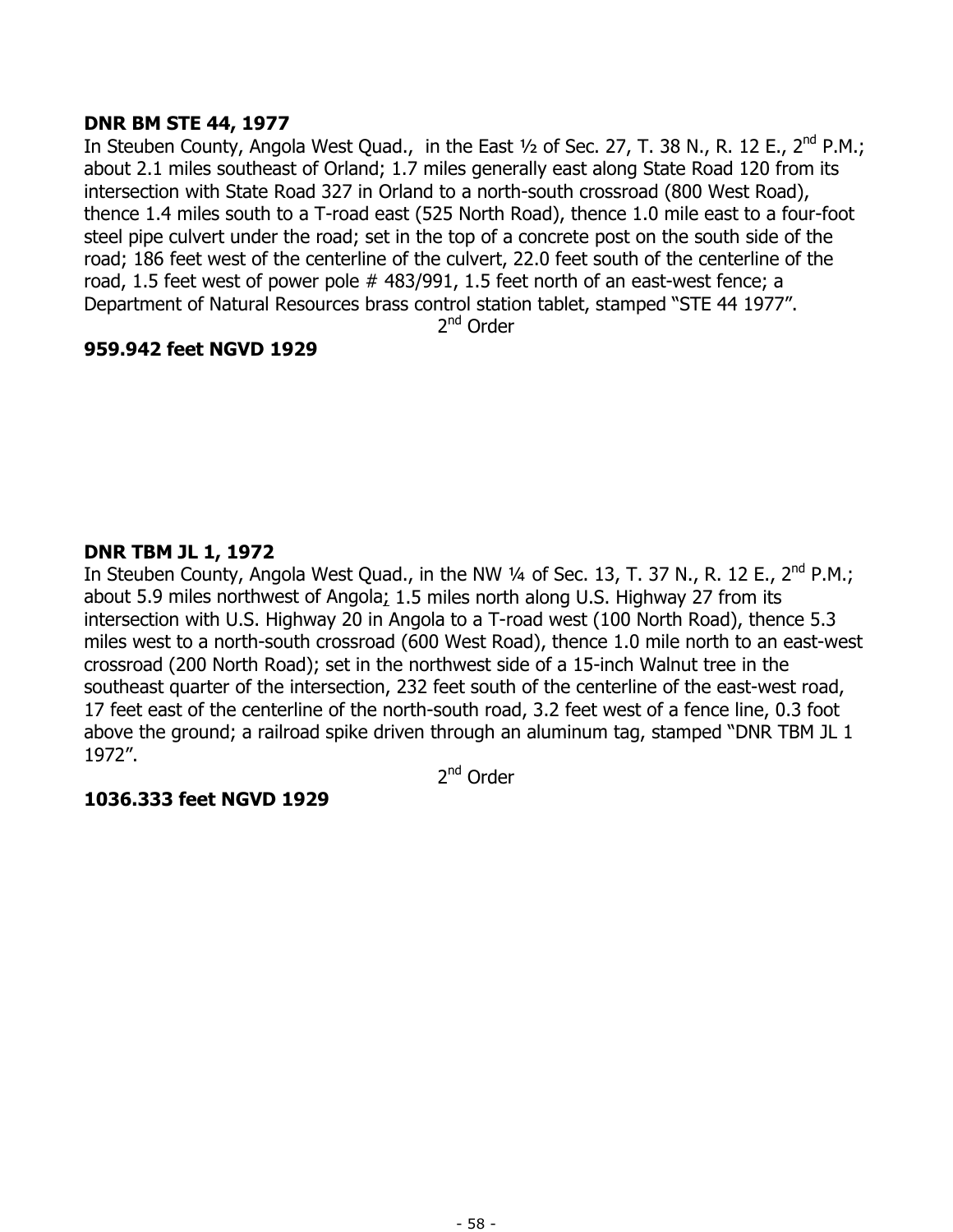# **DNR BM STE 79, 1978**

In Steuben County, Angola West Quad., in the SW 1/4 of Sec. 12, T. 37 N., R. 12 E., 2<sup>nd</sup> P.M.; about 5.6 miles west-northwest of Angola; 1.5 miles north along U.S. Highway 27 from its intersection with U.S. Highway 20 in Angola to a T-road west (100 North Road), thence 5.3 miles west to a north-south crossroad (600 West Road), thence 1.0 mile north to an east-west crossroad (200 North Road), 0.4 mile east and northeast to a power pole on the southeast side of the road; set in the top of a concrete post, 400 feet northeast of a turn northeast in the road, 29.0 feet southwest of the power pole, 18.8 feet southeast of the centerline of the road, 2.3 feet northwest of a guy-wire anchor bolt for the power pole, 1.0 foot below the road, 0.2 foot above the ground; a Department of Natural Resources brass control station tablet, stamped "STE 79 1978".

2<sup>nd</sup> Order

# **990.516 feet NGVD 1929**

# **DNR TBM SLK 115, 1978**

In Steuben County, Angola West Quad., in the SW 1/4 of Sec. 12, T. 37 N., R. 12 E., 2<sup>nd</sup> P.M.; about 5.6 miles west-northwest of Angola; 1.5 miles north along U.S. Highway 27 from its intersection with U.S. Highway 20 in Angola to a T-road west (100 North Road), thence 5.3 miles west to a north-south crossroad (600 West Road), thence 1.0 mile north to an east-west crossroad (200 North Road), thence 0.4 mile east and northeast to a power pole on the southeast side of the road; set in the west side of a power pole, 420 feet northeast of a turn west, 37.2 feet southeast of the centerline of the road, 8.0 feet blow the road, 1.3 feet above the ground; a railroad spike driven through an aluminum tag, stamped "DNR TBM SLK 115 1978".

2<sup>nd</sup> Order

# **983.661 feet NGVD 1929**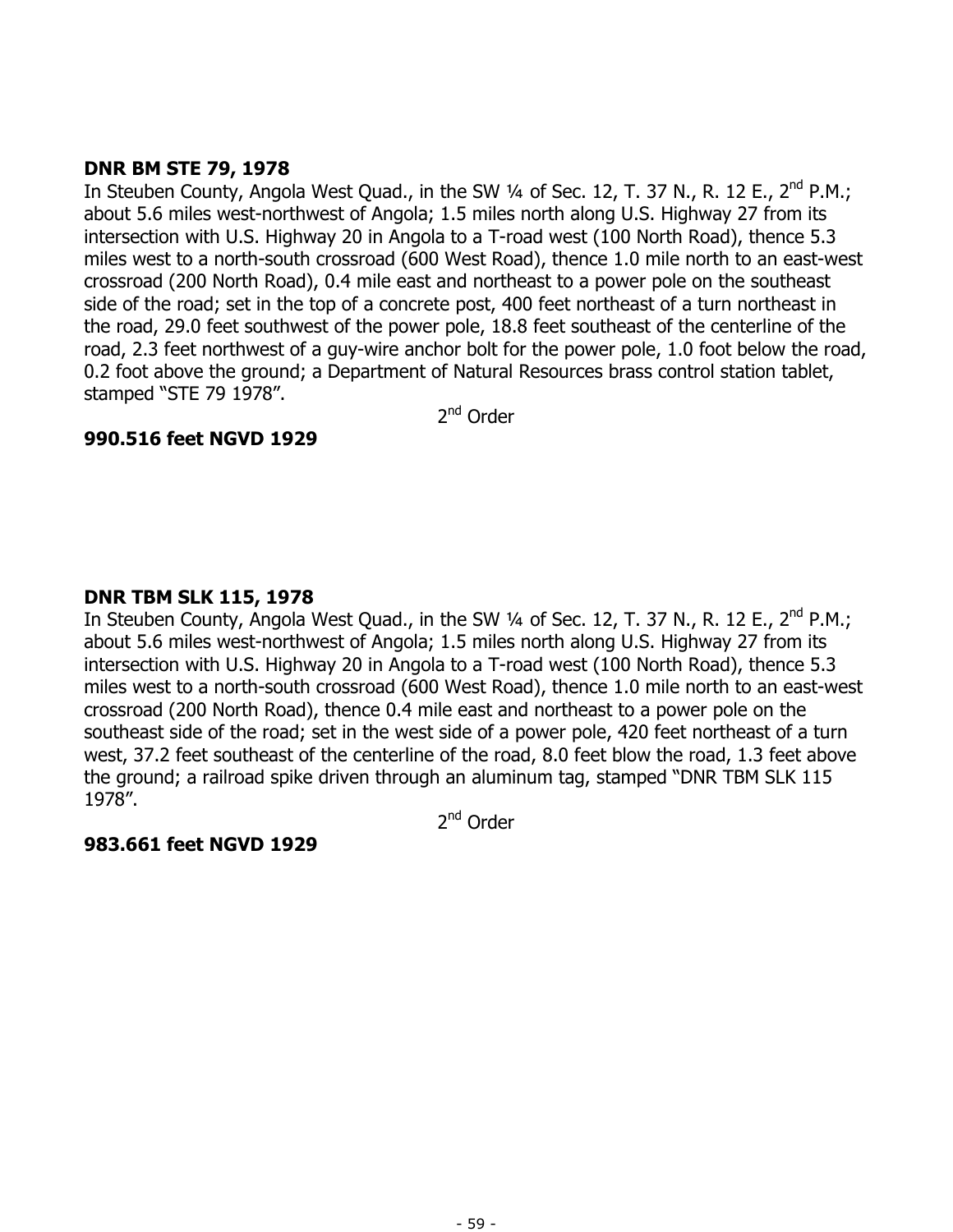### **DNR TBM JL 2, 1972**

In Steuben County, Angola West Ouad., in the SE  $\frac{1}{4}$  of Sec. 2, T. 37 N., R. 12 E., 2<sup>nd</sup> P.M. about 6.4 miles northwest of Angola; 1.5 miles north along U.S. Highway 27 from its intersection with U.S. Highway 20 in Angola to a T-road west (100 North Road), thence 5.3 miles west to a north-south crossroad (600 West Road), thence 2.0 mile north to an east-west crossroad (300 North Road); set in the east side of a 15-inch Oak tree in the northwest quarter of the junction, 97 feet west of the centerline of the north-south road, 19 feet north of the centerline of the east-west road, 0.6 foot above the ground; a railroad spike driven through an aluminum tag, stamped "DNR TBM JL 2 1972".

2<sup>nd</sup> Order

# **992.767 feet NGVD 1929**

### **DNR BM STE 88, 1985**

In Steuben County, Angola West Quad, in the NE 1/4 of Sec. 21, T. 38 N., R. 13 E., 2<sup>nd</sup> P.M.; about 5.0 miles north of Angola; near the north end of Snow Lake, 0.3 mile south along Bay Drive (dead end) from its junction with State Road 120 and a gravel road north (225 West Road); set in the top of a concrete post, 72.0 feet northwest of a residence mailbox  $# 709$ , 16.0 feet west of the centerline of the east drive of the turn around. 4.5 feet north of a power pole, (Steuben Co. REMC) pole has transformer on top, 2.0 feet east of a steel fence post (Witness Post), 2.0 feet east of a steel fence post (Witness Post) painted red and green, 0.1 foot above the road, level with the ground; a Indiana Department of Natural Resources bench mark tablet, stamped "STE 88 1985".

2<sup>nd</sup> Order FOUND 9-8-99 BC

### **984.452 feet NGVD 1929**

### **DNR BM STE 6, 1975**

In Steuben County, Ashley Quad., in the SE  $\frac{1}{4}$  of Sec. 2, T. 26 N., R. 12 E., 2<sup>nd</sup> P.M.; about 5.3 miles northwest of Ashley; about 4.6 miles north along State Road 727 from its intersection with State Road 4 in Ashley to a T-road west (Lake Valley Road), thence 1.8 miles generally west to a north-south crossroad (600 West Road); set in the top of a concrete post in the northwest quarter of the junction, 22.5 feet west of the centerline of the north-south junction, 22.5 feet west of the centerline of the north-south road, 22.2 feet north of the extended centerline of the T-road east, 2.3 feet north of a power pole, 1.2 feet east of a fence line, 0.3 foot above the ground; a Department of Natural Resources brass control station tablet, stamped "STE 6 1975".

2<sup>nd</sup> Order

# **1049.831 feet NGVD 1929**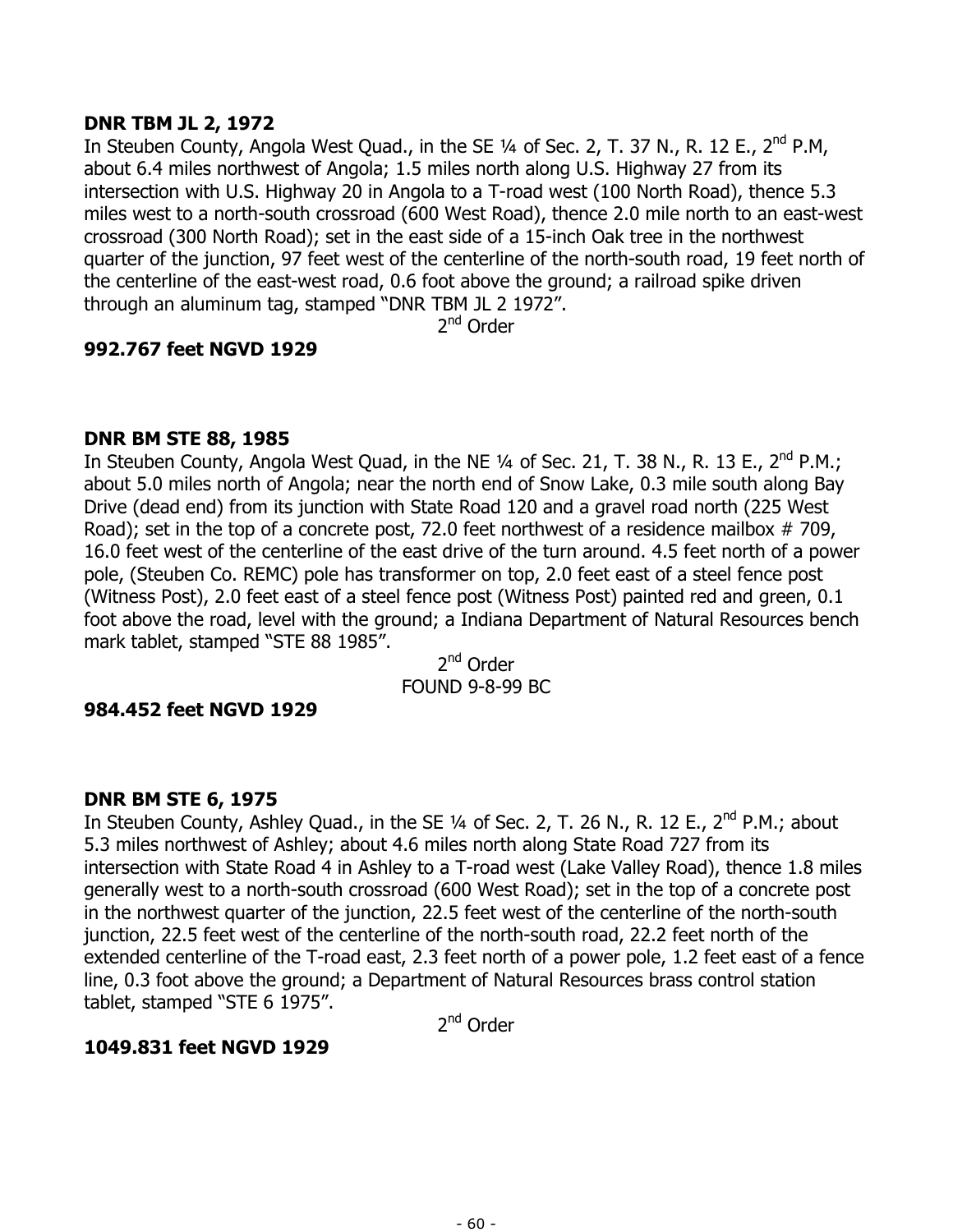### **USGS RM No. 11 Gaging Station Bower Lake**

In Steuben County, Ashley Quad., in the SW 1/4 of Sec. 5, T. 36 N., R. 13 E., 2<sup>nd</sup> P.M.; about 3.0 miles northwest of Pleasant Lake; 1.9 miles generally west along 500 South Road from its junction with 150 West Road at Pleasant Lake to a north-south crossroad (325 West Road), thence 2.1 miles generally north to a northeast-southwest crossroad (Golden Lake Road), thence 0.2 mile northeast to an entrance road leading to a public fishing site for Bower Lake; set in the top of a concrete lake level monument, 66 feet east of the centerline of the road, 40.0 feet south of the centerline of the entrance road, 39.0 feet west of the end of a concrete boat ramp, 2.5 feet above the ground; a U.S. Geological Survey gaging station tablet, not stamped.

2<sup>nd</sup> Order

# **956.807 feet NGVD 1929**

#### **DNR TBM SLK 704 A 1978**

In Steuben County, Ashley Quad., in the NE  $\frac{1}{4}$  of Sec. 34, T. 37 N., R. 13 E., 2<sup>nd</sup> P.M.; about 0.9 mile southwest of Angola; 0.75 mile south along U.S. Highway 27 from its intersection with U.S. Highway 20 in Angola to a T-road west (Fox Lake Road), thence 0.5 mile west to a wooden bridge over the New York Central Railroad; set in the west side of a 5-inch tree in the northwest quarter of the crossing, 163 feet north of the centerline of the bridge, 14.0 feet west of the west rail, 1.0 foot above the ground, 0.4 foot above the ground; a railroad spike driven through an aluminum tag, stamped "DNR TBM SLK 704 A 1978".

2<sup>nd</sup> Order

### **1060.830 feet NGVD 1929**

#### **DNR TBM SLK 82, 1978**

In Steuben County, Ashley Quad., in the NE 1/4 of Sec.34, T. 37 N., R. 13 E., 2<sup>nd</sup> P.M.; about 3.3 miles north of Pleasant Lake; 3.4 miles generally north along 150 West Road from its intersection with Main Street at Pleasant Lake to a culvert under the road in the outlet channel for Fox Lake; set in the northwest side of power pole #471/068, 72.4 feet northeast of the centerline of the road, 1.5 feet above the ground; a railroad spike.

2<sup>nd</sup> Order

### **1020.055 feet NGVD 1929**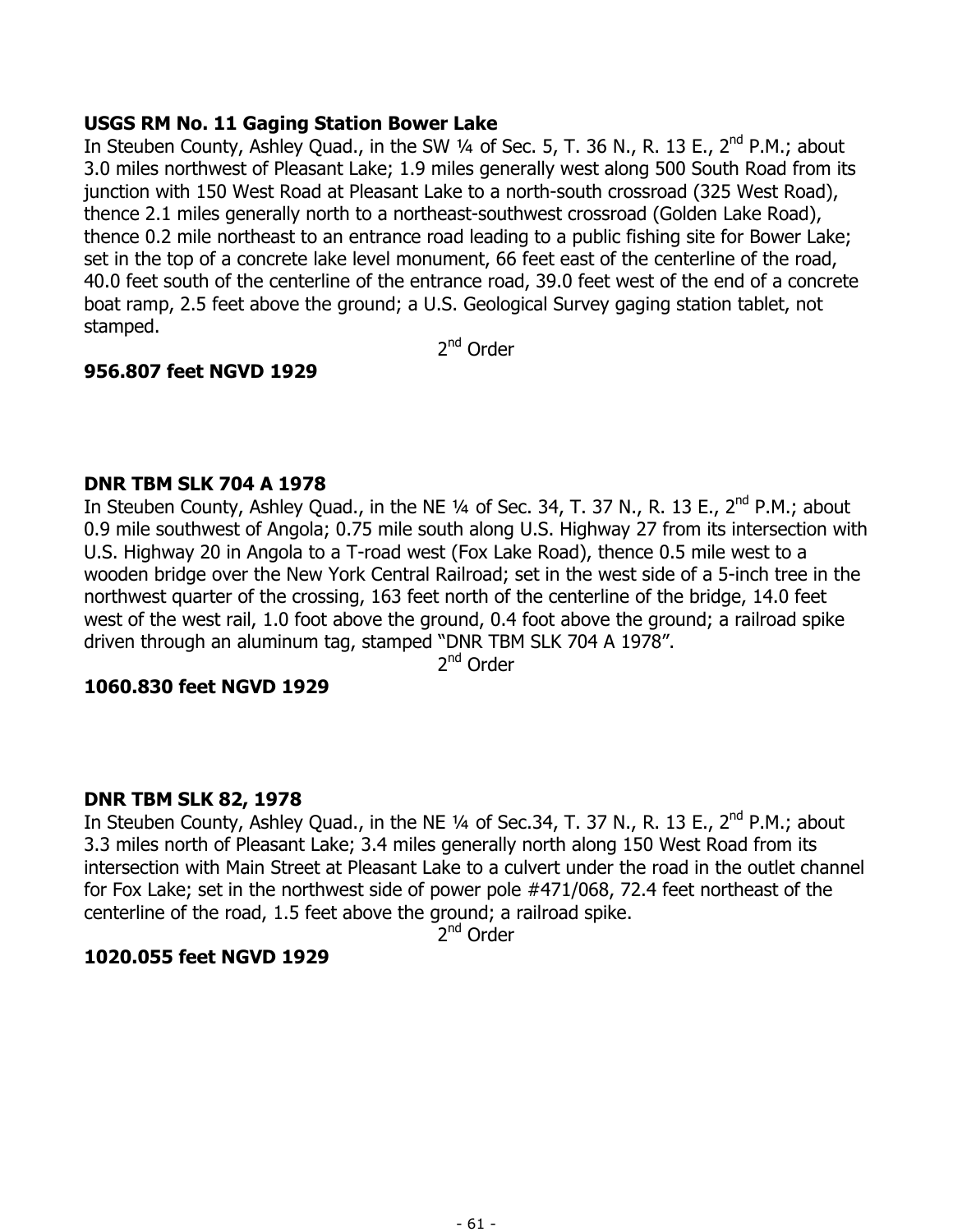### **USGS RM Gaging Station Fox Lake**

In Steuben County, Ashley Quad., in the NE 1/4 of Sec. 34, T. 37 N., R. 13 E., 2<sup>nd</sup> P.M.; about 3.3 miles north of Pleasant Lake; 3.4 miles generally north along 150 West Road from its intersection with Main Street at Pleasant Lake to a culvert under the road in the outlet channel for Fox Lake; set in the top of a concrete lake level monument, 79 feet west of and across the road from power pole # 471/068, 18.3 feet northwest of the centerline of the road, 7.1 feet northeast of the centerline of the culvert, 1.7 feet above the ground; a U.S. Geological Survey gaging station tablet, not stamped.

2nd Order Recovered RST 5-24-88

# **1022.372 feet NGVD 1929**

#### **DNR BM STE 81, 1978**

In Steuben County, Ashley Quad., in the NW  $\frac{1}{4}$  of Sec. 34, T. 37 N., R. 13 E., 2<sup>nd</sup> P.M.; about 3.2 miles north of Pleasant Lake; at a Public Access Site for Fox Lake, 3.2 miles north along 150 West Road from its intersection with Main Street at Pleasant Lake to a T-road west (Fox Lake Road); set in the top of a concrete post in the northwest quarter of the junction, 125 feet west of the centerline of the road, 94 feet north of the centerline of the T-road west, 25 feet south of the south edge of the lake, 1.7 feet east of a fence line, flush with the ground; a Department of Natural Resources brass control station tablet, stamped "STE 81 1978".

2<sup>nd</sup> Order

Recovered in excellent condition RST 5-24-88

### **1026.236 feet NGVD 1929**

#### **USC&GS BM C 22, 1934**

In Steuben County, Ashley Quad., in the West 1/2 of Sec. 2, T. 36 N., R. 13 E., 2<sup>nd</sup> P.M.; about 2.2 miles north of Pleasant Lake; 2.22 miles generally north along the New York Central Railroad from its intersection with State Road 727 at Pleasant Lake to an east-west farm lane; set in the top of a concrete post in the southeast quarter of the intersection, 675 feet north of milepost #38, 23.4 feet southeast of the intersection of the farm lane centerline and the east rail, 21.0 feet east of the east rail, 14.6 feet east of the north concrete base of a rail support, level with the track surface; a U.S. Coast and Geodetic Survey bench mark tablet, stamped "C 22 1934".

2nd Order

#### **1019.395 feet NGVD 1929**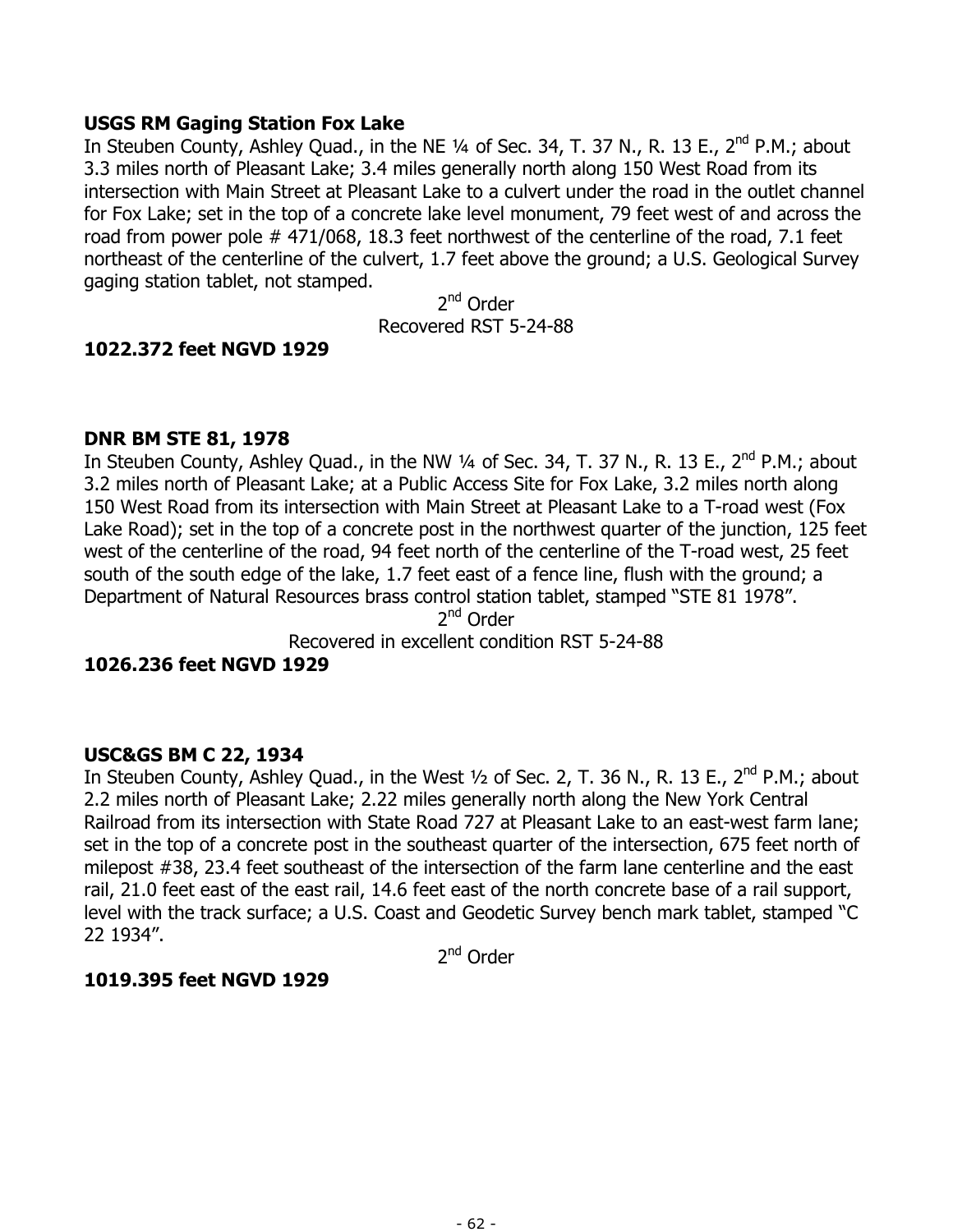# **DNR BM STE 27, 1977**

In Steuben County, Ashley Quad., in the SW 1/4 of Sec. 8, T. 36 N., R. 13 E., 2<sup>nd</sup> P.M.; about 2.75 miles northwest of Pleasant Lake; 1.9 miles generally west along 500 South Road from its junction with 150 West Road at Pleasant Lake to a north-south crossroad (325 West Road), thence 2.1 miles generally north to a southwest-northeast crossroad (Golden Lake Road), thence 0.1 mile northeast to a concrete bridge over the channel between Bower and Golden Lakes; set in the top of the east end of the first pier south of the north end of the bridge, 35.6 feet south of the north end of the bridge, 14.0 feet east of the centerline of the road, 2.4 feet below the road, 0.7 feet west of the east face of the pier; a Department of Natural Resources brass control station tablet, stamped "STE 27 1977".

2<sup>nd</sup> Order

# **957.840 feet NGVD 1929**

### **DNR TBM SLK 35, 1977**

In Steuben County, Ashley Quad., in the NW  $\frac{1}{4}$  of Sec. 14, T. 36 N., R. 13 E., 2<sup>nd</sup> P.M.; about 3.3 miles south of Angola; 3.5 miles south along U.S. Highway 27 from its intersection with U.S. 20 in Angola to an east-west crossroad (400 South Road); set in the top of a concrete highway right-of-way marker in the southeast quarter of the intersection, 50 feet east of the centerline of the highway, 24.0 feet south of the centerline of the road, 0.9 foot above the ground; a chiseled corner.

2<sup>nd</sup> Order

### **990.055 feet NGVD 1929**

# **DNR TBM SLK 29, 1977**

In Steuben County, Ashley Quad., in the NE  $\frac{1}{4}$  of Sec. 1, T. 36 N., R. 12 E., 2<sup>nd</sup> P.M.; about 5.5 miles west-southwest of Angola; 6.5 miles west along U.S. Highway 20 from its intersection with U.S. Highway 27 in Angola to a north-south crossroad (600 West Road), thence 1.5 miles south to a four-foot steel pipe culvert under the road; set in the top of the south end of the culvert, 18.0 feet south of the centerline of the road, 3.5 feet below the road; the center of two filed notches.

2<sup>nd</sup> Order

# **950.633 feet NGVD 1929**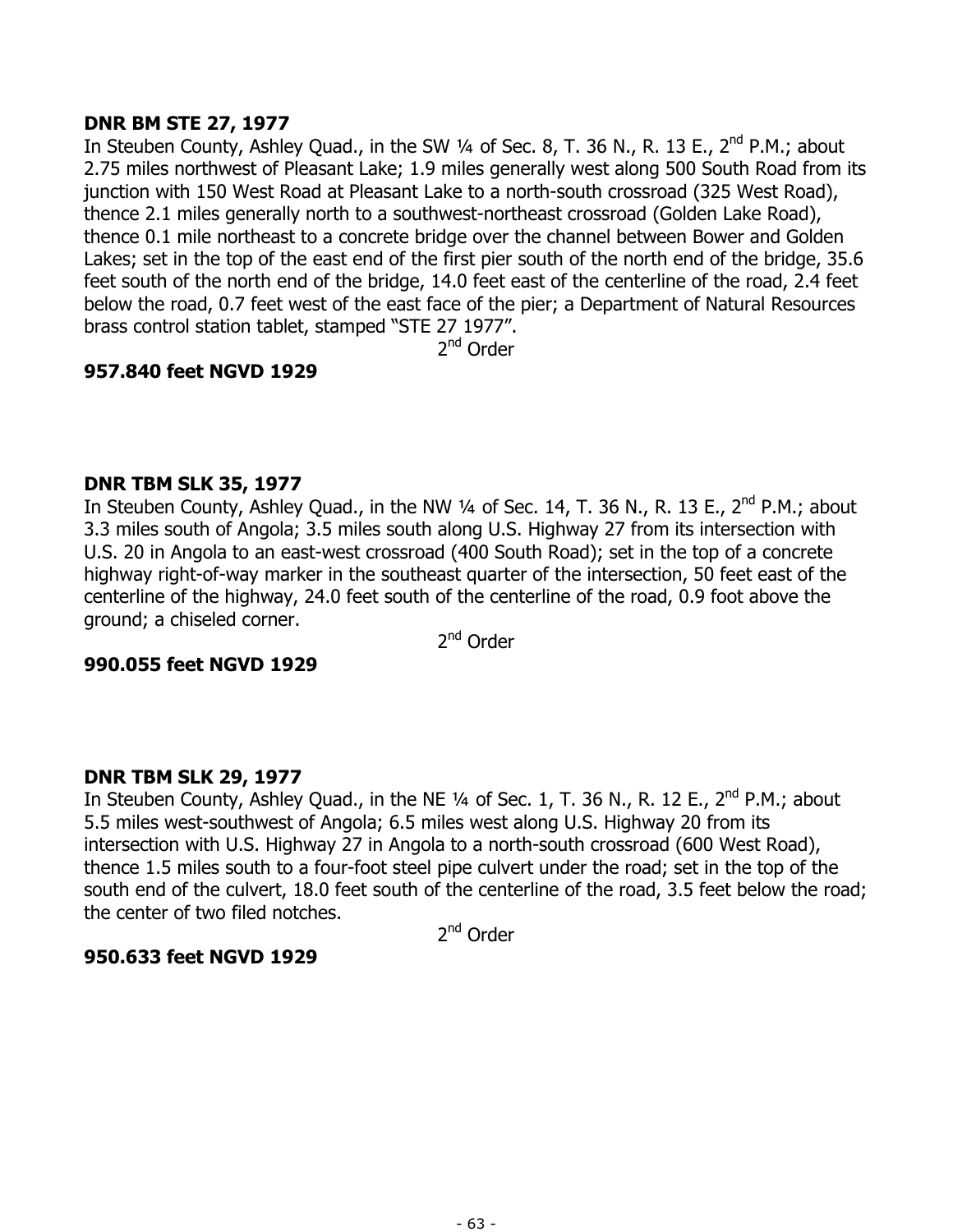## **DNR BM STE 7, 1975**

In Steuben County, Ashley Quad., in the SW  $\frac{1}{4}$  of Sec. 36, T. 37 N., R. 12 E., 2<sup>nd</sup> P.M.; about 6.4 miles northwest of Ashley; 3.1 miles north along State Road 272 from its intersection with State Road 4 in Ashley to an east-west crossroad (500 South Road), thence 1.8 miles west to a north-south crossroad (600 West Road), thence 3.0 miles north to a T-road east (200 South Road); set in the top of a concrete base of a fence post in the southeast quarter of the junction, 79 feet east of the centerline of the north-south road, 21.1 feet south of the centerline of the T-road east, 0.4 foot north of the fence post; a Department of Natural Resources brass control station tablet, stamped "STE 7 1975".

 $2^{nd}$  Order

# **967.942 feet NGVD 1929**

### **DNR TBM SLK 3, 1975**

In Steuben County, Ashley Quad., in the NE 1/4 of Sec. 33, T. 36 N., R. 13 E., 2<sup>nd</sup> P.M.; about 2.0 miles northeast of Ashley; 1.0 mile north along State Road 727 from its intersection with State Road 4 in Ashley to an east-west crossroad (700 South Road), thence 1.75 miles east to a north-south crossroad (225 West Road); set in the top of a 3-foot concrete culvert in the southwest quarter of the intersection, 127 feet south of the centerline of the east-west road, 13.5 feet west of the north-south road, 0.1 foot west of the east face of the culvert, 0.1 foot south of the north face of the culvert; a chiseled triangle.

2<sup>nd</sup> Order

### **983.863 feet NGVD 1929**

### **DNR TBM 12, 1971**

In Steuben County, Ashley Quad., in the NW 1/4 of Sec. 33, T. 36 N., R. 13 E., 2<sup>nd</sup> P.M.; about 1.5 miles northeast of Ashley; 1.0 mile north along State Road 727 from its intersection with State Road 4 in Ashley to an east-west crossroad (700 South Road), thence 1.2 miles east to a 16-foot concrete bridge over Johnson Ditch; set in the top of the east end of the south concrete headwall, 12.8 feet south of the centerline of the road, 0.9 foot above the road, 0.5 foot west of the east end of the headwall; a chiseled triangle.

2<sup>nd</sup> Order

### **973.252 feet NGVD 1929**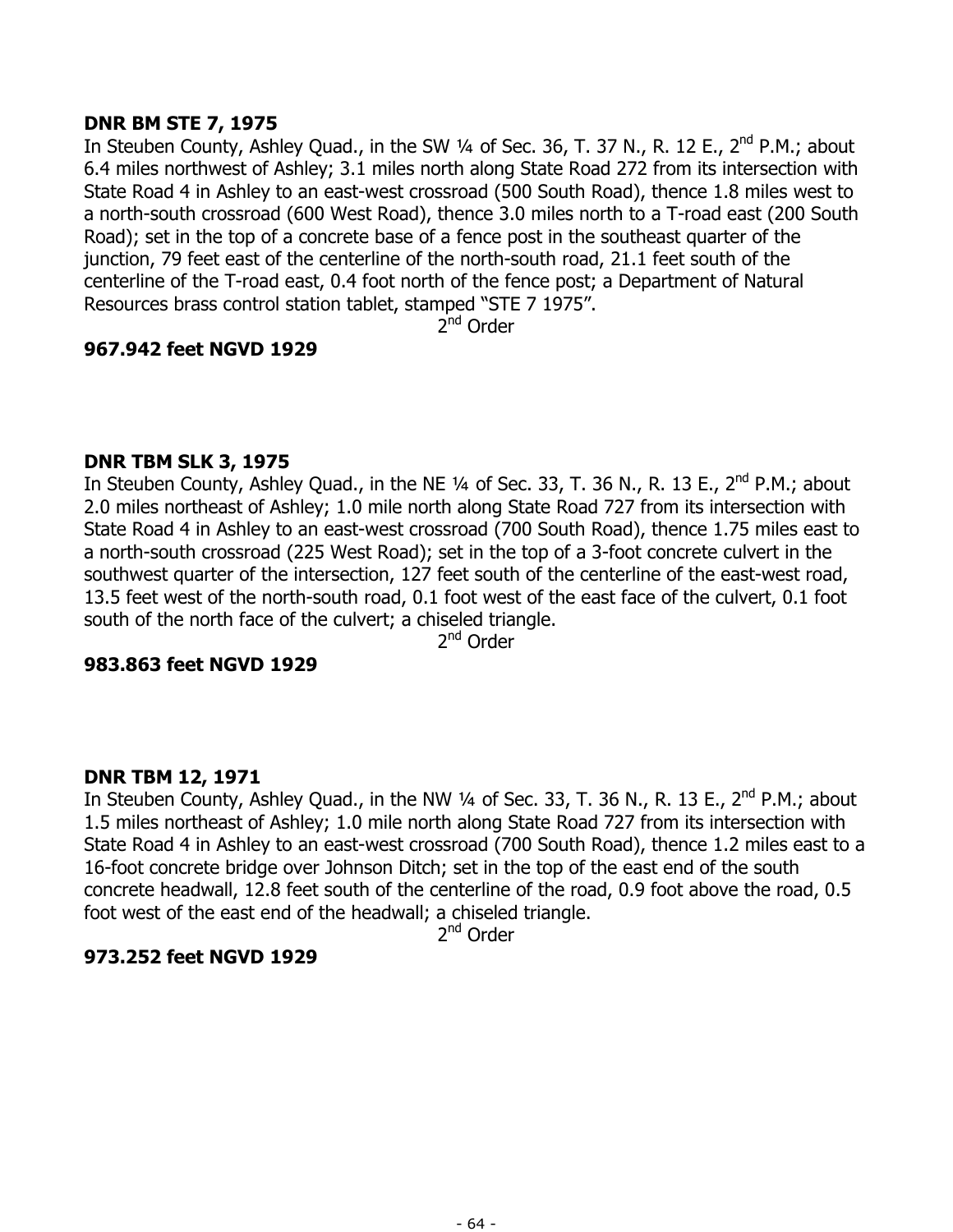## **DNR BM STE 1, 1975**

In Steuben County, Ashley Quad., in the NW 1/4 of Sec. 33, T. 36 N., R. 13 E., 2<sup>nd</sup> P.M.; about 1.5 miles northeast of Ashley; 1.0 mile north along State Road 727 from its intersection with State Road 4 in Ashley to a 16-foot concrete bridge over Johnson Ditch; set in the top of the concrete base of the southwest wingwall, 16.0 feet south of the centerline of the road, 6.7 feet below the road, 1.4 feet northeast of the southwest end of the concrete base of the wingwall, 0.6 foot northwest of the southeast face of the wingwall; a Department of Natural Resources brass control station tablet, stamped "STE 1 1975".

 $2^{nd}$  Order

# **965.624 feet NGVD 1929**

### **ISHC BM STEU F 15**

In Steuben County, Ashley Quad., in the SW 1/4 of Sec. 29, T. 36 N., R. 13 E., 2<sup>nd</sup> P.M.; about 1.1 miles northeast of Ashley; 1.0 mile north along State Road 727 from its intersection with State Road 4 in Ashley to an east-west crossroad (700 South Road), thence 0.4 mile east to an Interstate Highway 69 overpass bridge; set in the top of the west end of the north concrete curbing of the bridge, 16.3 feet north of the centerline of the road, 1.2 feet east of the west end of the curbing, 0.9 foot above the road; an Indiana State Highway Commission bench mark tablet, stamped "STEU F 15".

2<sup>nd</sup> Order

### **996.811 feet NGVD 1929**

### **DNR TBM 14, 1971**

In Steuben County, Ashley Quad., in the SE  $\frac{1}{4}$  of Sec. 30, T. 36 N., R. 13 E.,  $2^{nd}$  P.M.; about 1.0 mile north of Ashley; 1.0 mile north along State Road 727 from its intersection with County Line Road in Ashley to an east-west crossroad (700 South Road); set in the top of the concrete base of a steel pipe fence post in the northwest quarter of the intersection, 60 feet west of the centerline of the highway, 27 feet north of the centerline of the east-west road; a chiseled triangle.

2<sup>nd</sup> Order

### **991.376 feet NGVD 1929**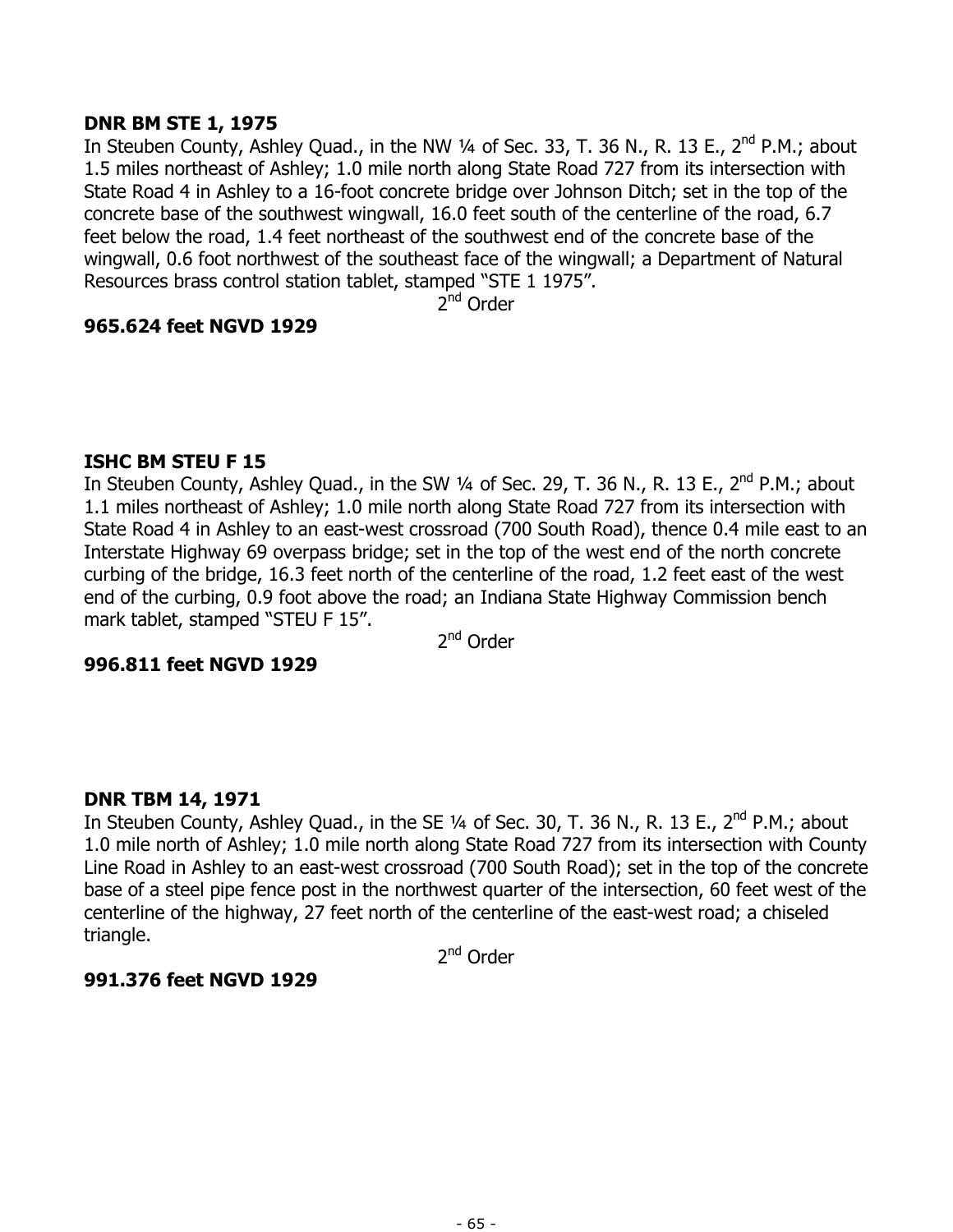## **DNR BM STE 2, 1975**

In Steuben County, Ashley Quad., in the NW  $\frac{1}{4}$  of Sec. 32, T. 36 N., R. 13 E., 2<sup>nd</sup> P.M.; about 1.0 mile north of Ashley; 1.0 mile north along State Road 727 from its intersection with State Road 4 in Ashley to an east-west crossroad (700 South Road); set in the top of a concrete post in the northwest quarter of the intersection, 74 feet north of the centerline of the eastwest road, 38.0 feet west of the centerline of the north-south road, 1.0 foot east of a power pole; a Department of Natural Resources brass control station tablet, stamped "STE 2 1975".

2<sup>nd</sup> Order

# **992.727 feet NGVD 1929**

# **DNR BM STE 3, 1975**

In Steuben County, Ashley Quad., in the SW 1/4 of Sec. 20, T. 36 N., R. 13 E., 2<sup>nd</sup> P.M.; about 2.0 miles north of Ashley; 2.0 miles north along State Road 727 from its intersection with State Road 4 in Ashley to an east-west crossroad (600 South Road); set in the top of a concrete post in the northeast quarter of the intersection, 36.7 feet east of the centerline of the northsouth road, 24.5 feet north of the centerline of the east-west road, 1.4 feet north of power pole # 475/946, 1.3 feet west of a fence line, 0.1 foot above the ground; a Department of Natural Resources brass control station tablet, stamped "STE 3 1975".

2<sup>nd</sup> Order

# **999.684 feet NGVD 1929**

# **USGS BM W 7, 1968**

In Steuben County, Ashley Quad., in the NE 1/4 of Sec. 19, T. 36 N., R. 13 E., 2<sup>nd</sup> P.M.; about 3.0 miles north of Ashley; 3.0 miles north along State Road 727 from its intersection with State Road 4 in Ashley to an east-west crossroad (500 South Road); set in the top of a concrete post in the southwest quarter of the intersection, 93 feet south of the centerline of the eastwest road, 42.1 feet west of the centerline of the north-south road, 0.6 foot southeast of a concrete fence corner post, flush with the ground; a U.S. Geological Survey bench mark tablet, stamped "W 7 1968 1011".

2<sup>nd</sup> Order

# **1010.842 feet NGVD 1929**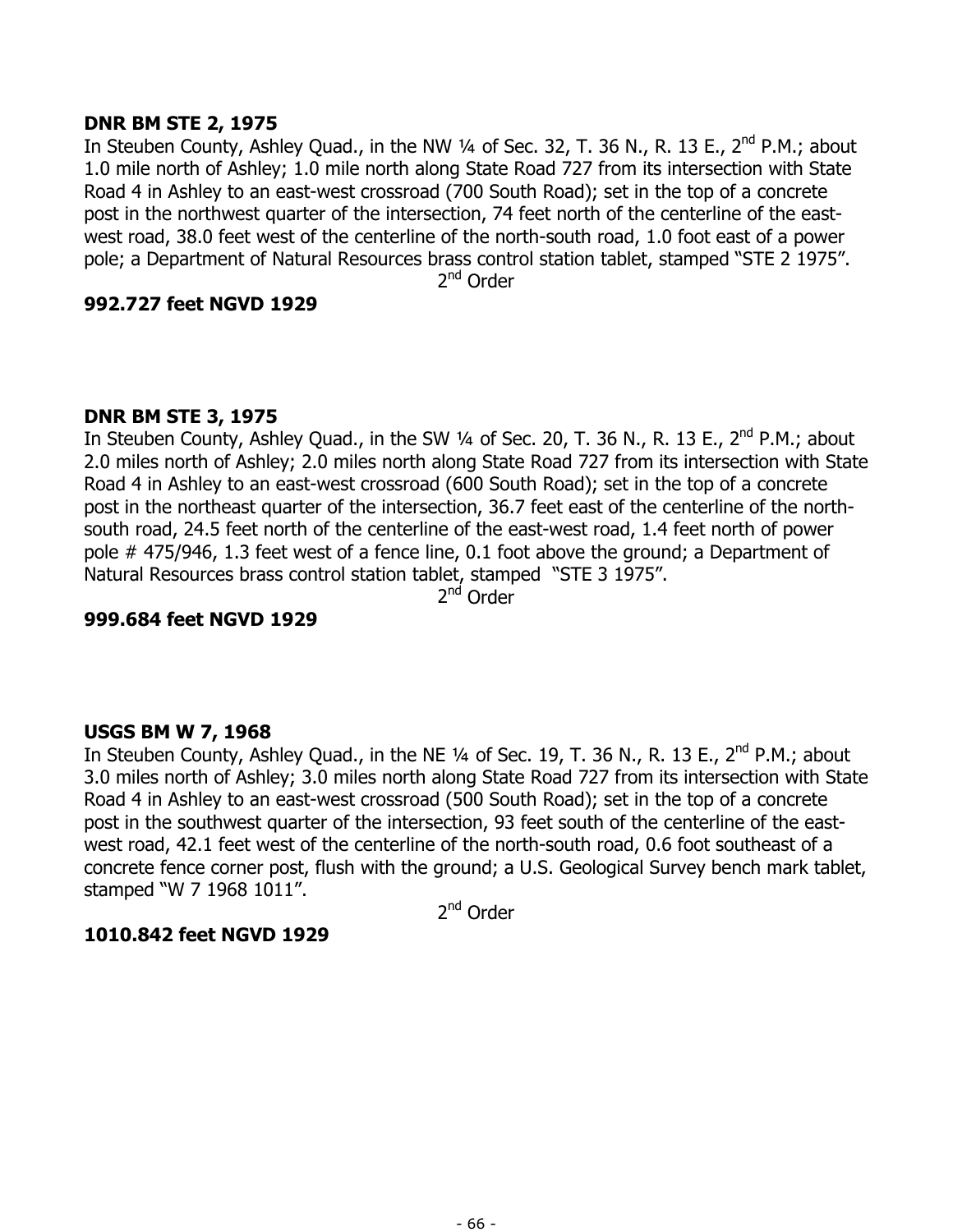### **DNR TBM SLK 33, 1977**

In Steuben County, Ashley Quad., in the NE  $\frac{1}{4}$  Sec. 20, T. 36 N., R. 13 E., 2<sup>nd</sup> P.M.; about 1.7 miles west of Pleasant Lake; 1.8 miles west along 500 South Road from its junction with 150 West Road at Pleasant Lake to a concrete bridge over Johnson Ditch; set in the top of the west end of the north concrete curb, 18.5 feet north of the centerline of the road, 0.85 foot east of the west end of the curb, 0.80 feet above the road; a chiseled triangle.

2<sup>nd</sup> Order

#### **966.480 feet NGVD 1929**

#### **USGS BM W 44, 1937**

In Steuben County, Ashley Quad., in the West 1/2 of Sec. 32, T. 37 N., R. 13 E., 2<sup>nd</sup> P.M.; about 3.5 miles southwest of Angola; 2.6 miles west along U.S Highway 20 from its intersection with U.S. Highway 27 in Angola to a T-road south (300 West Road), thence 1.0 mile south to a T-road west (150 South Road), thence 0.75 mile west to an over grown private drive south; set in the top of a concrete post, 20.0 feet west of the centerline of the private drive, 15.0 feet south of the centerline of the road, 4.0 feet north of a fence corner; a U.S. Geological Survey bench mark tablet, stamped "W 44 1937 966".

2<sup>nd</sup> Order

#### **996.401 feet NGVD 1929**

### **DNR BM STE 82, 1978**

In Steuben County, Ashley Quad., in the NE 1/4 of Sec. 35, T. 35 N., R. 12 E., 2<sup>nd</sup> P.M.; about 1.3 miles west-northwest of Hudson; 0.8 mile north along Main Street (500 West Road) from its intersection with the Wabash Railroad in Hudson to an east-west crossroad (700 South Road), thence 1.25 miles west to a T-road south leading to a Public Fishing Site for Little Turkey Lake, thence 0.35 mile south to a concrete boat ramp; set in the top of a concrete post, 130 feet north of the north end of a concrete boat ramp, 27.2 feet west of the centerline of the road, 1.8 feet east of a fence line; a Department of Natural Resources brass control station tablet, stamped STE 82 1978".

2nd Order

### **946.386 feet NGVD 1929**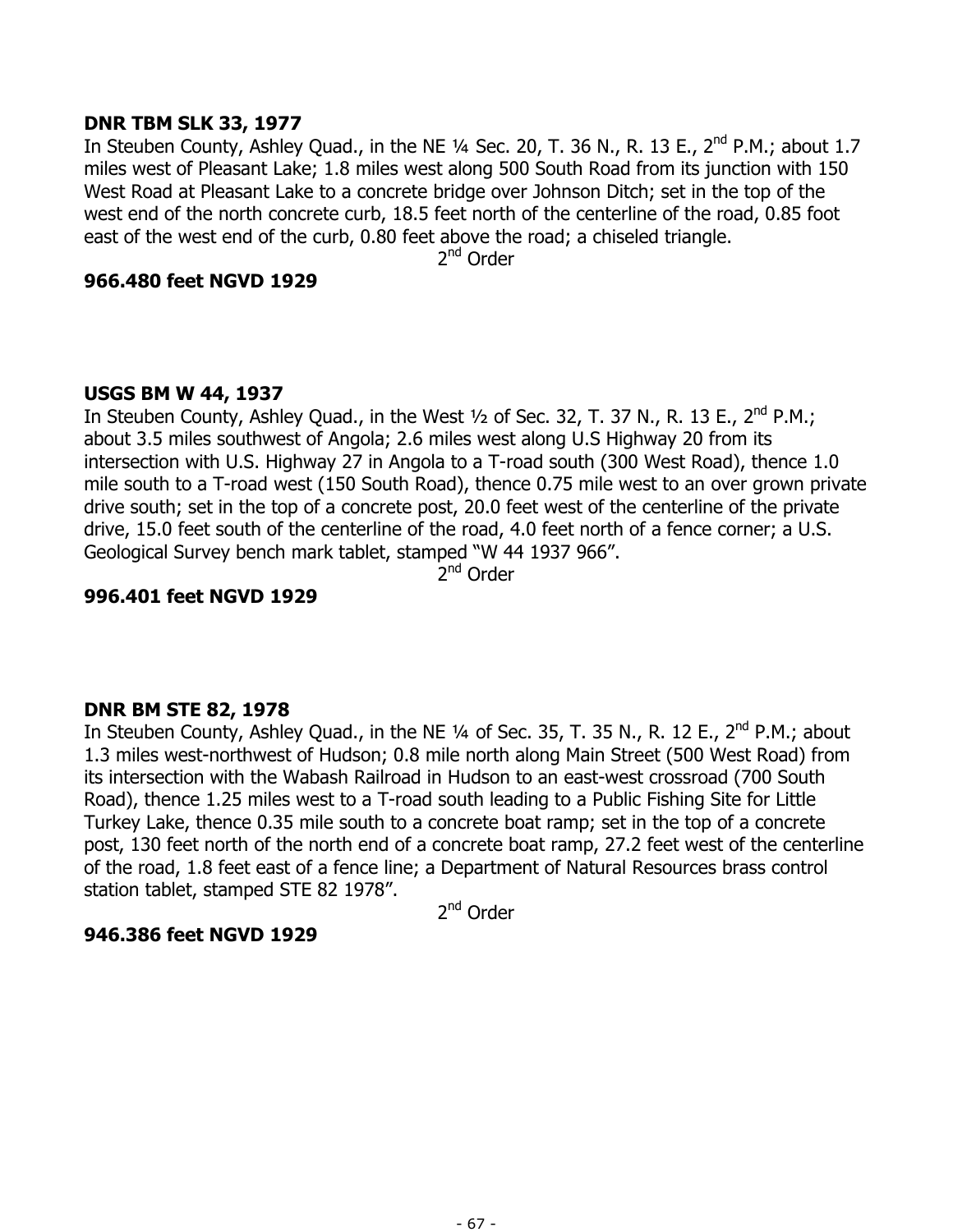### **DNR TBM SLK 108, 1978**

In Steuben County, Ashley Ouad., in the NE  $\frac{1}{4}$  of Sec. 35, T. 35 N., R. 12 E., 2<sup>nd</sup> P.M.; about 1.3 miles west-northwest of Hudson; 0.8 mile north along Main Street (500 West Road) from its intersection with the Wabash Railroad in Hudson to an east-west crossroad (700 South Road), thence 1.25 miles west to a T-road south leading to a Public Fishing Site for Little Turkey Lake, thence 0.35 mile south to a concrete boat ramp; set in the south side of a 12 inch Cotton wood tree on the east side of the road, 110 feet north of the north end of the boat ramp, 21.9 feet east of the centerline of the road, 1.6 feet west of a fence line, 0.4 foot above the ground; a railroad spike driven through an aluminum tag, stamped "DNR TBM SLK 108 1978".

2<sup>nd</sup> Order

# **946.344 feet NGVD 1929**

#### **DNR TBM 16, 1971**

In Steuben County, Ashley Quad., in the NE 1/4 of Sec. 35, T. 36 N., R. 12 E., 2<sup>nd</sup> P.M.; about 1.4 miles west-northwest of Hudson; 0.6 mile north along 500 West Road from its intersection with 760 South Road in Hudson to an east-west crossroad (700 South Road), thence 1.3 miles west to a T-road south leading to Little Turkey Lake; set in the top of an eye bolt protruding of a concrete fence corner post in the southwest quarter of the junction, 25.5 feet west of the centerline of the T-road south, 17.5 feet south of the centerline of the road, 1.5 feet above the ground; a filed "V".

2<sup>nd</sup> Order Recovered RST 5-17-89

#### **982.436 feet NGVD 1929**

### **DNR BM STE 4, 1975**

In Steuben County, Ashley Quad., in the SW  $\frac{1}{4}$  of Sec. 18, T. 36 N., R. 13 E.,  $2^{nd}$  P.M.; about 3.2 miles northwest of Ashley; 3.1 miles north along State Road 727 from its intersection with State Road 4 in Ashley to an east-west crossroad (500 South Road), thence 0.8 mile west to a north-south crossroad (500 West Road); set in the top of a concrete post in the northeast quarter of the intersection, 108 feet east of the centerline of the north-south road, 27.2 feet north of the centerline of the east-west road, 3.0 feet above the road, 1.9 feet south of telephone pole # 2783, 0.1 foot above the ground; a Department of Natural Resources brass control station tablet, stamped "STE 4 1975".

2<sup>nd</sup> Order

### **1030.329 feet NGVD 1929**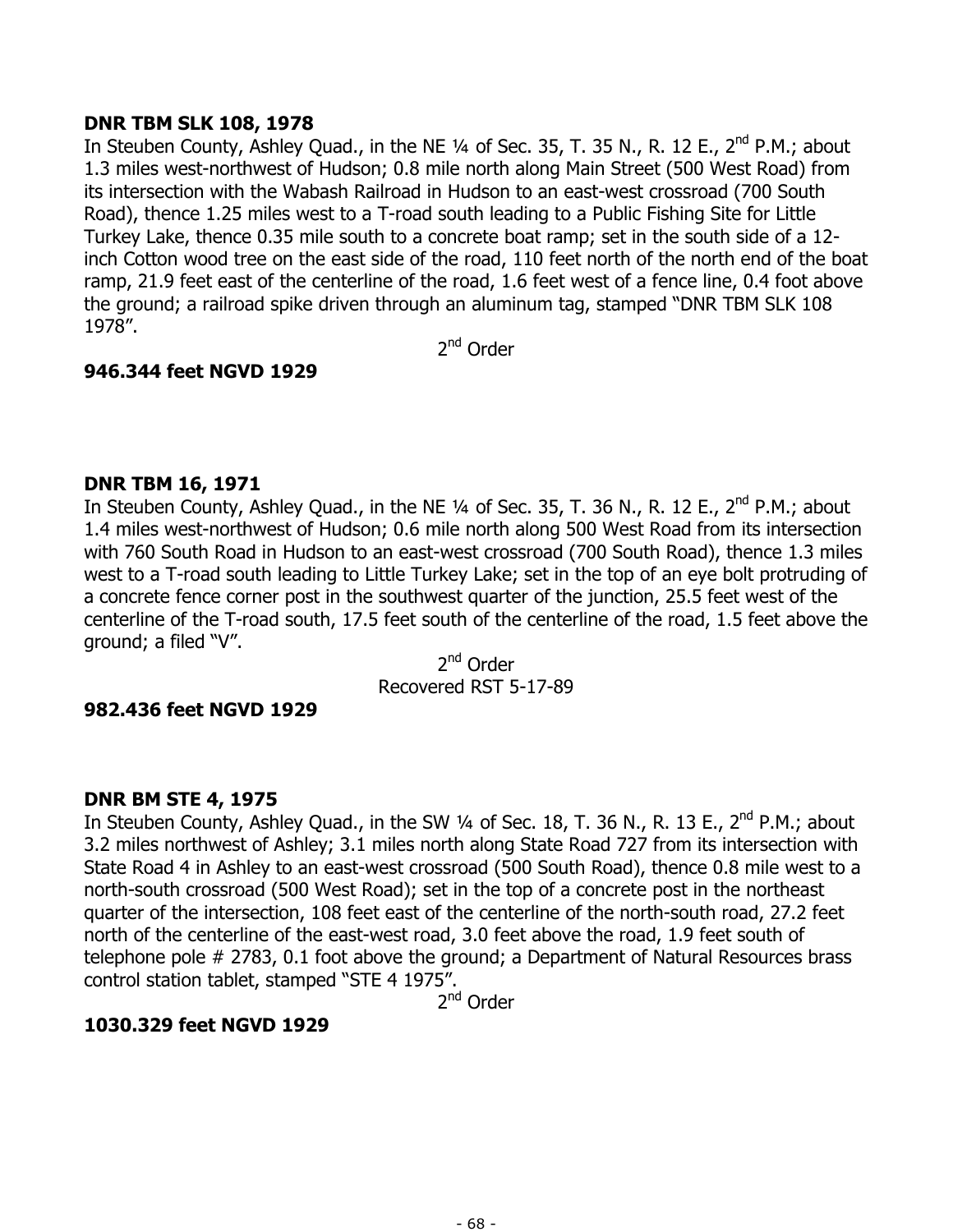### **USC&GS Triangulation Station HUDSON 1946**

In Steuben County, Ashley Quad., in the SE  $\frac{1}{4}$  of Sec. 14 T. 36 N., R. 12 E., 2<sup>nd</sup> P.M.; about 3.5 miles northwest of Ashley; 3.0 miles north along State Road 727 from its intersection with State Road 4 in Ashley to an east-west crossroad (500 South Road), thence 1.9 miles west to a farm drive north; set in the top of a concrete post in the northeast quarter of the junction, 77 feet north of the centerline of the road, 68 feet west of the southwest corner of a farmhouse, 58 feet northeast of the west end of a stone embankment, 30.6 feet east of the centerline of the farm drive, flush with the ground; a U.S. Coast and Geodetic Survey triangulation station tablet, stamped "HUDSON 1946".

2<sup>nd</sup> Order

# **1085.208 feet NGVD 1929**

# **USC&GS RM HUDSON No. 1, 1946**

In Steuben County, Ashley Quad., in the SE  $\frac{1}{4}$  of Sec. 14, T. 36 N., R. 12 E., 2<sup>nd</sup> P.M.; about 3.5 miles northwest of Ashley; 3.0 miles north along State Road 727 from its intersection with State Road 4 in Ashley to an east-west crossroad (500 South Road), thence 1.9 miles west to a farm drive north; set in the top of a concrete post in the northeast quarter of the junction, 163 feet north of the centerline of the road, 91 feet east of the centerline of the driveway, 50 feet northwest of the northwest corner of a farmhouse, flush with the ground; a U.S. Coast and Geodetic Survey reference mark tablet, stamped "HUDSON No. 1 1946".

2<sup>nd</sup> Order

### **1084.026 feet NGVD 1929**

# **USC&GS RM HUDSON No. 2, 1946**

In Steuben County, Ashley Quad., in the SE  $\frac{1}{4}$  of Sec. 14, T. 36 N., R. 12 E.,  $2^{nd}$  P.M.; about 3.5 miles northeast of Ashley; 3.0 miles north along State Road 727 from its intersection with State Road 4 in Ashley to an east-west crossroad (500 South Road), thence 1.9 miles west to a farm drive north; set in the top of a concrete post in the northeast quarter of the junction, 182 feet north of the centerline of the road, 9.9 feet east of the centerline of the drive north, 2.0 feet southeast of the southwest corner of a barn, flush with the ground; a U.S. Coast and Geodetic Survey reference mark tablet, stamped "HUDSON No. 2 1946".

2<sup>nd</sup> Order

### **1082.843 feet NGVD 1929**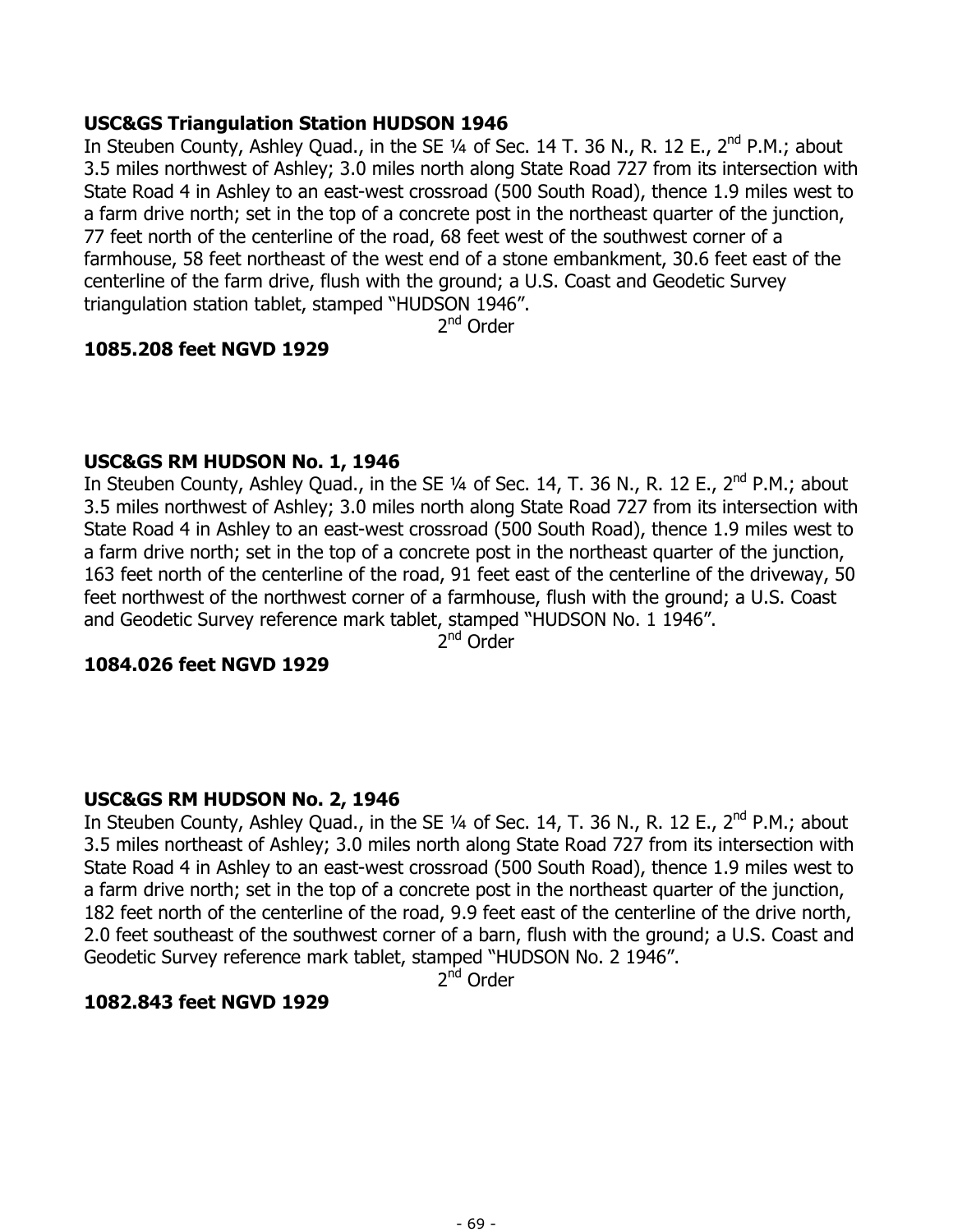# **DNR BM STE 5, 1975**

In Steuben County, Ashley Quad., in the NE 1/4 of Sec. 14, T. 36 N., R. 12 E., 2<sup>nd</sup> P.M.; about 4.4 miles northwest of Ashley; 4.0 miles north along State Road 727 from its intersection with State Road 4 in Ashley to a T-road west (400 South Road), thence 1.8 miles west to a northsouth crossroad (600 West Road); set in the top of a concrete post in the southwest quarter of the intersection, 52 feet south of the centerline of the east-west road, 25.4 feet west of the centerline of the north-south road, 2.1 feet southeast of a power pole, 0.2 foot above the ground; a Department of Natural Resources brass control Station tablet, stamped "STE 5 1975".

2<sup>nd</sup> Order

# **1065.464 feet NGVD 1929**

# **DNR BM STE 54 A 1977**

In Steuben County, Ashley Quad., in the NW  $\frac{1}{4}$  of Sec. 16, T. 36 N., R. 13 E., 2<sup>nd</sup> P.M, about 0.9 mile northwest of Pleasant Lake; 0.25 mile north along 150 West Road from its intersection with Bellefontaine Road at Pleasant Lake to a T-road northwest (450 South Road), thence 0.75 mile generally northwest to a store owned by Mr. Slacks; set in the top of a concrete post in the back yard of the store grounds, 125 feet south of the centerline of the road, 73 feet north of the north shore of the lake, 56.3 feet southwest of the southeast corner of the store, 9.5 feet east of an outhouse, 2.2 feet south of a power pole, 0.05 foot below the ground; a Department of Natural Resources brass control station tablet, stamped "STE 54 A 1977".

2<sup>nd</sup> Order Recovered 9/21/88 LJS

### **957.345 feet NGVD 1929**

# **USGS RM Gaging Station Long Lake**

In Steuben County, Ashley Quad., in the NW 1/4 of Sec. 16, T. 36 N., R. 13 E., 2<sup>nd</sup> P.M.; about 0.9 mile northwest of Pleasant Lake; 0.25 mile north along 150 West Road from its intersection with Bellefontaine Road at Pleasant Lake to a T-road northwest (450 South Road), thence 0.75 mile generally northwest to a store owned by Mr. Slacks; set in the southeast side of a 30-inch Sycamore tree, 155 feet south of the centerline of the road, 55.4 feet southeast of a power pole, 43.9 feet north of the north shore of the lake, 0.6 foot above the ground; a lag screw.

2<sup>nd</sup> Order

# **956.951 feet NGVD 1929**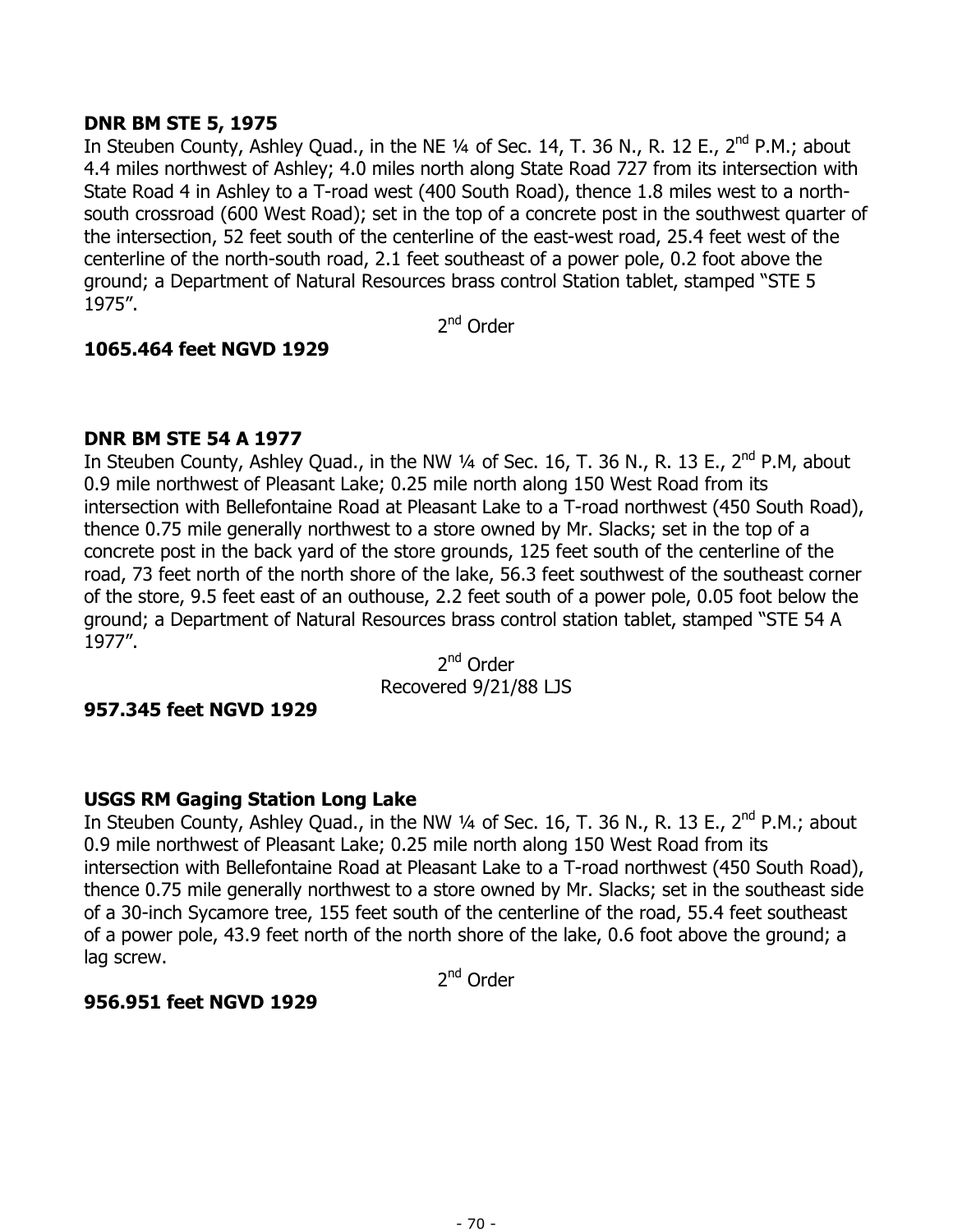### **DNR TBM SLK 34, 1977**

In Steuben County, Ashley Quad., in the SE 1/4 of Sec. 16, T. 36 N., R. 13 E., 2<sup>nd</sup> P.M.; about 0.8 mile west of Pleasant Lake; 0.8 mile generally west along 500 South Road from its junction with 150 West Road at Pleasant lake to a 6-foot steel pipe culvert under the road; set in the top of the south end of the culvert, 46.0 feet east of power pole # 478/257, 41.0 feet south of the centerline of the road, 7.0 feet below the road; the center of two chiseled notches.

2<sup>nd</sup> Order

#### **955.381 feet NGVD 1929**

### **DNR TBM SLK 240, 1977**

In Steuben County, Ashley Quad., in the SW 1/4 of Sec. 14, T. 36 N., R. 13 E., 2<sup>nd</sup> P.M, about 0.35 mile east of Pleasant Lake; 0.2 mile north along U.S. Highway 27 from its intersection with Bellefontaine Road at Pleasant Lake to a T-road east, thence 0.4 mile east to a northsouth crossroad, thence 0.01 mile north to a 10-foot steel pipe culvert in the outlet channel for Meserve Lake; set in the top of the east end of the culvert, 14.0 feet east of the centerline of the road, 1.0 foot below the road, 0.4 foot west of the east end of the culvert; a filed cross.

2<sup>nd</sup> Order

#### **966.268 feet NGVD 1929**

### **DNR BM STE 49, 1977**

In Steuben County, Ashley Quad., in the NE 1/4 of Sec. 17, T. 36 N., R. 13 E., 2<sup>nd</sup> P.M.; about 1.95 mile northwest of Pleasant Lake; 1.9 miles generally west along 500 South Road from its junction with 150 West Road at Pleasant Lake to a north-south crossroad (325 West Road), thence 0.9 mile north to power pole # E B 176 SPPH 635 on the west side of the road; set in the top of a concrete post, 324 feet south of the centerline of an entrance drive to Favorite Farms, 21.0 feet west of the centerline of the road, 2.0 feet south of the power pole; a Department of Natural Resources brass control station tablet, stamped "STE 49 1977".

2<sup>nd</sup> Order

### **955.412 feet NGVD 1929**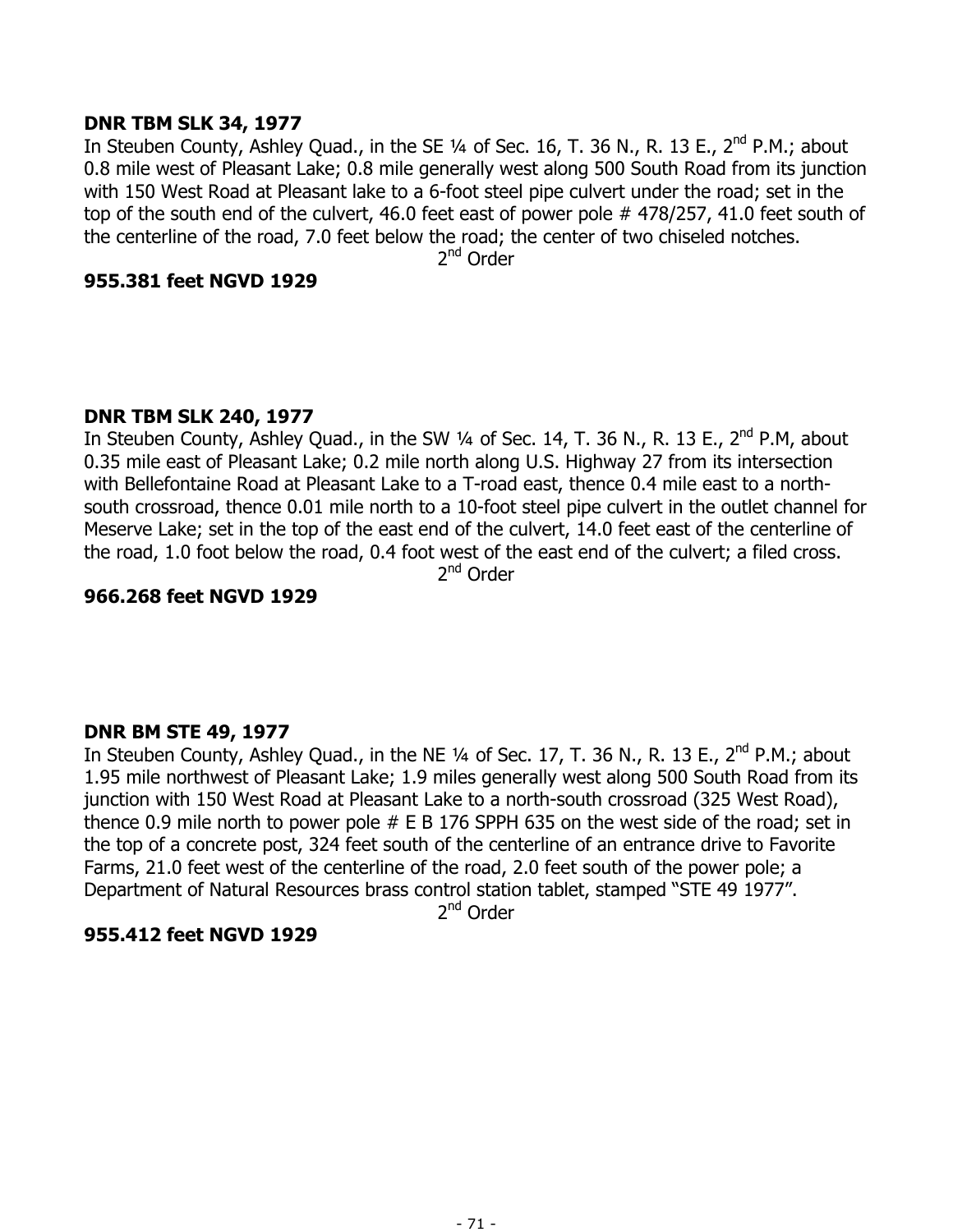## **DNR TBM SLK 30, 1977**

In Steuben County, Ashley Quad., in the South  $1/2$  of Sec. 31, T. 37 N., R. 13 E., 2<sup>nd</sup> P.M.; about 4.2 miles west-southwest of Angola; 4.4 miles west along U.S. Highway 20 from its intersection with U.S. Highway 27 in Angola to a T-road south (500 West Road), thence 0.8 mile south and east to a turn south (450 West Road), thence 0.9 mile south to a concrete bridge over Pigeon Creek; set in the top of the east end of the first pier south of the north end of the bridge, 17.8 feet south of the north end of the bridge, 15.0 feet east of the centerline of the road, 1.1 feet below the road; a chiseled triangle.

2nd Order

# **955.792 feet NGVD 1929**

# **DNR BM STE 26, 1977**

In Steuben County, Ashley Quad., in the SW  $\frac{1}{4}$  of Sec. 31, T. 37 N., R. 13 E.,  $2^{nd}$  P.M.; about 4.2 miles west-southwest of Angola; 4.4 miles west along U.S. Highway 20 from its intersection with U.S. Highway 27 in Angola to a T-road south (500 West Road), thence 0.8 mile south and east to a turn south (450 West Road), thence 0.9 mile south to a concrete bridge over Pigeon Creek; set in the of the southwest wingwall of the bridge, 16.5 feet south of the centerline of the road, 9.8 feet north of the south face of the wingwall, level with the road; a Department of Natural Resources brass control station tablet, stamped "STE 26 1977". 2<sup>nd</sup> Order

### **956.733 feet NGVD 1929**

### **ISHC BM STEU F 12**

In Steuben County, Ashley Quad., in the NE 1/4 of Sec. 8, T. 36 N., R. 13 E., 2<sup>nd</sup> P.M.; about 2.5 miles northwest of Pleasant Lake; 1.95 miles generally west along 500 South Road from its junction with 150 West Road at Pleasant Lake to a north-south crossroad (325 West Road), thence 1.6 miles generally north to an overpass bridge over Interstate 69; set in the top of the west end of the north concrete curb of the bridge, 15.0 feet north of the centerline of the road, 2.5 feet east of the west end of the bridge curb, 0.7 foot above the road; an Indiana State Highway Commission bench mark tablet, stamped "STEU F 12".

2<sup>nd</sup> Order

### **980.839 feet NGVD 1929**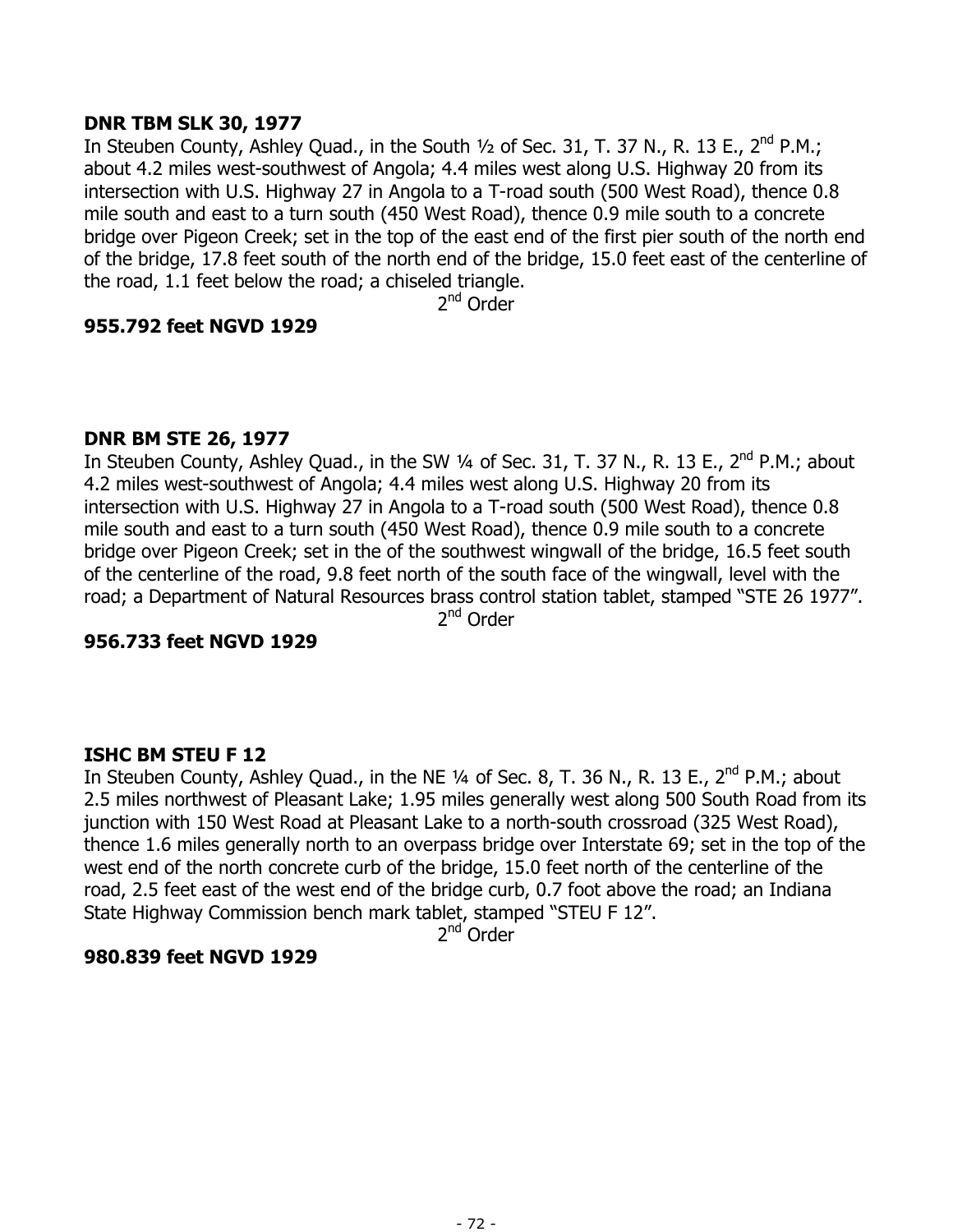### **DNR BM STE 28, 1977**

In Steuben County, Ashley Quad., in the NE  $\frac{1}{4}$  of Sec. 8, T. 36 N., R. 13 E., 2<sup>nd</sup> P.M.; about 3.8 miles southwest of Angola; 2.5 mile west along U.S. Highway 20 from its intersection with U.S. Highway 27 in Angola to a north-south crossroad interchange (Interstate 69), thence 2.7 miles generally south to twin highway bridges over Pigeon Creek; set in the top of the south end of the west guardrail of the south-bound bridge, 20.3 feet west of the centerline of the highway, 0.7 foot above the highway, 0.3 foot north of the south end of the guardrail; a Department of Natural Resources brass control station tablet, stamped "STE 28 1977".

2nd Order

### **962.373 feet NGVD 1929**

# **DNR BM STE 29, 1977**

In Steuben County, Ashley Quad., in the SE  $\frac{1}{4}$  of Sec. 15, T. 36 N., R. 13 E., 2<sup>nd</sup> P.M.; at Pleasant Lake; 0.1 mile north along an abandoned New York Central Railroad from its intersection with Bellefontaine Road (Main Street) at Pleasant Lake to a railroad trestle bridge over Pigeon Creek; set in the top of the southeast end of the southwest bridge abutment, 7.8 feet southeast of the southeast rail, 1.2 feet below the rails, 1.0 foot southwest of the northeast face of the abutment; a Department of Natural Resources brass control station tablet, stamped "STE 29 1977".

2<sup>nd</sup> Order

### **972.185 feet NGVD 1929**

### **DNR BM STE 30, 1977**

In Steuben County, Ashley Quad., in the SW 1/4 of Sec. 14, T. 36 N., R. 13 E., 2<sup>nd</sup> P.M.; about 0.3 mile north of Pleasant Lake; about 0.3 miles along U.S. Highway 27 from its intersection with Bellefontaine Road at Pleasant Lake to a concrete bridge over Pigeon Creek; set in the top of the east end of the south bridge abutment, 19.9 feet east of the centerline of the road, 0.5 foot south of the north face of the abutment, level with the road; a Department of Natural Resources brass control station tablet, stamped "STE 30 1977".

 $2^{nd}$  Order

# **967.273 feet NGVD 1929**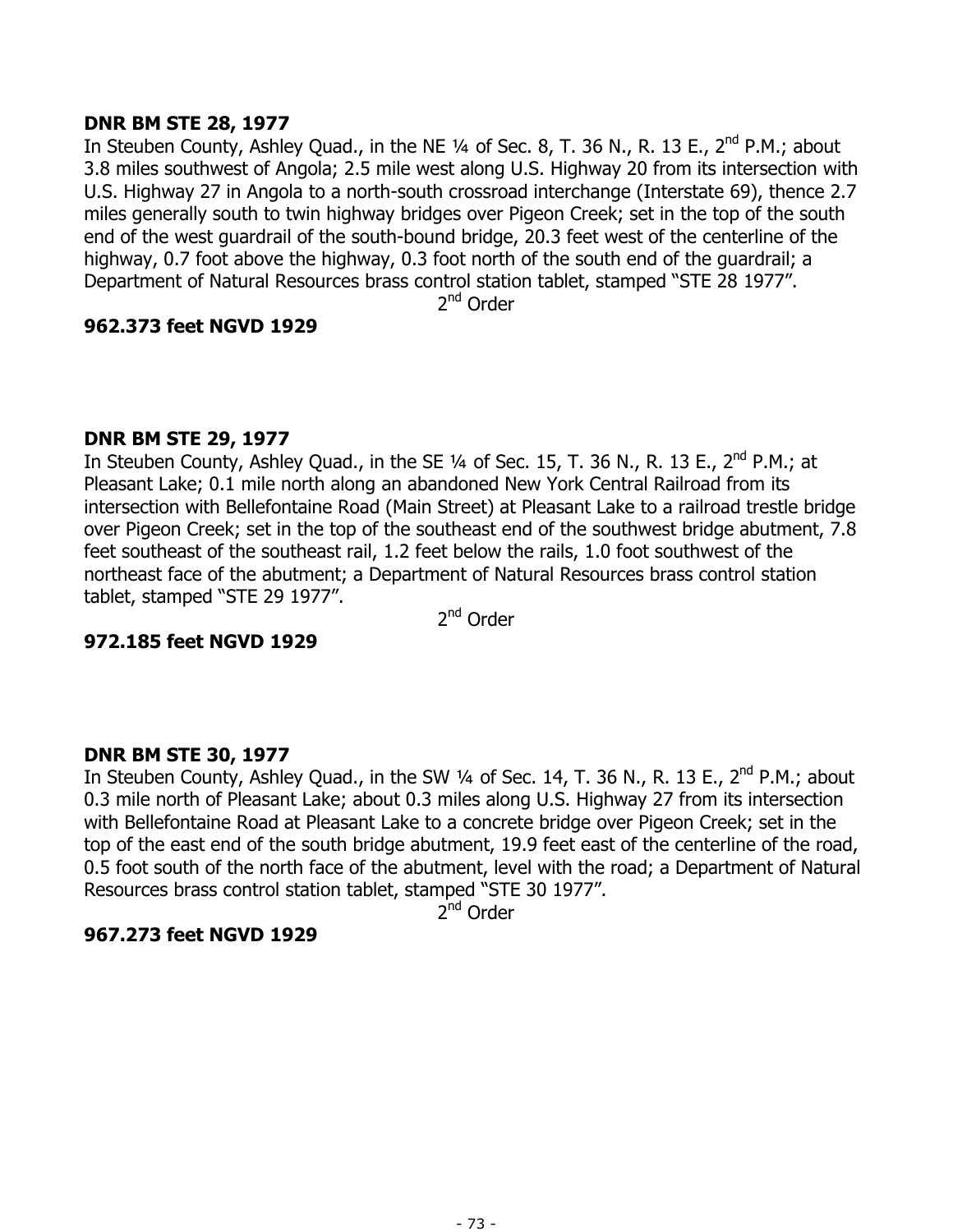### **USC&GS BM D 22, 1934**

In Steuben County, Ashley Quad., in the SE  $\frac{1}{4}$  of Sec. 15, T. 36 N., R. 13 E., 2<sup>nd</sup> P.M.; at Pleasant Lake; at the intersection of 500 South Road and the abandoned New York Central Railroad; set in the top of a concrete post, 234 feet south of the centerline of the road, 90 feet north of the north end of a railroad station, 17.8 feet east of the east rail, 0.5 foot above the ground; a U.S. Coast and Geodetic Survey bench mark tablet, stamped "D 22 1934".

2<sup>nd</sup> Order

### **976.369 feet NGVD 1929**

# **USGS RM No. 6 Gaging Station Pleasant Lake**

In Steuben County, Ashley Quad., in the SW 1/4 of Sec. 14, T. 36 N., R. 13 E., 2<sup>nd</sup> P.M.; at Pleasant Lake; at the intersection of U.S. Highway 27 and Bellefontaine Road; set in the top of a concrete lake level monument, 250 feet northwest of the centerline of the highway, 250 feet southwest of the centerline of the road, 25.0 feet southwest of the southwest corner of a brown shingle cabin, 21.4 feet northeast of the northeast edge of the lake, 2.3 feet northwest of a white wooden picket fence, 1.8 feet above the ground; a U.S. Geological Survey gaging station tablet, not stamped.

2<sup>nd</sup> Order

# **967.670 feet NGVD 1929**

### **DNR TBM SLK 706, 1977**

In Steuben County, Ashley Quad., in the East 1/2 of Sec. 10, T. 38 N., R. 13 E., 2<sup>nd</sup> P.M.; about 1.3 miles north of Pleasant Lake; 1.4 miles generally north along U.S. Highway 27 from its intersection with Bellefontaine Road at Pleasant Lake to a gravel T-road west (350 South Road), thence 0.1 mile west to a north-south railroad crossing (New York Central Railroad); set in the top of a wooden railroad tie centered between the rails, 30.0 feet south of the centerline of the road; a railroad spike.

2<sup>nd</sup> Order

# **981.077 feet NGVD 1929**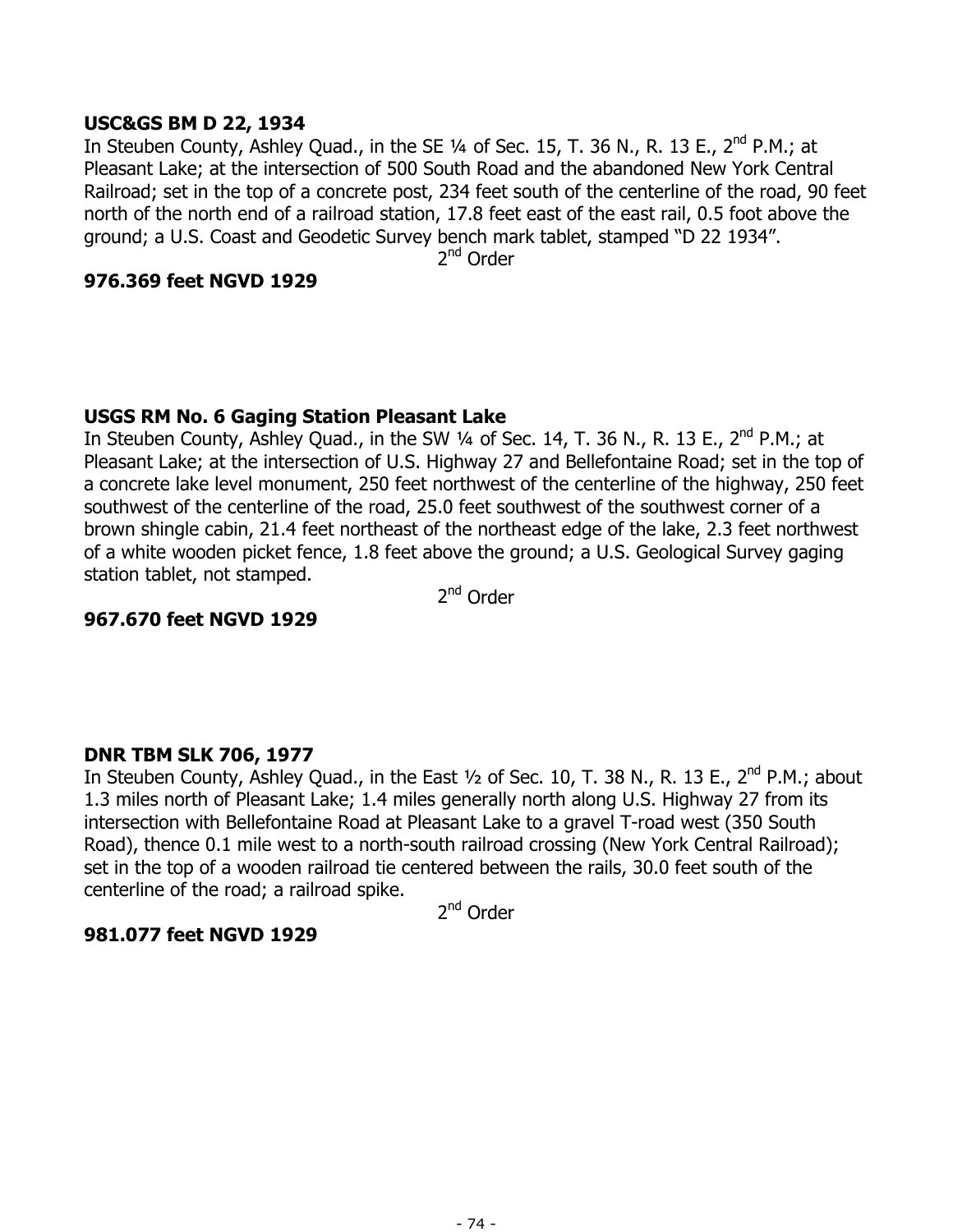### **DNR TBM SLK 31, 1977**

In Steuben County, Ashley Quad., in the East  $\frac{1}{2}$  of Sec. 32, T. 37 N., R. 13 E., 2<sup>nd</sup> P.M.; about 2.8 miles southwest of Angola; 2.6 miles west along U.S. Highway 20 from its intersection with U.S. Highway 27 in Angola to a T-road south (300 West Road), thence 1.0 mile south to a Troad west (150 South Road); set in the southwest side of a twin trunk Walnut tree, 52 feet west of the centerline of the road, 20.0 feet south of the centerline of the T-road west, 1.5 feet above the ground; a railroad spike driven through an aluminum tag, stamped "TBM SLK 31 1977".

2nd Order

# **1023.898 feet NGVD 1929 feet NGVD 1929**

### **DNR TBM 15, 1971**

In Steuben County, Ashley Quad., in the SE 1/4 of Sec. 25, T. 36 N., R. 12 E., 2<sup>nd</sup> P.M.; about 0.6 mile north of Hudson; 0.76 mile north along 500 West Road from its intersection with the Wabash Railroad in Hudson to an east-west crossroad (700 South Road); set in the top of the northeast wingwall of a bridge over Smathers Ditch, 33 feet north of the centerline of 700 South Road, 15 feet west of the centerline of the 500 West Road, 1.0 foot south of the north face of the wingwall; a chiseled triangle.

2<sup>nd</sup> Order

### **983.254 feet NGVD 1929**

### **DNR TBM SLK 32, 1977**

In Steuben County, Ashley Quad., in the NW  $\frac{1}{4}$  of Sec. 4, T. 37 N., R. 13 E., 2<sup>nd</sup> P.M.; about 2.5 miles northwest of Pleasant Lake; 2.6 miles west along U.S. Highway 20 from its intersection with U.S. Highway 27 in Angola to a T-road south (300 West Road), thence 1.75 miles south to a T-road east (West Fox Lake Road) and twin highway bridges over West Fox Lake Road for Interstate 69; set in the top of the northeast corner of a concrete headwall of a culvert under the T-road, 48.0 feet east of the centerline of the north-south road, 27.0 feet west of a northwestern most concrete pier, 20.5 feet north of the centerline of the T-road, 2.0 feet below the road; a chiseled corner.

2<sup>nd</sup> Order

### **988.680 feet NGVD 1929**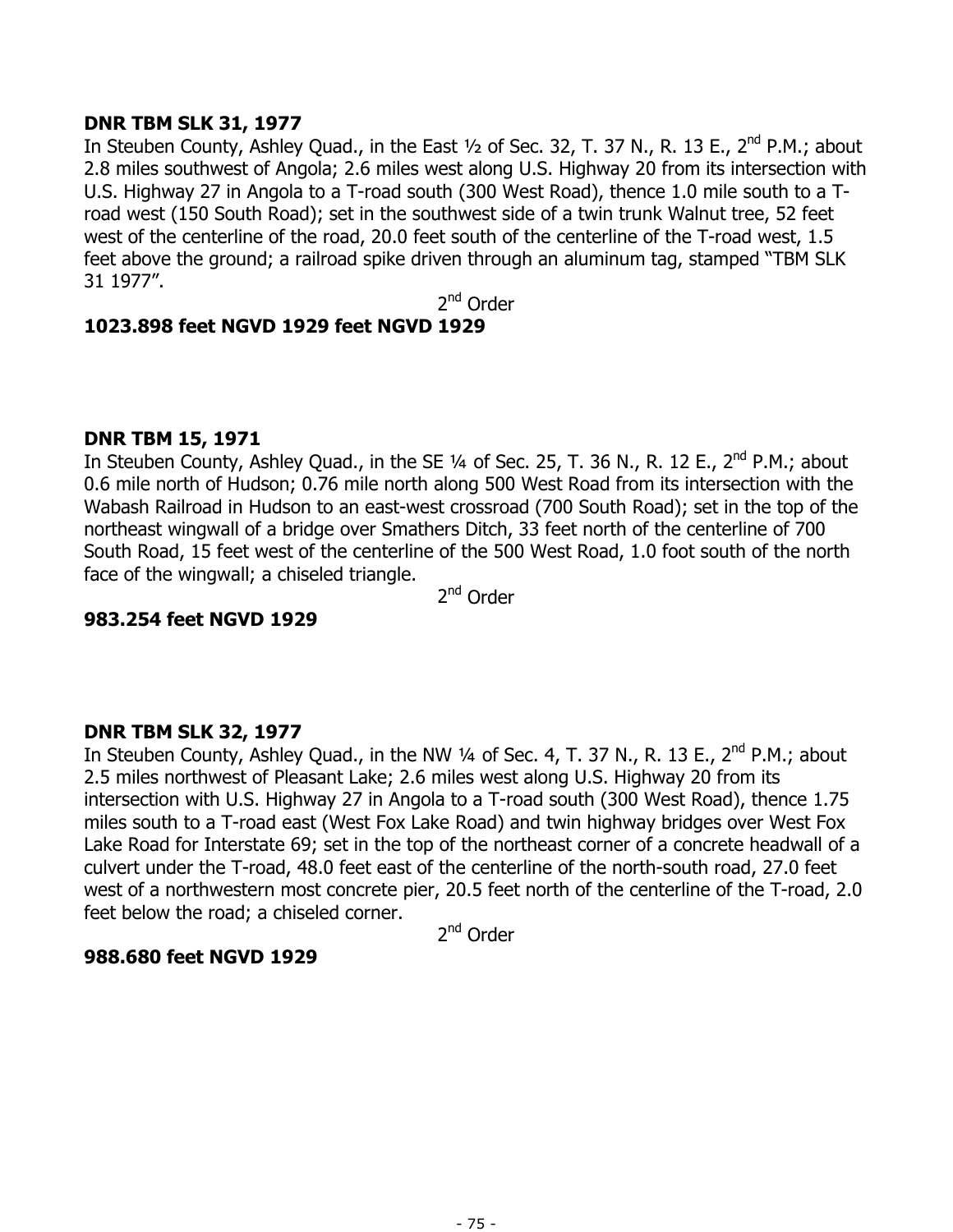### **DNR TBM SLK 99, 1977**

In Steuben County, Ashley Quad., in the NE 1/4 of Sec. 34, T. 36 N., R. 12 E., 2<sup>nd</sup> P.M.; about 2.3 miles west-northwest of Hudson; 0.6 mile north along 500 West Road from its intersection with 760 South Road in Hudson to an east-west crossroad (700 South Road), thence 2.25 miles west to a north-south crossroad (725 West Road), thence 0.25 mile south to a concrete bridge over Turkey Creek; set in the top of the northwest wingwall, 12.7 feet west of the centerline of the road, 1.0 foot north of the south end of the wingwall, 0.1 foot below the road; a chiseled triangle.

2nd Order

### **949.000 feet NGVD 1929**

### **DNR BM STE 75, 1977**

In Steuben County, Ashley Quad., in the NE  $\frac{1}{4}$  Sec. 34, T. 36 N., R. 12 E., 2<sup>nd</sup> P.M, about 2.3 miles west-northwest of Hudson; 0.6 mile north along 500 West Road from its intersection with 760 South Road in Hudson to an east-west crossroad (700 South Road), thence 2.25 miles west to a north-south crossroad (725 West Road), thence 0.25 mile south to a concrete bridge over Turkey Creek; set in the top of the northeast wingwall of the bridge, 14.0 feet east of the centerline of the road, 1.0 foot southwest of the northeast end of the wingwall, 0.5 foot below the road; a Department of Natural Resources brass control station tablet, stamped "STE 75 1977".

2<sup>nd</sup> Order

### **948.722 feet NGVD 1929**

### **DNR TBM HL 1, 1972**

In Steuben County, Ashley Quad., in the SW 1/4 of Sec. 26, T. 36 N., R. 13 E., 2<sup>nd</sup> P.M.; about 2.1 miles south of Pleasant Lake; 2.1 miles south along U.S. Highway 27 from its intersection with Bellefontaine Road at Pleasant Lake to an east-west crossroad (700 South Road); set in the top of the north end of a culvert in the northwest quarter of the junction, 60 feet north of the centerline of the east-west road, 21 feet west of the centerline of the highway, 1.7 feet south of the north end of the culvert; a chiseled triangle.

2<sup>nd</sup> Order

# **1006.245 feet NGVD 1929 1005.791 feet NAVD 1988**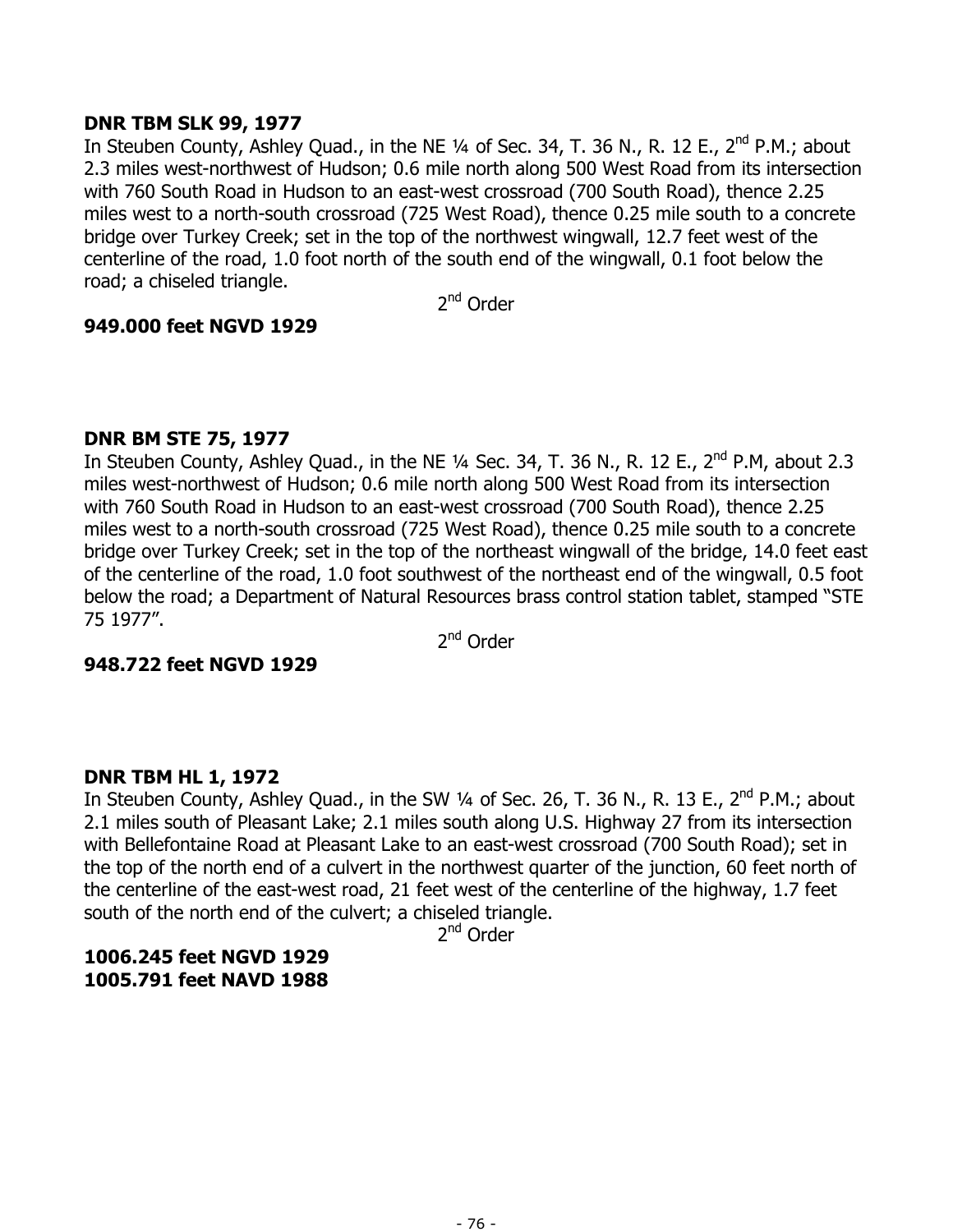### **USC&GS BM E 22, 1934**

In Steuben County, Ashley Quad., in the NW  $\frac{1}{4}$  of Sec. 34, T. 36 N., R. 13 E., 2<sup>nd</sup> P.M.; about 0.7 mile north of Steubenville; 0.7 mile north along the New York Central Railroad from its intersection with the Wabash Railroad at Steubenville to an east-west crossroad (700 South Road); set in the top of a concrete post, 50 feet south of the centerline of the road, 36.0 feet east of the east rail, level with the tracks; a U.S. Coast and Geodetic Survey bench mark tablet, stamped "E 22 1934".

2<sup>nd</sup> Order

# **986.520 feet NGVD 1929**

### **USC&GS BM F 22, 1934**

In Steuben County, Ashley Quad., in the NW 1/4 of Sec. 34, T. 36 N., R. 13 E., 2<sup>nd</sup> P.M.; at Steubenville; at the intersection of the New York Central and Wabash Railroads; set in the top of the northwest corner of a signal block base, 495 feet north of the centerline of the eastwest tracks, 6.2 feet west of the west rail of the north-south tracks, 2.0 feet above the tracks; a U.S. Coast and Geodetic Survey bench mark tablet, stamped "F 22 1934".

2<sup>nd</sup> Order

### **991.166 feet NGVD 1929**

### **DNR TBM SLK 2, 1975**

In Steuben County, Ashley Quad., in the SW  $\frac{1}{4}$  of Sec. 34, T. 36 N., R. 13 E., 2<sup>nd</sup> P.M.; about 2.1 mils east of Ashley; 2.0 miles east along State Road 4 from its intersection with 400 West Road in Ashley to a north-south crossroad (200 West Road); set in the top of the northeast end of a right-of-way marker in the northeast quarter of the intersection, 90 feet north of the centerline of the highway, 26.7 feet east of the centerline of the road, 8.7 feet west of a fence line, 2.3 feet above the ground; a chiseled triangle.

2<sup>nd</sup> Order

#### **988.574 feet NGVD 1929**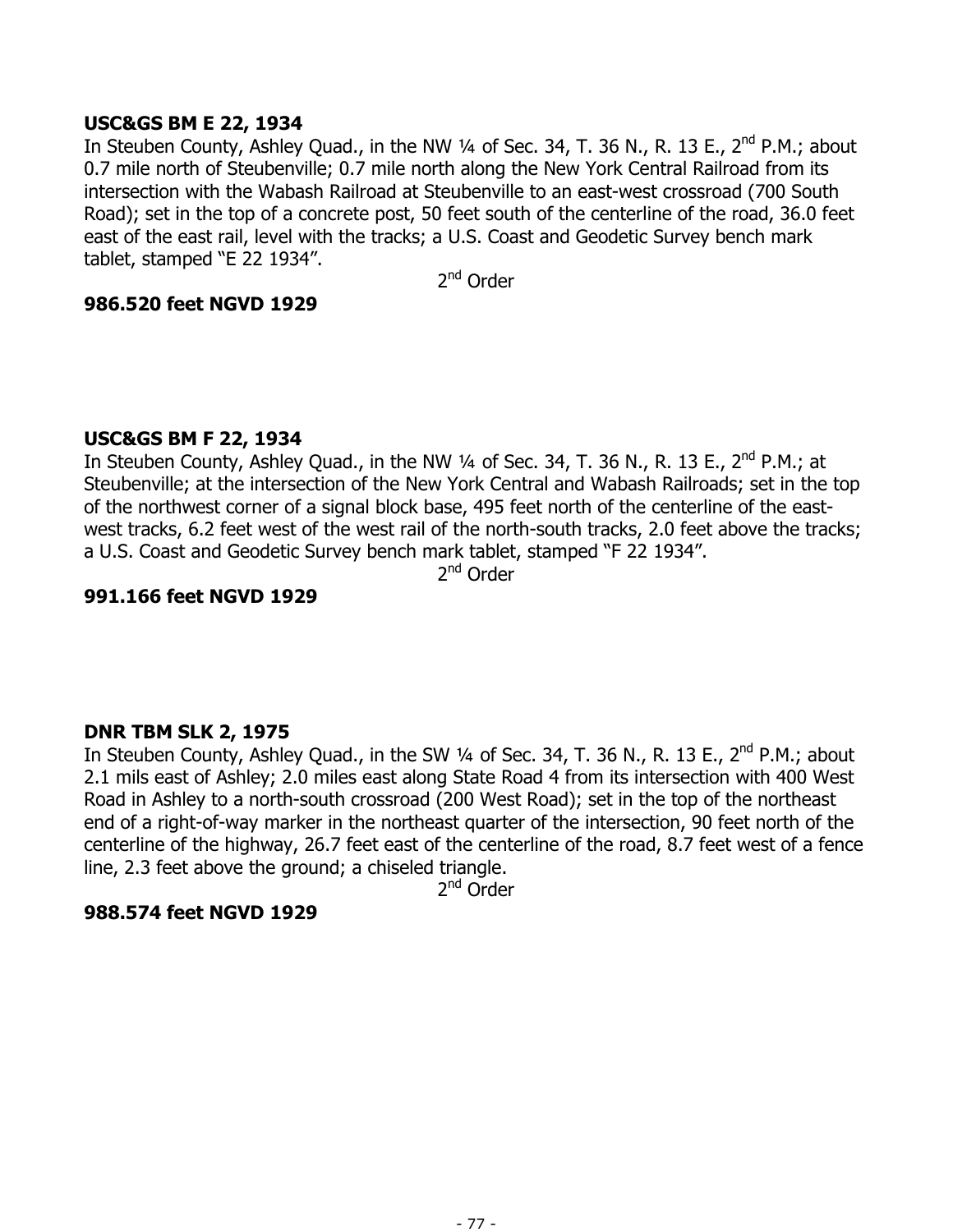### **DNR TBM SLK 1, 1975**

In Dekalb County, Ashley Quad., in the SE 1/4 of Sec. 4., T. 35 N., R. 13 E., 2<sup>nd</sup> P.M.; about 2.2 miles southeast of Ashley; 2.0 miles east along State Road 4 from its intersection with 400 West Road in Ashley to a north-south crossroad (200 West Road), thence 0.6 mile south to a private driveway east; set in the southeast side of power pole # 478/164 in the southwest quarter of the junction, 36.4 feet south of the extended centerline of the driveway, 20.1 feet west of the centerline of the road, 0.65 foot above the ground; a railroad spike driven through an aluminum tag, stamped "DNR TBM SLK 1 1975".

2<sup>nd</sup> Order

# **993.420 feet NGVD 1929**

# **USC&GS BM G 22, 1934**

In Dekalb County, Ashley Quad., in the SW  $\frac{1}{4}$  of Sec. 3, T. 35 N., R. 13 E.,  $2^{nd}$  P.M.; at Summit; at the intersection of the abandoned New York Central Railroad and an east-west crossroad; set in the top of a concrete post in the northwest quarter of the intersection, 48.0 feet north of the centerline of the road, 33.0 feet west of the west rail, 4.0 feet above the tracks; a U.S. Coast and Geodetic Survey bench mark tablet, stamped "G 22 1934".

2<sup>nd</sup> Order

# **1003.841 feet NGVD 1929**

### **DNR TBM LLK 213, 1977**

In Lagrange County, Bronson South Quad., in the West  $\frac{1}{2}$  Sec. 13, T. 38 N., R. 11 E., 2<sup>nd</sup> P.M.; about 0.5 mile east of Greenfield Mills; 0.5 mile east along 750 North Road from its junction with 1050 East Road at Greenfield Mills to a north-south crossroad (1100 East Road); set in the north side of a 36-inch wild Cherry tree in the southeast quarter of the intersection, 62 feet south of the centerline of the east-west road, 23.0 feet east of the centerline of the north-south road, 3.0 feet east of a fence line, 0.6 foot above the ground; a railroad spike driven through an aluminum tag, stamped "DNR TBM LLK 213 1977".

2<sup>nd</sup> Order

### **938.046 feet NGVD 1929**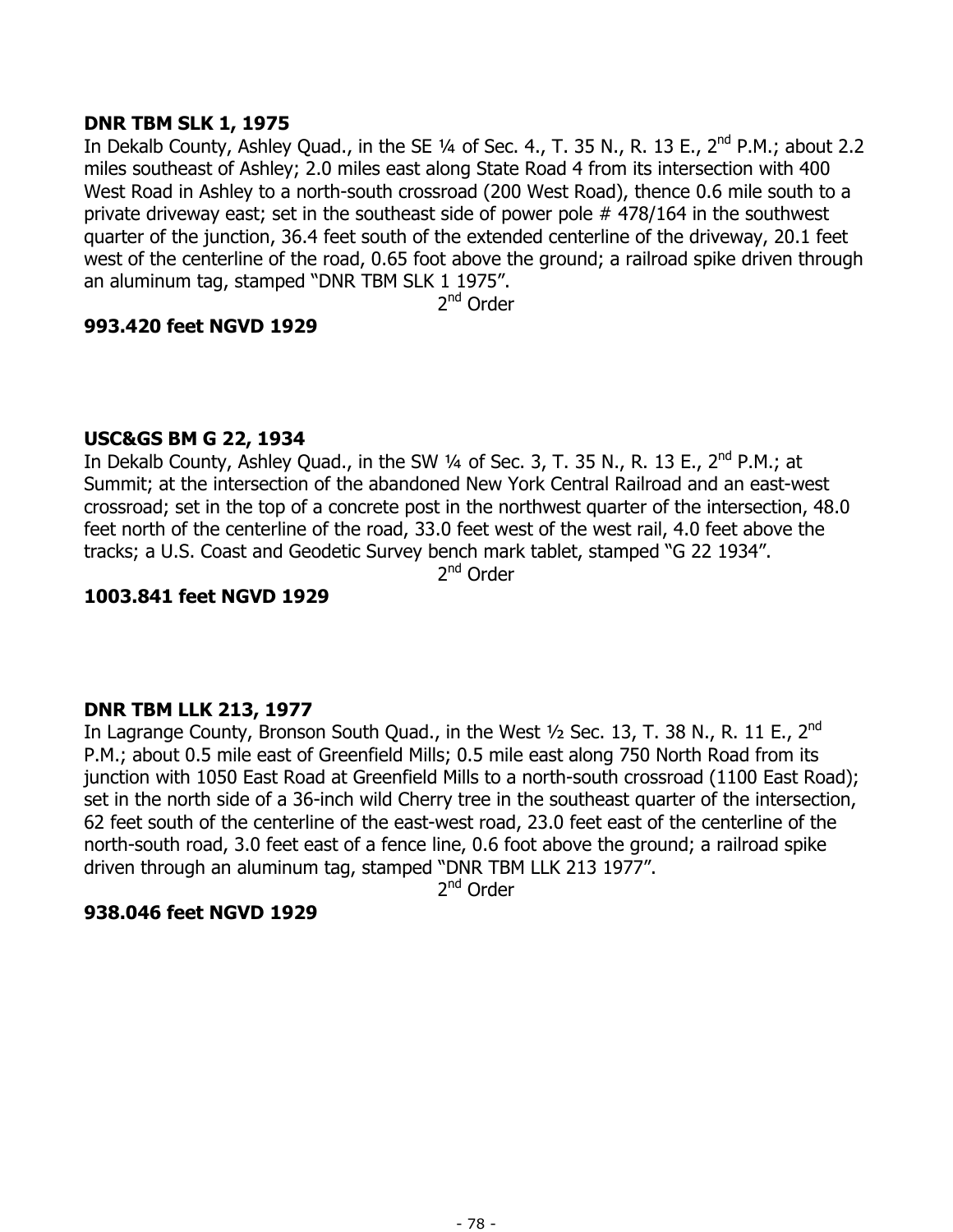### **DNR TBM SLK 212, 1977**

In Steuben County, Bronson South Quad., in the West  $\frac{1}{2}$  of Sec. 18, T. 38 N., R. 12 E., 2<sup>nd</sup> P.M.; about 1.8 miles east of Greenfield Mills; 1.8 miles east along 750 North Road from its junction with 1050 East Road at Greenfield Mills to a turn south (Lime Lake Road); set in the south side of power pole # 484/289 in the northwest quarter of the turn, 350 feet west of the north-south centerline tangent of the road, 20.0 feet north of the east-west centerline tangent of the road, 0.4 foot above the ground; a railroad spike driven through an aluminum tag, stamped "DNR TBM SLK 212 1977".

2nd Order

### **969.888 feet NGVD 1929**

### **DNR TBM SLK 69, 1978**

In Brach County, Michigan, California Quad., in the SW ¼ of Sec. 21, T. 8 S., R. 5 W., Michigan Meridian; about 2.6 miles northeast of Fremont; 2.0 miles north along Wayne Street from its intersection with State Road 120 in Fremont to a T-road east (State Line Road), thence 1.7 miles east to a northeast-southwest crossroad (500 East Road); set in the south side of a 38-inch Oak tree in the northeast quarter of the intersection, 205 feet east of the centerline of the northeast-southwest road, 15.0 feet north of the centerline of the east-west road, 0.4 foot above the ground; a railroad spike driven through an aluminum tag, stamped "DNR TBM SLK 69 1978".

2<sup>nd</sup> Order

# **1077.557 feet NGVD 1929**

# **DNR TBM SLK 70, 1978**

In Steuben County, California Quad., in the NE  $\frac{1}{4}$  of Sec. 14, T. 38 N., R. 14 E., 2<sup>nd</sup> P.M.; about 0.6 mile east of Ray; 0.6 mile east along State Line Road from its intersection with Del Mar Road at Ray to north-south crossroad (575 East Road); set in the north side of a 22-inch Oak tree located on the west side of a group of trees in the southeast quarter of the intersection, 500 feet east of the centerline of the north-south road, 19.7 feet south of the centerline of the east-west road, 0.7 foot above the ground; a railroad spike driven through an aluminum tag, stamped "DNR TBM SLK 70 1978".

2nd Order

# **1080.933 feet NGVD 1929**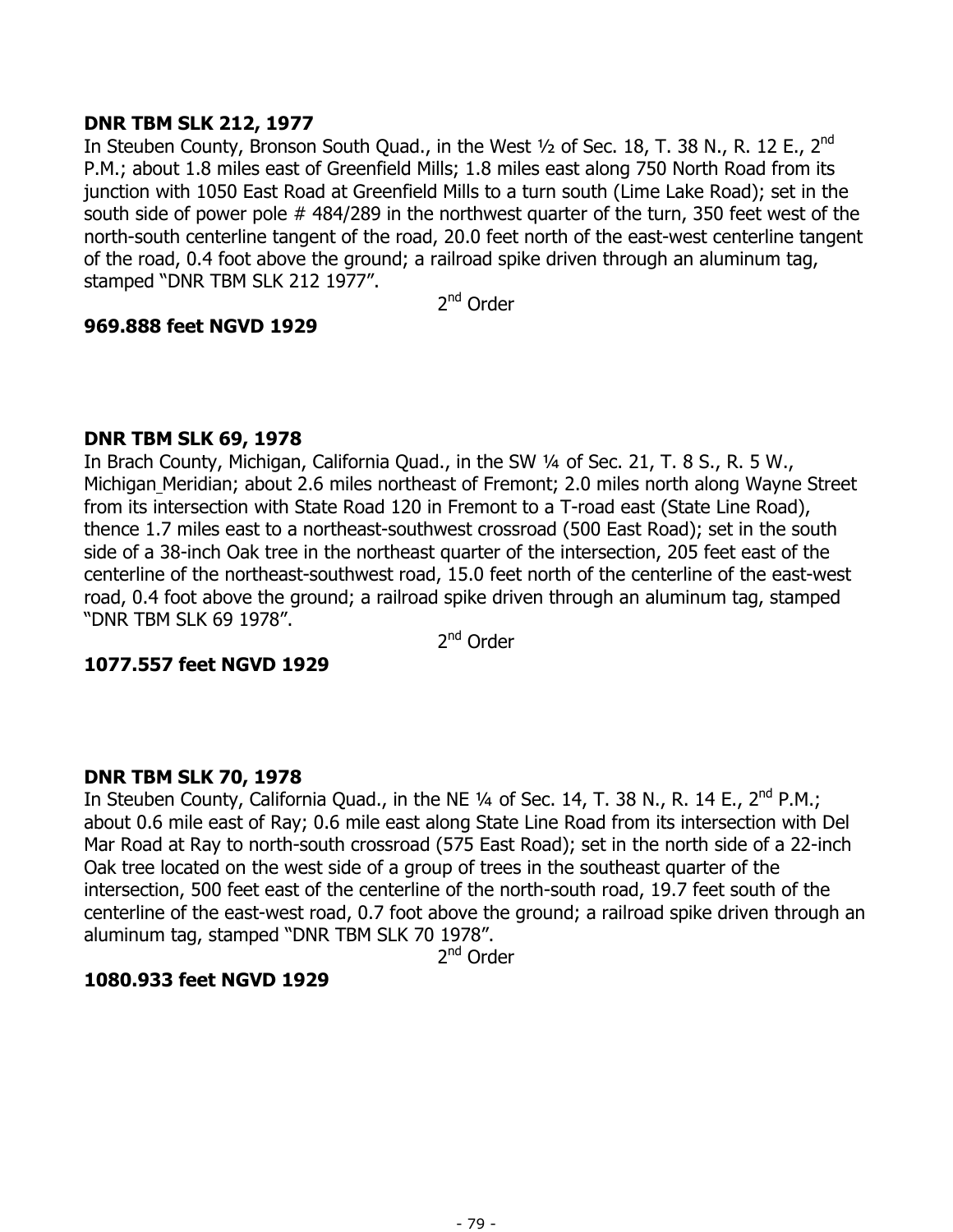### **USGS BM TT 24 T 1937**

In Steuben County, California Quad., in the NW 1/4 of Sec. 16, T. 38 N., R. 14 E., 2<sup>nd</sup> P.M.; about 1.9 miles north of Fremont; 2.0 miles north along Wayne Street from its intersection with State Road 120 in Fremont to a T-road east (State Line Road); set in the top of a concrete post in the southwest quarter of the junction, 24.6 feet west of the centerline of the north-south road, 2.7 feet east of a fence corner post, 0.2 foot above the ground, about on the extended center line of the T-road east; a U.S. Geological Survey bench mark tablet, stamped "TT 24 T 1937".

2nd Order

#### **1054.403 feet NGVD 1929**

#### **DNR TBM SLK 68, 1978**

In Steuben County, California Quad., in the NE  $\frac{1}{4}$  of Sec. 16, T. 38 N., R. 14 E., 2<sup>nd</sup> P.M.; about 2.0 miles north of Fremont; 2.0 miles north along Wayne Street from its intersection with State Road 120 in Fremont to a T-road east (State Line Road), thence 0.5 mile east to a T-road north; set in the side of an 8-inch Oak tree in the southwest quarter of the junction, 78 feet west of the extended centerline of the T-road north, 14.8 feet south of the centerline of the east-west road, 1.5 feet north of a fence line, 0.6 foot above the ground; a railroad spike driven through an aluminum tag, stamped "DNR TBM SLK 68 1978".

2<sup>nd</sup> Order

### **1067.365 feet NGVD 1929**

### **DNR BM STE 35, 1977**

In Steuben County, California Quad., in the East  $\frac{1}{2}$  of Sec. 18, T. 38 N., R. 14 E., 2<sup>nd</sup> P.M.; about 1.9 miles northwest of Fremont; 1.4 miles west along State Road 120 from its intersection with State Road 827 in Fremont to a T-road north (200 East Road, Walters Road), thence 1.54 miles north to a T-road west; set in the top of a concrete post in the southwest quarter of the junction, 22.5 feet south of the centerline of the T-road west, 21.0 feet west of the centerline of the road, 10.8 feet southeast of a wooden fence corner post, 0.1 foot above the ground; a Department of Natural Resources brass control station tablet, stamped "STE 35 1977".

2<sup>nd</sup> Order

### **1042.704 feet NGVD 1929**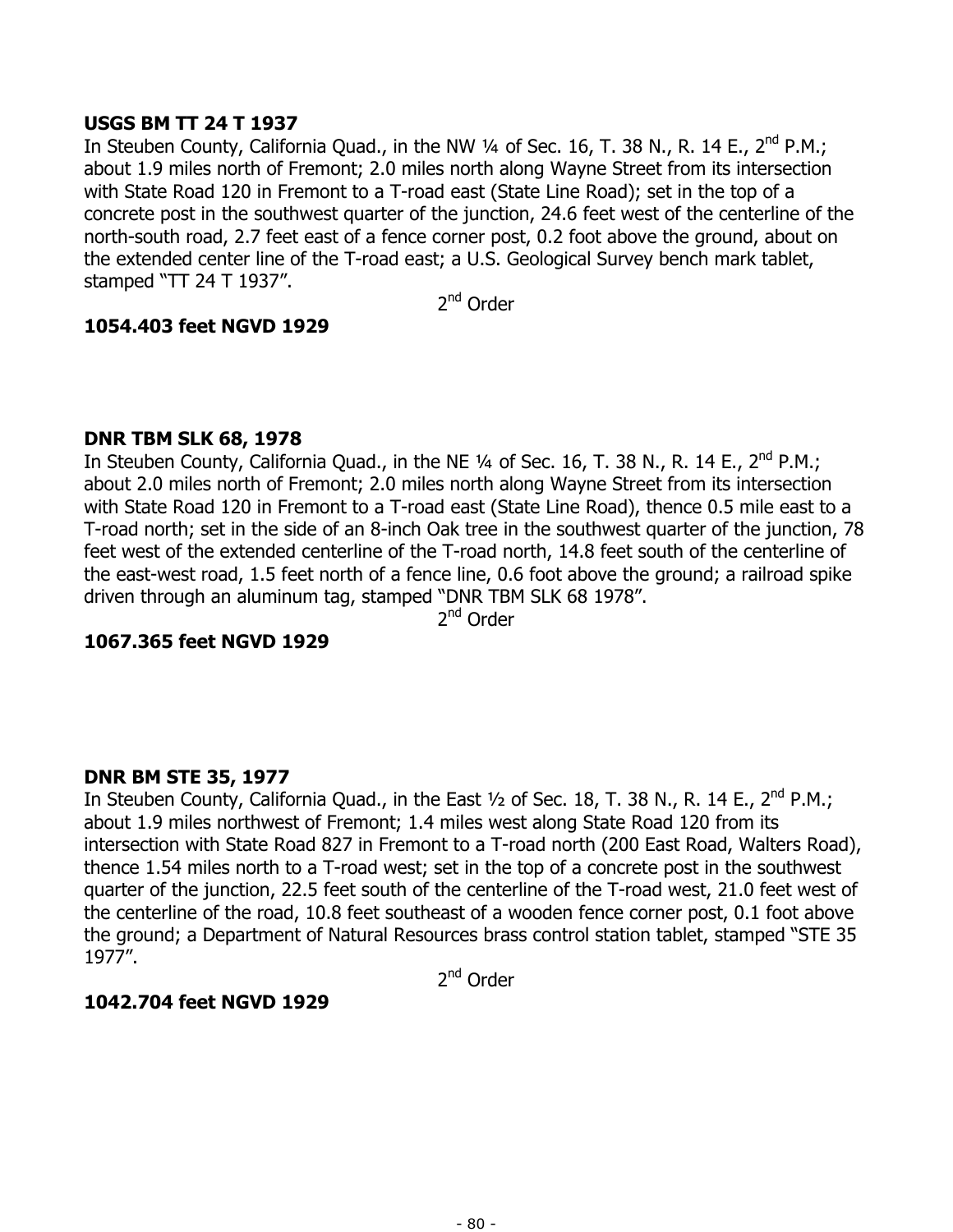### **DNR TBM SLK 77, 1978**

In Steuben County, California Quad., in the East  $1/2$  of Sec. 18, T. 38 N., R. 14 E.,  $2<sup>nd</sup>$  P.M.; about 1.9 miles northwest of Fremont; 1.4 miles west along State Road 120 from its intersection with State Road 827 in Fremont to a T-road north (200 East Road, Walters Road), thence 1.54 miles south to a T-road west, set in the east side of the south trunk of a tripletrunk wild Cherry tree in the northwest quarter of the junction, 62 feet west of the centerline of the road, 15.8 feet north of the centerline of the T-road, 0.8 foot above the ground; a railroad spike driven through an aluminum tag, stamped "DNR TBM SLK 77 1978".

 $2<sup>nd</sup>$  Order

### **1039.802 feet NGVD 1929**

# **DNR TBM SLK 71, 1978**

In Steuben County, Camden Quad., in the NW  $\frac{1}{4}$  of Sec. 13, T. 38 N., R. 14 E., 2<sup>nd</sup> P.M.; about 0.4 mile south of Ray; 0.5 mile south along Del Mar Road from its intersection with State Line Road at Ray to an east-west crossroad (Ray Clear Lake Road); set in the south side of a power pole in the northeast quarter of the junction, 69 feet north of the centerline of the east-west road, 15.3 feet east of the centerline of the T-road north, 0.8 foot above the ground; a railroad spike.

2<sup>nd</sup> Order

# **1089.959 feet NGVD 1929**

# **USGS RM No. 3 Gaging Station Mud Lake**

In Steuben County, Camden Quad., in the SW  $\frac{1}{4}$  of Sec. 17, T. 38 N., R. 15 E., 2<sup>nd</sup> P.M.; about 1.7 miles east-southeast of Ray; 0.5 mile south along Del Mar Road from its intersection with State Line Road at Ray to an east-west crossroad (Ray Clear Lake Road), thence 1.7 miles generally east to an 18-foot bridge over the channel between Mud and Clear Lakes; set in the top of a concrete lake level monument on the southeast concrete wingwall of the bridge, 17.0 feet south of the centerline of the road, 7.3 feet north of the south end of the wingwall, 0.7 foot above the wingwall; a U.S. Geological Survey gaging station tablet, not stamped.

2<sup>nd</sup> Order

# **1042.536 feet NGVD 1929**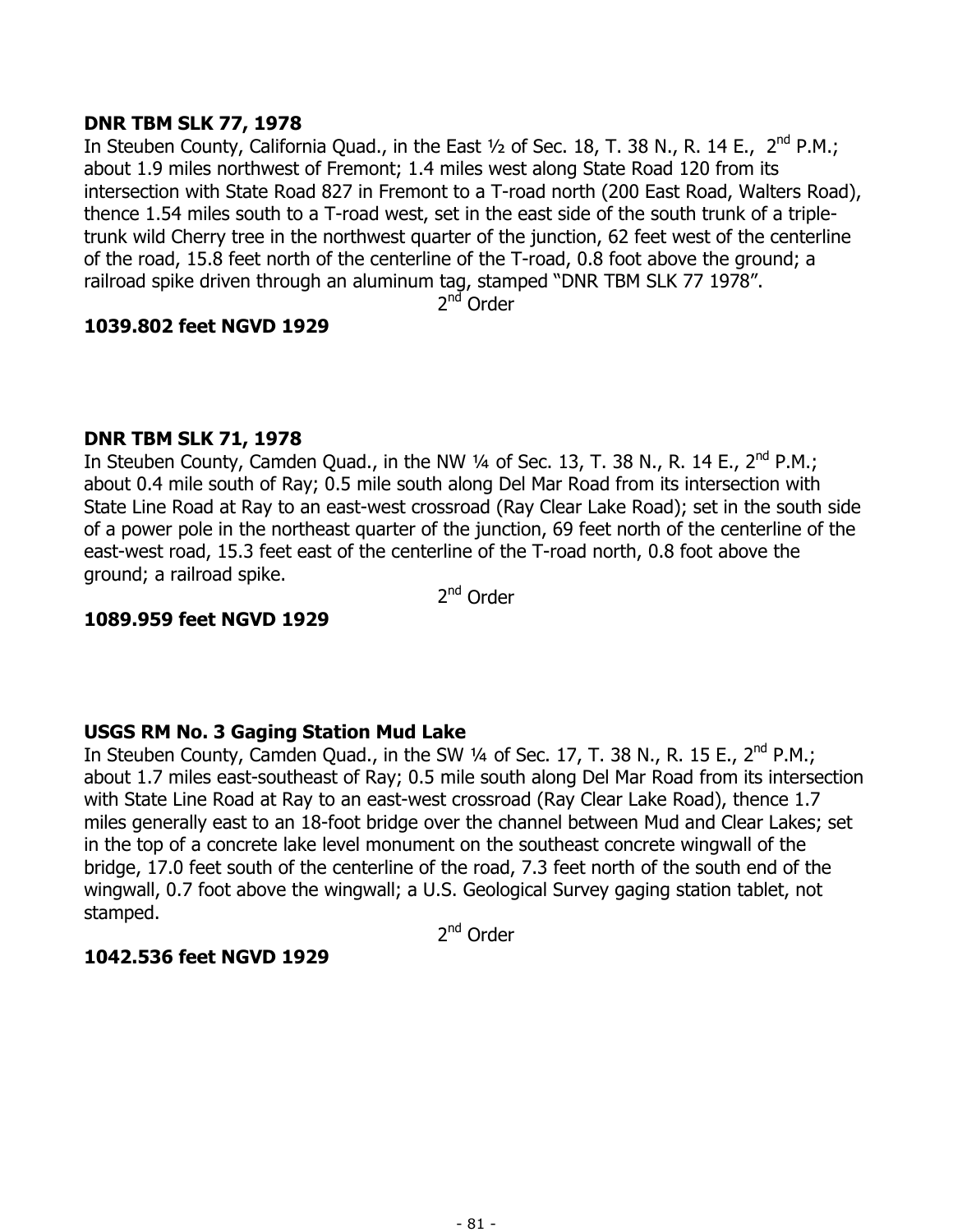### **DNR TBM SLK 73, 1978**

In Steuben County, Camden Quad., in the NE 1/4 of Sec. 18, T. 38 N., R. 15 E., 2<sup>nd</sup> P.M.; about 1.25 miles east-southeast of Ray; 0.5 mile south along Del Mar Road from its intersection with State Line Road at Ray to an east-west crossroad (Ray Clear Lake Road), thence 1.2 miles east to a fence line north; set in the south side of a power pole, 250 feet southwest of the southwest corner of a two-story, brown shingled house, 19.8 feet north of the centerline of the road, 2.3 feet west of the fence line, 0.9 foot above the ground; a railroad spike driven through an aluminum tag, stamped "DNR TBM SLK 73 1978".

2<sup>nd</sup> Order

### **1101.873 feet NGVD 1929**

#### **DNR TBM SLK 72, 1978**

In Steuben County, Camden Quad., in the NW  $\frac{1}{4}$  of Sec. 13, T. 38 N., R. 14 E., 2<sup>nd</sup> P.M.; about 0.7 mile southeast of Ray; 0.5 mile south along Del Mar Road from its intersection with State Line Road at Ray to an east-west crossroad (Ray Clear Lake Road), thence 0.61 mile east to a north-south crossroad (700 East Road); set in the south side of a 25-inch Pine tree in the northwest quarter of the intersection, 89 feet west of the centerline of the north-south road, 20.3 feet north of the centerline of the east-west road, 0.3 foot above the ground; a railroad spike driven through an aluminum tag, stamped "DNR TBM SLK 72 1978".

 $2<sup>nd</sup>$  Order

### **1108.196 feet NGVD 1929**

### **USC&GS BM L 112, 1934**

In Branch County (Michigan), Camden Quad., in the SE 1/4 Sec. 22, T. 8 S., R. 5 W., Michigan Meridian, at Ray; at the intersection of State Line Road and the New York Central Railroad at Ray; set in the top of a concrete post in the northwest quarter of the intersection, 48.0 feet north of the center line of State Line Road, 22.0 feet east of the centerline of an entrance drive, 3.0 feet southeast of a railroad right-of-way fence, 0.2 foot above the ground; a U.S. Coast and Geodetic Survey bench mark tablet, stamped "L 112 1934."

2<sup>nd</sup> Order

### **1077.530 feet NGVD 1929**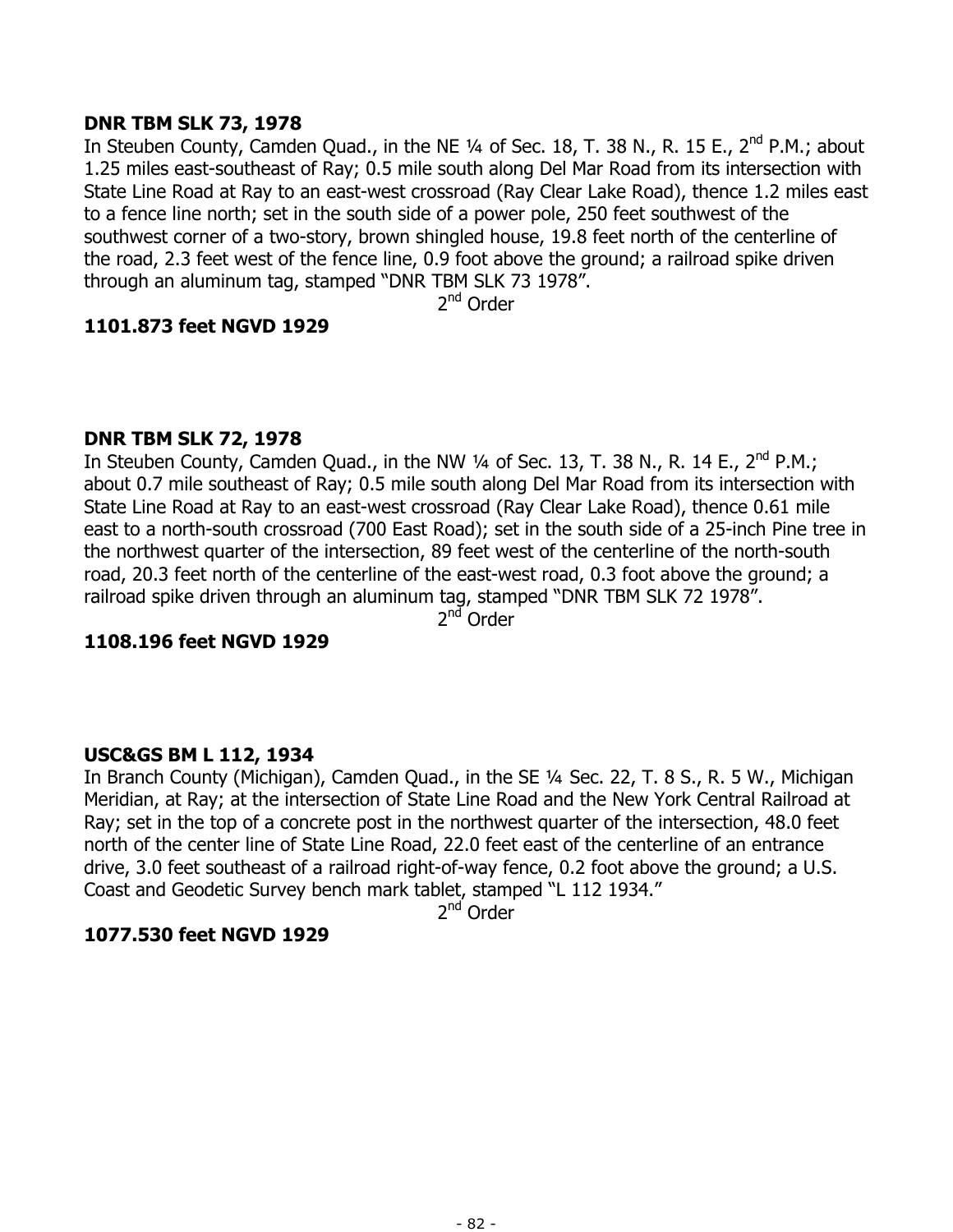### **USGS RM No. 4 Gaging Station Clear Lake**

In Steuben County, Clear Lake Quad., in the SE 1/4 of Sec. 18, T. 38 N., R. 15 E., 2<sup>nd</sup> P.M.; in Clear Lake; at the Lake Drive 12-foot concrete bridge over the channel between Clear and Round Lakes in Clear Lake; set in the top of and at the center of the south concrete guardrail of the bridge, 19.0 feet northeast of the northeast corner of a USGS water-stage recorder shelter, 11.0 feet south of the centerline of the road, 2.2 feet above the road; a U.S. Geological Survey gaging station tablet, not stamped.

2<sup>nd</sup> Order

#### **1042.804 feet NGVD 1929**

#### **DNR TBM SLK 74, 1978**

In Steuben County, Clear Lake Quad., in the SE 1/4 of Sec. 17, T. 38 N., R. 15 E., 2<sup>nd</sup> P.M.; about 0.7 mile east of Clear Lake; 0.1 mile east along Lake Drive from the 12-foot concrete bridge over the channel between Clear and Round Lakes in Clear Lake to a northwestsoutheast crossroad (Clear Lake Road), thence 0.6 mile generally east to a north-south crossroad (875 East Road); set in the south side of power pole # 475/888 in the northeast of the intersection, 36.4 feet north of the centerline of east-west road, 16.2 feet east of the centerline of the north-south road, 0.9 foot above the ground; a railroad spike.

2<sup>nd</sup> Order

### **1052.549 feet NGVD 1929**

#### **DNR TBM SLK 300, 1978**

In Steuben County, Clear Lake Quad., in the North  $1/2$  of Sec. 29, T. 38 N., R. 15 E., 2<sup>nd</sup> P.M.; about 1.5 miles south-southeast of Clear Lake; 0.1 mile east along Lake Drive from the 12-foot concrete bridge over the channel between Clear and Round Lakes in Clear Lake to a northwest-southeast crossroad (Clear Lake Road), thence 0.6 mile generally east to a northsouth crossroad (875 East Road, Outer Drive), thence 1.7 mile generally south and west to a north-south crossroad (850 East Road); set in the north side of a 42-inch Oak tree in the southeast quarter of the junction, 69 feet east of the centerline of the north-south road, 19.3 feet south of the centerline of the east-west road, 1.4 feet above the ground; a railroad spike driven through an aluminum tag, stamped "DNR TBM SLK 300 1978".

2nd Order

### **1071.412 feet NGVD 1929**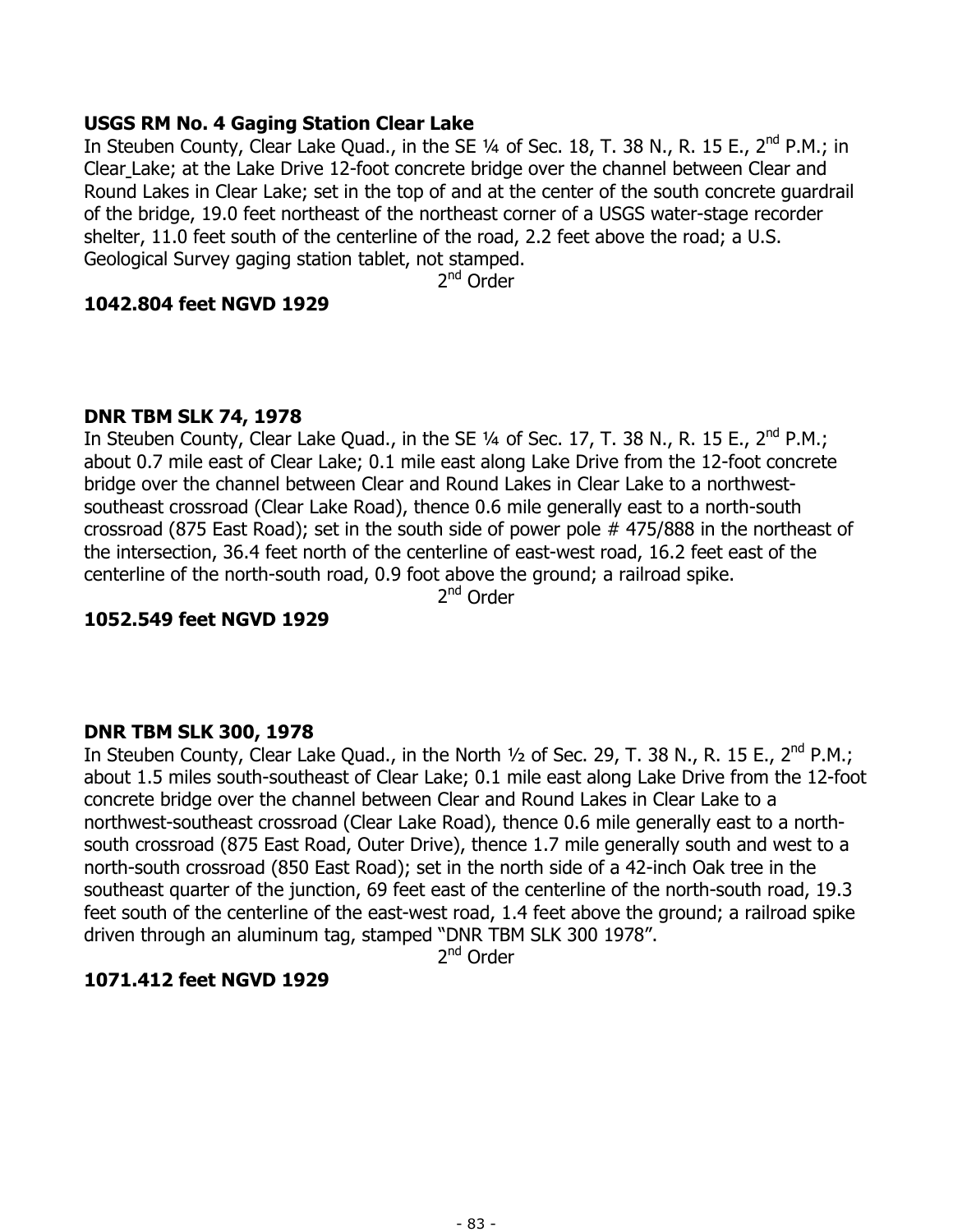### **DNR TBM SLK 301, 1978**

In Steuben County, Clear Lake Quad., in the South  $1/2$  of Sec. 29, T. 38 N., R. 15 E., 2<sup>nd</sup> P.M.; about 1.9 miles south-southeast of Clear Lake; 0.1 mile east along Lake Drive from the 12-foot concrete bridge over the channel between Clear and Round Lakes in Clear Lake to a northwest-southeast crossroad (Clear Lake Road), thence 0.6 mile generally east to a northsouth crossroad (875 East Road, Outer Drive), thence 1.7 mile generally south and west to a north-south crossroad (850 East Road), thence 0.5 mile south to a northwest-southwest crossroad (State Road 120); set in the west side of a 20-inch Oak tree in the northeast quarter of the intersection, 73 feet north of the centerline of the highway, 20.1 feet east of the centerline of the road, 0.9 foot above the ground; a railroad spike driven through an aluminum tag, stamped "DNR TBM SLK 301 1978".

2<sup>nd</sup> Order

# **1071.668 feet NGVD 1929**

# **DNR TBM SLK 302, 1978**

In Steuben County, Clear Lake Quad., in the NE 1/4 of Sec. 30, T. 38 N., R. 15 E., 2<sup>nd</sup> P.M.; about 1.5 miles south of Clear Lake; 0.1 mile east along Lake Drive from the 12-foot concrete bridge over the channel between Clear and Round Lakes in Clear Lake to a northwestsoutheast crossroad (Clear Lake Road), thence 0.6 mile generally east to a north-south crossroad (875 East Road, Outer Drive), thence 1.7 mile generally south and west to a northsouth crossroad (850 East Road), thence 0.5 mile south to a northwest-southeast crossroad (State Road 120), thence 0.8 mile northwest to a T-road north (800 East Road); set in the south side of power pole # 484/769 in the northwest quarter of the junction, 48.6 feet north of the centerline of the highway, 29.8 feet west of the centerline of the T-road north, 0.9 foot above the ground; a railroad spike driven through an aluminum tag, stamped "DNR TBM SLK 302 1978".

2<sup>nd</sup> Order

### **1062.699 feet NGVD 1929**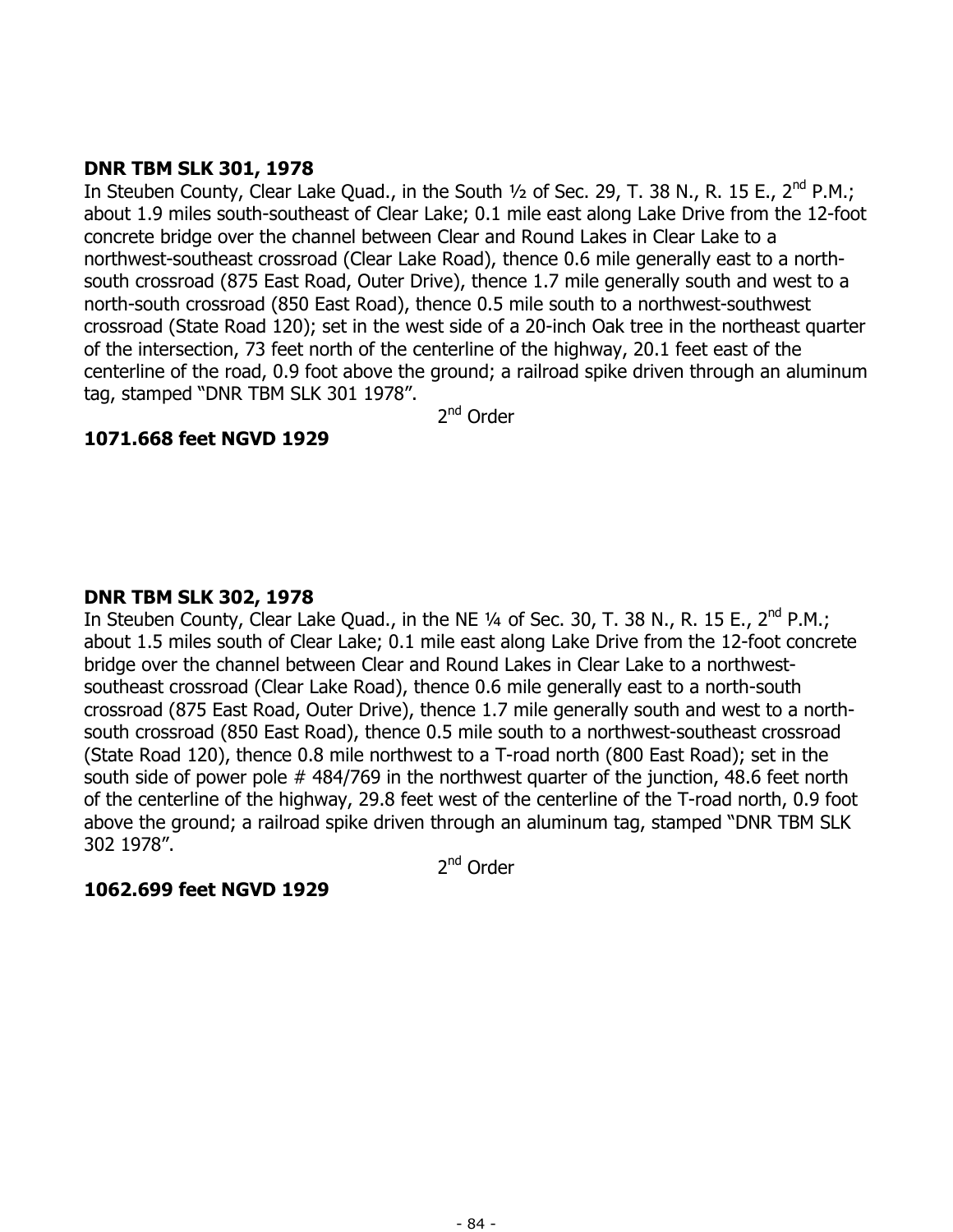### **DNR TBM SLK 303, 1978**

In Steuben County, Clear Lake Quad., in the NW  $\frac{1}{4}$  of Sec. 30, T. 38 N., R. 15 E., 2<sup>nd</sup> P.M.; about 1.6 miles southwest of Clear Lake; 0.7 mile generally southwest along Lake Drive from the 12-foot concrete bridge over the channel between Clear and Round Lakes in Clear Lake to a T-road west (675 North Road), thence 0.5 mile west to a north-south road (700 East Road), thence 0.8 mile south to a northwest-southeast crossroad (State Road 120); set in the south side of a 26-inch Hickory tree in the southeast quarter of the junction, 39.6 feet east of the extended centerline of the road, 33.2 feet south of the centerline of the highway, 0.5 foot above the ground; a railroad spike driven through an aluminum tag, stamped "DNR TBM SLK 303 1978".

2<sup>nd</sup> Order

# **1066.883 feet NGVD 1929**

# **DNR BM STE 32, 1977**

In Steuben County, Clear Lake Quad., in the SE  $1/4$  Sec. 20, T. 38 N., R. 15 E., 2<sup>nd</sup> P.M.; in Clear Lake; at the Clear Lake Road (Outer Drive) 30-foot bridge over the outlet channel for Clear Lake; set in the top of a concrete post, 88 feet south from the center line of the bridge, 25.8 feet east from the center line of the road, 0.8 foot north from a power pole, 0.1 foot above the ground; a Department of Natural Resources brass control station tablet, stamped "STE 32 1977."

2<sup>nd</sup> Order

# **1040.178 feet NGVD 1929**

# **DNR BM STE 33, 1977**

In Steuben County, Clear Lake Quad., in the NE 1/4 of Sec. 21, T.38 N., R. 15 E., 2<sup>nd</sup> P.M.; about 1.3 miles east-southeast of Clear Lake; 0.1 mile east along Lake Drive from the 12-foot concrete bridge over the channel between Clear and Round Lakes in Clear Lake to a northwest-southeast crossroad (Clear Lake Road), thence 1.25 miles generally east to northsouth crossroad (925 East Road), thence 0.15 mile south to a 13-foot concrete bridge over the channel between Long and Mirror Lakes; set in the top of the north end of the east concrete guardrail base of the bridge, 18.3 feet east of the centerline of the road, 2.6 feet south of the north end of the bridge, 1.9 feet below the road, 0.5 foot south of the north end of the guardrail; a Department of Natural Resources brass control station tablet, stamped "STE 33 1977".

2<sup>nd</sup> Order

# **1041.171 feet NGVD 1929**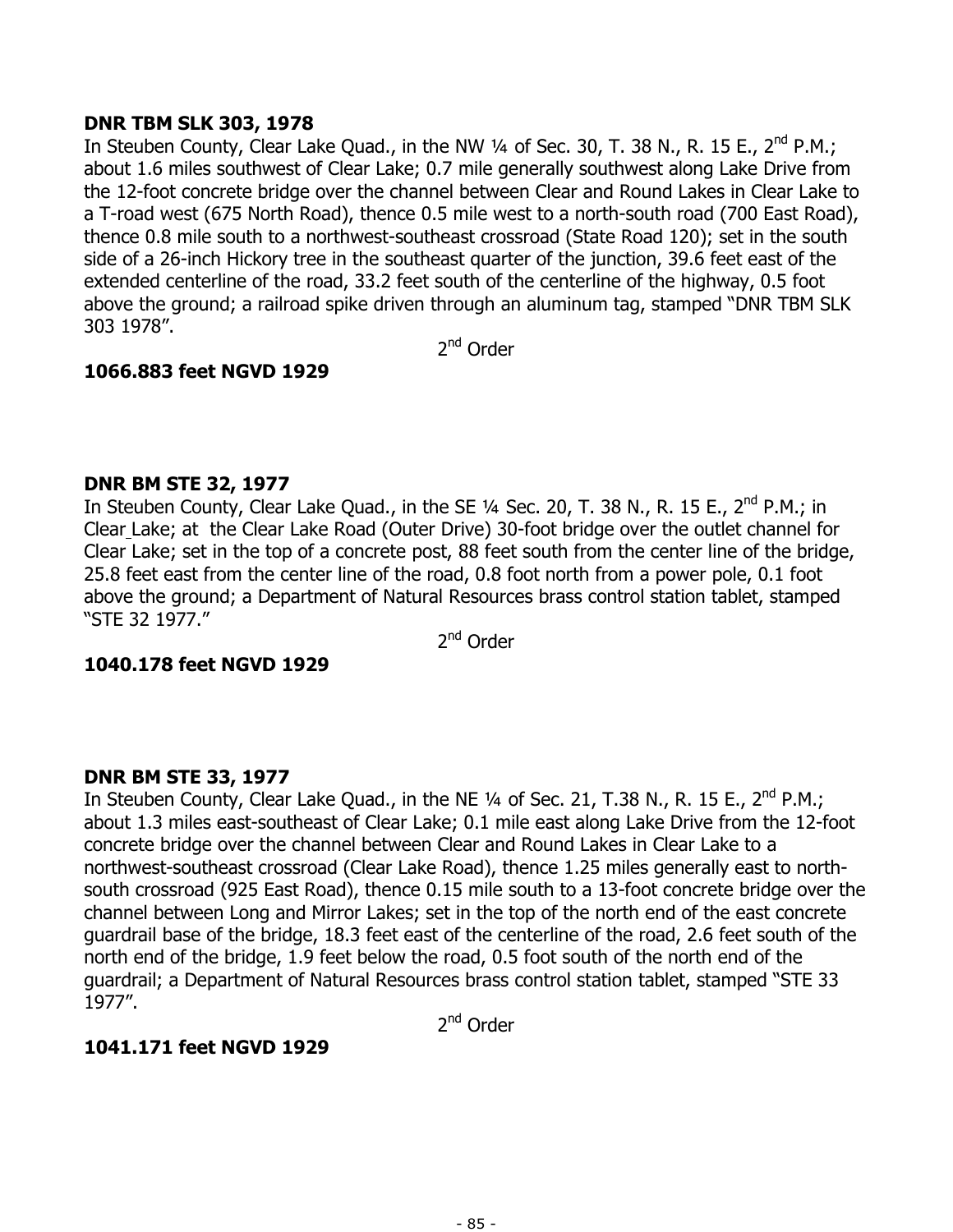### **USGS RM No. 2 Gaging Station Long Lake**

In Steuben County, Clear Lake Quad., in the NE 1/4 of Sec. 21, T. 38 N., R. 15 E., 2<sup>nd</sup> P.M.; about 1.3 miles east-southeast of Clear Lake; 0.1 mile east along Lake Drive from the 12-foot concrete bridge over the channel between Clear and Round Lakes in Clear Lake to a northwest-southeast crossroad (Clear Lake Road), thence 1.25 miles generally east to northsouth crossroad (925 East Road), thence 0.15 mile south to a 13-foot concrete bridge over the channel between Long and Mirror Lakes; set in the top of the north end of the east concrete guardrail base of an abandoned bridge on the west side of the road, 33.9 feet west of the centerline of the road, 9.5 feet east of the centerline of the abandoned bridge, 1.6 feet above the abandoned road, 0.1 foot south of the north end of the guardrail base, 0.1 foot west of the east face of the guardrail base; a chiseled square.

2nd Order

# **1044.389 feet NGVD 1929**

# **USGS RM No. 1 Gaging Station Mirror Lake**

In Steuben County, Clear Lake Quad., in the NE  $\frac{1}{4}$  of Sec. 21, T. 38 N., R. 15 E., 2<sup>nd</sup> P.M.; about 1.3 miles east-southeast of Clear Lake; 0.1 mile east along Lake Drive from the 12-foot concrete bridge over the channel between Clear and Round Lakes in Clear Lake to a northwest-southeast crossroad (Clear Lake Road), thence 1.25 miles generally east to northsouth crossroad (925 East Road), thence 0.15 mile south to a 13-foot concrete bridge over the channel between Long and Mirror Lakes; set in the top of the north end of the west concrete guardrail base of an abandoned bridge on the west side of the road, 52.9 feet west of the centerline of the road, 9.5 feet west of the centerline of the abandoned bridge, 1.4 feet above the road, 0.1 foot south of the north end of the guardrail base, 0.1 foot west of the east face of the guardrail base; a chiseled square.

2<sup>nd</sup> Order

# **1044.403 feet NGVD 1929**

### **USGS RM No. 5 Gaging Station Round Lake**

In Steuben County, Clear Lake Quad., in the SE 1/4 of Sec. 18, T. 38 N., R. 15 E., 2<sup>nd</sup> P.M.; in Clear Lake; at the Lake Drive 12-foot concrete bridge over the channel between Clear and Round Lakes in Clear Lake; set in the top of and at the center of the north concrete guardrail of the bridge, 13.5 feet north of the centerline of the road, 1.2 feet above the road; a chiseled square.

2<sup>nd</sup> Order

### **1041.890 feet NGVD 1929**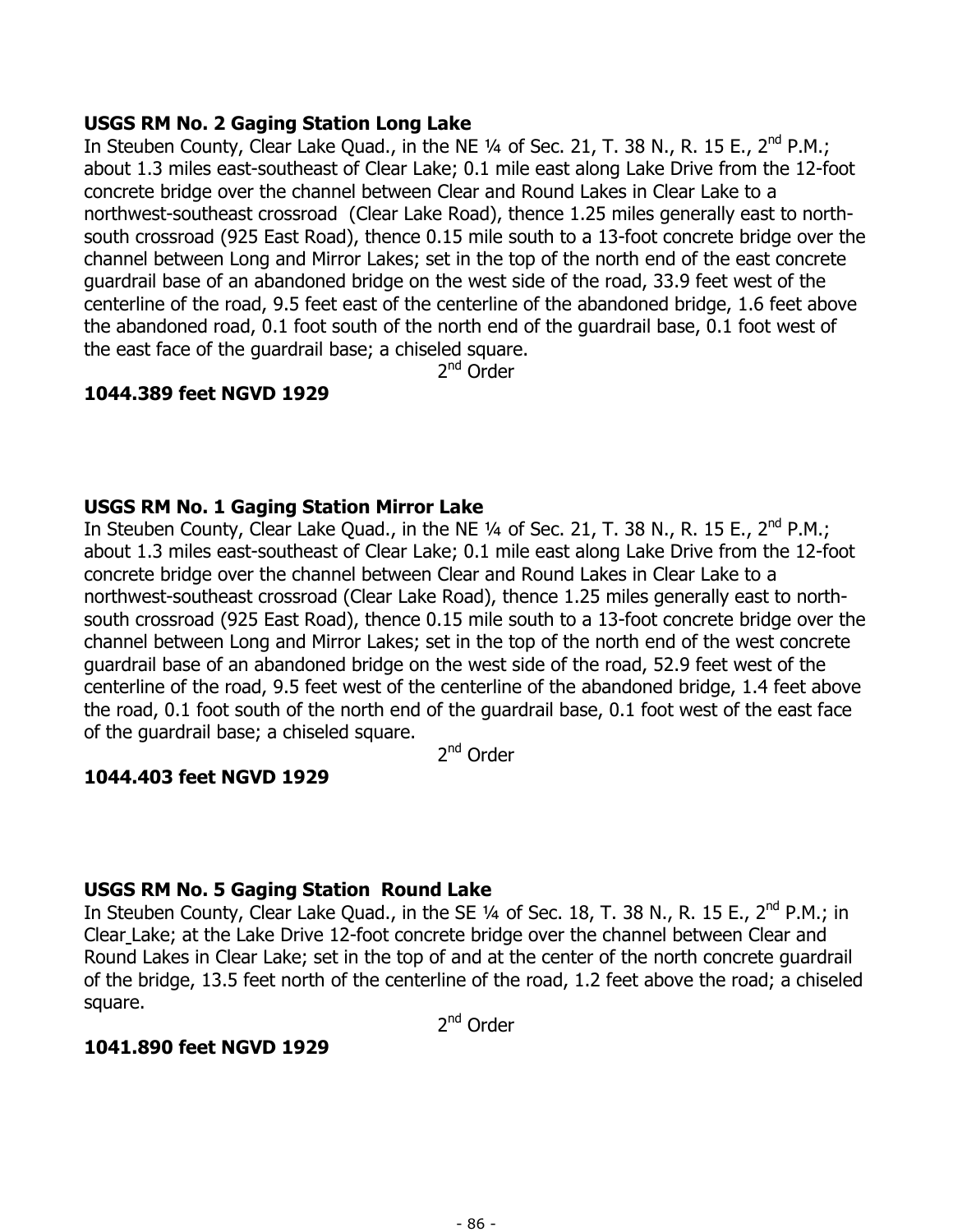# **DNR BM STE 72, 1977**

In Steuben County, Hamilton Quad., in the NE 1/4 of Sec. 32, T. 36 N., R. 14 E., 2<sup>nd</sup> P.M.; about 1.3 miles west of Hamilton; 1.4 miles northwest along Bellefontaine Road from its intersection with State Road 427 in Hamilton to a T-road southwest (Ball Lake Road), thence 0.2 mile southwest to a northwest-southeast crossroad, thence 0.1 mile southeast to a bridge over Fish Creek; set in the top of the northeast headwall of the bridge, 17.1 feet northeast of the centerline of the road, 0.8 foot northwest of the southeast end of the headwall, 0.5 foot below the road; a Department of Natural Resources brass control station tablet, stamped "STE 72 1977".

2nd Order

# **899.634 feet NGVD 1929 elevation superseded 899.593 feet NGVD 1929 – elevation revised 8/25/1987**

# **USGS RM No. 3 Gaging Station Ball Lake**

In Steuben County, Hamilton Quad., in the NE 1/4 of Sec. 32, T. 36 N., R. 14 E., 2<sup>nd</sup> P.M.; about 1.3 miles west of Hamilton; 1.4 miles northwest along Bellefontaine Road from its intersection with State Road 427 in Hamilton to a T-road southwest (Ball Lake Road), thence 0.2 mile southwest to a northwest-southeast crossroad, thence 0.1 mile south-east to a bridge over Fish Creek; set in the top of a concrete post, 27.0 feet south of the centerline of the road, 17.4 feet west of the centerline of the bridge, 3.3 feet northwest of power pole # 429-51, 0.5 foot below the ground; a U.S. Geological Survey gaging station tablet, not stamped.  $2^{nd}$  Order **Note: Possibly destroyed by construction. See description of lake level** 

# **monument on control structure on page 132.**

**897.937 feet NGVD 1929 elevation superseded** 

**897.868 feet NGVD 1929 – elevation revised 8/25/1987** 

# **USGS RM No. 6 Gaging Station Ball Lake**

In Steuben County, Hamilton Quad., in the NE  $\frac{1}{4}$  of Sec. 32, T. 36 N., R. 14 E., 2<sup>nd</sup> P.M.; about 1.3 miles west of Hamilton; 1.4 miles northwest along Bellefontaine Road from its intersection with State Road 427 in Hamilton to a T-road southwest (Ball Lake Road), thence 0.2 mile southwest to a northwest-southeast crossroad , thence 0.1 mile southeast to a bridge over Fish Creek; set on the top of the northeast headwall of the bridge, 17.0 feet northeast of the centerline of the road, 3.8 feet southwest of the northwest end of the headwall, 0.5 foot below the road; a chiseled square.

2nd Order

**899.627 feet NGVD 1929 elevation superseded 899.572 feet NGVD 1929 - elevation revised 8/25/1987**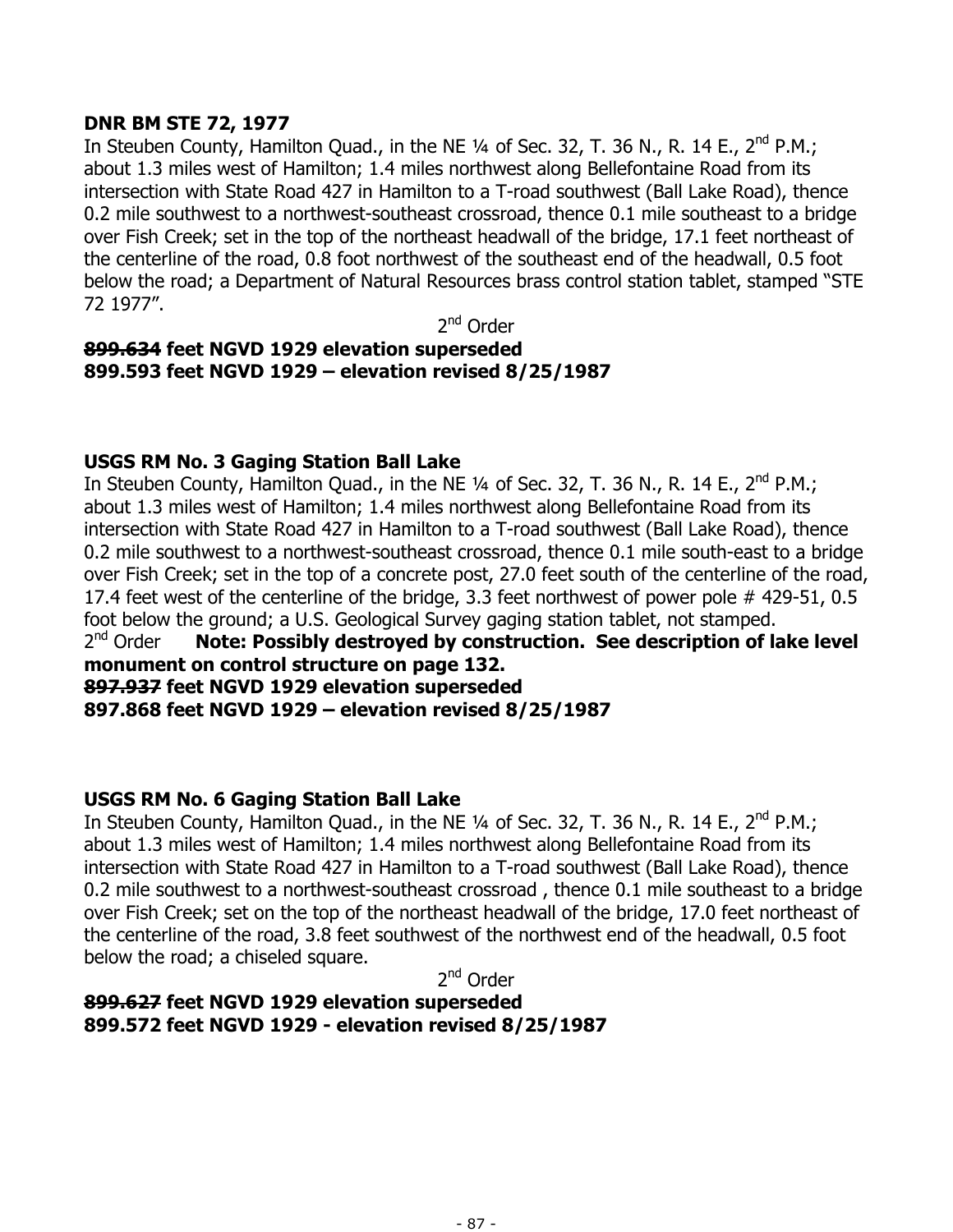### **USGS RM No. 7 Gaging Station Ball Lake**

In Steuben County, Hamilton Quad., in the NE  $\frac{1}{4}$  of Sec. 32, T. 36 N., R. 14 E., 2<sup>nd</sup> P.M.; about 1.3 miles west of Hamilton; 1.4 miles northwest along Bellefontaine Road from its intersection with State Road 427 in Hamilton to a T-road southwest (Ball Lake Road), thence 0.2 mile southwest to a northwest-southeast crossroad, thence 0.1 mile southeast to a bridge over Fish Creek; set in the west side of power pole # 429-35, 144 feet southeast of the centerline of the bridge, 20.2 feet east of the centerline of the road, 0.7 foot above the ground; the top of a nut on the threaded end of a bolt.

2nd Order

# **901.287 feet NGVD 1929 elevation superseded 901.181 feet NGVD 1929 - elevation revised 8/25/1987**

# **DNR TBM SLK 141, 1977**

In Steuben County, Hamilton Quad., in the NE  $\frac{1}{4}$  of Sec. 32, T. 36 N., R. 14 E., 2<sup>nd</sup> P.M.; about 1.4 miles west-northwest of Hamilton; 1.4 miles north-west along Bellefontaine Road from its intersection with State Road 427 in Hamilton to a T-road southwest (Ball Lake Road); set in the northeast side of power pole # 5426-25 in the southwest quarter of the junction, 63 feet southwest of the centerline of the T-road southwest, 1.4 feet above the ground; a railroad spike driven through an aluminum tag, stamped "DNR TBM SLK 141 1977".

 $2<sup>nd</sup>$  Order

# **941.681 feet NGVD 1929**

### **DNR TBM HL 4, 1972**

In Steuben County, Hamilton Quad., in the North 1/2 of Sec. 31, T. 36 N., R. 14 E., 2<sup>nd</sup> P.M.; about 2.4 miles west-northwest of Hamilton; 2.0 miles north-west along Bellefontaine Road from its intersection with State Road 427 in Hamilton to a T-road southwest (Lemon Road), thence 0.8 mile southwest and west to a four-foot steel pipe culvert under the road; set in the top of the south end of the culvert, 180 feet east of the centerline of a T-road south (170 East Road), 25.6 feet south of the centerline of the road, 3.8 feet below the road, 0.3 foot north of the south end of the culvert; a filed cross.

2nd Order

**902.002 feet NGVD 1929 901.548 feet NAVD 1988**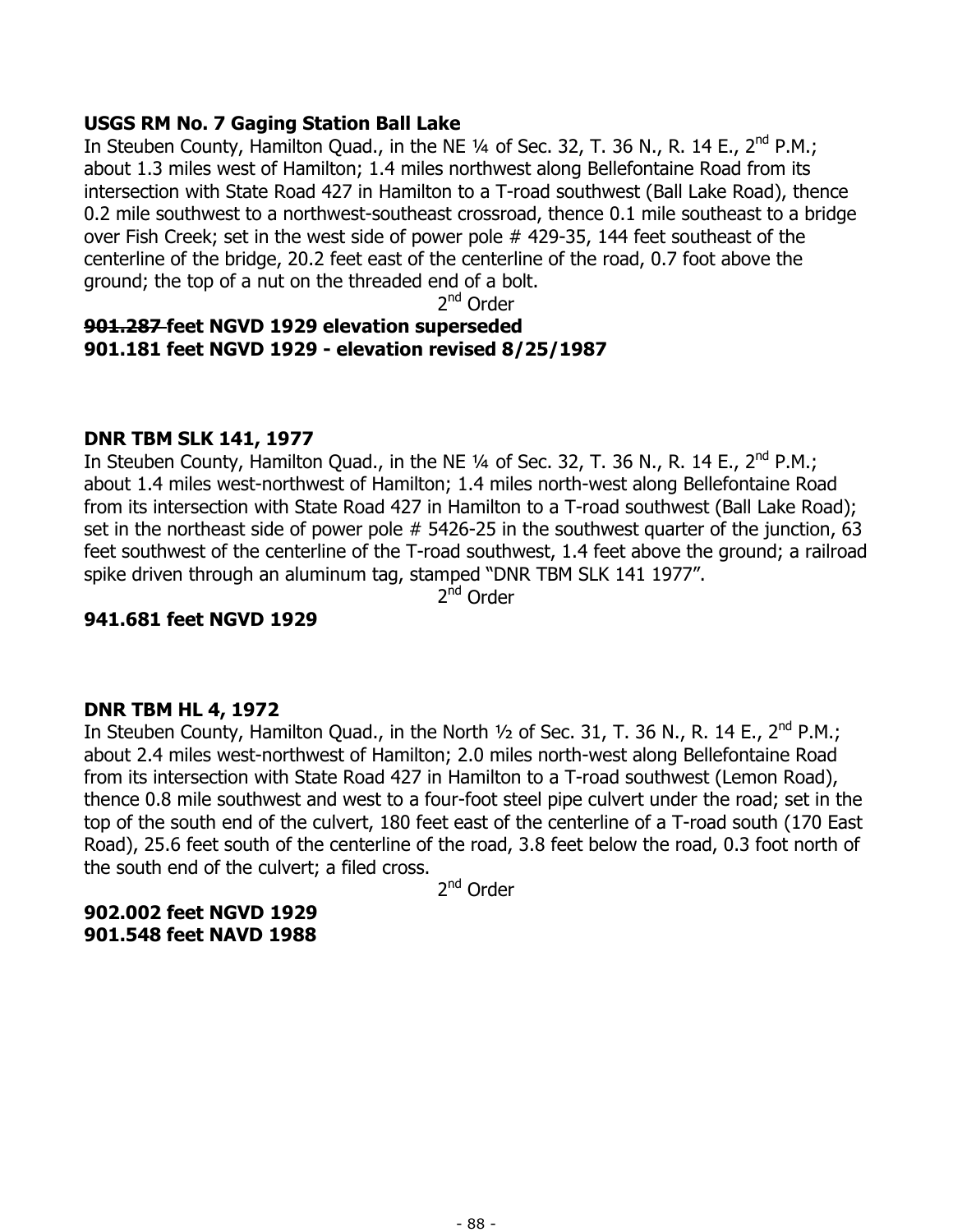#### **DNR TBM HL 7, 1972**

In Steuben County, Hamilton Quad., in the NW 1/4 of Sec. 33, T. 36 N., R. 14 E., 2<sup>nd</sup> P.M.; about 0.8 mile northwest of Hamilton; 0.87 mile northwest along Bellefontaine Road from its intersection with State Road 427 in Hamilton to a T-road south (300 East Road); set in the north side of a power pole in the southwest quarter of the junction, 55 feet south of the centerline of the road, 25.0 feet west of the centerline of the T-road south, 0.4 foot above the ground; a railroad spike driven through an aluminum tag, stamped "DNR TBM HL 7 1972".

2<sup>nd</sup> Order

# **923.701 feet NGVD 1929 923.249 feet NAVD 1988**

### **DNR TBM HL 5, 1972**

In Steuben County, Hamilton Quad., in the NE  $\frac{1}{4}$  of Sec. 31, T. 36 N., R. 14 E., 2<sup>nd</sup> P.M.; about 2.3 miles west of Hamilton; 2.0 miles northwest along Bellefontaine Road from its intersection with State Road 427 in Hamilton to a T-road southwest (Lemon Road), thence 0.8 mile southwest and west to a T-road south (170 East Road), thence 0.3 mile south to a fivefoot pipe culvert in Fish Creek; set in the east end of the culvert, 30 feet north of the centerline of a T-road east, 18.0 feet east of the centerline of the road, 0.2 foot west of the east end of the culvert; a filed cross.

2<sup>nd</sup> Order

#### **904.600 feet NGVD 1929 904.147 feet NAVD 1988**

### **DNR TBM HL 6, 1972**

In Steuben County, Hamilton Quad., in the NE 1/4 of Sec. 31, T. 36 N., R. 14 E., 2<sup>nd</sup> P.M.; about 2.2 miles west of Hamilton; 2.0 miles northwest along Bellefontaine Road from its intersection with State Road 427 in Hamilton to a T-road southwest (Lemon Road), thence 0.8 mile southwest and west to a T-road south (170 East Road), thence 0.4 mile south to a T-road east, thence 0.15 mile east to a T-road north leading to a Public Fishing Site, thence 0.05 mile north to a cul-de-sac; set in the east side of a 13-inch trunk of a twin trunk tree, 60 feet west of the west edge of Ball Lake, 60 feet north of the center of the cul-de-sac, 0.4 foot above the ground; a railroad spike driven through an aluminum tag, stamped "DNR TBM HL 6 1972".

2<sup>nd</sup> Order

**897.057 feet NGVD 1929 896.604 feet NAVD 1988**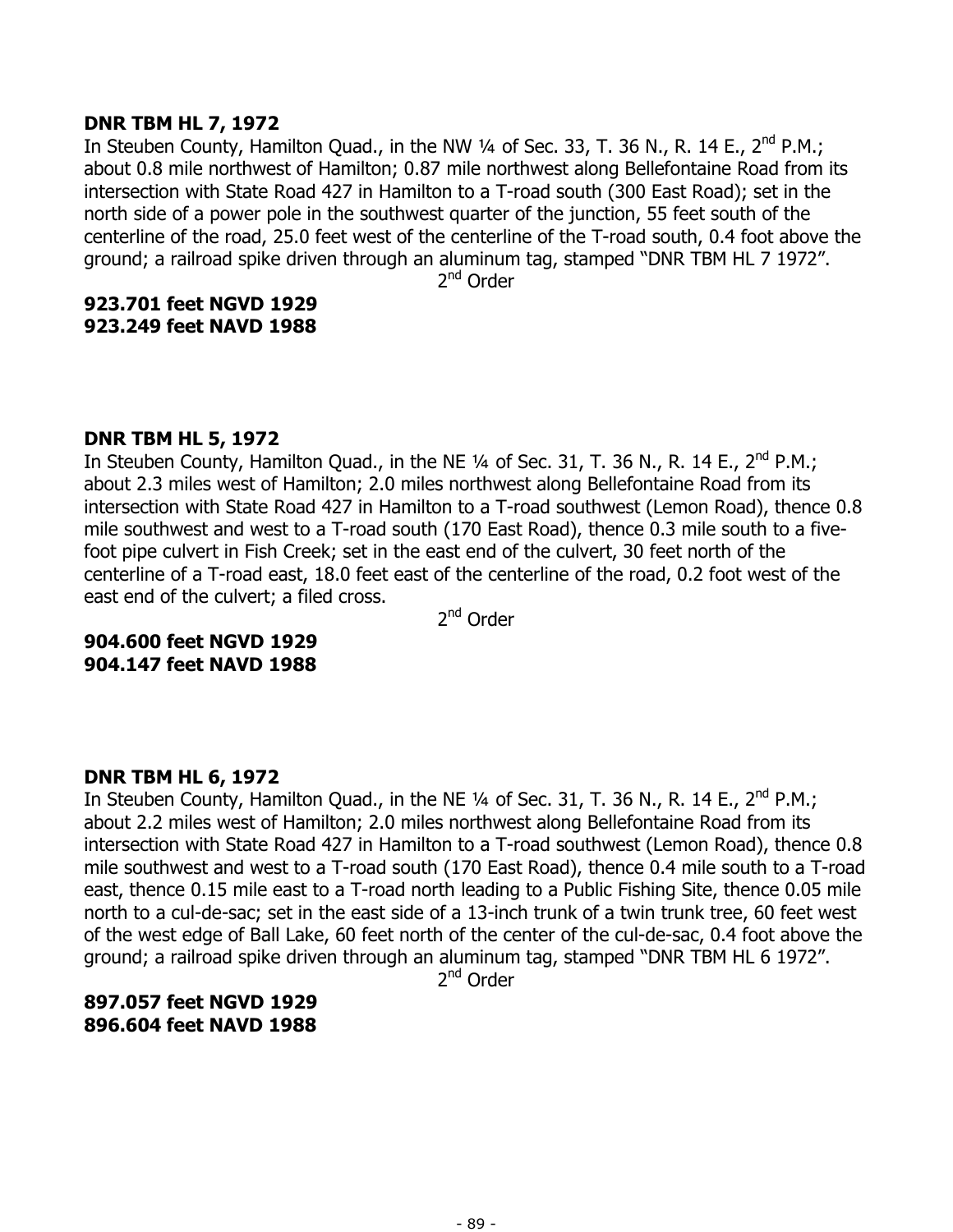### **DNR BM STE 45, 1977**

In Steuben County, Hamilton Quad., in the NE  $\frac{1}{4}$  of Sec. 23, T. 36 N., R. 13 E., 2<sup>nd</sup> P.M.; about 0.6 mile east-southeast of Pleasant Lake; 0.5 mile southeast along Bellefontaine Road from its intersection with U.S. Highway 27 at Pleasant Lake to a T-road east (500 South Road), thence 0.2 mile east to a field road south; set in the top of a concrete post in the southwest quarter of the junction, 300 feet east of the outlet culvert for Gooseneck Lake, 32.4 feet south of the centerline of the road, 20.4 feet southwest of the west end of a steel guardrail, 20.4 feet west of the centerline of the field road, 2.8 feet north from a power pole; a Department of Natural Resources brass control station tablet, stamped "STE 45 1977".

2<sup>nd</sup> Order

# **977.938 feet NGVD 1929**

# **USGS RM No. 7 Gaging Station Hamilton Lake**

In Steuben County, Hamilton Quad., in the SE  $\frac{1}{4}$  of Sec. 33, T. 36 N., R. 14 E., 2<sup>nd</sup> P.M.; in Hamilton; at the State Road 427 fifty-foot bridge over the outlet channel for Hamilton Lake; set in the top of an I beam, 150 feet north of the centerline of an east-west road (Bellefontaine Road), 50 feet west of the center line of the highway, 15.0 feet south of the north face of the bridge, 2.5 feet west of the west face of the bridge; a filed notch.

2nd Order

### **902.913 feet NGVD 1929**

# **USGS RM No. 6 Gaging Station Hamilton Lake**

In Steuben County, Hamilton Quad., in the West 1/2 of Sec.34, T. 36 N., R. 14 E., 2<sup>nd</sup> P.M.; in Hamilton; 0.15 mile north along State Road 247 from its intersection with Bellefontaine Road in Hamilton to a T-road northwest (Circle Park Road), thence 0.05 mile northwest to the northern outlet for Hamilton Lake; set in the top of a concrete lake level monument on the west side of the road, 22.0 feet west of the centerline of the road, 15.0 feet south of the centerline of the outlet; a U.S. Geological gaging station tablet, not stamped.

2<sup>nd</sup> Order

### **901.327 feet NGVD 1929**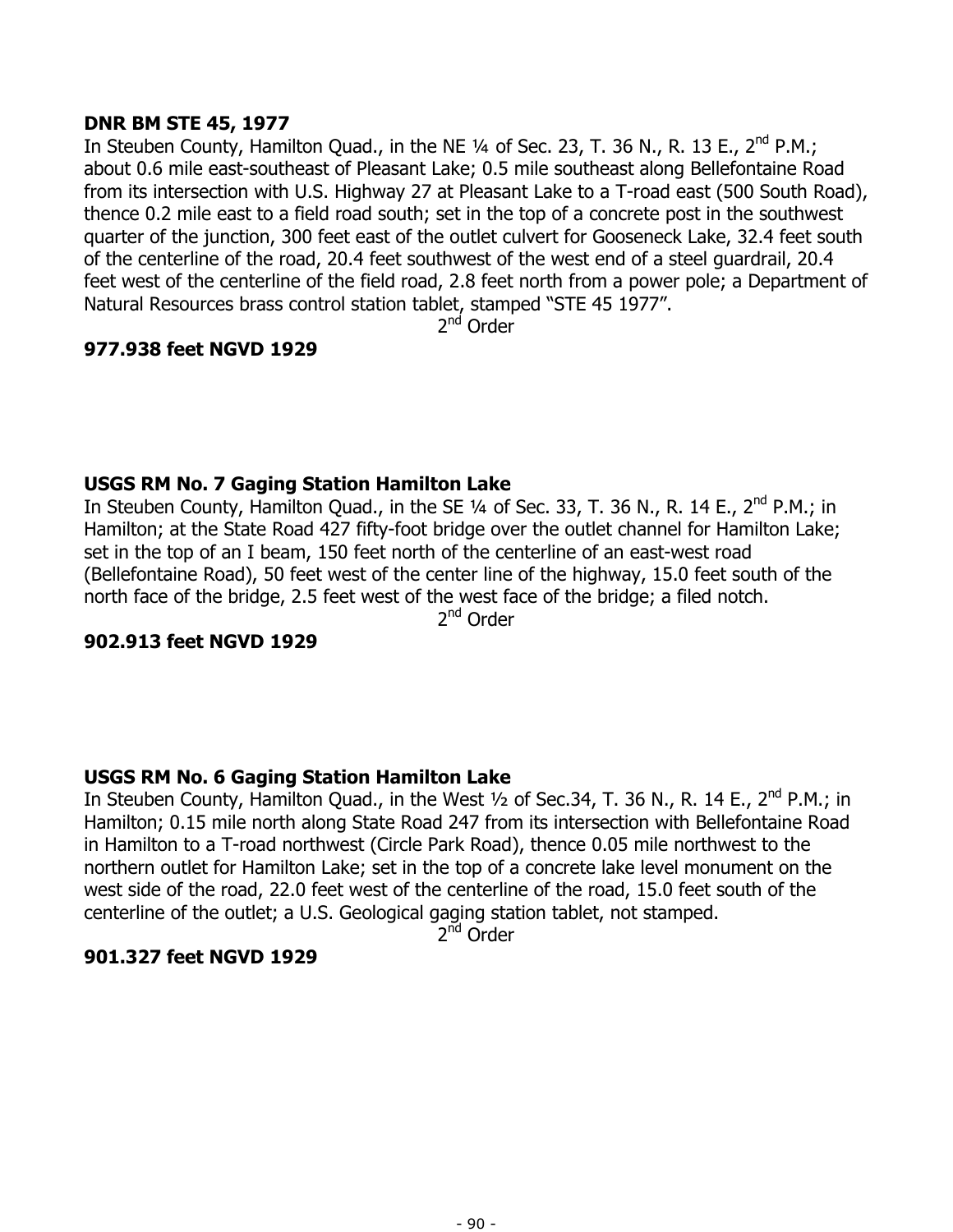#### **DNR TBM HL 8, 1973**

In Steuben County, Hamilton Quad., in the SW 1/4 of Sec. 27, T. 36 N., R. 14 E., 2<sup>nd</sup> P.M.; about 0.8 mile north of Hamilton; 0.15 mile north along State Road 427 from its intersection with Bellefontaine Road in Hamilton to a T-road northwest (Circle Park Road), thence 0.7 mile northwest and north to a 6-inch pipe culvert under the road; set in the north side of a 48-inch twin trunk Oak tree, 50 feet north of the centerline of the culvert, 25.2 feet east of the centerline of the road, 0.4 foot above the ground; a 60d nail.

2<sup>nd</sup> Order

#### **914.819 feet NGVD 1929**

#### **DNR TBM HL 9, 1973**

In Steuben County, Hamilton Quad., n the SW  $\frac{1}{4}$  of Sec. 27, T. 36 N., R. 14 E., 2<sup>nd</sup> P.M.; about 1.1 miles north of Hamilton; 0.8 mile north and northwest along State Road 427 from its intersection with Bellefontaine Road in Hamilton to a T-road north (State Road 1), thence 0.35 mile north to a T-road west (Circle Park Road), thence 0.4 mile generally west and north to a 1-foot pipe culvert under the road; set in the southeast side of an 11-inch Hickory tree, 40.0 feet northwest of the centerline of the culvert, 22.6 feet southeast of the centerline of a dirt road, 18.3 feet southwest of the centerline of the road, 0.3 foot above the ground; a 60d nail. 2nd Order

### **901.532 feet NGVD 1929**

### **DNR TBM HL 10, 1973**

In Steuben County, Hamilton Quad., in the SW 1/4 of Sec. 27, T. 36 N., R. 14 E., 2<sup>nd</sup> P.M.; about 1.1 miles north of Hamilton; 0.8 mile north and northwest along State Road 427 from its intersection with Bellefontaine Road in Hamilton to a T-road north (State Road 1), thence 0.35 mile north to a T-road west (Circle Park Road), thence 0.4 mile generally west and north to a 1-foot pipe culvert under the road; set in the south side of a 19-inch Willow tree, 100 feet southeast of the centerline of the culvert, 21.5 feet southwest of the centerline of the road, 0.7 foot above the ground; a railroad spike driven through an aluminum tag, stamped "DNR TBM HL 10 1973".

2<sup>nd</sup> Order

#### **900.808 feet NGVD 1929**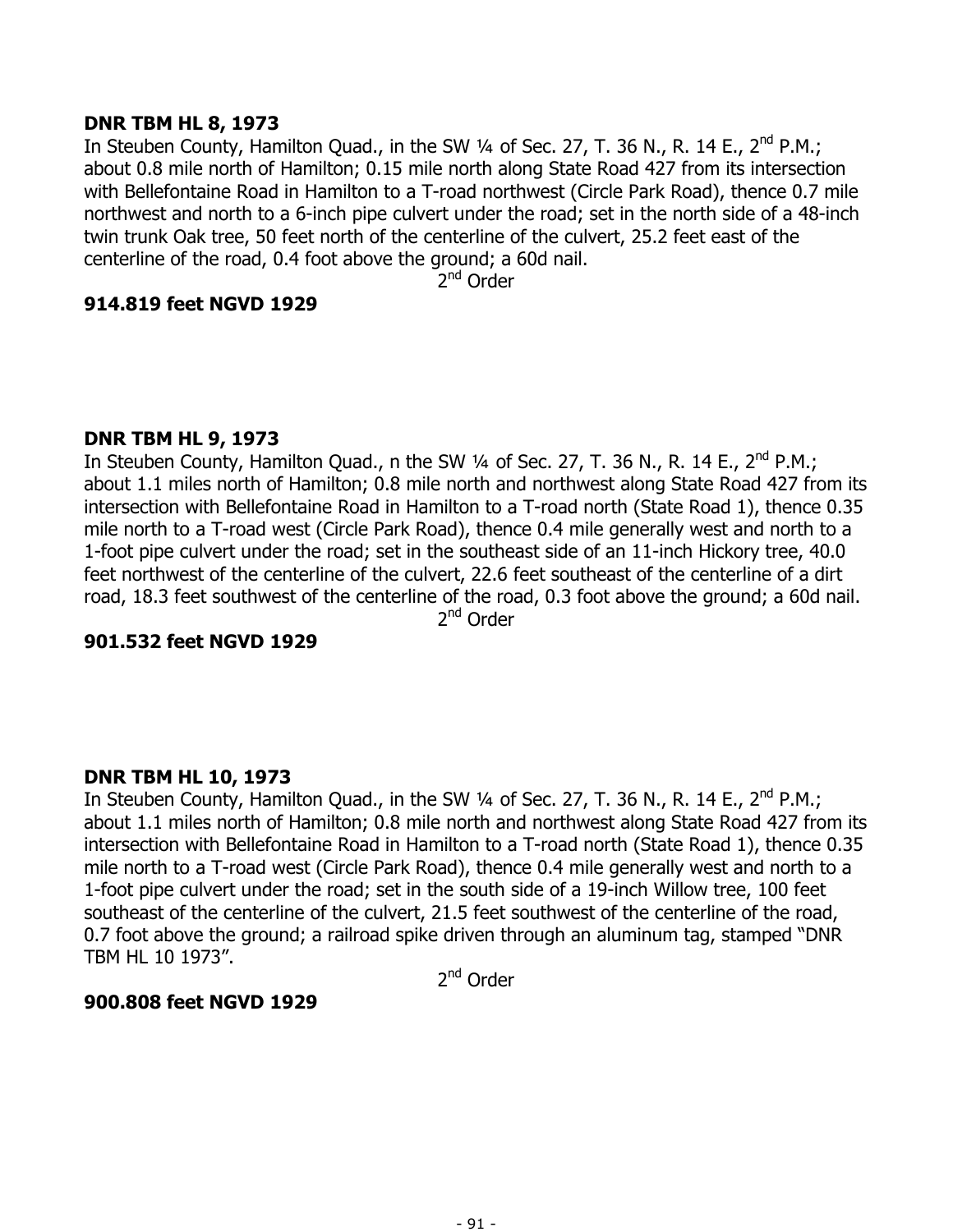### **DNR RP 2, 1973**

In Steuben County, Hamilton Quad., in the SW 1/4 of Sec. 27, T. 36 N., R. 14 E., 2<sup>nd</sup> P.M.; about 1.1 miles north of Hamilton; 0.8 mile north and northwest along State Road 427 from its intersection with Bellefontaine Road in Hamilton to a T-road north (State Road 1), thence 0.4 mile north to a T-road west (Circle Park Road), thence 0.4 mile generally west and north to a 1-foot pipe culvert under the road; set in the stream ward face of a wooden sea wall on the east side of the road, 15.0 feet north of the centerline of the culvert; a 30d nail.

2<sup>nd</sup> Order

# **899.522 feet NGVD 1929**

### **DNR RP 3, 1973**

In Steuben County, Hamilton Quad., in the SW  $\frac{1}{4}$  of Sec. 27, T. 36 N., R. 14 E., 2<sup>nd</sup> P.M.; about 1.1 miles north of Hamilton; 0.8 mile north and northwest along State Road 427 from its intersection with Bellefontaine Road in Hamilton to a T-road north (State Road 1), thence 0.4 mile north to a T-road west (Circle Park Road), thence 0.4 mile generally west and north to a 1-foot pipe culvert under the road; set in the top of the west end of the culvert; a filed notch.

2<sup>nd</sup> Order

### **899.700 feet NGVD 1929**

# **DNR BM STE 46, 1977**

In Steuben County, Hamilton Quad., in the SW 1/4 of Sec. 29, T. 36 N., R. 14 E., 2<sup>nd</sup> P.M.; about 2.0 miles west-northwest of Hamilton; 2.0 miles north-west along Bellefontaine Road from its intersection with State Road 427 in Hamilton to a T-road southwest (Lemon Road), thence 0.2 mile southwest to a 2-foot steel pipe culvert under the road; set in the top of a concrete post, 21.5 feet northeast of the centerline of the culvert, 14.5 feet southeast of the centerline of the road, 1.0 foot north of a power pole, 0.1 foot above the ground; a Department of Natural Resources brass control station tablet, stamped "STE 46 1977".

2<sup>nd</sup> Order

# **947.209 feet NGVD 1929**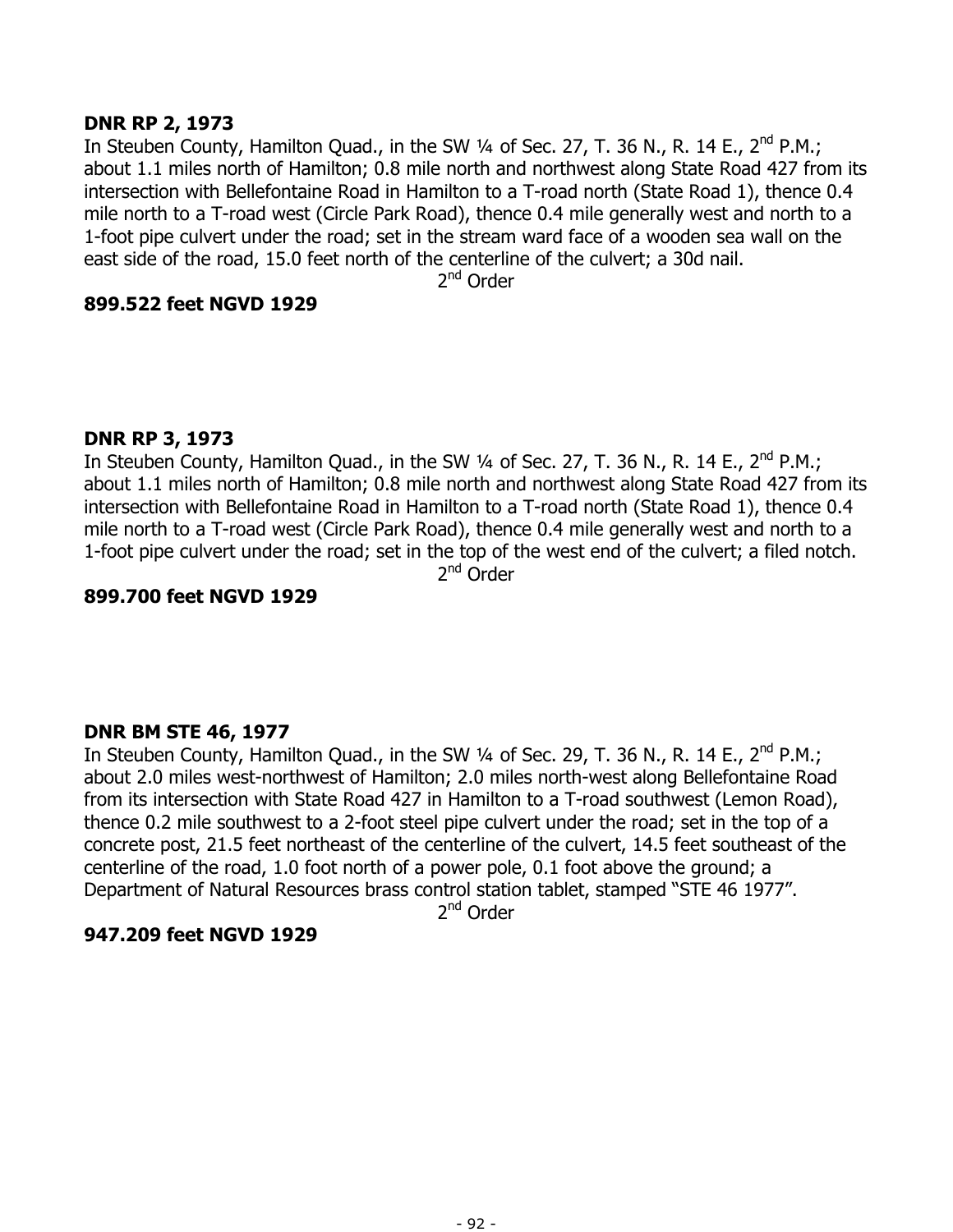### **DNR TBM SLK 142, 1977**

In Steuben County, Hamilton Quad., in the SW 1/4 of Sec. 29, T. 36 N., R. 14 E., 2<sup>nd</sup> P.M.; about 2.0 miles west-northwest of Hamilton; 2.0 miles northwest along Bellefontaine Road from its intersection with State Road 427 in Hamilton to a T-road southwest (Lemon Road), thence 0.2 mile southwest to a 2-foot steel pipe culvert under the road; set in the top of the southeast end of the culvert, 23.0 feet southeast of the centerline of the road, 7.0 feet below the road; the center of two filed notches.

2<sup>nd</sup> Order

# **939.994 feet NGVD 1929**

### **DNR TBM SLK 42, 1977**

In Steuben County, Hamilton Quad., in the NW 1/4 of Sec. 17, T. 36 N., R. 14 E., 2<sup>nd</sup> P.M.; about 3.0 miles east of Pleasant Lake; 0.9 mile north along U.S. Highway 27 from its intersection with Bellefontaine Road at Pleasant Lake to an east-west crossroad (400 South Road), thence 2.0 miles east to a turn south (100 East Road), thence 0.2 mile south to a Troad east (Johnson Lake Road), thence 0.9 mile east to a T-road south (200 East Road); set in the west side of a 30-inch Hickory tree in the southeast quarter of the junction, 109 feet east of the centerline of the T-road south, 22.5 feet south of the centerline of the east-west road, 0.5 foot above the ground; a railroad spike driven through an aluminum tag, stamped "DNR TBM SLK 42 1977".

2<sup>nd</sup> Order

### **996.549 feet NGVD 1929**

# **DNR TBM SLK 45, 1977**

In Steuben County, Hamilton Quad., in the NE  $\frac{1}{4}$  of Sec. 17, T. 36 N., R. 14 E., 2<sup>nd</sup> P.M.; about 3.5 miles south-southwest of Ellis; 1.25 miles west along U.S. Highway 20 from its intersection with State Road 1 at Ellis to a T-road south (275 South Road), thence 3.1 miles south to a 3-foot steel pipe culvert in Johnson Ditch; set in the top of the east end of the culvert, 53 feet southeast of telephone pole #23, 15.6 feet east of the centerline of the road, 2.5 feet below the road; the center of two filed notches.

2<sup>nd</sup> Order

### **980.852 feet NGVD 1929**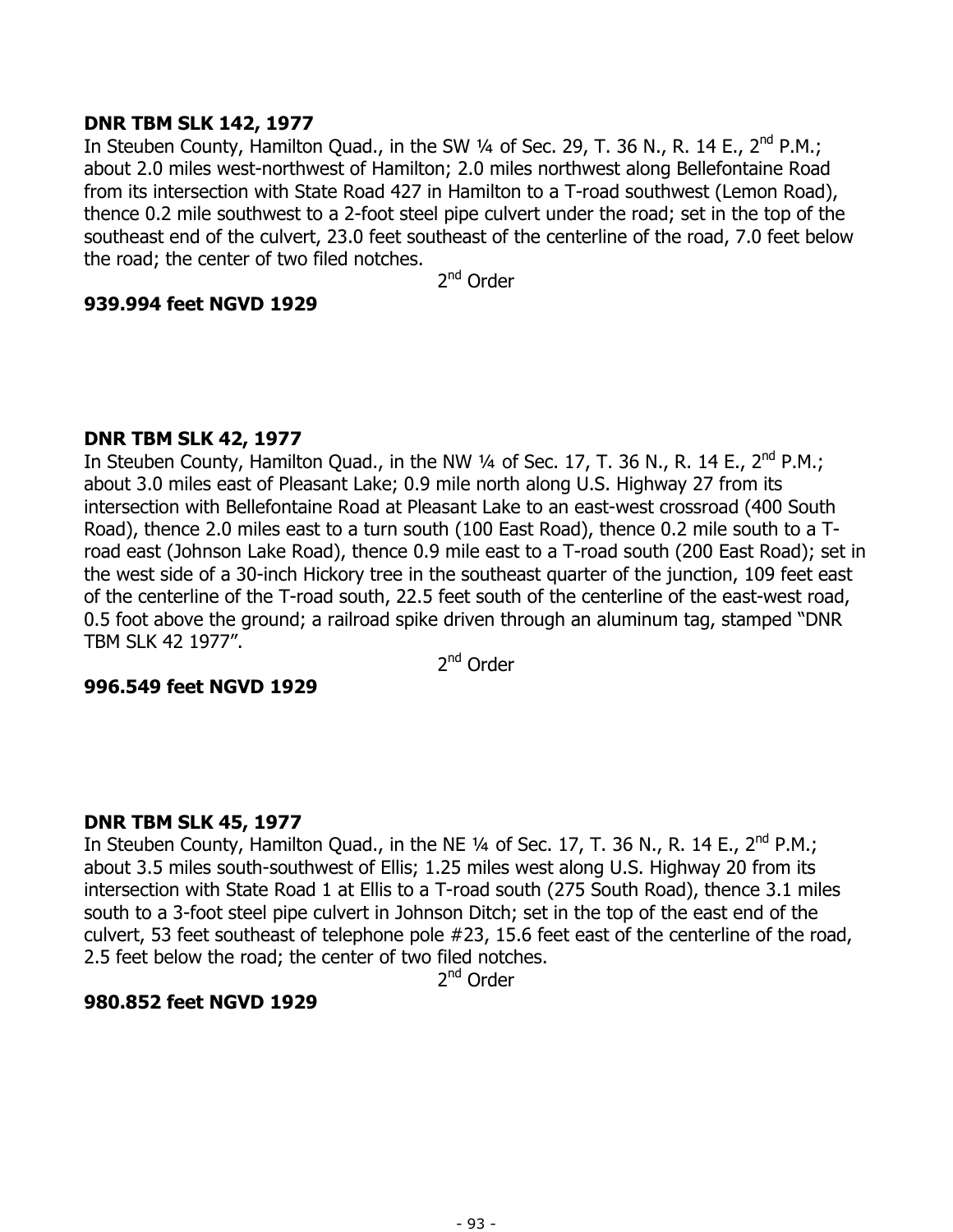### **DNR BM STE 34, 1977**

In Steuben County, Hamilton Quad., in the NE 1/4 of Sec. 17, T. 36 N., R. 14 E., 2<sup>nd</sup> P.M.; about 3.5 miles south-southwest of Ellis; 1.25 miles west along U.S. Highway 20 from its intersection with State Road 1 at Ellis to a T-road south (275 South Road), thence 3.1 miles south to a 3-foot steel pipe culvert in Johnson Ditch; set in the top of a concrete post on the west side of the road, 317 feet south of the centerline of the culvert, 19.3 feet west of the centerline of the road, 1.0 foot south of a telephone pole, 0.5 foot below the road, flush with the ground; a Department of Natural Resources brass station tablet, stamped "STE 34 1977".

2nd Order

### **988.793 feet NGVD 1929**

### **DNR TBM SLK 43, 1977**

In Steuben County, Hamilton Quad., in the NW  $\frac{1}{4}$  of Sec. 17, T. 36 N., R. 14 E., 2<sup>nd</sup> P.M.; about 3.7 miles east of Pleasant Lake; 0.9 mile north along U.S. Highway 27 from its intersection with Bellefontaine Road at Pleasant Lake to an east-west crossroad (400 South Road), thence 2.0 miles east to a turn south (100 East Road), thence 0.2 mile south to a Troad east (Johnson Lake Road), thence 1.7 miles generally east to a north-south crossroad (275 East Road); set in the south side of a 42-inch wild Cherry tree in the northeast quarter of the intersection, 57 feet east of the centerline of the north-south road, 20 feet north of the centerline of the east-west road, 0.3 foot above the ground; a railroad spike driven through an aluminum tag, stamped "DNR TBM SLK 43 1977".

2nd Order

### **989.802 feet NGVD 1929**

### **DNR TBM SLK 39, 1977**

In Steuben County, Hamilton Quad., in the South 1/2 of Sec. 1, T. 36 N., R. 13 E., 2<sup>nd</sup> P.M.; about 2.6 miles northeast of Pleasant Lake; 0.9 mile north along U.S. Highway 27 from its intersection with Bellefontaine Road at Pleasant Lake to an east-west road (400 South Road), thence 1.0 mile east to a T-road north (Meridian Road), thence 1.2 miles north to a T-road east (275 South Road), thence 0.55 mile east to a steel pipe culvert under the road in Mud Creek; set in the top of the north end of the culvert, 19.0 feet north of the centerline of the road, 1.8 feet below the road; the center of two filed notches.

2<sup>nd</sup> Order

### **970.505 feet NGVD 1929**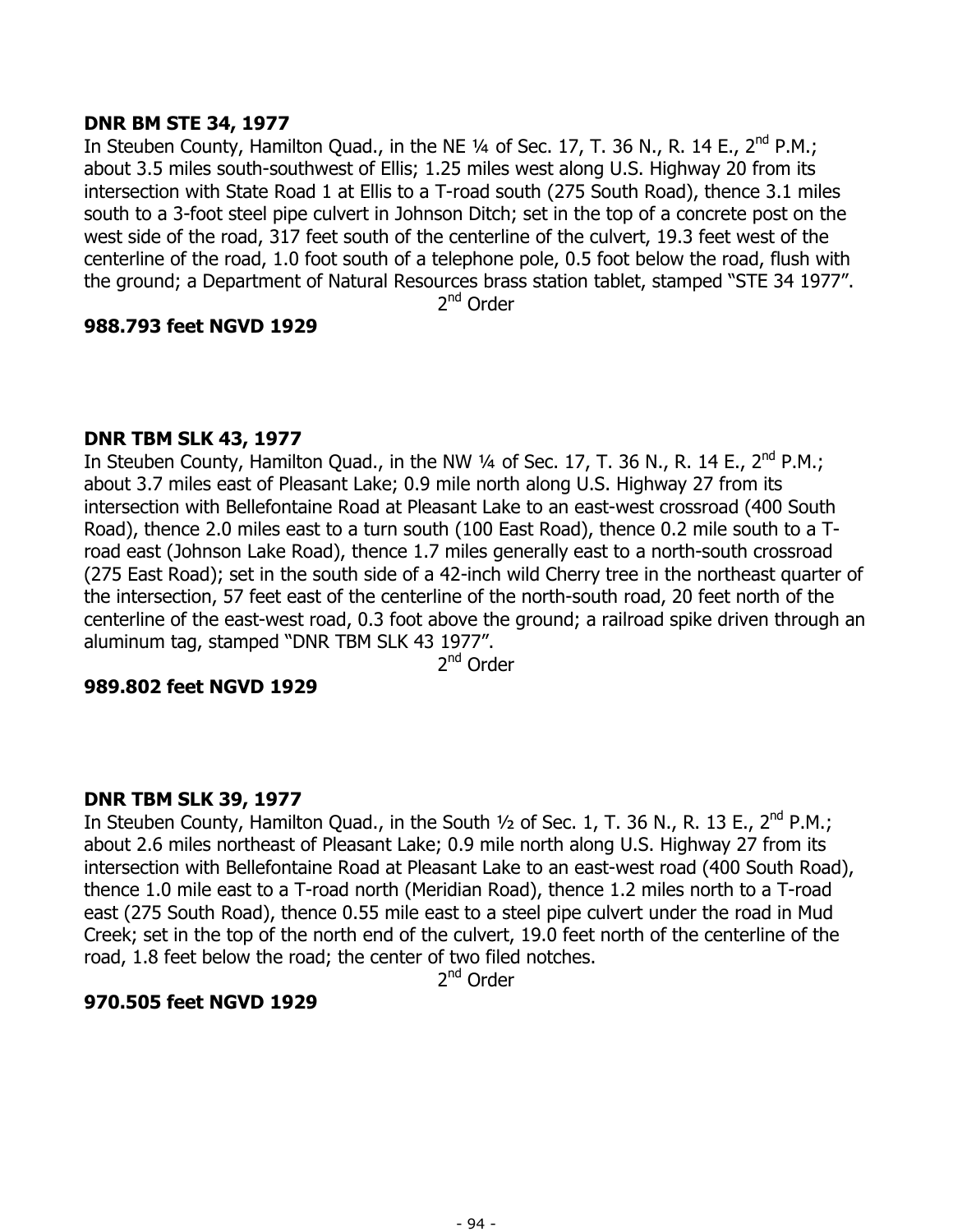### **DNR TBM SLK 38, 1977**

In Steuben County, Hamilton Quad., in the SW 1/4 of Sec. 1, T. 36 N., R. 13 E., 2<sup>nd</sup> P.M.; about 2.5 miles northeast of Pleasant Lake; 0.9 mile north along U.S. Highway 27 from the intersection with Bellefontaine Road at Pleasant Lake to an east-west crossroad (400 South Road), thence 1.0 mile east to a T-road north (Meridian Road), thence 1.2 miles north to a Troad east (275 South Road); set in the top of a concrete headwall in the southeast quarter of the intersection, 260 feet south of the centerline of the T-road east, 14.0 feet east of the centerline of the north-south road, 1.5 feet south of the north end of the concrete, level with the road; a chiseled triangle.

2<sup>nd</sup> Order

# **1016.737 feet NGVD 1929**

### **DNR TBM HL 3, 1972**

In Steuben County, Hamilton Quad., in the NW 1/4 of Sec. 31, T. 36 N., R. 14 E., 2<sup>nd</sup> P.M.; about 2.8 miles west-northwest of Hamilton; 2.0 miles northwest along Bellefontaine Road from its intersection with State Road 427 in Hamilton to a T-road southwest (Lemon Road), thence 1.2 miles southwest and west to a three-foot steel pipe culvert under the road; set in the top of the south end of the culvert, 225 feet east of the centerline of a north-south crossroad (100 East Road), 22.4 feet south of the centerline of the road, 1.6 feet below the road, 0.3 foot north of the south end of the culvert; a filed cross.

2<sup>nd</sup> Order

# **919.671 feet NGVD 1929 919.218 feet NAVD 1988**

# **DNR BM STE 47, 1977**

In Steuben County, Hamilton Quad., in the NE  $\frac{1}{4}$  of Sec. 36, T. 36 N., R. 13 E., 2<sup>nd</sup> P.M.; about 2.9 miles west-northwest of Hamilton; 2.0 miles north-west along Bellefontaine Road from its intersection with State Road 427 in Hamilton to a T-road southwest (Lemon Road), thence 1.3 miles southwest and west to a north-south crossroad (100 East Road); set in the top of a concrete post in the southwest quarter of the intersection, 41.0 feet south of the centerline of the east-west road, 39.0 feet west of the centerline of the north-south road, 1.5 feet north of a guy-wire power pole, 0.1 foot above the ground; a Department of Natural Resources brass control station tablet, stamped "STE 47 1977".

 $2^{nd}$  Order

# **928.767 feet NGVD 1929**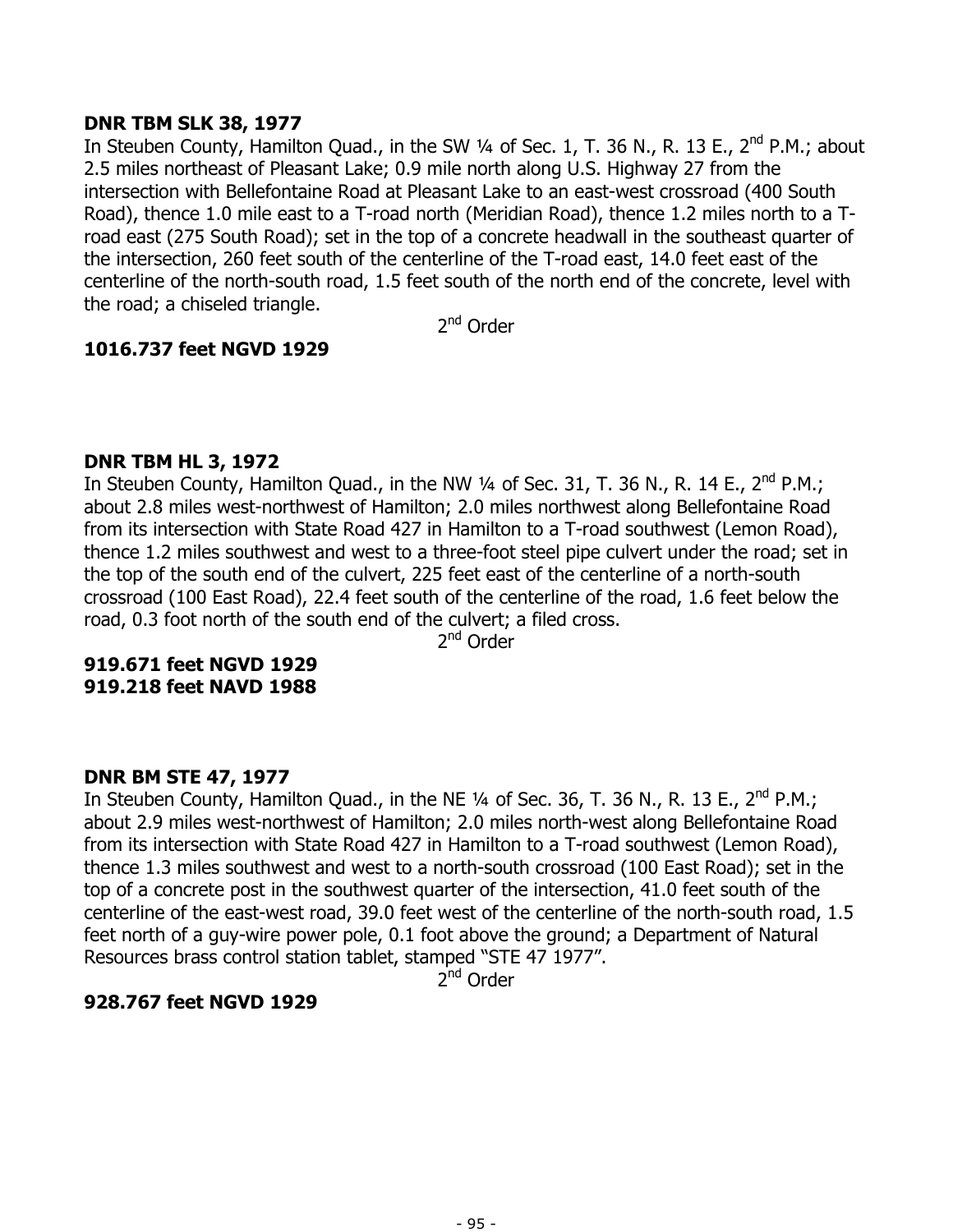#### **DNR TBM HL 2, 1972**

In Steuben County, Hamilton Quad., in the NE 1/4 of Sec. 36, T. 36 N., R. 13 E., 2<sup>nd</sup> P.M.; about 3.9 miles west-northwest of Hamilton; 2.0 miles north-west along Bellefontaine Road from its intersection with State Road 427 in Hamilton to a T-road southwest (Lemon Road), thence 2.3 miles southwest and west to a T-road north (Meridian Road); set in the top of the south end of a three-foot pipe culvert under the road, in the southwest quarter of the junction, 125 feet west of the centerline of the T-road north, 20 feet south of the centerline of the road, 6.0 feet below the road, 0.2 foot north of the south end of the culvert; a filed cross.

2nd Order

### **977.659 feet NGVD 1929 977.205 feet NAVD 1988**

### **DNR BM STE 50, 1977**

In Steuben County, Hamilton Quad., in the SE  $\frac{1}{4}$  of Sec. 11, T. 36 N., R. 13 E., 2<sup>nd</sup> P.M.; about 0.9 mile northeast of Pleasant Lake; 0.9 mile north along U.S. Highway 27 from its intersection with Bellefontaine Road at Pleasant Lake to an east-west crossroad (400 South Road), thence 0.6 mile east to a forty-foot concrete bridge over Pigeon Creek; set in the top of the north end of the west bridge abutment, 16.9 feet north of the centerline of the road, 0.8 foot northeast of the northwest corner of the north guardrail, 0.7 foot below the road, 0.5 foot west of the east face of the abutment; a Department of Natural Resources brass control station tablet, stamped "STE 50 1977".

2<sup>nd</sup> Order

### **977.503 feet NGVD 1929**

### **DNR TBM SLK 36, 1977**

In Steuben County, Hamilton Quad., in the SE 1/4 of Sec. 11, T. 36 N., R. 13 E., 2<sup>nd</sup> P.M.; about 3.0 miles south of Angola; 3.5 miles south along U.S. Highway 27 from its intersection with U.S. Highway 20 in Angola to an east-west crossroad (400 South Road), thence 1.0 mile east to a T-road north (Meridian Road); set in the north side of a 24-inch Hickory tree, 400 feet north of the centerline of the east-west road, 25.5 feet west of the centerline of the Troad north, 0.2 foot above the ground; a railroad spike driven through an aluminum tag, stamped "DNR TBM SLK 36 1977".

2<sup>nd</sup> Order

### **994.343 feet NGVD 1929**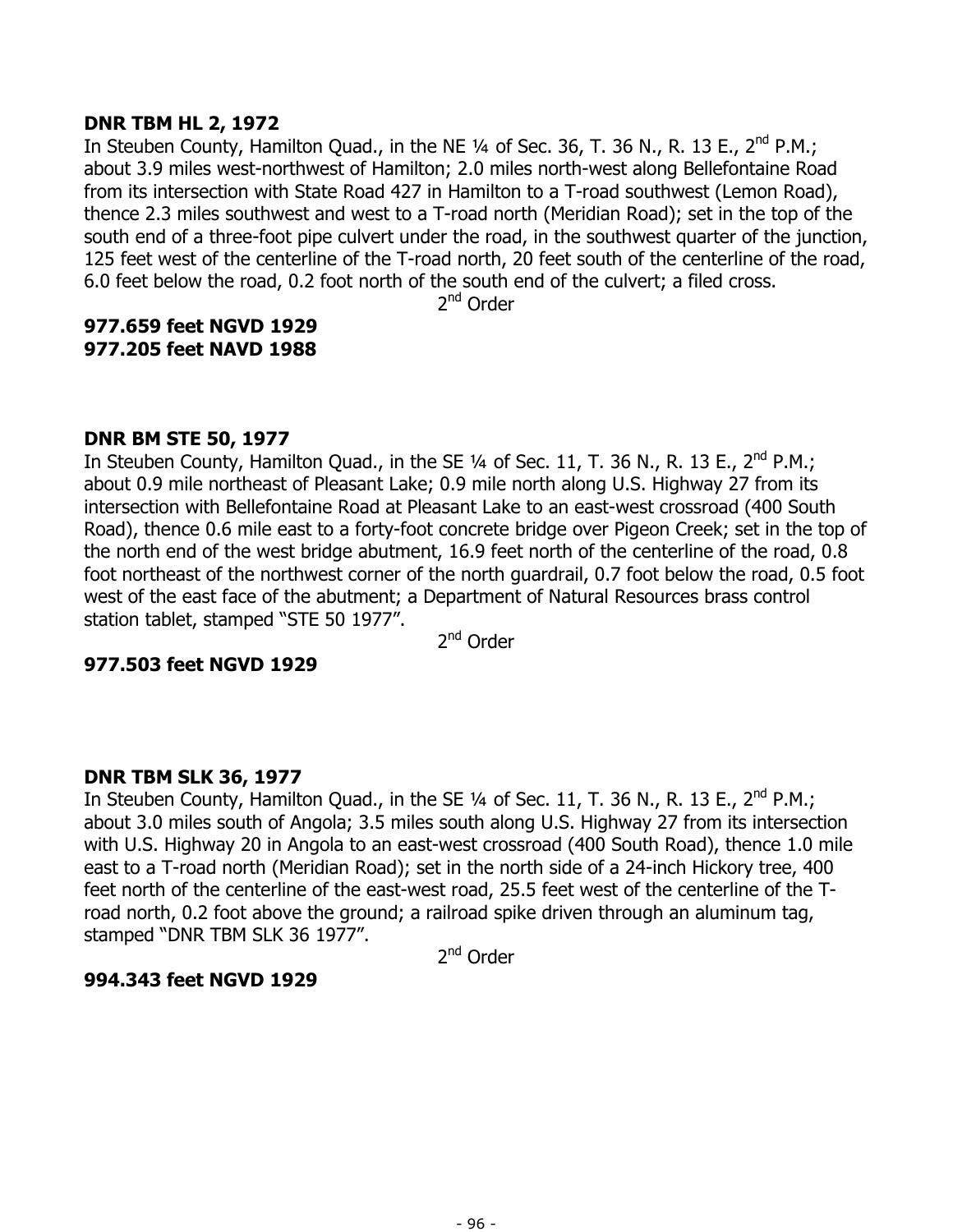### **DNR BM STE 51, 1977**

In Steuben County, Hamilton Quad., in the NE  $\frac{1}{4}$  of Sec. 11, T. 36 N., R. 13 E., 2<sup>nd</sup> P.M.; about 1.7 miles northeast of Pleasant Lake; 0.9 mile north along U.S. Highway 27 from its intersection with Bellefontaine Road at Pleasant Lake to an east-west crossroad (400 South Road), thence 1.0 mile east to a T-road north (Meridian Road), thence 0.7 mile north to a 60 foot concrete bridge of Pigeon Creek; set in the top of the southwest wingwall of the bridge, 14.6 feet west of the centerline of the road, 4.1 feet north of the south end of the wingwall, level with the road; a Department of Natural Resources brass control station tablet, stamped "STE 51 1977".

2<sup>nd</sup> Order

# **979.145 feet NGVD 1929**

### **DNR TBM SLK 37, 1977**

In Steuben County, Hamilton Quad., in the NE 1/4 of Sec. 11, T. 36 N., R. 13 E., 2<sup>nd</sup> P.M.; about 1.7 miles northeast of Pleasant Lake; 0.9 mile north along U.S. Highway 27 from its intersection with Bellefontaine Road at Pleasant Lake to an east-west crossroad (400 South Road), thence 1.0 mile east to a T-road north (Meridian Road), thence 0.7 mile north to a 60 foot concrete bridge of Pigeon Creek; set in the top of the northeast wingwall of the bridge, 13.6 feet east of the centerline of the road, 1.5 feet south of the north end of the concrete wingwall, level with the road; a chiseled triangle.

2<sup>nd</sup> Order

### **979.048 feet NGVD 1929**

# **DNR TBM SLK 41, 1977**

In Steuben County, Hamilton Quad., in the NW 1/4 of Sec. 18, T. 36 N., R. 14 E., 2<sup>nd</sup> P.M.; about 2.2 miles east of Pleasant Lake; 0.9 mile north along U.S. Highway 27 from its intersection with Bellefontaine Road at Pleasant Lake to an east-west crossroad (400 South Road), thence 2.0 miles east to a turn south (100 East Road), thence 0.2 mile south to a Troad east (Johnson Lake Road); set in the north side of guy wire pole # 29 X, 45.8 feet east of the centerline of the north-south road, 2.0 feet below the road; a railroad spike driven through an aluminum tag, stamped "DNR TBM SLK 41 1977".

2nd Order

### **981.325 feet NGVD 1929**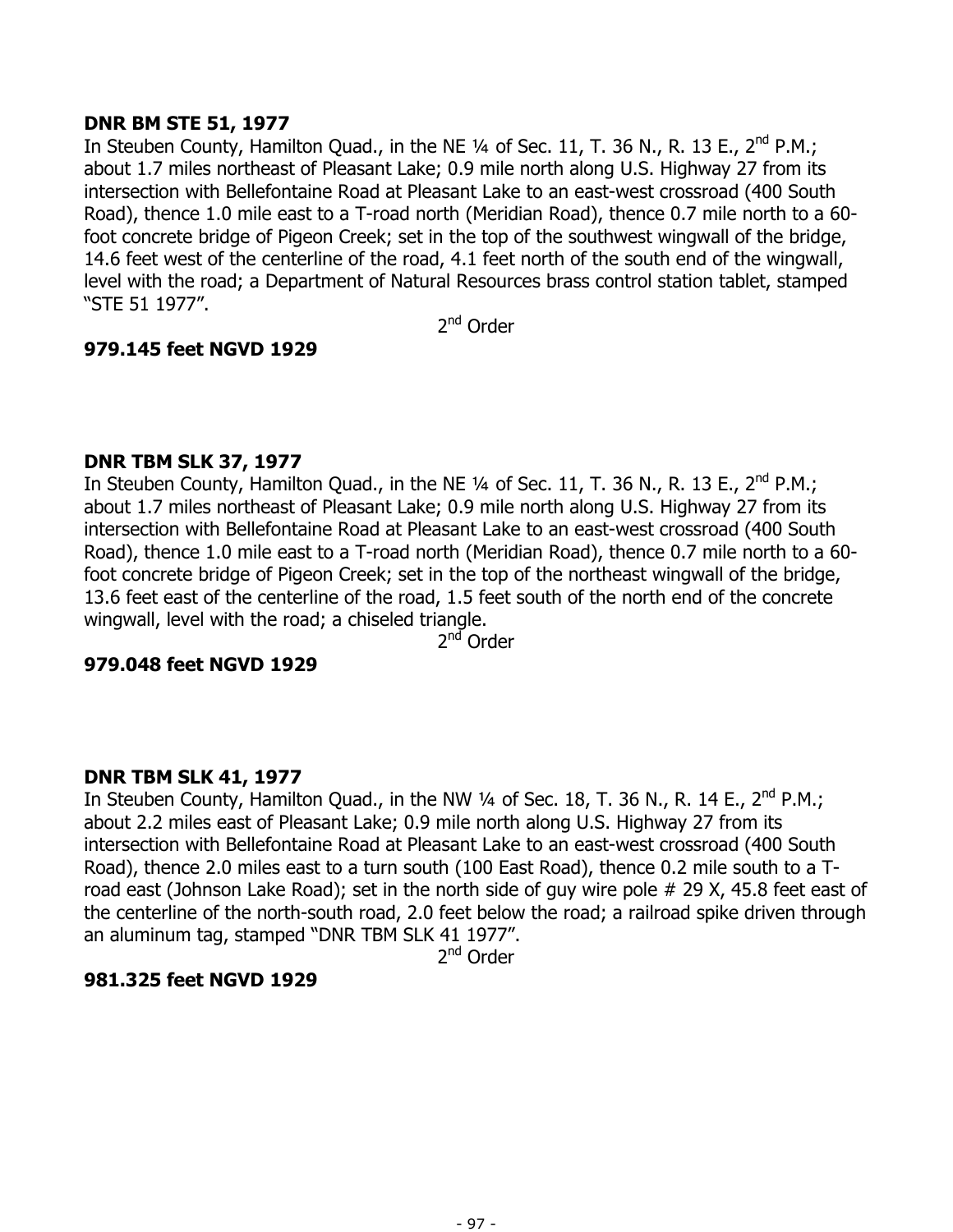### **DNR TBM SLK 40, 1977**

In Steuben County, Hamilton Quad., in the NE  $\frac{1}{4}$  of Sec. 13, T. 36 N., R. 13 E., 2<sup>nd</sup> P.M.; about 2.4 miles northeast of Pleasant Lake; 0.9 mile north along U.S. Highway 27 from its intersection with Bellefontaine Road at Pleasant Lake to an east-west crossroad (400 South Road), thence 1.7 miles east to a T-road north (Bill Deller Road); set in the top of the south end of a 16-inch steel pipe culvert under the road, 275 feet east of the centerline of the Troad north, 14.5 feet south of the centerline of the east-west road, 0.5 foot below the road; the center of two filed notches.

2nd Order

### **982.360 feet NGVD 1929**

# **DNR BM STE 52, 1977**

In Steuben County, Hamilton Quad., in the NE  $\frac{1}{4}$  of Sec. 12, T. 36 N., R. 13 E., 2<sup>nd</sup> P.M.; about 2.3 miles northeast of Pleasant Lake; 0.9 mile north along U.S. Highway 27 from its intersection with Bellefontaine Road at Pleasant Lake to an east-west crossroad (400 South Road), 1.8 miles east to a T-road north (Bill Deller Road), thence 0.8 mile north to a 60-foot concrete bridge over Pigeon Creek; set in the top of the northeast bridge wingwall, 13.7 feet east of the centerline of the road, 1.9 feet south of the north end of the wingwall, level with the road; a Department of Natural Resources brass control station tablet, stamped "STE 52 1977".

2<sup>nd</sup> Order

### **983.216 feet NGVD 1929**

# **DNR BM STE 55, 1977**

In Steuben County, Hamilton Quad., in the SE 1/4 of Sec. 5, T. 36 N., R. 14 E., 2<sup>nd</sup> P.M.; about 2.4 miles south-southwest of Ellis; 1.25 miles west along U.S. Highway 20 from its intersection with State Road 1 at Ellis to a T-road south (275 South Road), thence 2.1 miles south to a Troad northwest (Hanselman Road), thence 0.25 mile northwest to a 60-foot concrete bridge over Pigeon Creek; set in the top of the southeast corner of the bridge floor, 12.7 feet southwest of the centerline of the road, 1.1 feet northeast of the southwest face of the bridge, 0.7 foot northwest of the northeast end of the bridge; a Department of Natural Resources brass control station tablet, stamped "STE 55 1977".

2<sup>nd</sup> Order

### **990.046 feet NGVD 1929**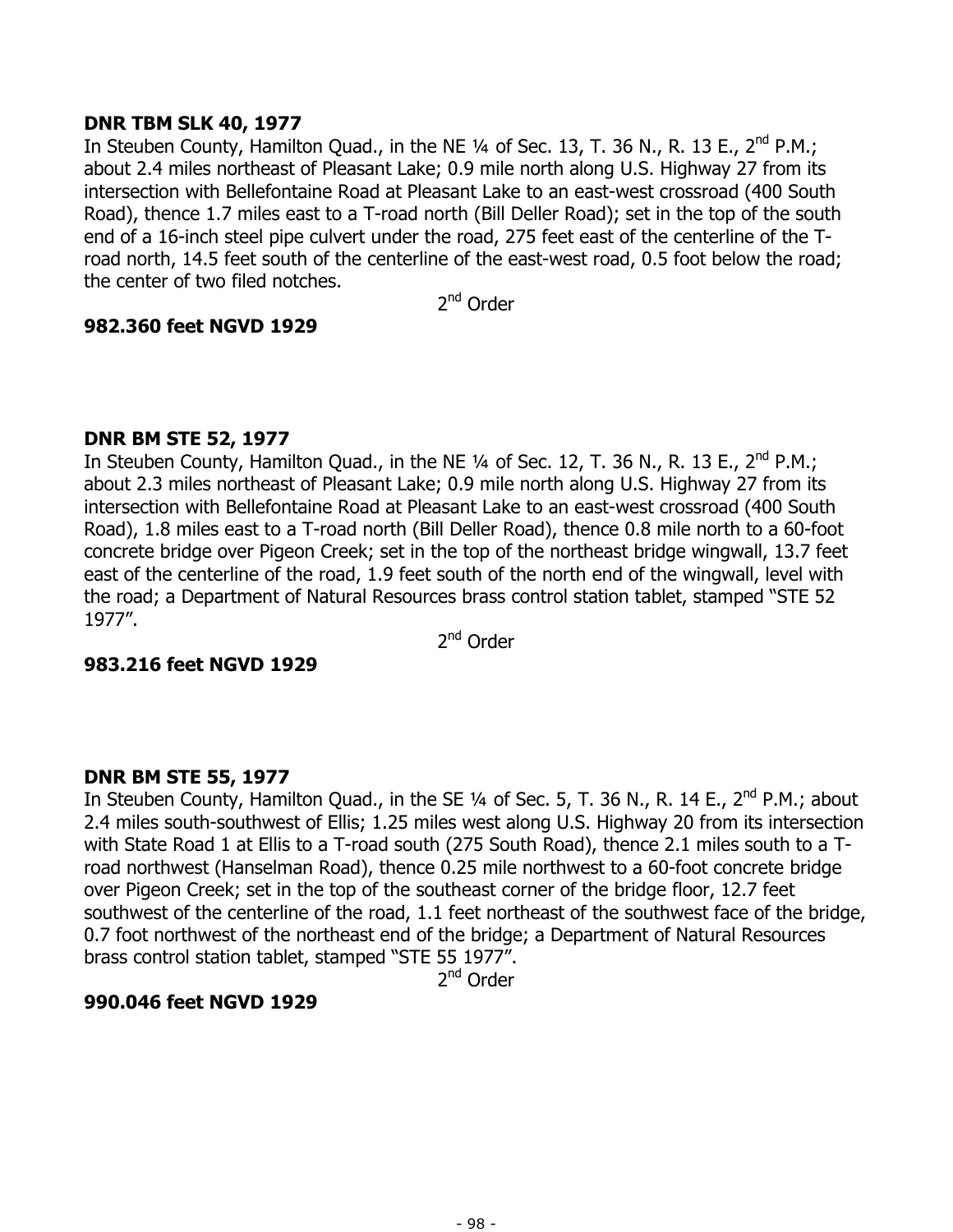#### **DNR BM STE 56, 1977**

In Steuben County, Hamilton Quad., in the SE 1/4 of Sec. 5, T. 36 N., R. 14 E., 2<sup>nd</sup> P.M.; about 2.1 miles south-southwest of Ellis; 1.25 miles west along U.S. Highway 20 from its intersection with State Road 1 at Ellis to a T-road south (275 South Road), thence 1.8 miles south to a 50 foot concrete bridge over Pigeon Creek; set in the top of the southeast bridge wingwall, 13.5 feet east of the centerline of the road, 4.5 feet north of the south end of the wingwall, level with the road; a Department of Natural Resources brass control station tablet, stamped "STE 56 1977".

2nd Order

#### **988.080 feet NGVD 1929**

#### **DNR TBM SLK 47, 1977**

In Steuben County, Hamilton Quad., in the NE  $\frac{1}{4}$  of Sec. 5, T. 37 N., R. 14 E., 2<sup>nd</sup> P.M.; about 1.7 miles southwest of Ellis; 1.25 miles west along U.S. Highway 20 from its intersection with State Road at Ellis to a T-road south (275 South Road), thence 1.3 miles south to a jog in the road and a field lane west; set in the south side of an 18-inch Walnut tree in the southwest quarter of the junction, 29.0 feet west of the centerline of the road, 20.0 feet south of the centerline of the field lane west, 0.3 foot above the ground; a railroad spike driven through an aluminum tag, stamped "DNR TBM SLK 47 1977".

2nd Order

### **1001.052 feet NGVD 1929**

#### **DNR TBM SLK 48, 1977**

In Steuben County, Hamilton Quad., in the SE  $\frac{1}{4}$  of Sec. 32, T. 37 N., R. 14 E., 2<sup>nd</sup> P.M.; about 1.5 miles south-southwest of Ellis; 1.25 miles west along U.S. Highway 20 from its intersection with State Road 1 at Ellis to a T-road south (275 South Road), thence 0.8 mile south to a base of a hill; set in the west side of a 10-inch Ash tree on the east side of the road, 250 feet north of the base of the hill, 21.4 feet south of an underground cable sign, 17.5 feet east of the centerline of the road, 2.5 feet above the road, 0.1 foot above the ground; a railroad spike driven through an aluminum tag, stamped "DNR TBM SLK 48 1977".

2<sup>nd</sup> Order

### **1037.957 feet NGVD 1929**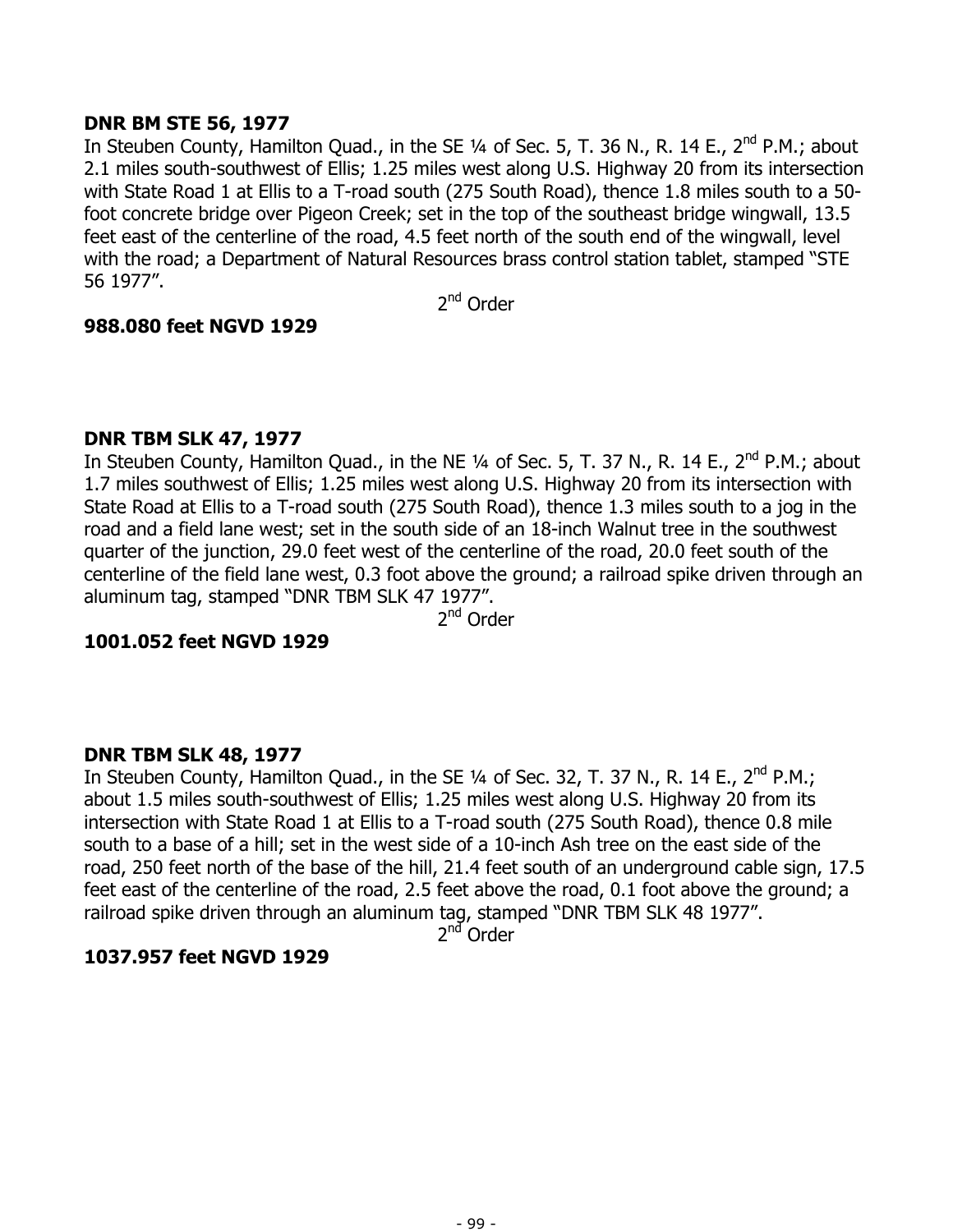### **DNR TBM SLK 49, 1977**

In Steuben County, Hamilton Quad., in the SW 1/4 of Sec. 33, T. 37 N., R. 14 E., 2<sup>nd</sup> P.M.; about 1.1 miles southwest of Ellis; 1.0 mile south along State Road 1 from its intersection with U.S. Highway 20 at Ellis to an east-west crossroad (Metz Road), thence 0.8 mile generally northwest to a twin 18-foot steel pipe culvert in Pigeon Creek; set in the top of the threaded end of a bolt on the northeast end of the west steel pipe culvert, 24.9 feet northeast of the center line of the road, 6.3 feet southeast of the northwest end of the culvert, 4.5 feet below the road, 1.0 foot northeast of a concrete retaining wall; a filed cross.

2nd Order

# **992.192 feet NGVD 1929**

# **DNR TBM SLK 50, 1977**

In Steuben County, Hamilton Quad., in the SE  $\frac{1}{4}$  of Sec. 33, T. 37 N., R. 14 E., 2<sup>nd</sup> P.M.; about 1.0 miles south of Ellis; 1.05 miles south along State Road 1 from its intersection with U.S. Highway 20 at Ellis to an east-west crossroad (Metz Road); set in the north side of REA Co-op pole #33 in the southwest quarter of the intersection, 40.0 feet west of the centerline of the highway, 26.8 feet south of the road, 0.6 foot above the ground; a railroad spike.

2<sup>nd</sup> Order

# **1017.961 feet NGVD 1929**

# **DNR BM STE 41, 1977**

In Steuben County, Hamilton Quad., in the North  $\frac{1}{2}$  of Sec. 16, T. 36 N., R. 14 E., 2<sup>nd</sup> P.M.; about 3.2 miles south-southwest of Ellis; 3.1 miles south along State Road 1 from its intersection with U.S. Highway 20 at Ellis to a turn east and a T-road southwest (Johnson Lake Road), thence 0.6 mile generally southwest to a three-inch telephone pole on the south side of the road; set in the top of a concrete post, 414 feet northeast of the centerline of Thomas R. Cool's driveway, 18.0 feet south of the centerline of the road, 2.4 feet north of a fence, 2.2 feet northeast of the telephone pole, 0.1 foot above the ground; a Department of Natural Resources brass control station tablet, stamped "STE 41 1977".

 $2^{nd}$  Order

# **1028.348 feet NGVD 1929**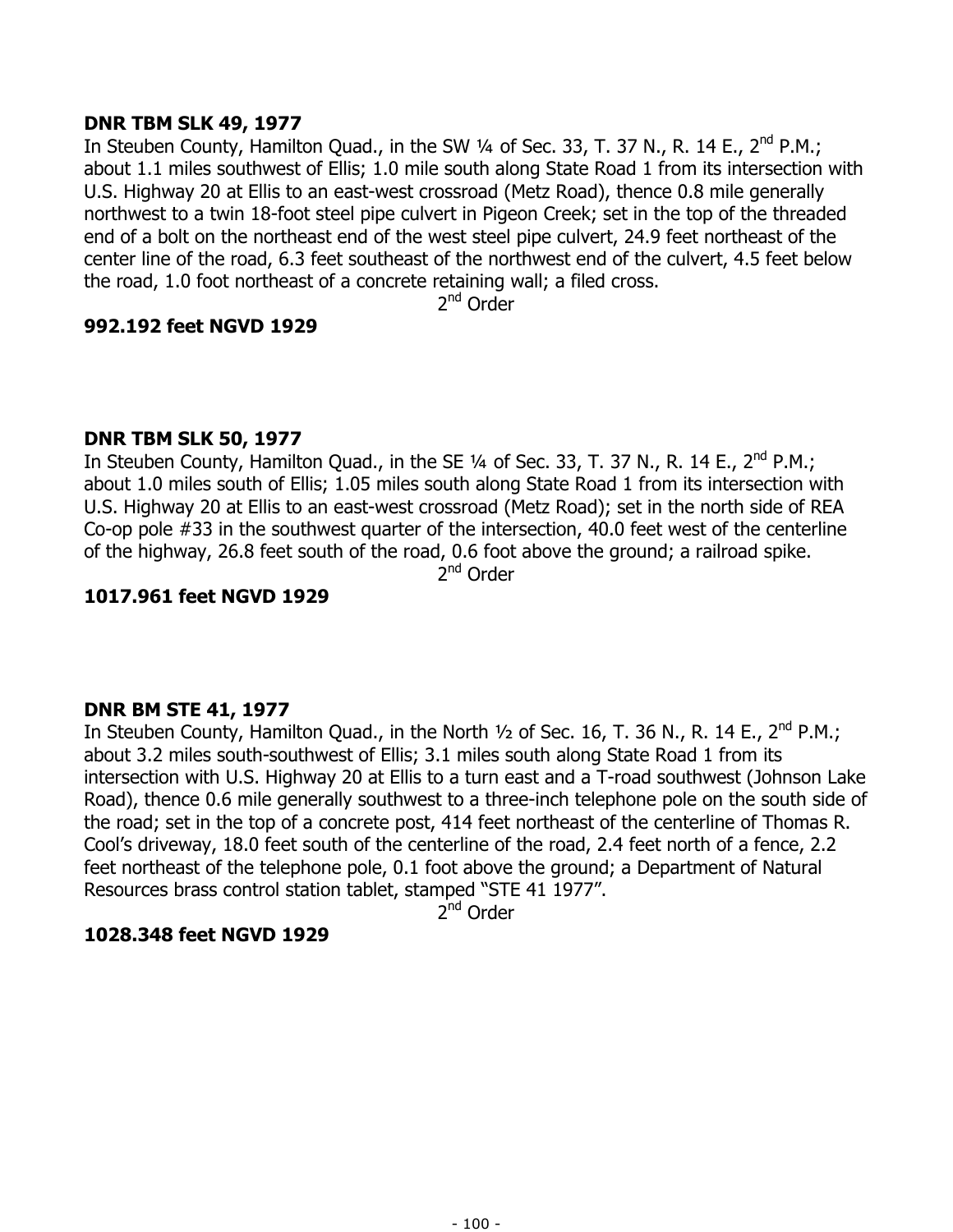### **DNR TBM SLK 44, 1977**

In Steuben County, Hamilton Quad., in the NW 1/4 of Sec. 16, T. 38 N., R. 14 E., 2<sup>nd</sup> P.M.; about 3.2 miles southwest of Ellis; 3.1 miles south along State Road 1 from its intersection with U.S. Highway 20 at Ellis to a northeast-southwest crossroad (Johnson Lake Road), thence 0.75 mile southwest to a T-fence corner northwest by a large red barn; set in the west side of an 11-inch Walnut tree on the north side of the road, 57 feet west of a T-fence corner, 40.0 feet east of a 24-inch Walnut tree, 20.0 feet north of the road, 0.5 foot above the ground; a railroad spike driven through an aluminum tag, stamped "DNR TBM SLK 44 1977".

2<sup>nd</sup> Order

# **1007.866 feet NGVD 1929**

### **DNR BM STE 57, 1977**

In Steuben County, Hamilton Quad., in the NW  $\frac{1}{4}$  of Sec. 33, T. 37 N., 14 E., 2<sup>nd</sup> P.M.; about 1.0 mile southwest of Ellis; 1.0 mile south along State Road 1 from its intersection with U.S. Highway 20 at Ellis to an east-west crossroad (Mentz Road), thence 0.7 mile generally northwest to a private entrance road south; set in the top of a concrete post in the southeast quarter of the junction, 43.6 feet east of the centerline of the entrance road south, 20.9 feet south of the centerline of the road, 1.5 feet east of telephone pole #11, 0.1 foot above the ground; a Department of Natural Resources brass control station tablet, stamped "STE 57 1977."

2<sup>nd</sup> Order

### **1009.863 feet NGVD 1929**

# **DNR TBM SLK 46, 1977**

In Steuben County, Hamilton Quad., in the SE 1/4 of Sec. 5, T. 36 N., R. 14 E., 2<sup>nd</sup> P.M.; about 2.4 miles south-southwest of Ellis; 1.25 miles west along U.S. Highway 20 from its intersection with State Road 1 at Ellis to a T-road south (275 South Road), thence 2.1 miles south to a Troad northwest (Hanselman Road); set in the west side of a 22-inch Ash tree in the northwest quarter of the junction, 22.0 feet north of the extended center line of the T-road, 19.5 feet east of the centerline of the north-south road, 0.5 foot above the ground; a railroad spike driven through an aluminum tag, stamped "DNR TBM SLK 46 1977".

2nd Order

### **993.839 feet NGVD 1929**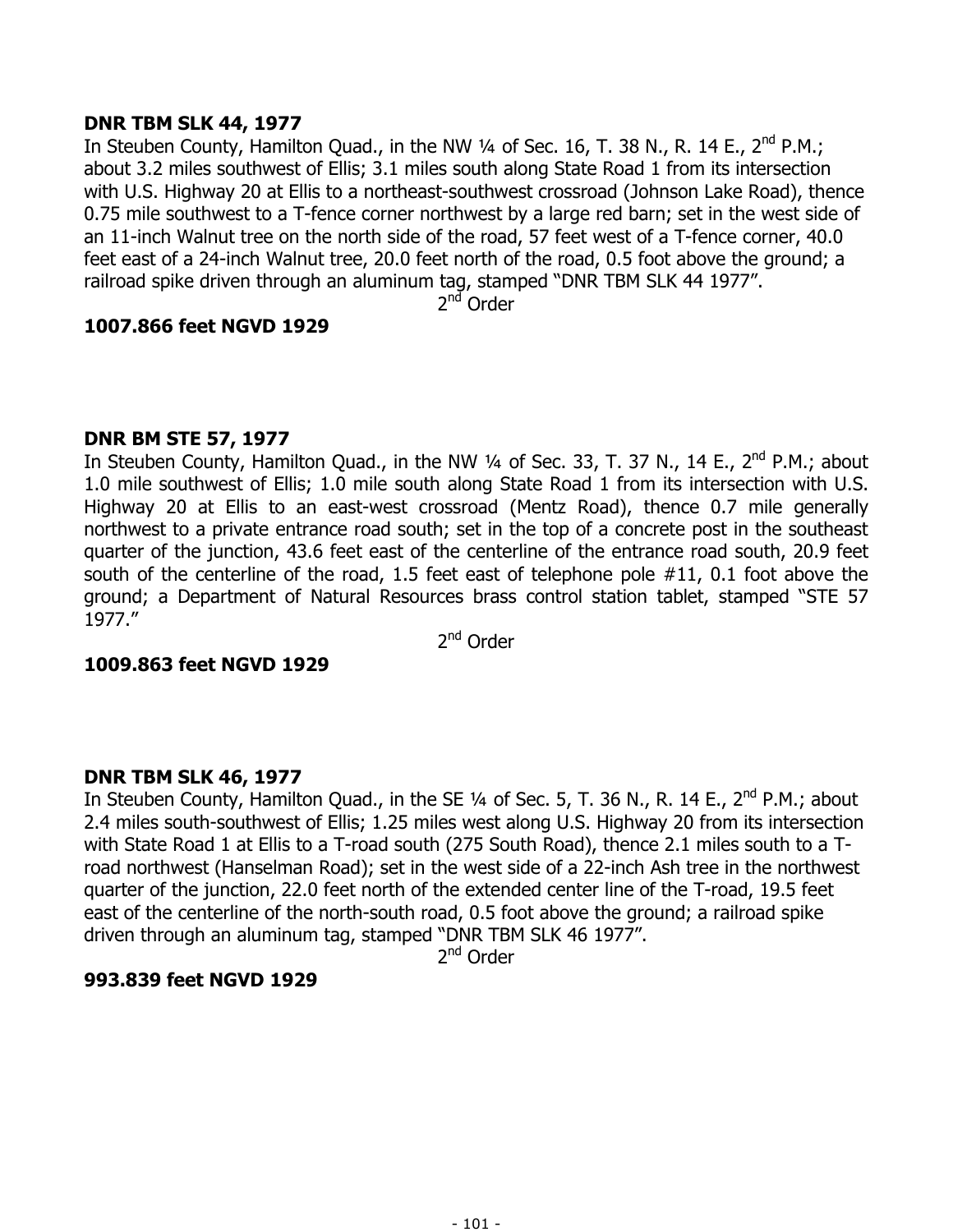### **DNR BM STE 71, 1977**

In Steuben County, Kinderhook Quad., in the SW 1/4 of Sec. 13, T. 38 N., R. 12 E., 2<sup>nd</sup> P.M.; about 3.9 miles northeast of Orland; 3.1 miles generally east along State Road 120 from its intersection with State Road 327 in Orland to a T-road north (650 West Road), thence 0.8 mile north to a T-road east (760 North Road), thence 0.75 mile east to a T-road north; set in the top of the west end of the north headwall of a five-foot concrete pipe culvert under the eastwest road, 64 feet east of the centerline of the T-road north, 22.6 feet north of the centerline of the road, 0.7 foot east of the west end of the headwall; a Department of Natural Resources brass control station tablet, stamped "STE 71 1977".

2<sup>nd</sup> Order

Recovered RST 5-24-88

### **980.169 feet NGVD 1929**

# **USGS RM No. 9 Gaging Station Lake Pleasant**

In Steuben County, Kinderhook Quad., in the NW 1/4 of Sec. 13, T. 38 N., R. 12 E., 2<sup>nd</sup> P.M.; about 3.9 miles northeast of Orland; 3.1 miles generally east along State Road 120 from its intersection with State Road 327 in Orland to a T-road north (650 North Road), thence 0.8 mile north to a T-road east (760 North Road), thence 0.75 mile east to a T-road north, thence 0.2 mile north to a turn west, thence 0.1 mile west to a turn north, thence 0.1 mile north to a T-road west, thence 0.05 mile west to a bridge over a boat channel; set in the top of the northeast wingwall of the bridge, 8.8 feet north of the centerline of the road, 1.5 feet southwest of the northeast end of the wingwall, 0.6 foot below the road; a chiseled square.

2nd Order Recovered RST 5-24-88

### **965.581 feet NGVD 1929**

### **USGS RM No. 4 Gaging Station Lake Pleasant**

In Steuben County, Kinderhook Quad., in the NW 1/4 of Sec. 13, T. 38 N., R. 12 E., 2<sup>nd</sup> P.M.; about 3.9 miles northeast of Orland; 3.1 miles generally east along State Road 120 from its intersection with State Road 327 in Orland to a T-road north (650 West Road), thence 0.8 mile north to a T-road east (760 North Road), thence 0.75 mile east to a T-road north, thence 0.2 mile north to a turn west, thence 0.05 mile west to a boat ramp on the north side of the road; set in the top of a concrete lake level monument, 51 feet north of the centerline of the road, 38.0 feet east of the center line of the boat ramp, 13.4 feet northeast of a gasoline pump, 2.5 feet above the ground; a U.S. Geological Survey gaging station tablet, not stamped.

2<sup>nd</sup> Order

Destroyed new monument set in its place 5-24-88

**964.649 feet NGVD 1929**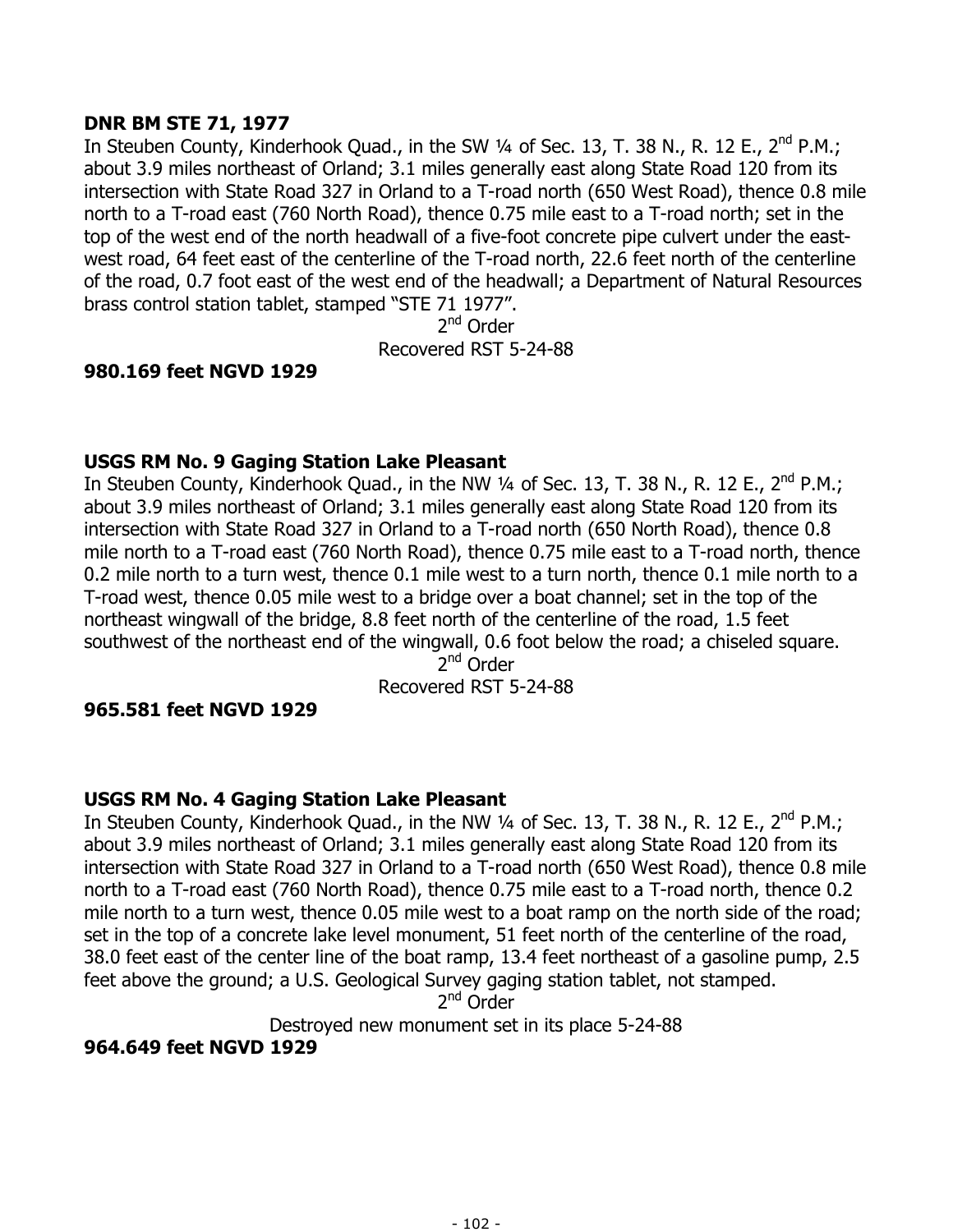### **DNR TBM SLK 214, 1977**

In Steuben County, Kinderhook Quad., in the NW 1/4 of Sec. 14, T. 38 N., R. 12 E., 2<sup>nd</sup> P.M.; about 3.3 miles northeast of Orland; 3.1 miles generally east along State Road 120 from its intersection with State Road 327 in Orland to a T-road north (650 West Road), thence 0.7 mile north to a drive west leading to a toll road station; set in the west side of a 27-inch Maple tree in the northwest quarter of the junction, 104 feet north of the centerline of the drive, 24.0 feet west of the centerline of the road, 5.0 feet east of a fence line, 0.6 foot above the ground; a railroad spike driven through an aluminum tag, stamped "DNR TBM SLK 214 1977".

2<sup>nd</sup> Order

Destroyed RST 5-24-88

# **985.439 feet N.G.V.D. 1929**

### **DNR TBM SLK 214 RESET 1987**

In Steuben County, Kinderhook Quad., in the NW 1/4 of Sec. 14, T. 38 N., R. 12 E., 2<sup>nd</sup> P.M.; about 3.3 miles northeast of Orland; 3.15 miles generally east along State Road 120 from its intersection with State Road 327 in Orland to a T-road north (650 West Road), thence 0.7 mile north to a drive west leading to a toll road station; set in the east side of a tree on the west side of 650 West Road and across from the 760 North Road intersection; a railroad spike and a aluminum tag, stamped "IDNR TBM SLK 214 RESET 1987".

3rd Order

#### **981.650 feet NGVD 1929**

#### **DNR BM LAG 98, 1975**

In Lagrange County, Orland Quad., in the NE 1/4 of Sec. 1, T. 37 N., R. 11 E., 2<sup>nd</sup> P.M.; about 2.7 miles southwest of Orland; 1.5 miles generally west along State Road 120 from its intersection with State Road 327 in Orland to a T-road south (1200 East Road), thence 2.1 miles generally south to an east-west crossroad (400 North Road), thence 0.2 mile east to a turn south and a road east leading to a public fishing site at Beaverdam Lake; set in top of a concrete post in the southeast quarter of the junction, 240 feet east of the centerline of the turn south, 105 feet west of the west edge of the lake, 26.3 feet south of the centerline of the public fishing site road, 2.1 feet northwest of a wooden fence corner post, 0.2 foot above the ground; a Department of Natural Resources brass control station tablet, stamped "LAG 98 1975".

2<sup>nd</sup> Order

### **951.950 feet NGVD 1929**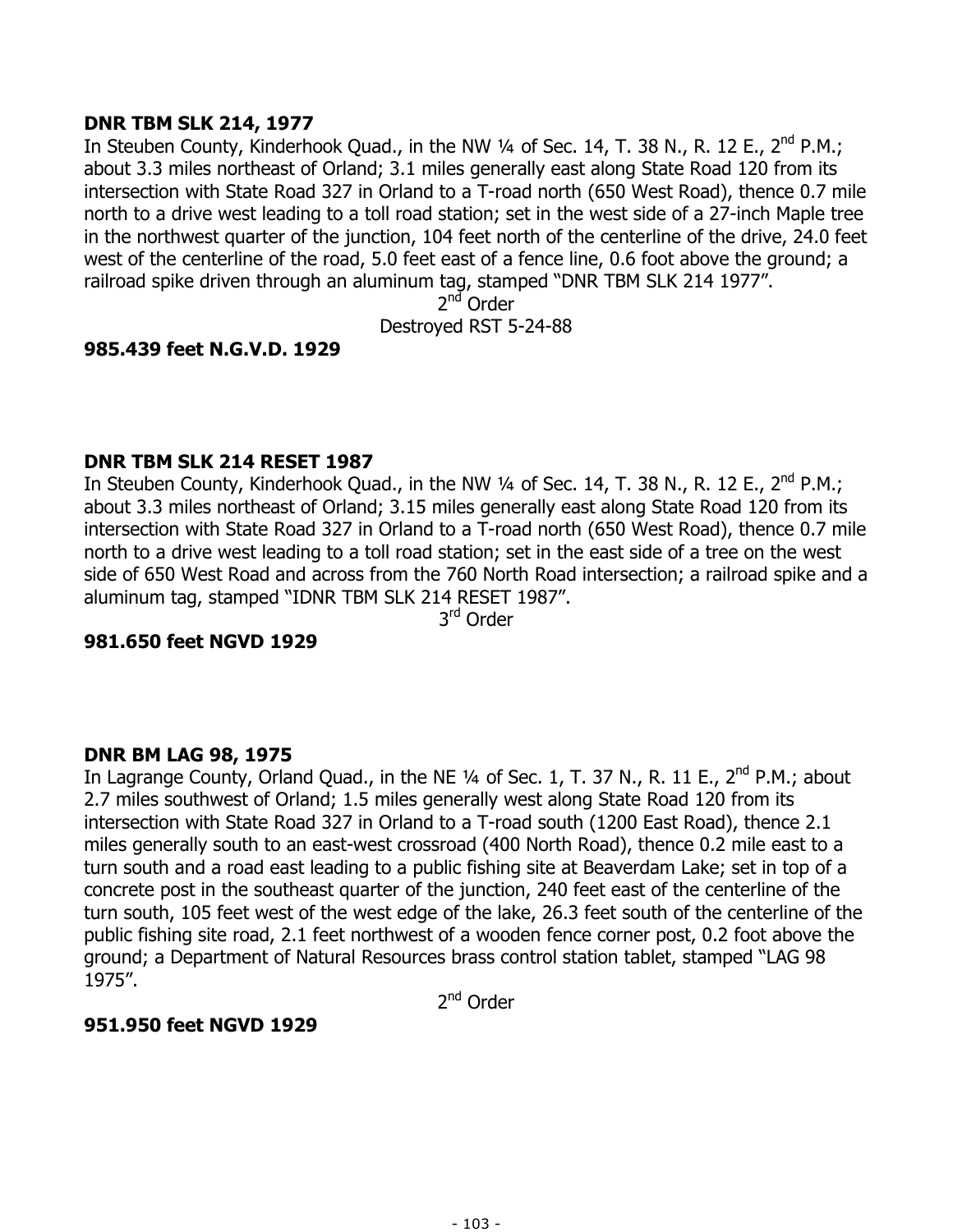### **DNR TBM LLK 86, 1976**

In Steuben County, Orland Quad., in the NE  $\frac{1}{4}$  of Sec. 6, T. 37 N., R. 12 E., 2<sup>nd</sup> P.M.; 2.6 miles southwest of Orland; 2.7 miles south along State Road 327 from its intersection with State Road 120 in Orland to a T-road west (350 North Road), thence 0.75 mile west to a Troad south (1025 West Road); set in the southwest side of a 52-inch Elm tree in the northeast quarter of the junction, 139 feet east of the extended centerline of the T-road south, 16.0 feet north of the centerline of the east-west road, 0.7 foot above the ground; a railroad spike driven through an aluminum tag, stamped "DNR TBM LLK 86 1976."

2<sup>nd</sup> Order

### **976.081 feet NGVD 1929**

# **DNR TBM LLK 87, 1976**

In Steuben County, Orland Quad., in the NE  $\frac{1}{4}$  of Sec. 6, T. 37 N., R. 12 E., 2<sup>nd</sup> P.M.; about 2.8 miles southwest of Orland; 2.7 miles south along State Road 327 from its intersection with Sat Road 120 in State Road 327 from its intersection with State Road 120 in Orland to an eastwest crossroad (350 North Road), thence 1.25 miles west to a four-foot steel pipe culvert under the road; set in the top of the north end of the culvert, about 528 feet east of a T-road south, 16.3 feet north of the centerline of the road, 0.3 foot below the road; the center of two filed notches.

2<sup>nd</sup> Order

### **941.602 feet NGVD 1929**

### **ISHC BM F 28**

In Steuben County, Orland Quad., in the SW 1/4 of Sec .21, T. 38 N., R. 12 E., 2<sup>nd</sup> PM.; about 0.9 mile east of Orland; 0.92 mile east along State Road 120 from its intersection with State Road 327 in Orland to a concrete bridge over Crooked Creek; set in the top of the northwest wingwall of the bridge, 23.4 feet north of the centerline of the highway, 3.1 feet west of the east face of the northwest wingwall, 0.5 foot below the highway; an Indiana State Highway Commission bench mark tablet, stamped "F 28."

2<sup>nd</sup> Order

# **954.213 feet NGVD 1929**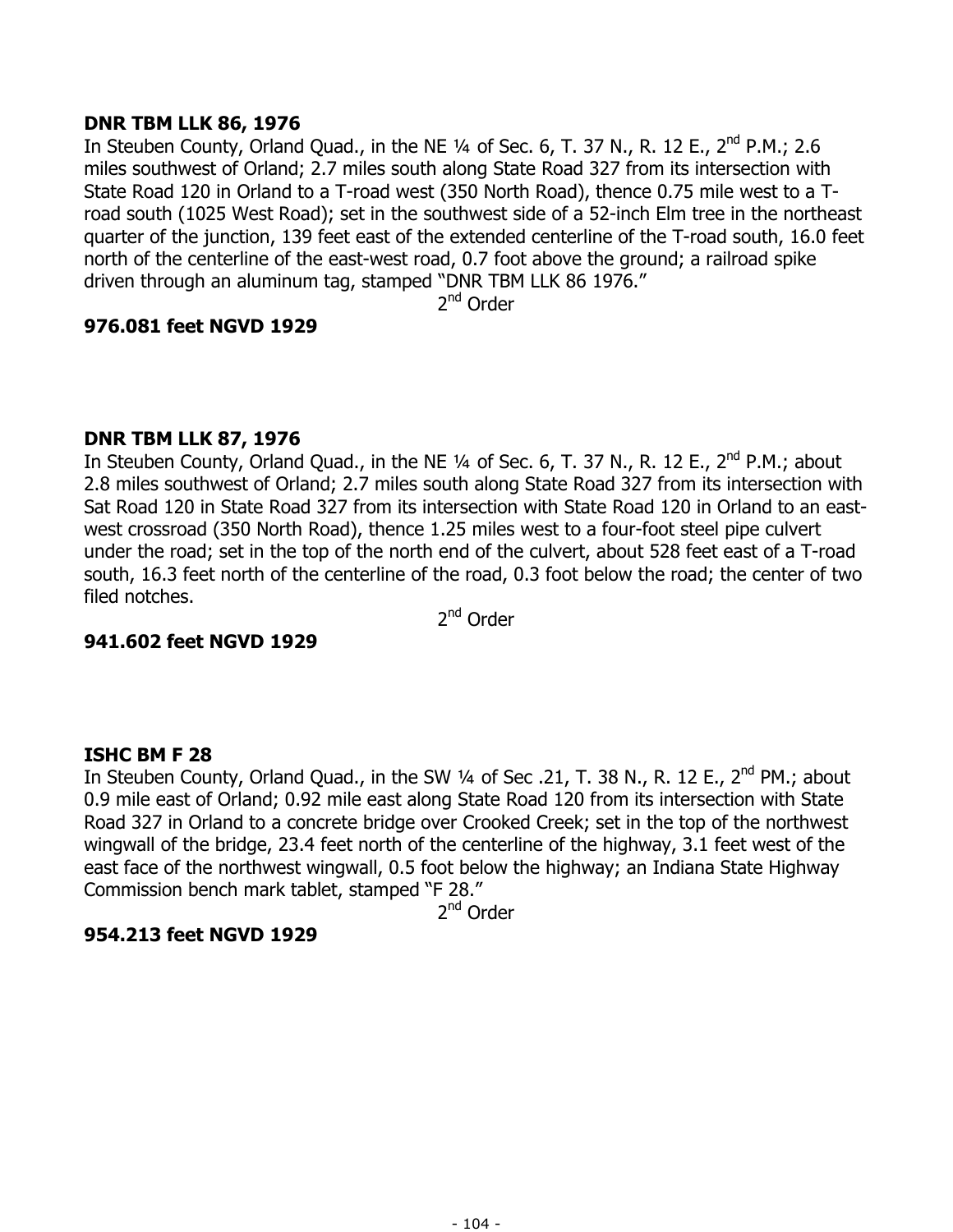#### **DNR TBM SLK 105, 1978**

In Steuben County, Orland Quad., in the SW  $\frac{1}{4}$  of Sec. 21, T. 38 N., R. 12 E., 2<sup>nd</sup> P.M.; about 0.9 mile east of Orland; 0.92 mile east along State Road 120 from its intersection with State Road 327 in Orland to a concrete bridge over Crooked Creek; set in top of the northeast concrete wingwall of the bridge, 23.7 feet north of the centerline of the highway, 3.6 feet west of the east face of the wingwall, 1.0 foot below the highway; a chiseled triangle.

2<sup>nd</sup> Order

#### **954.212 feet NGVD 1929**

### **DNR BM STE 67, 1977**

In Steuben County, Orland Quad., in the SW 1/4 of Sec. 22, T. 38 N., R. 12 E., 2<sup>nd</sup> P.M.; about 1.5 miles east of Orland; 1.65 miles generally east along State Road 120 from its intersection with State Road 327 in Orland to a north-south crossroad (800 West Road), thence 0.35 mile south to a concrete bridge over Crooked Creek; set in the top of the northeast wingwall of the bridge, 15.8 feet east of the centerline of the road, 0.5 foot north of the south face of the wingwall, level with the road; a Department of Natural Resources brass control station tablet, stamped "STE 67 1977".

2<sup>nd</sup> Order

### **954.412 feet NGVD 1929**

### **DNR TBM SLK 106, 1978**

In Steuben County, Orland Quad., in the SE 1/4 of Sec. 22, T. 38 N., R. 12 E., 2<sup>nd</sup> PM, about 1.5 miles east of Orland; 1.65 miles east along State Road 120 from its intersection with State Road 327 in Orland to a north-south crossroad (800 West Road), thence 0.3 mile south to a dim T-road east; set in the west side of a 24-inch Oak tree, 43.4 feet east of and across the road from power pole # 481/619, 29.0 feet east of the centerline of the road, 6.0 feet south of the T-road; a railroad spike driven through an aluminum tag, stamped "DNR TBM SLK 106 1978".

2<sup>nd</sup> Order

### **952.370 feet NGVD 1929**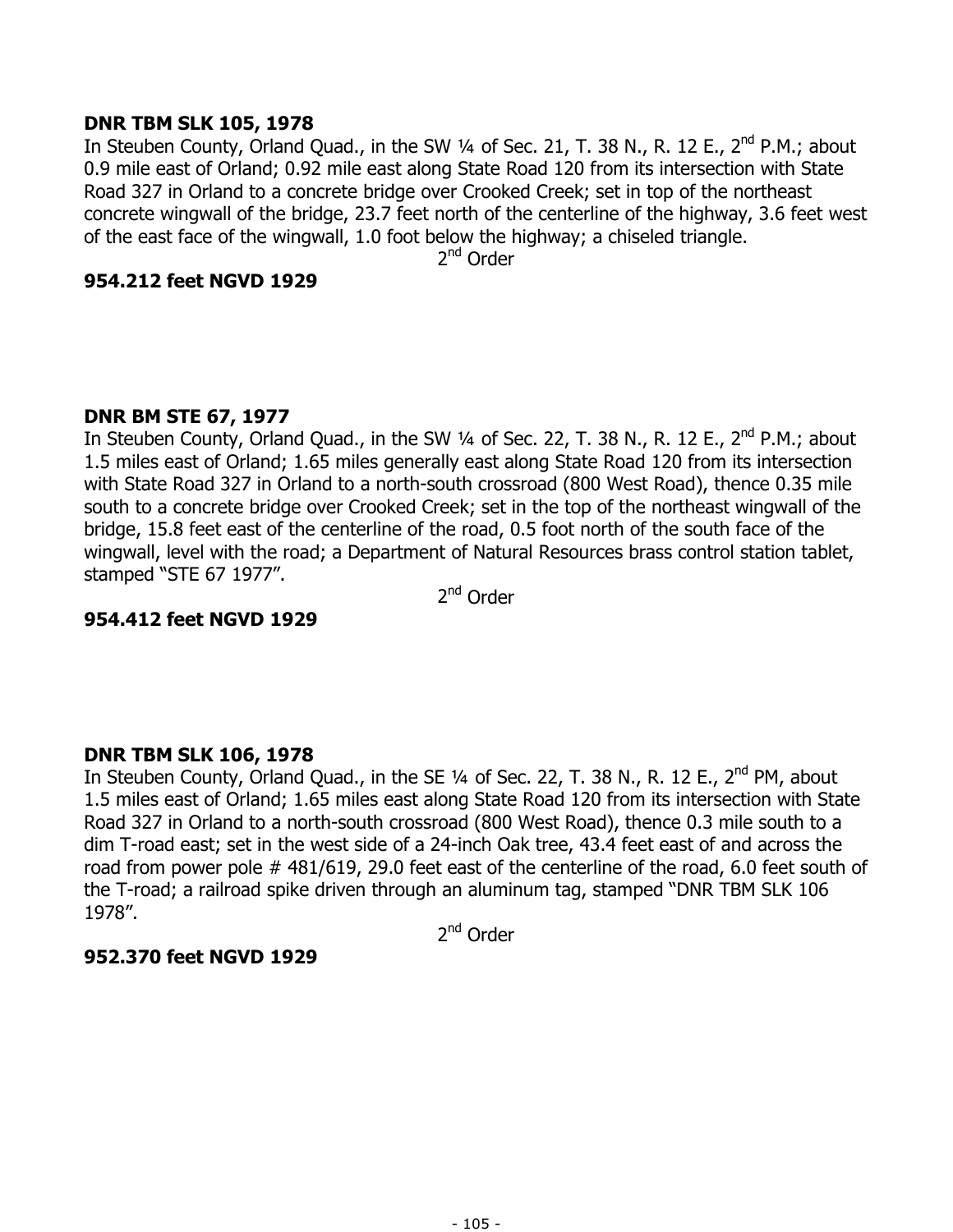### **DNR BM STE 12, 1975**

In Steuben County, Orland Quad., in the NW 1/4 of Sec. 7, T. 37 N., R. 12 E., 2<sup>nd</sup> P.M.; about 3.3 miles southwest of Orland; 3.2 miles south along State Road 327 from its intersection with State Road 120 in Orland to an east-west crossroad (300 North Road), thence 1.2 miles west to a 16-inch steel pipe culvert at the outlet channel at Deep Lake; set in the top of a concrete post, about 528 feet east of a north-south crossroad, 480 feet west of the center of the culvert, 22.5 feet south of the centerline of the road, 1.5 feet north of a T-fence corner post, 0.3 foot above the ground, a Department of Natural Resources brass control station tablet, stamped "STE 12 1975".

2<sup>nd</sup> Order

# **948.004 feet NGVD 1929**

### **USGS BM W 47, 1937**

In Steuben County, Orland Quad., in the SE  $\frac{1}{4}$  of Sec. 6, T. 37 N., R. 12 E., 2<sup>nd</sup> P.M.; about 3.3 miles southwest of Orland; 3.2 miles south along State Road 327 from its intersection with State Road 120 in Orland to an east-west crossroad (300 North Road), thence 0.75 mile west to a T-road north (1025 West Road); set in the top of a concrete post in the northwest quarter of the junction, 31.1 feet north of the centerline of the east-west road, 15.9 feet west of the centerline of the T-road north, 2.4 feet east of a fence line, 0.3 foot above the ground; a U.S. Geological Survey bench mark tablet, stamped "W 27 985 1937".

2nd Order

### **985.142 feet NGVD 1929**

### **DNR BM STE 68, 1977**

In Steuben County, Orland Quad., in the NE 1/4 of Sec. 20, 39 N., R. 12 E., 2<sup>nd</sup> P.M.; about 0.75 mile north of Orland; 0.75 mile north along State Road 327 from its intersection with State Road 120 in Orland to a concrete bridge over Fawn River; set in the top of the north end of the east concrete bridge curb, 18.6 feet east of the centerline of the road, 2.2 feet south of the north end of the curb, 0.8 foot above the road; a Department of Natural Resources brass control station tablet, stamped "STE 68 1977".

2nd Order

### **954.803 feet NGVD 1929**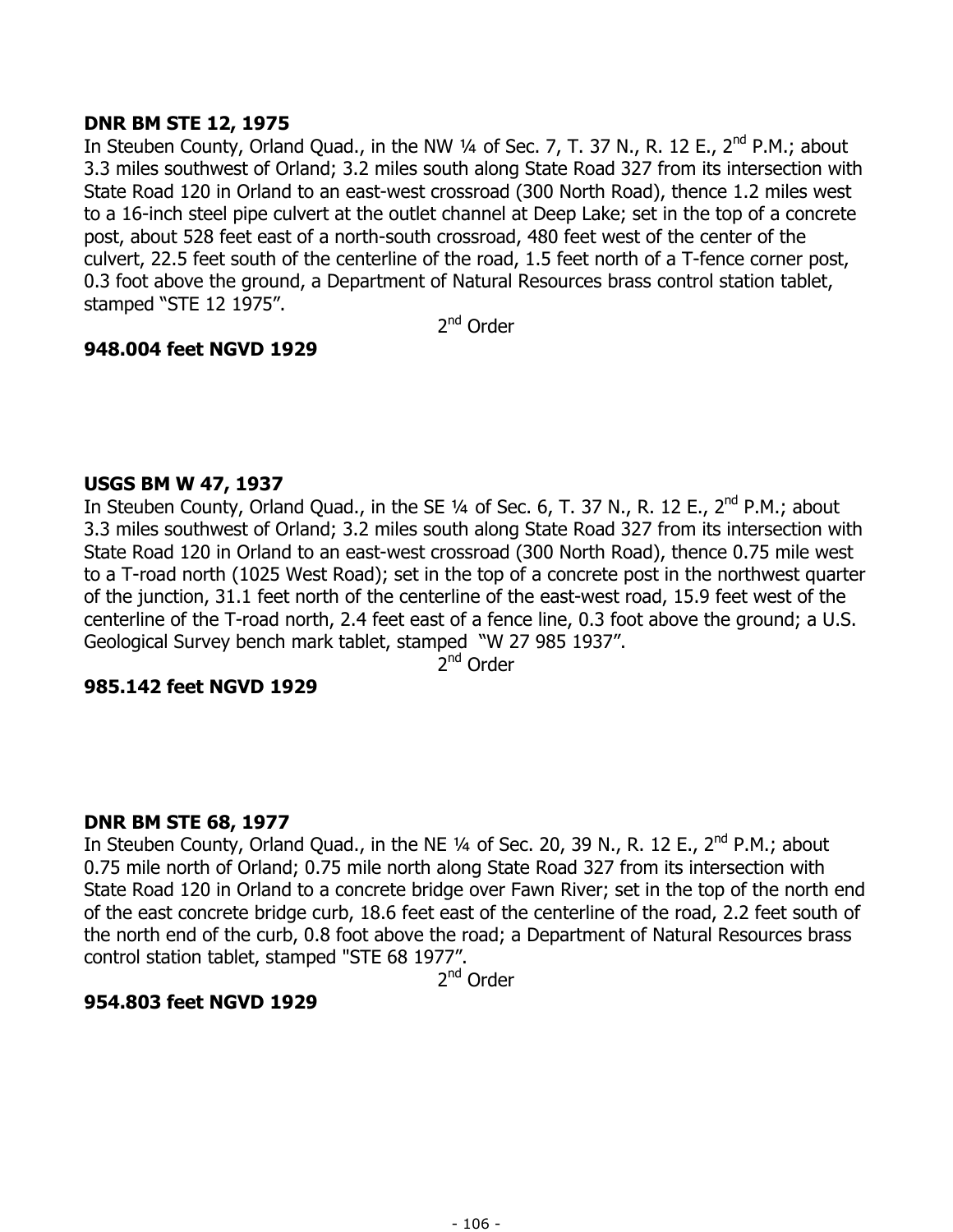#### **DNR BM STE 70, 1977**

In Steuben County, Orland Quad., in the SE 1/4 of Sec. 20, T. 38 N., R. 12 E., 2<sup>nd</sup> P.M.; about 0.3 mile east of Orland; 0.3 mile east along State road 120 from its intersection with State Road 327 in Orland to a concrete pipe culvert under the road; set in the top of the west end of the culvert, 24.0 feet north of the centerline of the highway, 10.3 feet northeast of an "Orland City Limits" sign post, 2.0 feet below the road, 0.8 foot east of the west end of the headwall; a Department of Natural Resources brass control station tablet, stamped "STE 70 1977".

2<sup>nd</sup> Order

#### **954.469 feet NGVD 1929**

#### **DNR BM STE 14, 1975**

In Steuben County, Orland Quad., in the SW 1/4 of Sec. 29, T. 37 N., R. 12 E., 2<sup>nd</sup> P.M.; about 2.8 miles east of Brushy Prairie; 2.8 miles east along U.S. Highway 20 from its junction with 925 East Road at Brushy Prairie to a T-road north (Green Lake Road); set in the top of a concrete post in the northeast quarter of the junction, 47.2 feet north of the centerline of the highway, 43.0 feet east of the centerline of the road, 6.5 feet southeast of a wooden fence corner post, 0.2 foot above the ground; a Department of Natural Resources brass control station tablet, stamped "STE 14 1975".

2<sup>nd</sup> Order

**959.837 feet NGVD 1929 959.851 feet NGVD 1929 RWW 11-27-00** 

#### **DNR BM STE 69, 177**

In Steuben County, Orland Quad., in the SE 1/4 of Sec. 18, T. 38 N., R. 12 E., 2<sup>nd</sup> P.M.; about 1.3 miles north-northwest of Orland; 1.0 mile north along State Road 327 from its intersection with State Road 120 in Orland to an east-west crossroad (700 North Road), thence 0.8 mile generally east to a two-foot steel pipe culvert over the outlet channel for Lime Lake; set in the top of a concrete gate post, 175 feet northwest of the centerline of the culvert, 42.5 feet northeast of the centerline of the road, 7.0 feet southeast of the centerline of a private drive northeast, 3.7 feet above the ground; a Department of Natural Resources brass control station tablet, stamped "STE 69 1977".

2<sup>nd</sup> Order

### **944.638 feet NGVD 1929**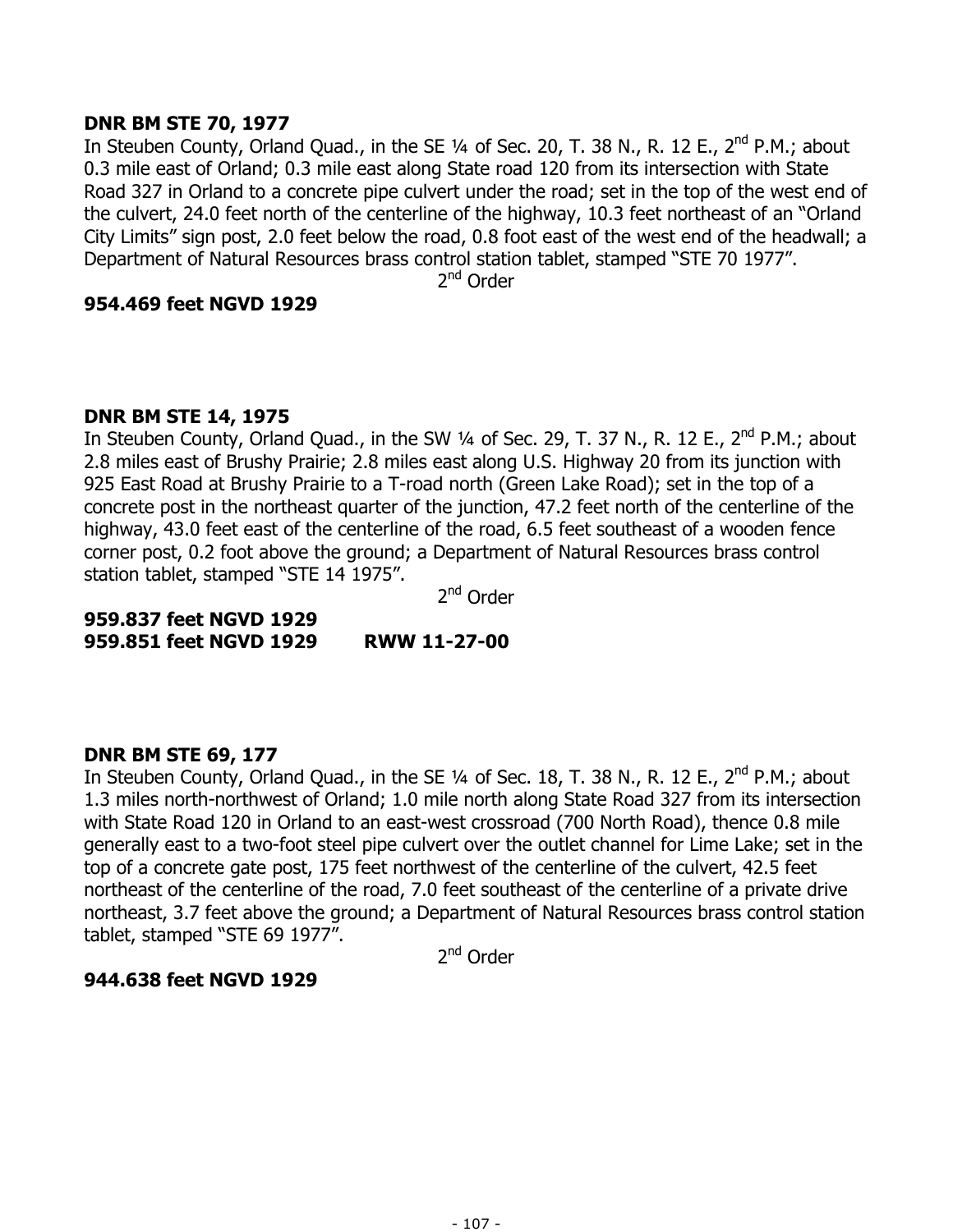### **DNR TBM SLK 98, 1977**

In Steuben County, Orland Quad., in the SE 1/4 of Sec. 18, T. 38 N., R. 12 E., 2<sup>nd</sup> P.M.; about 1.3 miles north-northwest of Orland; 1.0 mile north along State Road 327 from its intersection with State Road 120 in Orland to an east-west crossroad (700 North Road), thence 0.8 mile generally east to a 2-foot steel pipe culvert over the outlet channel for Lime Lake; set in the top of the northeast end of the culvert, 42.5 feet north of and across the road from power pole # 484/294, 18.0 feet northeast of the centerline of the road, 3.5 feet below the road; the center of two filed notches.

2nd Order

# **935.445 feet NGVD 1929**

### **DNR BM STE 9, 1975**

In Steuben County, Orland Quad., in the NW  $\frac{1}{4}$  of Sec. 19, T. 38 N., R. 12 E., 2<sup>nd</sup> P.M.; about 1.3 miles northwest of Orland; 0.4 mile north along State Road 327 from its intersection with State Road 120 in Orland to a T-road west (650 North Road), thence 1.1 miles west to a north-south crossroad (1200 East Road), thence 0.2 mile north to a turn west, thence 0.15 mile west to the outlet dam of Mud Lake; set in the top of the west concrete wingwall of the dam, 47.7 feet south of the centerline of the road, 20.6 feet east of the southeast corner of a parking lot, 0.8 foot west of the east face of the west wingwall of the dam, a Department of Natural Resources brass control station tablet, stamped "STE 9 1975".

2<sup>nd</sup> Order

### **942.289 feet NGVD 1929**

### **USGS RM No. 5 Gaging Station Mud Lake**

In Steuben County, Orland Quad., in the NW 1/4 of Sec. 19, T. 38 N., R. 12 E., 2<sup>nd</sup> P.M.; about 1.3 miles northwest of Orland; 0.4 mile north along State road 327 from its intersection with State Road 120 in Orland to a T-road west (650 North Road), thence 1.1 miles west to a north-south crossroad (1200 East Road), thence 0.2 mile north to a turn west, thence 0.15 mile west to the outlet dam of Mud Lake; set in the top of a concrete lake level monument, 47.7 feet south of the centerline of the road, 4.0 feet east of the east end of the east wingwall of the outlet dam, 1.7 feet above the ground; a U.S. Geological Survey gaging station tablet, not stamped.

2<sup>nd</sup> Order

### **943.355 feet NGVD 1929**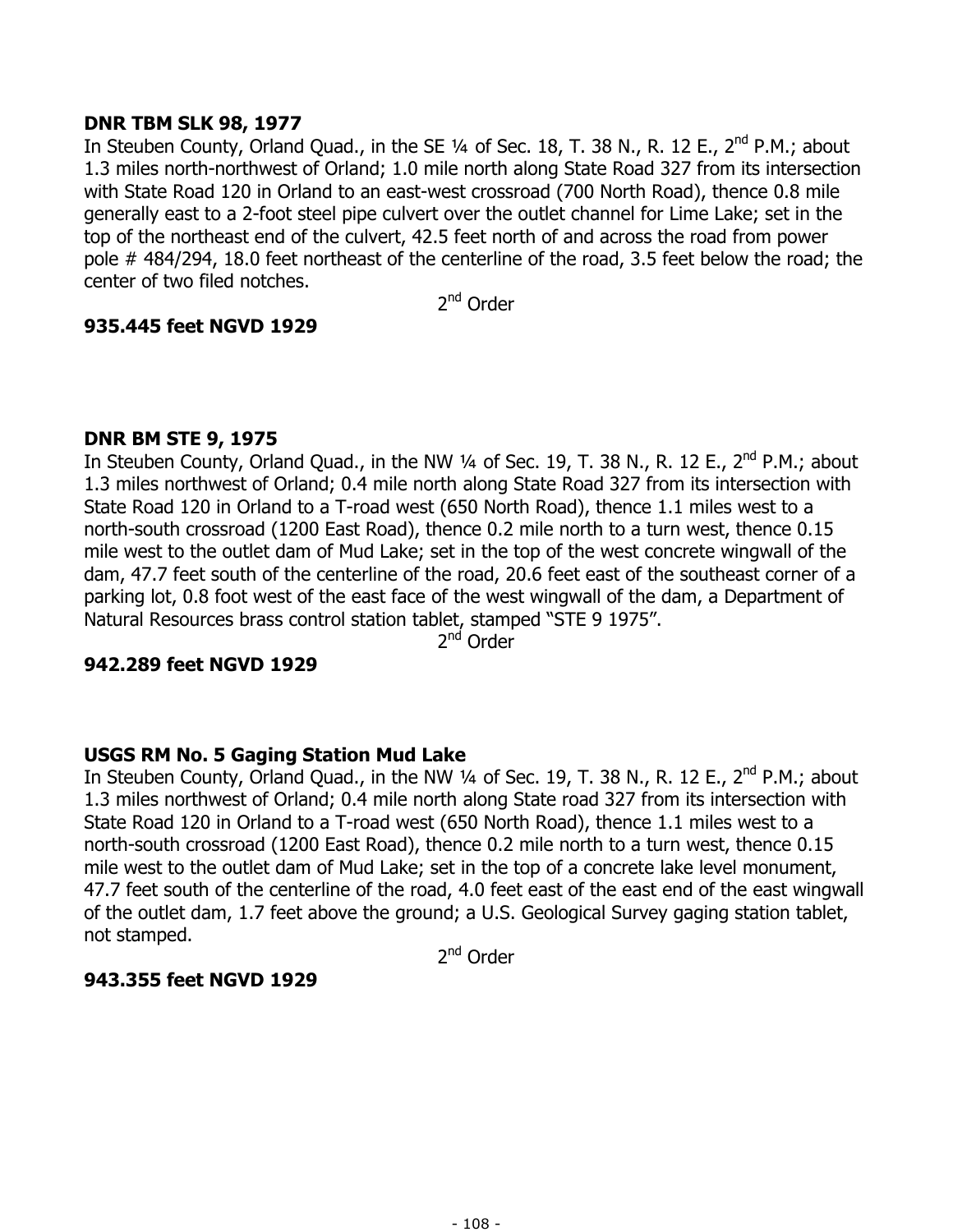## **USGS BM W 43, 1937**

In Steuben County, Orland Quad., in the South  $\frac{1}{2}$  of Sec. 27, T. 37 N., R. 12 E., 2<sup>nd</sup> P.M.; about 7.2 miles southwest of Angola; 7.0 miles west along U.S. Highway 20 from its intersection with U.S. Highway 27 in Angola to a north-south crossroad (750 West Road), thence 0.5 mile south to a T-road east; set in the top of a concrete post in the northwest quarter of the junction, 33.0 feet north of the centerline of the T-road east, 23.9 feet west of the centerline of the T-road east, 23.9 feet west of the centerline of the north-south road, 3.6 feet southeast of a 36-inch Hickory tree, 2.0 feet above the road, 0.4 foot above the ground; a U.S. Geological Survey bench mark tablet, stamped "W 43 1937".

 $2<sup>nd</sup>$  Order

# **1016.744 feet NGVD 1929**

#### **USC&GS Triangulation Station FLINT 1946**

In Steuben County, Orland Quad., in the NE 1/4 of Sec. 27, T. 37 N., R. 12 E., 2<sup>nd</sup> P.M.; about 6.75 miles west of Angola; 6.75 miles west along U.S. Highway 20 from its intersection with U.S. Highway 27 in Angola to a parking area on the north side of the road; set in the top of a concrete post, 89 feet north of the centerline of the highway, 63 feet northwest of power pole # 469/619, 0.2 foot above the ground; a U.S. Coast and Geodetic Survey triangulation station tablet, stamped "FLINT 1946".

2<sup>nd</sup> Order

#### **1036.690 feet NGVD 1929**

#### **USC&GS RM FLINT No. 1, 1946 Mud Lake**

In Steuben County, Orland Quad., in the NE  $\frac{1}{4}$  of Sec. 27, T. 37 N., R. 12 E., 2<sup>nd</sup> P.M.; about 6.75 miles west of Angola; 6.75 miles west along U.S. Highway 20 from its intersection with U.S. Highway 27 in Angola to a parking area on the north side of the highway; set in the top of a concrete post, 51 feet north of the centerline of the highway, 41.3 feet east of power pole # 469/619, 0.3 foot above the ground; a U.S. Coast and Geodetic Survey reference mark tablet, stamped "FLINT No. 1 1946".

2<sup>nd</sup> Order

## **1035.962 feet NGVD 1929**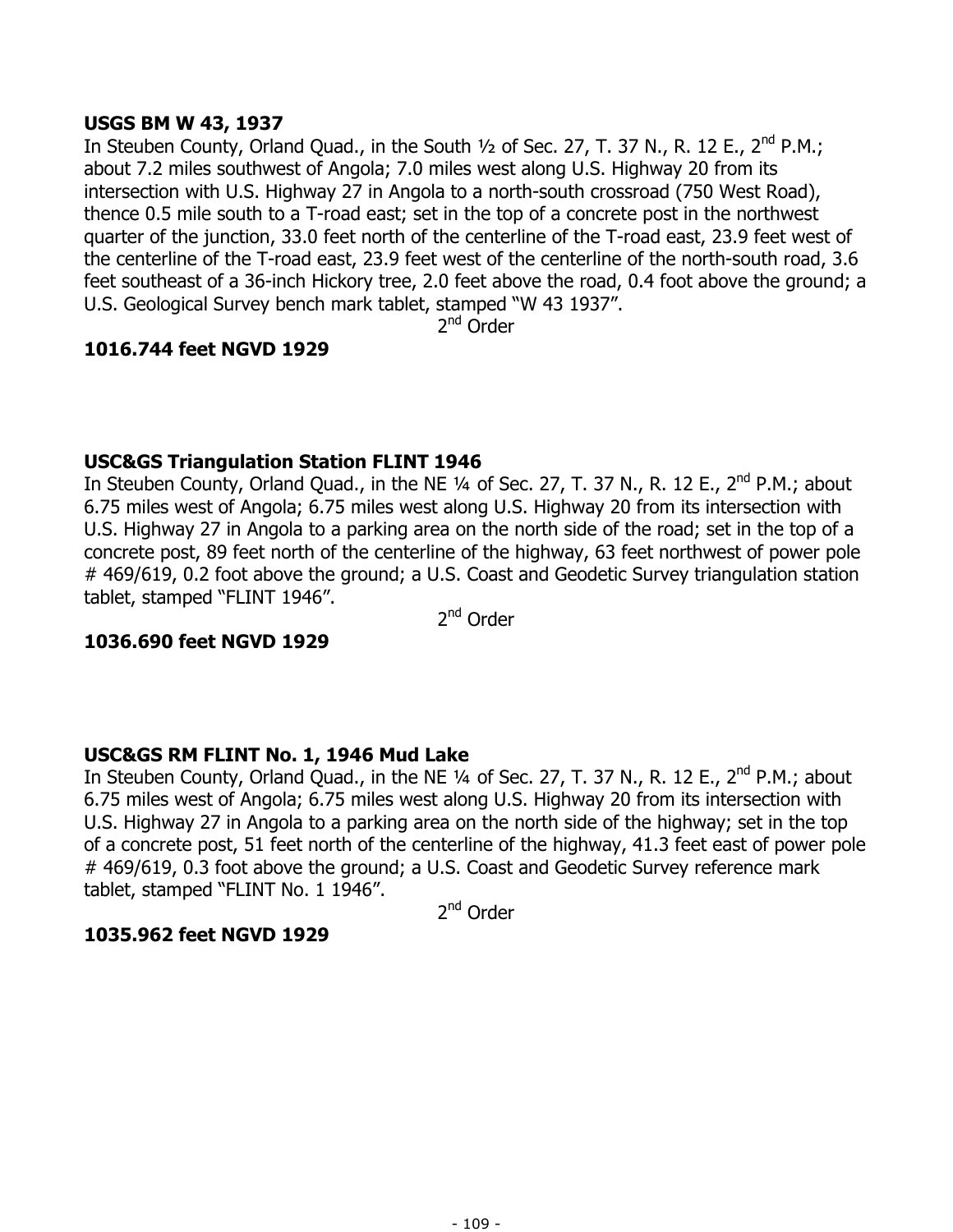## **US&GS RM FLINT No. 2, 1946 Mud Lake**

In Steuben County, Orland Quad., in the NE 1/4 of Sec. 27, T. 37 N., R. 12 E., 2<sup>nd</sup> P.M.; about 6.75 miles west of Angola; 6.75 miles west along U.S. Highway 20 from its intersection with U.S. Highway 27 in Angola to a parking area on the north side of the road; set in the top of a concrete post, 86 feet west of power pole # 469/619, 51 feet north of the centerline of the highway, 0.5 foot above the ground; a U.S. Coast and Geodetic Survey reference mark tablet, stamped "FLINT No. 2 1946."

2<sup>nd</sup> Order

# **1038.109 feet NGVD 1929**

# **USGS RM No. 6 Gaging Station Otter Lake**

In Steuben County, Orland Quad., in the South 1/2 of Sec. 20, T. 37 N., 12 E., 2<sup>nd</sup> P.M.; about 6.0 miles south of Orland; 6.0 miles south along State Road 327 from its intersection with State Road 120 in Orland to an east-west crossroad (U.S. Highway 20), thence 0.3 mile east to an entrance road south to Otter Lake Public Fishing Site; set in the top of a concrete post, 470 feet south of the centerline of the highway, 58 feet east of the centerline of the entrance road south, 2.0 feet above the ground; a U.S. Geological Survey gaging station tablet, not stamped.

2<sup>nd</sup> Order Destroyed RST 5-24-88

**941.771 feet NGVD 1929** 

## **DNR BM STE 21, 1977**

In Steuben County, Orland Quad., in the SE 1/4 of Sec. 20, T. 27 N., R. 12 E., 2<sup>nd</sup> P.M.; about 2.1 miles west-southwest of Flint; 1.0 mile south along Flint Road (750 West Road) from its junction with 50 North Road at Flint to an east-west crossroad (U.S Highway 20), thence 2.2 miles generally west to a 5-foot concrete box culvert in the inlet channel for Otter Lake; set in the west end of the south headwall of the culvert, 19.0 feet south of the centerline of the highway, 1.5 feet below the highway, 0.9 foot east of the west end of the headwall; a Department of Natural Resources brass control station tablet, stamped "STE 21 1977."

> 2<sup>nd</sup> Order Recovered RST 1/98

## **939.132 feet NGVD 1929**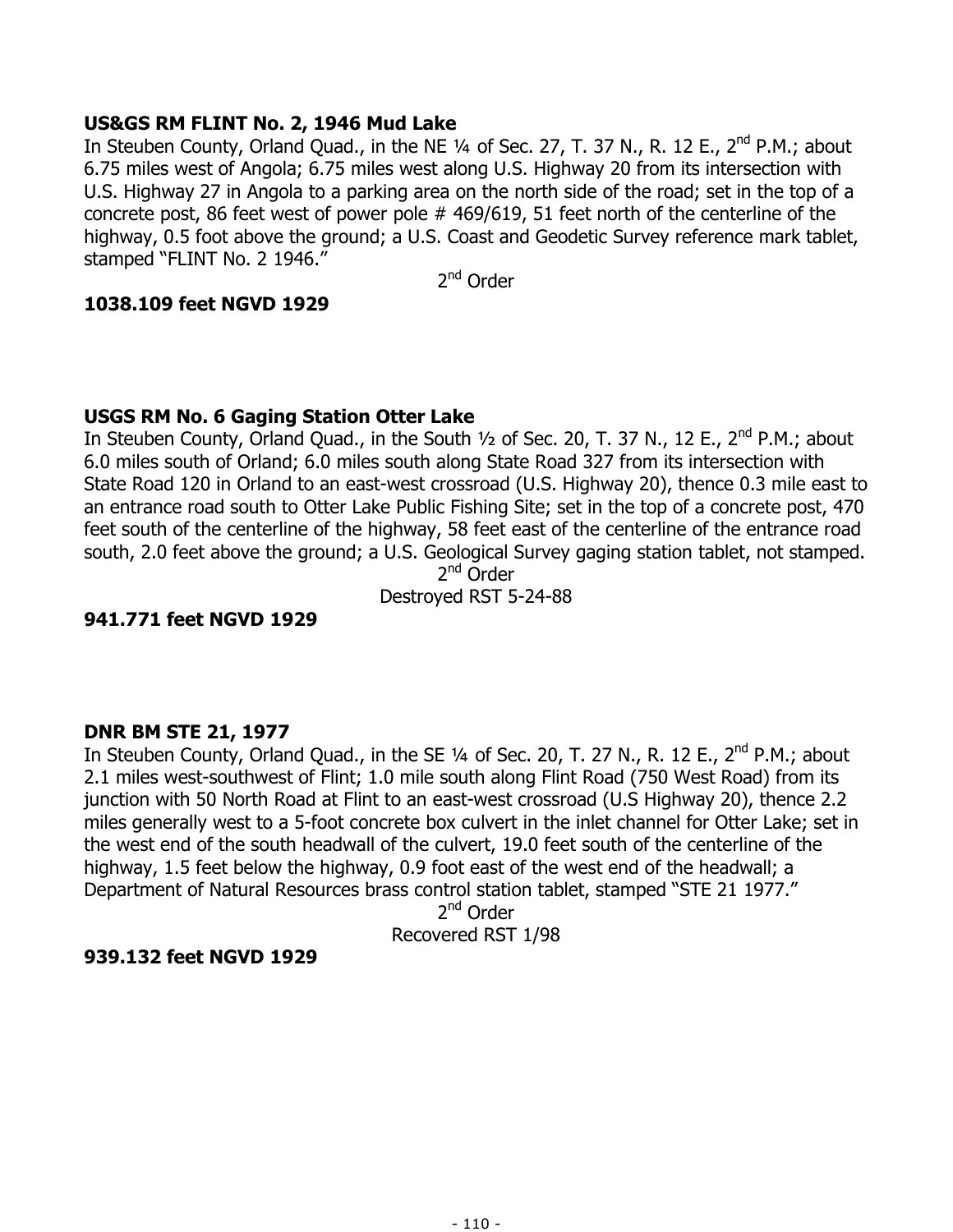## **DNR TBM SLK 25, 1977**

In Steuben County, Orland Quad., in the SE 1/4 of Sec. 19, T. 37 N., R. 12 E., 2<sup>nd</sup> P.M.; about 6.0 miles south of Orland; 6.0 miles south along State Road 327 from its intersection with State Road 120 in Orland to an east-west crossroad (U.S. Highway 20), thence 0.25 mile west to an east-west crossroad (U.S. Highway 20), thence 0.25 mile west to a T-road south (1000 West Road); set in the north side of a 20-inch Oak tree in the northeast quarter of the junction, 24.0 feet north of the centerline of the highway, 11.0 feet east of the extended centerline of the highway, 11.0 feet east of the extended centerline of the T-road south, 0.7 foot above the ground; a railroad spike driven through an aluminum tag, stamped "DNR TBM SLK 25 1977".

2<sup>nd</sup> Order

# **949.646 feet NGVD 1929**

# **USGS RM No. 1 Gaging Station Otter Lake**

In Steuben County, Orland Quad., in the NW  $\frac{1}{4}$  of Sec. 29, T. 37 N., R. 12 E., 2<sup>nd</sup> P.M.; about 6.5 miles south of Orland; 6.5 miles south along State Road 327 from its intersection with State Road 120 in Orland to a T-road east, thence 0.2 mile east to Otter Lake; set in the southeast side of a 24-inch Oak tree, 80 feet south of the centerline of the road, 70 feet west of the west edge of the lake, 0.3 foot above the ground; an iron telephone pole step. 2<sup>nd</sup> Order

## **944.495 feet NGVD 1929**

## **USGS BM W 42, 1937**

In Steuben County, Orland Quad., in the NW  $\frac{1}{4}$  of Sec. 31, T. 37 N., R. 12 E., 2<sup>nd</sup> P.M.; about 3.2 miles east-southeast of Brushy Prairie; 1.0 mile south along 925 East Road from its junction with U.S. Highway 20 at Brushy Prairie to an east-west crossroad (100 South Road), thence 3.0 miles west to a T-road south (1050 West Road); set in the top of a concrete post in the southeast quarter of the junction, 26.3 feet south of the centerline of the east-west road, 19.2 feet east of the centerline of the T-road south, 1.7 feet west of a north-south fence line, 0.5 foot above the ground; a U.S. Geological Survey bench mark tablet, stamped "W 42 1937 1004".

2nd Order

## **1003.997 feet NGVD 1929**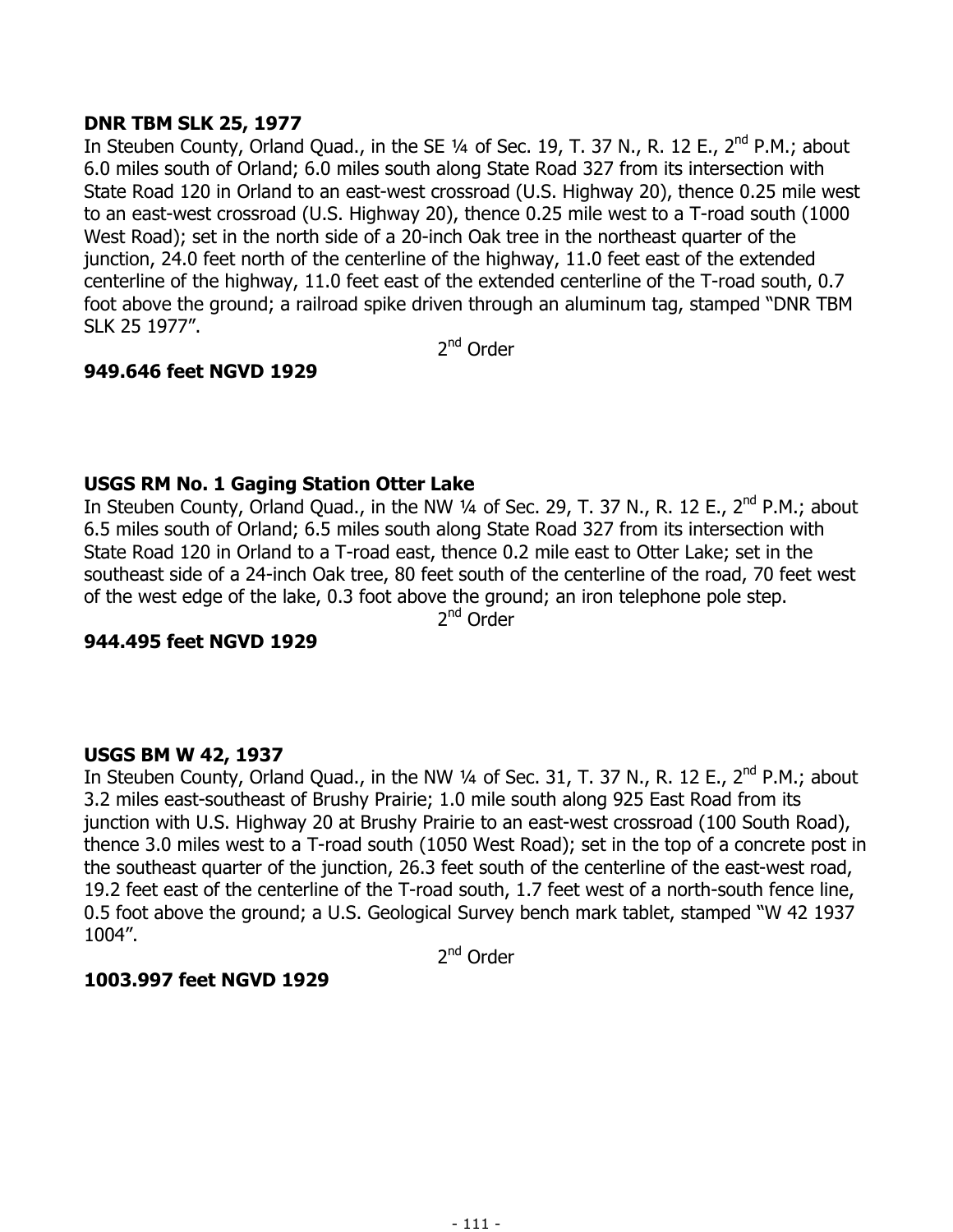## **DNR TBM SLK 7, 1975**

In Steuben County, Orland Quad., in the SW 1/4 of Sec. 29, T. 37 N., R. 12 E., 2<sup>nd</sup> PM, about 4.0 miles east-southeast of Brushy Prairie; 1.0 mile south along 925 East Road from its junction with U.S. Highway 20 at Brushy Prairie to an east-west crossroad (100 South Road), thence 4.0 miles east to a north-south crossroad (State Road 327); set in the southwest side of power pole # REA Co-op 31 in the northwest quarter of the intersection, 93 feet west of the centerline of the highway, 22.0 feet north of the centerline of the road, 2.0 feet above the road, 0.5 foot above the ground; a railroad spike driven through an aluminum tag, stamped "DNR TBM SLK 7 1975."

2<sup>nd</sup> Order Destroyed RST 5-24-88

## **1004.173 feet NGVD 1929**

#### **USGS UE 1003**

In Steuben County, Orland Quad., in the South  $1/2$  of Sec. 29, T. 37 N., R. 12 E., 2<sup>nd</sup> P.M.; about 4.1 miles east-southeast of Brushy Prairie; 1.0 mile south along 925 East Road from its junction with U.S. Highway 20 at Brushy Prairie to an east-west crossroad (100 South Road), thence 4.05 miles east to a north-south crossroad; set in the top of a painted boulder in the northwest quarter of the intersection, 40.0 feet west of the centerline of the north-south road, 18.0 feet north of the centerline of the east-west road; a dim chiseled square.

2<sup>nd</sup> Order Destroyed RST 5-24-88

#### **1002.834 feet NGVD 1929**

#### **DNR BM STE 191, 1975**

In Steuben County, Orland Quad., in the SE 1/4 of Sec. 29, T. 37 N., R. 12 E., 2<sup>nd</sup> P.M.; about 3.4 miles southwest of Flint; 1.1 miles south along 750 West Road (Flint Road) from its intersection with 50 North Road at Flint to an east-west crossroad (U.S. Highway 20), thence 0.5 mile west to a north-south crossroad (800 West Road), thence 1.3 miles west to a 3.5-foot steel pipe culvert under the road in the inlet to Otter Lake; set in the top of the east concrete wingwall of the culvert, 35.0 feet north of the east concrete wingwall of the culvert, 35.0 feet north of the centerline of the road, 22.0 feet below the road, 3.5 feet east of the centerline of the culvert; a Department of Natural Resources brass control station tablet, stamped "STE 191 1975".

2<sup>nd</sup> Order

## **958.586 feet NGVD 1929**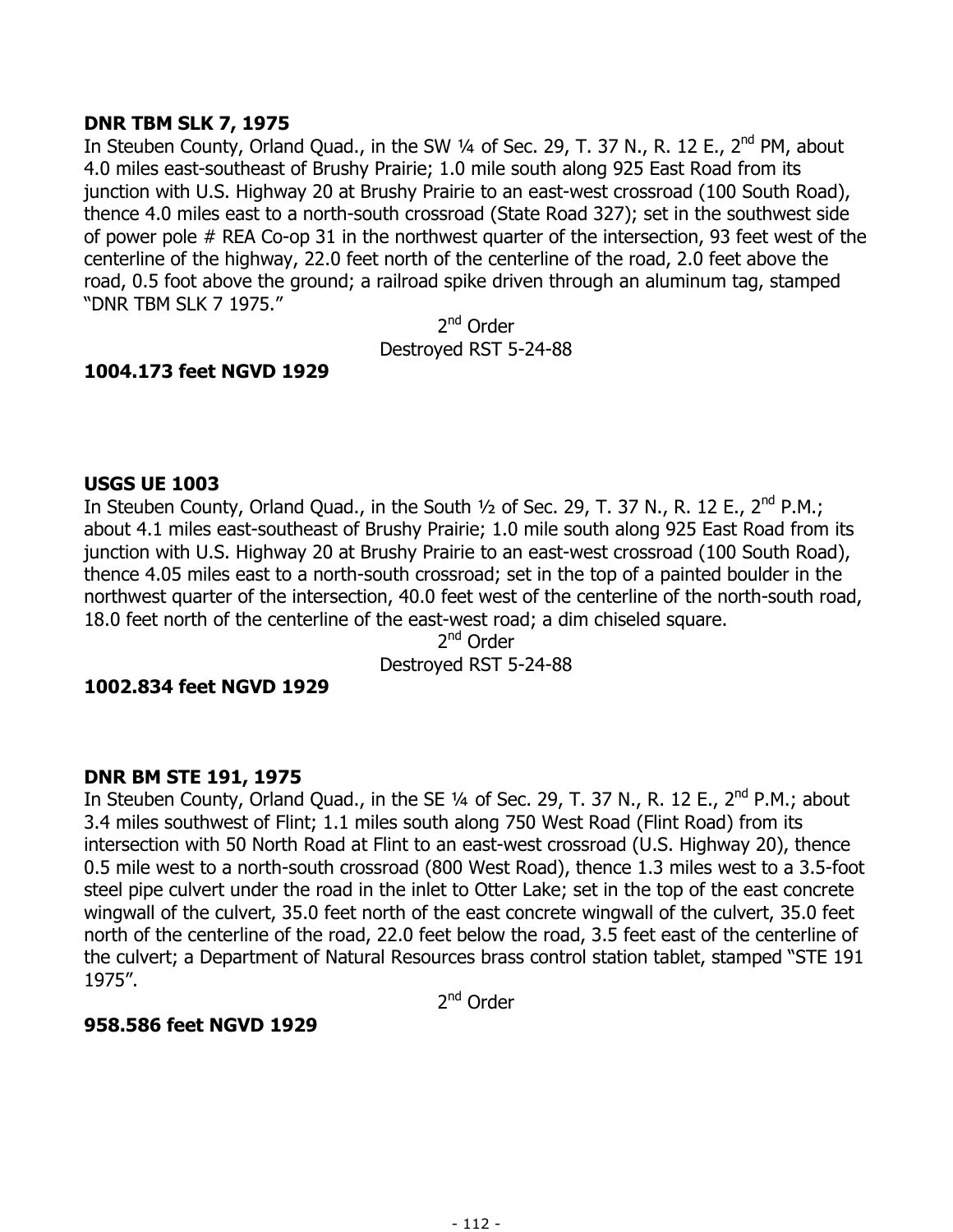## **DNR TBM SLK 6, 1975**

In Steuben County, Orland Quad., in the NE 1/4 of Sec. 32, T.37 N., R. 12 E., 2<sup>nd</sup> P.M.; about 4.7 miles east-southeast of Brushy Prairie; 1.0 miles south along 925 East Road at Brushy Prairie from its junction with U.S. Highway 20 at Brushy Prairie to an east-west crossroad (100 South Road), thence 4.5 miles east to a T-road north (900 West Road), set in the northwest side of a 30-inch Walnut tree in the southwest quarter of the junction, 32.8 feet west of the extended centerline of the road, 2.5 feet below the road, 0.6 foot above the ground; a railroad spike driven through an aluminum tag, stamped "DNR TBM SLK 6 1975".

 $2<sup>nd</sup>$  Order

#### **990.918 feet NGVD 1929**

#### **DNR TBM SLK 5, 1975**

In Steuben County, Orland Quad., in the SE  $\frac{1}{4}$  of Sec. 28, T. 37 N., R. 12 E., 2<sup>nd</sup> P.M.; about 1.7 miles southwest of Flint; 1.0 mile south along 750 West Road from its junction with 50 North Road at Flint to an east-west crossroad (U.S. Highway 20), thence 0.5 mile west to a north-south crossroad (800 West Road), thence 0.5 mile south to a T-road west (100 South Road), thence 0.2 mile west to a small lake on the north side of the road; set in the west side of a 26-inch Walnut tree near the southwest corner of the lake, 64 feet east of the centerline of a private lane leading to the lake, 48.5 feet southwest of the southwest corner of the lake, 24.0 feet north of the centerline of the road, 3.5 feet south of an east-west fence line, 2.6 feet below the road, 0.5 foot above the ground; a railroad spike driven through an aluminum tag, stamped "DNR TBM SLK 5 1975".

2<sup>nd</sup> Order

## **1021.398 feet NGVD 1929**

## **DNR TBM SLK 4, 1975**

In Steuben County, Orland Quad., in the NE  $\frac{1}{4}$  of Sec. 28, T. 37 N., R. 12 E., 2<sup>nd</sup> P.M.; about 1.1 miles southwest of Flint; 1.0 mile south along County Road 750 West from its junction with 50 North Road at Flint to an east-west crossroad (U.S. Highway 20), thence 0.5 mile west to a north-south crossroad (800 West Road); set in the top of the west end of a 12-inch corrugated metal pipe, 67 feet north of the centerline of the highway, 12.8 feet west of the centerline of the road; the center of two filed notches.

2<sup>nd</sup> Order

## **1024.055 feet NGVD 1929**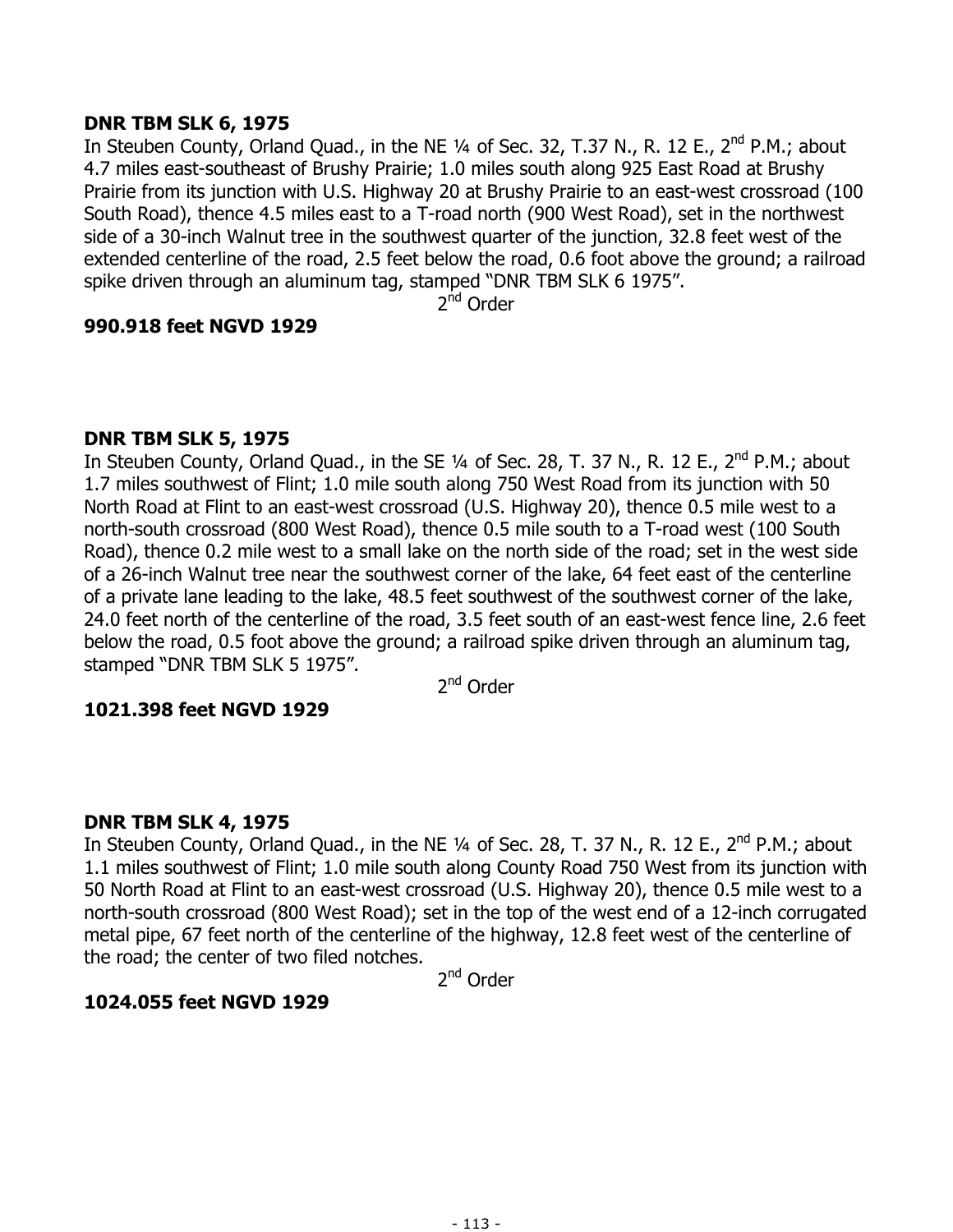## **DNR TBM LLK 84, 1976**

In Steuben County, Orland Quad., in the NW  $\frac{1}{4}$  of Sec. 18, T. 37 N., R. 12 E., 2<sup>nd</sup> P.M.; about 4.5 miles southwest of Orland; 4.3 miles south along State Road 327 from its intersection with State Road 120 in Orland to a T-road west (175 North Road), thence 1.3 miles west to a north-south crossroad (1200 East Road); set in the north side of a 31-inch Oak tree in the northeast quarter of the intersection, 138 feet east of the centerline of the north-south road, 18.0 feet north of the centerline of the east-west road, 0.5 foot above the ground; a railroad spike driven through an aluminum tag, stamped "DNR TBM LLK 84 1976".

 $2<sup>nd</sup>$  Order

## **945.016 feet NGVD 1929**

# **DNR BM STE 13, 1975**

In Steuben County, Orland Quad., in the NW 1/4 of Sec. 18, T. 37 N., R. 12 E., 2<sup>nd</sup> P.M.; about 4.5 miles southwest of Orland; 4.5 miles south along State Road 327 from its intersection with State Road 120 in Orland to a T-road west (175 North Road), thence 1.1 miles west to a 63 foot concrete bridge over Pigeon Creek; set in the top of the southeast corner of the bridge floor, 13.5 feet south of the centerline of the road, 1.4 feet west of the east end of the bridge, 0.7 foot north of the south face of the bridge; a Department of Natural Resources brass control station tablet, stamped "STE 13 1975".

2nd Order

## **934.011 feet NGVD 1929**

## **DNR BM STE 20, 1977**

In Steuben County, Orland Quad., in the NW 1/4 of Sec. 20, T. 37 N., R. 12 E., 2<sup>nd</sup> P.M.; about 2.4 miles west of Flint; 1.0 mile south along Flint Road from its junction with 50 North Road at Flint to an east-west crossroad (U.S. Highway 20), thence 2.6 miles west to a north-south crossroad (State Road 327), thence 0.45 mile north to a concrete arch bridge over Pigeon Creek; set in the top of the north end of the east concrete guardrail, 17.3 feet east of the centerline of the road, 7.3 feet south of the north end of the guardrail, 4.0 feet above the road; a Department of Natural Resources brass control station tablet, stamped "STE 20 1977".

2<sup>nd</sup> Order

## **945.130 feet NGVD 1929**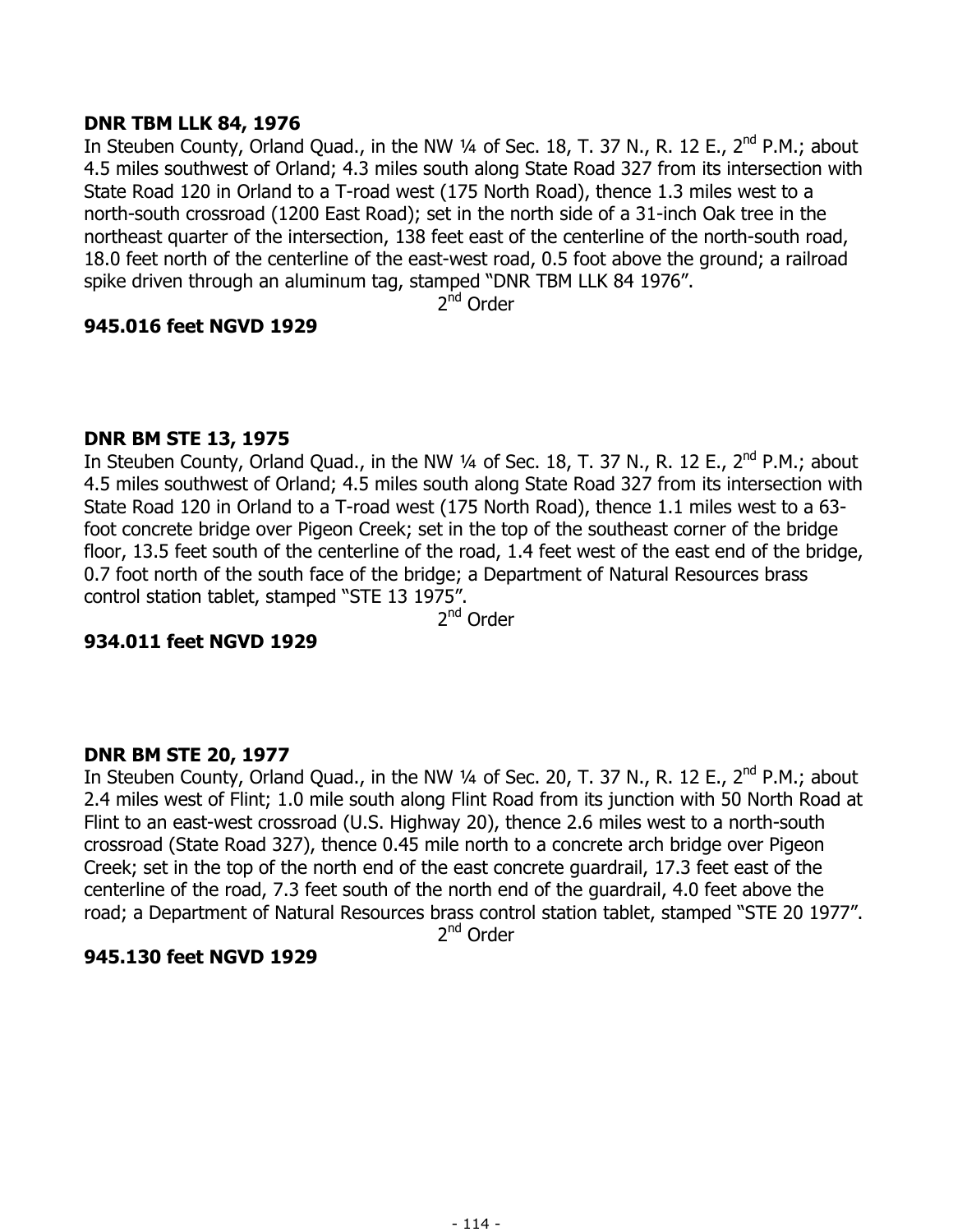## **DNR BM STE 22, 1977**

In Steuben County, Orland Quad., in the SE 1/4 of Sec. 20, T. 37 N., R. 12 E., 2<sup>nd</sup> P.M.; about 1.7 miles west-southwest of Flint; 1.6 miles west along 50 North Road from its junction with Flint Road (750 West Road) at Flint to a north-south crossroad (900 West Road), thence 0.17 mile south to a 75-foot concrete bridge over Pigeon Creek; set in the top of the west end of the north bridge seat, 15.5 feet west of the centerline of the road, 4.6 feet below the road, 0.4 foot north of the centerline of the road, 4.6 feet below the road, 0.4 foot north of the south face of the bridge seat, 0.3 foot east of the west face of the bridge seat; a Department of Natural Resources brass control station tablet, stamped "STE 22 1977".

2<sup>nd</sup> Order

# **943.801 feet NGVD 1929**

## **DNR TBM SLK 26, 1977**

In Steuben County, Orland Quad., in the SE  $\frac{1}{4}$  of Sec. 20, T. 37 N., R. 12 E 2<sup>nd</sup> P.M.; about 1.6 miles west-southwest of Flint; 1.65 miles west along 50 North Road from its junction with Flint Road at Flint to a north-south crossroad (900 West Road), thence 0.2 mile south to a concrete bridge over Pigeon Creek; set in the top of the southwest concrete wingwall of the bridge, 16.5 feet west of the centerline of the bridge, level with the road, a chiseled triangle. 2nd Order

## **948.341 feet NGVD 1929**

## **DNR TBM L 1969**

In Steuben County, Orland Quad., in the SE 1/4 of Sec. 20, T. 37 N., R. 12 E., 2<sup>nd</sup> P.M.; about 1.6 miles west-southwest of Flint; 1.65 miles west along 50 North Road from its intersection with Flint Road at Flint to a north-south crossroad (900 West Road), thence 0.2 mile south to a concrete bridge over Pigeon Creek; set in the top of the southwest wingwall of the bridge; a chiseled triangle.

2<sup>nd</sup> Order

## **948.336 feet NGVD 1929**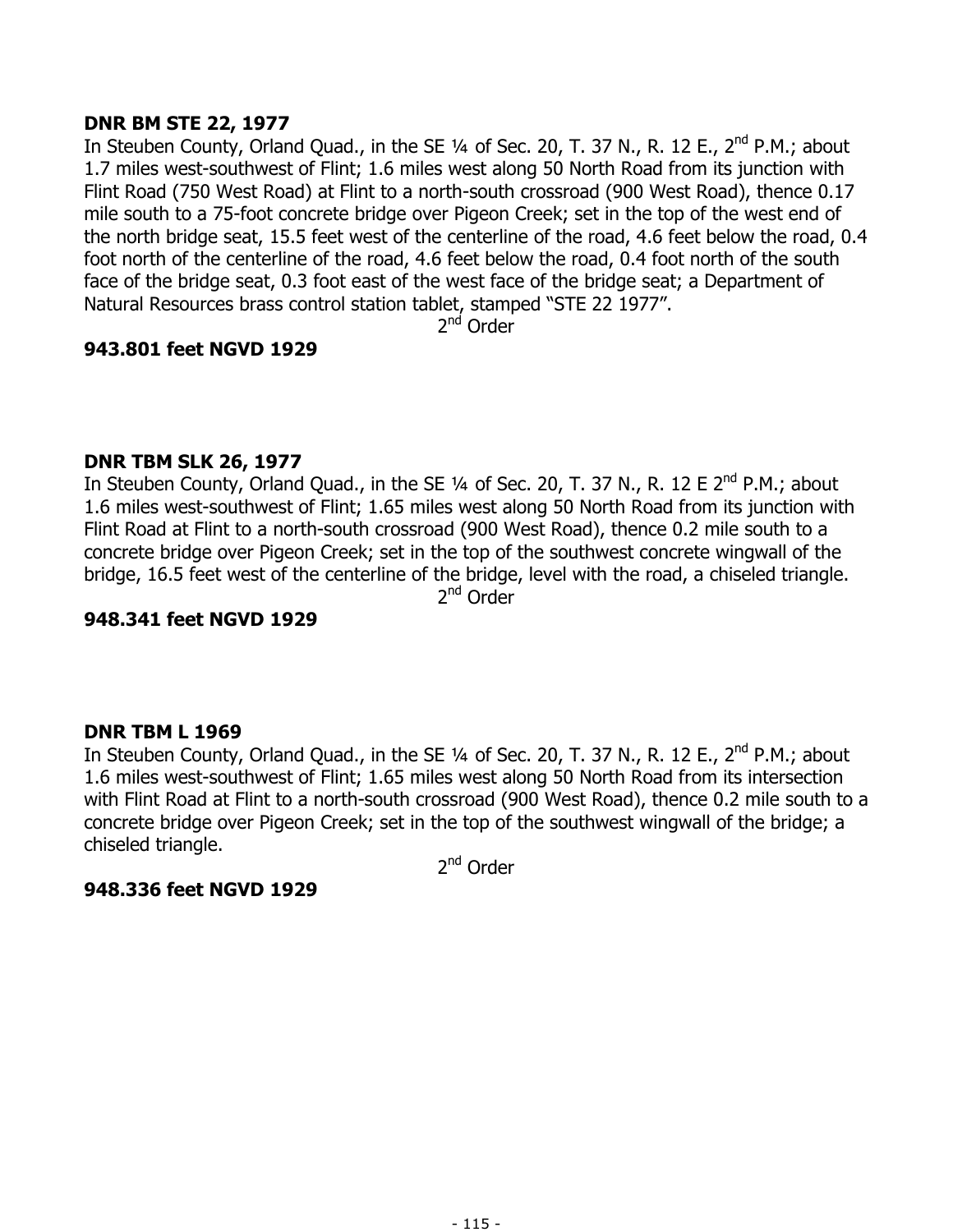## **DNR BM STE 23, 1977**

In Steuben County, Orland Quad., in the SW 1/4 of Sec. 21, T. 37 N., R. 12 E., 2<sup>nd</sup> P.M.; about 1.4 miles west of Flint; 1.45 miles west along 50 North Road from its junction with Flint Road at Flint to a 65-foot concrete bridge over Pigeon Creek; set in the top of the southeast wingwall of the bridge, 14.5 feet south of the centerline of the road, 4.3 feet west of the east end of the wingwall, level with the road; a Department of Natural Resources brass control station tablet, stamped "STE 23 1977".

2<sup>nd</sup> Order

#### **945.464 feet NGVD 1929**

#### **DNR TBM 2, 1969**

In Steuben County, Orland Quad., in the East  $\frac{1}{2}$  of Sec. 21, T. 37 N., R. 12 E., 2<sup>nd</sup> P.M.; about 1.5 miles west of Flint; 1.5 miles west along 50 North Road from its junction with Flint Road at Flint to a concrete bridge over Pigeon Creek; set in the top of the southeast wingwall of the bridge; a chiseled triangle.

2<sup>nd</sup> Order

#### **944.037 feet NGVD 1929**

#### **DNR BM STE 24, 1977**

In Steuben County, Orland Quad., in the NE 1/4 of Sec. 22, T. 37 N., R. 12 E., 2<sup>nd</sup> P.M.; about 0.2 mile north-northeast of Flint; 0.28 mile north-northeast along Flint Road from its junction with 50 North Road at Flint to a concrete bridge over Pigeon Creek; set in the top of the east end of the north bridge abutment, 15.5 feet east of the centerline of the road, 0.5 foot north of the south face of the abutment, level with the road; a Department of Natural Resources brass control station tablet, stamped "STE 24 1977".

2<sup>nd</sup> Order

## **953.524 feet NGVD 1929**

#### **DNR RP Pigeon Creek**

In Steuben County, Orland Quad., in the NE 1/4 of Sec. 22, T. 37 N., R. 12 E., 2<sup>nd</sup> P.M.; about 0.3 mile northeast of Flint; 0.3 mile northeast along Flint Road from its junction with 50 North Road at Flint to a concrete bridge over Pigeon Creek; set in the top of the north end of the west vertical steel guardrail post, 13.7 feet west of the centerline of the road, 26.2 feet south of the north end of the guardrail, 2.6 feet above the road; a filed cross.

2<sup>nd</sup> Order

## **955.871 feet NGVD 1929**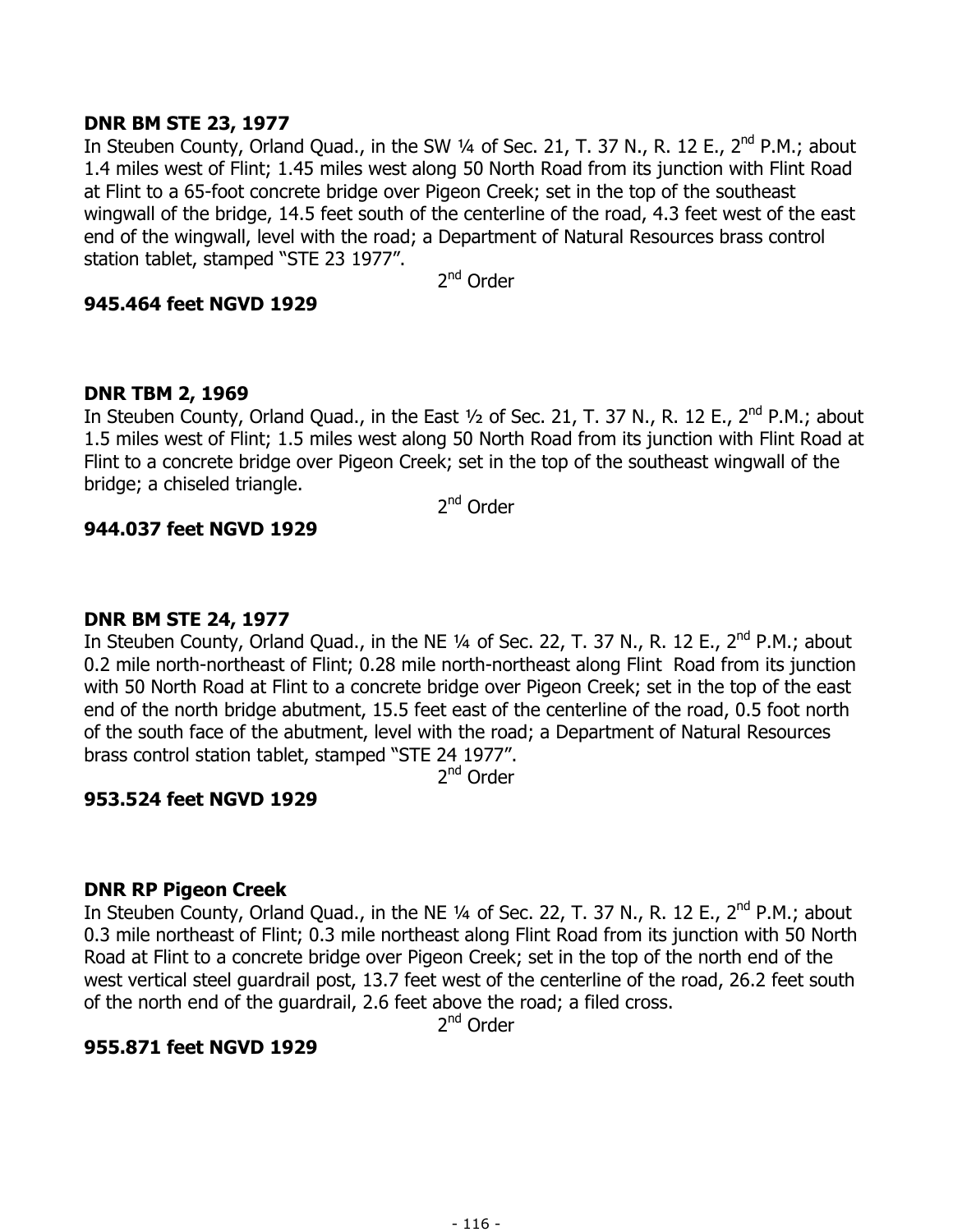## **DNR BM STE 10, 1975**

In Steuben County, Orland Quad., in the SW 1/4 of Sec. 19, T. 38 N., R. 12 E., 2<sup>nd</sup> PM, about 1.25 miles west of Orland; 0.8 mile generally west along State Road 120 from its intersection with State Road 327 in Orland to a turn south and a T-road west (525 North Road), thence 0.5 mile west to a turn north (1200 East Road), thence 0.4 mile north to a T-road east (625 North Road); set in the top of a concrete post in the northeast quarter of the junction, 26.6 feet east of the centerline of the north-south road, 18.4 feet north of the centerline of the T-road east, 1.2 feet northeast of a power pole, 0.1 foot above the ground; a Department of Natural Resources brass control station tablet, stamped "STE 10 1975".

 $2^{nd}$  Order

# **953.835 feet NGVD 1929**

## **DNR TBM LLK 90, 1976**

In Steuben County, Orland Quad., in the NW 1/4 of Sec. 30, T. 28 N., R. 12 E., 2<sup>nd</sup> P.M.; about 1.4 miles southwest of Orland; 1.5 miles generally west along State Road 120 from its intersection with State Road 327 in Orland to a T-road south (1200 East Road); set in the northeast side of a 36-inch Oak tree in the northeast quarter of the junction, 195 feet east of the extended centerline of the north-south road 30.3 feet north of the centerline of the highway, 0.7 foot above the ground, a railroad spike driven through an aluminum tag, stamped "DNR TBM LLK 90 1976".

2<sup>nd</sup> Order

## **949.553 feet NGVD 1929**

## **DNR BM STE 43, 1977**

In Steuben County, Orland Quad., in the SW 1/4 of Sec. 27, T. 38 N., R. 12 E., 2<sup>nd</sup> P.M.; about 2.9 miles southeast of Orland; 1.7 miles generally east along State Road 120 from its intersection with State Road 327 in Orland to a north-south crossroad (800 West Road), thence 1.4 miles south to a T-road east (525 North Road), thence 0.2 mile east to a telephone pole on the north side of the road; set in the top of a concrete post on the north side of the road, 17.0 feet north of the centerline of the road, 2.0 feet south of a fence line, 1.5 feet north of the telephone pole; a Department of Natural Resources brass control station tablet, stamped "STE 43 1977".

2<sup>nd</sup> Order

## **966.500 feet NGVD 1929**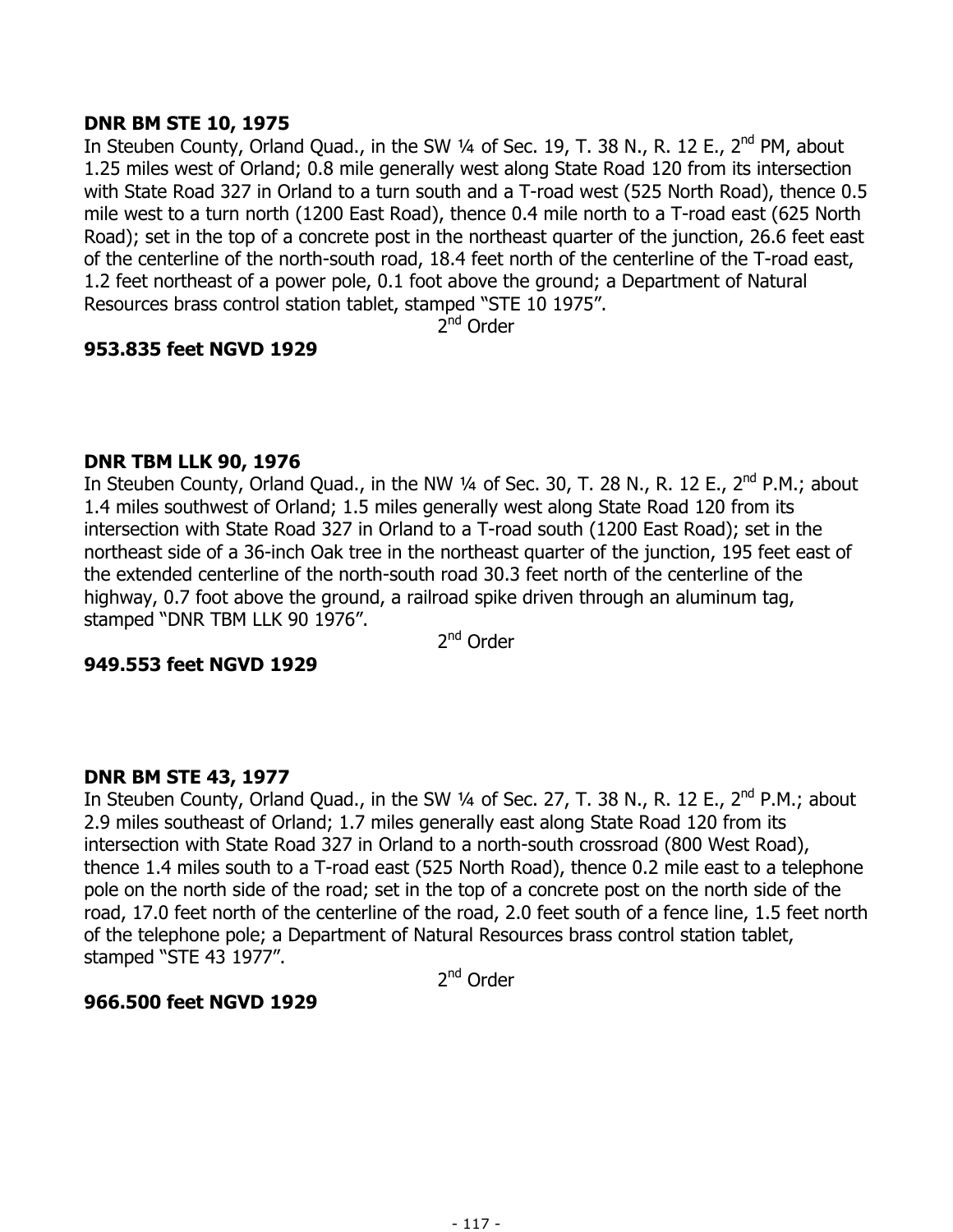## **DNR BM STE 11, 1975**

In Steuben County, Orland Quad., in the NW  $\frac{1}{4}$  of Sec. 31, T. 38 N., R. 12 E., 2<sup>nd</sup> P.M.; about 1.6 miles southwest of Orland; 1.5 miles generally west along State Road 120 from its intersection with State Road 327 in Orland to a T-road south (1200 East Road), thence 0.5 mile south to a field entrance road east; set in the top of a concrete post in the northeast quarter of the junction, 26.4 feet north of the centerline of the field entrance road east, 16.3 feet east of the centerline of the north-south road, 3.4 feet west of a fence line, 1.6 feet east of a telephone pole, 0.5 foot above the road, 0.1 foot above the ground; a Department of Natural Resources brass control station tablet, stamped "STE 11 1975".

2<sup>nd</sup> Order

# **963.964 feet NGVD 1929**

# **USGS RM No. 10 Gaging Station Big Turkey Lake**

In Steuben County, Stroh Quad., in the SW  $\frac{1}{4}$  of Sec. 7, T. 36 N., R. 12 E., 2<sup>nd</sup> P.M.; about 0.5 mile northeast of Stroh; 0.4 mile north along 1175 East Road from its intersection with 425 South Road at Stroh to a T-road east, thence 0.4 mile generally east to a private drive east (Roy Cully's residence); set in the top of a concrete lake level monument, 200 feet east of the centerline of the road, 75 feet southeast of the southeast corner of Cully's house, 18.0 feet west of the west bank of Big Turkey Lake, on the extended centerline of the private drive; a U.S. Geological gaging station tablet, not stamped.

2nd Order

## **934.745 feet NGVD 1929**

## **DNR BM STE 57 A 1977**

In Steuben County, Stroh Quad., in the SE  $1/4$  of Sec. 18, T. 36 N., R. 12 E.,  $2^{nd}$  P.M.; about 2.2 miles west-southwest of Salem Center; 2.0 miles west along 400 South Road from its intersection with 800 West Road at Salem Center to a north-south crossroad (1000 West Road), thence 0.75 mile south to a turn west (475 South Road), thence 0.06 mile west to a 25-foot concrete bridge over Mud Creek; set in the top of the southwest wingwall of the bridge, 62 feet west of the centerline of a T-road south, 11.8 feet south of the centerline of the east-west road, 2.8 feet southwest of the southwest corner of the south concrete guardrail, 1.2 feet below the road; a Department of Natural Resources brass control station tablet, stamped "STE 57 A 1977".

2<sup>nd</sup> Order

## **935.137 feet NGVD 1929**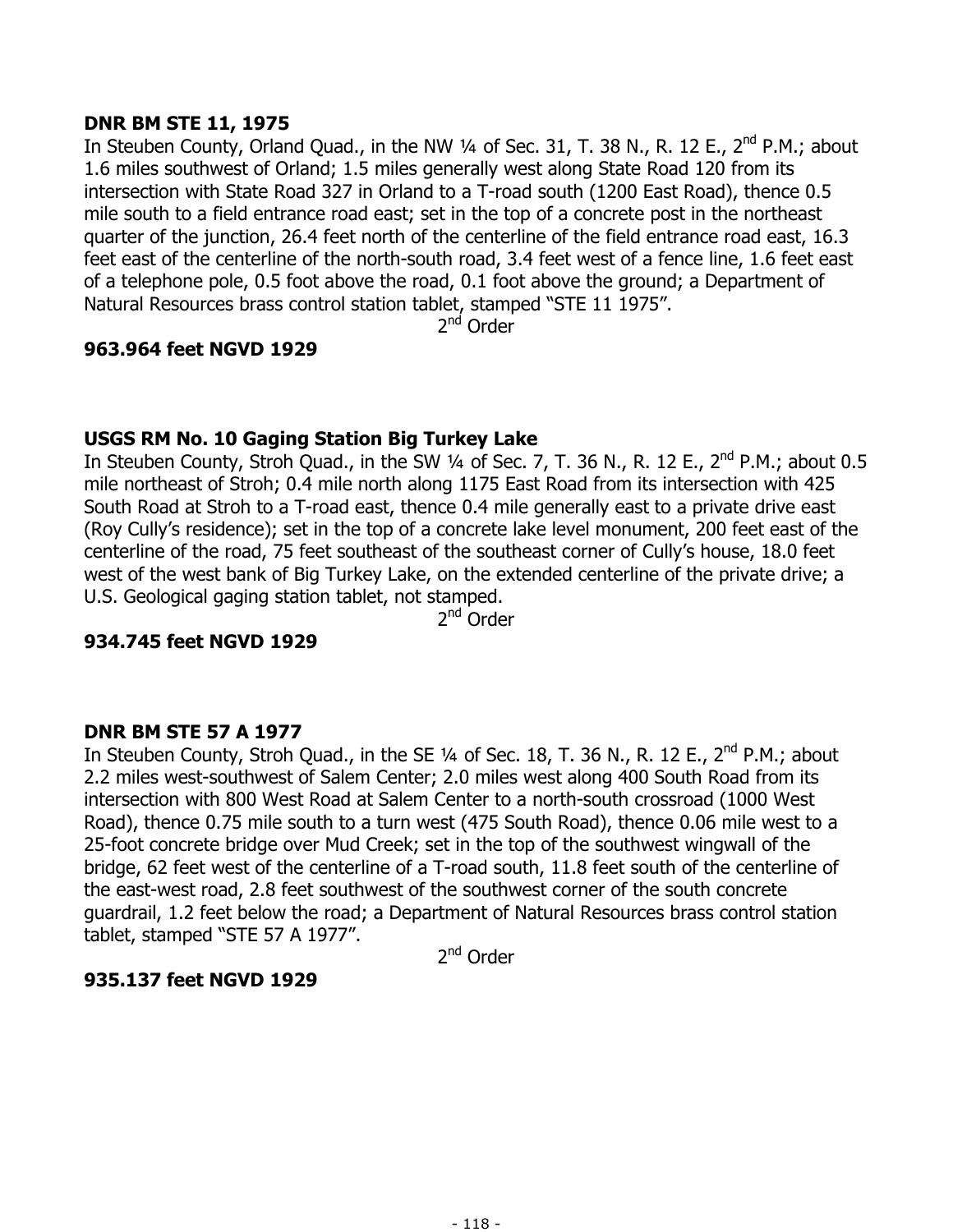# **DNR BM STE 10 A 1975**

In Steuben County, Stroh Quad., in the SW 1/4 of Sec. 30, T. 36 N., R. 12 E., 2<sup>nd</sup> P.M.; about 2.4 miles southeast of Stroh; 0.8 mile west along 425 South Road from its intersection with 1175 East Road at Stroh to a T-road south (1100 East Road), thence 2.2 miles south to an east-west crossroad (650 South Road), thence 1.15 miles east to a 12-foot steel pipe culvert in the outlet of Lake of Woods; set in the top of a concrete post, 34.0 feet west of the centerline of a T-road south, 21.0 feet south of the centerline of the road, 1.0 foot north of a fence line, 0.7 foot west of power pole # 489/225, 0.3 foot above the ground; a Department of Natural Resources brass control station tablet, stamped "STE 10 A 1975".

 $2^{nd}$  Order

# **958.473 feet NGVD 1929**

#### **DNR TBM LLK 120, 1976**

In Steuben County, Stroh Quad., in the SW  $\frac{1}{4}$  of Sec. 30, T. 36 N., R. 12 E.,  $2^{nd}$  P.M.; about 2.4 miles south of Stroh; 0.8 mile west along 425 South Road from its intersection with 1175 East Road at Stroh to a T-road south (1100 East Road), thence 2.2 miles south to an eastwest crossroad (650 South Road), thence 1.15 miles east to a 12-foot steel pipe culvert in the outlet channel for Lake of the Woods; set in the top of the north end of the culvert, 94 feet west of the centerline of a T-road south, 20.2 feet north of the centerline of the road, 1.0 foot below the road; the center of two filed notches.

2nd Order

## **956.416 feet NGVD 1929**

## **DNR TBM SLK 203, 1977**

In Steuben County, Stroh Quad., in the NW  $\frac{1}{4}$  of Sec. 27, T. 36 N., R. 12 E., 2<sup>nd</sup> P.M.; about 2.4 miles south of Salem Center; 2.4 miles south along 800 West Road from its intersection with 400 South Road at Salem Center to a 5-foot steel pipe culvert under the road; set in the west side of a 24-inch Walnut tree, 89 feet south of the centerline of the culvert, 14.8 feet east of the centerline of the road, 1.1 feet above the ground; a railroad spike driven through an aluminum tag, stamped "DNR TBM SLK 203 1977".

2nd Order

**958.050 feet NGVD 1929 superseded 958.092 feet NGVD 1929 new elevation**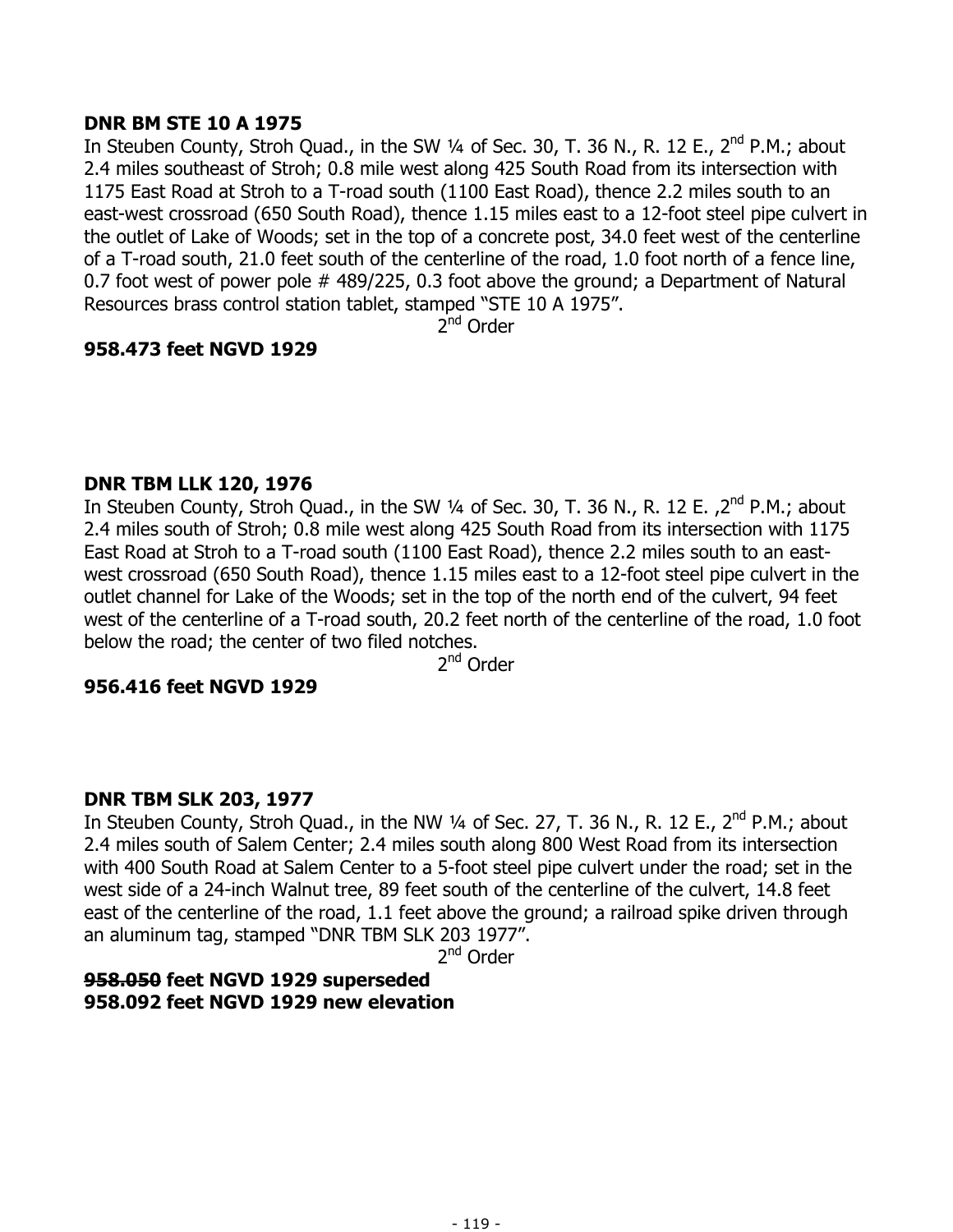## **DNR TBM SLK 201, 1977**

In Steuben County, Stroh Quad., in the NE  $\frac{1}{4}$  of Sec. 32, T. 36 N., R. 12 E., 2<sup>nd</sup> P.M.; about 0.8 mile north-northeast of Helmer; 0.75 mile north along State Road 327 from its intersection with the Wabash Railroad at Helmer to a T-road east (700 South Road), thence 0.25 mile east to a 20-inch Ash tree on the south side of the road; set in the north side of the tree, 17.5 feet south of the centerline of the road, 2.6 feet north of a fence line, 0.6 foot above the ground; a railroad spike.

2<sup>nd</sup> Order

# **971.402 feet NGVD 1929**

## **DNR TBM 21, 1971**

In Steuben County, Stroh Quad., in the SW 1/4 of Sec. 29, T. 36 N., R. 12 E., 2<sup>nd</sup> P.M.; about 0.75 mile north of Helmer; 0.75 mile north along State Road 327 from its intersection with the Wabash Railroad at Helmer to a T-road east (700 South Road); set in the northwest quarter of the junction, 45 feet north of the extended centerline of the T-road, 36 feet west of the centerline of the highway, 0.2 foot above the ground; a railroad spike.

2<sup>nd</sup> Order

# **961.215 feet NGVD 1929 superseded 961.326 feet NGVD 1929 new elevation**

## **DNR TBM SLK 205, 1977**

In Steuben County, Stroh Quad., in the SE  $\frac{1}{4}$  of Sec. 16, T. 36 N., R. 12 E., 2<sup>nd</sup> P.M.; about 1.0 mile south of Salem Center; 1.0 mile south along 800 West Road from its intersection with 400 South Road at Salem Center to an east-west crossroad (500 South Road); set in the south side of power pole # 464/694 in the northwest quarter of the intersection, 203 feet west of the centerline of the north-south road, 19.4 feet north of the center line of the east-west road, 0.5 foot above the ground; a railroad spike driven through an aluminum tag, stamped "DNR TBM SLK 205 1977".

2nd Order

## **984.416 feet NGVD 1929**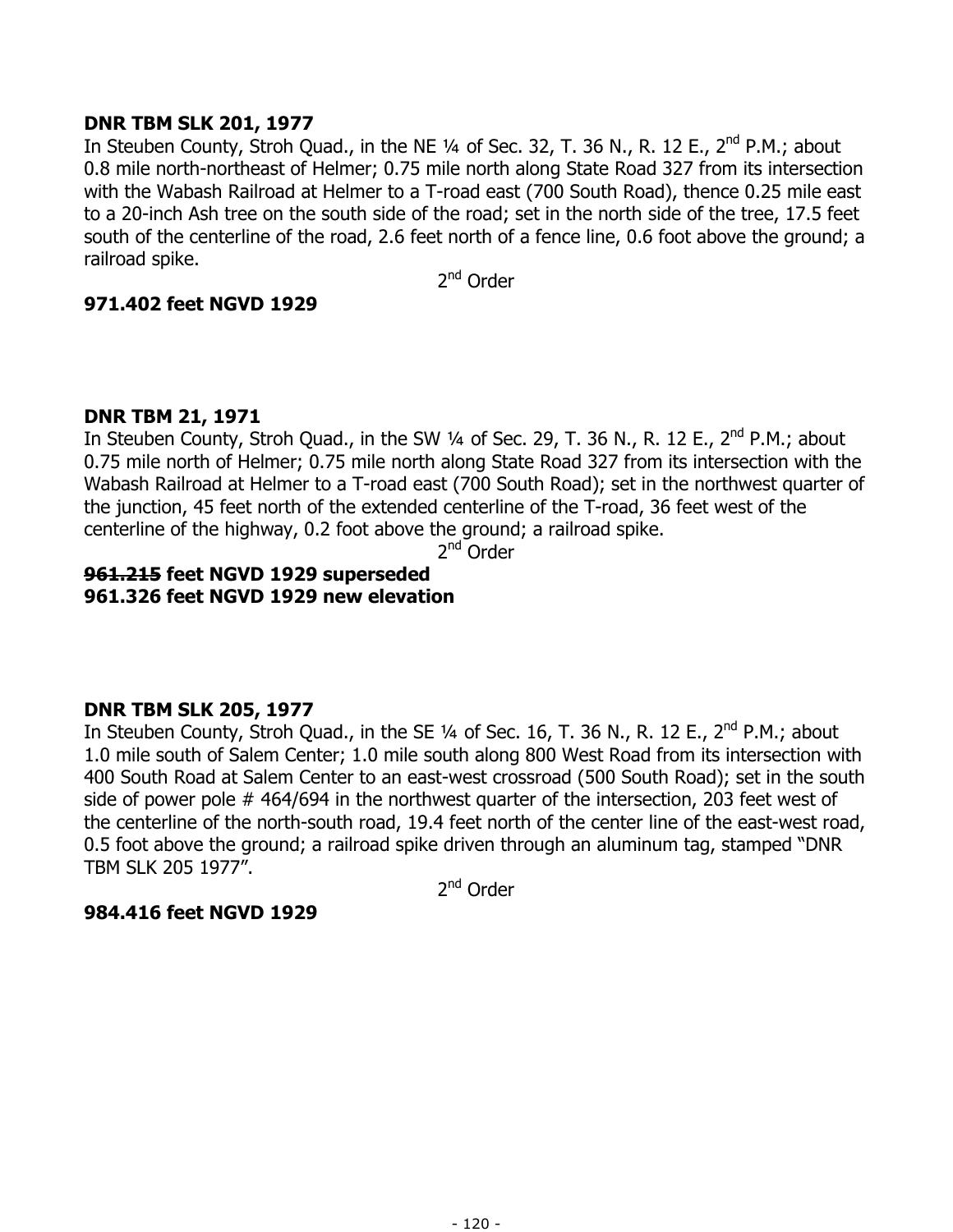## **DNR BM STE 58, 1977**

In Steuben County, Stroh Quad., in the North  $1/2$  of Sec. 20, T. 36 N., R. 12 E., 2<sup>nd</sup> P.M.; about 2.0 miles southwest of Salem Center; 1.5 miles west along 400 South Road from its intersection with 800 West Road at Salem Center to a north-south crossroad (State Road 327), thence 1.45 mile south to a 20-foot bridge over Mud Creek; set in the top of the north end of the west concrete curb of the bridge, 17.5 feet west of the centerline of the highway, 2.0 feet south of the north end of the curb, 0.8 foot above the highway; a Department of Natural Resources brass control station tablet, stamped "STE 58 1977".

 $2^{nd}$  Order

# **939.167 feet NGVD 1929**

## **DNR TBM LK 204, 1977**

In Steuben County, Stroh Quad., in the SE 1/4 of Sec. 21, T. 36 N., R. 12 E., 2<sup>nd</sup> P.M.; about 1.7 miles south of Salem Center; 1.7 miles south along 800 West Road from its intersection with 400 South Road at Salem center to a T-road west (575 South Road); set in the north side of a 27-inch Walnut tree in the southwest quarter of the junction, 31.8 feet south of the centerline of the T-road west, 22.6 feet west of the centerline of the road, 0.8 foot above the ground; a railroad spike driven through an aluminum tag, stamped "DNR TBM SLK 204 1977". 2nd Order

## **1001.174 feet NGVD 1929**

# **DNR BM STE 31, 1971**

In Steuben County, Stroh Quad., in the SE  $\frac{1}{4}$  of Sec. 16, T. 36 N., R. 12 E., 2<sup>nd</sup> P.M.; about 1.0 mile south of Salem Center; 1.0 mile south along 800 West Road from its intersection with 400 South Road at Salem Center to an east-west crossroad (500 South Road); set in the top of a concrete post in the northwest quarter of the intersection, 70 feet west of the centerline of the north-south road, 25.3 feet north of the centerline of the east-west road, 2.0 feet east of power pole # 467/644, 0.1 foot below the ground; a Department of Natural Resources brass control station tablet, stamped "STE 31 1977".

2nd Order

## **989.274 feet NGVD 1929**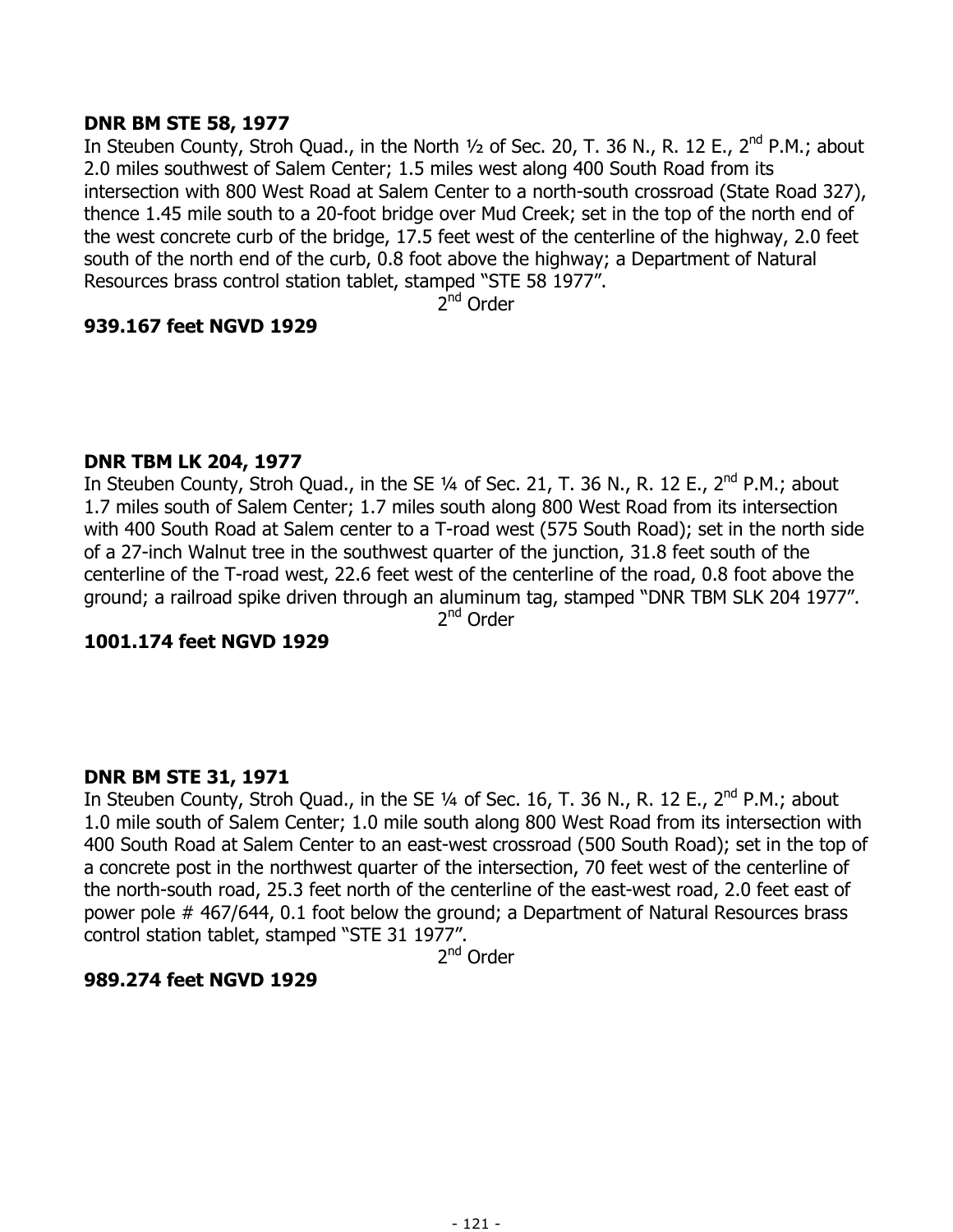## **DNR TBM 2 A 1971**

In Steuben County, Stroh Quad., in the SW 1/4 of Sec. 18, T. 36 N., R. 12 E., 2<sup>nd</sup> P.M.; about 0.6 mile southeast of Stroh; 0.75 mile south along 1175 East Road from its intersection with 425 South Road at Stroh to an east-west crossroad (500 South Road), thence 0.2 mile east to a north-south road (1100 West Road), thence 0.25 mile north to a T-road east (475 South Road); set in the northwest side of a power pole, 180 feet south of the centerline of the Troad east, 17.0 feet east of the centerline of the north-south road, 0.8 foot above the ground; a railroad spike.

2nd Order

## **938.919 feet NGVD 1929**

# **DNR TBM SLK 200, 1977**

In Steuben County, Stroh Quad., in the South  $1/2$  of Sec. 18, T. 36 N., R. 12 E., 2<sup>nd</sup> P.M.; about 2.5 miles west-southwest of Salem Center; 2.0 miles west along 400 South Road from its intersection with 800 West Road at Salem Center to a north-south crossroad (1000 West Road), thence 0.75 mile south to a turn west (475 South Road), thence 0.35 mile west to twin 8-foot steel pipe culverts under the road in Turkey Creek; set in the top of the north end of the east steel pipe culvert, 25.0 feet north of the centerline of the road, 3.0 feet below the road; the center of two filed notches.

2<sup>nd</sup> Order

# **929.342 feet NGVD 1929**

## **DNR TBM 1 A 1971**

In Steuben County, Stroh Quad., in the SW 1/4 of Sec. 19, T. 36 N., R. 12 E., 2<sup>nd</sup> P.M.; about 2.3 miles northwest of Helmer; 1.7 miles north along State Road 327 from its intersection with Wabash Railroad at Helmer to a T-road west (Turkey Creek Road); set in the southwest side of a 22-inch Oak tree in the northwest quarter of the junction, 33 feet north of the centerline of the east-west rod, 21 feet west of the extended center line of the T-road south, 0.2 foot above the ground; a railroad spike.

2<sup>nd</sup> Order

# **959.293 feet NGVD 1929**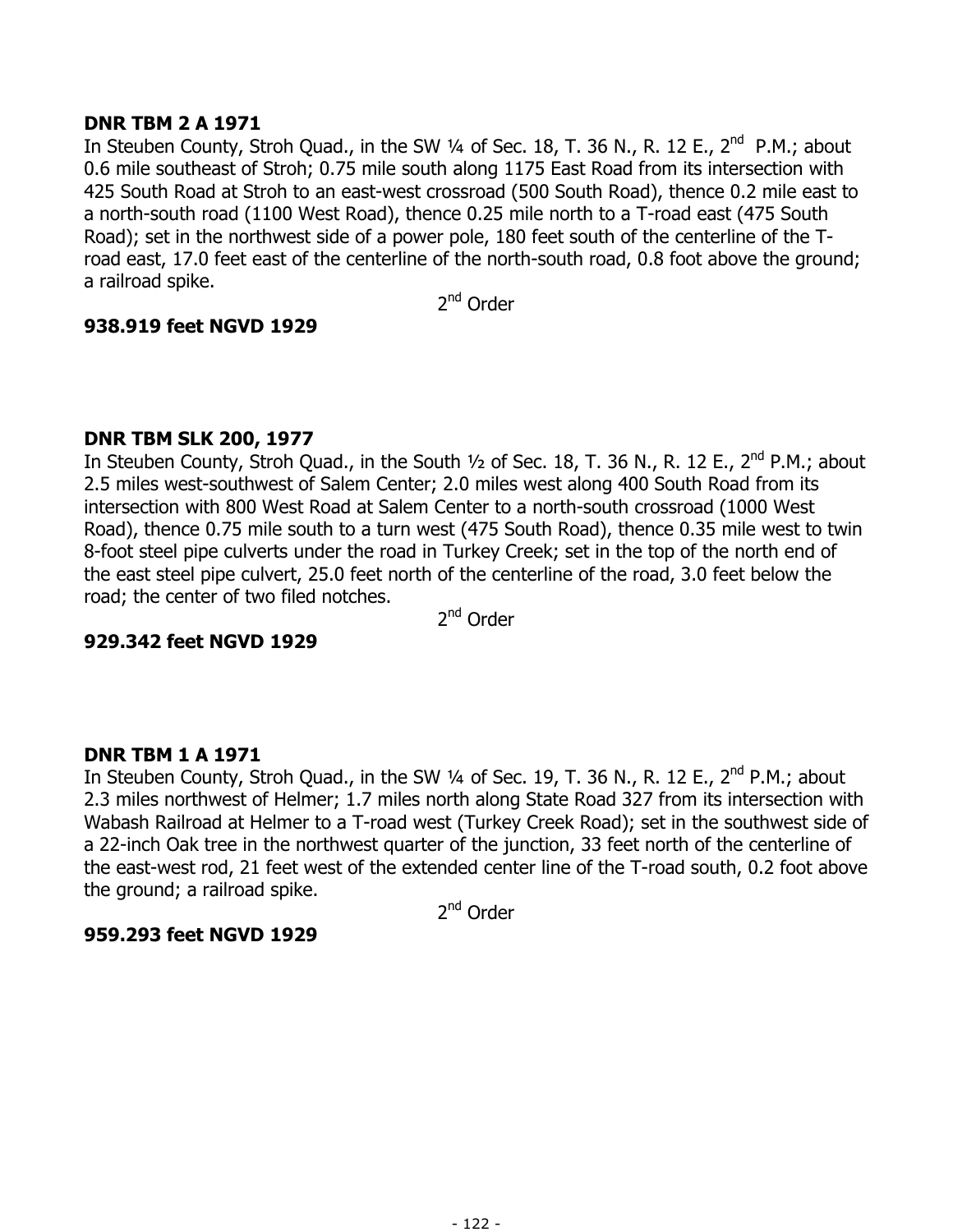#### **USGS BM W 9, 1938**

In Steuben County, Stroh Quad., in the NW 1/4 of Sec. 29, T. 36 N., R. 12 E., 2<sup>nd</sup> P.M.; about 1.7 miles north of Helmer; 1.7 miles north along State Road 327 from its intersection with the Wabash Railroad at Helmer to a T-road west; (Turkey Creek Road), thence 0.04 mile west to a T-road south; set in the top of a concrete post in the southeast quarter of the junction, 110 feet south of the centerline of the east-west road, 17.5 feet east of the centerline of the northsouth road, 0.3 foot above the ground; a U.S. Geological Survey bench mark tablet, stamped "W 4 1938 955".

2nd Order

#### **954.973 feet NGVD 1929 954.929 feet NGVD 1929 Revised elevation 1988**

#### **DNR BM STE 59, 1977**

In Steuben County, Stroh Quad., in the SW  $\frac{1}{4}$  of Sec. 20, T. 36 N., 12 E., 2<sup>nd</sup> P.M.; about 2.5 miles southwest of Salem Center; 1.5 miles west along 400 South Road from its intersection with 800 West Road at Salem Center to a north-south crossroad (State Road 327), thence 2.0 mile to a 30-foot bridge over Turkey Creek; set in the top of the northeast end of the southeast concrete curb, 16.1 feet southeast of the centerline of the highway, 0.9 foot above the highway, 0.8 foot southwest of the northeast end of the curb, a Department of Natural Resources brass control station tablet, stamped "STE 59 1977".

> Destroyed 1988 2<sup>nd</sup> Order

#### **945.282 feet NGVD 1929**

## **DNR BM STE 73, 1977**

In Steuben County, Stroh Quad., in the SE 1/4 of Sec. 28, T. 36 N., R. 12 E., 2<sup>nd</sup> P.M.; about 1.45 miles northeast of Helmer; 0.75 mile north along State Road 327 from its intersection with the Wabash Railroad at Helmer to a T-road east (700 South Road), thence 1.25 miles east to a 24-foot concrete bridge over Turkey Creek; set in the top of the northeast wingwall of the bridge, 15.8 feet north of the centerline of the road, 1.3 feet southwest of the northeast end of the wingwall, 0.5 foot below the road; a Department of Natural Resources brass control station tablet, stamped "STE 73 1977".

Destroyed 1988  $2^{nd}$  Order

## **940.791 feet NGVD 1929**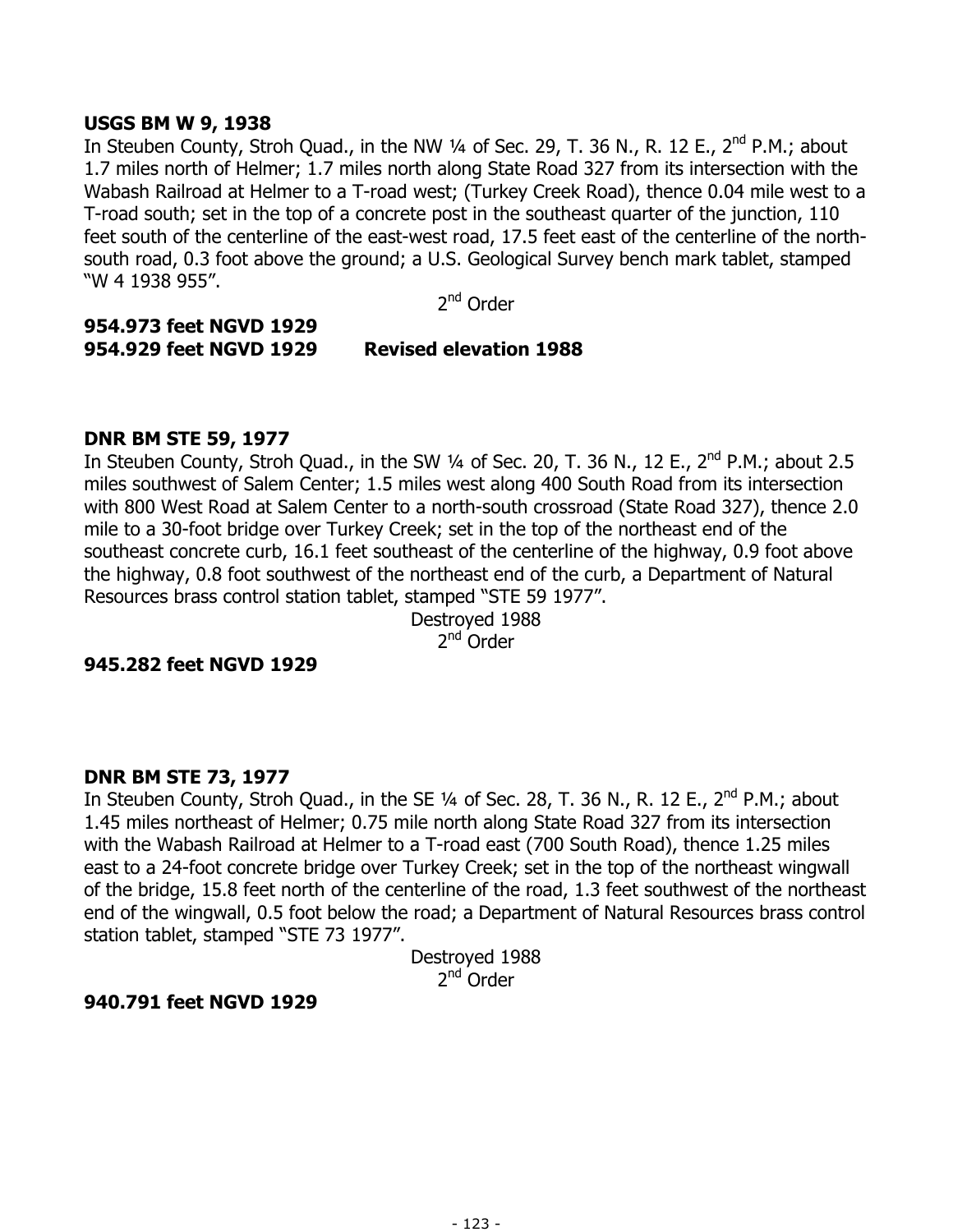#### **DNR TBM 20**

In Steuben County, Stroh Quad., in the NE  $\frac{1}{4}$  of Sec. 33, T. 36 N., R. 12 E., 2<sup>nd</sup> P.M.; about 1.45 miles northeast of Helmer; 0.75 mile north along State Road 327 from its intersection with the Wabash Railroad at Helmer to a T-road east (700 South Road), thence 1.25 miles east to a 24-foot concrete bridge over Turkey Creek; set in the top of the southeast concrete wingwall of the bridge, 15.5 feet south of the centerline of the road, 1.7 feet northwest of the southeast end of the wingwall, 0.2 foot below the road, a chiseled triangle.

> Destroyed 1988 2nd Order

#### **940.813 feet NGVD 1929**

#### **DNR TBM 19 1971**

In Steuben County, Stroh Quad., in the NE  $\frac{1}{4}$  of Sec. 33, T. 36 N., R. 12 E., 2<sup>nd</sup> P.M.; about 1.7 miles northeast of Helmer; 0.25 mile south along State Road 327 from its intersection with the Wabash Railroad at Helmer to a T-road east (State Road 727), thence 1.62 mile east to a T-road north (800 West Road), thence 1.0 mile north to a bridge over Turkey Creek; set in the top of the south end of the west steel guardrail, 15 feet west of the centerline of the road, 2.0 feet north of the south end of the guardrail, 2.0 feet above the road; a filed cross.

Destroyed 1988 2<sup>nd</sup> Order

## **947.554 feet NGVD 1929**

#### **DNR TBM SLK 202, 1977**

In Steuben County, Stroh Quad., in the SW 1/4 of Sec. 27, T. 36 N., R. 12 E., 2<sup>nd</sup> P.M.; about 3.0 miles south of Salem Center; 3.0 miles south along 800 West Road from its intersection with 400 South Road at Salem Center to a bridge over Turkey Creek; set in the top of a vertical steel brace on the north end of the east guardrail, 25.8 feet south of the north end of the guardrail, 11.5 feet east of the centerline of the road, 2.0 feet above the road; the center of two filed notches.

> Destroyed 1988  $2<sup>nd</sup>$  Order

#### **947.774 feet NGVD 1929**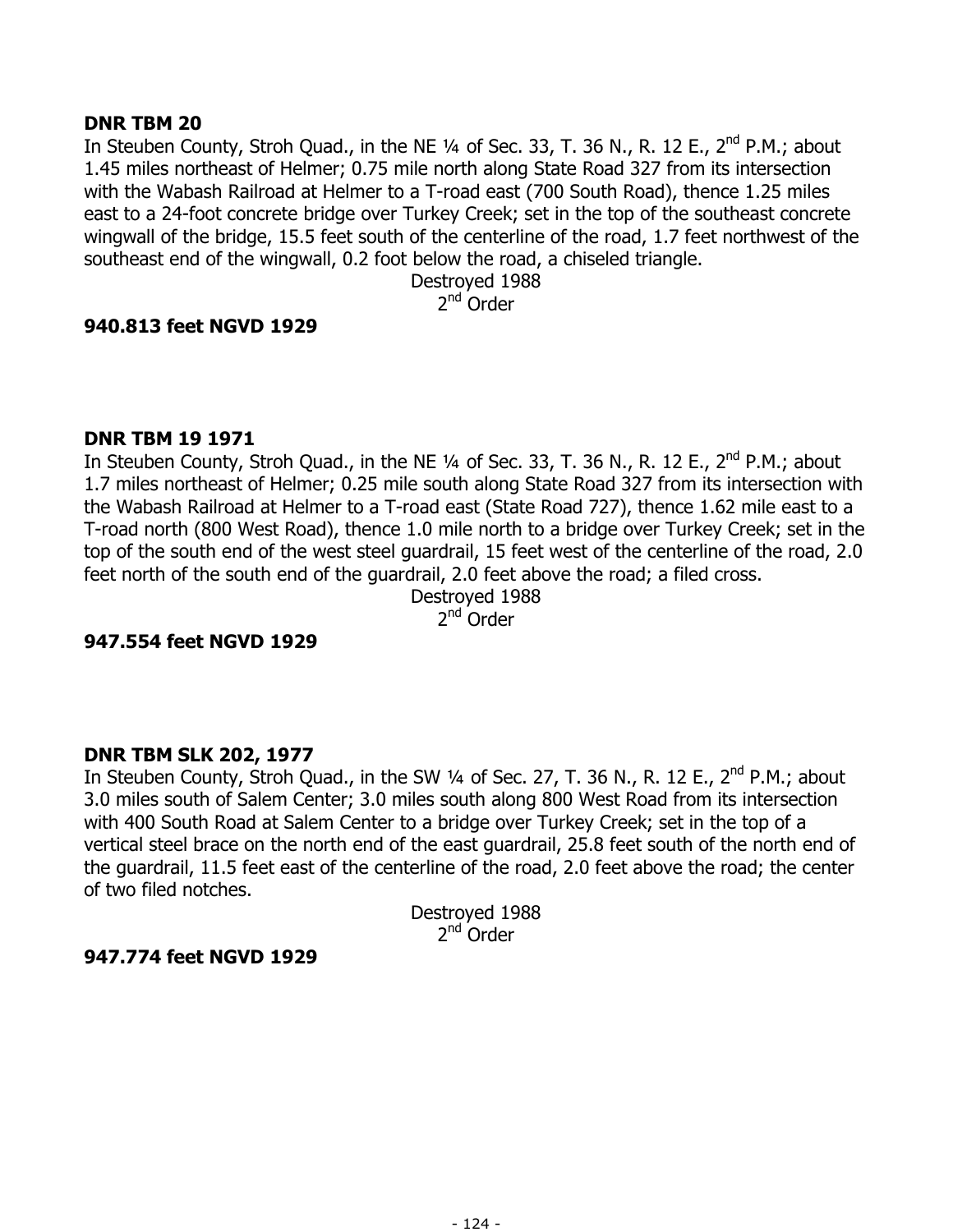## **DNR BM STE 74, 1977**

In Steuben County, Stroh Quad., in the SW  $\frac{1}{4}$  of Sec. 27, T. 36 N., R. 12 E., 2<sup>nd</sup> PM, about 3.0 miles south of Salem Center; 3.0 miles south along 800 West Road from its intersection with 400 South Road at Salem Center to an east-west offset crossroad (700 South Road), thence 0.35 mile east to a 24-foot concrete bridge over Turkey Creek; set in the top of the northwest wingwall of the bridge, 14.4 feet north of the centerline of the road, 1.0 foot southeast of the northwest end of the wingwall, 0.5 foot below the road; a Department of Natural Resources brass control station tablet, stamped "STE 74 1977".

2nd Order

# **945.556 feet NGVD 1929**

#### **DNR TBM 18**

In Steuben County, Stroh Quad., in the SW 1/4 of Sec. 27, T. 36 N., R. 12 E., 2<sup>nd</sup> P.M.; about 3.0 miles south of Salem Center; 3.0 miles south along 800 West Road from its intersection with 400 South Road at Salem Center to an east-west offset crossroad (700 South Road), thence 0.35 mile east to a 24-foot concrete bridge over Turkey Creek; set in the top of the west end of the concrete guardrail, 9.0 feet north of the centerline of the road, 6.0 feet east of the west end of the guardrail, 3.7 feet above the road; a chiseled triangle.

2<sup>nd</sup> Order

## **949.831 feet NGVD 1929**

# **IDOT BM F 30 STE**

In Steuben County, Orland Quad., in the NW 1/4 of Sec. 20, T.38 N., R.12 E., 2<sup>nd</sup> P.M.; about 0.65 miles north of Orland; on top of the southwest corner of the bridge deck for the State Road 327 bridge over the By Pass channel for Crooked Creek;  $\pm$  450 feet south of the State Road 327 bridge over Crooked Creek, 0.5 foot west of the west aluminum guard rail for the bridge, 0.3 foot north of the south face of concrete bridge deck, 0.35 foot east of the west face of the concrete bridge deck, 0.6 foot south of the southwest bolt of the aluminum guardrail support base plate, about level with the highway; a State Highway Commission of Indiana Survey bench mark tablet stamped "F 30 STE".

3rd Order

## **946.942 feet NGVD 1929**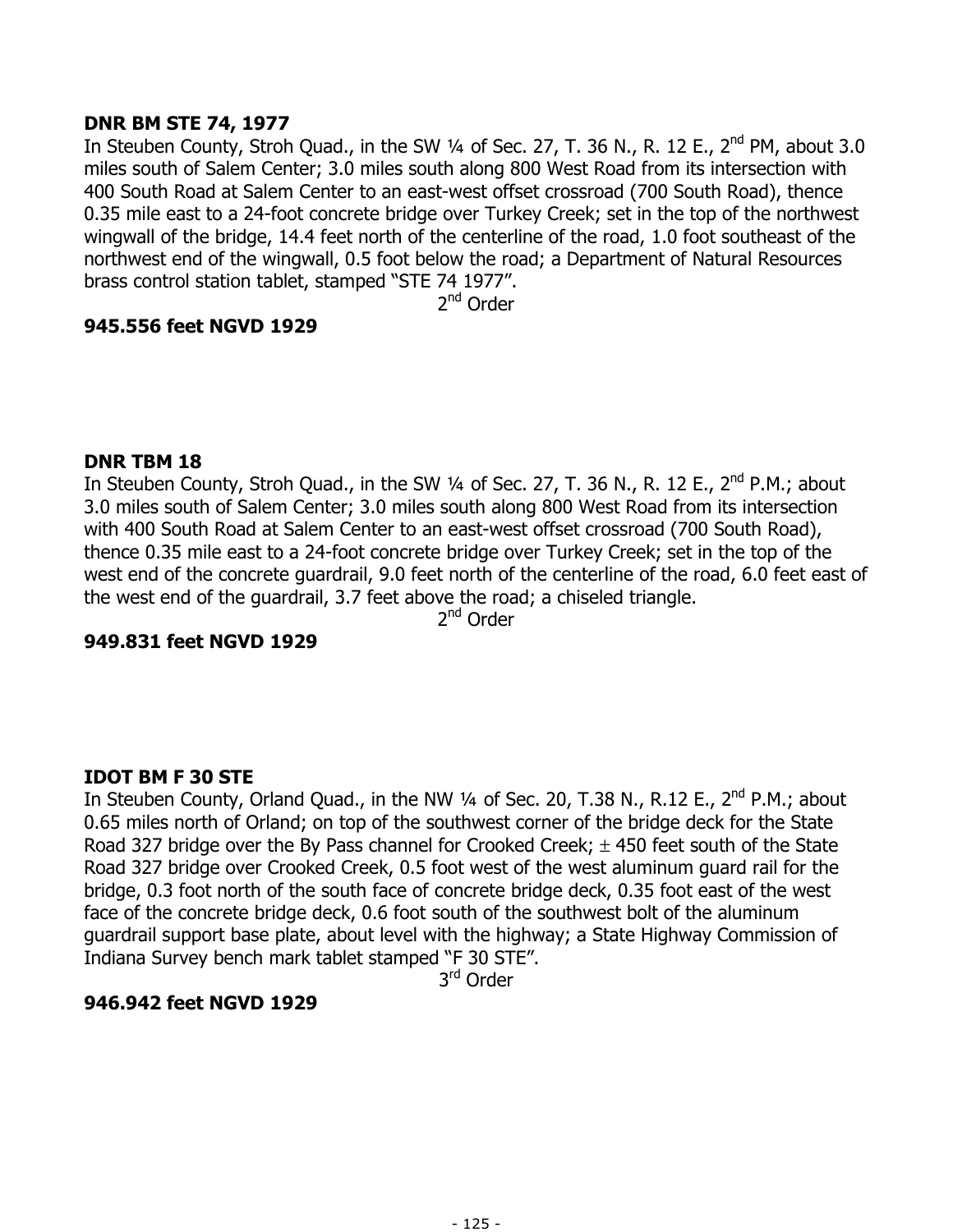# **DNR TBM STA 7**

In Steuben County, Orland Quad, in the NE 1/4 of Sec. 20, T. 38 N., R. 12 E., 2<sup>nd</sup> P.M.; about 0.6 miles north of Orland; at the Fawn River State Fish Hatchery; from the intersection of a gravel road leading to fish ponds and State Road 327 proceed about 0.1 mile east along the gravel road to the northwest ¼ of the intersection on the first four ponds east of State Road 327; 44 feet north of the centerline of the gravel access road, 31.3 feet northwest of a metal manhole cover and concrete pad, 36.1 feet northwest of the northwest corner of the  $1<sup>st</sup>$  step of the concrete steps leading down to the northeast pond, 28.3 feet northwest of a 6 inch metal water access cover and concrete pad, 40.3 feet northwest of the southwest corner of the concrete control structure of the northeast pond, 11.7 feet west of the centerline of grass berm between the north two ponds, about level with the ground and about 1 foot below the level of the berm; a 5/8 inch rebar with an aluminum cap stamped "7".

3<sup>rd</sup> Order

# **947.067 feet NGVD 1929**

# **DNR TBM STA 8**

In Steuben County, Orland Quad., in the NE  $\frac{1}{4}$  of Sec. 20, T. 38 N., R. 12 E., 2<sup>nd</sup> P.M.; about 0.6 miles north of Orland; at the Fawn River State Fish Hatchery; from the intersection of State Road 327 and the first gravel road leading east on the north side of the bridge over the by pass channel, proceed about 0.25 mile east along gravel road to the northeast corner of the fish ponds and the confluence of Crooked Creek and a lake. 277.8 feet east of the southeast corner of a concrete pond inlet in crooked Creek, 36 feet west of a lone twin trunk willow tree on the bank of the lake, 10 feet north of the centerline of the gravel road, 6.5 feet south of the edge of water of lake, about level with the ground, and about level with the gravel road; a 5/8 inch rebar with an aluminum cap stamped "8".

3rd Order

## **950.094 feet NGVD 1929**

## **IDOT BM F 28 STE**

In Steuben County, Orland Quad., in the SW 1/4 of Sec. 21, T. 38 N., R. 12 E., 2<sup>nd</sup> P.M.; about 0.9 miles northeast of Orland; at the State Road 120 bridge over Crooked Creek; set on top of the concrete bridge deck, in the northwest corner of the bridge deck; 23.4 feet northwest of the centerline of State Road 120, 1.2 feet northwest of the aluminum guardrail, 1.5 feet northeast of the expansion joint of the bridge, 0.5 foot southeast of the northwest face of the concrete bridge deck; a State Highway Commission of Indiana Survey bench mark tablet, stamped "F 28 STE".

3rd Order

## **954.207 feet NGVD 1929**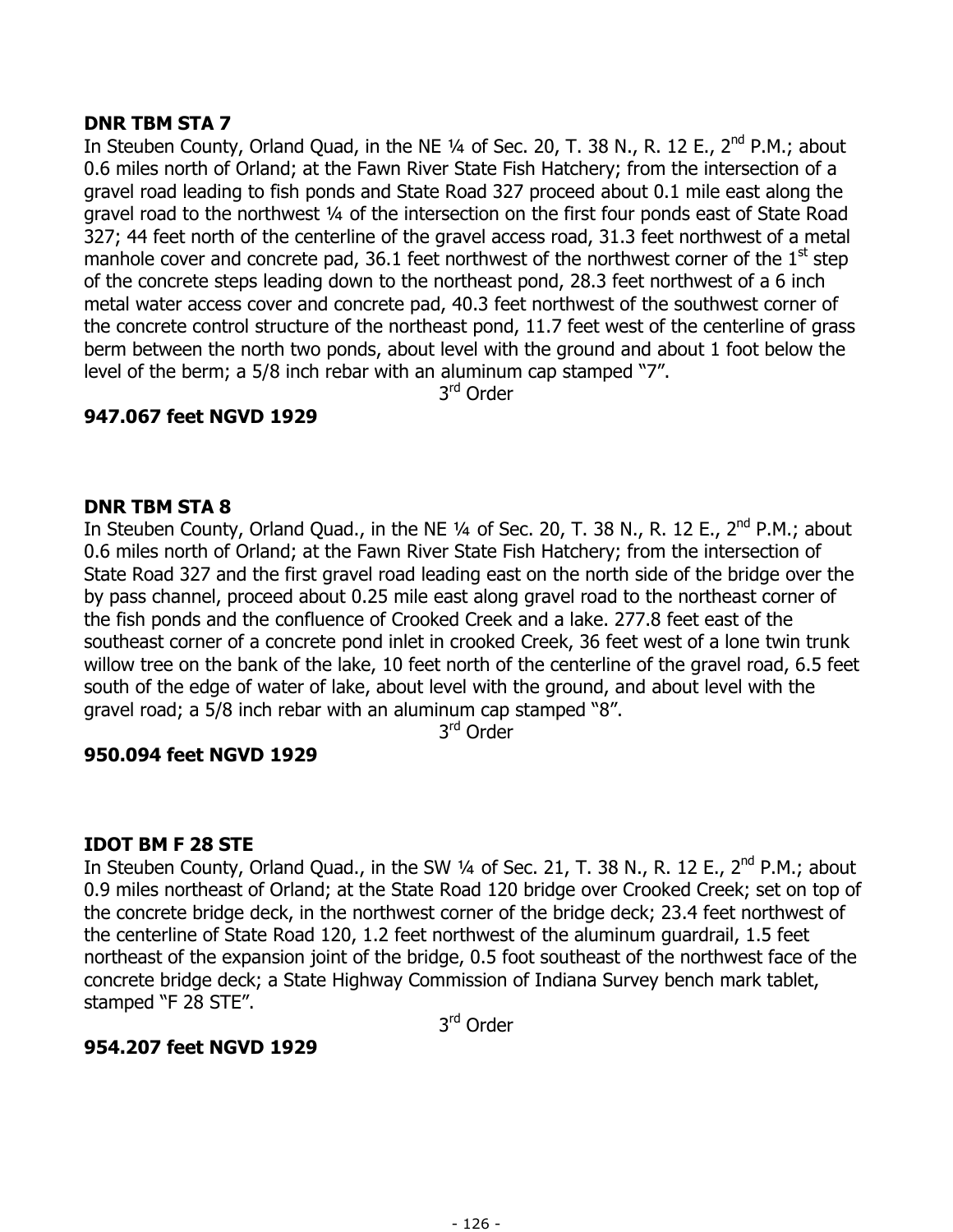## **DNR TBM CCSC 1, 2001**

In Steuben County, Orland Quad., in the SW 1/4 of Sec. 21, T. 38 N., R. 12 E., 2<sup>nd</sup> P.M.; about 0.9 miles northeast of Orland; at the State Road 120 bridge over Crooked Creek; set in top of the northeast concrete bridge abutment of the bridge, 23.1 feet northwest of the centerline of State Road 120, 1.1 feet northwest of the aluminum guardrail, 3.6 feet southwest of the northeast end of the concrete abutment, 0.8 foot northeast of the expansion joint of the bridge, 0.5 foot southeast of the northwest face of the abutment; a chiseled triangle.

3<sup>rd</sup> Order

## **954.200 feet NGVD 1929**

## **DNR TBM STA 9**

In Steuben County, Orland Quad., in the SW 1/4 of Sec. 21, T. 38 N., R. 12 E., 2<sup>nd</sup> P.M.; about 0.75 miles northeast of Orland; about 0.75 miles northeast along State Road 120 from its intersection with of State Road 327 to the first power pole east of the "Green Lawn Cemetery" to a power pole with 3 guy wires to the west on the northwest side of State Road 120; 107.5 feet east of a metal telephone pedestal, 56.4 feet northwest of the centerline of State Road 120, 4.7 feet west of the power pole, 4.3 feet east of the anchor of the east most of 3 guy wires, about 2.5 feet above the centerline of State Road 120, about flush with the ground; a 5/8 inch rebar and aluminum cap stamped "9".

3rd Order

# **957.471 feet NGVD 1929**

## **DNR TBM STA 10**

In Steuben County, Orland Quad., in the SW  $\frac{1}{4}$  of Sec. 21, T. 38 N., R. 12 E.,  $2^{nd}$  P.M.; about 0.9 miles northeast of Orland; near the southeast corner of the State Road 120 bridge over Crooked Creek; 101.4 feet southwest of the northeast most post for the aluminum guardrail on the southeast side of State Road 120, 25.7 feet southeast of the centerline of State Road 120, 18.4 feet northeast of the northeast end of the southeast concrete abutment of the bridge, 2.8 feet southeast of the aluminum guardrail, about 0.1 foot below the ground; a 5/8 inch rebar and aluminum cap stamped "10".

3rd Order

# **956.897 feet NGVD 1929**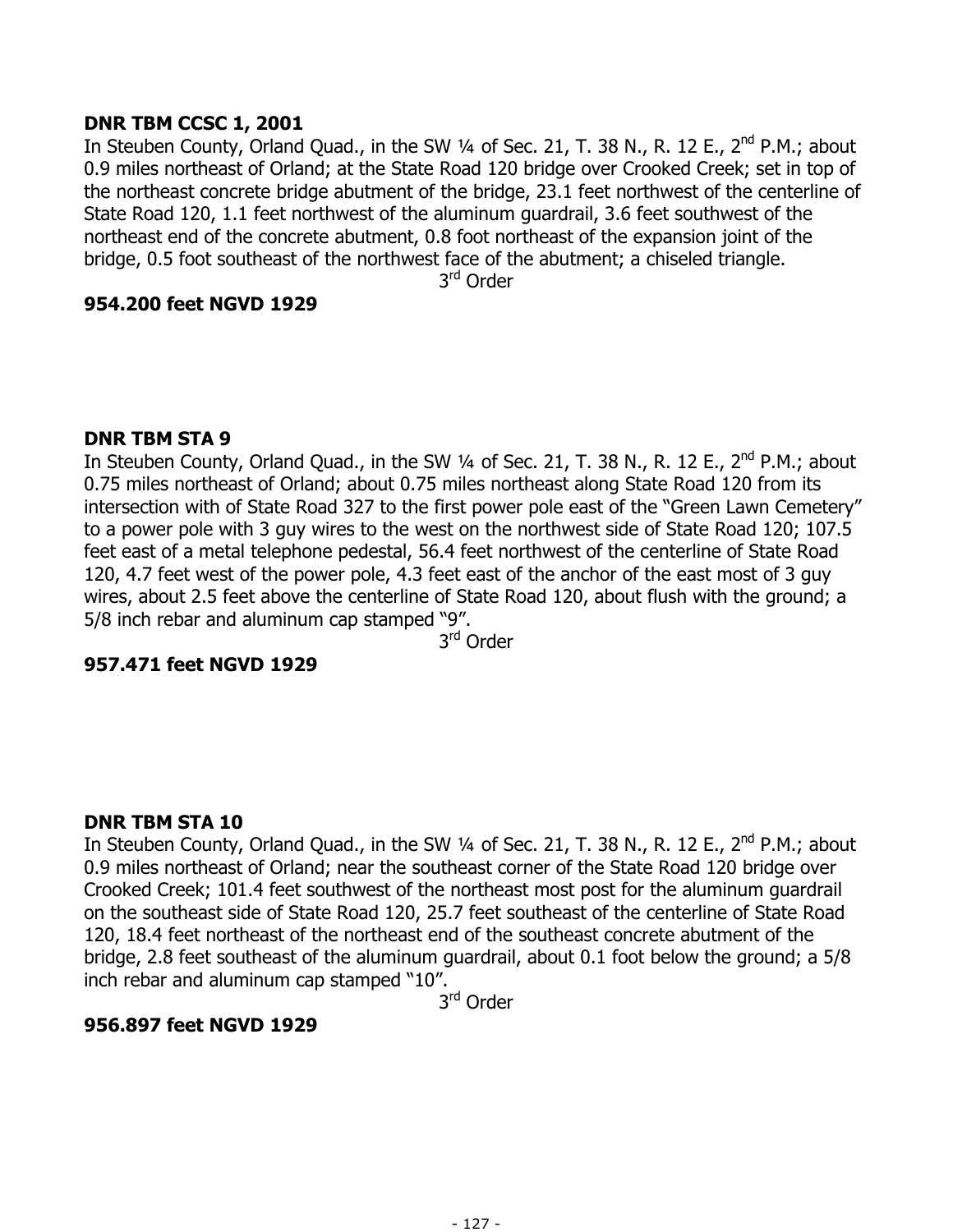## **DNR TBM FISH 19, 1992**

In Steuben County, Hamilton Quad., in the SE 1/4 of Sec. 33, T. 36 N., R. 14 E., 2<sup>nd</sup> P.M.; at Hamilton; about 0.4 miles southwest along State Road 427 from its intersection with State Road 1 to power pole # S 430/108; set in the east side of the pole, 21.5 feet northwest of the centerline of the highway, 30.0 feet southwest of the centerline of the drive way to the Tri-State Propane Ind., 1.0 foot above the ground; a railroad spike driven through an aluminum tag, stamped, "IDNR TBM Fish 19 1992".

3rd Order

## **896.891 feet NGVD 29**

## **DNR TBM FISH 26, 1996**

In Steuben County, Edon Quadrangle, in the SW 1/4 of Sec. 31, T. 36 N., R. 15 E., 2<sup>nd</sup> P.M.; about 5.0 miles west-southwest of Edon; about 1.5mile north along 700 East Road from its intersection with County Road 4 A to the 700 East Road bridge over Fish Creek; set in the south east bridge decking, 15.5 feet east of the centerline of County Road 700 East; 42.0 feet north of a bridge sign on the east side of the road, 5.9 feet north of the south face, 1.0 foot below the iron guardrail, even with road surface; a chiseled triangle.

3rd Order

# **889.486 feet NGVD 1929**

## **DNR TBM FISH 27, 1996**

In Steuben County, Edon Quad., in the NW 1/4 of Sec. 31, T. 36 N., R. 15 E., 2<sup>nd</sup> P.M.; about 4.5 miles west-southwest of Edon; about 1.4 miles south along 800 East Road from its intersection with State Road 427 to 750 South Road, thence 0.5 mile west along 750 South Road to a bridge over Fish Creek; set on top of the "I" beam of the guardrail on the northwest corner of the bridge, the  $2<sup>nd</sup>$ "I" beam east of the bridge sign on the north side of the road, 14.0 feet north of the centerline of 750 South Road, 8.3 feet east of the bridge sign; 2.4 feet above the bridge surface, 0.8 foot east of the west face of the bridge; the center of two filed notches.

3rd Order

## **899.059 feet NGVD 1929**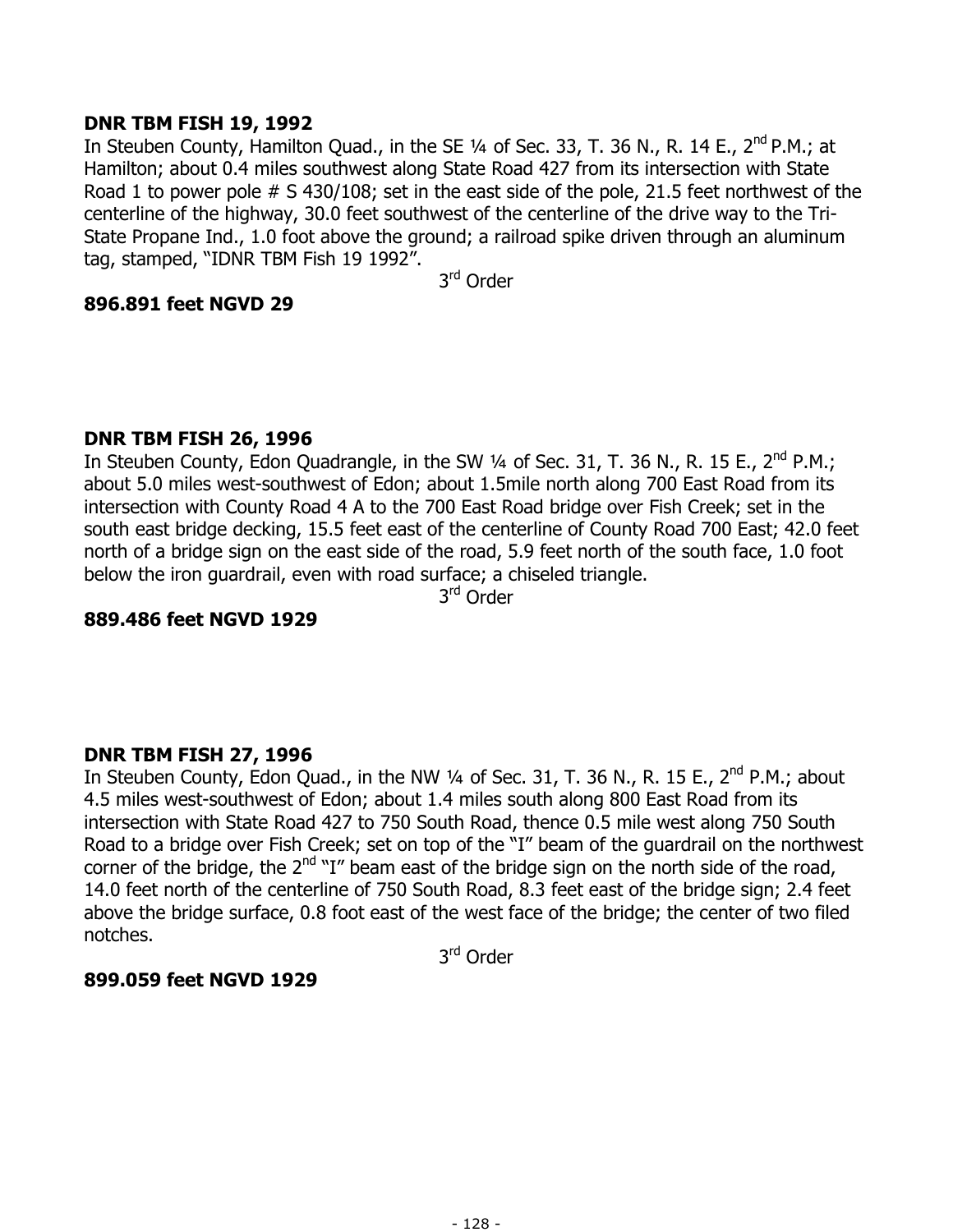## **DNR TBM FISH 28, 1996**

In Steuben County, Edon Quad., in the SE  $1/4$  of Sec. 30, T. 36 N., R. 15 E., 2<sup>nd</sup> P.M.; about 3.0 miles west of Edon; about 0.5 mile south along 800 East Road from its intersection with State Road 427 to 650 South Road, thence 0.1 mile west along 650 South Road to a bridge over Fish Creek; set on top of the "I" beam of the guardrail on the northwest corner of the bridge, the  $4<sup>th</sup>$  "I" beam from the west, 14.9 feet north of centerline of 650 South Road, 6.0 feet east of the west edge of the bridge, 2.4 feet above the bridge surface, 0.15 foot above the guardrail; the center of two filed notches.

3rd Order

## **905.299 feet NGVD 29**

# **SHCI BM F 7**

In Steuben County, Edon Quad., in the SW  $\frac{1}{4}$  of Sec. 20, T. 36 N., R. 15 E., 2<sup>nd</sup> P.M.; about 3.0 miles west of Edon; at the State Road 427 bridge (Enfield Bridge) over Fish Creek; set in the top of the concrete curbing, 15.2 feet north of the centerline of the road, 0.2 foot east of the west end of the bridge, 0.8 foot above the road, 0.3 foot south of the concrete guardrail; a State Highway Commission of Indiana bench mark tablet, stamped SHCI F7 ST---. (Stamping Blurred).

3rd Order

# **911.877 feet NGVD 1929**

## **DNR TBM FISH 29, 1996**

In Steuben County, Edon Quad., in the NW  $\frac{1}{4}$  of Sec. 20, T. 36 N., R. 15 E., 2<sup>nd</sup> P.M.; about 3.0 miles northwest of Edon; at the 850 East Road bridge (Anspaugh Bridge) over Fish Creek; set in the north end of west concrete guardrail, 175.0 feet north of the centerline of 525 South Road, 14.0 feet west of the centerline of 850 East Road, 0.9 foot below the guardrail, 0.4 foot south of the north face; a chiseled triangle,

3rd Order

## **920.887 feet NGVD 1929**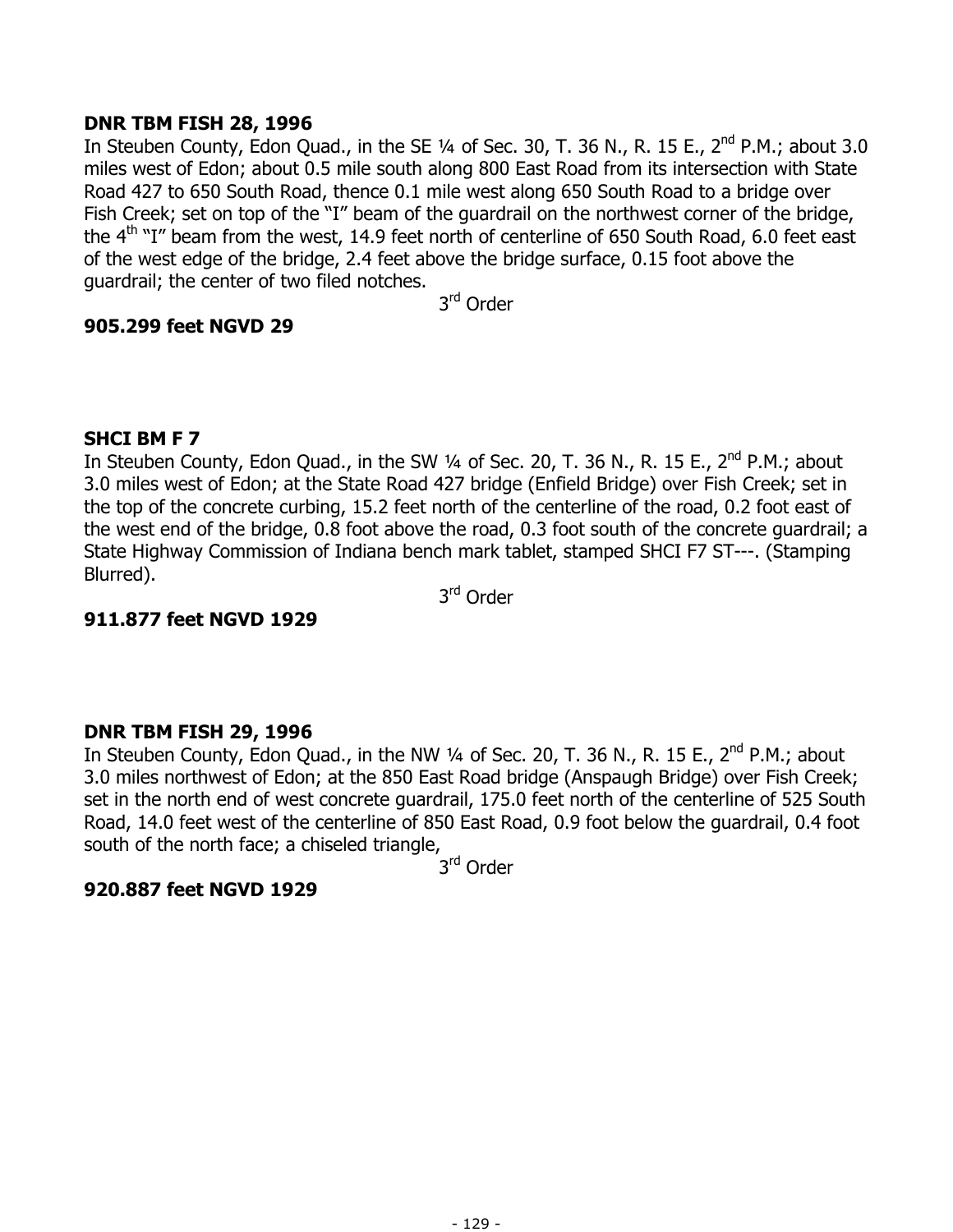## **DNR TBM FISH 36, 1999**

In Steuben County, Edon Quad., in the NW  $\frac{1}{4}$  of Sec. 17, T 36 N., R. 15 E., 2<sup>nd</sup> P.M.; about 2.0 miles south-southeast of Metz; at the intersection of 400 South Road and 850 East Road; set in the top of a concrete fence corner post, 25.0 feet west of the centerline of 850 East Road, 21.1 feet south of the centerline of 400 South Road, 8.6 feet southeast of a "STOP" sign post, 6.8 feet northwest of a power pole (no numbers), 3.0 feet above the ground; a chiseled triangle.

3rd Order

## **950.621 feet NGVD 1929**

#### **DNR TBM FISH 30, 1996**

In Steuben County, Edon Quad., in the NE 1/4 of Sec. 16, T. 36 N., R. 15 E., 2<sup>nd</sup> P.M.; about 2.5 miles northwest of Edon; at the 400 South Road bridge (Shaffer bridge) over Fish Creek; set on the southeast corner of the bridge, 120.5 feet east of mailbox # 9309, 15.0 feet south of the centerline of 400 South Road,; 8.7 feet west of the east face, 1.3 feet below the guardrail, level with bridge surface; a chiseled triangle.

3rd Order

#### **925.136 feet NGVD 1929**

#### **DNR TBM FISH 31, 1996**

In Steuben County, Edon Quad., in the SW  $\frac{1}{4}$  of Sec. 4, T. 36 N., R. 15 E., 2<sup>nd</sup> P.M.; about 3.0 miles northwest of Edon; at the 300 South Road bridge over Fish Creek; at the northwest corner of the bridge, 14.0 feet north of the centerline of 300 South Road, 3.1 feet east of the west end of the bridge, 1.3 feet below the guardrail, level with the bridge surface; a chiseled triangle.

3rd Order

#### **935.574 feet NGVD 1929**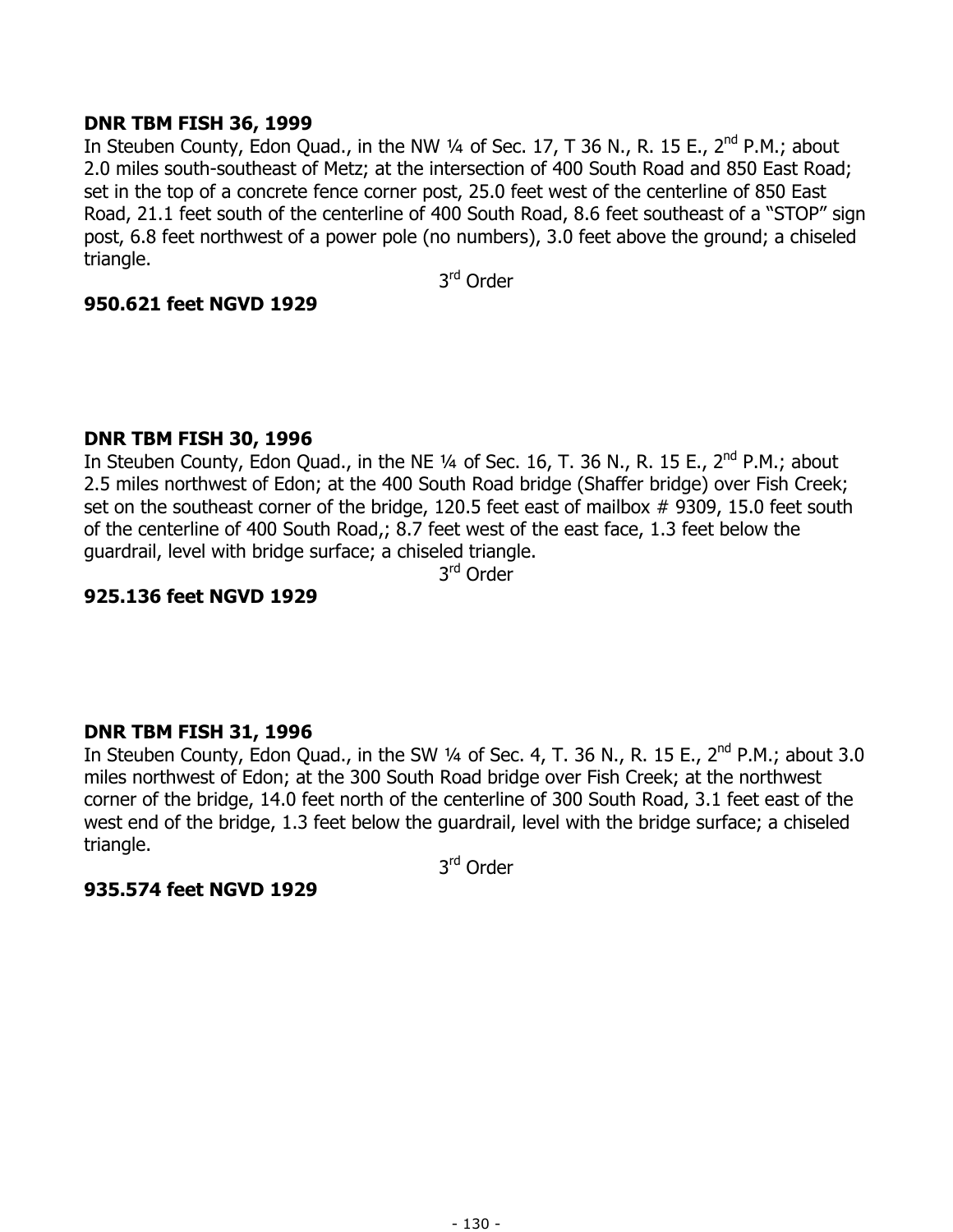## **DNR TBM FISH 312, 1996**

In Steuben County, Edon Quad., in the NE  $\frac{1}{4}$  of Sec. 5, T. 36 N., R. 15 E., 2<sup>nd</sup> P.M.; about 1.0 mile East of Metz; at the Metz Road bridge over Fish Creek; set in the north side of power pole # 30404, 20.8 feet south of the centerline of Metz Road, 8.7 feet south of the southeast bridge sign; 37.5 feet west of a telephone riser box; 2.2 feet above the ground; a railroad spike driven through an aluminum tag, stamped "Fish 312 1996".

3<sup>rd</sup> order

#### **943.204 feet NGVD 1929**

## **DNR TBM TR 90-1, 1999**

In Steuben County, Clear Lake Quad., in the NW 1/4 of Sec. 33, T. 37 N., R. 15 E., 2<sup>nd</sup> P.M.; about 1.2 miles southwest of Columbia; at the 935 East Road bridge over the Toll Road, at the southeast corner of the bridge; set on the top of the southwest most bolt of the bolts that hold the aluminum guardrail to the concrete guardrail, 15.6 feet east of the centerline of 935 East Road, 2.2 feet above the road, 0.7 foot west of the east face of the concrete guardrail, 0.4 foot north of the south end of the east concrete guardrail; a filed cross.

3rd Order

#### **997.934 feet NGVD 1929**

#### **DNR TBM FISH 33, 1996**

In Steuben County, Clear Lake Quad., in the SE 1/4 of Sec. 29, T. 37 N., R. 15 E., 2<sup>nd</sup> P.M.; about 1.5 miles west of Columbia, Ohio; at the U.S. 20 Bridge over Fish Creek; set in the east end of the north concrete guardrail, 21.5 feet north of the center line of U.S. 20, 2.7 feet above the ground, 1.9 feet west of the east corner of the north concrete guardrail, 0.6 foot south of the north edge of the north concrete guardrail; a chiseled triangle.

3<sup>rd</sup> Order

#### **949.067 feet NGVD 1929**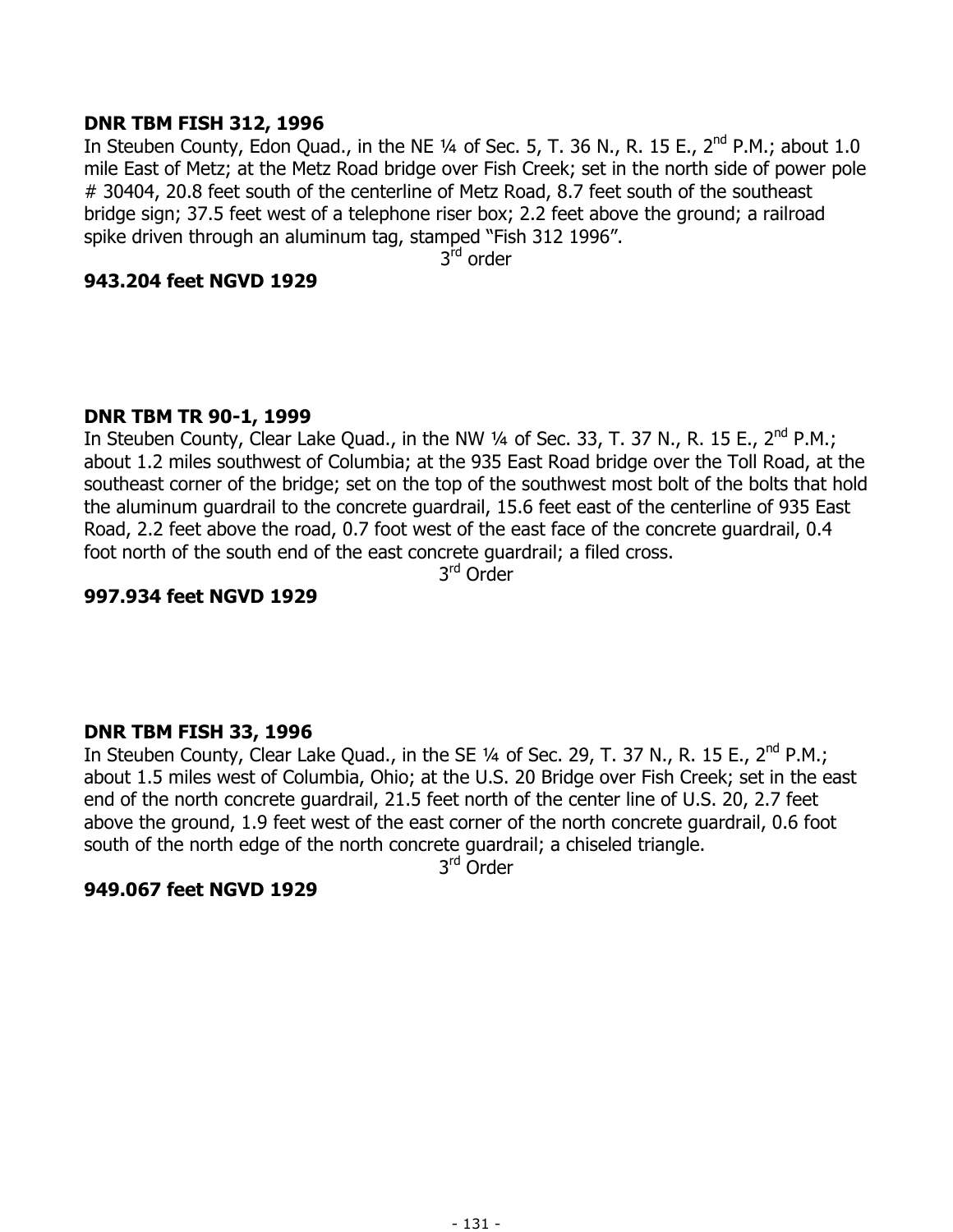## **DNR TBM FISH 34, 1996**

In Steuben County, Clear Lake Quad., in the NW 1/4 of Sec. 28, T. 37 N., R. 15 E., 2<sup>nd</sup> P.M.; about 1.5 miles west of Columbia, Ohio; about 0.6 mile north along 925 East Road from its intersection with U.S. 20 to a east-west "T" road (40 South Road), thence 0.2 mile west along 40 South Road to a bridge over Fish Creek; set in the south east wingwall of the bridge, 16.0 feet south of the centerline of 40 South Road, 1.3 feet below the east end of the south guardrail, 0.6 foot north of the south edge of the wingwall, 0.7 foot east of the west edge of the wingwall, about level with road, a chiseled triangle.

3<sup>rd</sup> Order

#### **949.512 feet NGVD 1929**

#### **DNR TBM FISH 35, 1996**

In Steuben County, Clear Lake Quad., in the SE  $1/4$  of Sec. 21, T. 37 N., R. 15 E., 2<sup>nd</sup> P.M.; about 1.4 miles northwest of Columbia Ohio; about 0.6 mile north along 925 East Road from its intersection with U.S. 20 to a east-west "T" road (40 South Road), thence 0.2 mile east along 40 South Road to a turn north (950 East Road), thence north 0.4 miles along 950 East Road to a culvert over Fish Creek; set on the east end of the south most 72 inch metal culvert pipe, 28.5 feet south of a 14 inch diameter metal pipe leading to Fish Creek, 21.0 feet east of the centerline of 950 East Road,12.5 feet south of the centerline of 72 inch metal culvert pipe, 0.45 foot west of the east end of the 72 inch metal pipe; a nut and bolt.

3rd Order

#### **949.429 feet NGVD 1929**

## **DNR BM BALL LAKE – Lake Level Monument**

In Steuben County, Hamilton Quad., in the NE 1/4 of Sec. 32, T. 36 N., R. 14 E., 2<sup>nd</sup> P.M.; at the outlet of Ball Lake, Hiram Sweet Ditch, also known as Wally Dam; set in a monolithic concrete pillar, straddling a corrugated steel sheet piling retaining wall, 30.9 feet south of the centerline of the road, 16.5 feet west of the centerline of the ditch, 7.0 feet southeast of a power pole, 1.0 foot of the north of end of a chain link fence, 1.5 feet above the ground; a Indiana Department of Natural Resources Control Station tablet, not stamped. 2<sup>nd</sup> Order Note: **This mark is in the vicinity of USGS RM 3 described page 87. 274.099 meters NGVD 1929** 

**899.274 feet NGVD 1929**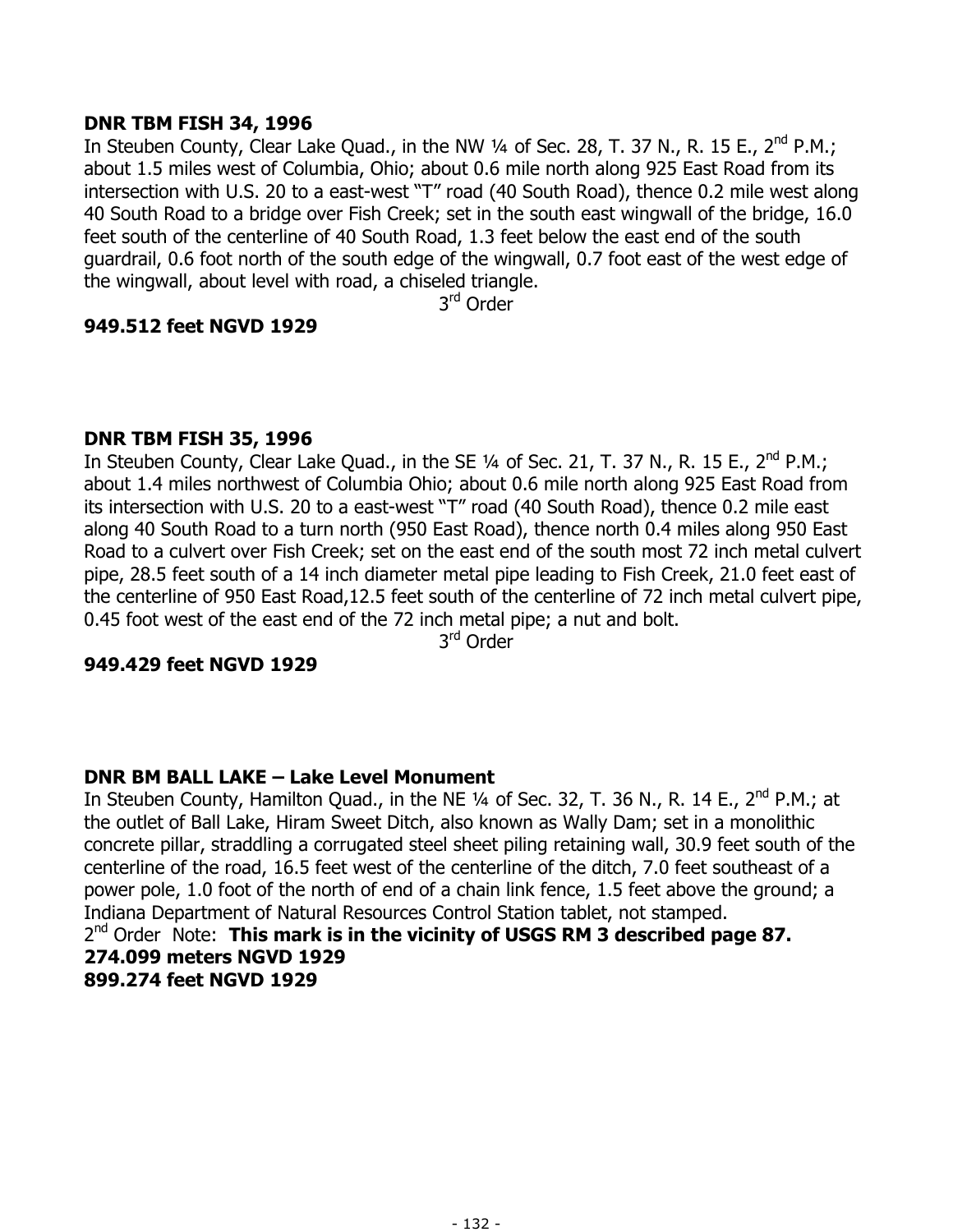## **DNR TBM HSD 1, 1996**

In Steuben County, Hamilton Quad., in the SW 1/4 of Sec. 33, T. 36 N., R. 14 E., 2<sup>nd</sup> P.M.; about 1.0 mile west of Hamilton; about 0.3 mile south along Homestead Road from its intersection with Bellefontaine Road to a bridge over Hiram Sweet Ditch (Fish Creek); set in the east side of power pole # 5430-212 with a light, 25.5 feet west of the centerline of Homestead Road, 42.0 feet south of the centerline of Hiram Sweet Ditch; 7.0 feet southwest of the end of the iron guardrail, 1.3 feet above the ground; a railroad spike driven through an aluminum tag, stamped "HSD 1 1996".

3rd order

## **899.912 feet NGVD 1929**

## **DNR TBM HSD 3, 1996**

In Dekalb County, Hamilton Quad., in the NW  $\frac{1}{4}$  of Sec. 2, T. 35 N., R. 14 E., 2<sup>nd</sup> P.M.; about 1.4 miles east of Hamilton; about 0.4 mile south along 535 East Road from its intersection with 775 South Road to a bridge over Hiram Sweet Ditch (Fish Creek); set in the north side of a 70 inch triple trunk Cottonwood tree, 130.8 feet west of the centerline of 535 East Road, 29.0 feet south of the centerline of the gravel drive leading to the Kolcyski Residence, near the left edge of water, 2.3 feet above ground; a 20d nail driven through a bottle cap, TBM is an old High Water Mark.

3rd Order

## **880.823 feet NGVD 1929**

## **DNR TBM PC 1, 1996**

In Steuben County, Hamilton Quad., in the SW 1/4 of Sec. 33, T. 36 N., R. 14 E., 2<sup>nd</sup> P.M.; about 6.0 miles north of Hamilton; about 0.7 mile west along Metz Road from its intersection with State Road 1 to a pipe culvert over Pigeon Creek; set in the south side of a 24 inch Elm tree, 19.2 feet south of the centerline of Metz Road, 7.0 feet east of the east pipe, 5.8 feet south of the south guardrail, 2.3 feet above the ground; a railroad spike driven through an aluminum tag, stamped "IDNR TBM PC 1 1996".

Third Order

**999.022 feet N.G.V.D. 1929 304.5025 meters N.G.V.D. 1929**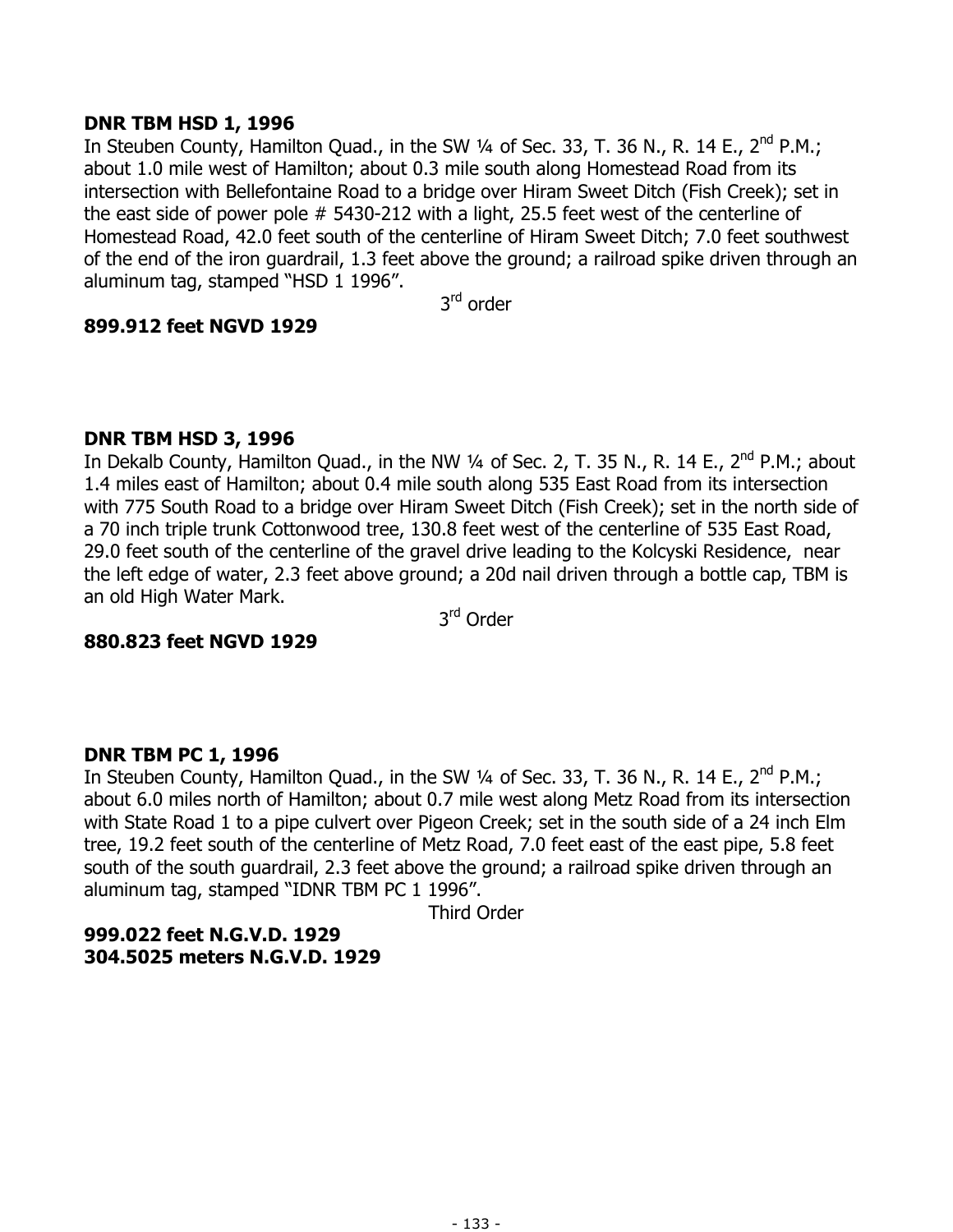#### **DNR TBM PC 2, 1996**

In Steuben County, Hamilton Quad., in the SE 1/4 of Sec. 5, T. 36 N., R. 14 E., 2<sup>nd</sup> P.M.; about 5.0 miles north of Hamilton; about 0.4 mile north along 275 East Road from its intersection with Shoughniss Road to the 275 East Road concrete bridge over Pigeon Creek; set in the west bridge abutment (wingwall), 13.5 feet west of the centerline of 275 East Road, 5.6 feet south of the north end of the west bridge abutment (wingwall), 5.5 feet east of a fence line, 2.1 feet north of the north guardrail post on the west side of the bridge, 0.7 foot north of the expansion joint at the north end of the bridge, about level with the road; a chiseled triangle.

Third Order

## **988.042 feet N.G.V.D. 1929 301.1558 meters N.G.V.D. 1929**

#### **DNR TBM PC 3, 1996**

In Steuben County, Angola West Quad., in the SW 1/4 of Sec. 25, T. 37 N., R. 12 E., 2<sup>nd</sup> P.M.; about 4.9 mile west of Angola; at the 600 West Road wood bridge over Pigeon Creek; set in the northeast wood wingwall of the bridge, 31.5 feet north of the centerline of Pigeon Creek, 18.0 feet east of the centerline of 600 West Road, 18.0 feet south of the south post of a farm access gate, 4.2 feet east of the east wood guardrail, 3.0 feet below the level of the road; a railroad spike driven through an aluminum tag, stamped "IDNR TBM PC 3 1996".

Third Order

## **958.527 feet N.G.V.D. 1929 292.1596 meters N.G.V.D. 1929**

## **USGS BM TT 35 T 1937**

In Steuben County, Hamilton Quad., in the SE  $\frac{1}{4}$  of Sec. 14, T. 36 N. R. 14 E., 2<sup>nd</sup> P. M.; about 2.25 miles northeast of Hamilton; in the northeast ¼ of the intersection of 500 South Road and 550 East Road; set in top of a concrete post, 36.2 feet northwest of a metal "STOP" sign post, 35.5 feet north of the centerline of 500 South Road, 33 feet east of the centerline of 550 East Road, 22.0 feet southeast of a power pole with a guy wire, 3.5 feet north-northwest of a metal "GTE" telephone pedestal with a orange "warning buried telephone cable" sign post, about 2 feet below the intersection, flush with the ground; a U.S. Geological Survey BM tablet stamped "TT 35 T 1937 970".

2<sup>nd</sup> Order

#### **969.774 feet NGVD 1929 295.588 meters NGVD 1929**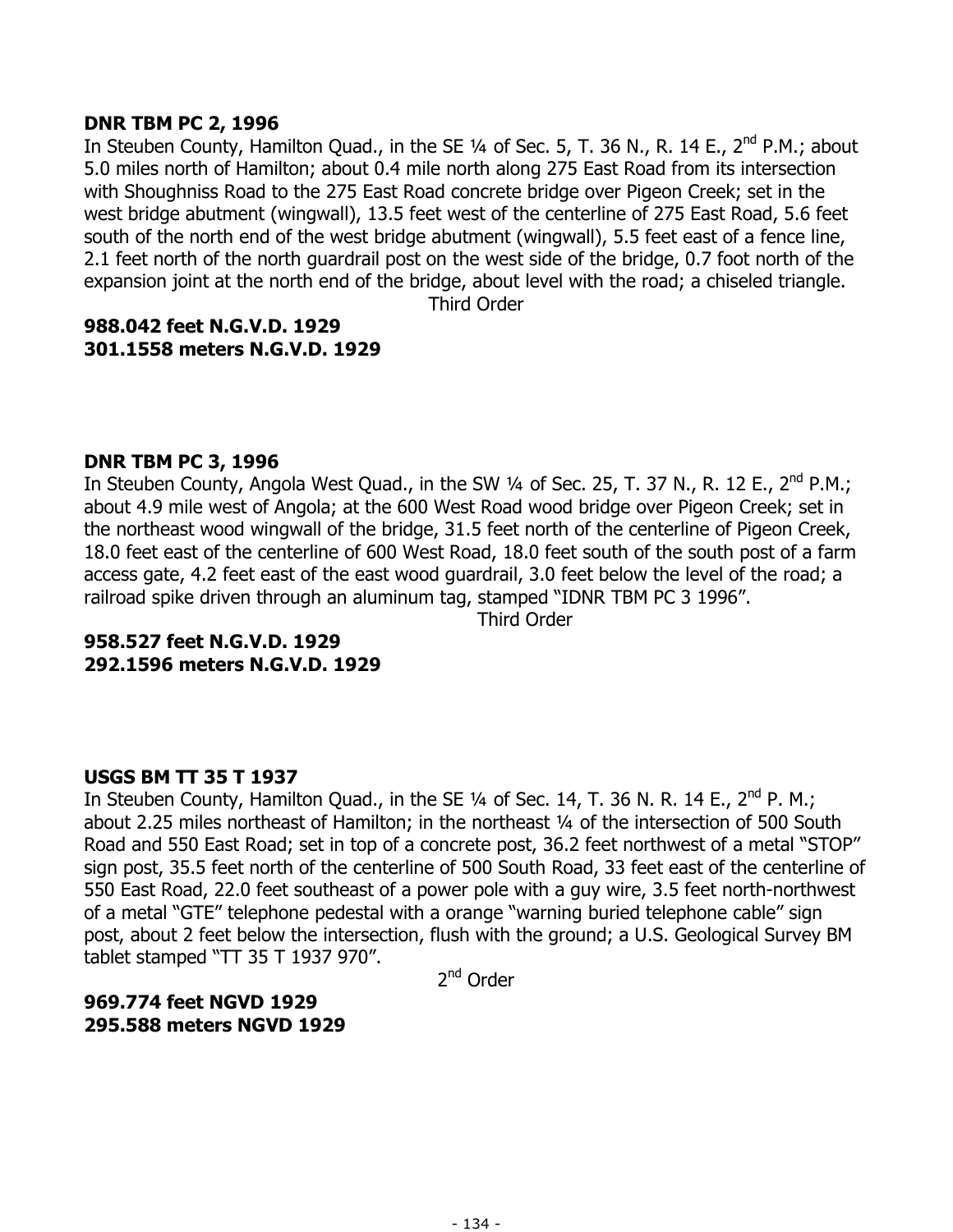#### **DNR TBM SLK 300, 2001**

In Steuben County, Hamilton Quad., in the SE  $\frac{1}{4}$  of Sec. 14, T. 36 N., R. 14 E., 2<sup>nd</sup> P.M.; about 2.3 miles northeast of Hamilton; at the 500 South Road pipe culvert over Haughey Ditch; set in the west side of a power pole, 160.3 feet east of the north end of the pipe culvert, 57 feet northwest of the east end of a plastic pipe culvert under a gravel field entrance, 66.5 feet east of the centerline of the gravel field entrance, 45.5 feet north of the centerline of 500 North Road, about 0.5 foot above the road, about 1 foot above the ground; a double headed nail driven through an aluminum tag stamped "SCS".

2nd Order

# **963.591 feet NGVD 1929 293.703 meters NGVD 1929**

## **DNR TBM SLK 301, 2001**

In Steuben County, Hamilton Quad., in the SE  $\frac{1}{4}$  of Sec. 14, T. 36 N., R. 14 E., 2<sup>nd</sup> P.M.; about 2.3 miles northeast of Hamilton; at the 500 South Road pipe culvert over Haughey Ditch; set in the south side of a power pole, 145.5 feet southeast of the southeast corner of a large metal barn, 121.8 feet west-northwest of the north end of the pipe culvert, 78.9 feet northwest of a 3 inch metal telephone pedestal, 144 feet east of the centerline of the gravel drive leading to the barn, 44 feet north of the centerline of 500 South Road, about 1 foot below the road, about 1.6 feet above the ground; a railroad spike driven through an aluminum tag, stamped "DNR TBM SLK 301 2001".

2<sup>nd</sup> Order

# **964.695 feet NGVD 1929 294.040 meters NGVD 1929**

## **DNR TBM SKL 302, 2001**

In Steuben County, Hamilton Quad., in the NE  $\frac{1}{4}$  of Sec. 26, T. 36 N., R. 14 E., 2<sup>nd</sup> P.M.; about 1.8 miles northeast of Hamilton; at the 550 East road bridge over Black Creek; set in the top of the southeast corner of the wood bridge deck, 19. 4 feet north of a "GTE" telephone pole # 30211/196, 12.8 feet east of the centerline of 550 East Road, 0.8 foot south of the south most wood guardrail support post, 0.5 foot east of the east wood wheel guard, 1 foot west of the east end of the wood bridge seat, about 0.1 foot below asphalt bridge deck; a three inch bolt head, stamped "SLK 302".

2nd Order

## **948.748 feet NGVD 1929 289.179 meters NGVD 1929**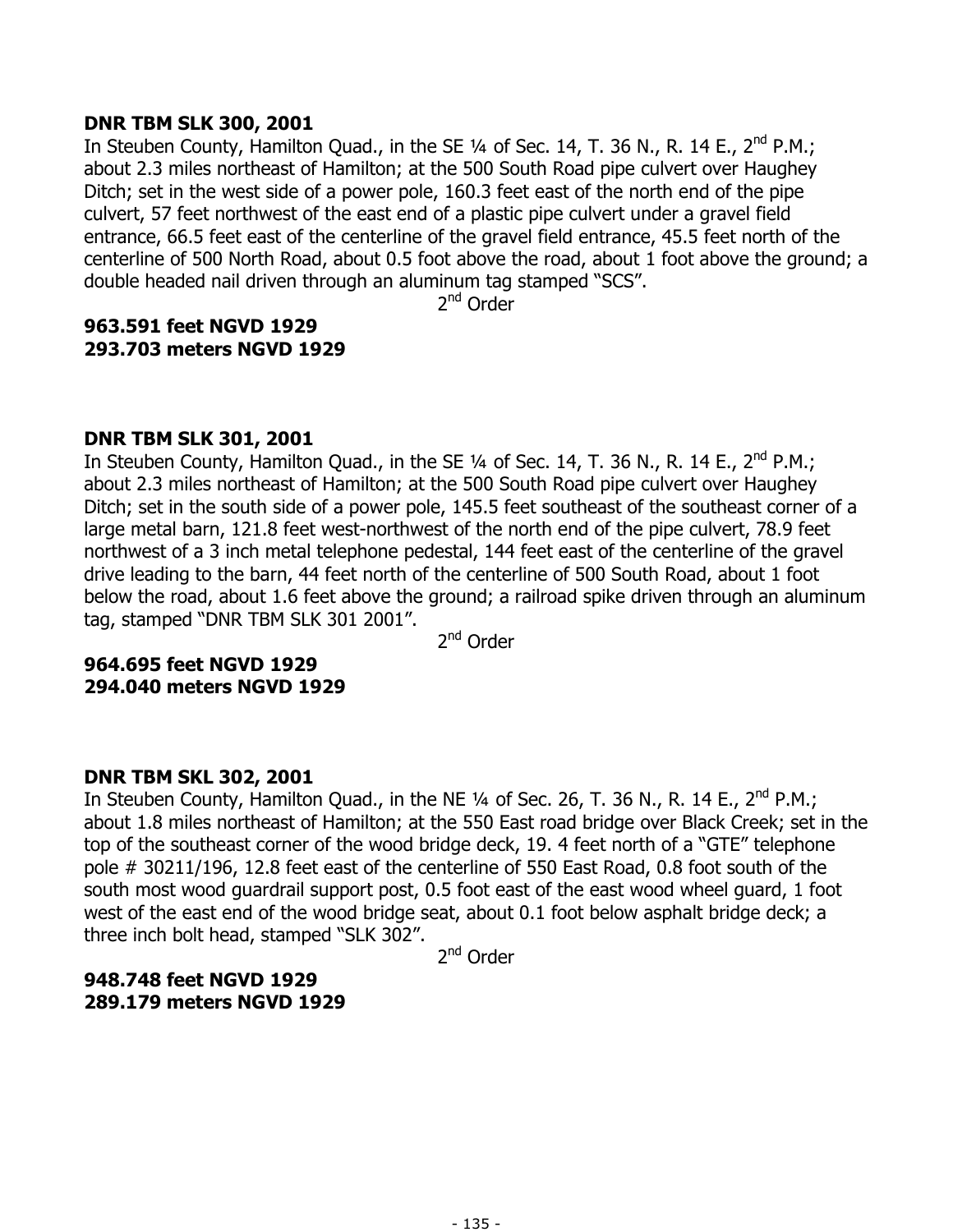## **DNR TBM SLK 303, 2001**

In Steuben County, Hamilton Quad., in the NE 1/4 of Sec. 26, T. 36 N., R. 14 E., 2<sup>nd</sup> P.M.; about 1.0 mile northeast of Hamilton; at the intersection of State Road 427 and 700 South Road; set in the northwest side of power pole # S 410/196 with a guy wire, 85.5 southeast of the centerline of State Road 427, 62.3 feet northeast of the centerline of 700 South Road, 68 feet east of a metal "SR 427/700 S" road sign post, 11.7 feet north of a three inch pine tree, 1.8 feet above the ground; a railroad spike driven through an aluminum tag, stamped "DNR TBM 303 2001".

2nd Order

# **917.682 feet NGVD 1929 279.710 meters NGVD 1929**

#### **DNR TBM SLK 304, 2001**

In Steuben County, Hamilton Quad., in the NE  $\frac{1}{4}$  of Sec. 32, T. 36 N., R. 14E., 2<sup>nd</sup> PM; about 0.4 mile northwest of Hamilton; at the "T" road intersection of Bellefontaine Road and 300 East Road; set in the north side of power pole # ST 429/5 with a light and a guy wire to the south, 34.5 feet south of the centerline of Bellefontaine Road, 20.2 feet southwest of the "LAKERS FOOD & SPIRITS" sign post, 9.8 feet southwest of a metal road sign post, 13.5 feet west of the extended centerline of 300 East Road, 5.3 feet southwest of a metal telephone pedestal, 1.0 foot above the ground, about 2.0 foot above Bellefontaine Road; a railroad spike driven through an aluminum tag, stamped "IDNR TBM SLK 304 2001".

2<sup>nd</sup> Order

#### **932.997 feet NGVD 1929**

## **DNR TBM SLK 305, 2001**

In Steuben County, Hamilton Quad., in the SW 1/4 of Sec. 28, T. 36 N., R. 14 E., 2<sup>nd</sup> PM; about 1.0 mile northwest of Hamilton; about 0.5 mile north along 300 East Road from its intersection with Bellefontaine Road; set in the west side of a telephone pole # S 409/245 # 30205/154, with a guy wire, 19.7 feet east of the centerline of 300 East Road, 51.2 feet south of a chain link fence corner post, 48.0 feet west of the southwest corner of a house  $# 6790$  S., 1.5 feet north of a metal telephone pedestal, 1.0 feet above the ground, about 1.0 foot above the road; a railroad spike driven through an aluminum tag, stamped "IDNR TBM SLK 305 2001".

2<sup>nd</sup> Order

#### **959.652 feet NGVD 1929**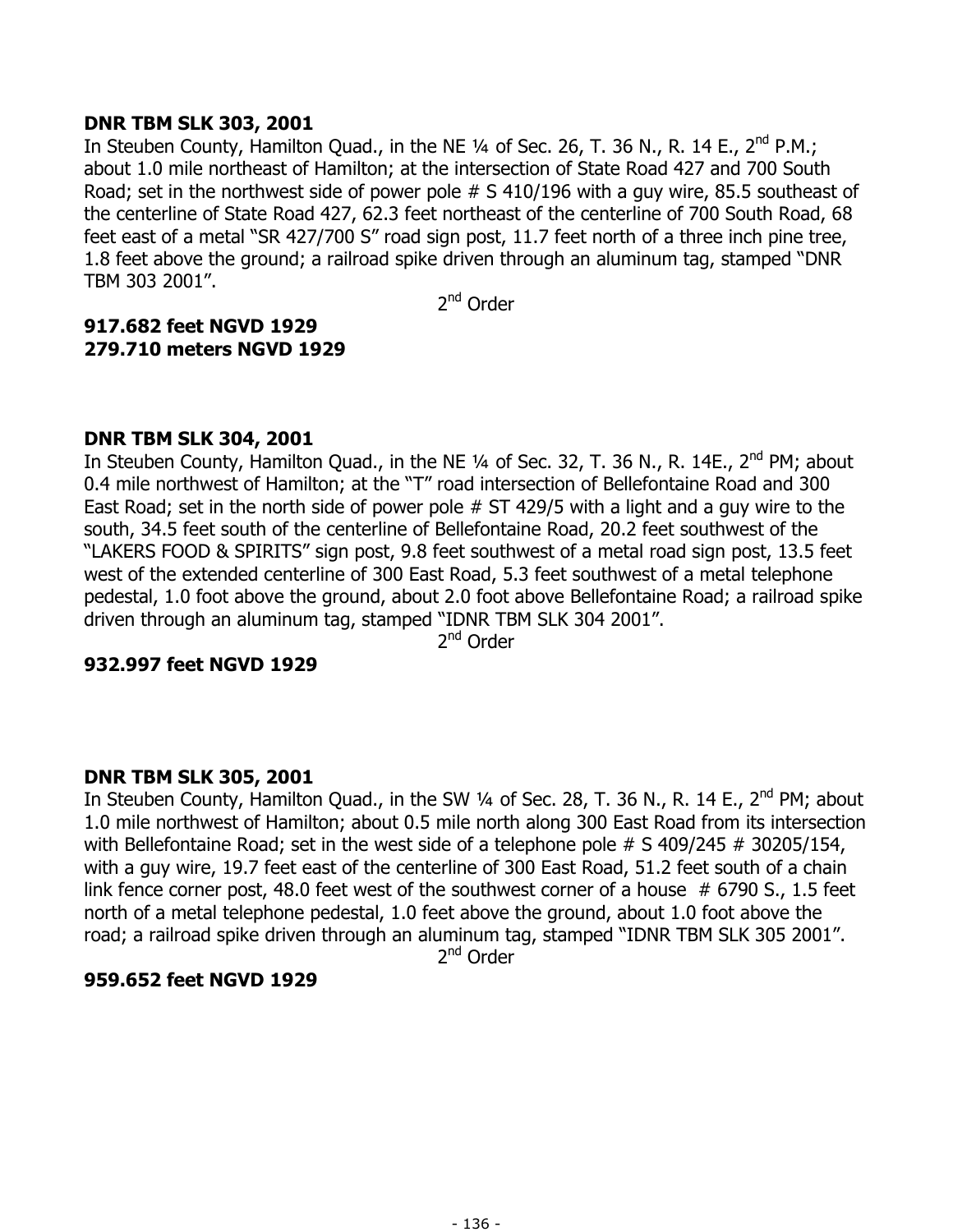## **DNR TBM SLK 306, 2001**

In Steuben County, Hamilton Quad., in the NW 1/4 of Sec. 28, T. 36 N., R. 14 E., 2<sup>nd</sup> PM; about 1.5 miles northwest of Hamilton; at the 300 East Road pipe Culvert over a small stream leading to Muskrat Bay and the south entrance to "Flegal Sand & Gavel; set in the southeast side of power pole # S 409/55 with a guy wire, about 135 feet north of the pipe culvert, 106.8 feet southwest of a metal gate post an the entrance to "Flegal Sand & Gravel, 38.4 feet east of the centerline of 300 East Road, 17.2 feet east of a telephone pole and metal telephone pedestal, 0.7 foot above the ground, about level with 300 East Road; a railroad spike driven through an aluminum tag, stamped "IDNR TBM SLK 306 2001".

2<sup>nd</sup> Order

# **907.744 feet NGVD 1929**

# **DNR TBM SLK 307, 2001**

In Steuben County, Hamilton Quad., in the NW  $\frac{1}{4}$  of Sec. 28, T. 36 N., R. 14 E., 2<sup>nd</sup> PM; about 1.5 miles northwest of Hamilton; at the intersection of the south entrance to "FLEGAL SAND & GRAVEL" and 300 East Road; set in the north side of the  $2^{nd}$  power pole # S 409/59 east of the "FLEGAL SAND & GRAVEL" entrance gate, 14.5 feet south of the centerline of the dirt & gravel entrance road, about 325 feet east of the aluminum gate post, 1.4 foot above the ground; a railroad spike driven through an aluminum tag, stamped "IDNR TBM SLK 307 2001".

2<sup>nd</sup> Order

## **905.713 feet NGVD 1929**

## **DNR TBM SLK 308, 2001**

In Steuben County, Hamilton Quad., in the NW 1/4 of Sec. 28, T. 36., R. 14 E., 2<sup>nd</sup> PM; about 1.5 miles northwest of Hamilton; at the intersection of 300 East Road & the south entrance to "FLEGAL SAND & GRAVEL"; set in the south side of the  $3^{rd}$  power pole # S 409/60 northeast of the "FLEGAL SAND & GRAVEL" entrance gate, 27.5 feet north of the centerline of the dirt & gravel entrance road, about 530 feet northeast of the metal gate post, 0.6 foot above the ground, about 2.5 feet above the level of the dirt & gravel road; a railroad spike driven through an aluminum tag, stamped "IDNR TBM SLK 308 2001".

2nd Order

## **910.310 feet NGVD 1929**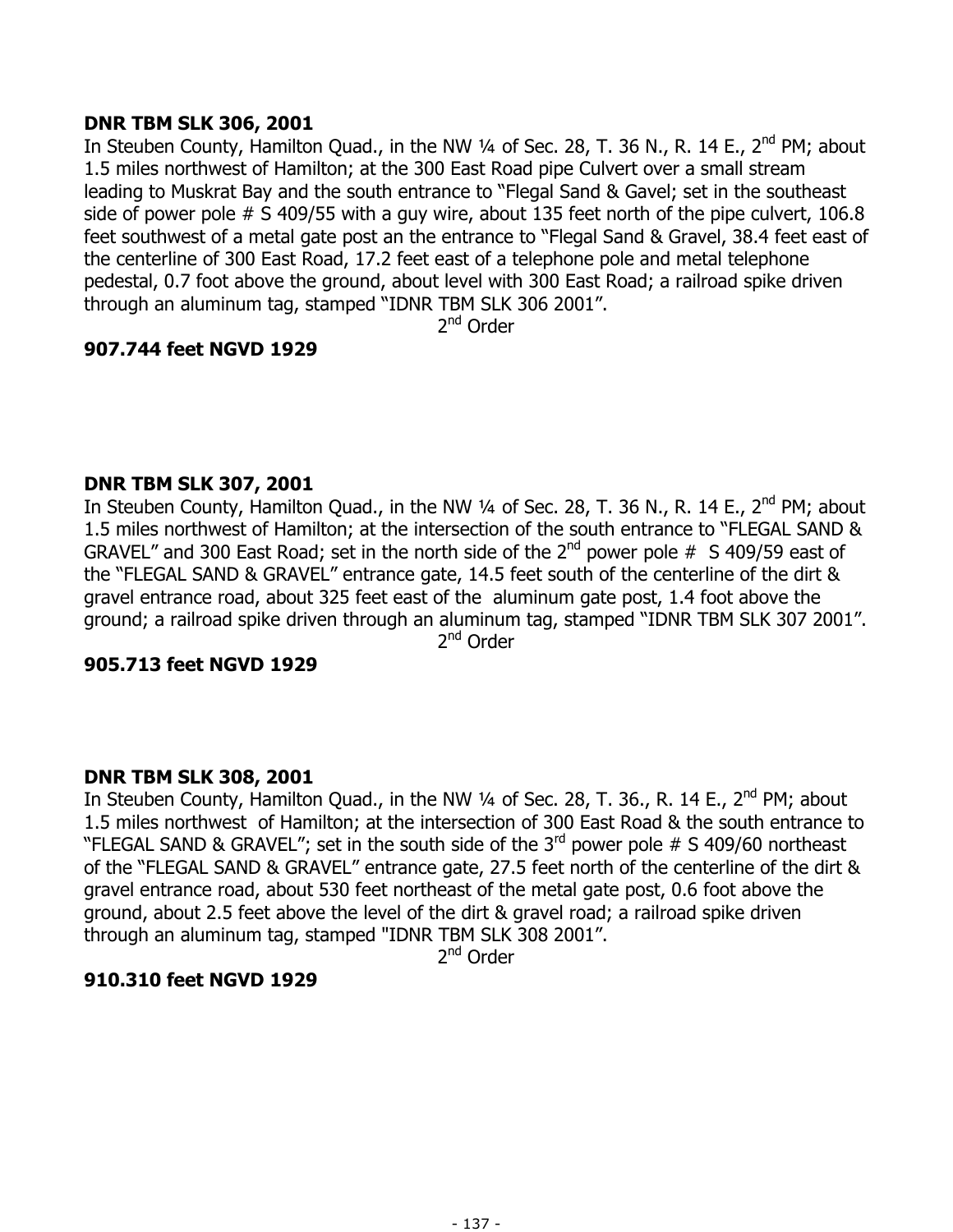## **DNR FLEGAL 1, 2001**

In Steuben County, Hamilton Quad., in the NW 1/4 of Sec. 28, T. 36 N., R.14 E., 2<sup>nd</sup> P.M.; about 1.5 miles northwest of Hamilton; at the intersection of 300 East Road and the south entrance to "FLEGAL SAND & GRAVEL"; about 515 feet northeast of the aluminum gate post at the entrance to "FLEGAL SAND & GRAVEL", 18.5 feet north of the centerline of the gravel entrance road, 17.6 feet southwest of power pole # S 409/60 with a guy wire to the northeast  $3<sup>rd</sup>$  power pole northeast of the aluminum gate post), about 515 feet northeast of power pole # S 409/59, about 1 foot above the road; a 5/8 inch rebar and a aluminum cap stamped, "FLEGAL 1".

2<sup>nd</sup> Order

# **906.477 feet NGVD 1929**

# **DNR FLEGAL 2, 2001**

In Steuben County, Hamilton Quad., in the NW 1/4 of Sec. 28, T. 36 N., R. 14 E., 2<sup>nd</sup> P.M.; about 1.5 miles northwest of Hamilton; at the intersection of the south entrance to "FLEGAL SAND & GRAVEL" and 300 East Road, 118 feet southwest of the aluminum gate post at the entrance to "FLEGAL SAND & GRAVEL", 29.0 feet east of the centerline of 300 East Road, 11.6 feet southwest of power pole # S 409/55 with a guy wire to the west, 12.8 feet southeast of a telephone pole with a metal telephone pedestal on the south side of the pole, 25.3 feet south of the top of a large boulder, about level with the road; a 5/8 inch rebar and aluminum cap, stamped "FLEGAL 2".

2<sup>nd</sup> Order

## **906.635 Feet NGVD 1929**

## **DNR TBM WALT 1, 2002**

In Steuben County, Angola East Quad., in the SE 1/4 of Sec. 13, T. 38 N., R. 14 E., 2<sup>nd</sup> P.M.; about 2.5 miles northwest of Fremont; about 0.4 mile generally north along Van Guilder Road from its intersection with 660 North Road to the Access Road leading east to Walters Lake, thence east and north along the Access Road about 0.5 mile to Walters Lake; set in the south side of a 14-inch tree with a "NO TRESPASSING" sign, on the west side of Walters Lake near the gravel boat ramp, 50.5 feet north of a "PK" nail in the east side of a fence corner tree, 32 feet south of the edge of the lake, 27.5 feet west of the centerline of the Lake access ramp, 3.4 feet east of a "PK" nail in the south side of a twin-trunk tree, about 1 foot above the ground; a railroad spike driven through an aluminum tag, stamped "DNR TBM WALT 1 2002". 3rd Order

**1011.937 feet NGVD 1929**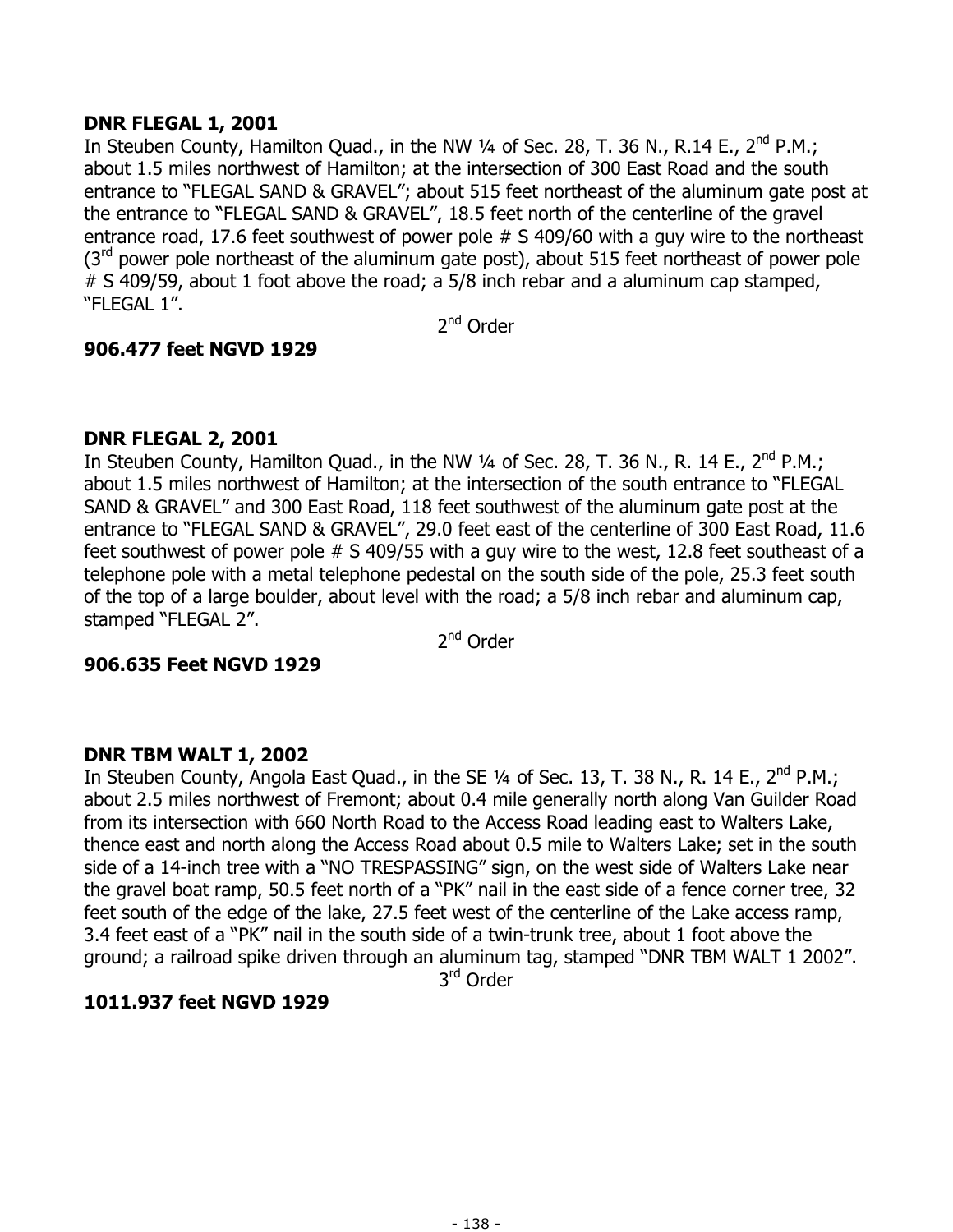#### **DNR TBM WALT 2 2002**

In Steuben County, Angola East Quad., in the SE 1/4 of Sec. 13, T. 38 N., R. 14 E., 2<sup>nd</sup> P.M.; about 2.5 miles northwest of Fremont; about 0.4 mile generally north along Van Guilder Road from its intersection with 660 North Road to the Access Road leading east to Walters Lake, thence east along the Access Road about 0.4 mile to Walters Lake; on the west side of Walters Lake at the 90-degree turn north of the east-west access road to Walters Lake and a gravel boat ramp; set in the east side of a 12-inch Elm Tree, 37 feet southwest of a fence end post, 23 feet northwest of a 18 inch cut up tree on the east side of the access drive, 13.8 feet east of a fence line, 8 feet west of the centerline of the Access Road, 1 foot above the ground; a railroad spike driven through an aluminum tag, stamped "DNR TBM WALT 2 2002".

3rd Order

## **1006.905 feet NGVD 1929**

## **DNR TBM WALT 3, 2002**

In Steuben County, Angola East Quad., in the SW  $\frac{1}{4}$  of Sec. 13, T. 38 N., R. 14 E., 2<sup>nd</sup> P.M.; about 2.8 miles northwest of Fremont; about 0.4 mile generally north along Van Guilder Road from its intersection with 660 North Road to the Access Road leading east to Walters Lake; set in the east side of a power pole, 38 feet west of the centerline of Van Guilder Road, 23.3 feet northwest of a steel corner post, 3.8 feet north of a fence line, about 1.2 feet above the ground; a railroad spike driven through an aluminum tag, stamped "DNR TBM WALT 3 2002".

3rd Order

#### **1023.288 feet NGVD 1929**

#### **DNR TBM WALT 4, 2002**

In Steuben County, Angola East Quad., in the NE  $\frac{1}{4}$  of Sec. 19, T. 38 N., R. 14 E., 2<sup>nd</sup> P.M.; about 1.5 miles northwest of Fremont; at the intersection of 660 North Road and Walters Road, in the northwest  $\frac{1}{4}$  of the intersection; set in the north side of power pole # 1082133, 69.5 feet west of the centerline of Walters Road, 51 feet north of the centerline of 660 North Road, 30.6 feet northeast of east most of 5 Guy wires for power pole # 1082132; a railroad spike driven through an aluminum tag, stamped "DNR TBM WALT 4 2002".

3<sup>rd</sup> Order

## **1046.724 feet NGVD 1929**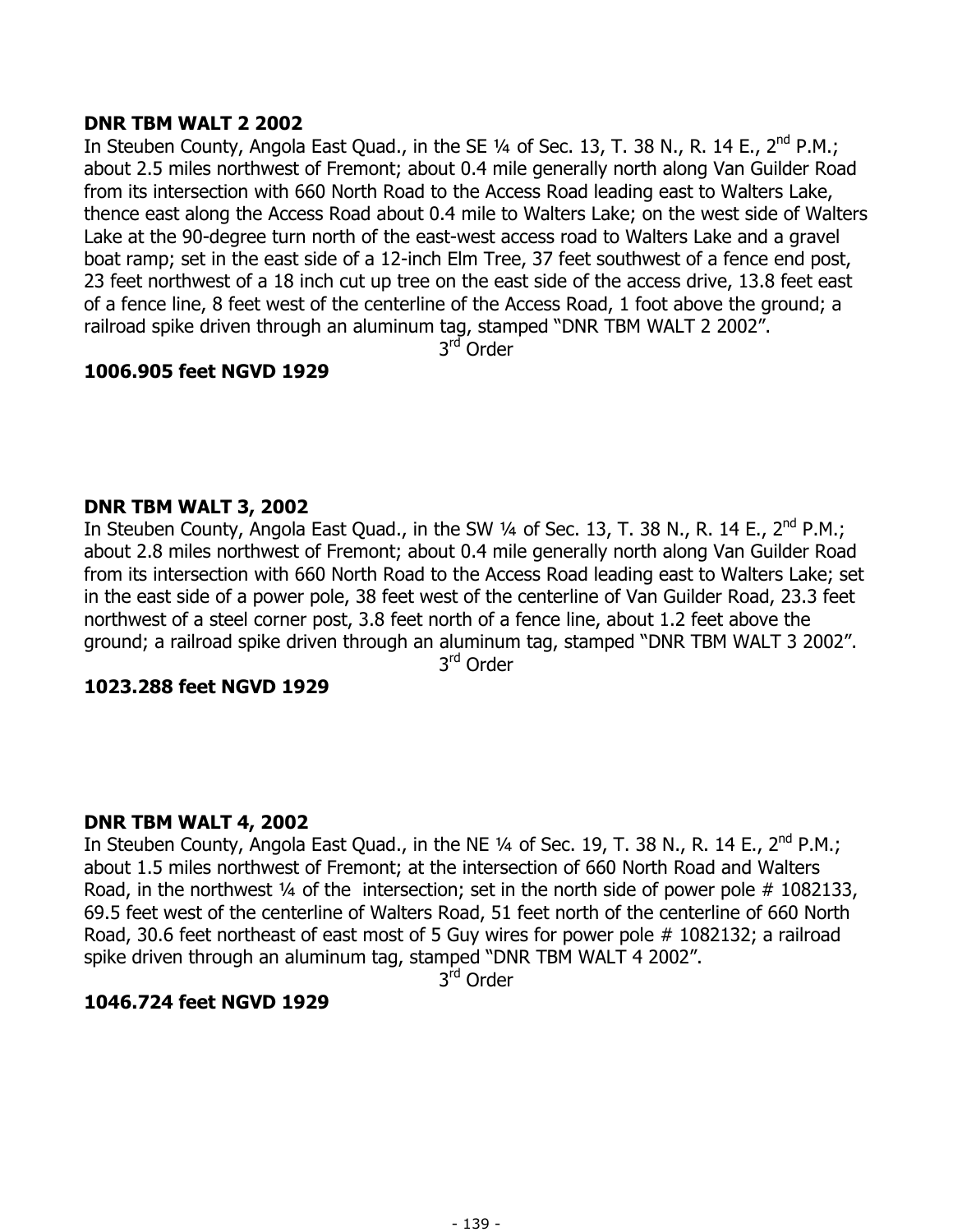#### **DNR TBM WALT 5, 2002**

In Steuben County, Angola East Quad., in the NW 1/4 of Sec. 19, T. 38 N., R. 14 E., 2<sup>nd</sup> P.M.; about 2.0 miles northwest of Fremont; about 0.5 mile along 660 North Road from its intersection with Van Guilder Road; set in the south side of power pole # 1082146, 62.5 feet west of a north-south fence line, 26.5 feet north of the centerline of 660 North Road, 4.5 feet south of an east-west fence line, about 1.5 feet above the ground; a railroad spike driven through an aluminum tag, stamped "DNR TBM WALT 5 2002".

3<sup>rd</sup> Order

#### **1028.172 feet NGVD 1929**

#### **DNR TBM WALT 6, 2002**

In Steuben County, Angola East Quad., in the NE  $\frac{1}{4}$  of Sec. 24, T. 38 N., R. 14 E., 2<sup>nd</sup> P.M.; about 2.5 miles northwest of Fremont; at the intersection of 660 North Road and Van Guilder Road, in the southeast ¼ of the intersection; 108 feet east of the centerline of Van Guilder Road, 18.5 feet south of the centerline of 660 North Road, 9.5 feet northwest of telephone riser box, about 0.9 foot above the ground; a railroad spike driven through an aluminum tag, stamped "DNR TBM WALT 6 2002".

3rd Order

## **1016.068 feet NGVD 1929**

#### **DNR TBM WALT 7, 2003**

In Steuben County, California Quad., in the NE 1/4 of Sec. 18, T. 38 N., R. 14 E., 2<sup>nd</sup> P.M.; about 2.1 miles northwest of Fremont; about 0.7 mile north along Walters Road (200 East Road) from its intersection with 700 North Road; set in the west side of a 15-inch Hickory Tree, near the toe of the hill on 200 East Road, 19 feet west of the centerline of 200 East Road, 371 feet south of the centerline of two culverts under 200 East Road, about 1.5 feet above the ground; a railroad spike driven through an aluminum tag, stamped "IDNR TBM WALT 7 2003".

3rd Order

## **1017.122 feet NGVD 1929**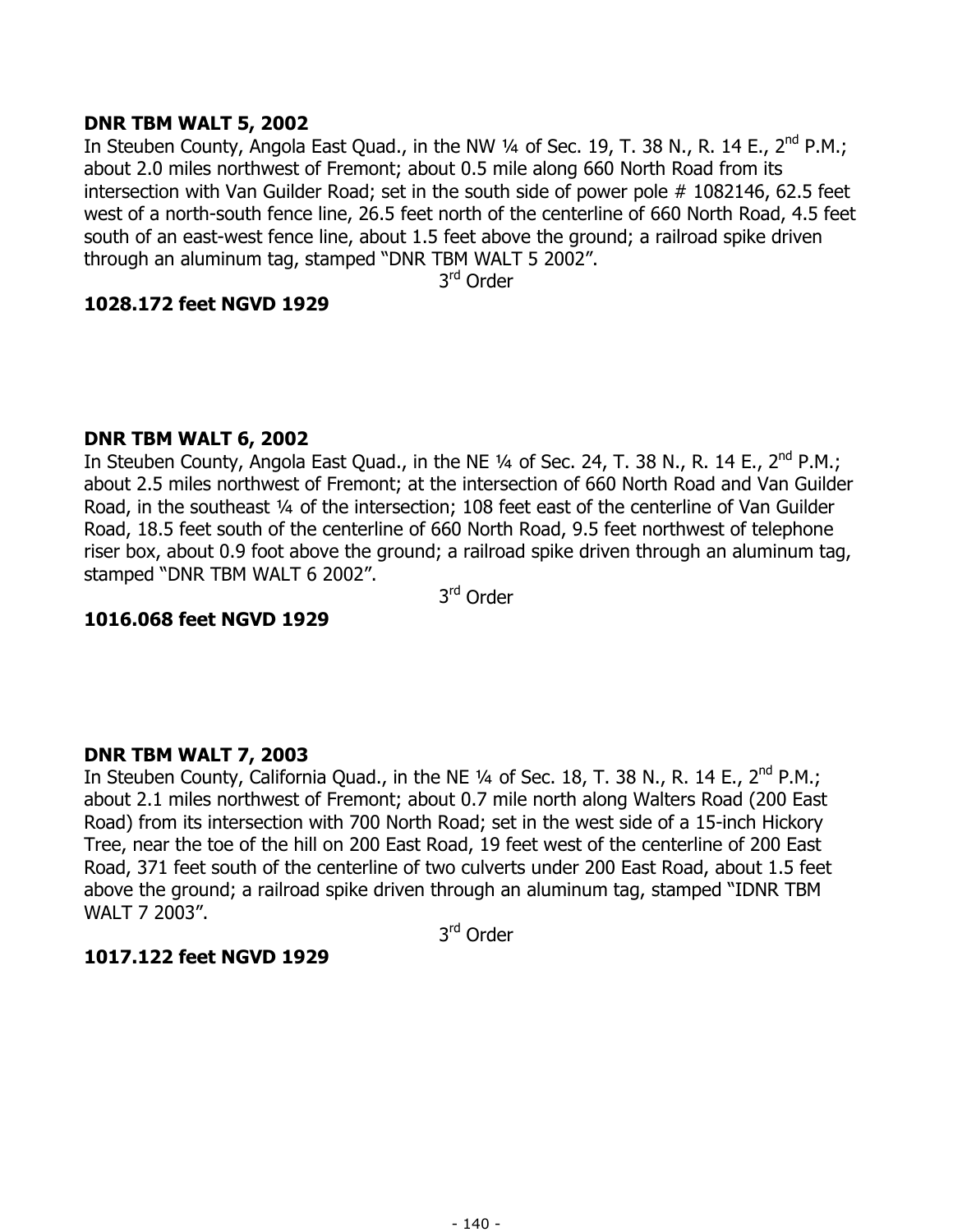#### **DNR TBM SNOW 2, 1999**

In Steuben County, Angola West Quad., in the NW 1/4 of Sec. 28, T. 38 N., R. 13 E. 2<sup>nd</sup> P.M.; about 6 miles northwest of Angola; on the west side of Snow Lake, on the west side of 650 B Road; set in the east side of a power pole, 17.5 feet west of the centerline of 650 B Road, 8.0 feet southwest of the west most "TIMBER BAY" sign post, 22 feet east of a wood fence, 1.5 feet above the ground; a railroad spike driven through an aluminum tag, stamped "IDNR TBM SNOW 2 1999".

2<sup>nd</sup> Order

#### **988.202 Feet NGVD 1929**

#### **DNR TBM SNOW 10, 2002**

In Steuben County, Angola West Quad., in the NE 1/4 of Sec. 28, T. 38 N., R. 13 E. 2<sup>nd</sup> P.M.; about 6.0 miles northwest of Angola; at the entrance to Deer Island, on the west side of Snow Lake, in the southeast ¼ of the intersection of 650 BB Road and 650 BE Road; set in the northwest side of a power pole, 25.5 feet south of the centerline of 650 BB Road, 18.5 feet east of the centerline of 650 BE Road, 20 feet southwest of a wooden "PRIVATE DRIVE NO OUTLET" sign post, 14 feet south of the road sign post, 0.5 foot above the ground; a railroad spike driven through an aluminum tag, stamped "IDNR TBM SNOW 10 2002".

2<sup>nd</sup> Order

# **972.757 Feet NGVD 1929**

## **DNR TBM SNOW 11, 2002**

In Steuben County, Angola West Quad., in the SW 1/4 of Sec. 28, T. 38 N., R. 13 E. 2<sup>nd</sup> P.M.; about 6.0 miles northwest of Angola; at the entrance to Eagle Island, on the southwest side of Snow Lake, in the southeast ¼ of the intersection of 650 BE Road and a private drive leading to Eagle Island; set in the west side of a 18 inch Oak Tree, 51 feet south of the centerline intersection of Private Lane and 650 BE Road, 9 feet east of the centerline of the private road leading to Eagle Island, 3.6 feet south of a "LANE 650 B Lake James" sign post, about 0.3 foot above the ground; a railroad spike driven through an aluminum tag, stamped "IDNR TBM SNOW 11 2002".

2<sup>nd</sup> Order

#### **973.871 Feet NGVD 1929**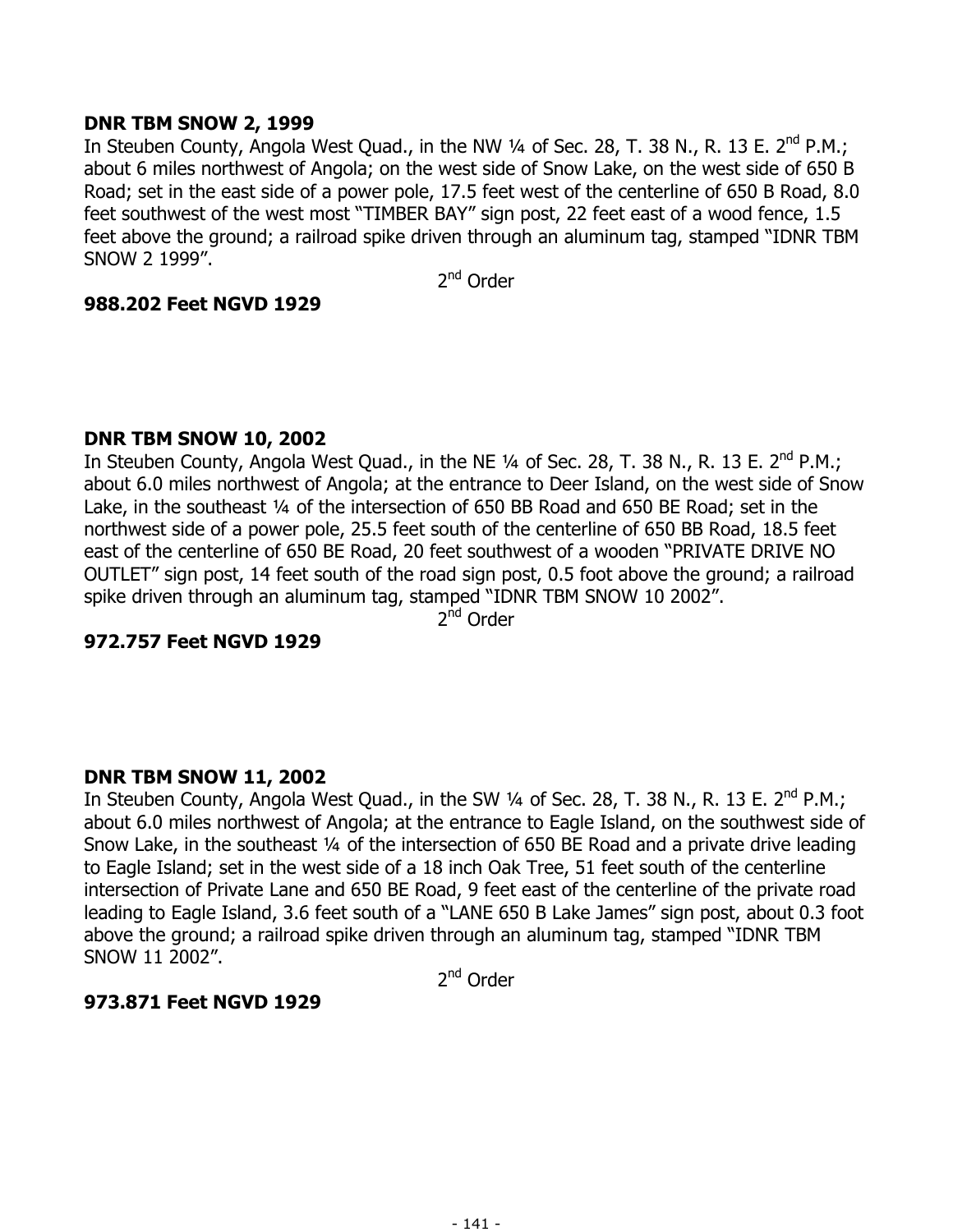## **DNR TBM SNOW 12, 2002**

In Steuben County, Angola West Quad., in the SW 1/4 of Sec. 28, T. 38 N., R. 13 E. 2<sup>nd</sup> P.M.; about 6.0 miles northwest of Angola; on Eagle Island, on the south side of Snow Lake and the north side of Lake James; about 0.3 miles south along a Private Lane leading to Eagle Island from its intersection with 650 BE Road; set in the west side of a 14-inch Oak Tree, 165 feet north of the centerline of a concrete driveway leading east, 31 feet east of the centerline of the private drive, 21 feet southeast of a power pole with two guy wires, about 0.3 foot above the ground; a railroad spike driven through an aluminum tag, stamped "IDNR TBM SNOW 12 2002".

2<sup>nd</sup> Order

## **968.569 Feet NGVD 1929**

#### **DNR TBM SNOW 3 1999**

In Steuben County, Angola West Quad., in the SE 1/4 of Sec. 20, T. 38 N., R. 13 E. 2<sup>nd</sup> P.M.; about 6.0 miles northwest of Angola; at the intersection of 300 West Road and 600 North Road, in the northwest 1/4 of the intersection; set in the north side of a power pole, 69.0 feet north of a cable riser post, 32 feet north of the centerline of 600 North Road, 24.5 feet west of the centerline of 300 West Road, 0.8 foot above the ground; a railroad spike driven through an aluminum tag, stamped "IDNR TBM SNOW 3 1999".

2<sup>nd</sup> Order

#### **1040.241 Feet NGVD 1929**

#### **DNR TBM SNOW 4 1999**

In Steuben County, Angola West Quad., in the NW 1/4 of Sec. 21, T. 38 N., R. 13 E. 2<sup>nd</sup> P.M.; about 7.5 miles northwest of Angola; at the intersection of 300 West Road and State Road 120, in the southeast ¼ of the intersection; set in the north side of a power pole, 76 feet east of the centerline of 300 West Road, 54 feet south of the centerline of State Road 120, 13.0 feet west of a cable riser box, 5.7 feet east of the east face of big riser box (GB), 1.0 foot above the ground; a railroad spike driven through an aluminum tag, stamped "IDNR TBM SNOW 4 1999".

2<sup>nd</sup> Order

#### **1002.707 Feet NGVD 1929**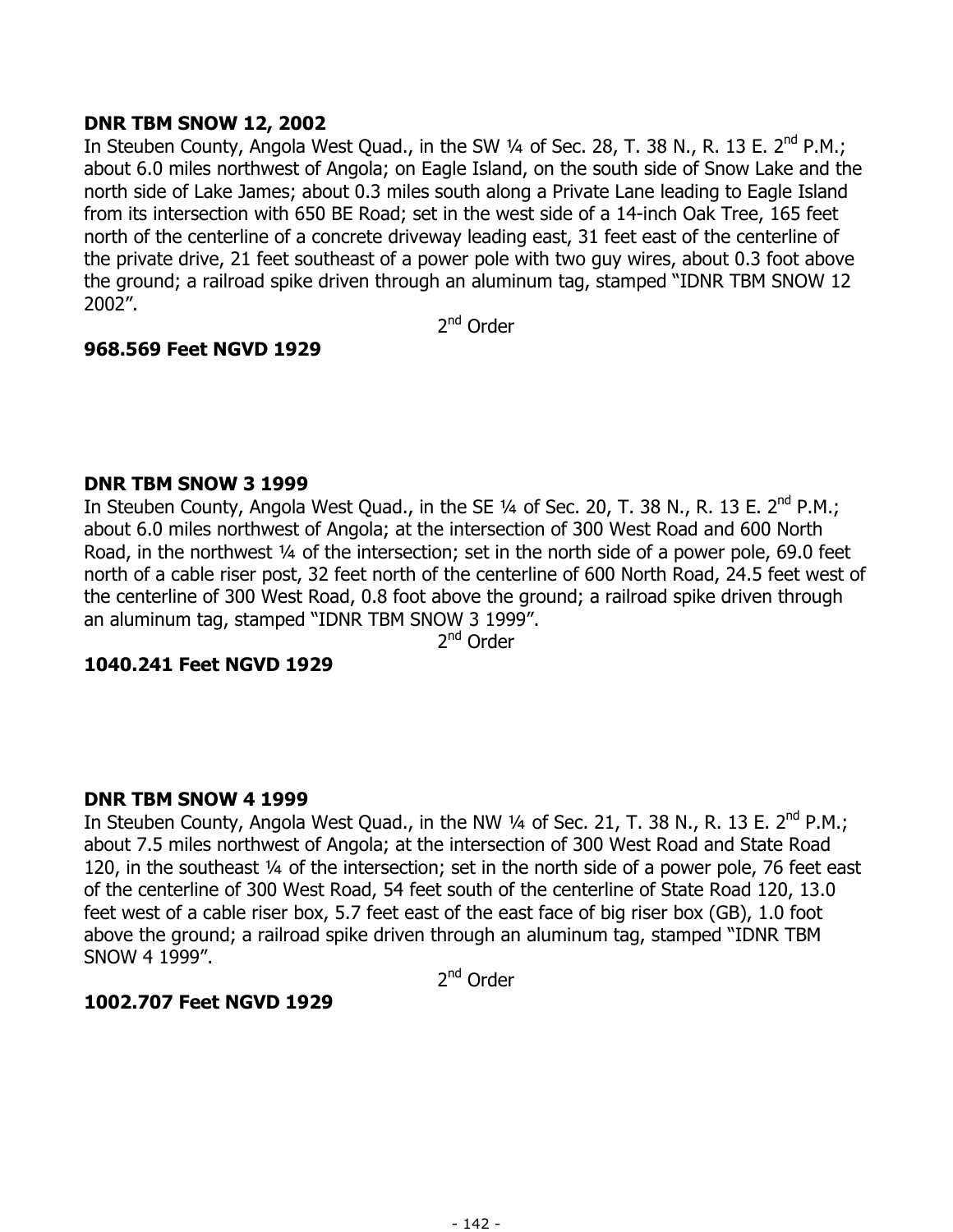## **DNR TBM SNOW 5, 1999**

In Steuben County, Angola West Quad., in the NE 1/4 of Sec. 21, T. 38 N., R. 13 E. 2<sup>nd</sup> P.M.; about 7.5 miles northwest of Angola; at the intersection of SNLK 750 Road and State Road 120, in the southeast ¼ of the intersection; set in the south side of power pole # 493/147 with a light and support wires, 21 feet east of the centerline of SNLK 750 Road, 51.5 feet south of the centerline of State Road 120, 23.0 feet west of a cable riser post, 1.3 foot above the ground; a railroad spike driven through an aluminum tag, stamped "IDNR TBM SNOW 5 1999".

2nd Order

# **989.254 Feet NGVD 1929**

## **DNR BM JL RM 1, 2003**

In Steuben County, Angola West Quad., in the NW 1/4 of Sec. 4, T. 37 N., R. 13 E., 2<sup>nd</sup> P.M.; about 4.0 miles northwest of Angola; at the 300 West Road bridge over the channel between Lake James and Jimmerson Lake, at the southeast corner of the bridge; set on top of the south end of the east concrete guardrail, about 106 feet north of the centerline of Bay View Road, 19 feet east of the centerline of 300 West Road, 1.1 feet north of the south face of the east concrete guardrail, 0.5 foot west of the east face of the guardrail, about 3.5 feet above the road, about flush with top of concrete guardrail; a Indiana Department of Natural Resources control station tablet, stamped "JL RM 1 2003".

2nd Order

## **977.216 feet NGVD 1929**

## **DNR TBM JIMMLK 1, 2003**

In Steuben County, Angola West Quad., in the NE 1/4 of Sec. 5, T. 37 N., R. 13 E., 2<sup>nd</sup> P.M.; about 4.0 miles northwest of Angola; at the 300 West Road bridge over the channel between Lake James and Jimmerson Lake, at the southwest corner of the bridge; set on top of the southwest corner of the concrete bridge abutment, about 115 feet north of the centerline of JIMMLK LN 101 Road, 18 feet west of the centerline of 300 West Road, 0.5 foot southwest of the southwest corner of the west concrete guardrail, 0.2 foot east of the west face of west abutment, 0.1 foot north of the south face of abutment, about 0.5 foot above the road; two chiseled lines forming a square.

2<sup>nd</sup> Order

# **973.518 feet NGVD 1929**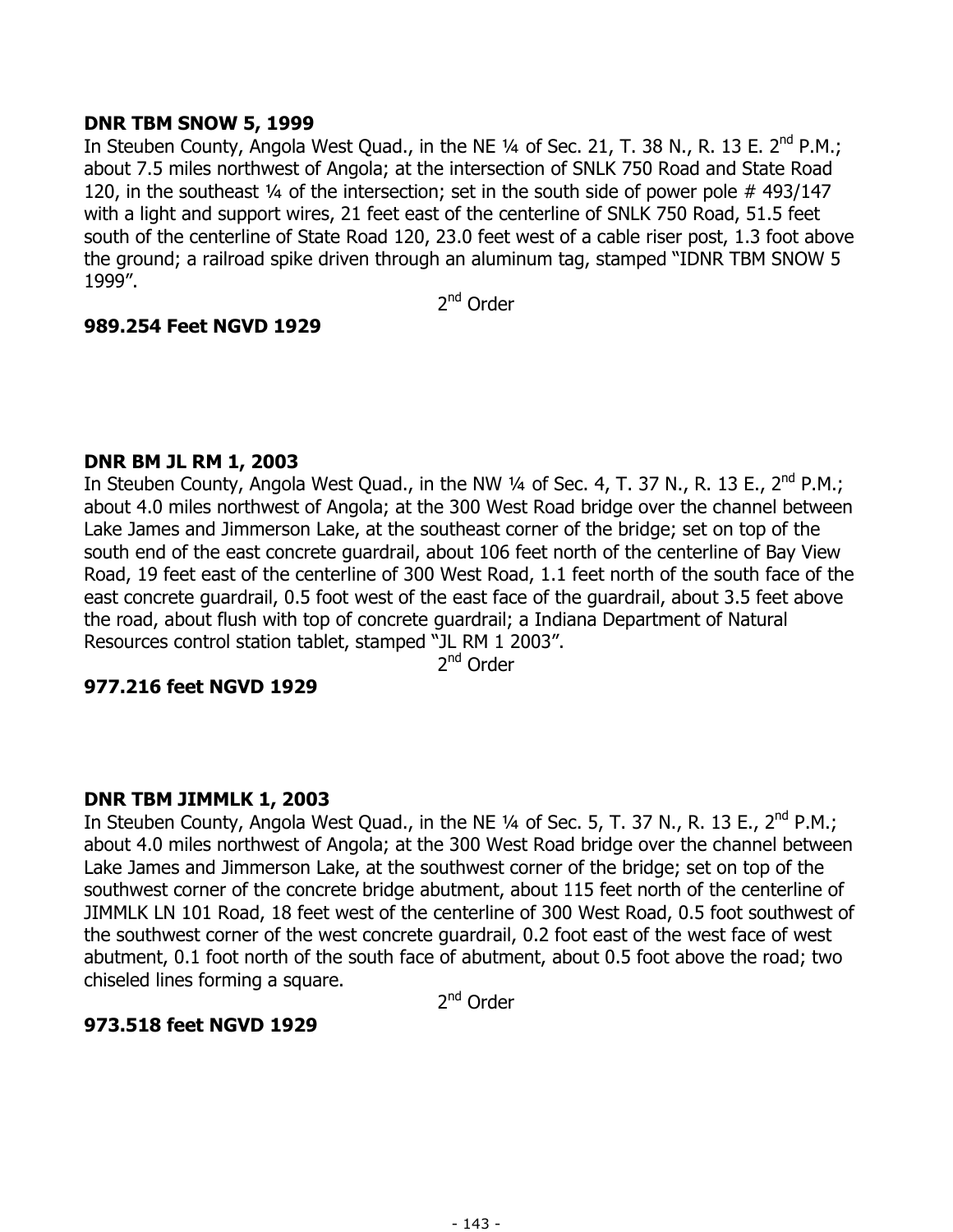## **DNR TBM JIMMLK 2, 2003**

In Steuben County, Angola West Quad., in the SE  $\frac{1}{4}$  of Sec. 29, T. 38 N., R. 13 E., 2<sup>nd</sup> P. M.; about 25.0 miles northwest of Angola; in the northeast ¼ of the intersection of 300 West Road and Nevada Mills Road "T" road intersection; set in the west side of a power pole, 48 feet north of the extended centerline of Nevada mills Road, 46.8 feet north of the northwest corner a steel end fence post, 23 feet east of the centerline of 300 West Road, 10.7 feet southeast of a mailbox post "5020 N 300 W" 21 feet south of the centerline of a concrete driveway, 2.2 feet north of a white vertical "OPTIC CABLE" sign post, about 0.9 foot above the ground; a railroad spike driven through an aluminum tag, stamped " IDNR TBM JIMMLK 2 2003".

2<sup>nd</sup> Order

# **1011.474 feet NGVD 1929**

# **DNR TBM SSL 1, 2003**

In Steuben County, Angola West Quad., in the SW 1/4 of Sec. 29, T. 37 N., R. 13 E., 2<sup>nd</sup> P. M.; about 2 miles west of Angola; at the 360 West Road CMP culvert over an inlet to Silver Lake; set in the top of a four-inch concrete post, 15.5 feet east of the centerline of 360 West Road, 16.0 feet south of the top of the center of the east end of the CMP culvert, 5.7 feet northeast of the northeast corner of the south most support post of the east most guardrail along the road, about 0.5 foot below the centerline of the road, 0.6 foot above the ground; the top of a 5/8 inch rebar.

3rd Order

## **963.196 feet NGVD 1929**

## **IDNR TBM FL 1, 2003**

In Steuben County, Angola East Quad., in the NE 1/4 of Sec. 21, T. 38 N., R. 14 E., 2<sup>nd</sup> P. M. about 1 mile north of Fremont; at the Public Access for Fish lake; set in the southwest corner of the concrete handicapped access ramp at the boat ramp, 8.4 feet north of the centerline of the concrete boat ramp, 0.9 foot north of the south face of the access ramp, 0.9 foot east of the west face of the access ramp, 2.25 feet above the ground; a cut triangle.

3<sup>rd</sup> order

## **1043.626 feet NGVD 1929**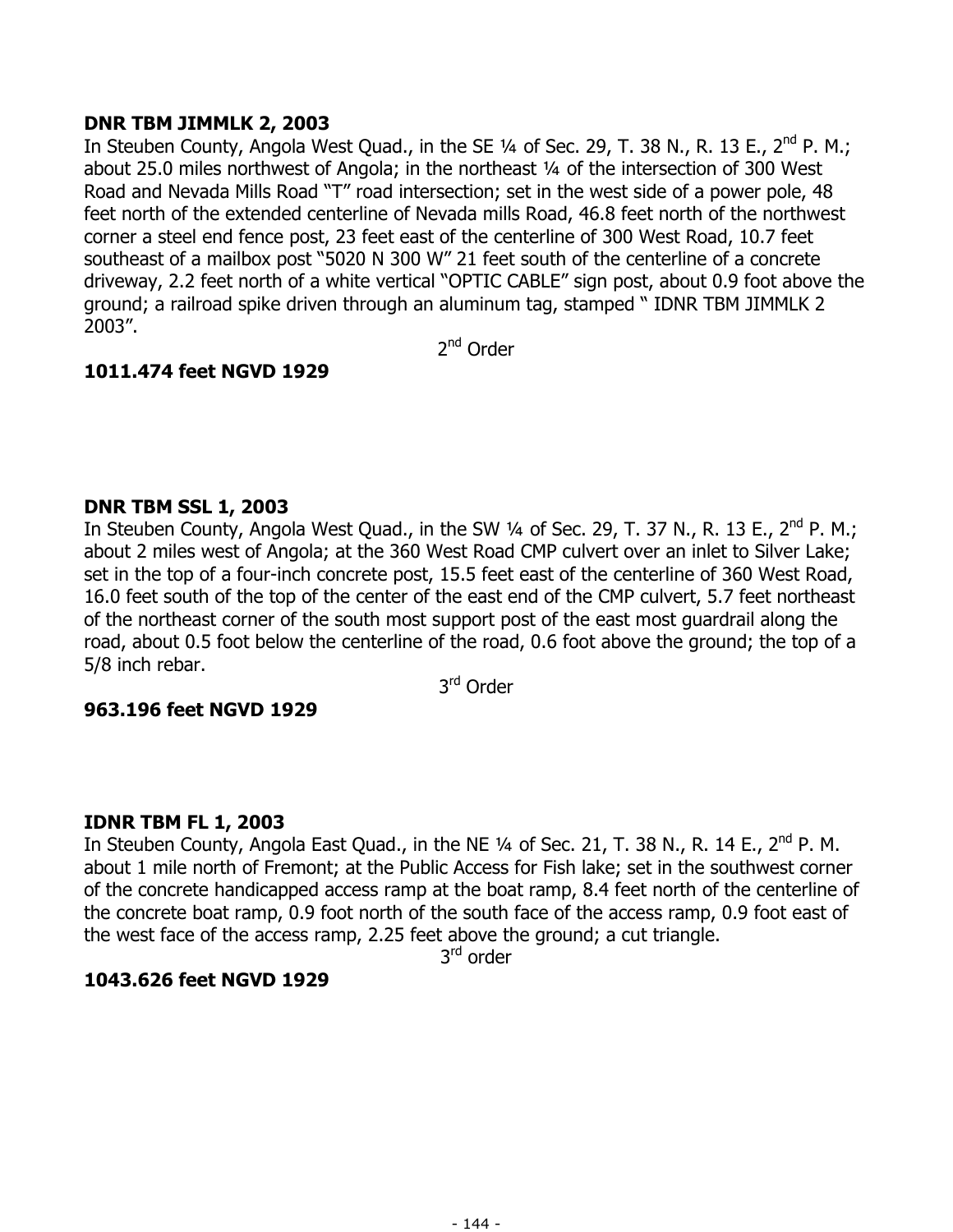### **DNR TBM SLK 300, 2005**

In Steuben County, Angola West Quad., in the SE  $\frac{1}{4}$  of Sec. 7, T. 37 N., R. 13 E., 2<sup>nd</sup> P. M.; about 3.0 miles northwest of Angola; at the "T" road intersection of 400 West Road and Sycamore Beach Road; set in the top of the east side of the east most of two concrete bases of metal manhole covers of a sanitary sewer, 107.0 feet north of the centerline of 298 Road, 78.0 feet south of the southeast corner of a pole barn, 29.0 feet west of the centerline of 400 West Road, 12.0 feet west and north of a street sign post, 11.0 feet north of the extended centerline of Sycamore Beach Road; a cut triangle.

2nd Order

## **304.118 meters N.G.V.D. 1929 997.762 feet N.G.V.D. 1929**

### **DNR TBM SLK 301, 2005**

In Steuben County, Angola West Quad., in the SE  $\frac{1}{4}$  of Sec. 7, T. 37 N., R. 13 E., 2<sup>nd</sup> P. M.; about 3.0 miles northwest of Angola; about 0.2 mile generally north along 274 Crooked Lake Lane from its "T" road intersection with 400 West Road to the residence at  $#860$ ; set in the west side of a power pole, 51.0 feet north of the extended centerline of 290 Crooked Lake Lane, 23.5 feet north of a light pole, 17.0 feet west of the centerline of 274 Crooked Lake Lane, 0.4 foot above the ground; a railroad spike driven through an aluminum tag, stamped "IDNR TBM SLK 301 2005".

2<sup>nd</sup> Order

**310.898 meters N.G.V.D. 1929 1020.006 feet N.G.V.D. 1929** 

#### **DNR TBM SLK 302, 2005**

In Steuben County, Angola West Quad., in the NE 1/4 of Sec. 7, T. 37 N., R. 13 E., 2<sup>nd</sup> P. M.; about 3.2 miles northwest of Angola; about 0.4 mile generally north along 274 Crooked Lake Lane from its "T" road intersection with 400 West Road to its "T" road intersection with 280 Crooked Lake Lane Ac, in the southeast quadrant of the intersection, across the Lane from the residence at # 440 Crooked Lake Lane; set in the west side of a power pole, 24.6 feet southeast of and across 274 Crooked Lake Lane from a fire hydrant, 24.0 feet south of the centerline of 280 Crooked Lake Lane Ac, 11.0 feet east of the centerline of 274 Crooked Lake Lane, 1.3 feet north of a telephone pedestal, 0.3 foot above the ground; a railroad spike driven through an aluminum tag, stamped "IDNR TBM SLK 302 2005".

2<sup>nd</sup> Order

**314.032 meters N.G.V.D. 1929 1030.287 feet N.G.V.D. 1929**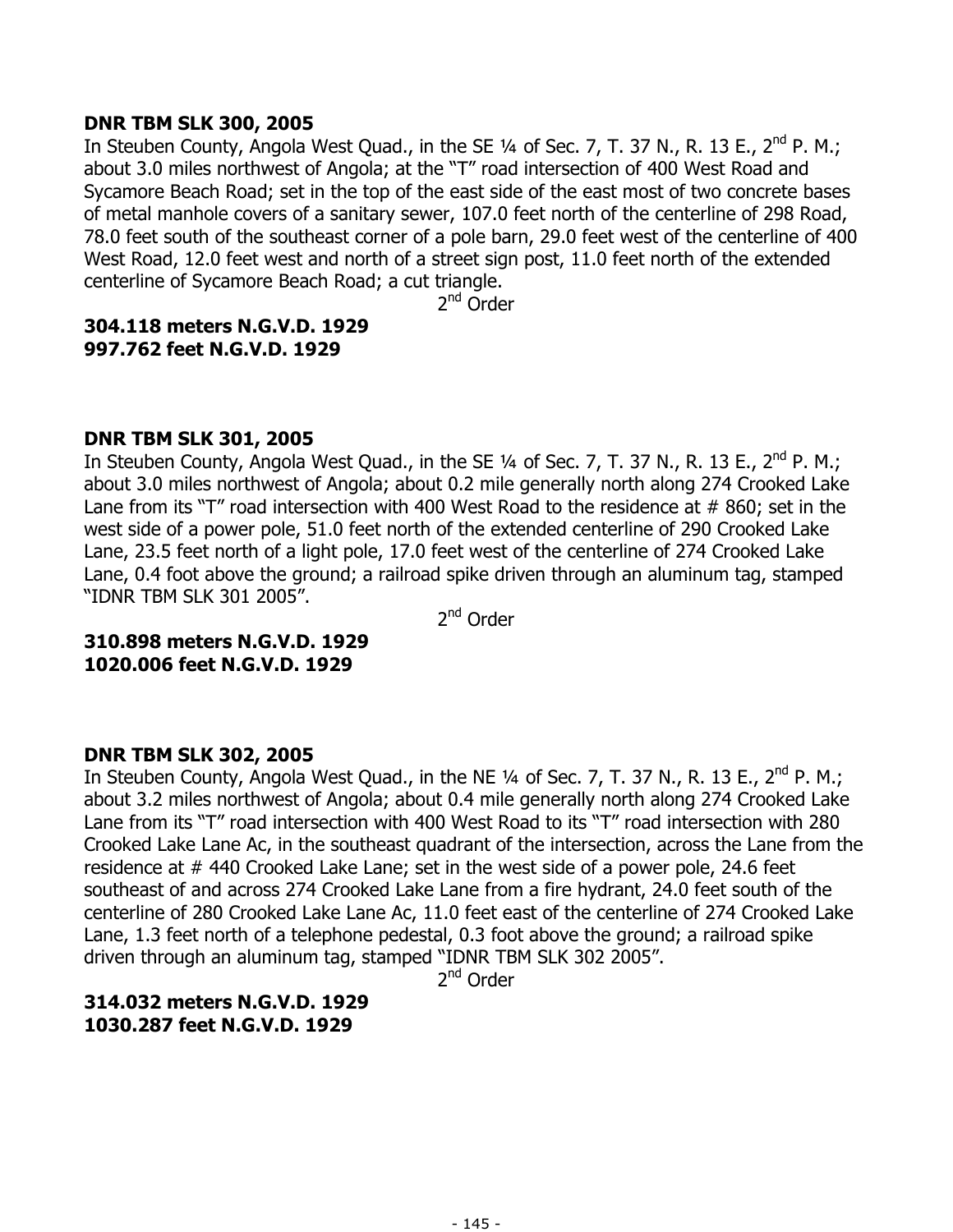### **DNR TBM SLK 303, 2005**

In Steuben County, Angola West Quad., in the SE 1/4 of Sec. 6, T. 37 N., R. 13 E., 2<sup>nd</sup> P. M.; about 3.2 miles northwest of Angola; about 0.1 mile northwest along Orland Road from its "T" road intersection with 400 West Road to its "T" road intersection with 274 Crooked Lake Lane; set in the west side of a power pole with a transformer and a light, 93.0 feet south of the southeast corner of a house, 35.0 feet northwest of the extended centerline of 274 Crooked Lake Lane, 29.0 feet northeast of the centerline of Orland Road, 0.3 foot above the ground; a railroad spike driven through an aluminum tag, stamped "IDNR TBM SLK 303 2005".

2<sup>nd</sup> Order

### **321.560 meters N.G.V.D. 1929 1054.986 feet N.G.V.D. 1929**

### **DNR TBM SLK 304, 2005**

In Steuben County, Angola West Quad., in the SE  $\frac{1}{4}$  of Sec. 6, T. 37 N., R. 13 E., 2<sup>nd</sup> P. M.; about 3.4 miles northwest of Angola; about 0.4 mile northwest along Orland Road from its "T" road intersection with 400 West Road to a power pole with a transformer in the front yard of the residence at # 4360, the power pole is on the extended centerline of a drive south, 116.0 feet southeast of a paved lane north, 20.0 feet north of the centerline of Orland Road, 0.6 foot above the ground; a railroad spike driven through an aluminum tag, stamped "IDNR TBM SLK 304 2005".

2<sup>nd</sup> Order

**311.322 meters N.G.V.D. 1929 1021.396 feet N.G.V.D. 1929** 

#### **DNR TBM SLK 305, 2005**

In Steuben County, Angola West Quad., in the NW  $\frac{1}{4}$  of Sec. 6, T. 37 N., R. 13 E., 2<sup>nd</sup> P. M.; about 3.8 miles northwest of Angola; about 0.9 mile northwest along Orland Road from its "T" road intersection with 400 West Road to a power pole # 182, in the front yard of the residence at # 4625; set in the south side of the power pole, 35.0 feet southeast of the centerline of the northwest most entrance drive to the residence at  $#$  4625, 18.0 feet southwest of the centerline of Orland Road, 13.6 feet north of the center of four metal pipes surrounding a gas riser, 2.0 feet northwest of a telephone pedestal, 0.6 foot above the ground; a railroad spike driven through an aluminum tag, stamped "IDNR TBM SLK 305 2005".

2<sup>nd</sup> Order

## **307.755 meters N.G.V.D. 1929 1009.694 feet N.G.V.D. 1929**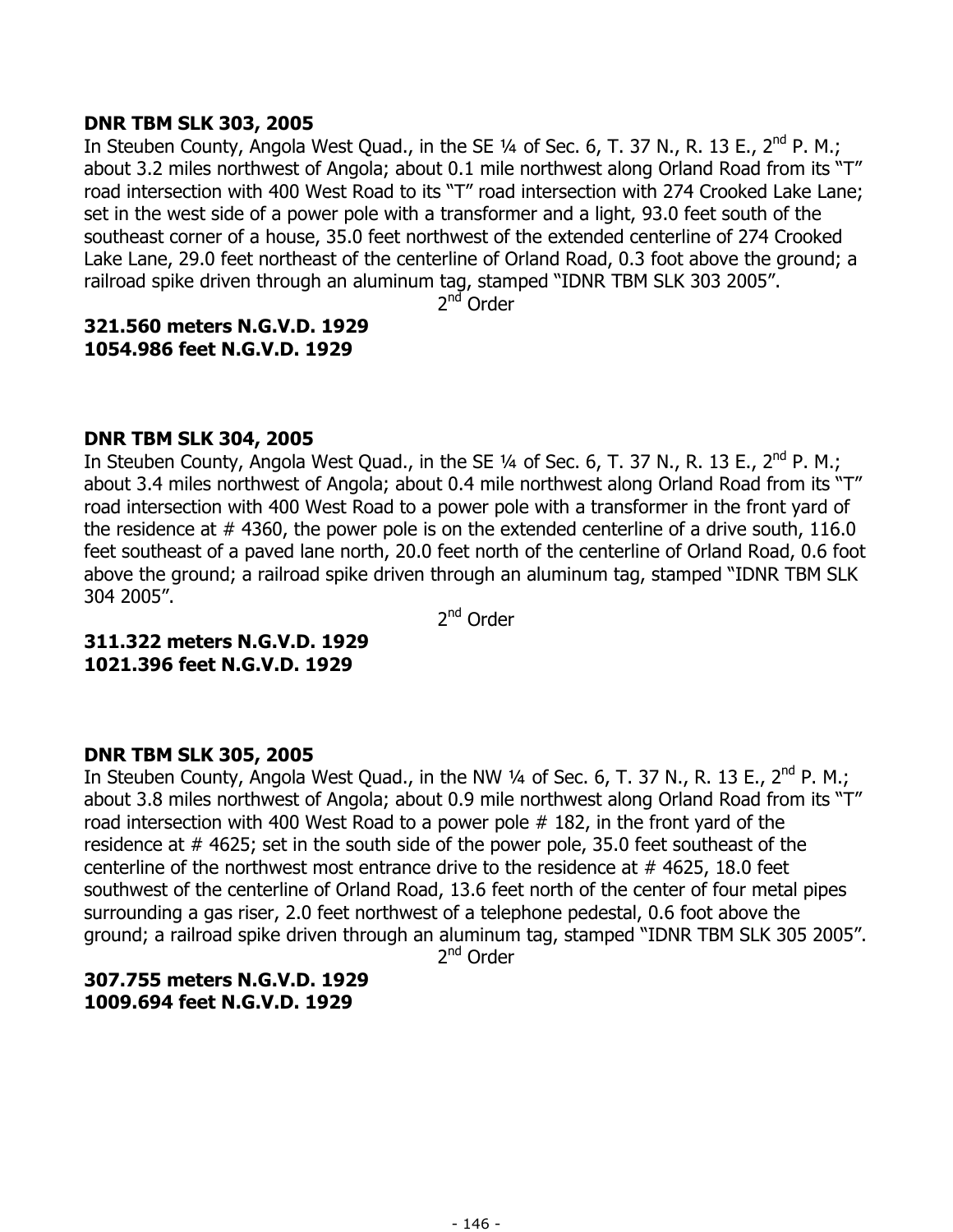### **DNR TBM SLK 306, 2005**

In Steuben County, Angola West Quad., in the NE  $\frac{1}{4}$  of Sec. 1, T. 37 N., R. 12 E., 2<sup>nd</sup> P. M.; about 4.1 miles northwest of Angola; about 1.1 miles northwest along Orland Road from its "T" road intersection with 400 West Road to a power pole, near the residence at # 5010; set in the south side of the power pole, 91.0 feet southeast of the centerline of the drive at  $#$ 5010, 47.2 feet northwest of a "WARNING BURIED CABLE" post, 23.0 feet northeast of the centerline of Orland Road, 0.5 foot above the ground; a railroad spike driven through an aluminum tag, stamped "IDNR TBM SLK 306 2005".

2nd Order

## **304.735 meters N.G.V.D. 1929 999.786 feet N.G.V.D. 1929**

### **DNR TBM SLK 307, 2005**

In Steuben County, Angola West Quad., in the SE 1/4 of Sec. 8, T. 37 N., R. 13 E., 2<sup>nd</sup> P. M.; about 3.0 miles northwest of Angola; about 0.5 mile south along 400 West Road from its "T" road intersection with Orland Road to its "T" road intersection with Sycamore Beach Road, thence about 0.8 mile generally east to a turn north and Crooked Lake Lane 345; set in the west side of power pole # 494/759, 31.0 feet north of the extended centerline of Sycamore Beach Road, 13.0 feet east of the centerline of Crooked Lake Lane 345, 0.5 foot above the ground; a railroad spike driven through an aluminum tag, stamped "IDNR TBM SLK 307 2005".

2<sup>nd</sup> Order

## **302.359 meters N.G.V.D. 1929 991.991 feet N.G.V.D. 1929**

## **DNR TBM CL 2, 1990**

In Steuben County, Angola West Quad., in the SE 1/4 of Sec. 7, T. 37 N., R. 13 E., 2<sup>nd</sup> P. M.; about 3.0 miles northwest of Angola; at the 400 West Road bridge over the channel between the  $2^{nd}$  and  $3^{rd}$  basin of Crooked Lake; set in the top of the southwest concrete abutment of the bridge, 15.0 feet west of the centerline of the road, 0.5 foot east of the west face of the abutment, about 0.5 foot below the centerline of the road, 0.4 foot south of the north face of the abutment; a chiseled triangle.

2<sup>nd</sup> Order

**303.498 meters N.G.V.D. 1929 995.727 feet N.G.V.D. 1929**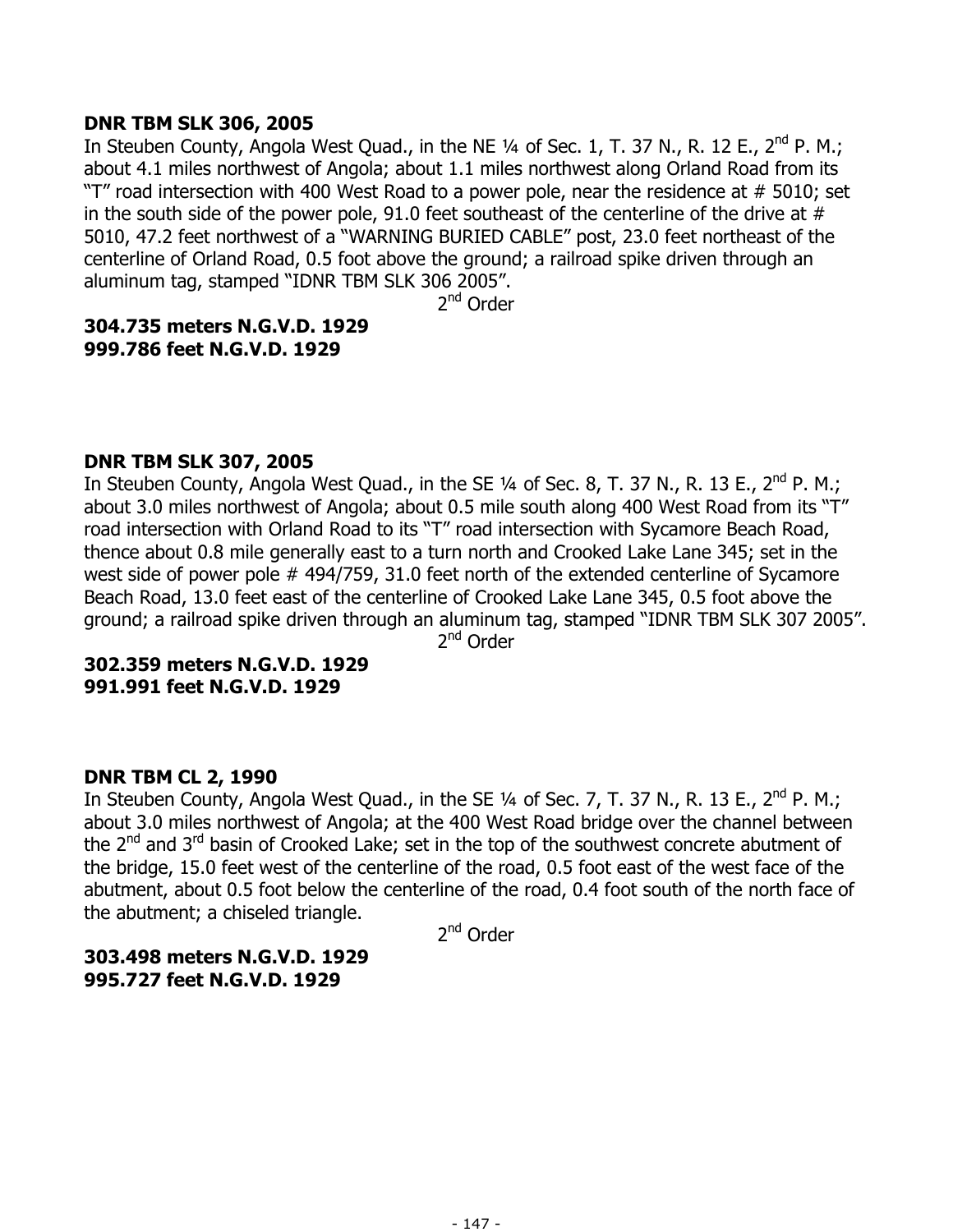## **DNR TBM 1-03587**

In Steuben County, Hamilton Ouad., in the SE  $\frac{1}{4}$  of Sec. 32, T. 36 N., R.14 E., 2<sup>nd</sup> P.M.; about 1.0 mile west of Hamilton; on the south side of Ball Lake; set in the east side of a 3.1 foot Oak tree, in the yard of a house at # 109 Ball Lake Drive, 34.0 feet north-northwest of the centerline of Ball Lake Drive, 15 feet north-northwest of control box # 82-1 for a sewer, 10.7 feet north of a manhole, 0.8 foot above the ground; a railroad spike driven through a aluminum tag, stamped "1-03587".

2<sup>nd</sup> Order

### **901.110 feet NGVD 1929**

### **DNR TBM 2-03587**

In Steuben County, Hamilton Quad., in the SE  $\frac{1}{4}$  of Sec. 32, T. 36 N., R.14 E., 2<sup>nd</sup> P.M.; about 1.0 mile west of Hamilton; on the south side of Ball Lake; set in the northeast side of power pole # S / 429/34 with a transformer, 19.8 feet south of the centerline of Ball Lake Drive, 16.1 feet east of the centerline of a drive to the house at # 101 Ball Lake Drive (belonging to Mr. Capp), 1.1 feet above the ground; a railroad spike driven through a aluminum tag, stamped "2-03587".

2<sup>nd</sup> Order

#### **906.195 feet NGVD 1929**

#### **DNR TBM 3-03587**

In Steuben County, Hamilton Quad., in the NW  $\frac{1}{4}$  of Sec. 33, T. 36 N., R.14 E., 2<sup>nd</sup> P.M.; about 0.5 mile west of Hamilton; about 0.7 mile southeast along Bellefontaine Road from its "T" road intersection with Ball Lake Road, also about 0.7 mile northwest along Bellefontaine Road from its intersection with State Road 427 in Hamilton; set in the south side of a telephone pole, 97.0 feet west of the man hole at the sewer lift station, 49.3 feet west of a fire hydrant, 19.0 feet north of the centerline of Bellefontaine Road, 18.1 feet southwest of the southwest corner of a garage, 1.2 feet above the ground; a railroad spike driven through a aluminum tag, stamped "3-03587".

2<sup>nd</sup> Order

## **914.409 feet NGVD 1929**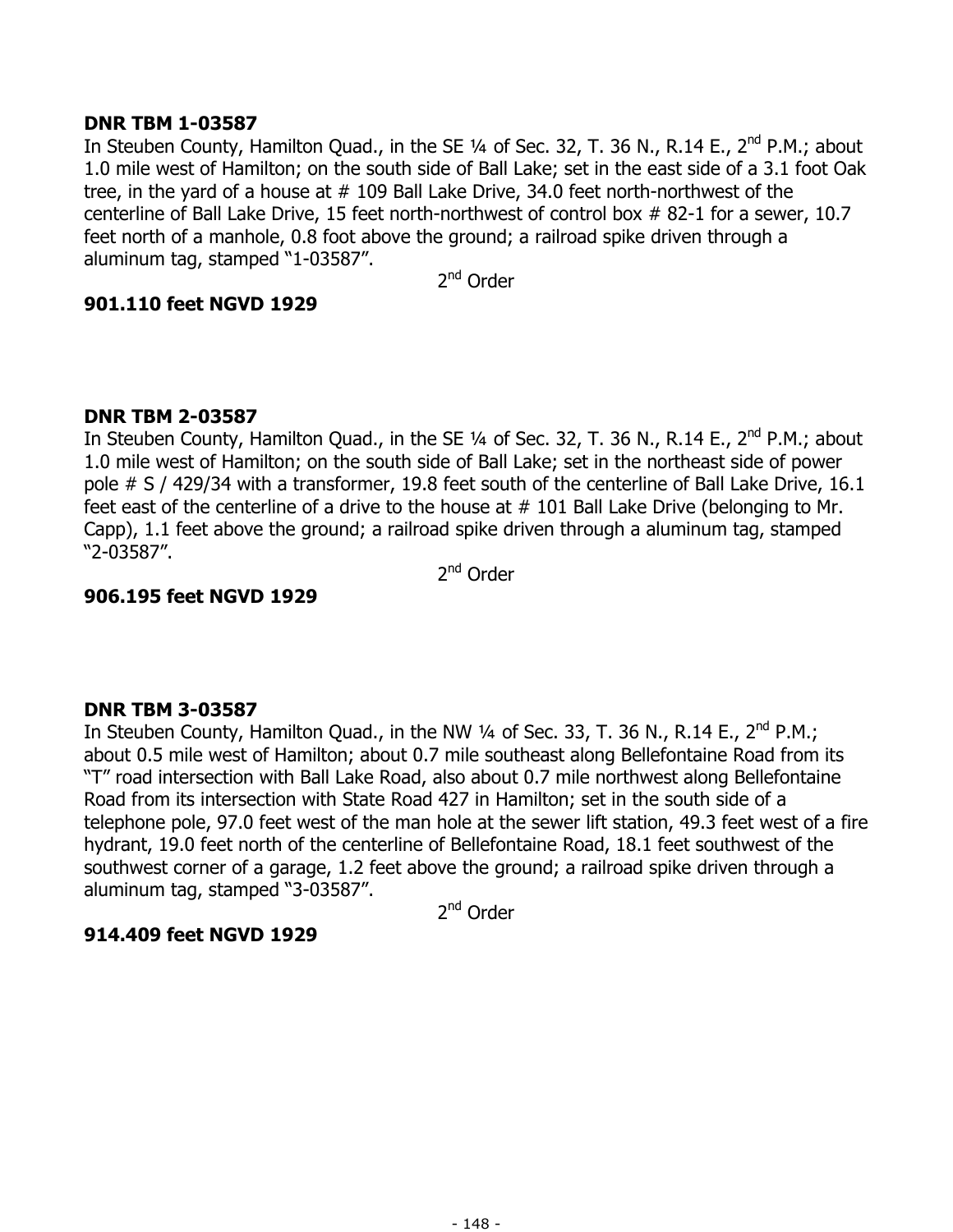## **DNR TBM BARTON 1, 1992**

In Steuben County, Kinderhook Quad., in the NW 1/4 of Sec. 17, T. 38 N., R.13 E., 2<sup>nd</sup> P.M.; about 2.2 mile south-southeast of East Gilead; at the Causeway Road leading to Brown Island on Barton Lake (Hog Lake); set in the northwest side of a utility pole, about 400 feet northeast of a "Y" in the road, 24.0 feet northwest of the centerline of the road, 2.0 feet above the ground; a railroad spike driven through a aluminum tag, stamped "DNR TBM BARTON 1 1992".

3rd Order

## **970.407 feet NGVD 1929**

# **DNR TBM BARTON 2, 1992**

In Steuben County, Kinderhook Quad., in the SE 1/4 of Sec. 17, T. 38 N., R.13 E., 2<sup>nd</sup> P.M.; about 2.2 mile south-southeast of East Gilead; at the Jelly Stone Park Campground at Barton Lake (Hog Lake), at the vehicle bridge west of the office; set on the north corner of the footer of the northwest bridge seat, 7.5 feet northeast of the centerline of the bridge, 3.0 feet below the floor of the bridge, 2.8 feet southeast of the north most corner of the bridge; a chiseled triangle.

Note: use the highest point of the triangle for the elevation.

3<sup>rd</sup> Order

# **970.290 feet NGVD 1929**

## **DNR BM STE 87, 1981**

In Steuben County, Ashley Quad., in the NE  $\frac{1}{4}$  of Sec. 12, T. 36 N., R. 12 E., 2<sup>nd</sup> P.M.; about 5.0 miles northwest of Ashley; about 4.7 miles north along State Road 727 from its intersection with State Road 4 in Ashley to a "T: road west (Lake Valley Road), thence about 1.0 mile generally west to a farm lane north and a white frame house with a porch ( $\#$  367 – Shawver); set in the top of a concrete post, 99 feet west-southwest of mail box  $# 367$ Shawver, 83.5 feet southwest of and across the road from a power pole (with DNR TBM SLK 87, 1981), 21 feet south of the centerline of Lake Valley Road, level with the ground; a Indiana Department of Natural Resources control station tablet, stamped "STE 87 1981".

2<sup>nd</sup> Order

## **978.903 feet NGVD 1929**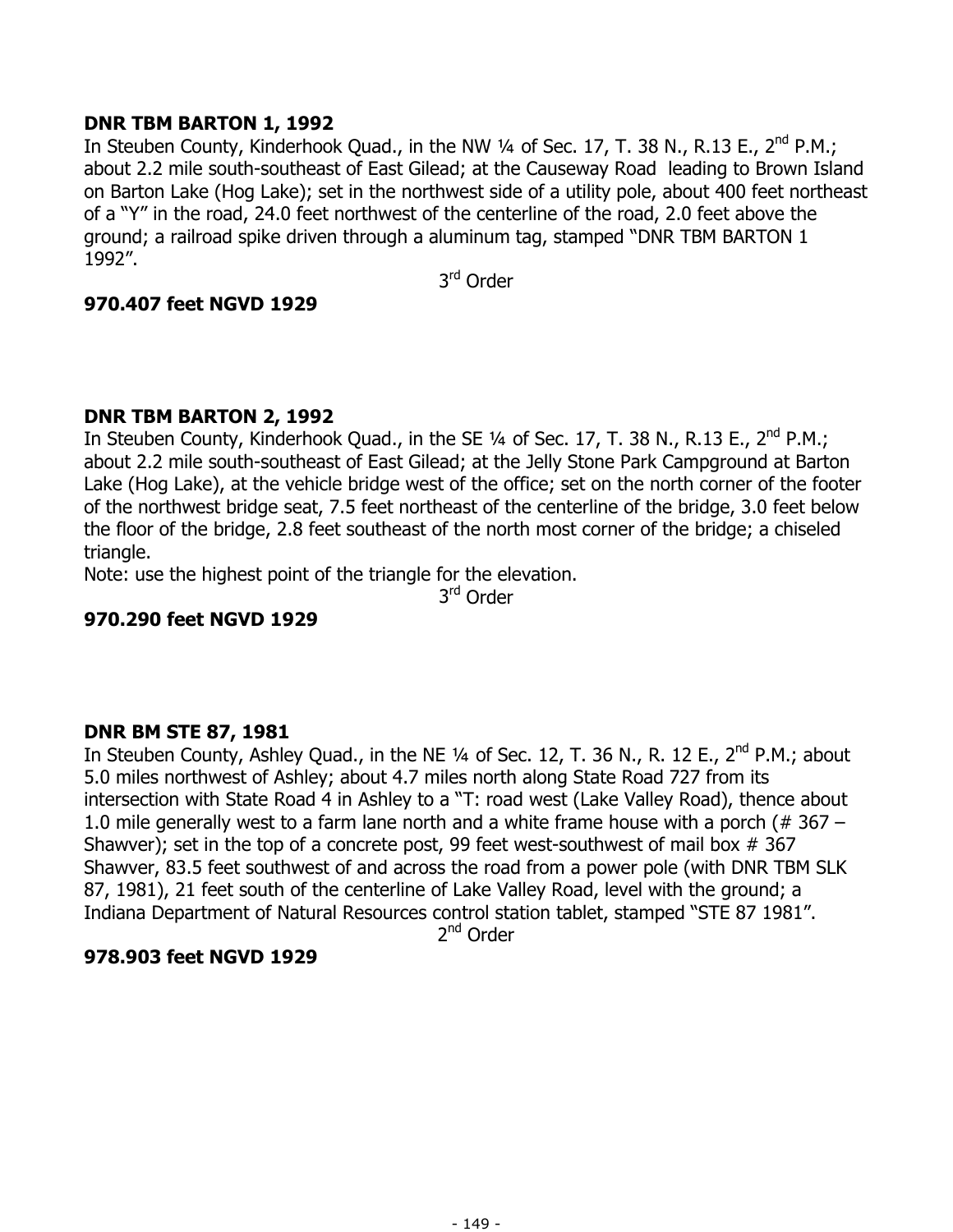## **DNR TBM SLK 87, 1981**

In Steuben County, Ashley Quad., in the NE  $\frac{1}{4}$  of Sec. 12, T. 36 N., R. 12 E., 2<sup>nd</sup> P.M.; about 5.0 miles northwest of Ashley; about 4.7 miles north along State Road 727 from its intersection with State Road 4 in Ashley to a "T: road west (Lake Valley Road), thence about 1.0 mile generally west to a farm lane north and a white frame house with a porch ( $\#$  367 – Shawver); set in the south side of a power pole, 82.0 feet east of the centerline of the farm lane, 63.0 feet southwest of the southwest corner of the porch, 40.7 feet northeast of and across the road from mailbox # 367 Shawver, about 1.0 foot above the ground; a railroad spike driven through a aluminum tag, stamped "DNR TBM SLK 87 1981".

 $2<sup>nd</sup>$  Order

# **978.258 feet NGVD 1929**

## **DNR TBM STU 091588**

In Steuben County, Kinderhook Quad., in the NW 1/4 of Sec. 14, T. 38 N., R. 13 E., 2<sup>nd</sup> P.M.; about 1.0 mile east of Jamestown; north along old State Road 27 from its intersection with Lake George Road to a road west at the Lake George Marina, thence west to a 90 degree curve, thence south to power pole  $#$  490/500; set in the southwest side of power pole  $#$ 490/500, 70.8 feet southeast of the southeast corner of the house # 240, 30.4 feet northeast of the northeast corner of the garage  $#$  243, 14.6 feet east of the centerline of the road, 1.0 foot above the ground; a railroad spike;

3rd Order

## **989.583 feet NGVD 1929**

## **DNR BM LK GEO 1, 1988**

In Steuben County, Kinderhook Quad., in the NW 1/4 of Sec. 14, T. 38 N., R. 13 E., 2<sup>nd</sup> P.M.; about 1.0 mile east of Jamestown; north along old State Road 27 from its intersection with Lake George Road to a road west at the Lake George Marina, thence west to a 90 degree curve, thence south to the end of the road; set in the lake front yard of the blue house # 256, about 250 feet of the end of the road, 100.5 feet southwest of the southwest corner of white house # 254, 59.2 feet northwest of the northwest corner of the white house # 258, 45.8 feet southwest of a 30 inch Maple tree, 42.8 feet north of a 48 inch Maple tree, 37.8 feet northwest of the southwest corner of the house # 256, 18.9 feet north of a 12 inch Maple tree, 10.0 feet south of the centerline of the east-west sidewalk, 2.9 feet east of the centerline of the north-south sidewalk, level with the ground; a Indiana Department of Natural Resources aluminum "BERNTSEN" monument and tablet, stamped "LK GEO 1 1988"

3<sup>rd</sup> Order

# **987.49 feet NGVD 1929**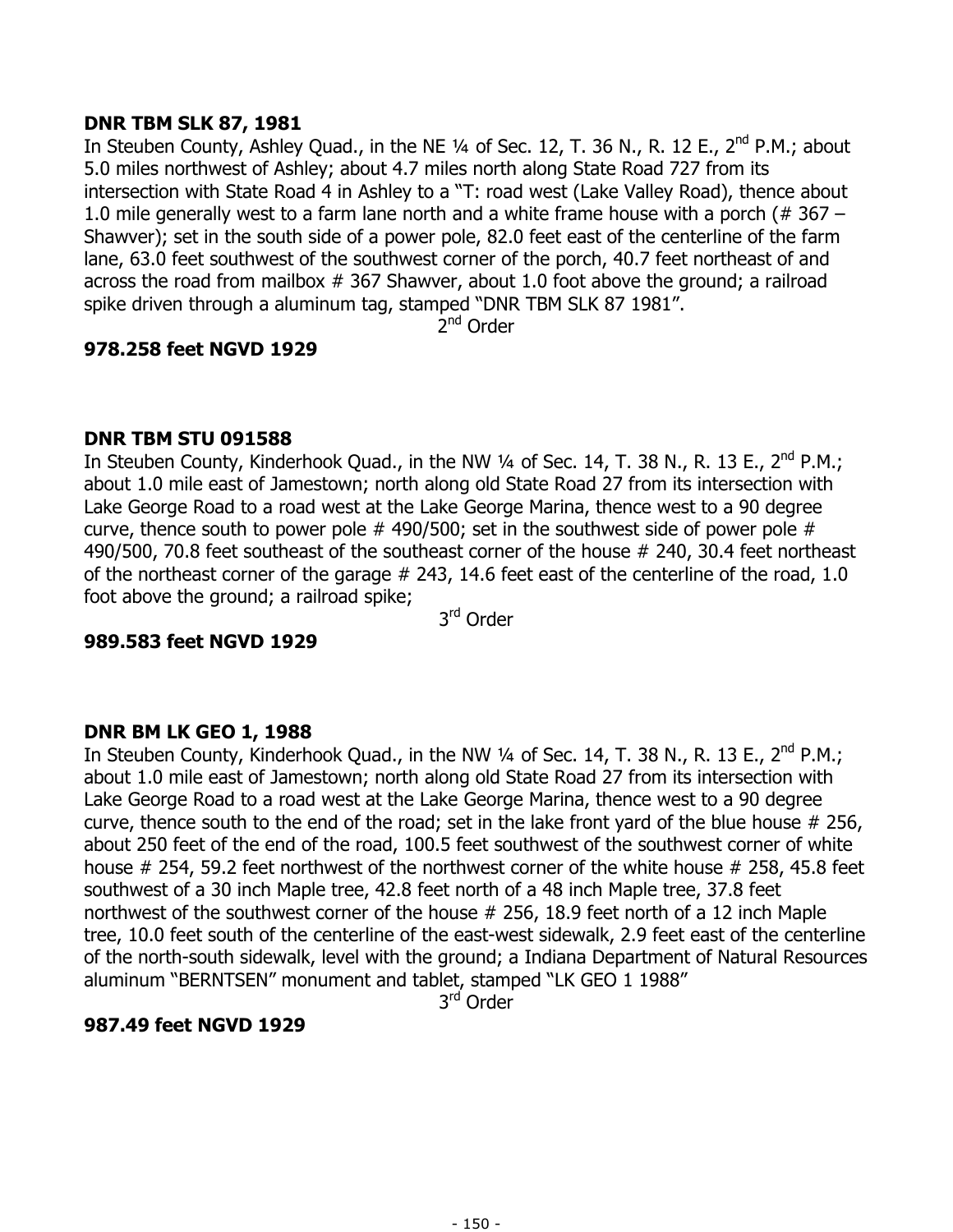## **DNR BM LK GEO 2, 1988**

In Steuben County, Kinderhook Quad., in the NW 1/4 of Sec. 14, T. 38 N., R. 13 E., 2<sup>nd</sup> P.M.; about 1.0 mile east of Jamestown; north along old State Road 27 from its intersection with Lake George Road to a road west at the Lake George Marina, thence west to a 90 degree curve, thence south to a brown house  $#$  240; set in the lake front yard of the brown house  $#$ 240, 114.1 feet northwest of the northwest corner of the brown house # 240, 107.6 feet southwest of the southwest corner of the white house # 236, 73.1 feet southwest of a 26 inch Oak tree57.4 feet southeast of a 12 inch Hickory tree, 49.7 feet southwest of a 18 inch Oak tree, 8.0 feet southeast of a "PK" nail in the center of the east end of a pier, level with the ground; a Indiana Department of Natural Resources aluminum "BERNTSEN" monument and tablet, stamped "LK GEO 2 1988"

3rd Order

# **987.33 feet NGVD 1929**

## **DNR TBM JL – A1, 1986**

In Steuben County, Angola West Quad., in the NE  $\frac{1}{4}$  of Sec. 31, T. 38 N., R. 13 E., 2<sup>nd</sup> P. M.; about 0.5 mile southeast of Nevada Mills; about 0.1 mile south along a paved road from its junction with Nevada Mills Road at Nevada Mills to an east-west crossroad (Bachelor Road), thence 0.3 mile generally east to a turn south (450 West Road) and the Jimmerson Shore Trailer Court; at the Paradise View Sub Division, at the first home in the Division owned by Max Newman; set in the east side of a power pole directly in front of Max Newman's house, 56.5 feet east of the centerline of the drive at Max Newman's, 38.7 feet north of the centerline of the subdivision road, 12.0 feet northwest of the west most post of three posts with rope around them used as the north corner post of a neighbors drive, 0.8 foot above the ground; a railroad spike.

3rd Order

# **983.203 feet NGVD 1929**

## **DNR TBM JL – A1, 1986**

In Steuben County, Angola West Quad., in the NE 1/4 of Sec. 31, T. 38 N., R. 13 E., 2<sup>nd</sup> P. M.; about 0.5 mile southeast of Nevada Mills; about 0.1 mile south along a paved road from its junction with Nevada Mills Road at Nevada Mills to an east-west crossroad (Bachelor Road), thence 0.3 mile generally east to a turn south (450 West Road) and the Jimmerson Shore Trailer Court; at the Paradise View Sub Division, at the private boat ramp on the south side of the Jimmerson Shore Trailer Court; set in the east side of a power pole, the first power pole west of the boat ramp, on the south side of the road leading down to the ramp, 20.5 feet north of the fence that is the south property line of the trailer court, 9.0 feet south of the centerline of the road leading to the boat ramp, 0.8 foot above the ground; a railroad spike.

3<sup>rd</sup> Order

## **980.903 feet NGVD 1929**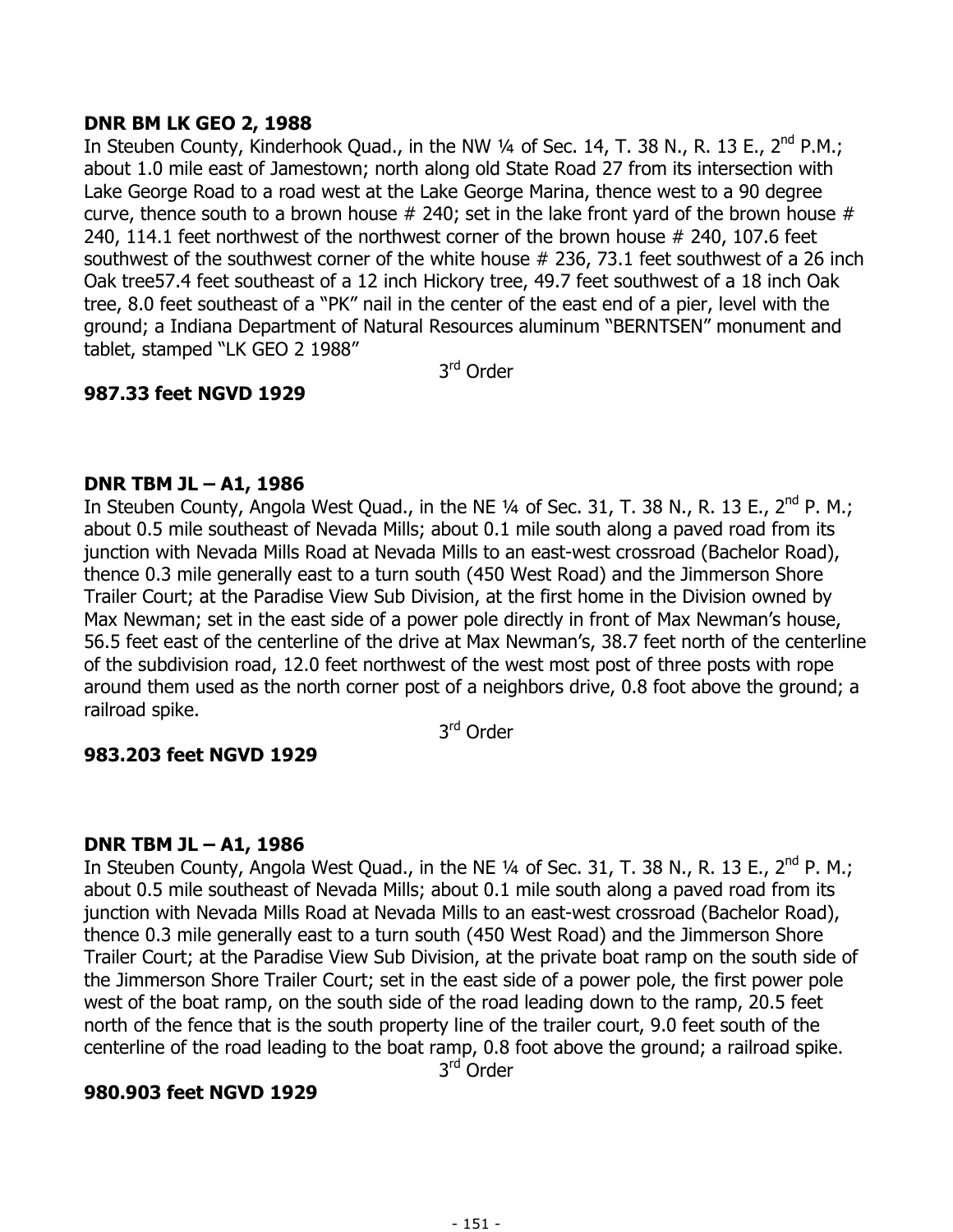### **DNR TBM NV - 210988**

In Steuben County, Angola West Quad., in the NW 1/4 of Sec. 30, T. 38 N., R. 13 E., 2<sup>nd</sup> P. M.; at Nevada Mills; about 174 feet north along 475 West Road from its intersection with Nevada Mills Road to power pole # 499/828; set in the north side of the power pole, 50.3 feet southeast of the southeast corner of the concrete porch of a green house, 19.0 feet west of the centerline of 475 West Road, 1.3 feet above the ground; a railroad spike.

2<sup>nd</sup> Order

### **978.183 feet NGVD 1929**

### **DNR TBM NV - 220988**

In Steuben County, Angola West Quad., in the NW  $\frac{1}{4}$  of Sec. 30, T. 38 N., R. 13 E., 2<sup>nd</sup> P. M.; at Nevada Mills; about 222 feet north along 475 West Road from its intersection with Nevada Mills Road to a turn to the west; set in the north side of power pole #499/829, 27 feet west of a 4 foot high round concrete post, 25 feet northeast of the centerline of the road, 11.3 feet southwest of a railroad rail set vertically (fence corner post), 1.3 feet above the ground; a railroad spike.

2<sup>nd</sup> Order

### **980.463 feet NGVD 1929**

## **DNR TBM NV - 230988**

In Steuben County, Angola West Quad., in the NW 1/4 of Sec. 30, T. 38 N., R. 13 E., 2<sup>nd</sup> P. M.; at Nevada Mills; about 371 feet north along 475 West Road from its intersection with Nevada Mills Road to power pole # 499/830; set in the south side of the power pole, 31 feet northeast of a 18 inch Willow tree, 16 feet south of the centerline of the road, 1.2 feet above the ground; a railroad spike.

2nd Order

## **979.645 feet NGVD 1929**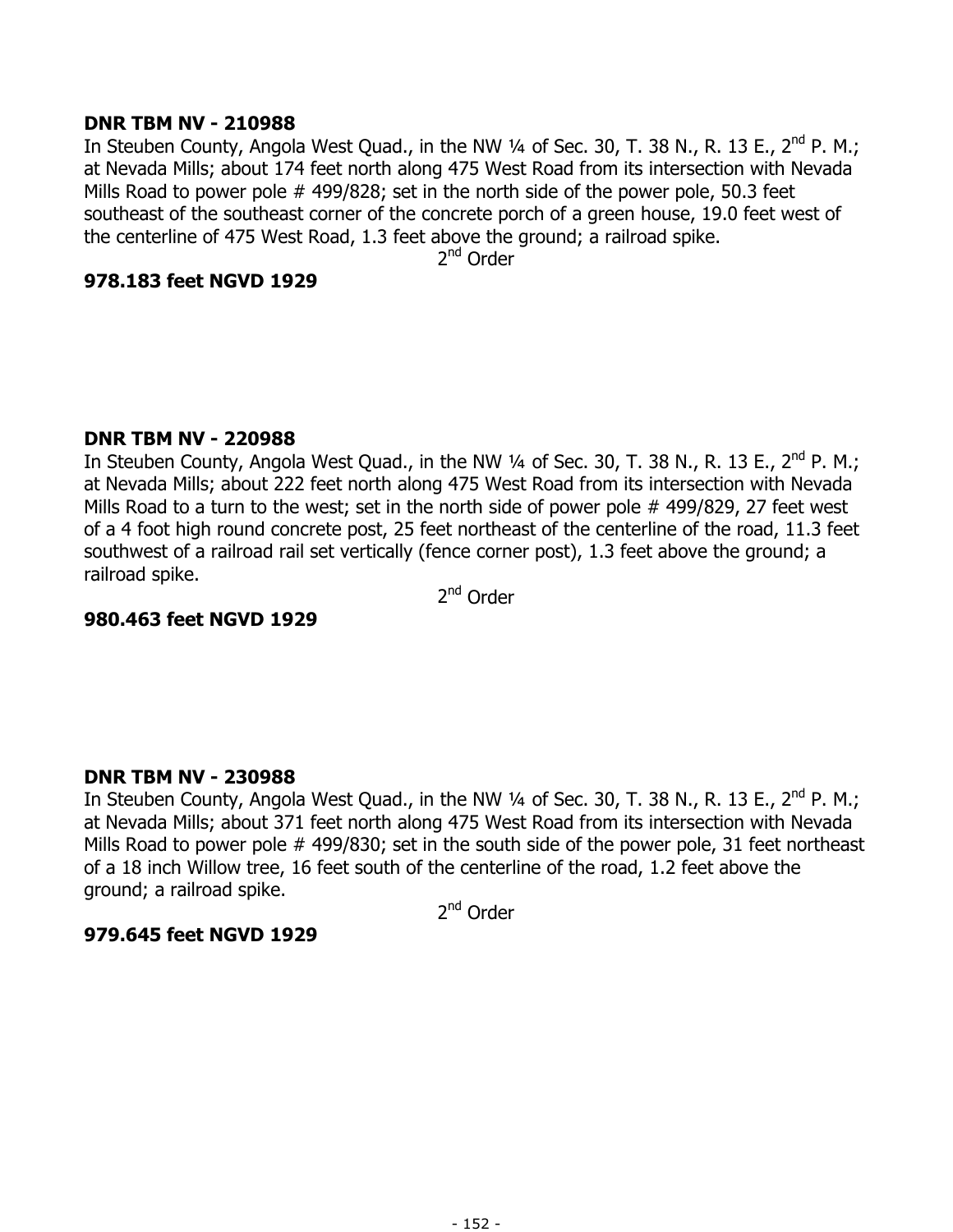## **DNR TBM 1 - 04585**

In Steuben County, Stroh Quad., in the SW  $\frac{1}{4}$  of Sec. 28, T. 38 N., R. 12 E., 2<sup>nd</sup> P. M.; about 3.0 miles southeast of Stroh; on the south side of Limekiln Lake, about 0.4 mile north along an access road leading to Limekiln Lake from its intersection with 700 South Road and 900 West Road to a turn east; set in the west side of the largest (12 inch) trunk of a three trunked Mulberry tree, 55 feet south of the south shore of Limekiln Lake, 50 feet north of the centerline of the east-west road, 27 feet east of the extended centerline of the north-south road, 0.8 foot above the ground; a railroad spike.

3rd Order

### **934.533 feet NGVD 1929**

### **DNR TBM 1 - 03784**

In Steuben County, Clear Lake Quad., in the SE  $\frac{1}{4}$  of Sec. 17, T. 38 N., R. 15 E., 2<sup>nd</sup> P. M.; about 0.7 mile east of Clear Lake; 0.1 mile east along Lake Drive from the 12-foot concrete bridge over the channel between Clear and Round Lakes in Clear Lake to a northwestsoutheast crossroad (Clear Lake Road), thence 0.6 mile generally east to a north-south crossroad (875 East Road); set in the south side of a 36 inch Oak tree, 68.0 feet east of the centerline of 875 East Road, 66.0 feet north of the centerline of Clear Lake Road, 1.0 foot above the ground; a railroad spike driven through a aluminum tag, stamped "IDNR TBM 1- 03784".

2<sup>nd</sup> Order

## **1053.880 feet NGVD 1929**

## **DNR BM WEST OTTER LAKE**

In Steuben County, Orland Quad., in the SE  $\frac{1}{4}$  of Sec. 20, T. 37 N., 12 E., 2<sup>nd</sup> P.M.; about 6.0 miles south of Orland; 6.0 miles south along State Road 327 from its intersection with State Road 120 in Orland to an east-west crossroad (U.S. Highway 20), thence 0.3 mile east to an entrance road south to Otter Lake Public Fishing Site, thence about 400 feet south; set in the top of a concrete lake level monument, 143 feet northwest of the northwest corner of the boat launching ramp, 48 feet west of the centerline of the gravel access road, on the east side of a north-south row of Pine trees; a Indiana Department of Natural Resources control station tablet.

#### **939.869 feet NGVD 1929**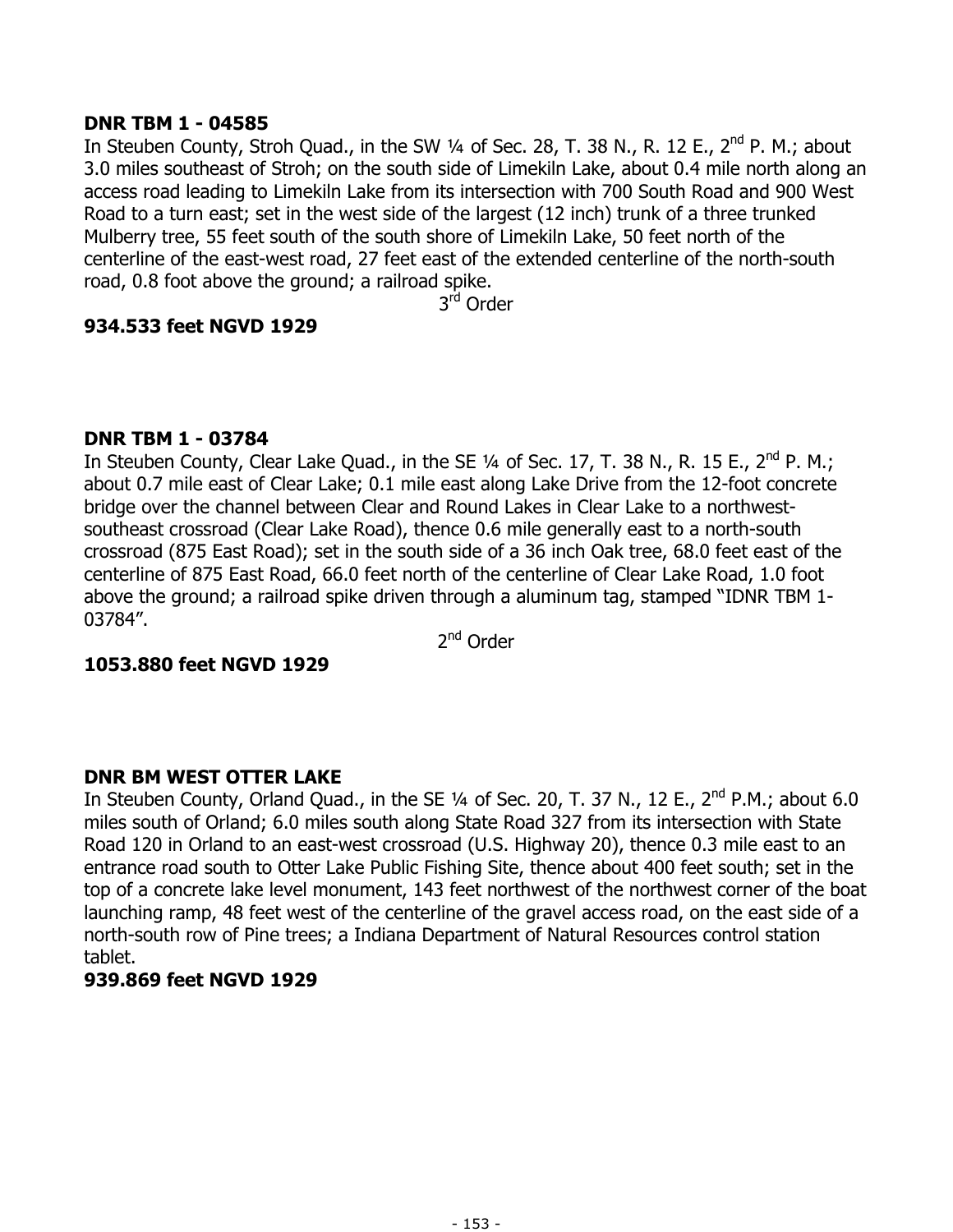## **DNR TBM HWPC 3, 1982**

In Steuben County, Angola West Quad., in the SW 1/4 of Sec. 25, T. 37 N., R. 12 E., 2<sup>nd</sup> P.M.; about 5.6 miles west of Angola; 5.5 miles west along U.S. Highway 20 from its intersection with U.S. Highway 27 in Angola to a north-south crossroad (600 West Road), thence 0.5 mile south to a triple ten-foot corrugated metal pipe culvert under the road and over Pigeon Creek; set in the top of the downstream west end of the middle culvert pipe; the center of two filed notches.

> Destroyed 6/14/1996 AJB 3<sup>rd</sup> Order

## **955.489 feet NGVD 1929**

## **DNR TBM HWPC 4, 1982**

In Steuben County, Ashley Quad., in the SW 1/4 of Sec. 9, T. 36 N., R. 13 E., 2<sup>nd</sup> P.M.; about 2.0 miles northwest of Pleasant Lake; at the Boy Scout Camp bridge over Pigeon Creek; set in the top of the northeast concrete wingwall of the bridge, 10.7 feet north of the centerline of the road, 6.3 feet southwest of the northeast end of the wingwall, 2.0 feet north of a steel post, 0.4 foot southeast of the northwest face of the wingwall, about level with the road; a chiseled triangle.

## **Elevation not available at this time.**

## **DNR TBM HWPC 5, 1982**

In Steuben County, Ashley Quad., in the NW  $\frac{1}{4}$  of Sec. 36, T. 37 N., R. 12 E., 2<sup>nd</sup> P.M.; about 5.0 miles northwest of Pleasant Lake; at the 31-foot wood plank farm bridge over the outlet channel for Hogback Lake; set in the metal angle iron in the northwest end of the southeast wingwall of the bridge, 7.3 feet northwest of the staff gage, 6.0 feet south of the centerline of the bridge, about 0.1 foot above the road; the center of two filed notches.

3rd Order

## **957.461 feet NGVD 1929**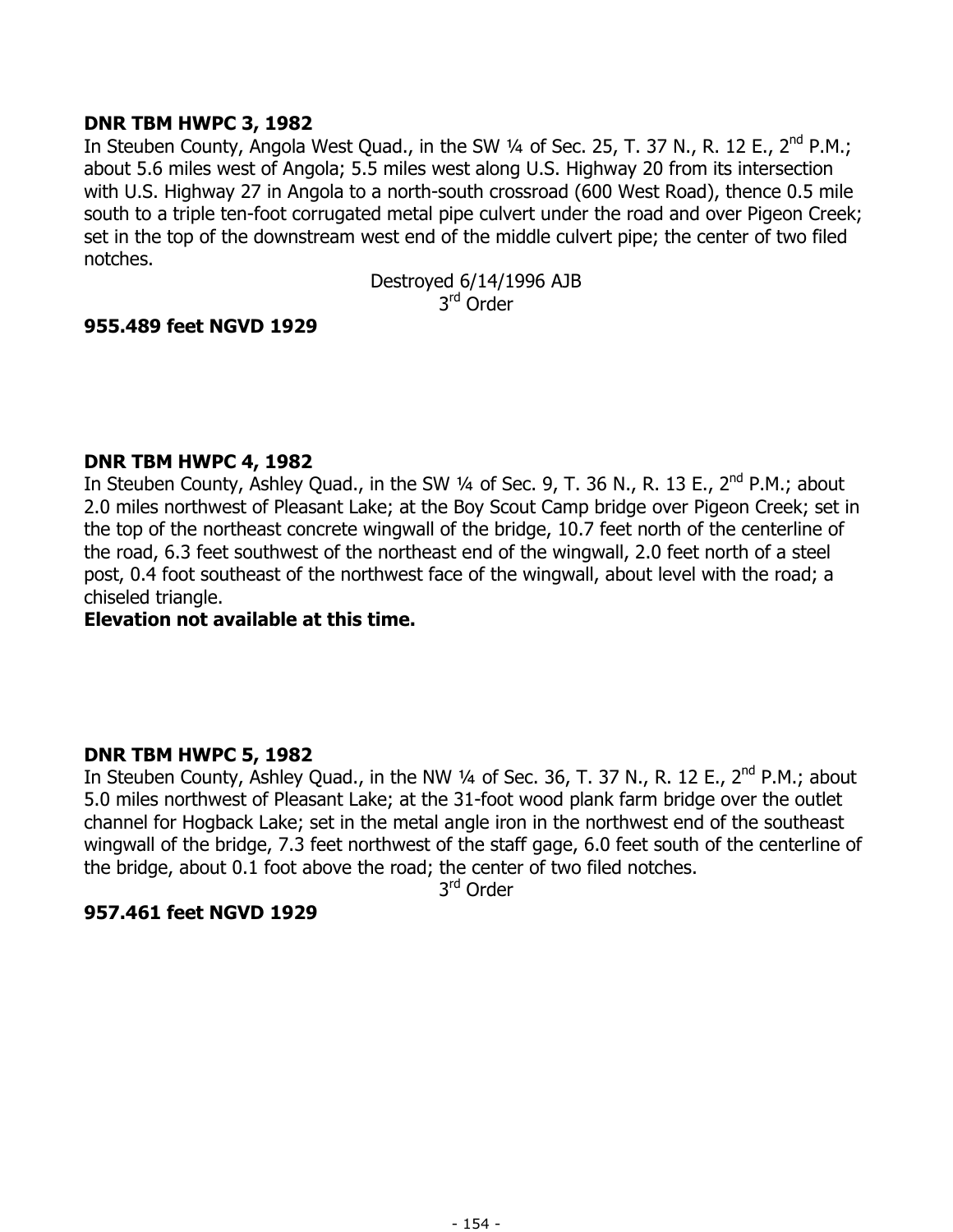#### **DNR TBM HWPC 6, 1982**

In Steuben County, Ashley Quad., in the NW 1/4 of Sec. 36, T. 37 N., R. 12 E., 2<sup>nd</sup> P.M.; about 5.0 miles northwest of Pleasant Lake; at the 31-foot wood plank farm bridge over the outlet channel for Hogback Lake; set in the west streamward side of a 24-inch Sycamore tree, 100.0 feet south (upstream) of the centerline of the bridge, 8.0 feet east (landward) of the top of the right bank, 0.8 foot above the ground; a railroad spike driven through a aluminum tag.

3rd Order

#### **954.503 feet NGVD 1929**

## **DNR TBM HWPC 7, 1982**

In Steuben County, Angola East Quad., in the SW 1/4 of Sec. 21, T. 37 N., R. 14 E., 2<sup>nd</sup> P.M.; about 2.5 miles east of Angola; at the 20 North Road cmp over Pigeon Creek; set in the top of a bolt at the northeast upstream end of the cmp, 28.5 feet north of the centerline of the road, 1.5 feet west of the centerline of the cmp, 0.6 foot southwest of the northeast end of the cmp; the center of four filed lines.

3rd Order

## **1007.512 feet NGVD 1929**

#### **DNR TBM HWPC 8, 1982**

In Steuben County, Angola East Quad., in the SW 1/4 of Sec. 21, T. 37 N., R. 14 E., 2<sup>nd</sup> P.M.; about 2.5 miles east of Angola; at the 20 North Road cmp over Pigeon Creek; set in the top of and on the centerline of the southwest downstream end of the cmp, 28.7 feet south of the centerline of the road, 0.2 foot northeast of the southwest end of the cmp; a filed "X".

3rd Order

## **1006.182 feet NGVD 1929**

#### **DNR TBM HWPC 9, 1982**

In Steuben County, Angola East Quad., in the SW 1/4 of Sec. 21, T. 37 N., R. 14 E., 2<sup>nd</sup> P.M.; about 2.5 miles east of Angola; at the 350 East Road cmp culvert over Pigeon Creek; set in the top of a bolt, 23.3 feet west of the centerline of 350 East Road, 4.3. feet northeast of the southwest end of the cmp, 2.9 feet west of the west face of the west concrete headwall of the culvert, 1.8 feet northwest of the centerline of the cmp; a filed " $+$ ".

3rd Order

## **1008.737 feet NGVD 1929**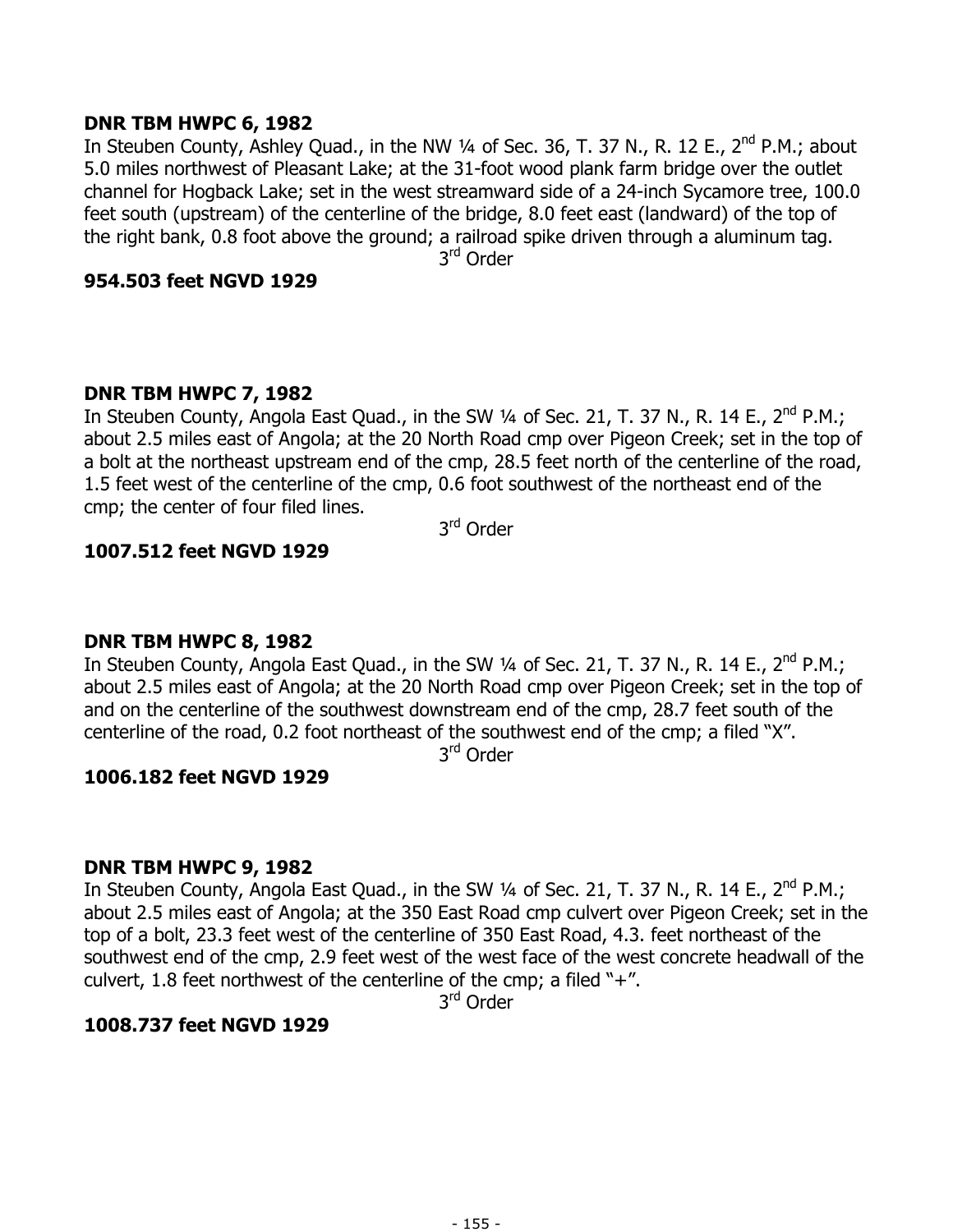### **DNR TBM HWPC 10, 1982**

In Steuben County, Angola East Quad., in the NW 1/4 of Sec. 28, T. 37 N., R. 14 E., 2<sup>nd</sup> P.M.; about 2.5 miles east of Angola; at the 350 East Road bridge over Berlien Ditch; set in the top of the south end of the west concrete guardrail of the bridge, 11.4 .feet west of the centerline of the road, 2.2 feet above the road, 0.6 foot north of the south end of the west concrete guardrail; a square Steuben County Surveyor's reference mark tablet.

3rd Order

### **1007.457 feet NGVD 1929**

## **DNR TBM HWPC 11, 1982**

In Steuben County, Angola East Quad., in the NW 1/4 of Sec. 28, T. 37 N., R. 14 E., 2<sup>nd</sup> P.M.; about 2.5 miles east of Angola; at the 350 East Road bridge over Berlien Ditch; set in the top of the south end of the east concrete guardrail of the bridge, 10.9 .feet east of the centerline of the road, 2.1 feet above the road, 3.2 foot north of the south end of the east concrete guardrail; a square Steuben County Surveyor's reference mark tablet.

3rd Order

# **1007.603 feet NGVD 1929**

## **DNR TBM HWPC 12, 1982**

In Steuben County, Angola East Quad., in the NW 1/4 of Sec. 33, T. 37 N., R. 14 E., 2<sup>nd</sup> P.M.; about 2.3 miles east of Angola; 0.4 mile east along U.S. 20 from the U.S. 20 bridge over Pigeon Creek; set in the north side of power pole # S 283/23, about 280 feet west of the west side of a large red barn, about 80 feet east of the east side of a white house, 46.8 feet south of the centerline of U.S. 20, 2.4 feet north of a fence, 1.7 feet above the ground; a railroad spike driven through a aluminum tag, stamped "DNR TBM PC 12 1982".

3<sup>rd</sup> Order

## **1013.720 feet NGVD 1929**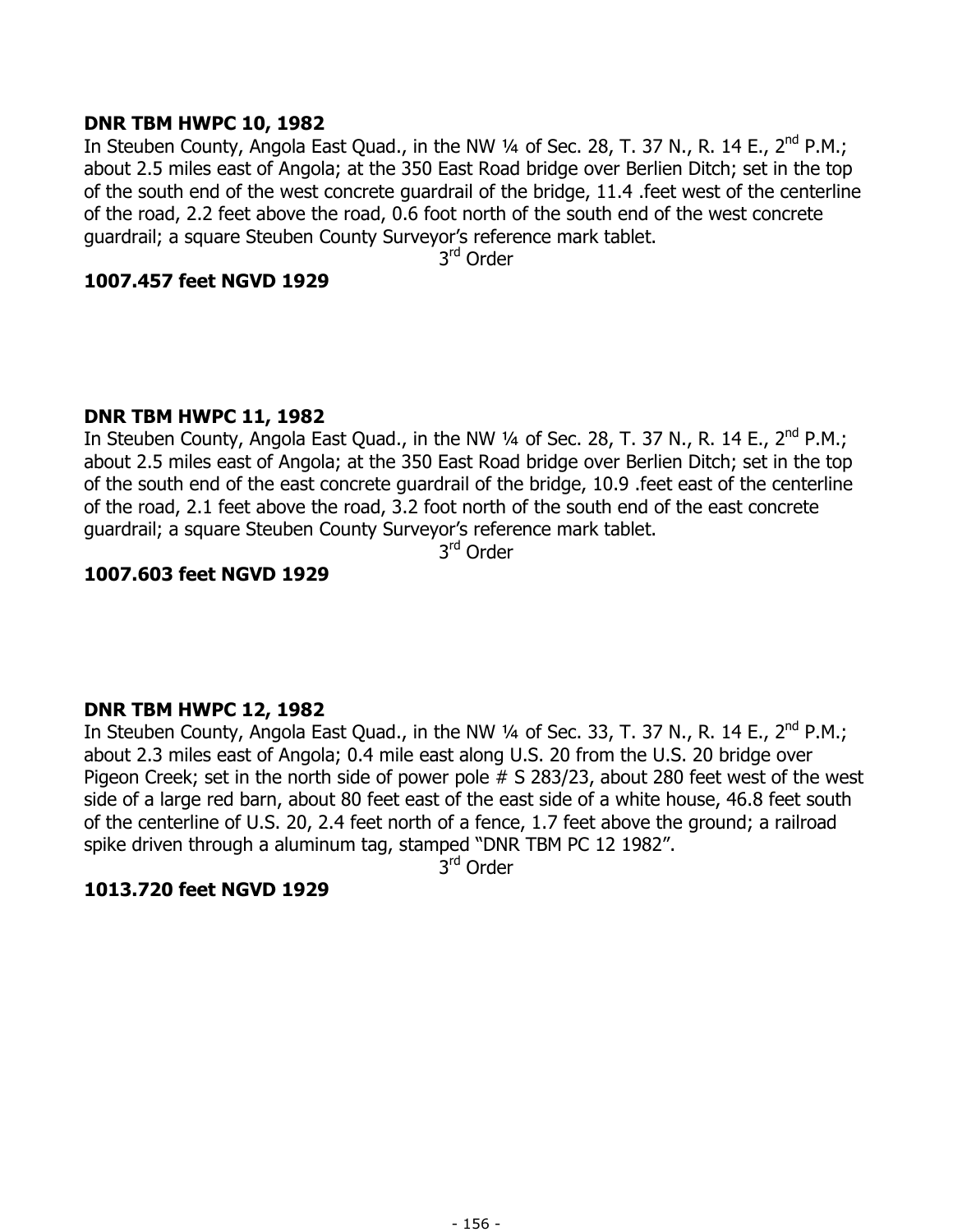### **DNR TBM POK 1, 1992**

In Steuben County, Angola West Quad., in the SW 1/4 of Sec. 34, T. 38 N., R. 13 E., 2<sup>nd</sup> P.M.; about 4.0 miles north-northwest of Angola; at Pokagon State Park, near the Potawatomi Inn, at the east end of the toboggan track; set in the top of the northwest anchor bolt and steel plate of a light pole, 400 feet northwest of the east end of the north toboggan track, 250 feet west of the Potawatomi Inn, 71.8 feet southwest of a 28 inch Maple tree, 57.5 feet south of a wooden post with a "PK" nail, 37.6 feet southeast of the southeast corner of a concrete sidewalk, 1.3 feet above the ground; a filed cross, steel plate stamped "DNR TBM POK 1 1992".

3rd Order

## **994.983 feet NGVD 1929**

### **DNR TBM SSL 1, 2003**

In Steuben County, Angola West Quad., in the SW 1/4 of Sec. 29, T. 37 N., R. 13 E., 2<sup>nd</sup> P.M.; about 2.0 miles west of Angola; at the 360 West Road cmp culvert over the inlet for Silver Lake; set in the top of a four-inch concrete post, 16.0 feet south of the top of the center of the east end of the cmp culvert, 15.5 feet east of the centerline of 360 West Road, 5.7 feet northeast of the northeast corner of the south most wood support post of the east metal guardrail along the road, 0.6 foot above the ground, about 0.5 foot below the centerline of the road; a 5/8 inch rebar.

3rd Order

## **963.196 feet NGVD 1929**

## **DNR TBM SNOW 1, 1999**

In Steuben County, Angola West Quad., in the NW 1/4 of Sec. 28, T. 38 N., R. 13 E. 2<sup>nd</sup> P.M.; about 6 miles northwest of Angola; on the west side of Snow Lake, at the "T" road intersection of 650 BB Road and Deer Island Lane; set in the north side of a power pole, 27.5 feet south of the centerline of Deer Island Lane, 17.3 feet southwest of a gas pipeline riser post, 17.0 feet east of 650 BB Road, 14.5 feet southwest of a "650 BB" road sign post, 1.0 foot above the ground; a railroad spike driven through a aluminum tag, stamped "DNR TBM SNOW 1 1999".

2<sup>nd</sup> Order

DESTROYED

## **973.180 feet NGVD 1929 296.626 meters NGVD 1929**